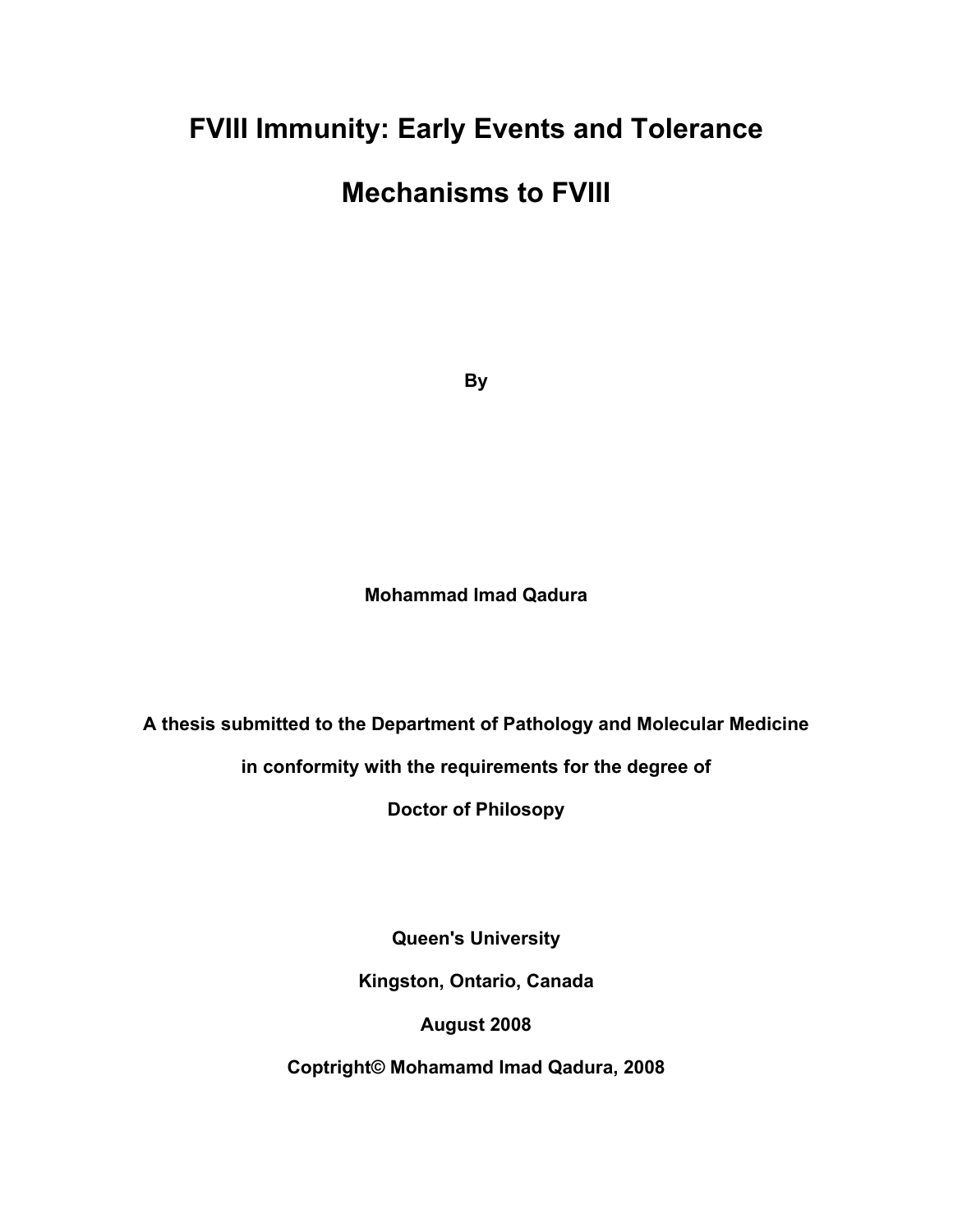#### **Abstract**

Among the complications of current treatments for hemophilia A, the development of anti-FVIII antibodies including "FVIII inhibitors" remains the major clinical problem in treating hemophiliacs. Factor VIII inhibitors work through neutralizing the coagulation cofactor activity of the infused FVIII and preventing the restoration of normal hemostasis. This thesis explains the influence of genetic background on the generation of FVIII inhibitors, introduces a new preclinical approach that reduces the immunological response towards FVIII and predicts the in vivo behavior of recombinant and plasma-derived FVIII products in hemophilic patients.

First, we studied the influence of the genetic background on the formation of FVIII antibodies by treating hemophilia A Balb/c and C57BL/6 mice with repetitive FVIII infusions. We observed that the C57BL/6 mice developed higher FVIII antibody titers than the Balb/c mice. Our results suggest that differences in the cytokine immune responses due to FVIII in Balb/c and C57BL/6 mice are responsible for the different FVIII antibody titers in each of these strains.

Second, we investigated the use of FVIII-pulsed immature dendritic cells in inducing immune tolerance against FVIII prior to the FVIII treatment. We showed that in vivo, FVIII does not induce the activation and proliferation of hemophilic T cells. Furthermore, infusing FVIII-pulsed immature dendritic cells into hemophilic mice resulted in a long-term reduction in immune reactivity towards FVIII. Also,

ii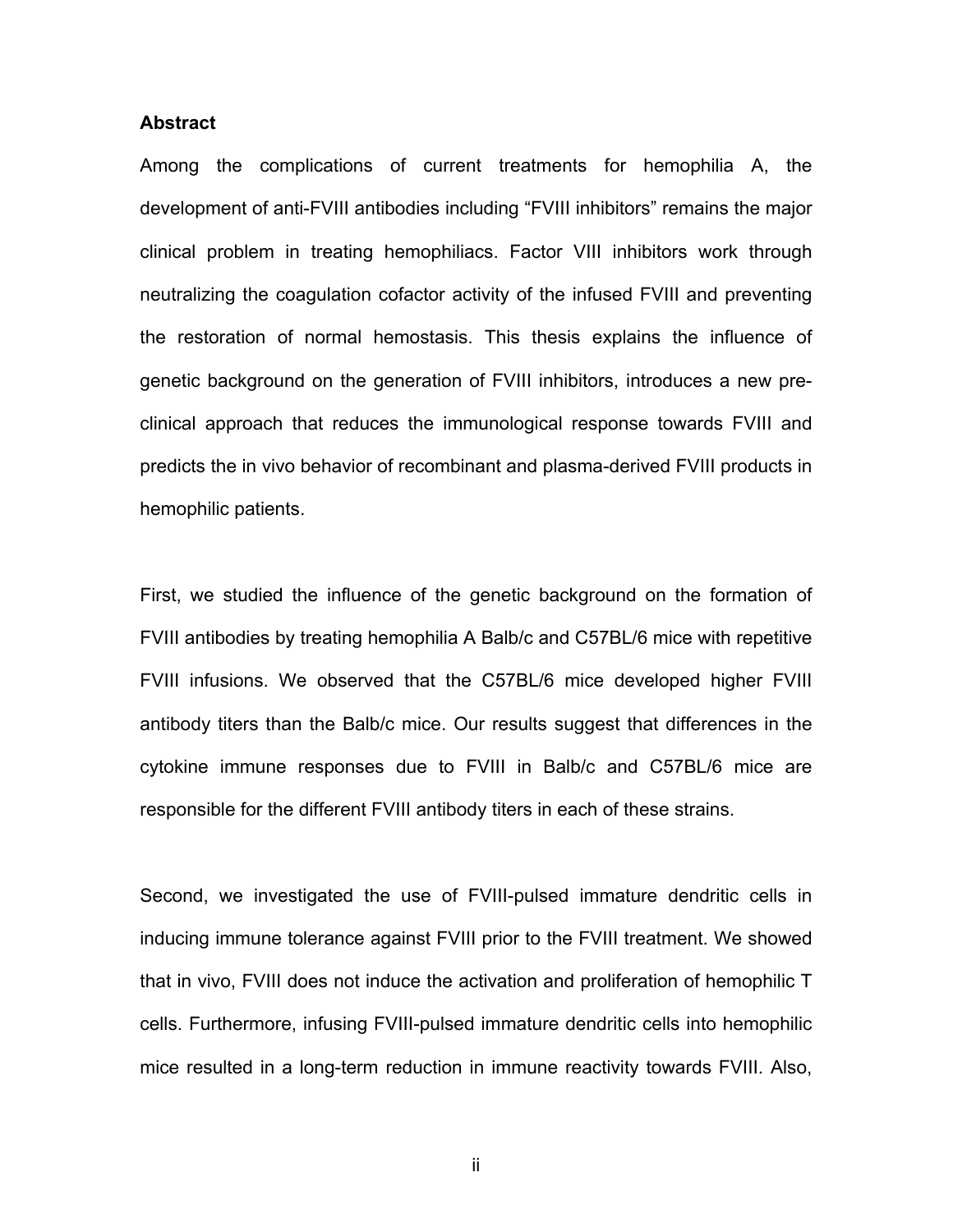we have proposed methods on how to improve the tolerogenic abilities of dendritic cells. Our results indicate that the immature dendritic cells induced the formation of T regulatory cells and that these T regulatory cells were responsible for the observed reduction in immune reactivity.

Finally, we were able to identify the mechanisms behind the immune system activation in mice treated with either recombinant or plasma-derived FVIII products. We showed that plasma-derived FVIII results in reduced FVIII antibody titer formation in hemophilic mice. Our results demonstrate that the differences in antibody formation in hemophilic mice treated with either recombinant or plasmaderived FVIII products are due to the distinct cytokine micro-environment induced by each product.

This thesis contributes to the current knowledge on FVIII immunology and the in vivo behavior of FVIII in hemophilic mice. The results generated from this thesis can be used to modify the available FVIII treatments in order to minimize the immunological complications of FVIII and improve the quality of life of hemophilic patients.

iii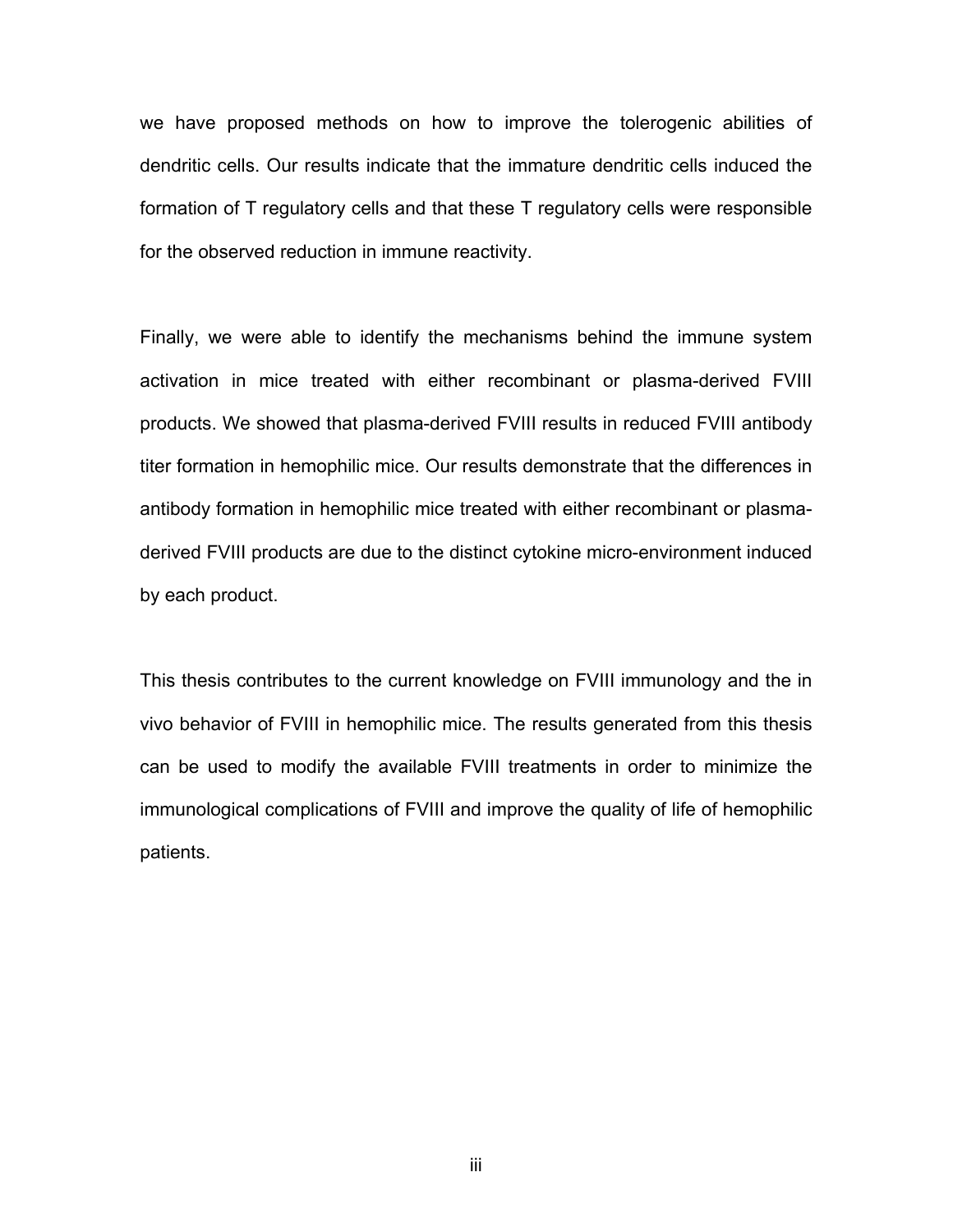#### **Acknowledgments**

The completion of this thesis would have been impossible without the help of numerous people. First of all, I would like to express my deepest appreciations to Dr. David Lillicrap for his continual leadership, guidance, friendship, and support throughout this research journey. Dr. Lillicrap gave me the opportunity to explore the field of hemophilia A research over the past years and gave me the chance to learn from a wide range of research projects and interesting people. The experience I gained from Dr. Lillicrap and the hemostasis lab has inspired me to continue my journey in clinical medicine.

Special thanks to my supervisory committee Dr. David Lillicrap, Dr. Maha Othman, Dr. David LeBrun and Dr. Christine Hough for all of their encouragement, support and enjoyable experiences I learned throughout my studies at Queen's University. Special thanks to Dr. Othman for all of her inspiration, sense of humor and support. Dr. Othman motivated me through this project by integrating her wonderful teaching style with interest and exuberance.

There are several people at Queen's University who have helped me successfully accomplish the requirements for this degree through their friendship, support and experience. I want to thank Barb Saunders, Dr. Peter Greer, Dr. Harriet Feilotter, Dr. Paula James, Dr. Xiaolong Yang, Dr. Myron Szewczuk and Dr. Sam Basta. I am also grateful to my examining committee including Dr. David Lillicrap, Dr. Jacques Galipeau , Dr. Dilys Rapson, Dr. Myron Szewczuk and Dr. Peter Greer.

iv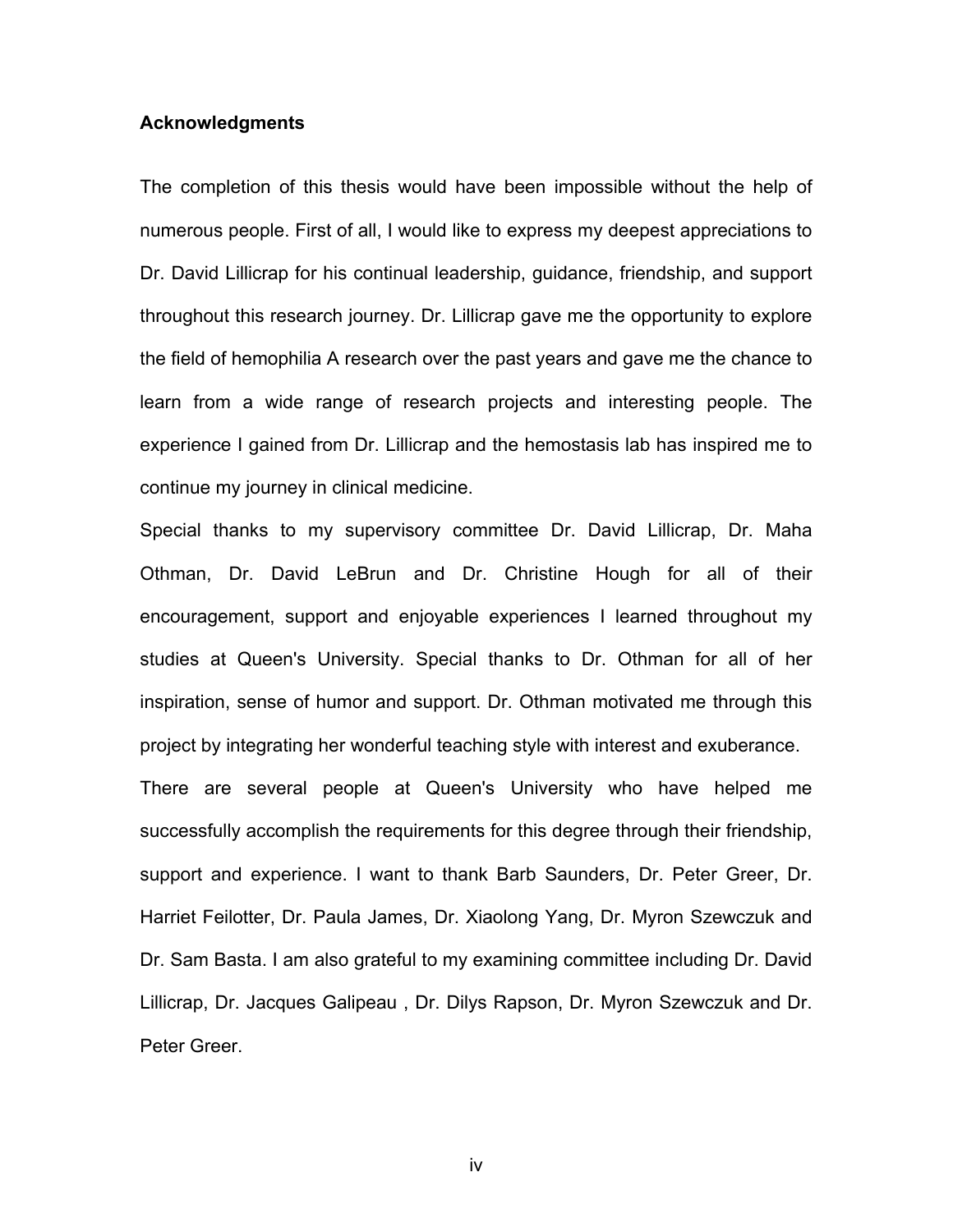I would like to thank all of the members of the hemostasis lab for their friendship and encouragement throughout the past years. Special thanks to Dr. Rouzbeh Chegeni who constantly encouraged me throughout this thesis and taught me how to overcome challenges with optimism and hard work. The long talks I had with Dr. Chegeni influenced me in many ways and gave me the opportunity to learn from his kindness and life experience. A large portion of this thesis resulted from the interesting discussions I had with Braden Waters. Braden constantly shared his enthusiasm about life and science with me and this resulted in an amazing working environment and collaborative work. I would also like to thank Patrick Thompson, Erin Burnett and Andrea Labelle with whom I shared amazing discussions, laughs and great memories.

I would also like to thank Carol Hegadorn and Colleen Notley for their technical assistance. I would like to acknowledge funding through the Ontario Graduate Scholarship program, Canadian Institute of Heath Research and Queen's University scholarships.

Above all, I want to thank my caring parents, Imad and Samar, my motivating brothers, Louay and Laith, and my lovely sister, Farah whom believed in me. With their encouragement and support, I have had accomplished one of my goals. Also, I want to thank my friends in Canada and overseas for all of their friendship and the motivation they provided me with over the past years.

v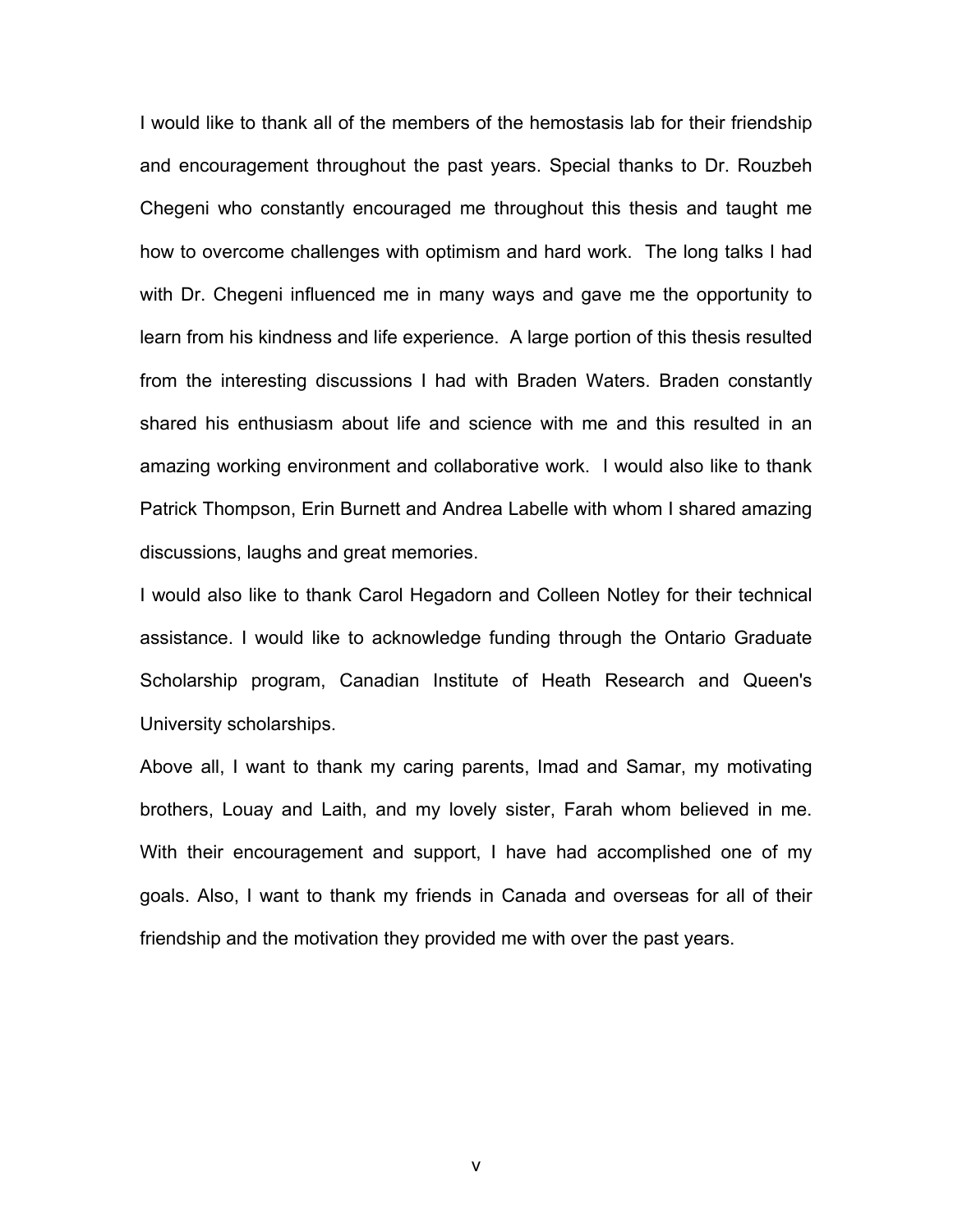## **Table of Contents**

#### **Chapter 1 Hemophilia A Treatment Options and Complications**

| 1.1                                                                         |
|-----------------------------------------------------------------------------|
| 1.2                                                                         |
| 1.3                                                                         |
| Development of FVIII Antibodies in Hemophilia Patients<br>1.4               |
| Inhibitors Against The Protein Binding Sites on The C2 Domain<br>1.5        |
|                                                                             |
| <b>Current Known Risk Factors That are Associated With Inhibitor</b><br>1.6 |
|                                                                             |
| Treatment of Hemophilic Patients with Inhibitors 10<br>1.7                  |
| FVIII Infusions and Activation of The ilmmune System in Hemophilic<br>1.8   |
|                                                                             |
| 1.9 FVIII Presentation by Antigen-Presenting Cells (APCs) 14                |
| 1.10 Details of The Cellular Interactions Between Dendritic Cells and       |
|                                                                             |
| 1.11 Influences of Dendritic cells on T cell Differentiation 18             |
| 1.12 Role of Dendritic Cells in Inducing Tolerance18                        |
| 1.13 T-Regulatory Cell Involvement in The Induction of ilmmune              |
|                                                                             |
| 1.14 Modulation of The Immune System Through Manipulations of The           |
|                                                                             |
|                                                                             |

## **Chapter 2**

| Immunoglobulin isotypes and functional anti-FVIII antibodies in response |  |
|--------------------------------------------------------------------------|--|
| to FVIII treatment in two strains of hemophilia A mice25                 |  |
|                                                                          |  |
|                                                                          |  |
|                                                                          |  |
|                                                                          |  |
| 2.3.3 FVIII Treatment Regimen in Hemophilic Mice 31                      |  |
|                                                                          |  |
| 2.3.4 Measurement of FVIII Antibodies and FVIII Inhibitors in            |  |
|                                                                          |  |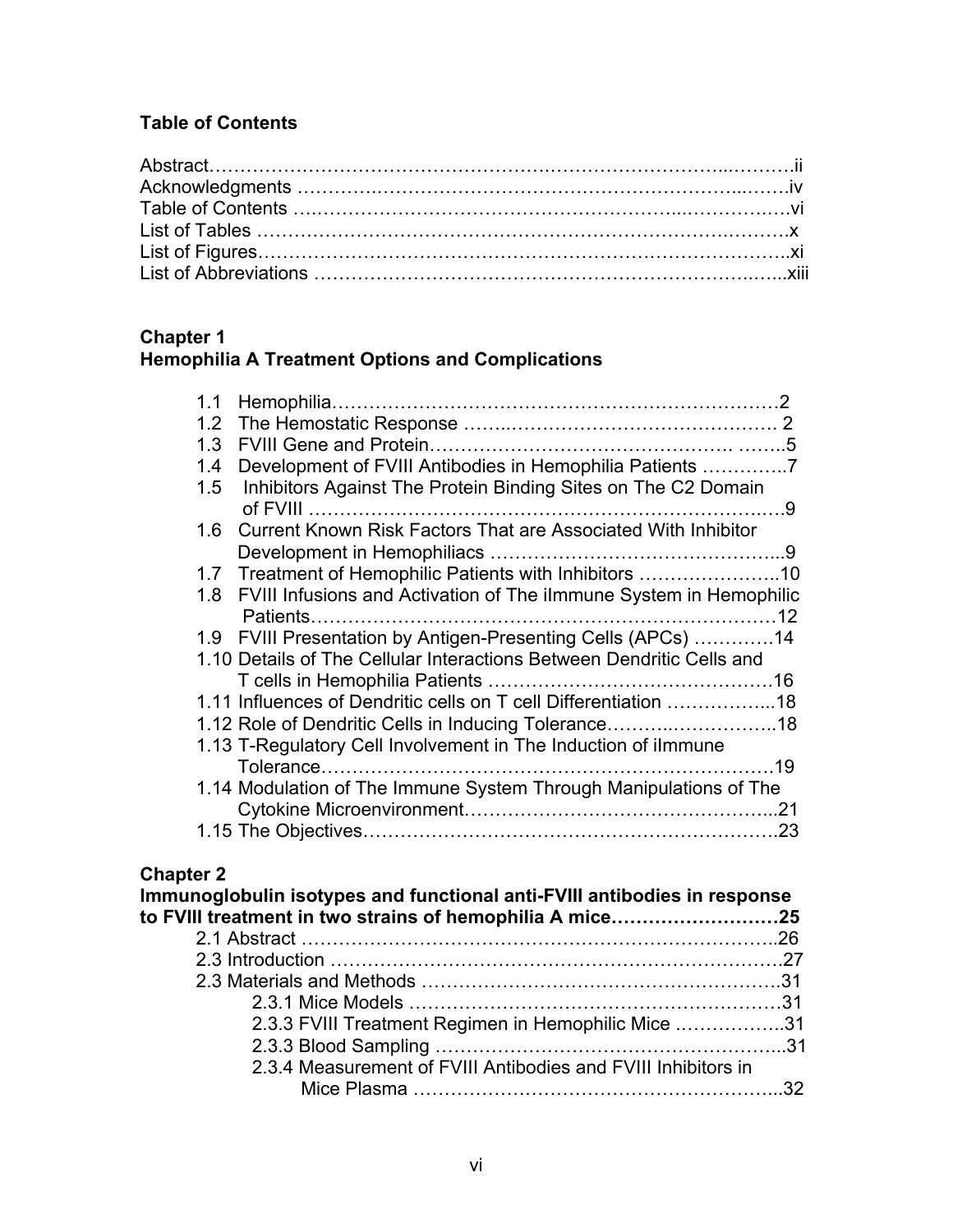| 2.3.5 In-vitro Assessment of The Primary ilmmune Response 32      |
|-------------------------------------------------------------------|
| 2.3.6 In-vivo Assessment of Secondary ilmmune Response 32         |
|                                                                   |
|                                                                   |
|                                                                   |
|                                                                   |
|                                                                   |
|                                                                   |
| Hemophilic Balb/c and C57BL/6 Mice38                              |
| 2.4.3 Cytokine Profile in Splenocytes Isolated From FVIII Treated |
| Balb/c and C57BL/6 Hemophilic Mice 38                             |
|                                                                   |
|                                                                   |
|                                                                   |
|                                                                   |

### **Chapter 3**

**Reduction of The ImmuneResponse to Factor VIII Mediated Through Tolerogenic Factor VIII Presentation by Immature Dendritic Cells……..…47** 

| 3.3.1 |                                                                 |
|-------|-----------------------------------------------------------------|
| 3.3.2 |                                                                 |
| 3.3.3 | Phenotypic Characterization of ilmmature Dendritic Cells by     |
| 3.3.4 | Internalization of a FVIII-GFP Fusion Protein 53                |
| 3.3.5 | In-vitro Pulsing of DCs with Canine Factor VIII (cFVIII) 54     |
| 3.3.6 | In-vitro Assessment of T cell Activation by iDCs 55             |
| 3.3.7 | Injection of DCs iInto Hemophilia A Mice and In vivo            |
| 3.3.8 |                                                                 |
| 3.3.9 | Measurement of cFVIII Inhibitors in Mouse Blood                 |
|       | 3.3.10 Phenotypic Characterization of The Naturally Occurring T |
|       |                                                                 |
|       |                                                                 |
| 3.4.1 | Dendritic cells Can Internalize FVIII for Tolerogenic           |
| 3.4.2 | cFVIII-Pulsed iDCs Do Not Induce T cell Activation 60           |
| 3.4.3 | In vivo Infusions of cFVIII-Pulsed iDCs Do Not Incite           |
| 3.4.4 | Infusion of cFVIII-Pulsed iDCs Modulates The Generation of      |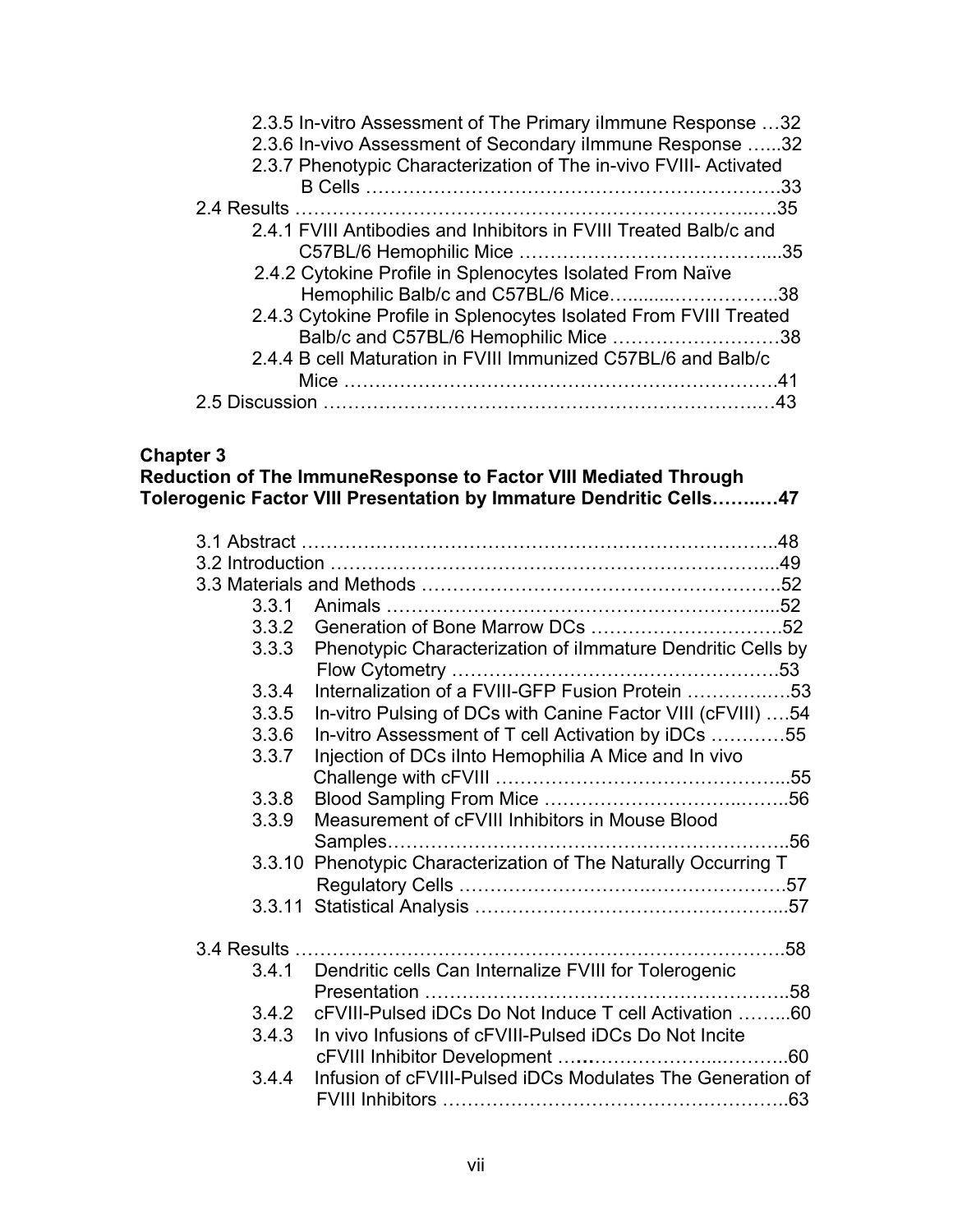|                  | 3.4.5 cFVIII-iDC Infusion iInduces an Expansion of Foxp3+ T                                                                       |  |
|------------------|-----------------------------------------------------------------------------------------------------------------------------------|--|
|                  |                                                                                                                                   |  |
| <b>Chapter 4</b> | Recombinant and plasma-derived Factor VIII products induce distinct<br>splenic cytokine micro-environments in hemophilia A mice73 |  |
|                  |                                                                                                                                   |  |
|                  |                                                                                                                                   |  |
|                  |                                                                                                                                   |  |
| 4.3.1            |                                                                                                                                   |  |
| 4.3.2            | Factor VIII and von Willebrand Factor Concentrates78                                                                              |  |
| 4.3.3            |                                                                                                                                   |  |
| 4.3.4            | RNA Isolation From FVIII In vivo Pulsed Dendritic Cells78                                                                         |  |
| 4.3.5            |                                                                                                                                   |  |
| 4.3.6            |                                                                                                                                   |  |
| 4.3.7            |                                                                                                                                   |  |
| 4.3.8            |                                                                                                                                   |  |
| 4.3.9            |                                                                                                                                   |  |
|                  | 4.3.10 Measurement of FVIII Antibodies and Inhibitors in Mouse                                                                    |  |
|                  |                                                                                                                                   |  |
|                  | 4.3.11 Phenotypic Characterization of In-vivo Pulsed Dendritic                                                                    |  |
|                  |                                                                                                                                   |  |
|                  | 4.3.12 In-vivo Assessment of Splenic T Cells Micro-Environment                                                                    |  |
|                  |                                                                                                                                   |  |
|                  | 4.3.13 In-vivo Studies of Antigenic Competition Between FVIII and                                                                 |  |
|                  |                                                                                                                                   |  |
|                  |                                                                                                                                   |  |
|                  |                                                                                                                                   |  |
|                  | 4.4.1 Treatment of Hemophilia A Mice with pdFVIII Results in                                                                      |  |
|                  | 4.4.2 Recombinant and Plasma-Derived FVIII Concentrates<br>Induce Different Patterns of ilmmune Gene Expression in                |  |
|                  | 4.4.3 In vivo Administration of rFVIII and pdFVIII Concentrates<br>Induces The Maturation of Dendritic Cells88                    |  |
|                  | 4.4.4 In vivo, Th1 and Th2 Adaptive Immune Responses were<br>Induced After The rFVIII and pdFVIII Infusions,                      |  |
| 4.4.5            | Treatment of Hemophilia A Mice with rFVIII Mixed with rFIX<br>Results in Reduced Levels of FVIII Antibodies92                     |  |
|                  |                                                                                                                                   |  |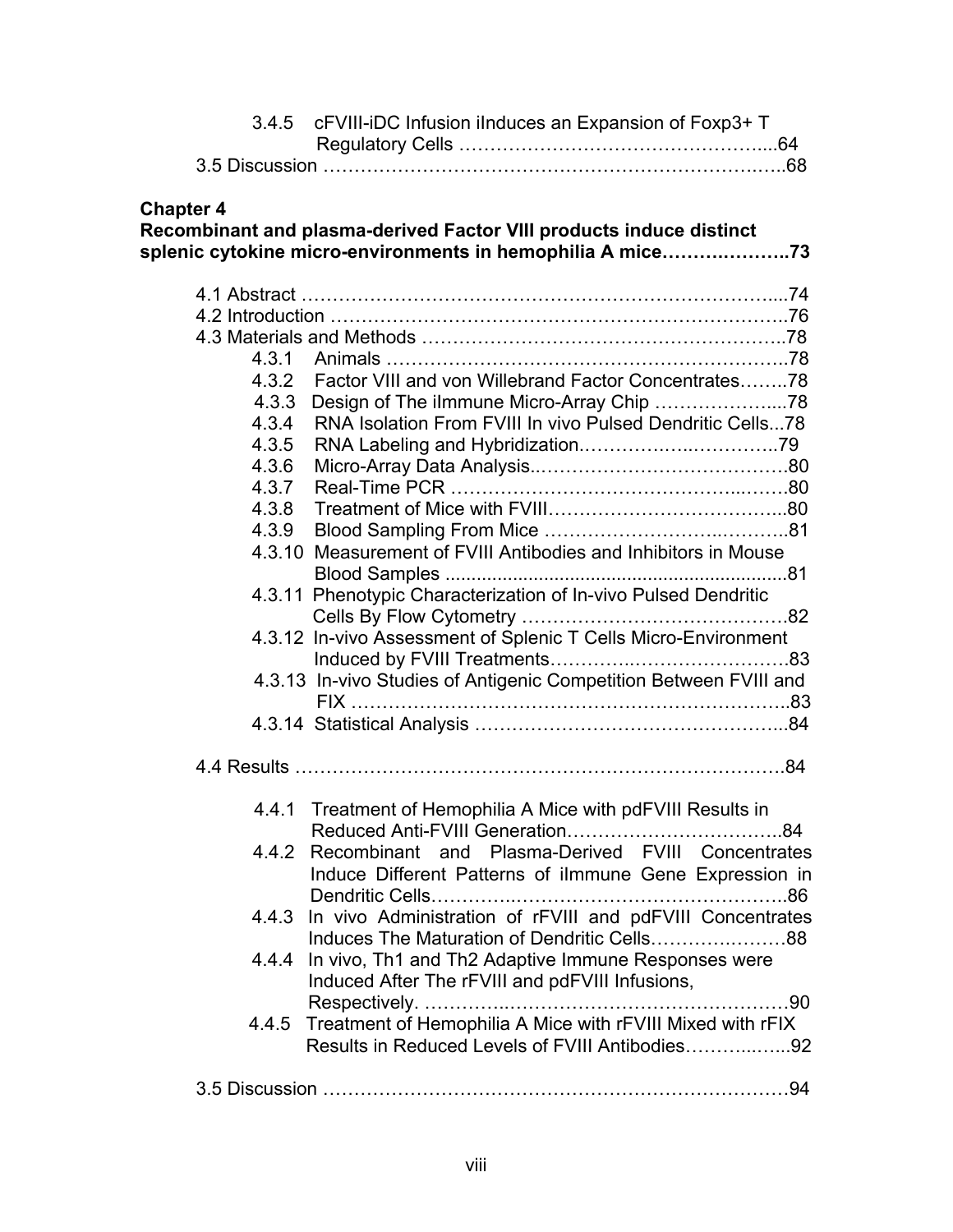## **Chapter 5**

| 5.3 Treatment of Hemophilic Patients Using Recombinant FVIII or Plasma<br>5.4 Modulation of The Immune Response During FVIII Treatment108<br>5.5 Genetic Differences Between Hemophilic Animals Models111<br>5.6 Modification of Coagulant Products to ilmprove The Treatments of<br><b>Appendix I</b><br>A1.1 Isolation of splenocytes for in vitro cytokine studies126<br>A1.3 Isolation of CD4 T cells from mouse spleen130<br>A1.5 Anti-FVIII, Anti-FIX and Anti-VWF ELISA133<br><b>Appendix II</b><br>All.1 Preliminary Results on tThe Modulation of The ilmmune System<br>All.2 Preliminary Results on The Modulation of The ilmmune System<br>All.3 Investigating The Immunogenicity of pdFVIII and rFVIII in<br>All.4 Investigating The Internalization of VWF and FVIII by Dendritic |  |
|------------------------------------------------------------------------------------------------------------------------------------------------------------------------------------------------------------------------------------------------------------------------------------------------------------------------------------------------------------------------------------------------------------------------------------------------------------------------------------------------------------------------------------------------------------------------------------------------------------------------------------------------------------------------------------------------------------------------------------------------------------------------------------------------|--|
|                                                                                                                                                                                                                                                                                                                                                                                                                                                                                                                                                                                                                                                                                                                                                                                                |  |
|                                                                                                                                                                                                                                                                                                                                                                                                                                                                                                                                                                                                                                                                                                                                                                                                |  |
|                                                                                                                                                                                                                                                                                                                                                                                                                                                                                                                                                                                                                                                                                                                                                                                                |  |
|                                                                                                                                                                                                                                                                                                                                                                                                                                                                                                                                                                                                                                                                                                                                                                                                |  |
|                                                                                                                                                                                                                                                                                                                                                                                                                                                                                                                                                                                                                                                                                                                                                                                                |  |
|                                                                                                                                                                                                                                                                                                                                                                                                                                                                                                                                                                                                                                                                                                                                                                                                |  |
|                                                                                                                                                                                                                                                                                                                                                                                                                                                                                                                                                                                                                                                                                                                                                                                                |  |
|                                                                                                                                                                                                                                                                                                                                                                                                                                                                                                                                                                                                                                                                                                                                                                                                |  |
|                                                                                                                                                                                                                                                                                                                                                                                                                                                                                                                                                                                                                                                                                                                                                                                                |  |
|                                                                                                                                                                                                                                                                                                                                                                                                                                                                                                                                                                                                                                                                                                                                                                                                |  |
|                                                                                                                                                                                                                                                                                                                                                                                                                                                                                                                                                                                                                                                                                                                                                                                                |  |
|                                                                                                                                                                                                                                                                                                                                                                                                                                                                                                                                                                                                                                                                                                                                                                                                |  |
|                                                                                                                                                                                                                                                                                                                                                                                                                                                                                                                                                                                                                                                                                                                                                                                                |  |
|                                                                                                                                                                                                                                                                                                                                                                                                                                                                                                                                                                                                                                                                                                                                                                                                |  |
|                                                                                                                                                                                                                                                                                                                                                                                                                                                                                                                                                                                                                                                                                                                                                                                                |  |
|                                                                                                                                                                                                                                                                                                                                                                                                                                                                                                                                                                                                                                                                                                                                                                                                |  |
|                                                                                                                                                                                                                                                                                                                                                                                                                                                                                                                                                                                                                                                                                                                                                                                                |  |
|                                                                                                                                                                                                                                                                                                                                                                                                                                                                                                                                                                                                                                                                                                                                                                                                |  |
|                                                                                                                                                                                                                                                                                                                                                                                                                                                                                                                                                                                                                                                                                                                                                                                                |  |
|                                                                                                                                                                                                                                                                                                                                                                                                                                                                                                                                                                                                                                                                                                                                                                                                |  |
|                                                                                                                                                                                                                                                                                                                                                                                                                                                                                                                                                                                                                                                                                                                                                                                                |  |
|                                                                                                                                                                                                                                                                                                                                                                                                                                                                                                                                                                                                                                                                                                                                                                                                |  |
|                                                                                                                                                                                                                                                                                                                                                                                                                                                                                                                                                                                                                                                                                                                                                                                                |  |
|                                                                                                                                                                                                                                                                                                                                                                                                                                                                                                                                                                                                                                                                                                                                                                                                |  |
|                                                                                                                                                                                                                                                                                                                                                                                                                                                                                                                                                                                                                                                                                                                                                                                                |  |
|                                                                                                                                                                                                                                                                                                                                                                                                                                                                                                                                                                                                                                                                                                                                                                                                |  |
|                                                                                                                                                                                                                                                                                                                                                                                                                                                                                                                                                                                                                                                                                                                                                                                                |  |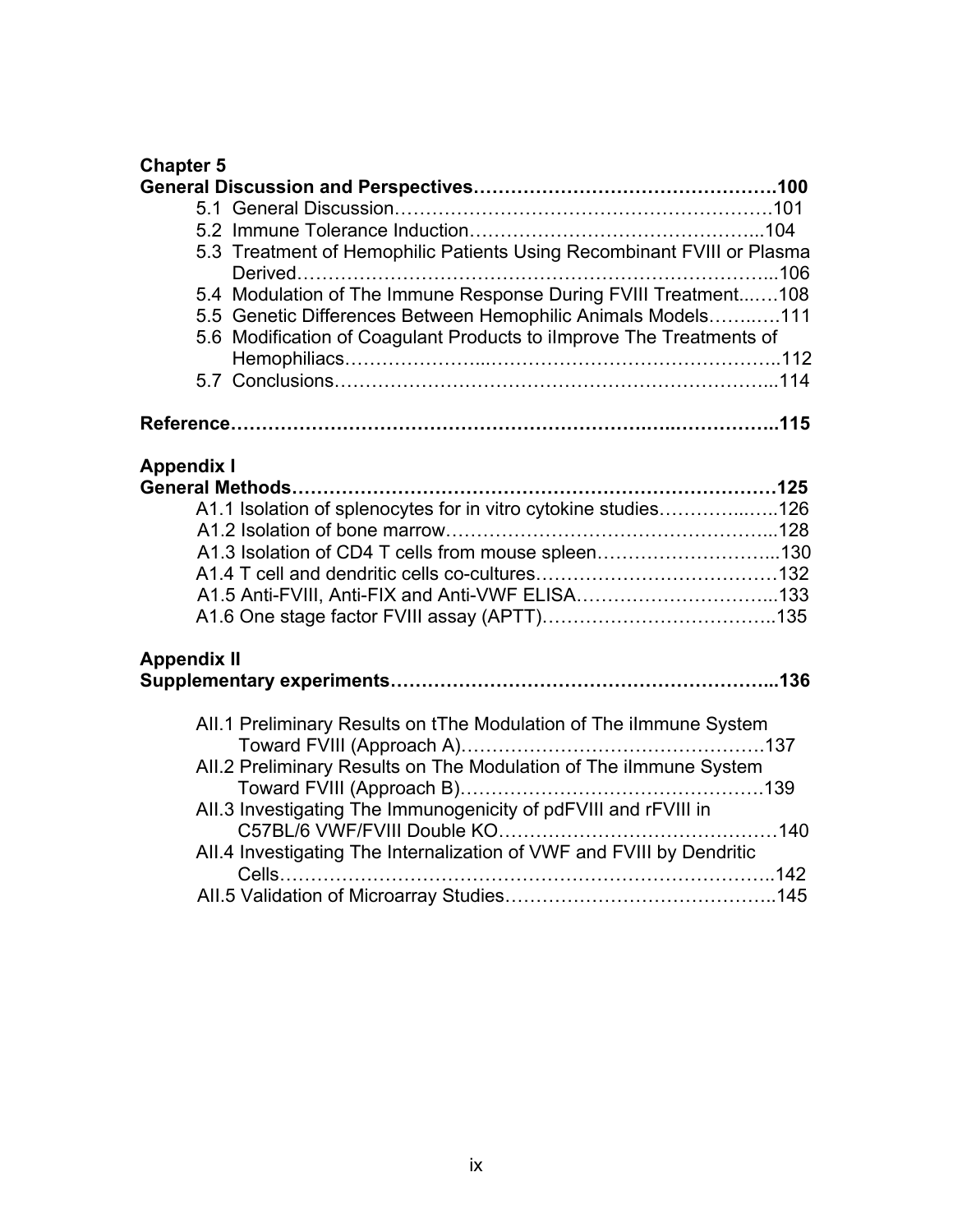## **List of Tables**

| Table 2.1   | The development of FVIII antibodies (ng/mL) and inhibitors<br>(BU) in Balb/c (A) and C57BL/6 (B) hemophilic mice after<br>biweekly FVIII treatments. The amount of IgA, IgM, IgG2A<br>and IgG2B were quantified by the ELISA standard curve 36 |
|-------------|------------------------------------------------------------------------------------------------------------------------------------------------------------------------------------------------------------------------------------------------|
| Table 4.1   | Summary of the micro-array gene expression of DCs which<br>were isolated 24 hours after (A) rFVIII or (B) pdFVIII<br>treatment; all ratios were relative to the HBSS treated                                                                   |
| Table All.1 | Table AII.1. Common genes that were differently expressed                                                                                                                                                                                      |

Table AII.1 Table AII.1. Common genes that were differently expressed due to rFVIII or pdFVIII treatment in dendritic cells…………...148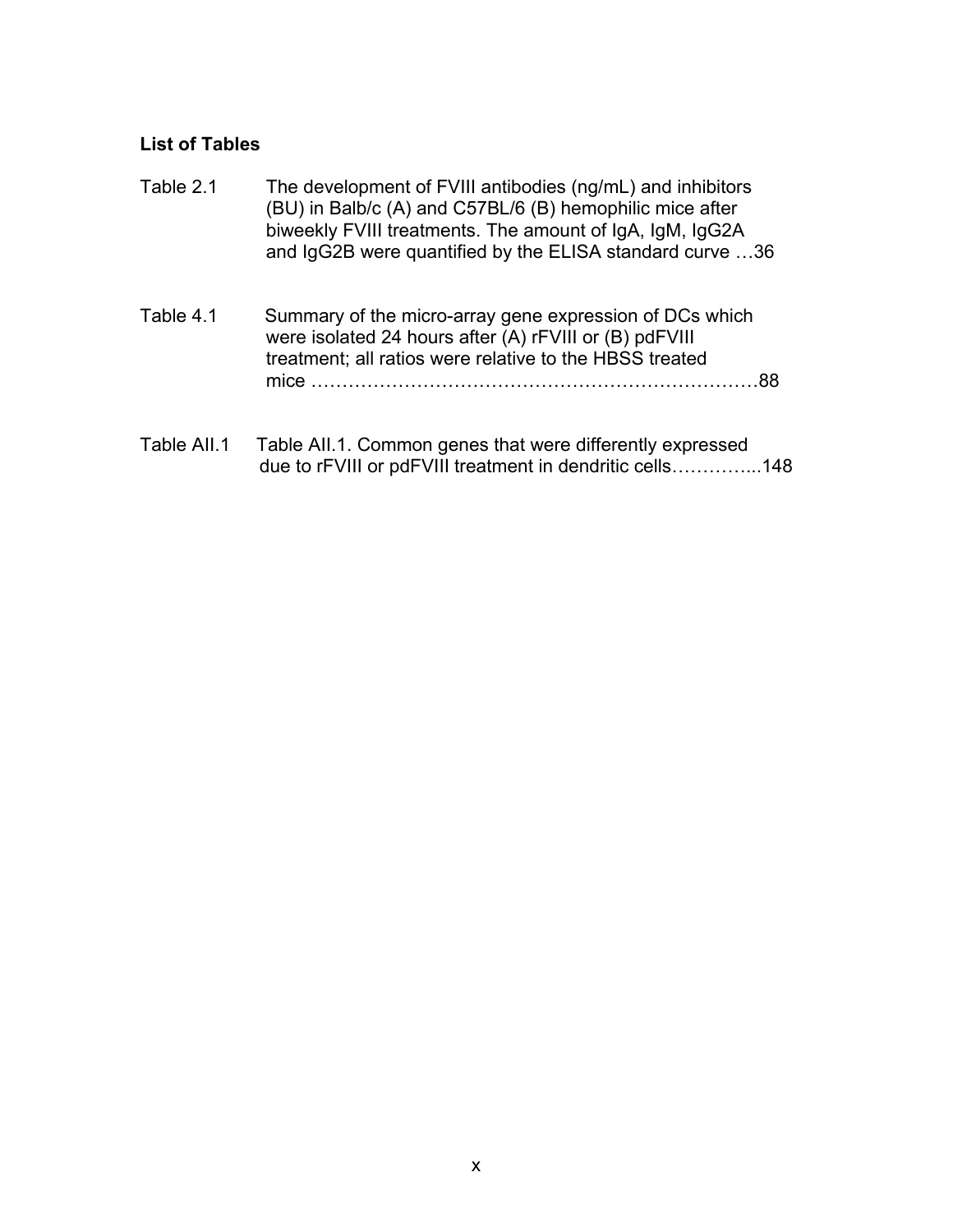## **List of Figures**

| Figure 1.1 Representation of the blood coagulation system4                                                                                                   |
|--------------------------------------------------------------------------------------------------------------------------------------------------------------|
|                                                                                                                                                              |
| Figure 1.3 Activation of B cells and antibody production13                                                                                                   |
| Figure 1.4 Importance of the co-stimulatory molecules17                                                                                                      |
|                                                                                                                                                              |
|                                                                                                                                                              |
| Figure 2.1 The cellular interactions between dendritic cells, T cells and B cells<br>which are essential for the formation of FVIII antibodies in hemophilic |
| Figure 2.2 Comparison of FVIII inhibitors and anti-FVIII IgG subclasses<br>C57BL/6 and Balb/c mice after 4 FVIII treatments37                                |
| Figure 2.3 Detection of Th1 and Th2 cytokines release by splenocyte isolated<br>from C57BL/6 and Balb/c after 120 hrs of culture with 1ug/mL of              |
| Figure 2.4 Detection of intracellular Th1 and Th2 cytokines produced by CD4+ T<br>cells isolated from FVIII previously immunized C57BL/6 and Balb/c          |
| Figure 2.5 Assessment of B cells maturation after treating FVIII previously<br>immunized C57BL/6 and Balb/c mice with FVIII42                                |
| Figure 3.1 Dendritic cells retain their immature phenotype after being pulsed with                                                                           |
| Figure 3.2 cFVIII-pulsed iDCs inhibit the release of T cell inflammatory                                                                                     |
| Figure 3.3 Repetitive infusions of cFVIII-iDCs/ Andro-cFVIII-iDCs do not activate                                                                            |
| Figure 3.4 The infusion of FVIII-iDCs and Andro-FVIII-iDCs results in reduced<br>FVIII inhibitor formation after FVIII treatment64                           |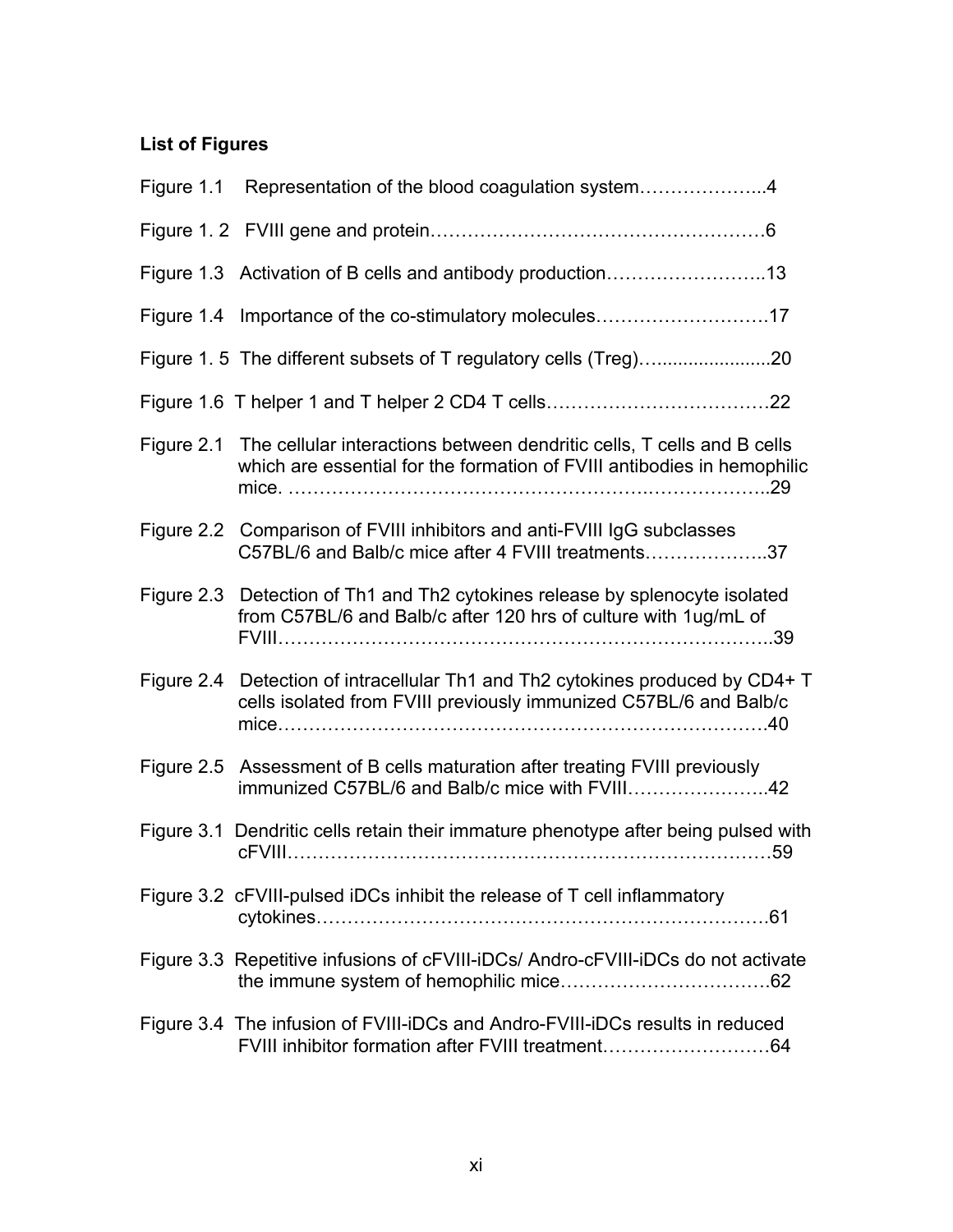| Figure 3.5. Infusion of cFVIII-iDCs increases the Foxp3 T regulatory cell                                                                           |
|-----------------------------------------------------------------------------------------------------------------------------------------------------|
| Figure 4.1 The pdFVIII treatment results in reduced Anti-FVIII titer and the                                                                        |
| Figure 4.2 The pdFVIII and rFVIII treatments cause the maturation of                                                                                |
| Figure 4.3 The pdFVIII induces the development of T regulatory cells and a<br>Th2 cytokine profile while rFVIII induces a Th1 cytokine profile91    |
| Figure 4.4 The presence of high FIX protein concentration during FVIII treatment                                                                    |
| Figure AII.1 Treating hemophilic mice with neutralizing anti-IFN-y antibody before<br>and after rFVIII treatment results in reduced FVIII inhibitor |
| Figure All 2. Treating hemophilic mice with Andro before rFVIII treatment results                                                                   |
| Figure AII 3. Treating VWF/FVIII double knockout mice with pdFVIII results in<br>reduced FVIII antibody formation and the development of high Anti- |
| Figure AII 4. More VWF is internalized than FVIII by dendritic cells cultured with                                                                  |
| Figure AII 5. The pdFVIII and rFVIII treatments induce the expression of different                                                                  |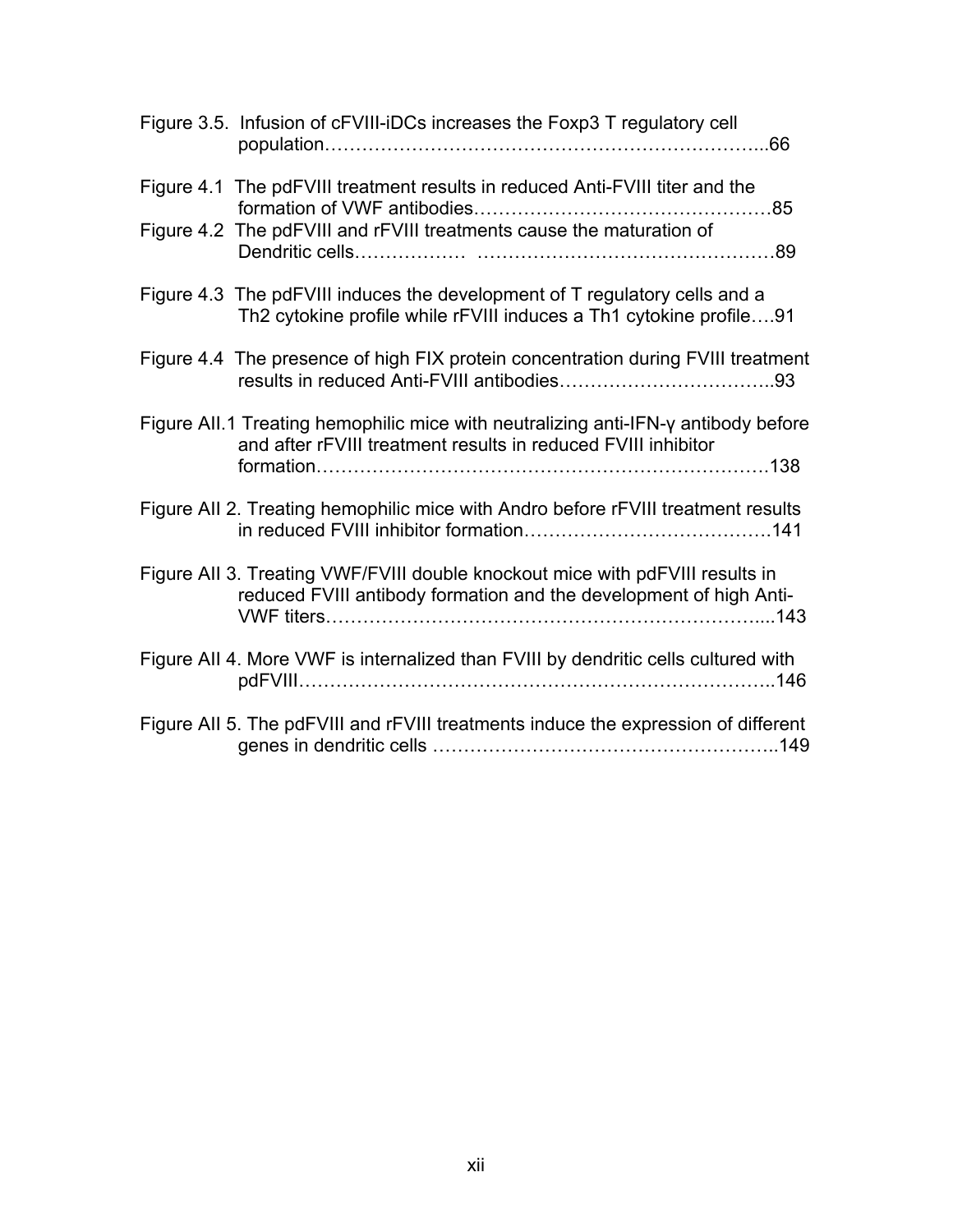## **List of Abbreviations**

| <b>ADP</b>       | Adenosine-5'-diphosphate                        |
|------------------|-------------------------------------------------|
| Andro            | Andrographolide                                 |
| Anti-FVIII       | <b>Factor FVIII antibodies</b>                  |
| Anti-VWF         | von Willebrand factor antibodies                |
| <b>APCs</b>      | Antigen-presenting cells                        |
| <b>APTT</b>      | Activated partial thromboplastin time           |
| <b>BP</b>        | Base-pairs                                      |
| BU               | Bethesda units                                  |
| <b>CD</b>        | <b>Cluster differentiation</b>                  |
| CD11c            | <b>Cluster Differentiation 11 c</b>             |
| <b>CD25</b>      | <b>Cluster Differentiation 25</b>               |
| CD <sub>28</sub> | <b>Cluster Differentiation 28</b>               |
| CD <sub>40</sub> | <b>Cluster Differentiation 40</b>               |
| CD <sub>80</sub> | <b>Cluster Differentiation 80</b>               |
| CD <sub>86</sub> | <b>Cluster Differentiation 86</b>               |
| <b>cFVIII</b>    | <b>Canine Factor FVIII</b>                      |
| <b>DCs</b>       | Dendritic cells                                 |
| E16-Balb/c       | Exon 16 knockout Balb/c mice                    |
| E16-C57BL/6      | Exon 16 knockout C57BL/6 mice                   |
| <b>ELISA</b>     | Enzyme-Linked ImmunoSorbent Assay               |
| <b>FEIBA</b>     | <b>Factor VIII Inhibitor Bypassing Activity</b> |
| Flla             | Thrombin                                        |
| <b>FIX</b>       | Factor IX                                       |
| Foxp3            | Forkhead transcription factor 3                 |
| <b>FVII</b>      | <b>Factor VII</b>                               |
| <b>FVIII</b>     | <b>Factor VIII</b>                              |
| <b>FX</b>        | Factor X                                        |
| <b>FXI</b>       | <b>Factor XI</b>                                |
| GPIb             | Glycoprotein 1b                                 |
| GPIIb/IIIa       | Glycoprotein II b/IIIa                          |
| H2B              | Major Histocompatibility Haplotype 2D           |
| H <sub>2</sub> D | Major Histocompatibility Haplotype 2B           |
| <b>HCV</b>       | Hepatitis C virus                               |
| <b>HIV</b>       | Human immunodeficiency virus                    |
| <b>HLA</b>       | Human Leukocyte Antigens                        |
| iDCs             | <b>Immature Dendritic cells</b>                 |
| IFN-y            | interferon gamma                                |
| lgA              | Immunoglobulin A                                |
| lgG              | Immunoglobulin G                                |
| lgM              | Immunoglobulin M                                |
| IL1              | Interleukin 1                                   |
| IL <sub>2</sub>  | Interleukin 2                                   |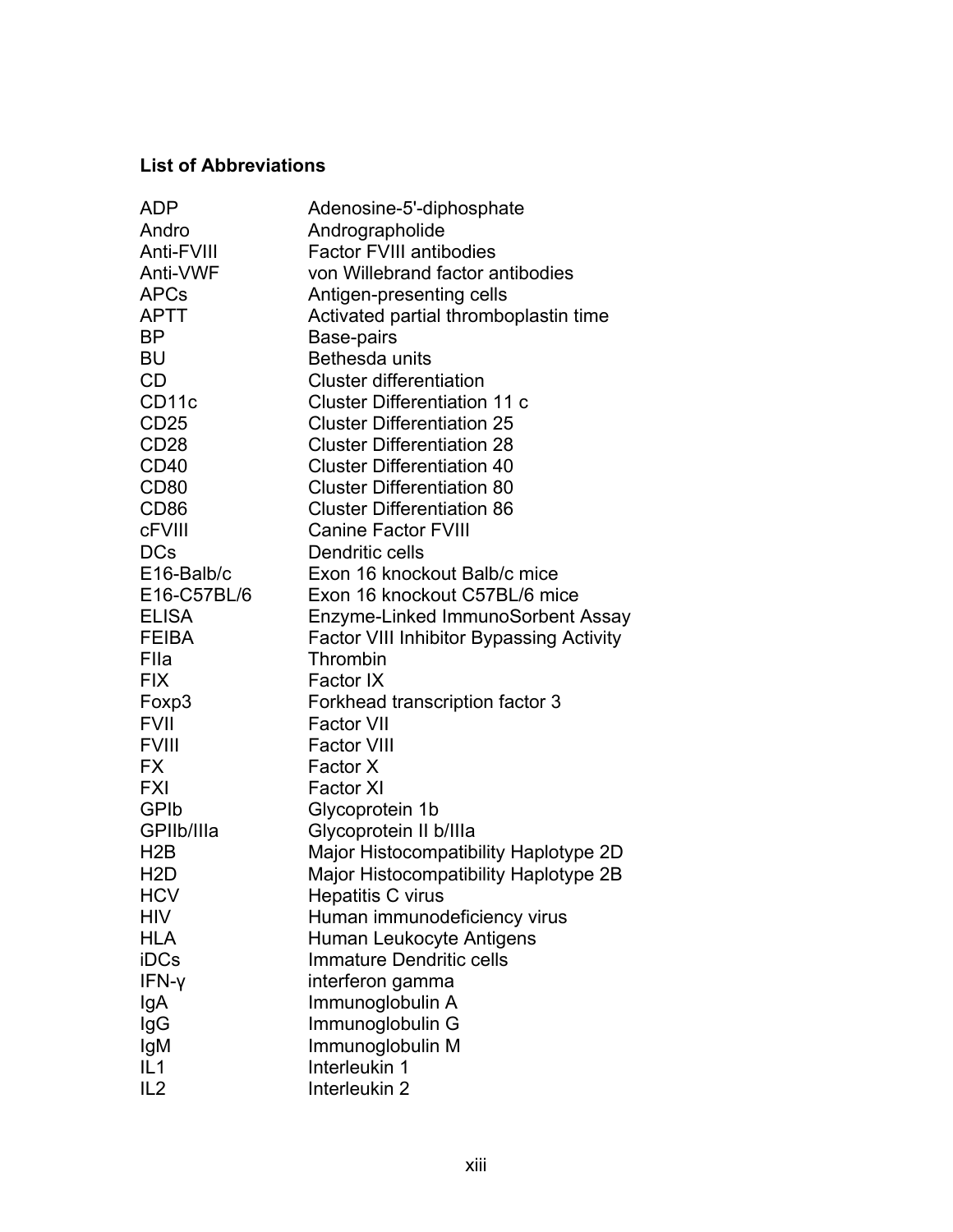| IL <sub>4</sub> | Interleukin 4                            |
|-----------------|------------------------------------------|
| IL <sub>5</sub> | Interleukin 5                            |
| IL <sub>6</sub> | Interleukin 6                            |
| <b>IL10</b>     | Interleukin 10                           |
| IL12            | Interleukin 12                           |
| ITI             | Immune tolerance induction               |
| <b>LPS</b>      | Lipopolysaccharide                       |
| MHC-I           | Major Histocompatibility Class I         |
| MHC-II          | <b>Major Histocompatibility Class II</b> |
| <b>NFKB</b>     | Nuclear factor-kappa B                   |
| nTreg           | Naturally occuring T regulatory cells    |
| <b>PALS</b>     | Periarteriolar lymphatic sheath          |
| pdFVIII         | <b>Plasma derived Factor FVIII</b>       |
| rFVIII          | <b>Recombinant Factor FVIII</b>          |
| <b>TCR</b>      | T cell receptor                          |
| TF              | <b>Tissue factor</b>                     |
| $TGF-\beta$     | Transforming growth factor beta          |
| Th1             | T helper 1                               |
| Th <sub>2</sub> | T helper 2                               |
| Th3             | T helper 3                               |
| $TNF-\alpha$    | Tumor necrosis factor-alpha              |
| Tr1             | T regulatory 1                           |
| Treg            | T regulatory cells                       |
| <b>VWF</b>      | von Willebrand factor                    |
|                 |                                          |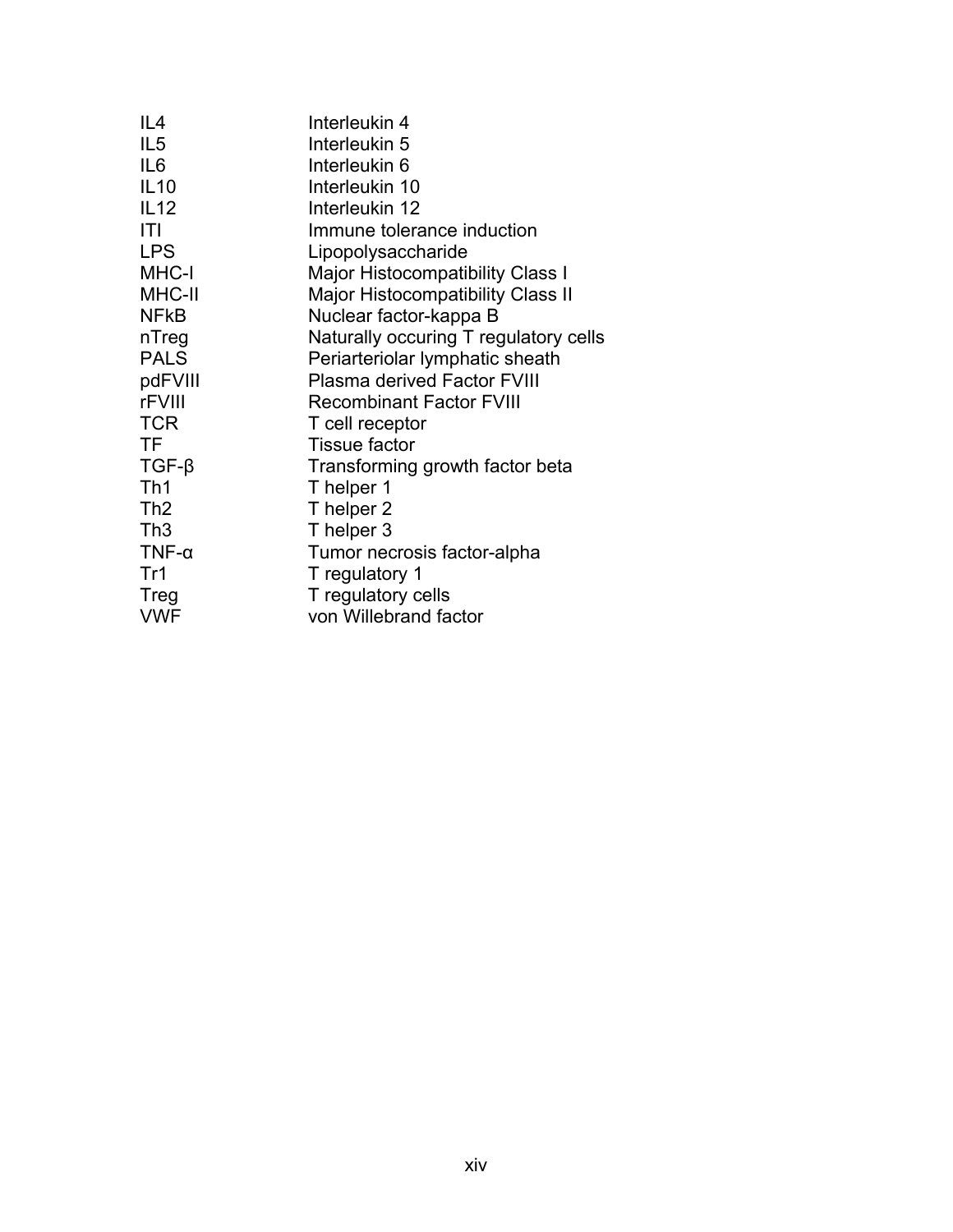## **Chapter 1**

**Hemophilia A Treatment Options and Complications**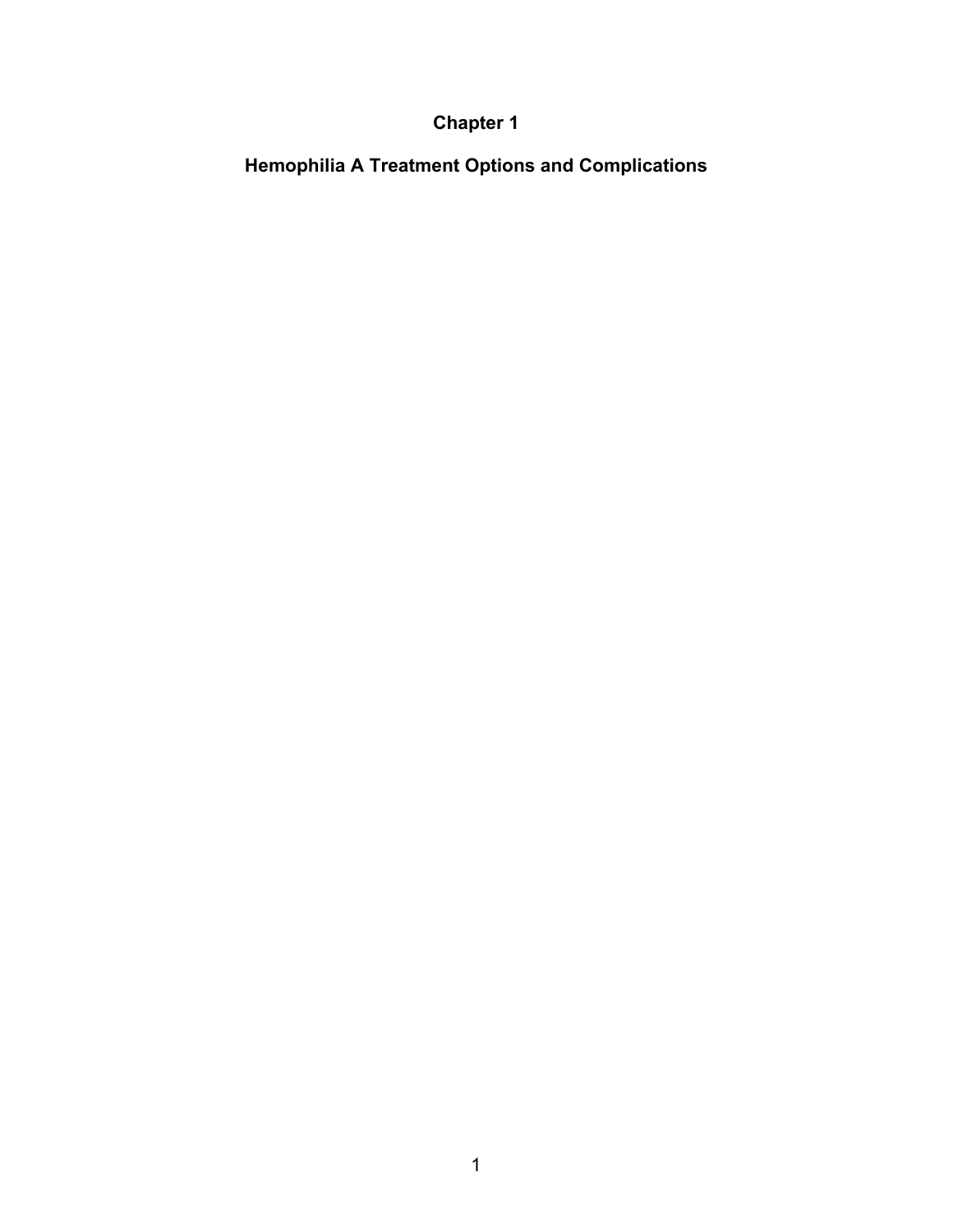#### **Hemophilia Introduction**

Hemophilia is an inherited bleeding disorder in which patients suffer from recurrent spontaneous bleeding episodes. In 1952, two distinct types of hemophilia, A and B were recognized  $1$ . Both hemophilia A and B are X-linked recessive genetic diseases that result from deficiencies or dysfunction of coagulation factor VIII (FVIII) and factor IX (FIX) respectively <sup>2</sup>. The FVIII protein is a cofactor in the activation of factor X by FIXa. Hemophilia A affects 1 in 5000- 10000 males and is characterized by recurrent spontaneous bleeding  $3$ . Hemophilic patients are grouped according to the severity of their clinical phenotypes into severe, moderate or mild. Severe hemophilia A patients have less than 1% FVIII, moderate hemophilia A patients have 1-5% FVIII, and mild hemophilia A patients have 5-45% FVIII<sup>4</sup>. Hemophilic patients and physicians face many challenges, such as the availability of safe medical products, excessive joint bleeding, life-threatening hemorrhages, and immunological responses including antibody production (FVIII inhibitors). Furthermore, treatment options become more complicated in developing countries due to the limited availability of safe, effective and affordable products.

#### **The Hemostatic Response**

The hemostatic response is divided into four stages. First, is the vascular response, second the formation of a platelet plug, third the activation of the coagulation protein cascade and formation of a clot, and the final step involves the activation of the fibrinolytic cascade and remodeling of the fibrin clot  $5$ .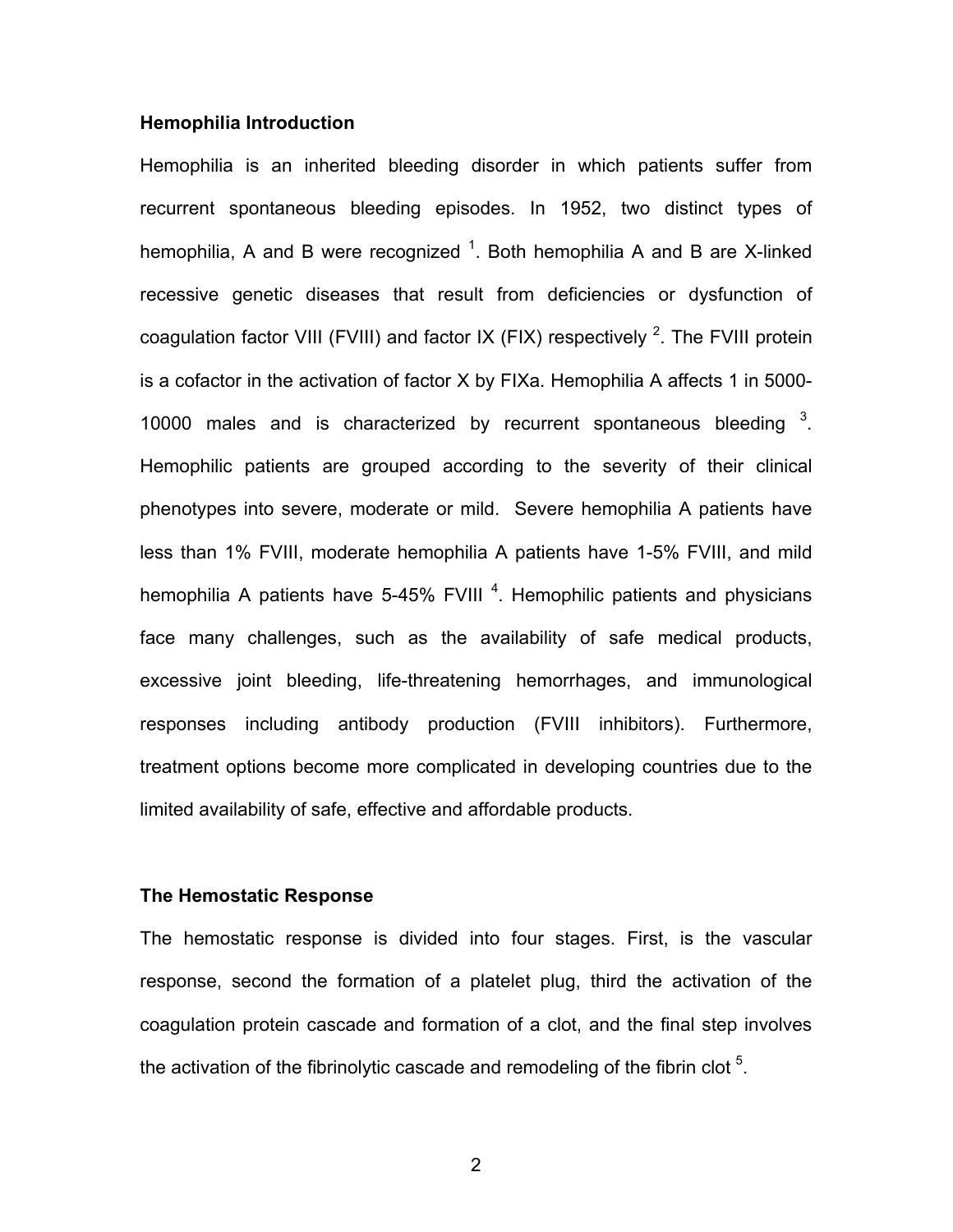Upon blood vessel injury, blood vessels vasoconstrict in order to decrease blood flow to the injured site  $6$ . At the site of vascular injury, platelets rolling and binding to the sub-endothelium initiate the formation of a platelet plug allowing the platelets to adhere to the exposed collagen in the sub-endothelial matrix via von Willebrand factor (VWF)  $<sup>6</sup>$ . This initiates the activation of platelets and allows the</sup> binding between glycoprotein GPIb receptors on the platelet surface and VWF molecules. Additional binding between VWF and platelets will enhance platelet cross-linking, resulting in the exposure of the GPIIb/IIIa integrin receptor. The GPIIb/IIIa receptor enhances platelet aggregation allowing the platelets to form a platelet plug <sup>6</sup>. The binding of VWF to the platelets will cause the release of platelet cytoplasmic contents such as ADP, 5-hydroxytryptamine, serotonin and calcium. The formed platelet plug will act as a bed for the coagulation factors to form a fibrin clot.

The coagulation cascade, shown in Figure 1.1, is divided into two pathways: the extrinsic and intrinsic  $<sup>7</sup>$ . In the extrinsic pathway, the coagulation process is</sup> initiated after tissue injury. Injured sub-endothelial cells will release tissue factor (TF), which functions as a cofactor and activator for FVII  ${}^{8}$ . The TF-FVII complex will further activate FVII molecules, as well as FIX  $^9$ . These activated proteins, including FVIII, will activate FX, resulting in the formation of sufficient thrombin levels (FIIa) that will trigger the activation of the intrinsic pathway  ${}^{8}$ . In the intrinsic pathway, the available thrombin will activate FXI, FIX and FVIII. On the platelet surface, thrombin will activate FXI, which will then activate FIX. At each step there is an amplification in the amount of product formed. Finally, thrombin will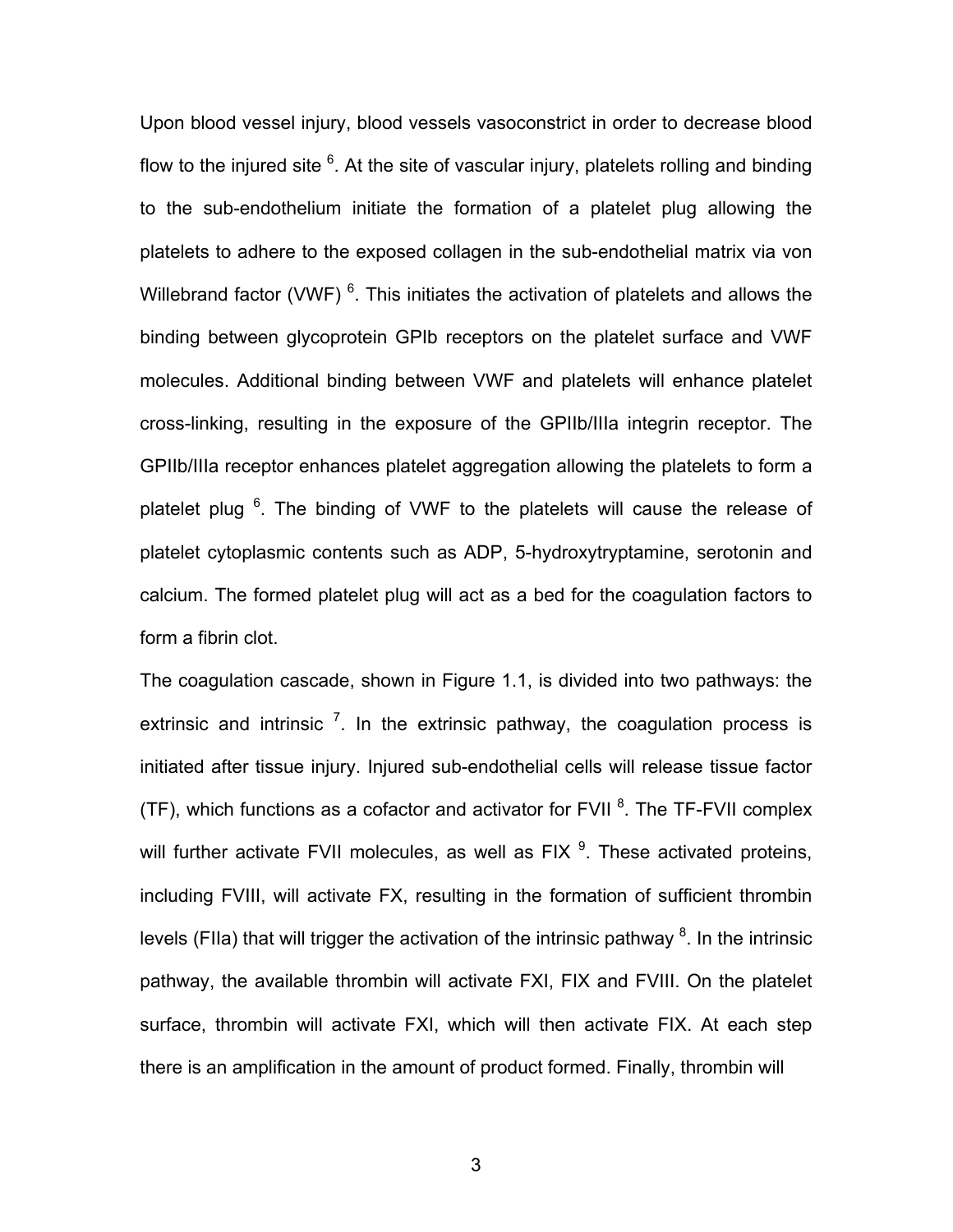**Figure 1.1 Representation of the blood coagulation system. The cascade is divided into an extrinsic and intrinsic system**. The interactions between the coagulation factors result in the activation of thrombin and the formation of a hemostatic plug. This cascade is regulated by anticoagulant proteins that prevent excessive hemostatic plug formation.

.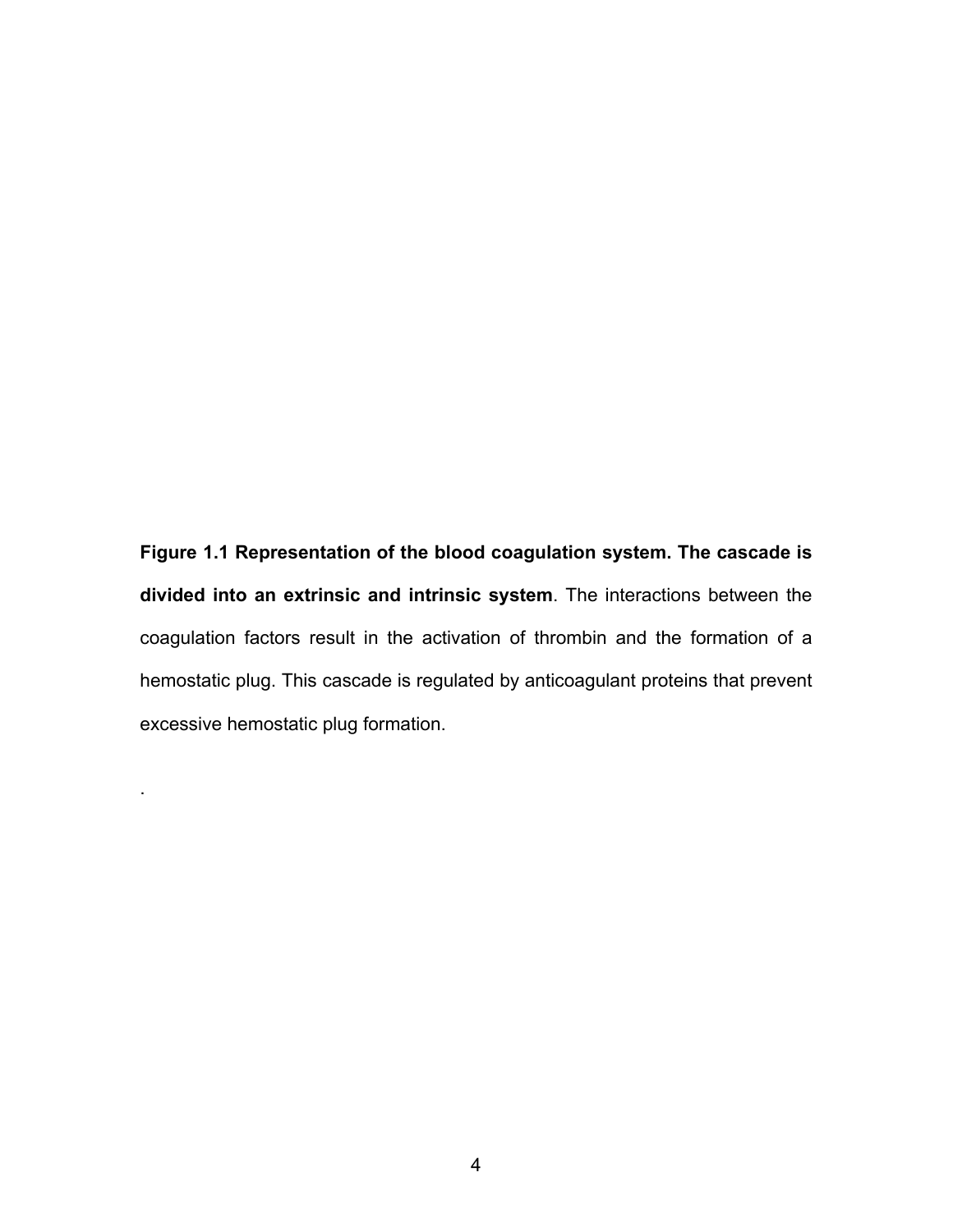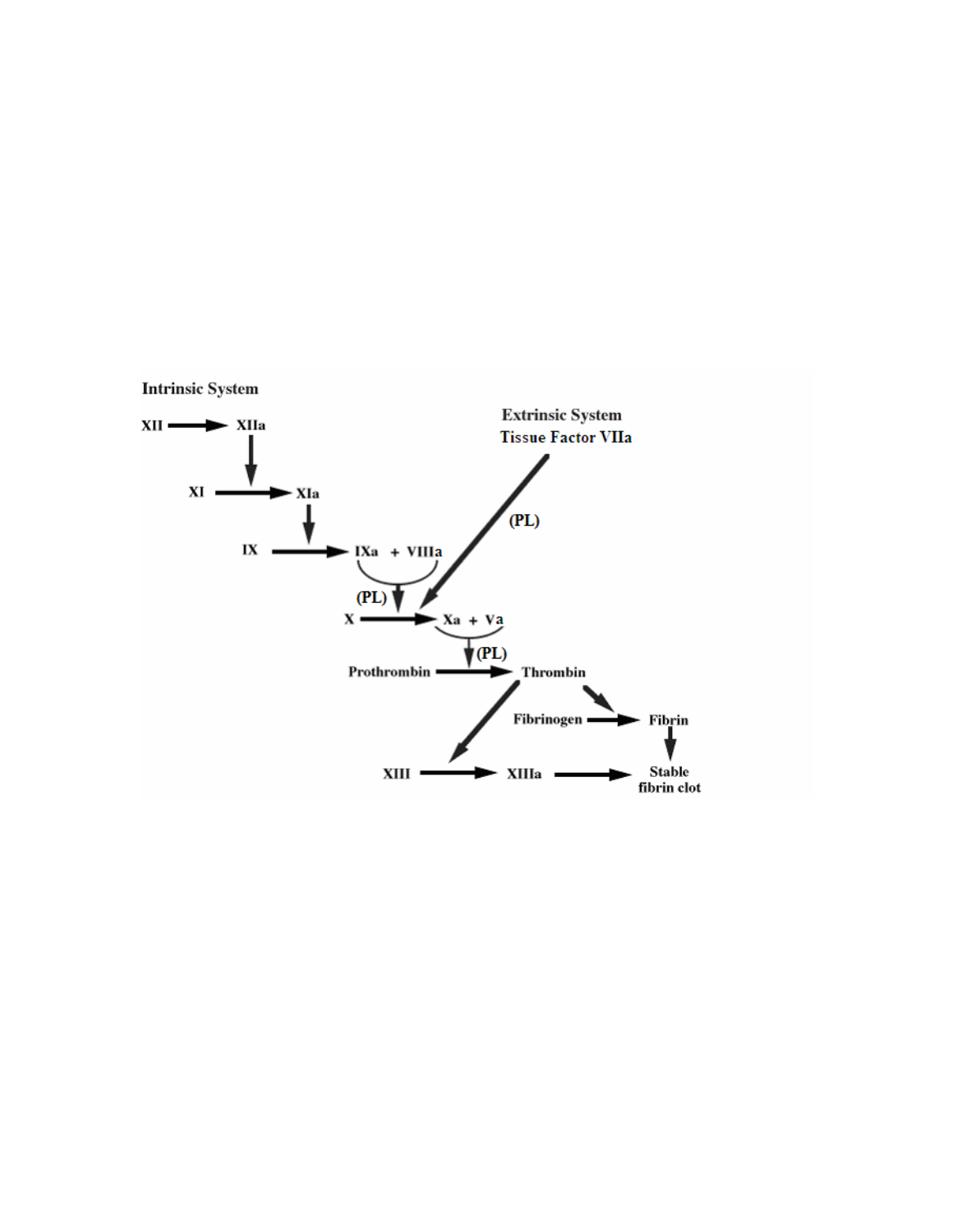transform soluble fibrinogen into the insoluble fibrin clot  $8$ . Activated FXIII is responsible for covalently cross-linking the fibrin monomers to form a more stable fibrin clot.

#### **FVIII Gene and Protein**

The FVIII gene is situated on the long arm of the X chromosome, band Xq28. The gene is 186,000 base-pairs (bp) long and it consists of 26 exons (Figure 1.2 A). The exon sizes range from 69 to 3,106 bp. The mutations in hemophilia A patients are due to insertions, deletions, duplications and point mutations in the FVIII gene <sup>10</sup>. The most frequent mutation causing severe FVIII deficiency is an inversion mutation affecting intron 22. This arises from a recombination event between homologous sequences in intron 22 and the terminal region of the long arm of the X chromosome  $11$ . This inversion mutation is responsible for 45% of the cases of severe hemophilia A  $<sup>11</sup>$ . Patients with the intron 22 inversion have no</sup> intact FVIII protein in their circulation.

The cellular site of FVIII synthesis is controversial. Liver transplants for hemophiliac patients have been shown to increase FVIII blood levels and cure the disorder  $^{12}$ . The FVIII protein consists of 2332 amino acids (AA) organized into 6 domains, A1-a1-A2-a2B-a3A3-C1-C2 (Figure 1.2 B). The A domains of FVIII contain binding sites for FIXa, FX and VWF. The function of the B domain of FVIII is not fully understood, but it seems likely to be involved in the intracellular trafficking of the protein. The C domains of FVIII contain binding sites for phospholipids and von Willebrand Factor (VWF). The protein also has three acidic regions which are cleaved by thrombin, a1, a2 and a3.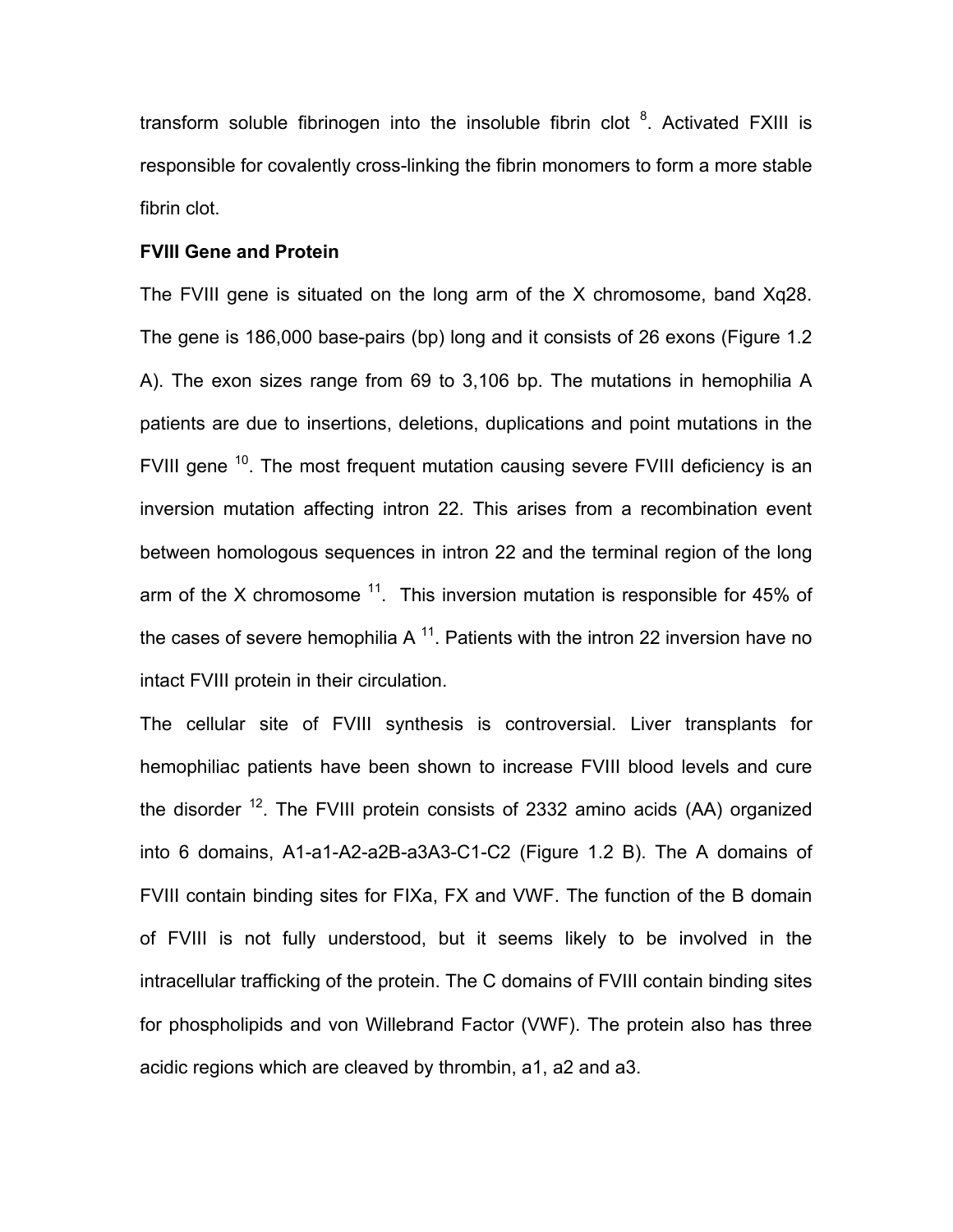**Figure 1.2 FVIII gene and protein** (A) Representation of the FVIII gene exons. (B) FVIII protein domains and major protein binding sites. The von Willebrand factor (VWF), factor X (FX), factor IX (IX), activated factor Xa (FXa) and phospholipids (PL) bind to the C2, A1, A2 and C2 domains respectively. Thrombin will cleave FVIII at the three sites indicated with arrows, resulting in the active cofactor FVIIIa

A)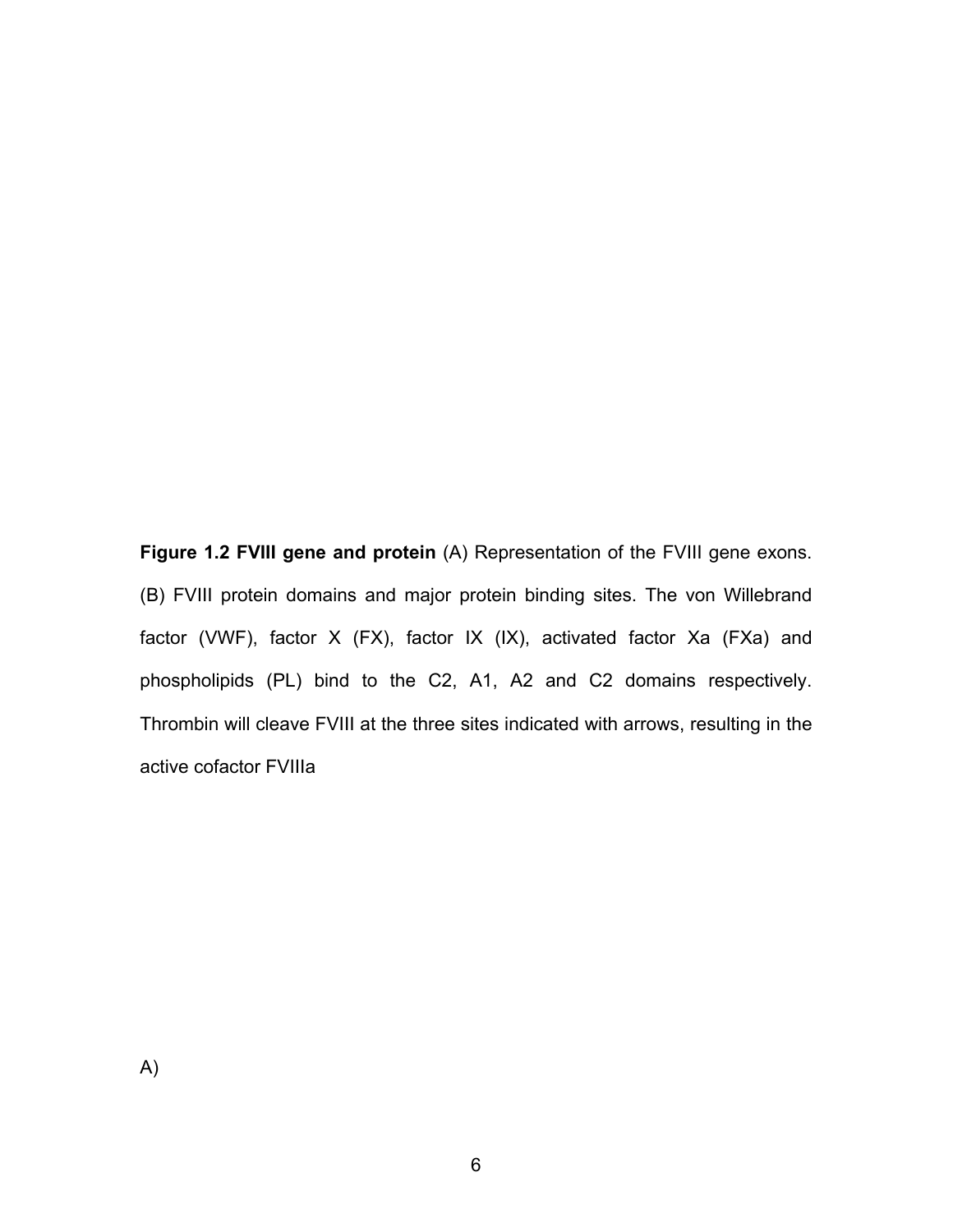

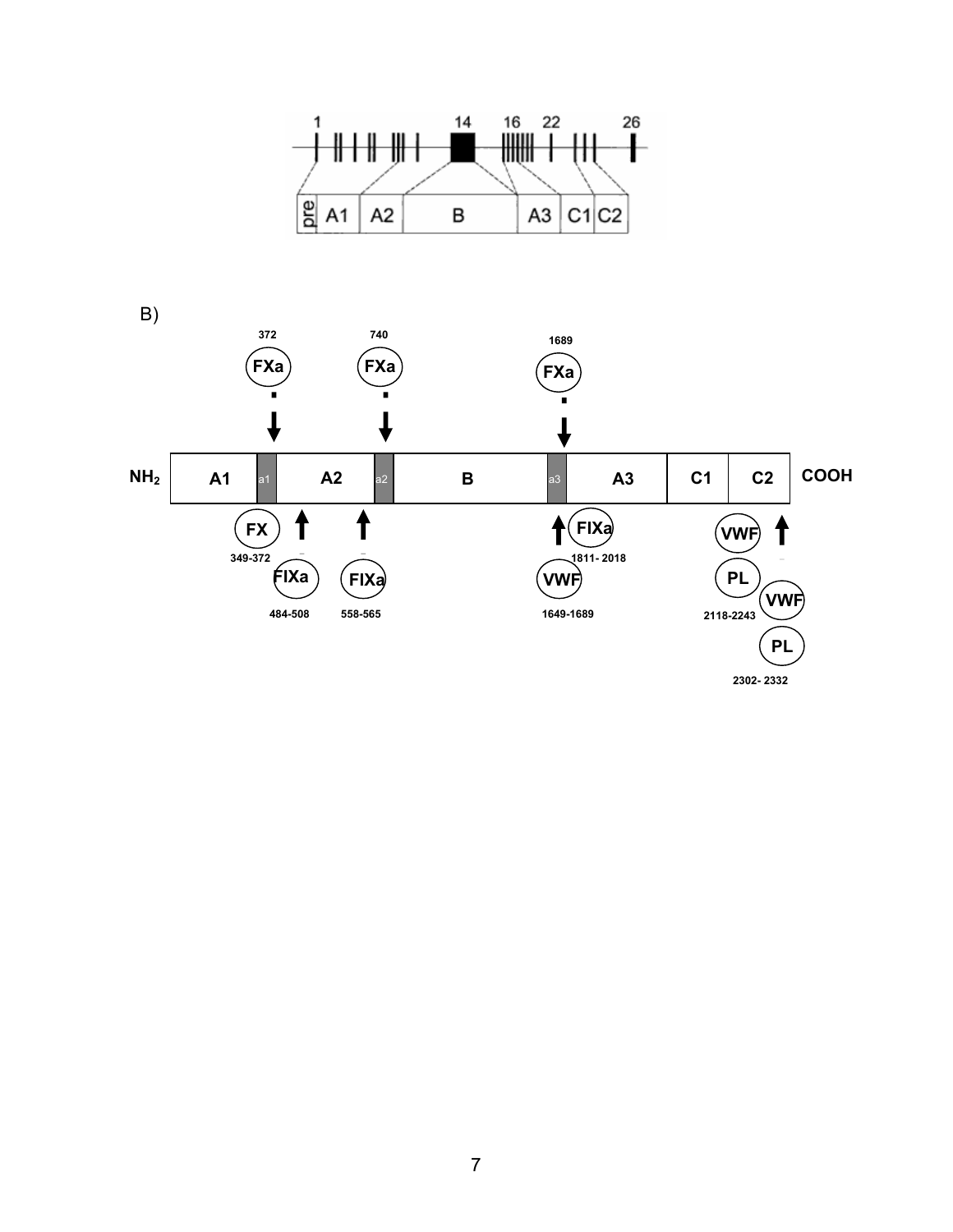The acidic regions are positioned between the A1 and A2 (a1), the A2 and B domain (a2), and the B and A3 domain (a3). The FVIII protein is proteolytically processed before secretion. This results in a heterodimer of an N-terminal heavy chain (200KDa) and a C-terminal light chain (80KDa). The inactive FVIII binds VWF in the circulation; however, upon the activation of FVIII, VWF will release FVIII and the B domain is removed.

#### **Development of FVIII Antibodies in Hemophilic Patients**

The current standard of care for hemophilia A patients is either on-demand, or prophylactic treatment with either recombinant or plasma-derived FVIII concentrates. One would expect that if FVIII is infused into hemophilic patients, the effects of the disease would be reversed. This however is not always true, since 30% of hemophilia A patients develop functional neutralizing antibodies (inhibitors) against the infused FVIII, thus rendering the treatment ineffective  $^{13}$ . During the 1980s, hemophilia A patients were treated with FVIII products that contained active Human Immunodeficiency Virus (HIV) and Hepatitis C Virus (HCV) particles. However, through the use of donor screening protocols, virus inactivation procedures during the purification of FVIII, and through the increasing use of recombinant FVIII, the most serious challenge in the treatment of hemophilia A patients is now the formation of anti-FVIII antibodies. These antibodies develop in the patient because the infused factor VIII is viewed as a foreign antigen. This elicits an immune response against FVIII and renders the treatment ineffective  $14$ . The levels of inhibitors can be monitored by performing a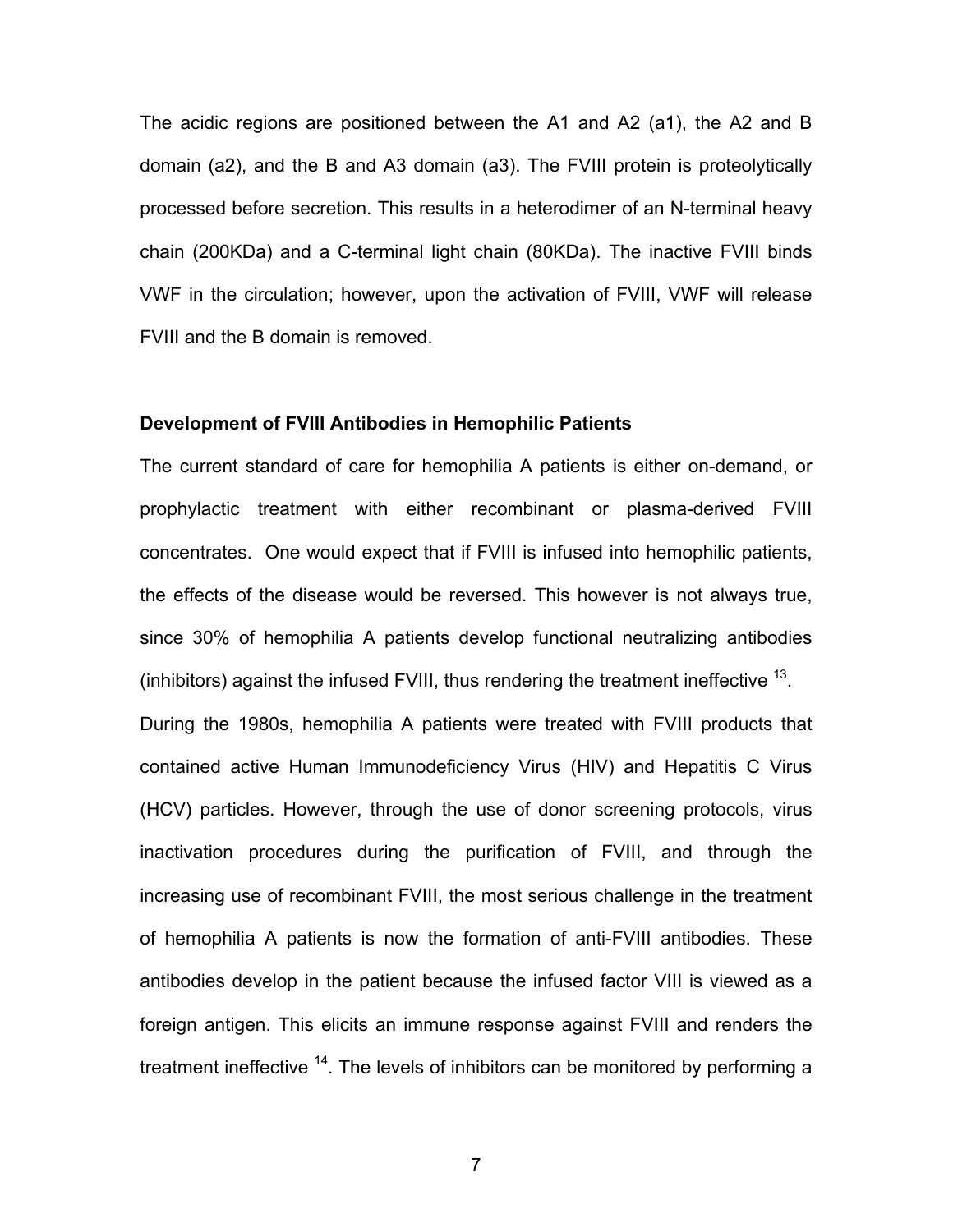Bethesda assay. The inhibitor levels are presented in terms of Bethesda units  $^{13}$ , where one Bethesda Unit is defined as the inhibitory titer needed to inactivate 50 percent of the FVIII present in normal plasma within a 2-hour incubation period at 37°C.

The immunoglobulin responses toward FVIII epitopes are polyclonal in nature and most of the FVIII epitopes have been identified and mapped  $15$  (Figure 1.2) B). The alloantibodies, which develop in hemophiliacs following exposure to FVIII infusions, are usually directed towards the A2 and C2 domains  $4.14$ . The antibodies against FVIII are grouped into non-functional and functional antibodies. The non-functional antibodies, detected by ELISA, bind to FVIII causing opsonization and immune complex formation resulting in the enhanced clearance of FVIII from the circulation. In contrast, functional antibodies (FVIII inhibitors) bind to FVIII and directly inhibit the functional cofactor activity of FVIII. In this way, functional FVIII inhibitors sterically hinder the specific interactions between FVIII and other proteins, affecting the coagulation cascade. The most frequently affected interactions are those between FVIII-VWF and FVIII-FIXa <sup>16</sup>. The FVIII inhibitors that develop in hemophilia A patients predominantly belong to  $IgG_4$  and sometimes  $IgG_1$  immunoglobulin isotypes  $^{17}$ .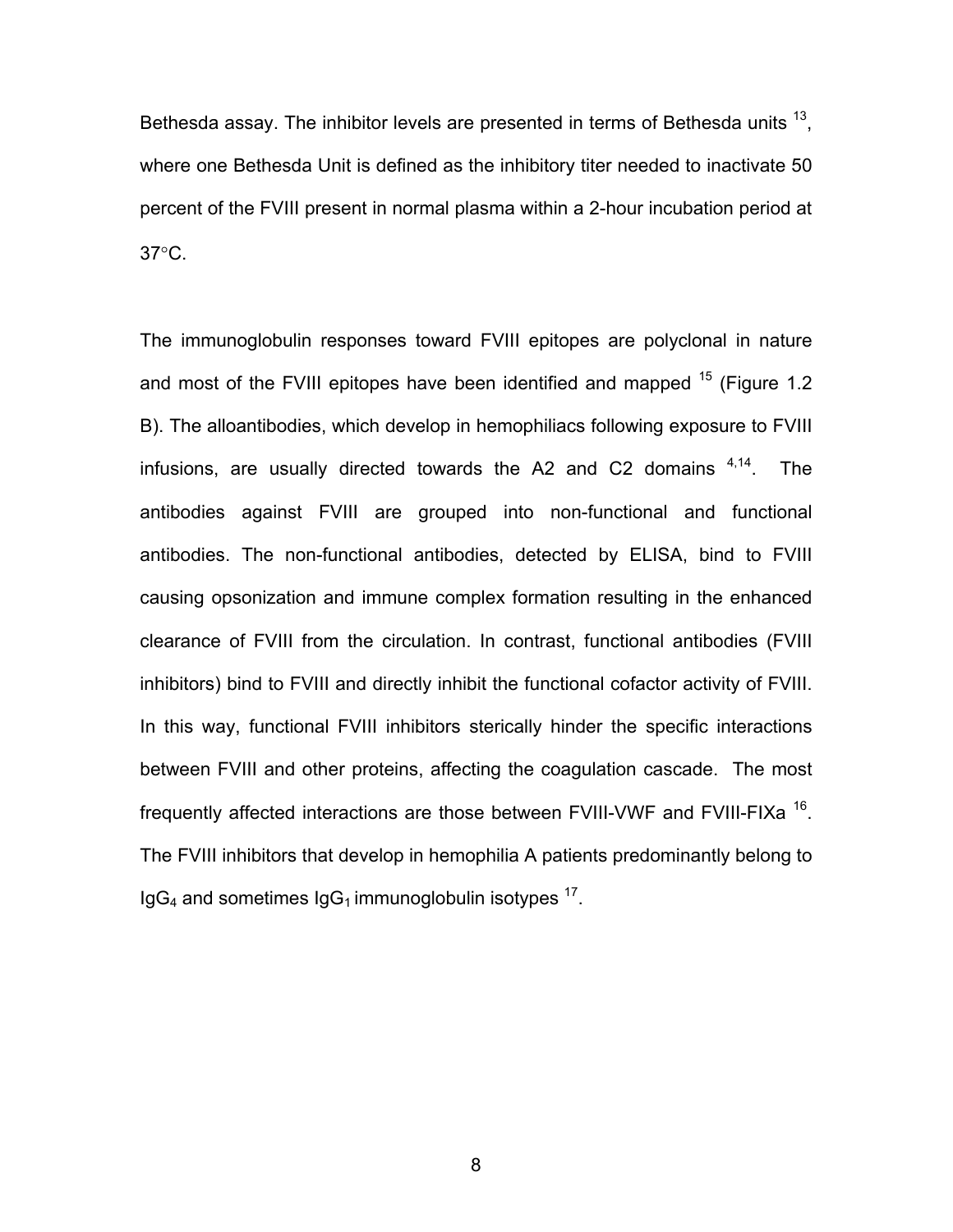#### **Inhibitors Against The Protein Binding Sites on The C2 Domain of FVIII**

The VWF protein functions as a carrier of FVIII in the plasma via a non-covalent interaction. The majority of VWF binding sites are found on the C2 domain of FVIII. It has been shown during FVIII epitope mapping studies that the same VWF binding sites are also epitopes for anti-FVIII antibodies. Therefore, these sites behave as functional epitopes. Many reports suggest that VWF protects and covers the C2 domain epitopes from being exposed to the immune system <sup>14,18</sup>. It has been reported that almost 50% of FVIII inhibitors are directed toward the C2 domain of FVIII<sup>4</sup>. The C2 domain not only contains the binding site for VWF, but also the binding site for phospholipids. These binding sites are essential for FVIII trafficking and activating the coagulation cascade. Therefore, VWF has an important role in protecting the exposure of the functional epitopes of FVIII to the immune system.

# **Current Known Risk Factors That are Associated With Inhibitor Development in Hemophiliacs**

 There are several genetic and non-genetic risk factors that are associated with inhibitor development. Goudemand et al showed that the ethnic origin and family history of inhibitors are risk factors that are associated with the development of FVIII antibodies <sup>19</sup>. Furthermore, White and Hay reported that some HLA genes are associated with inhibitor development in hemophilic patients  $20,21$ . Moreover, Astermark et. al. showed that certain polymorphic genotypes at the IL10 and TNF- $\alpha$  loci are linked to FVIII inhibitor development in hemophiliacs  $^{22,23}$ . Also,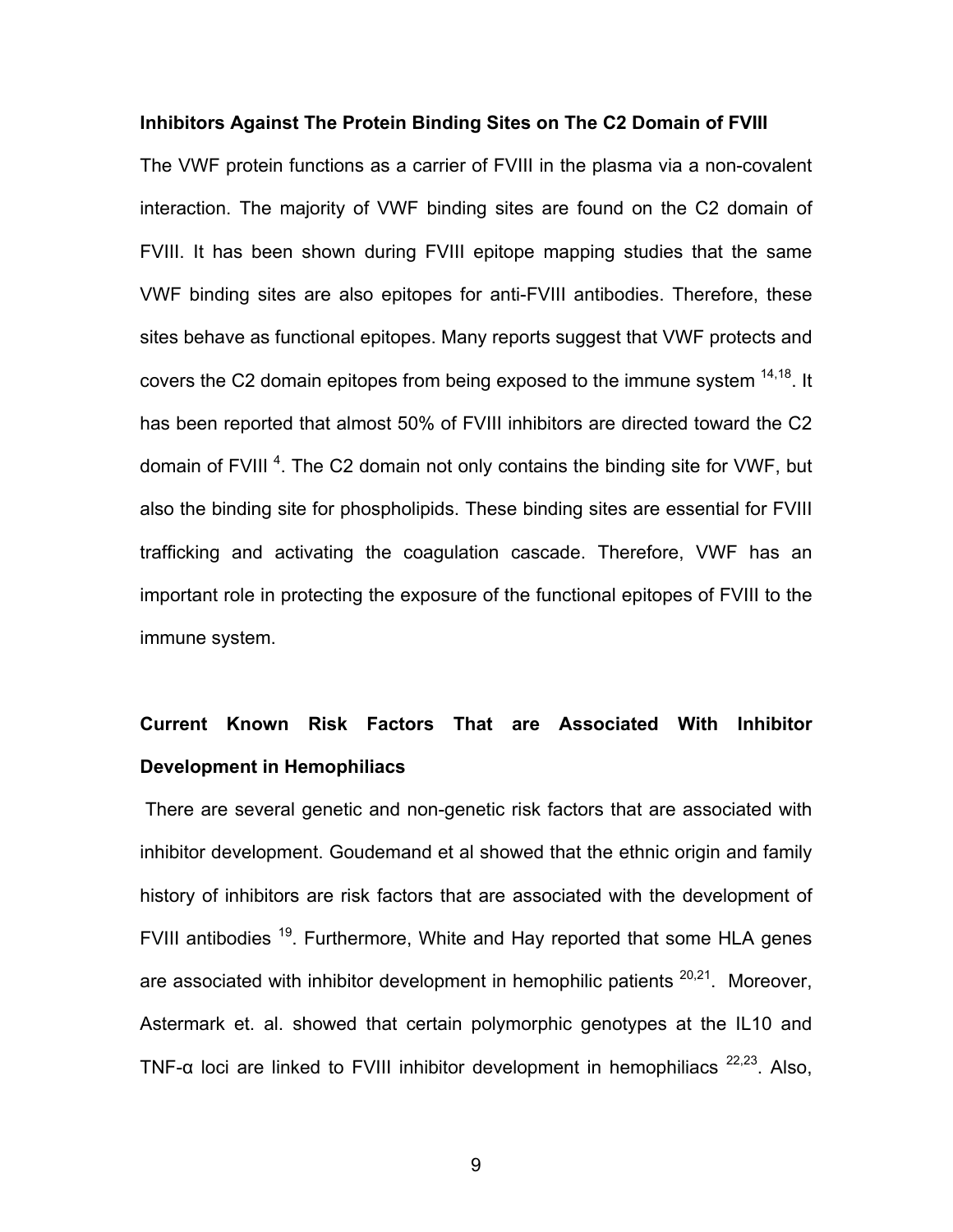there are a few reports which show a correlation between FVIII inhibitor development and age of exposure to FVIII. Santagostino et al showed that children treated at a young age (< 11 years) have higher risk of FVIII inhibitor formation  $24$ . Furthermore, Lee at al reported that the type of FVIII concentrate and route of FVIII administration are also associated with inhibitor development  $25$ . Finally and most importantly, the type of FVIII mutation has an influence of FVIII inhibitor development. It is been reported that large deletions, nonsense mutations, intron-22 inversion and no endogenous FVIII synthesis have a greater risk of inhibitor development than patients with milder molecular gene defects such as missense mutations, small deletions and splice site mutations  $^{26}$ .

#### **Treatment of Hemophilic Patients with Inhibitors**

The available treatments for hemophilia A patients who develop antibodies after FVIII infusion include: bypassing the need for FVIII using recombinant FVIIa, immunoadsorption of factor VIII antibodies  $17$ , the use of alternate less  $immunogenic$  products such as porcine  $FVIII$ <sup>17</sup> and immune tolerance induction to FVIII  $(ITI)$ <sup>27</sup>.

Bypassing the need of FVIII is usually successful in treating patients with inhibitors; however, this approach does not resolve the inhibitor problem and is often prohibitively expensive. In contrast, after successful ITI treatment, the FVIII inhibitors will be abolished. Therefore, ITI is usually the first treatment considered to overcome the FVIII inhibitor complication. The first protocol for ITI was described in 1977, and ever since new treatment regimens have been introduced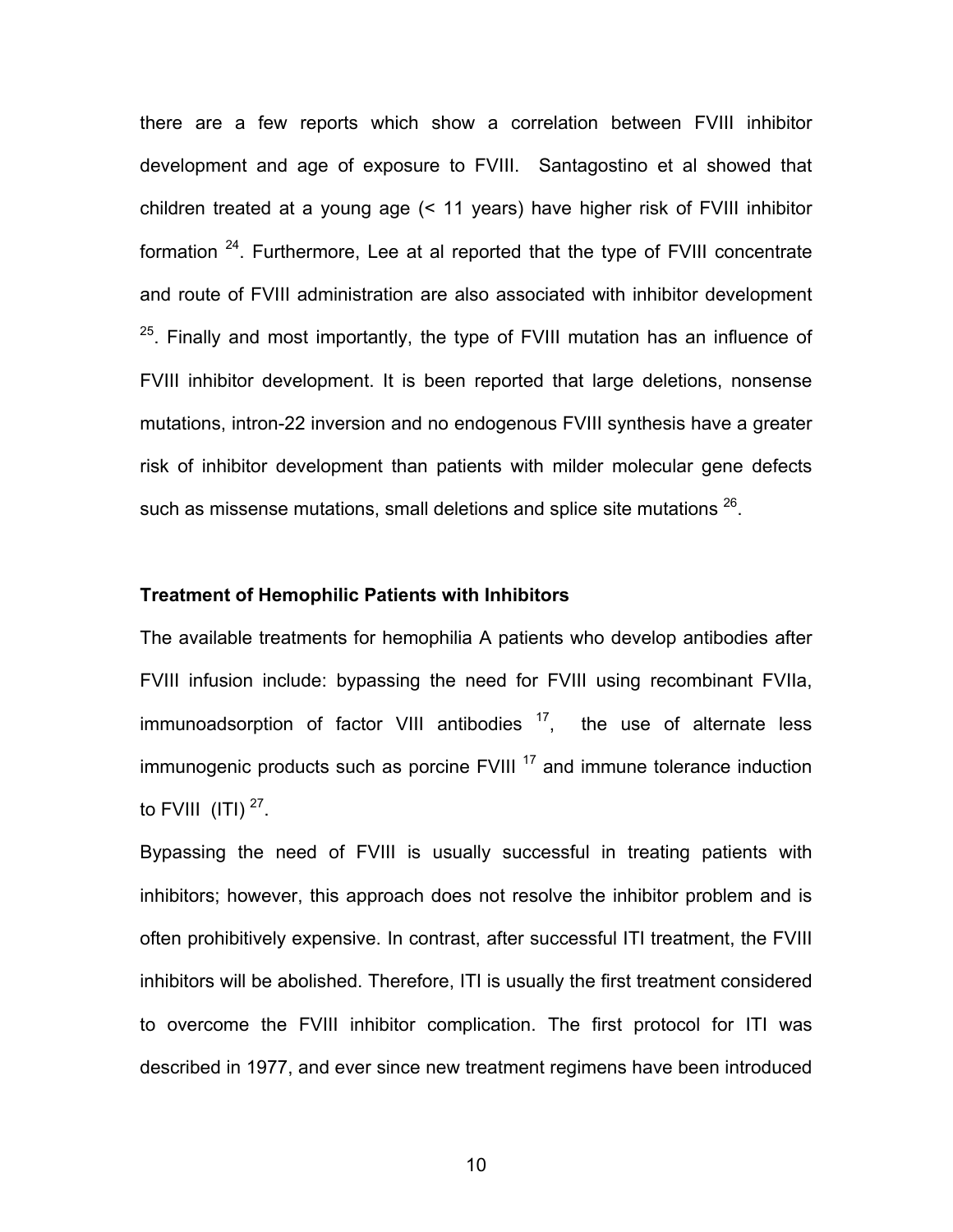$28$ . The most used protocols are the Bonn and Van Creveld protocols  $29,30$ . The Bonn protocol (high dose FVIII ITI) is divided into two phases. Phase one involves the infusion of 100 IU/kg FVIII twice daily, and 100 IU/kg of the bypassing product Factor VIII Inhibitor Bypassing Activity (FEIBA) twice daily. Phase two involves a gradual reduction in FVIII treatment over 3 months after achieving a normal FVIII half-life. The Van Creveld regimen (low dose FVIII ITI) includes a neutralizing phase during which patients are treated with 25–50 IU/kg FVIII twice daily for 1–2 weeks, followed by a tolerising phase in which patients are treated with 25 IU/kg FVIII every second day. The success rate of these ITI protocols is 87%  $^{29}$ , however these approaches can be very costly and practically challenging, especially in young children in whom repeated intravenous access often requires the insertion of a central venous catheter. Therefore, other less expensive and more convenient means of ITI are currently being investigated.

There are currently few research centers investigating the influence of FVIII products containing VWF on the outcomes of ITI. Kreuz at al showed a significant reduction in the success rate of ITI when rFVIII products are used instead of plasma derived FVIII products  $13$ . Furthermore, the authors showed that when rFVIII products are substituted with FVIII-VWF, the successful rate of ITI went up to  $90\%$ <sup>13</sup>. Also, an Italian group demonstrated that FVIII-VWF products are effective in ITI and even in patients who have a risk high of ITI failure  $31$ . Finally, the retrospective German and French studies showed that the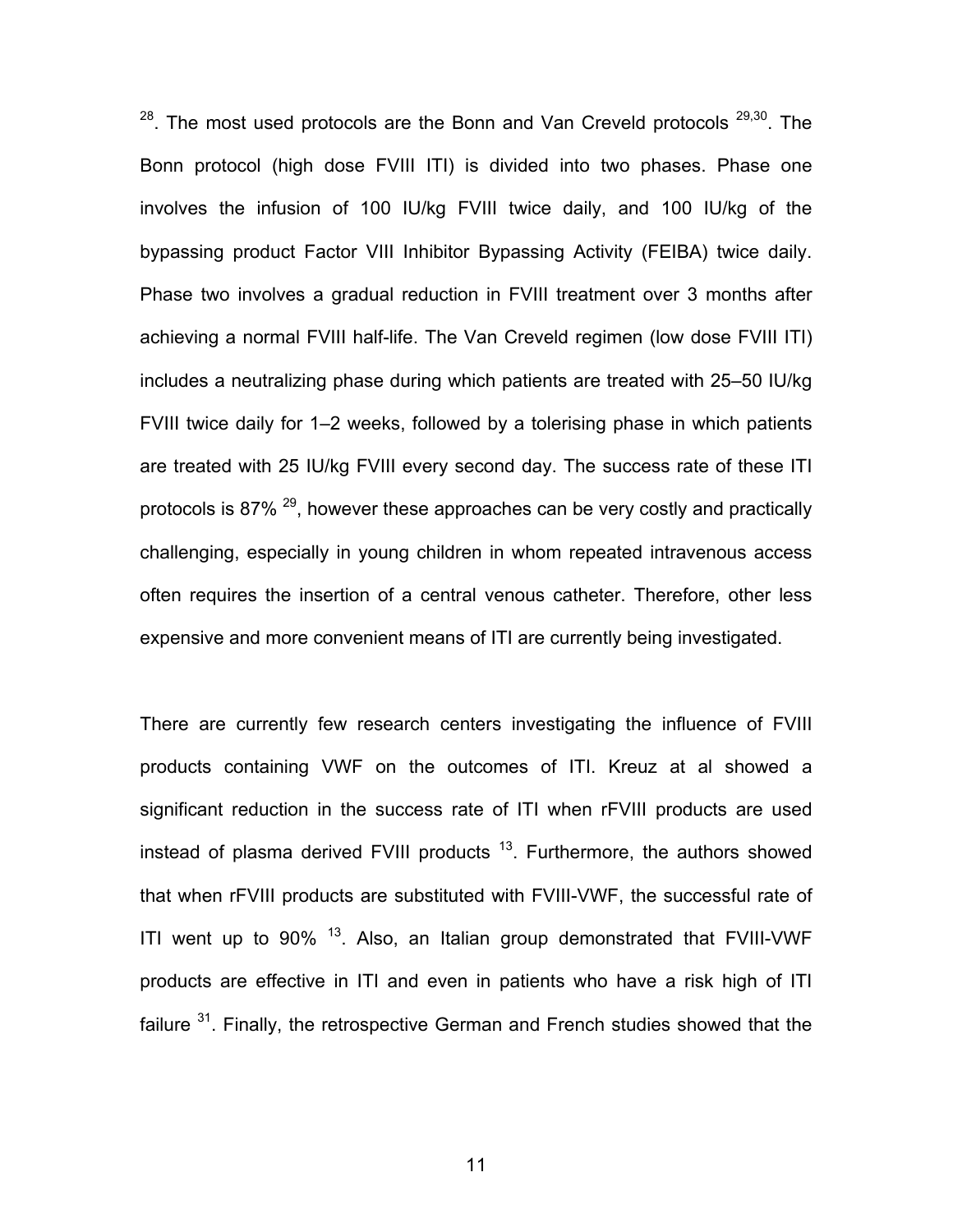use of FVIII-VWF products result in higher ITI success rate than the ITI treatments which use rFVIII products <sup>32</sup>.

These studies show a direct relationship between the outcomes of ITI treatment and the type FVIII product used. We currently do not understand the reasons behind this finding and more studies are being conducted in order to identify the mechanisms responsible for this observation.

# **FVIII Infusions and Activation of The Immune System in Hemophilic Patients**

Severe hemophilia A patients with inhibitors have either no functional FVIII or a truncated protein, thus, the infused FVIII is viewed as a foreign protein. After FVIII infusions, a series of interactions occur resulting in the activation of the immune system and the formation of inhibitors. In patients with inhibitors, the following mechanism is expected to occur (Figure 1.3). First, the infused FVIII will be sampled by a specialized subset of cells, called antigen-presenting cells (APCs). These cells have the ability to internalize, process and present FVIII to T cells <sup>33</sup>. The antigenic presentation of FVIII is in the context of specialized protein molecules called Major Histocompatibility Class II (MHC-II) proteins <sup>34</sup>. Second, the antigenic presentation of FVIII will activate FVIII-specific CD4+ T helper cells. This causes the T cells to clonally expand and release cytokines that will recruit B cells. Finally, additional interactions will occur between CD4+ T helper cells and FVIII-specific B cells in order to permit B cell activation, cellular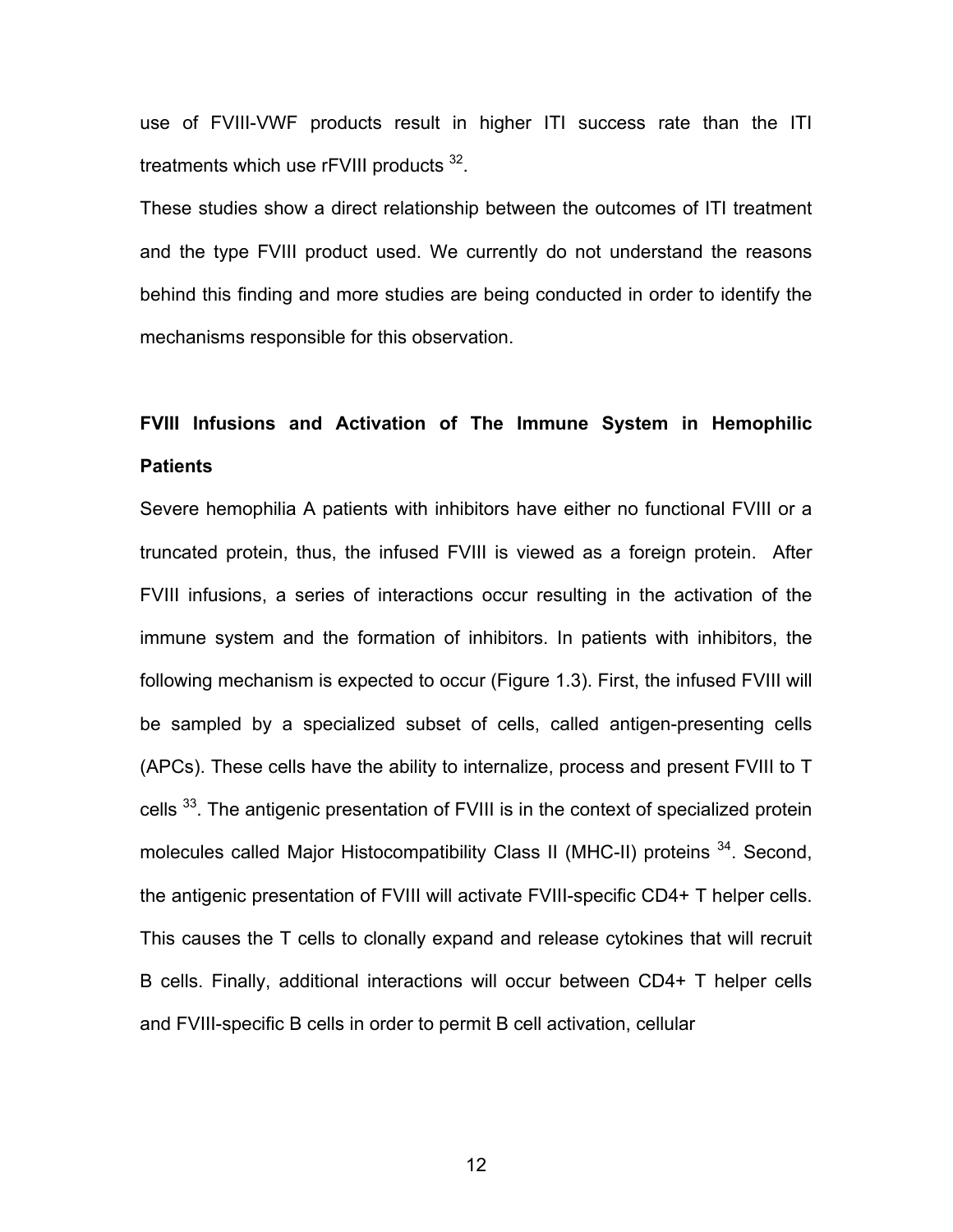**Figure 1.3 Activation of B cells and antibody production**. The activation of B cells requires a series of interactions between APCs, T cells and B cells. APCs will internalize FVIII, mature and activate T cells causing cytokine release. The activated T-cells will then bind to B cells; thus, resulting in a strong enhancement of cytokine release resulting in B cell activation.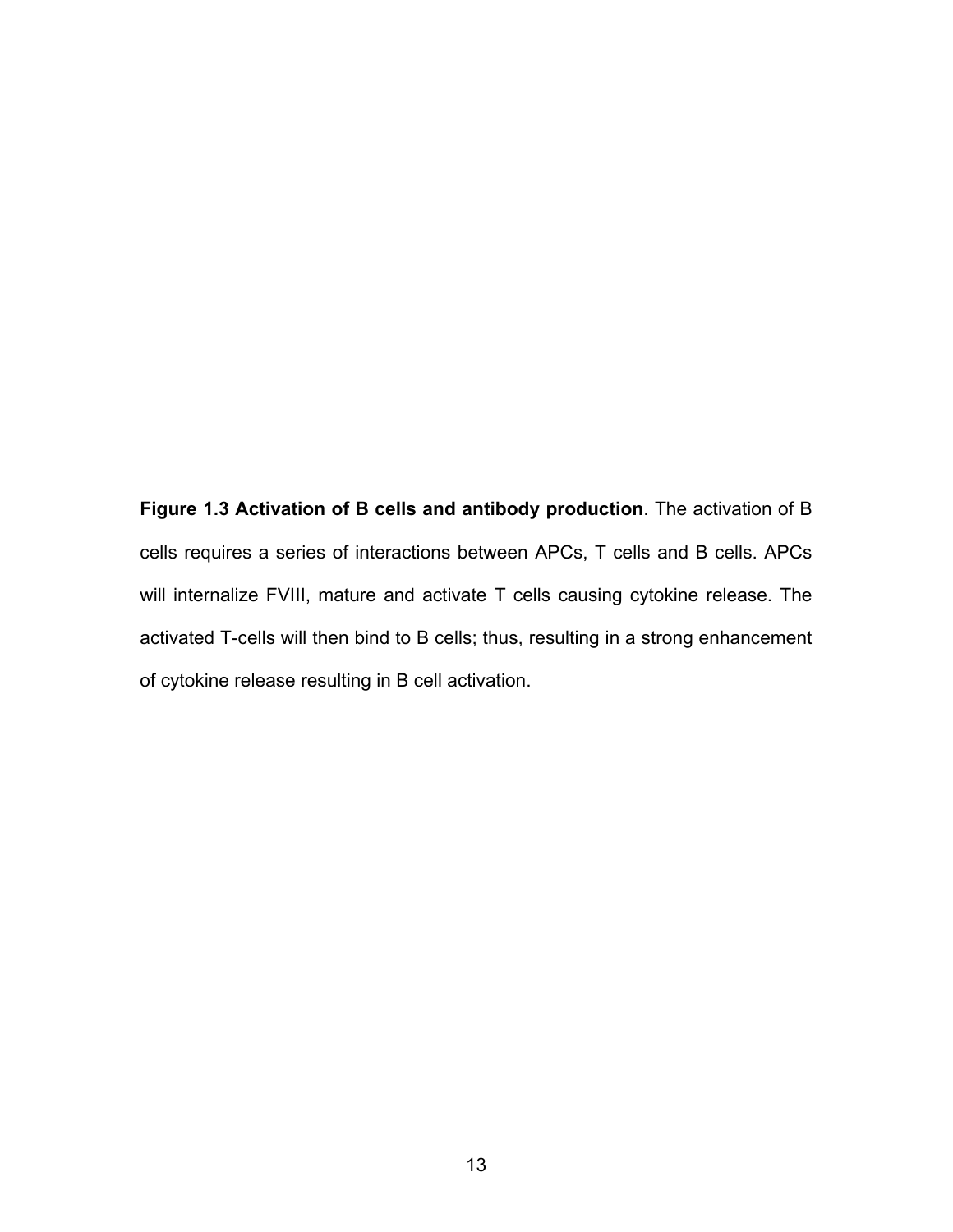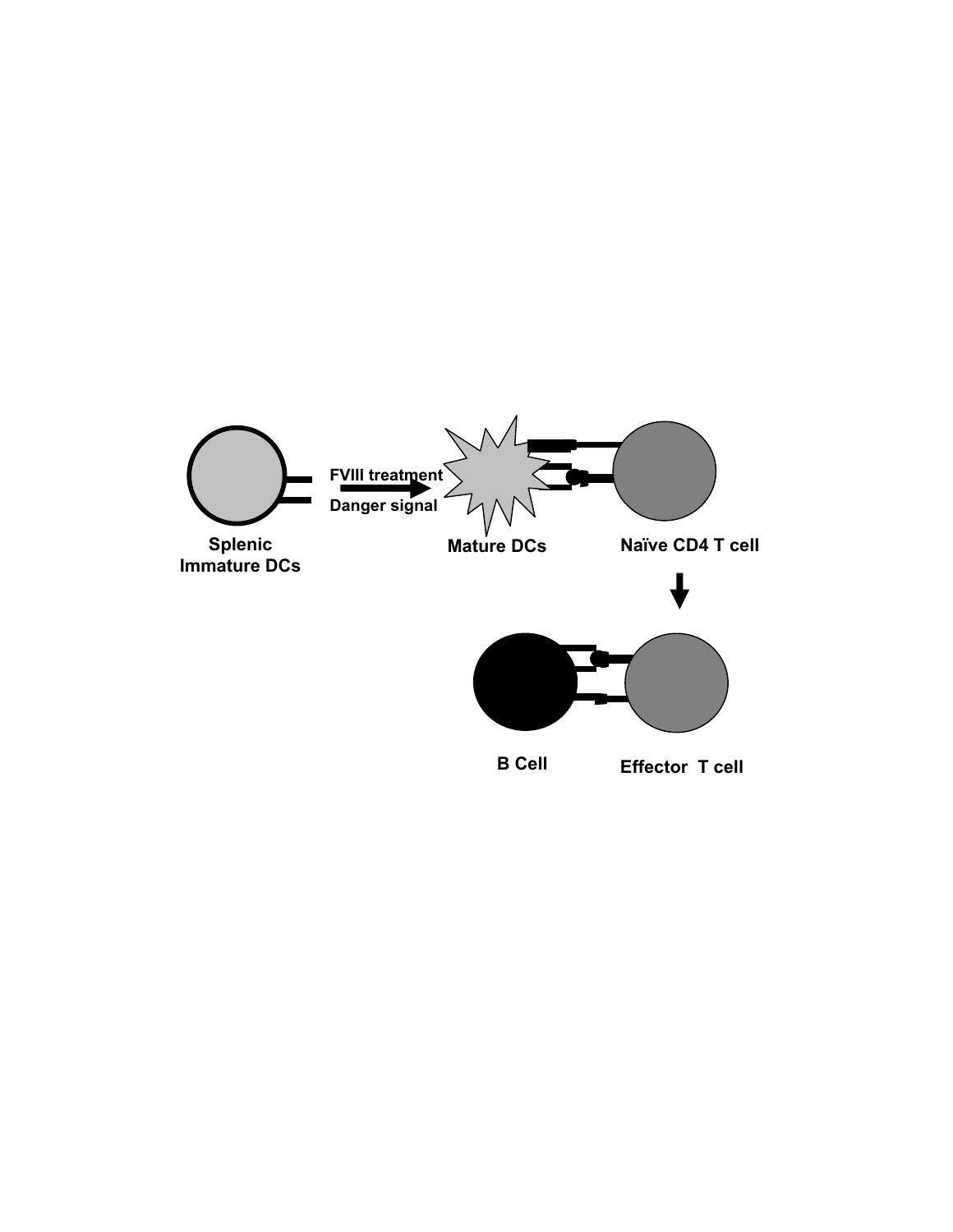differentiation and antibody release by FVIII-specific plasma cells. The released antibodies will bind to and target FVIII molecules for accelerated clearance, and/or inactivation and degradation.

#### **FVIII Presentation by Antigen-Presenting Cells (APCs)**

Professional APCs (dendritic cells, macrophages and B cells) are the only cells capable of presenting exogenous proteins. However, all nucleated cells are capable of presenting endogenous proteins in the context of MHC-I. Professional APCs are unique due to their expression of MHC-II and a group of co-stimulatory molecules (maturation markers) such as CD80, CD86 and CD40  $34$ . The costimulatory molecules are cell surface-associated protein ligands that interact with special receptors on T cells including CD28 and CD40L. This interaction causes the formation of an immunological synapse and results in T cell activation, proliferation and cytokine release. The expression of MHC-II and costimulatory molecules on APC is essential for the initiation of the adaptive immune response. Dendritic cells (DCs) behave as the best professional APCs because they are the only cells that constitutively express MHC-II and costimulatory molecules  $35$ . In contrast, macrophages and B cells must first be activated in order to express these molecules. Dendritic cells originate in the bone marrow and are released into the blood stream as immature cells expressing low levels of co-stimulatory molecules. Immature dendritic cells (iDCs) are characterized by their high phagocytotic potential and their weak ability to activate T cells.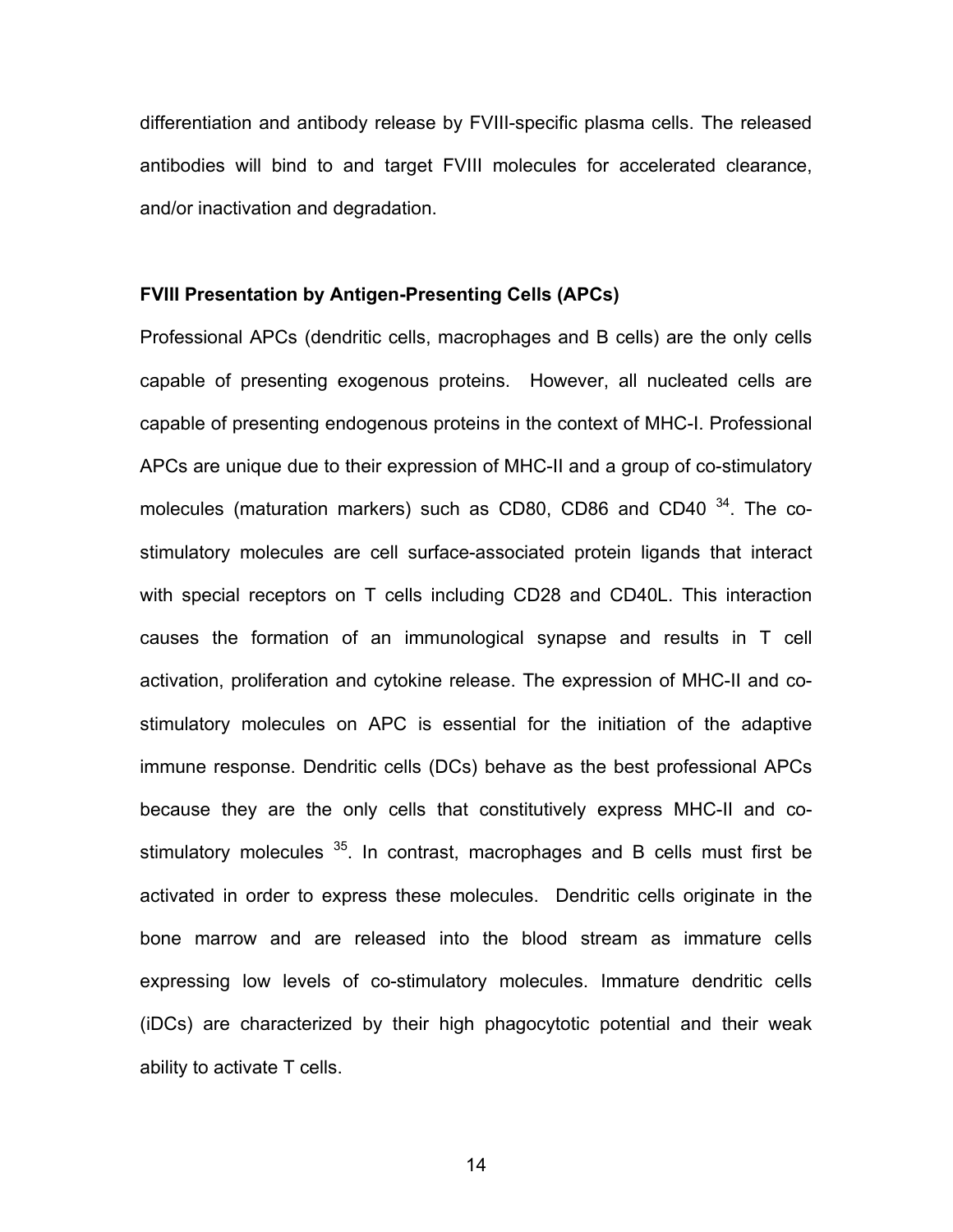After FVIII treatment, the FVIII will get phagocytosed and processed by the iDCs in order to prepare FVIII peptides for  $T$  cell recognition  $33$ . After the internalization of FVIII, the FVIII molecules will be processed in the cellular lysosome into ~12 - 14 AA long peptides. These peptide fragments will then be loaded into the peptide-binding cleft of the MHC-II molecule. The peptide cleft will position the FVIII fragments in a specific orientation allowing the antigenic FVIII epitopes to be accessible to the T cell receptor (TCR). Following these initial events, DCs will over-express their maturation markers and traffic toward a secondary lymphatic system where antigen presentation occurs <sup>35,36</sup>. The presentation of FVIII will take place predominantly in the spleen, since most of the antigens that enter the blood will be taken up by APCs in this organ  $37$ . In the spleen, the DCs will enter the white pulp. Within the white pulp, the T cells and B cells are found in the periarteriolar lymphatic sheath (PALS) and germinal centers, respectively. In the PALS region, mature DCs will present FVIII to T cells resulting in the development of FVIII effector T cells. These FVIII effector T cells will interact with FVIII-specific B cells and promote B cell differentiation and the development of FVIII inhibitors.

# **Details of The Cellular Interactions Between Dendritic Cells and T cells in Hemophilia Patients**

There are 3 different signals that are required to activate FVIII-specific T cells. First, the TCR-MHC-II/FVIII peptide interaction will deliver signal 1 to the T cell <sup>15</sup>. Signal 1 is controlled by the phosphatidyl inositol pathway and causes the T cell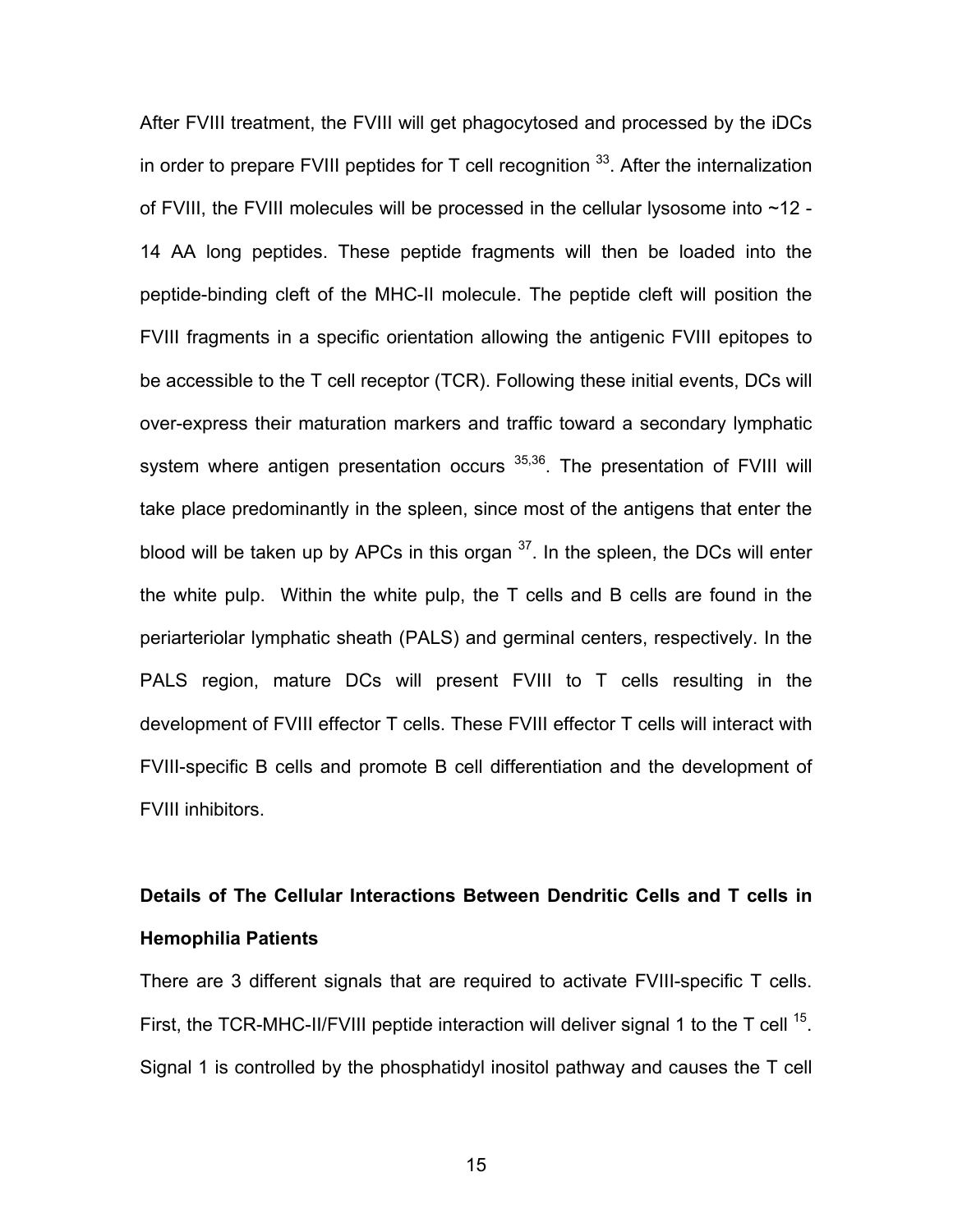to initiate cytokine secretion. At this stage, the T cells are considered to be poised to become effector cells but are not yet fully activated. Second, to fully activate T cells, a second signal must be sent from the APC, called signal 2. Signal 2 is derived from the interaction between the co-stimulatory molecules found on the APC and their corresponding receptors on the T cell  $^{15}$ . The principal co-stimulatory molecules are B7.1 (CD80)/ B7.2 (CD86) and CD40. CD80/CD86 and CD40 are all positive co-stimulatory molecules that bind CD28 and CD40L, respectively and enhance T cell activation and cytokine secretion. Finally, to enhance the process of T cell activation, a third signal, signal 3, has been recognized to play a key role in the APC-T cell interactive process. Signal 3 refers to the cytokine environment provided by the innate immune cells in the vicinity of the APC-T cell synapse (Figure 1.4 A). If an antigen was presented to T cells in the presence of IL12 cytokine, then the T cell will differentiate in to Th1 T cell. However, if the antigen was presented to T cells in the presence of IL4 cytokine, then the T cell will differentiate in to Th2 T cell.

It has been reported that when signal 2 is blocked, T cell anergy and apoptosis will occur  $15$  (Figure 1.4 B). In addition, an inhibitory co-stimulatory signal can develop in which CD80/CD86 can bind CD152 (CTLA-4) instead of CD28 and result in the generation of an inhibitory signal within T-cells that in turn causes the down regulation of cytokine secretion.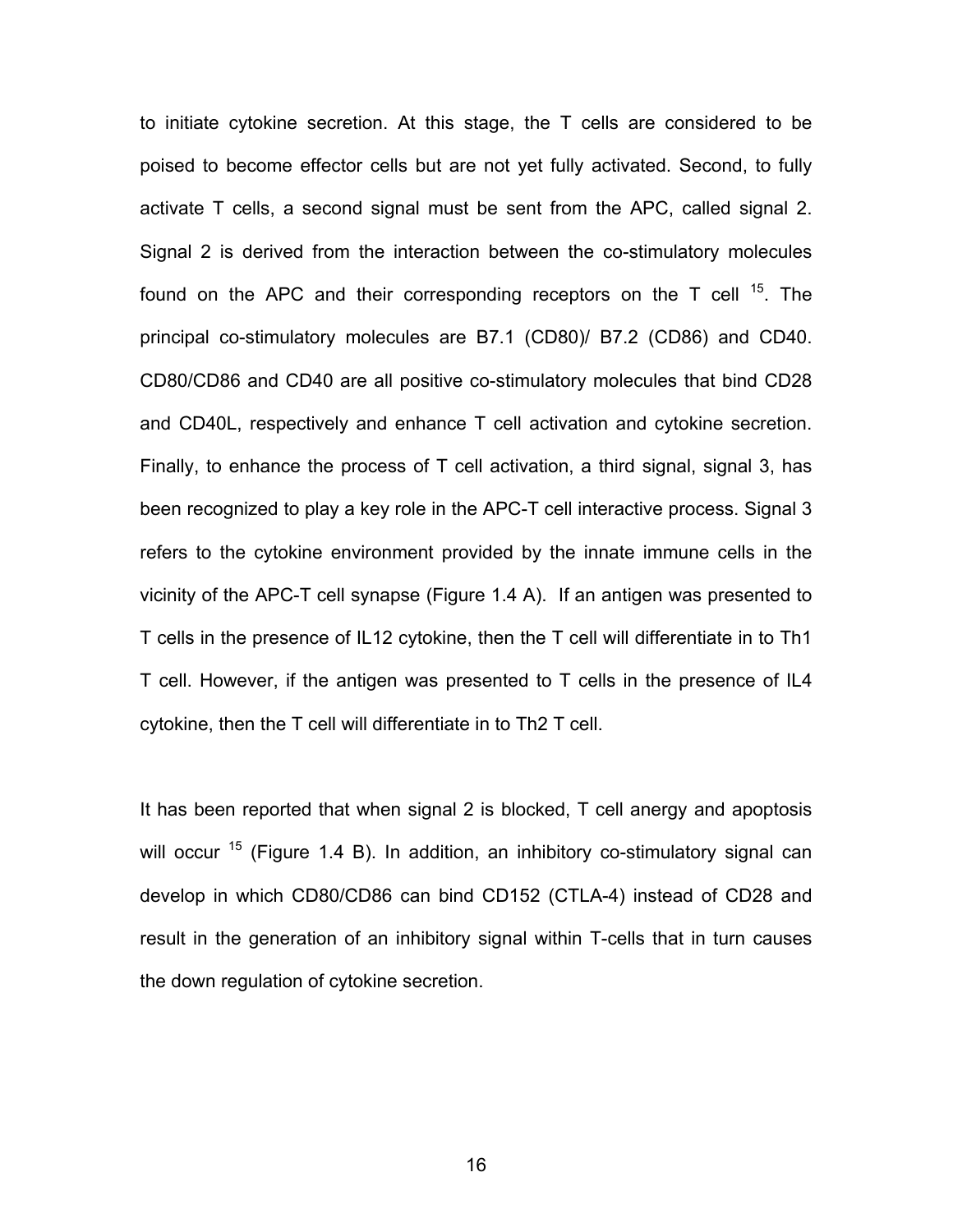**Figure 1.4 Importance of the co-stimulatory molecules**. A) In a normal immune response, signal 1 and 2 will be delivered to the T-cell causing T cell activation. B) Blocking these signals via antibodies will prevent the activation of T cells resulting in T cell apoptosis. C) Immature dendritic cells which lack the costimulatory molecules will induce the development of T-regulatory cells.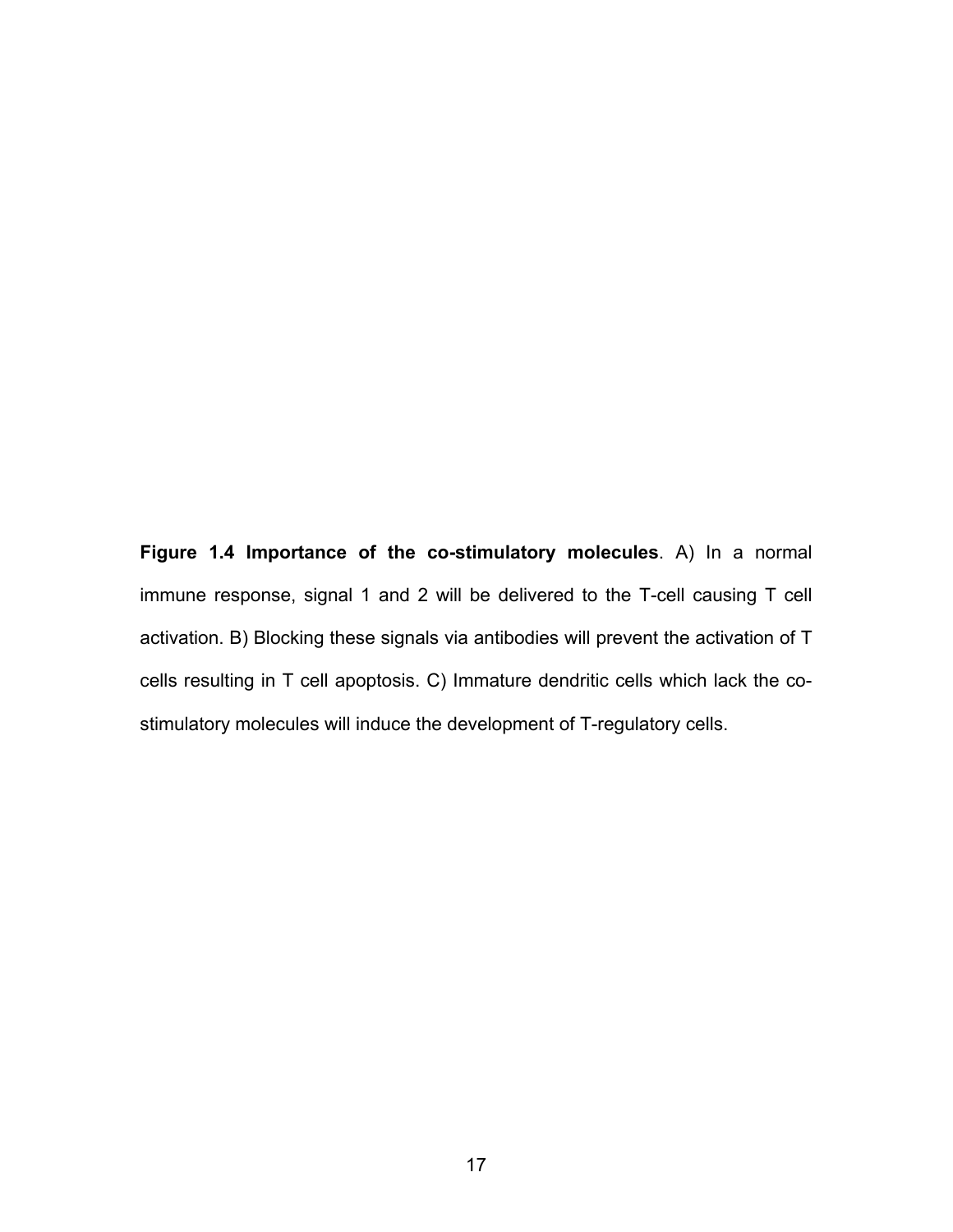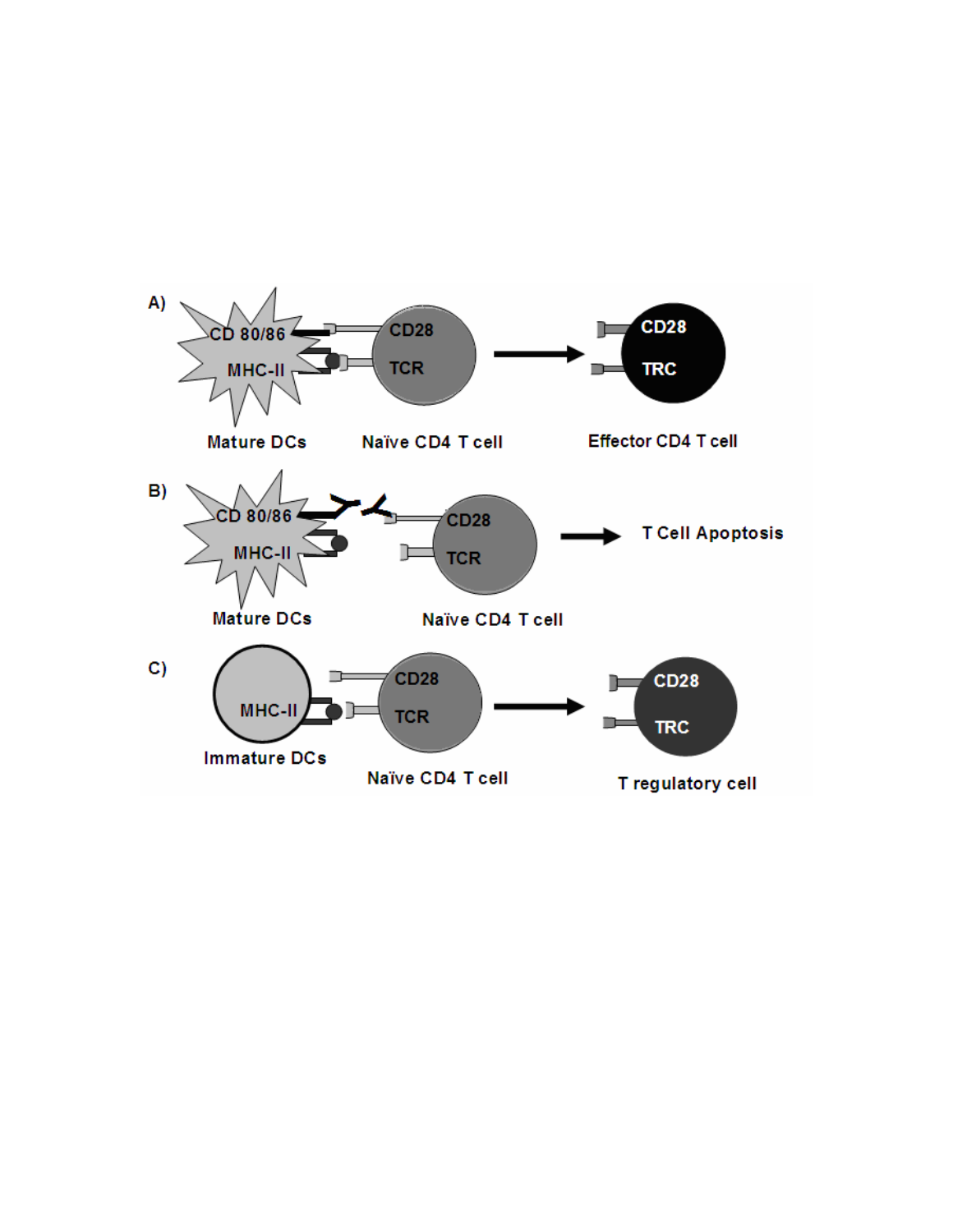#### **Influences of Dendritic Cells on T cell Differentiation**

In normal CD4+ T cell activation, the mature DCs (mDCs) must first bind to the T cell via adhesion molecules, such as ICAM-1 and LFA-1. These molecules will allow the interaction between MHC-II and TCR, resulting in the transmission of signal 1. This is followed by interactions between the co-stimulatory molecules and their appropriate receptors on T cell, to provide signal 2. This will result in the differentiation of naïve T cells into effector T cells that will secrete cytokines and induce antibody secretion. In contrast, immature DCs (iDCs) can also interact with T cells via MHC-II and TCR, with very low levels of co-stimulatory molecules, to induce the differentiation of T regulatory cells (Treg) as shown in (Figure 1.4 C)  $38$ . T-regulatory cells are a specialized subset of T cells that suppress the immune response and down regulate the activation of effector T cells, resulting in a state of immunologic tolerance <sup>39</sup>.

#### **Role of Dendritic Cells in Inducing Tolerance**

There are two main types of immunologic tolerance  $39$ . The first form involves central tolerance, which occurs early in life during the ontogeny of T cells. The second form of tolerance is peripheral tolerance, which occurs throughout the life span of an individual. Central tolerance is known to occur in the thymus and results in the deletion of self-reactive T cells. However, some T cells can escape this selection process. In this case, the Hassall's corpuscles in the thymus recruit immature dendritic cells to induce the differentiation of Treg cells that can in turn suppress the activity of self-reactive  $T$  cells  $40$ . Peripheral tolerance is also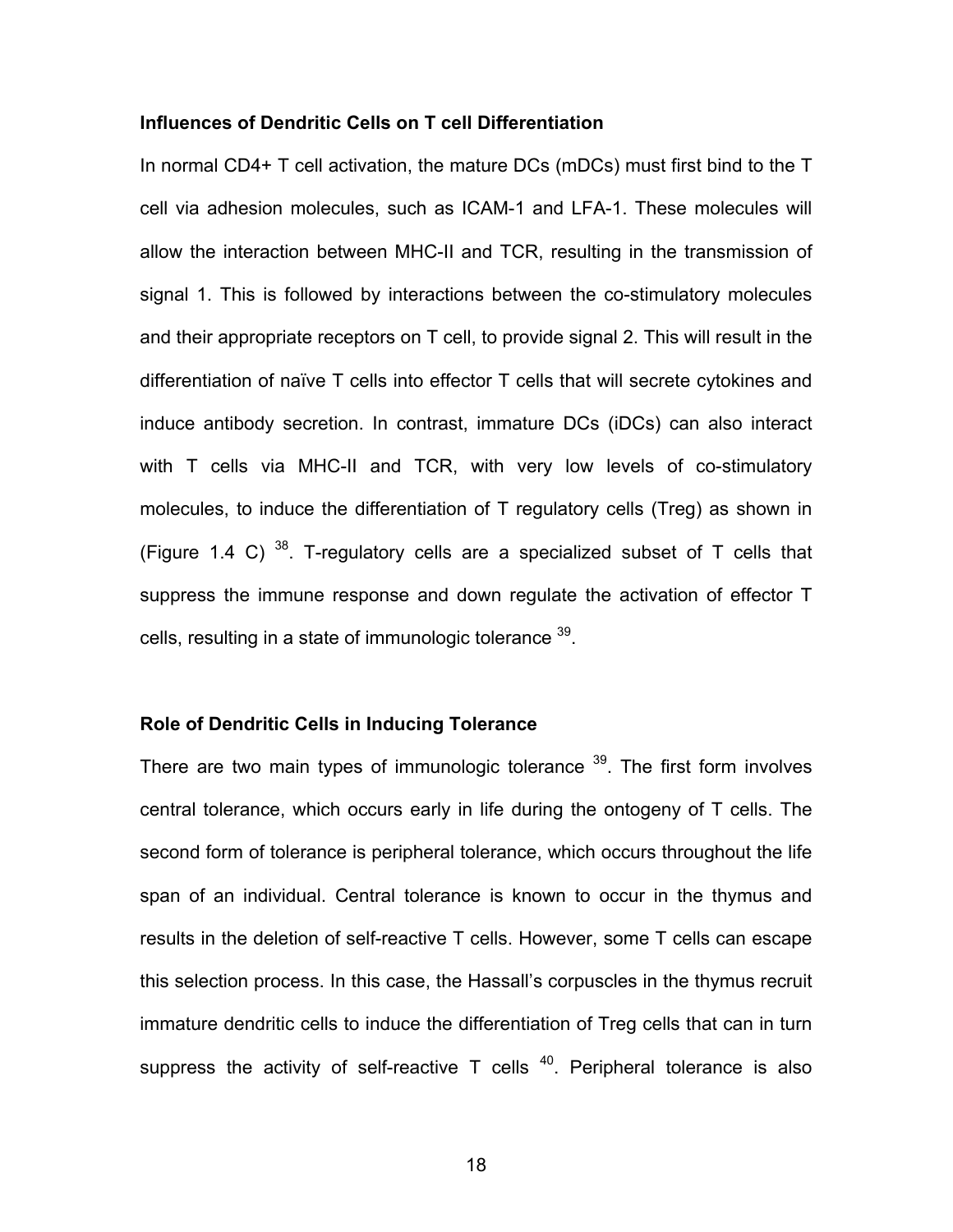maintained by Treg cells, which suppress the activation and clonal expansion of antigen-specific self-reactive CD4+ T cells  $41$ . Continuous Treg activation by the host system is not always beneficial, however, the absence of Tregs can lead to serious autoimmune diseases.

## **T-Regulatory Cell Involvement inThe Induction of Immune Tolerance**

There are several different Treg cell populations described in the literature. Tregs are divided into different classes depending on their mechanism of tolerance induction. These classes include the IL-10 producing CD4+ Tr1 cells (Figure 1.5 A), the TGF-β producing CD4+ Th3 cells (Figure 1.5 B), and the naturally occurring CD25<sup>+</sup>Foxp3<sup>+</sup> cells (Figure 1.5 C). The Tr1 and Th3 Tregs mediate their suppressive activities via the production of immunomodulatory cytokines. In contrast, the naturally occurring  $CD25+C$ Foxp $3+T$  regulatory cell (nTreg) cells constitutively express CD25 and the forkhead transcription factor (Foxp3). These nTregs mediate their suppressive effect through direct cell-to-cell contact and do not necessarily require IL-10 or TGF-β production. Furthermore, nTreg cells develop in the thymus and make up 5-10% of the peripheral naïve CD4+ T lymphocyte pool in normal mice and humans. Interestingly, iDCs are known to expand the nTreg population  $42$ . These nTreg cells have been shown to be involved in inducing tolerance to the immunogenic A2 and C2 domains of  $FVIII^{43,44}$ .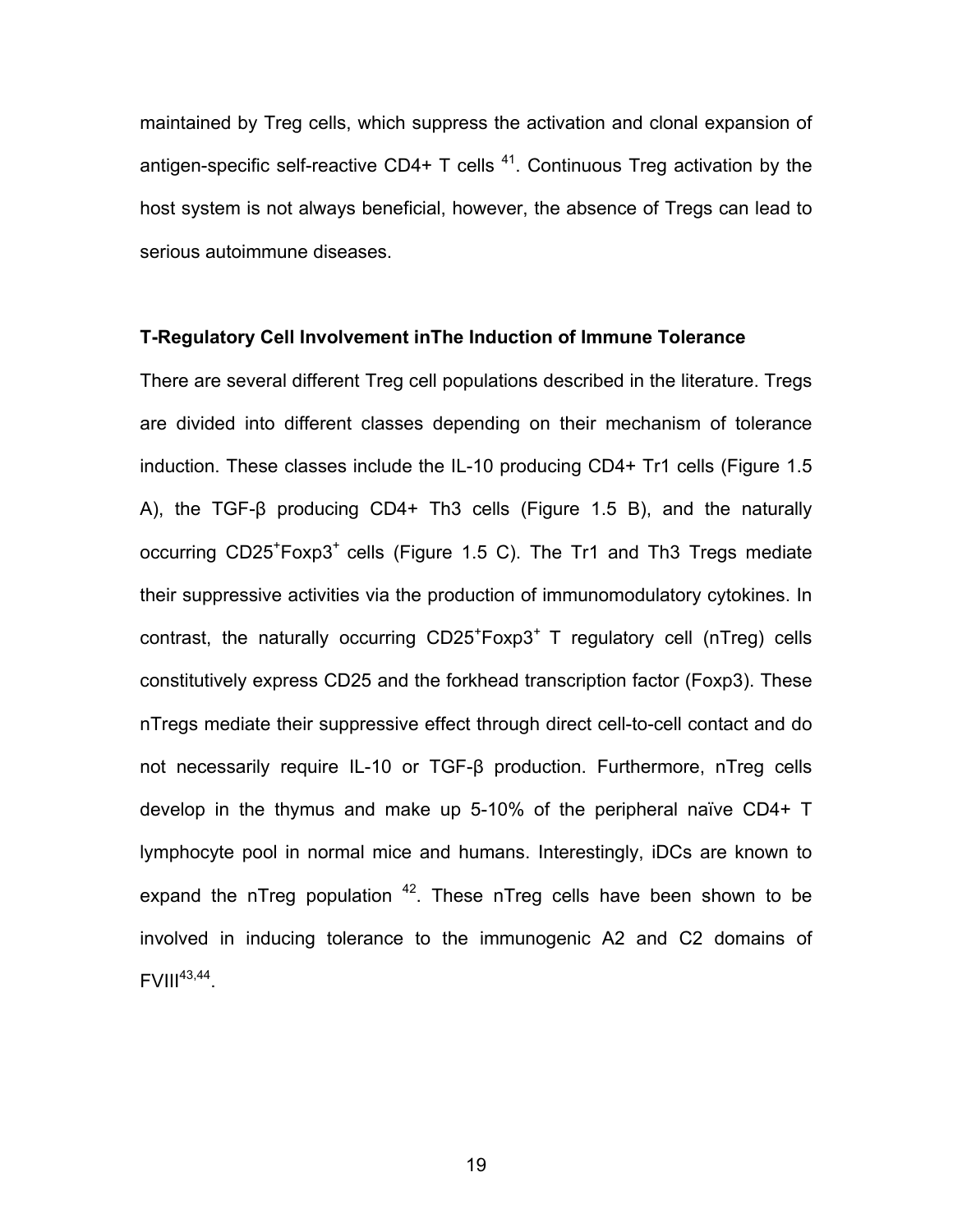**Figure 1.5 The different subsets of T regulatory cells (Treg).** (A) T regulatory 1 (Tr1) cells which releases interleukin 10 (IL10). IL10 is an immuno-modulatory cytokine which suppress the immune system. (B) T helper 3 (Th3) cells which releases Transforming Growth Factor Beta (TGF-β). TGF-β is an immunomodulatory cytokine will suppress the immune system. (C) Naturally occurring CD25Foxp3 T regulatory cells (nTreg). CD25Foxp3 T regulatory cells suppress the specific CD4 effector T cells through direct cellular contact.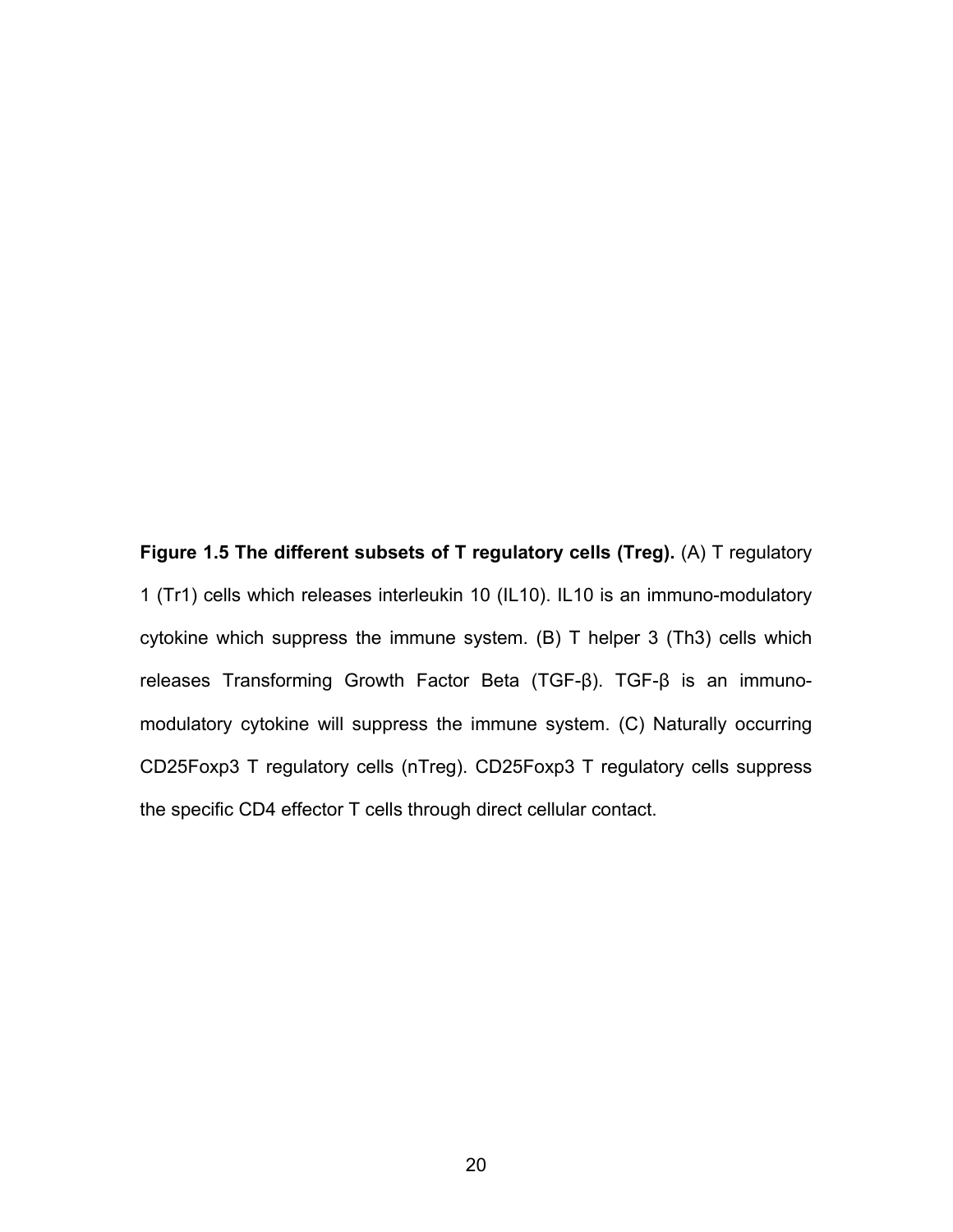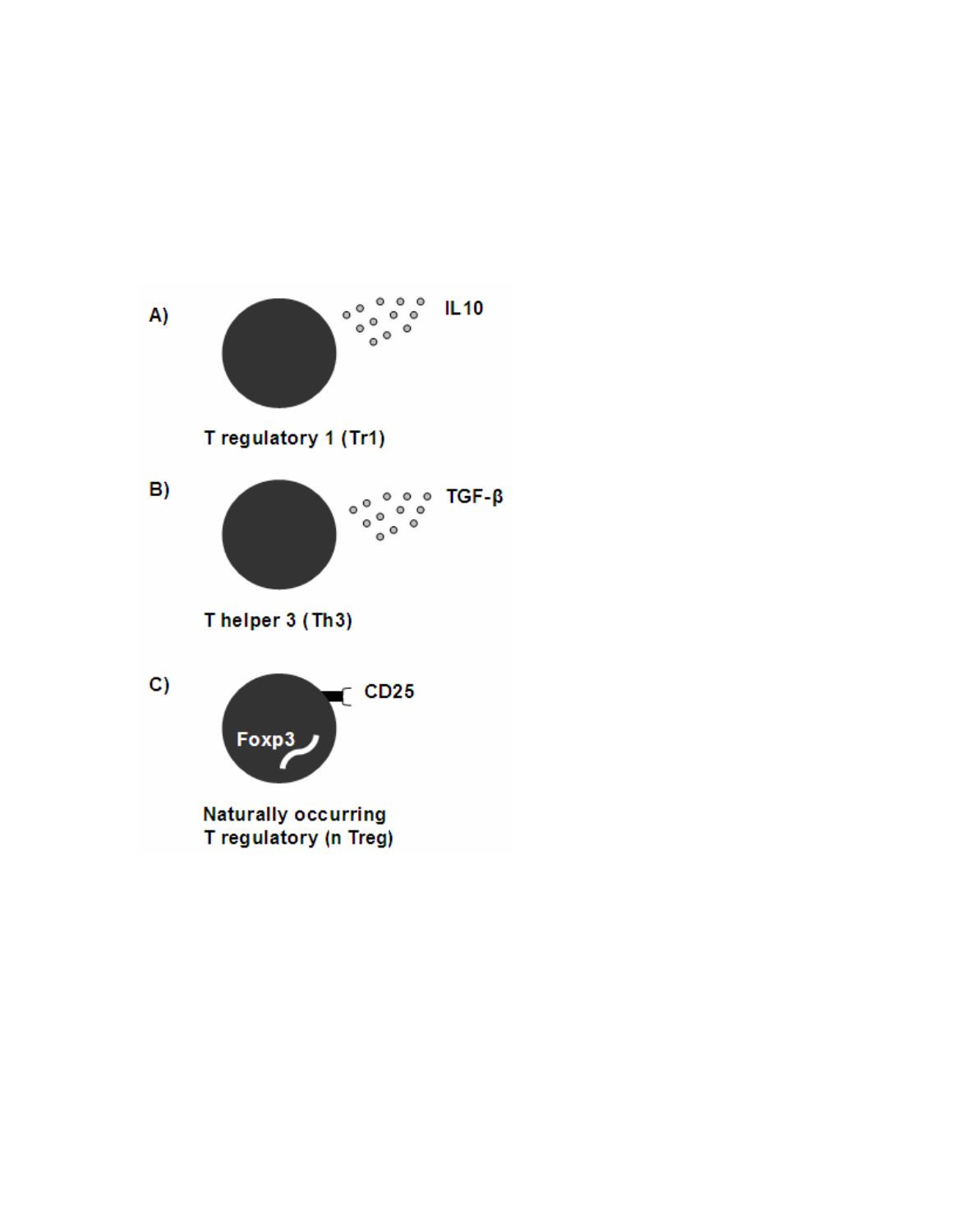# **Modulation of The Immune System Through Manipulations of The Cytokine Microenvironment**

There is growing evidence that the cytokine microenvironment is a key contributor to the regulation of the immune system. Cells of the innate immune system will release cytokines that will promote the differentiation of CD4+ T cells into either T helper 1 cells (Th1), T helper 2 cells (Th2) or T regulatory cells  $45,46$ (Figure 1.6 A).

The presence of a "danger" signal induces the release of inflammatory cytokines directing the immune system towards an immunogenic response. The scavenger cells of the immune system will identify foreign molecules and initiate an inflammatory immune response. Pro-inflammatory cytokines such interferon gamma (IFN-γ), will activate the innate immune system and promote the activation of Th1 T cells. Th1 T cells release the essential cytokines needed for cytotoxic T cell immunity. The cytokine profile of Th1 T cells includes IL1, IL2, IL12 and IFN-γ (Figure 1.6 B). Th1 cytokines result in the activation of macrophages and the activation/proliferation of T cells. Furthermore, the Th1 cytokines will inhibit the activity of Th2 T cells. Th2 T cells are important in the generation of a humoral immune response. The cytokine profile of Th2 T cells includes IL4, IL5 and IL10 (Figure 1.6 B). These cytokines are important for B cell proliferation, differentiation and immunoglobulin isotype switching.

As mentioned earlier, the cytokine microenvironment controls the differentiation of CD4+ T cells into either Th1 or Th2 cells (signal 3). Signal 3 is initiated by the DCs and innate immunity. If IL12 is present during the antigenic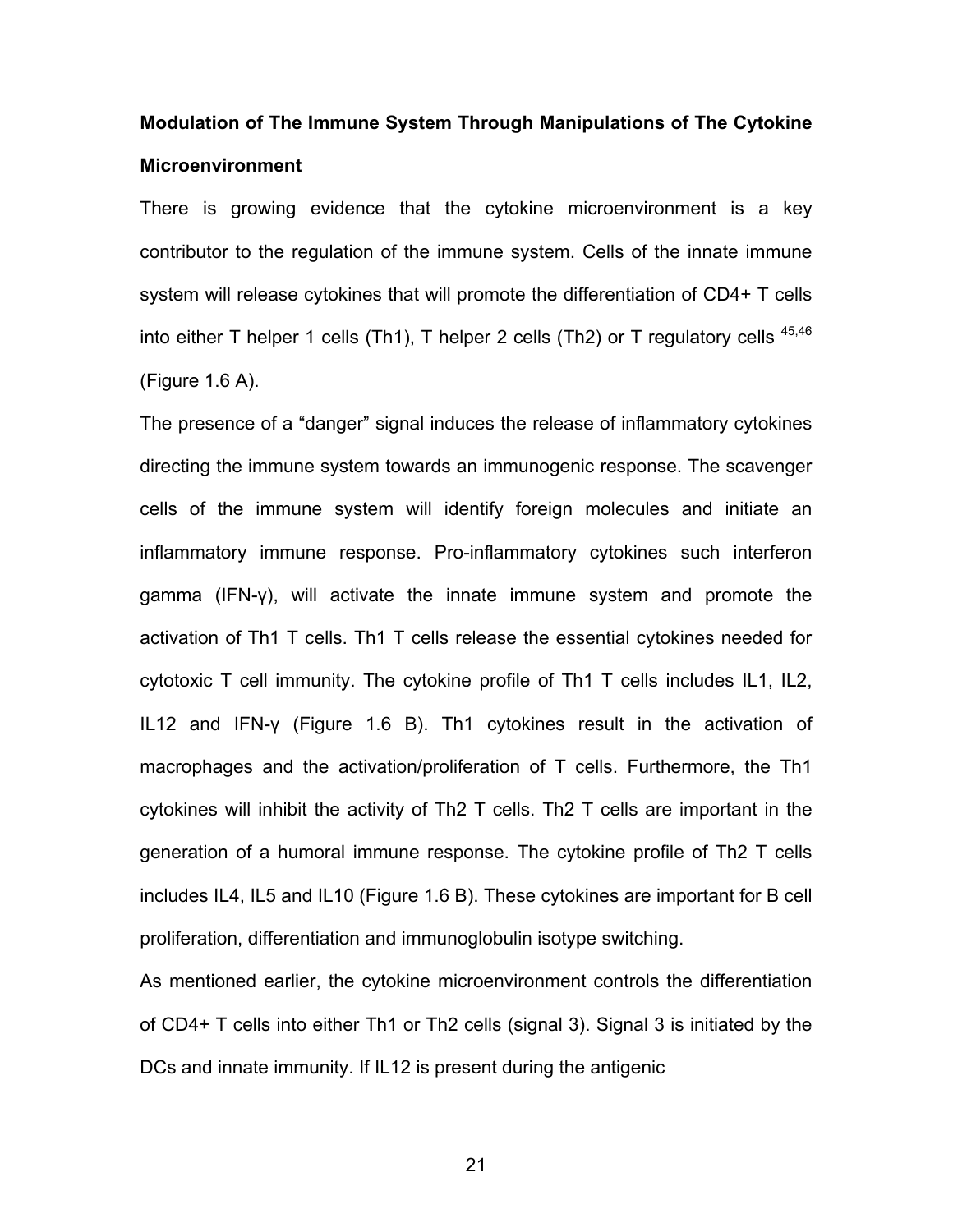**Figure 1.6 T helper 1 and T helper 2 CD4 T cells**. (A) The influence of innate immunity on the differentiation of T cell. Dendritic cells (DCs) release IL 4 which promotes the development of Th2 and inhibits Th1. Natural Killer cells (NK) and Macrophage release IFN-γ and IL 12 which promotes the development of Th1 and inhibits Th2. (B) The cytokine profile of Th1 and Th2 T cells. Th1 are involved in inflammation and assisting cytotoxic T cells. Th2 are involved in the anti-inflammatory immune response. Th2 T cells are essential for the humoral immune system.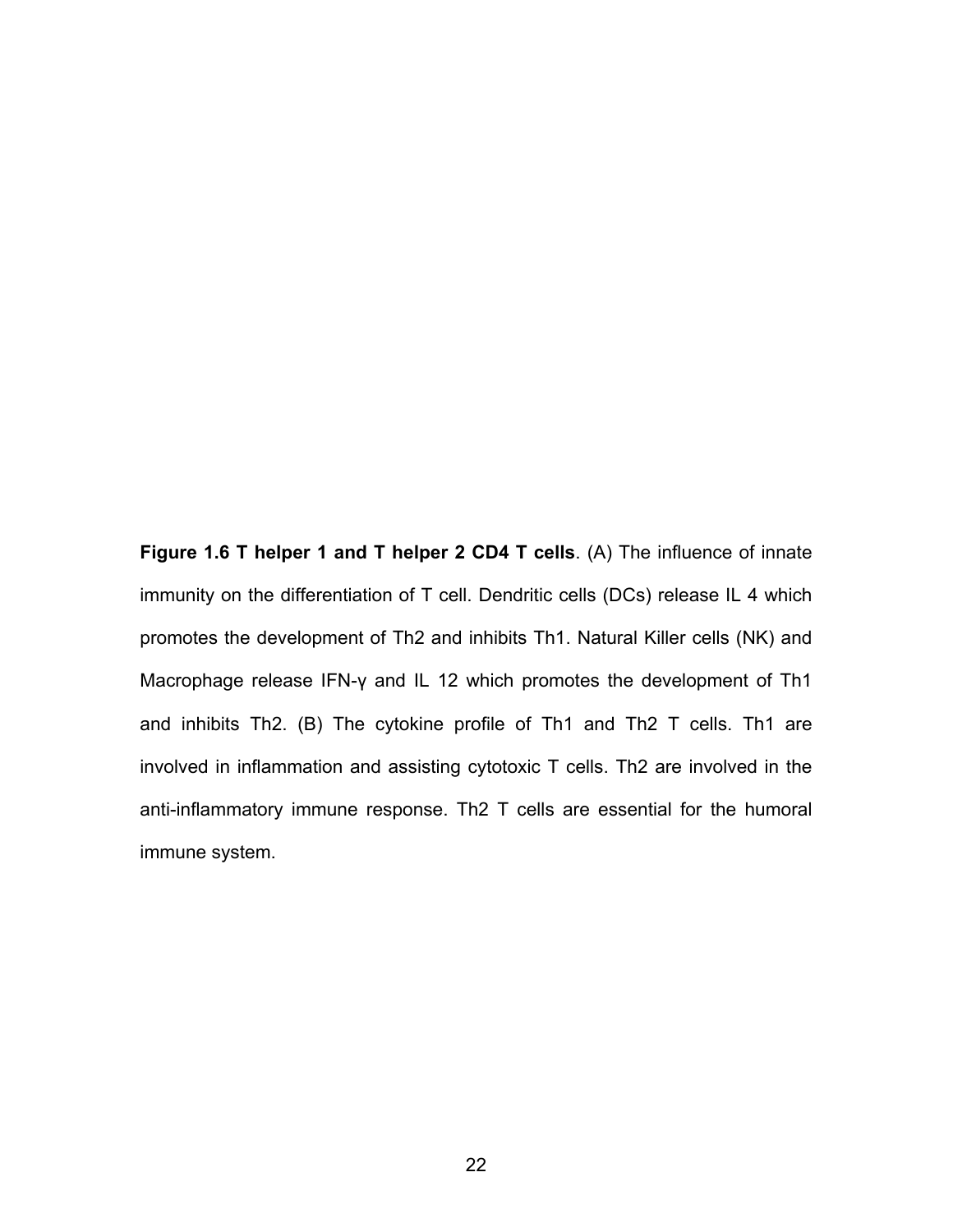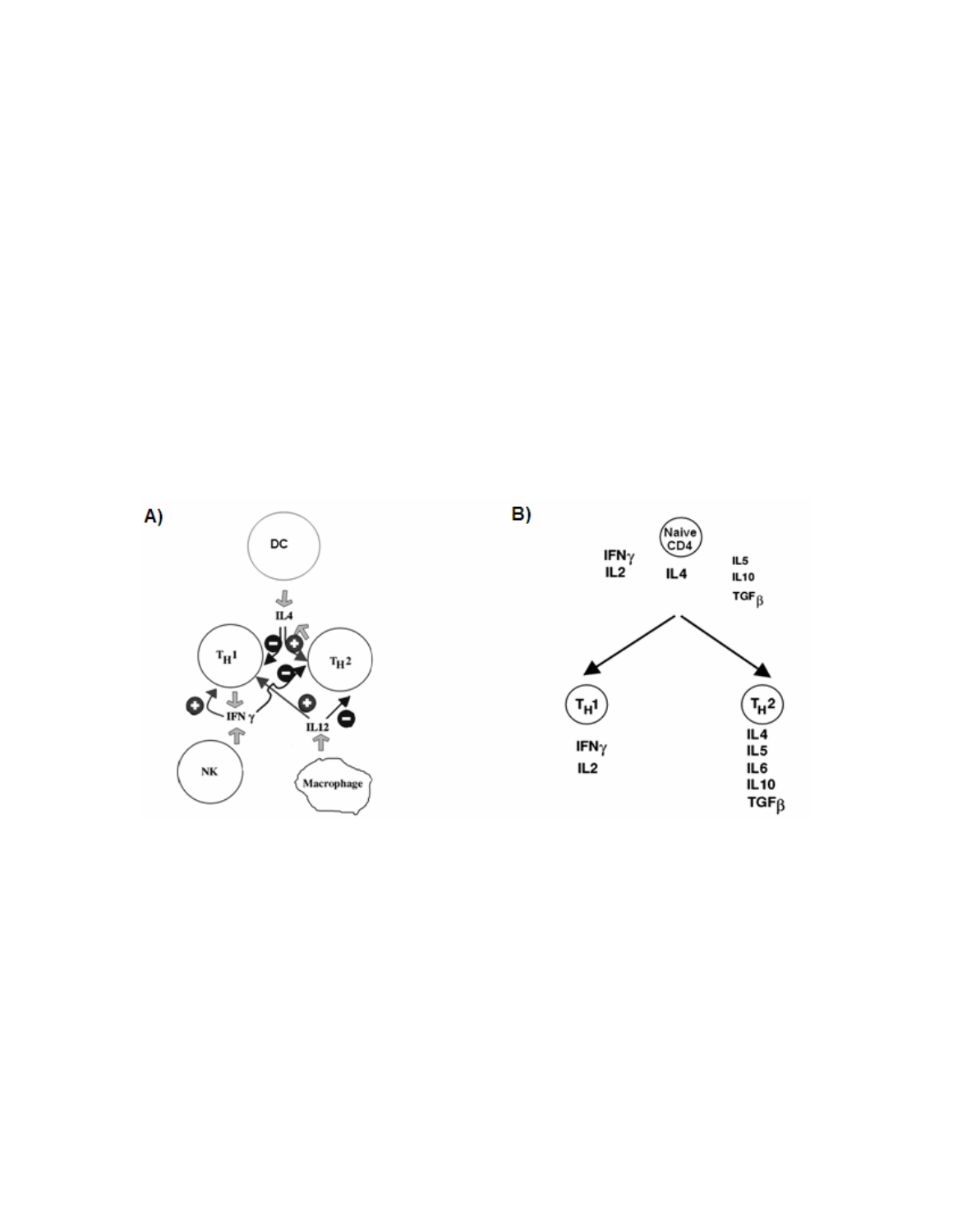presentation, then the CD4+ T cells will differentiate into Th1 T cells, resulting in a pro-inflammatory response. However, if IL4 is present during the antigenic presentation, the CD4+ T cells will differentiate into Th2 T cells resulting in an anti-inflammatory immune response. Therefore, proteins presented in the absence of an inflammatory "danger" signal will not cause the activation of the immune system, but will result in a state of tolerance.

#### **The Objectives of This Thesis are**:

- 1. To investigate the in vivo behavior of FVIII in different strains of hemophilia A mice. This will be achieved by identifying the differences in the activation of the immune response due to FVIII in each strain.
- **2.** To study the reduction of the immunological response towards FVIII by the tolerogenic presentation of FVIII to the immune system. This will be achieved through studying the tolerogenic abilities of immature dendritic cells in inducing immune tolerance towards FVIII in naïve hemophilia A mice.
- **3.** To investigate the incidence of FVIII inhibitor development in mice treated with either recombinant or plasma-derived FVIII products. This will include characterization of the splenic microenvironment in mice after the various FVIII treatments.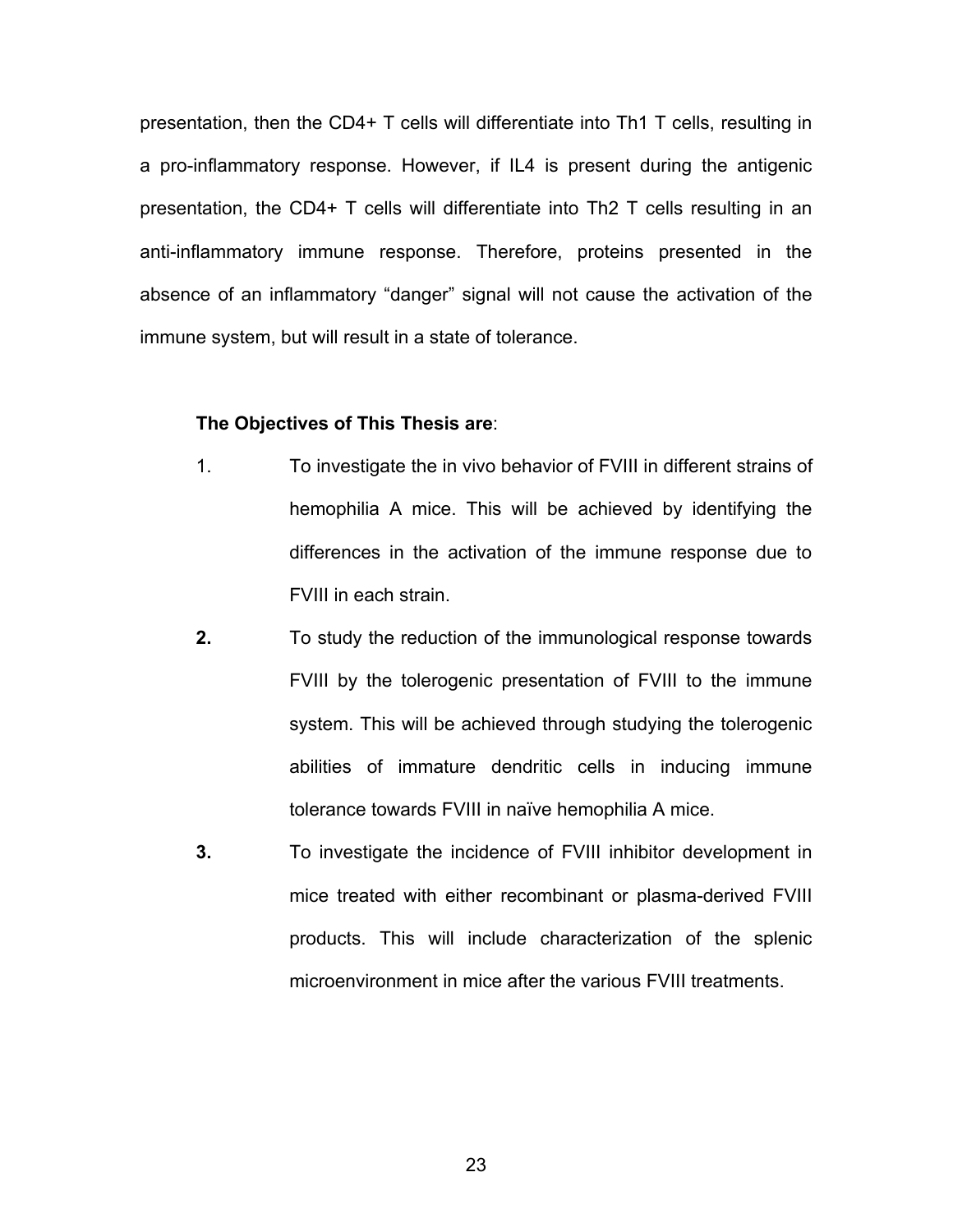The results and knowledge derived from this thesis will further contribute to our understanding of the mechanisms involved in the immune response to FVIII and may help us develop improved treatments for hemophilic patients with FVIII inhibitors.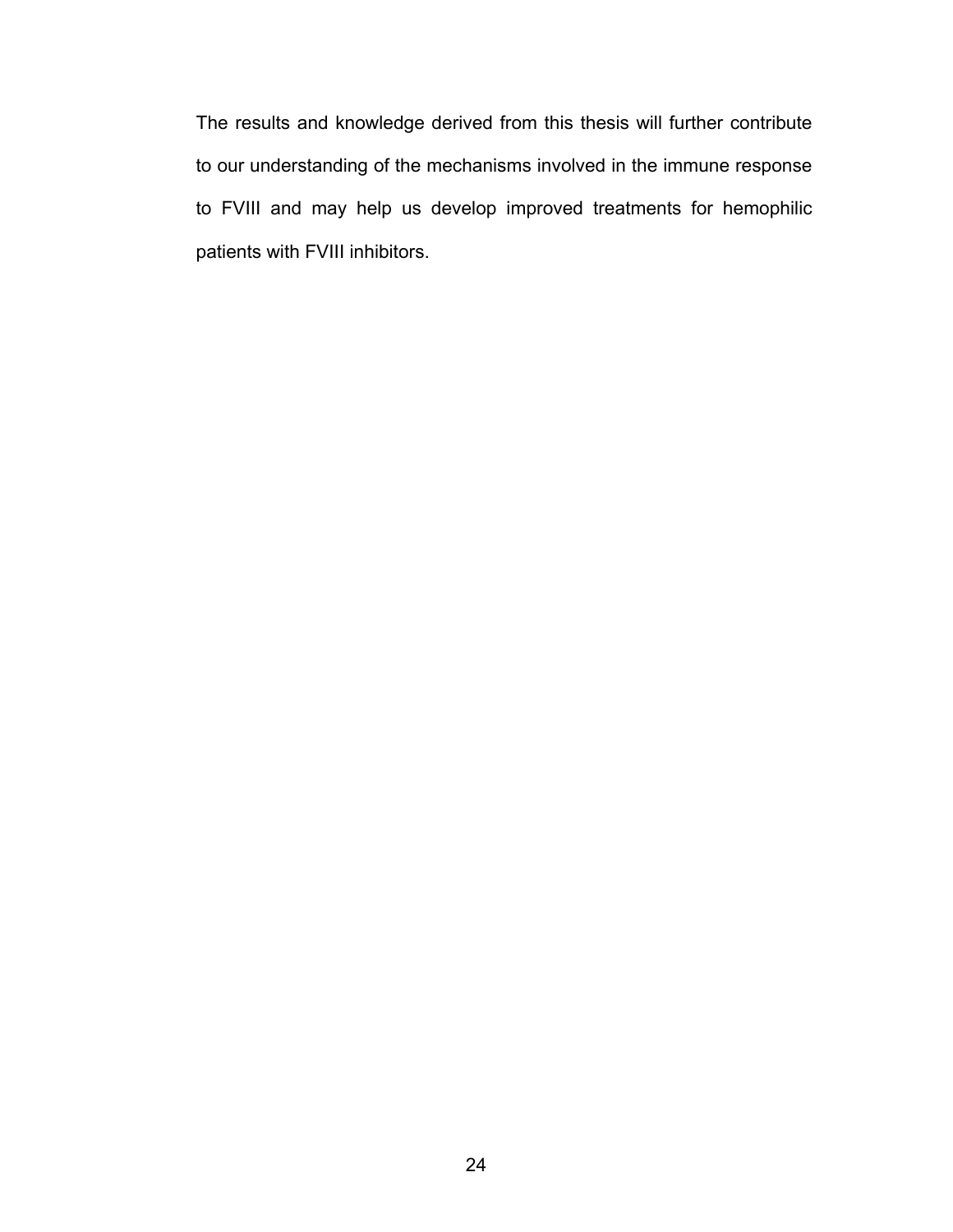**Chapter 2** 

**Immunoglobulin Isotypes and Functional Fnti-FVIII Antibodies in Response to FVIII Treatment in Two Strains ofHemophilia A Mice** 

I performed all experiments. All animal techniques were performed by Erin Burnett and Andera Labelle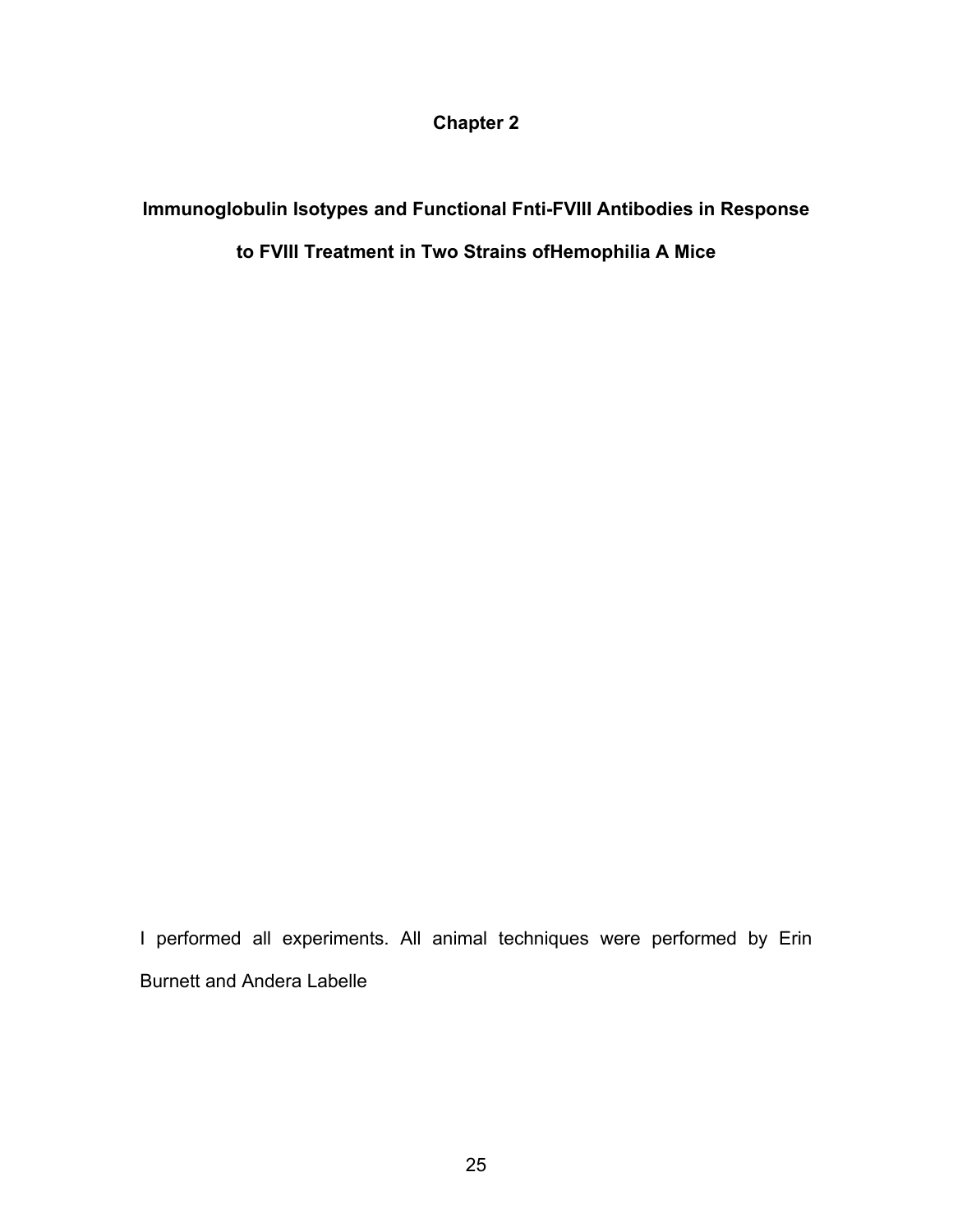#### **Abstract**

Previous studies have demonstrated that genetic factors play an important role in determining the likelihood of formation of anti-FVIII antibodies in hemophilia A patients. We were interested in characterizing the spectrum of FVIII antibody responses after FVIII treatment in two different exon 16-disrupted hemophilia A mouse strains, Balb/c and C57BL/6. We were also interested in studying the primary and secondary cytokine responses towards FVIII in these mice. FVIII antibodies but not functional inhibitors were detectable one week after the first FVIII treatment in both strains. These antibodies mainly belonged to the IgM and IgA isotypes. After the fourth FVIII treatment, neutralizing anti-FVIII antibodies were detected in both mouse strains: Balb/c (mean inhibitory titer 68 BU) and C57BL/6 (mean inhibitory titer 82 BU). IgG1 levels were similar in both strains but the IgG2A and IgG2B subclasses were higher in C57BL/6 mice. The results of intracellular cytokine staining of T cells indicated that the FVIII-treated C57BL/6 mice produced more IL10 and Th1 cytokines than the FVIII-treated Balb/c mice. In summary, we expect the FVIII neutralizing antibodies in hemophilia A mice belong to IgG1 (Th2 dependent) and IgG2A (Th1 dependent) subclasses. These studies confirm the role of immunogenotypic determinants in the regulation of FVIII immunogenicity, and emphasize that strain-dependent differences in the immune response toward FVIII should be considered when evaluating immunological outcomes in mouse models of hemophilia A.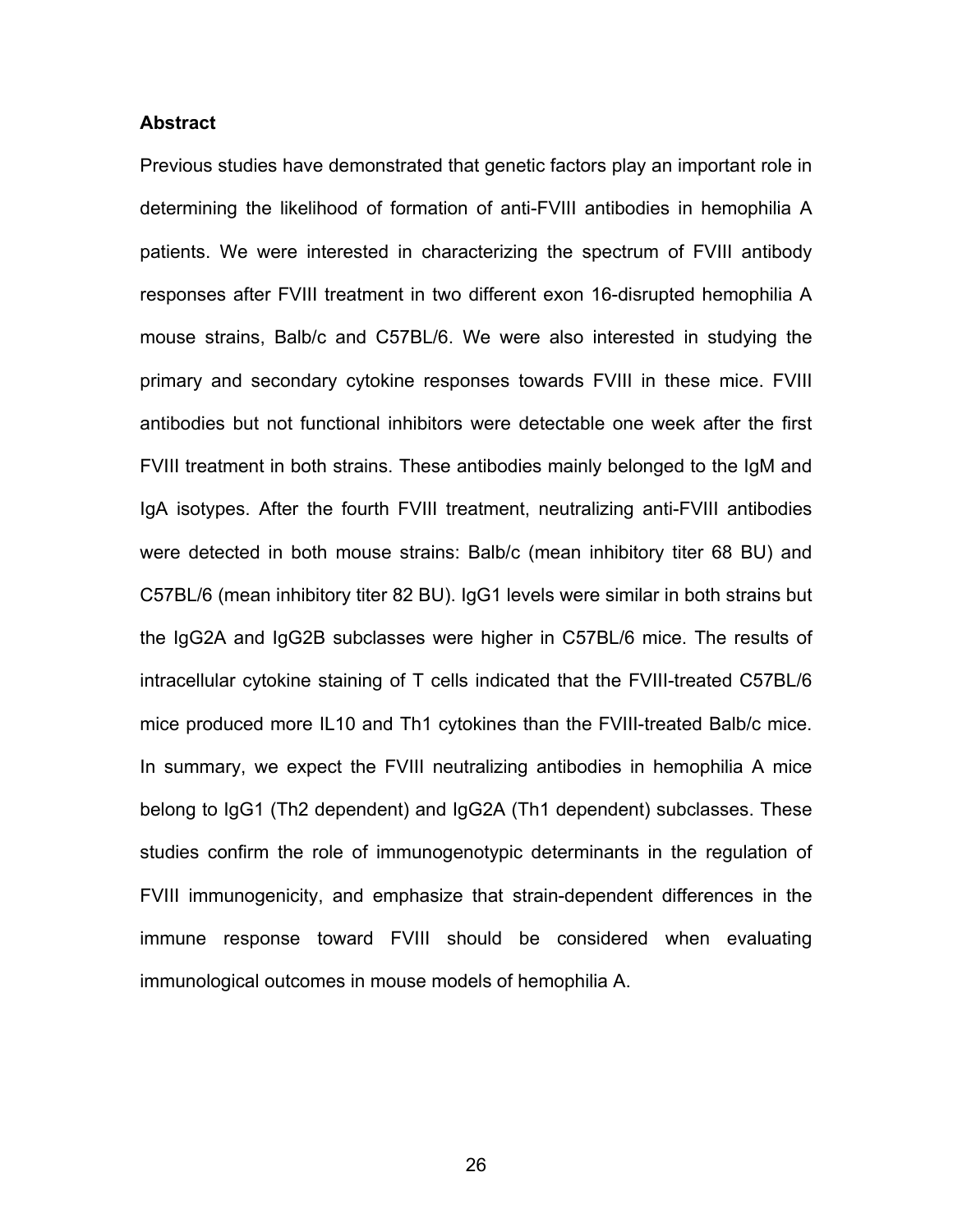## **Introduction**

Among the complications of current treatments for hemophilia A, the development of anti-FVIII antibodies including "FVIII inhibitors" remains the major clinical problem in treating these patients. FVIII inhibitors produce their effect through neutralizing the coagulation cofactor activity of the infused FVIII and preventing the restoration of normal hemostasis. An accepted estimate of the incidence of inhibitors is 25-30% of hemophilia A patients. Furthermore, anti-FVIII non-neutralizing antibodies can develop in patients treated with  $FVIII^{47}$ . These antibodies will not inhibit the activity of FVIII, but they will shorten its half-life in the circulation<sup>48</sup>. Reding et al demonstrated the presence of different anti-FVIII isotypes in hemophilic patients. The authors observed mainly IgG1, IgG2 and IgG4 anti-FVIII in hemophilic patients<sup>49</sup>. However, It has been reported that humans and mice do not have one-to-one correspondence in terms of IgG subclasses<sup>50</sup>. Therefore, we aimed to learn more about the anti-FVIII isotypes in the E16-hemophilic mouse models.

The range of FVIII antibody titer in hemophilic patients varies between different studies. It has been reported that the formation of FVIII antibodies depends on an assortment of variables including genetic and non-genetic factors. One approach to studying the genetic influence on FVIII antibody formation, takes advantage of the genetic homogeneity of inbred mouse models of hemophilia A.

Currently, there are two available hemophilia A mouse strains: Balb/c and C57BL/6. Each mouse strain develops a different pattern of immunological responses to antigens. Unlike C57BL/6 mice that are known to develop Th1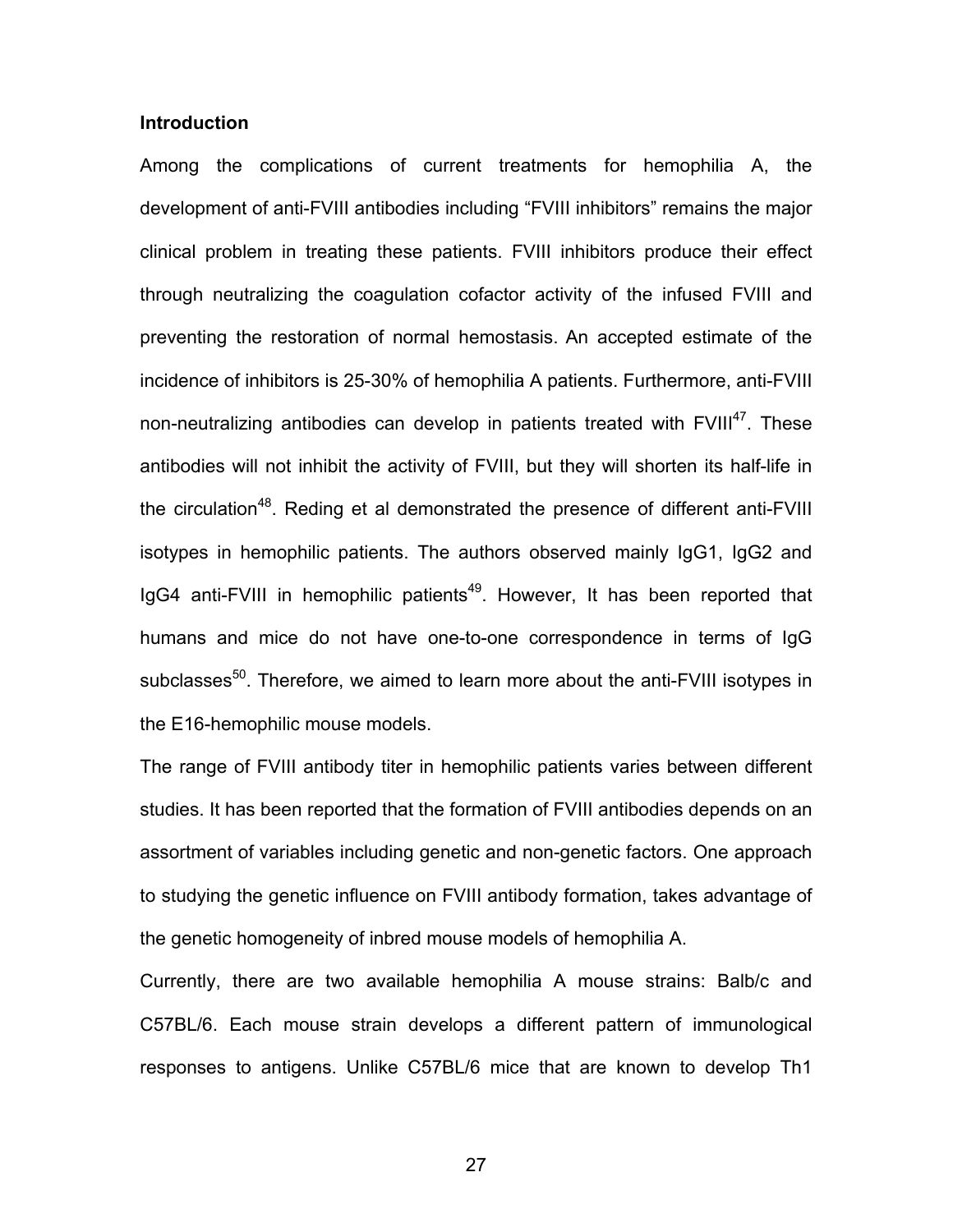responses, Balb/c mice are known to develop Th2 responses. Furthermore, Balb/c and C57BL/6 mice have different MHC-II haplotypes;  $H2^D$  and  $H2^B$ respectively. This difference in MHC-II has been shown to have an influence on the cytokine production by T cells. Whereas, C57BL/6 are resistant to *Leishmania* infection due to their ability to produce IL12 and IFN-γ, Balb/c mice are known to be susceptible to this pathogen $51$ . In contrast, Balb/c mice are resistant to *Toxoplasma gondii* infection due to their ability to produce IL-4, while C57BL/6 mice are more susceptible to infection due to the reduced production of  $IL4<sup>52,53,54</sup>$ . Moreover, it has been previously shown that the involvement of cells of the innate immune system, that regulate the differentiation of Th1 or Th2 T cells, are different in the two mouse strains and that this results in a distinct T cell immune response in each strain<sup>55</sup>.

The activation of the immune system towards FVIII depends on the successful presentation of FVIII by antigen presenting cells (APC) such as dendritic cells. The presentation of FVIII on the MHC-II molecules of DCs and the interaction of the DC maturation molecules (such as CD40 and CD80) with their cognate receptors on T cells results in the activation of FVIII-specific CD4+ T cells. These activated FVIII-specific T cells will then interact with FVIII-specific B cells, inducing B cell differentiation and anti-FVIII antibody production by plasma cells as shown in Figure 2.1. Therefore, this sequential pathway represents several steps that are required for the development of FVIII antibodies. Also, it is very likely that the regulation of these steps is different in each mouse strain, resulting in a different immunological response.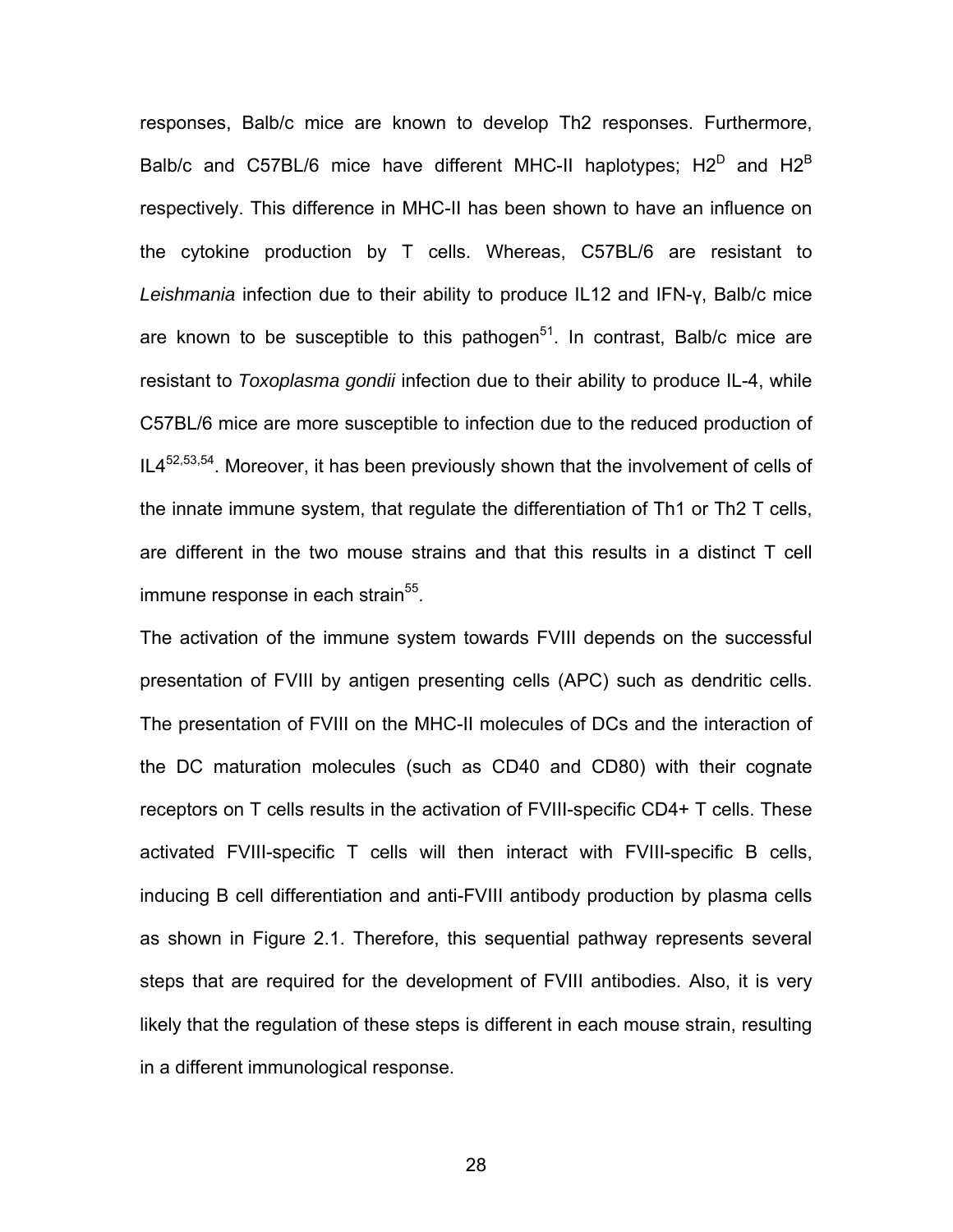**Figure 2.1 The cellular interactions between dendritic cells, T cells and B cells which are essential for the formation of FVIII antibodies in hemophilic**  mice. First, DCs will present FVIII to FVIII-specific CD4<sup>+</sup> T cells resulting in T cell activation. Second, CD4<sup>+</sup> effector T cells will activate FVIII-specific B cells resulting in B cell differentiation and anti-FVIII antibody production by plasma cells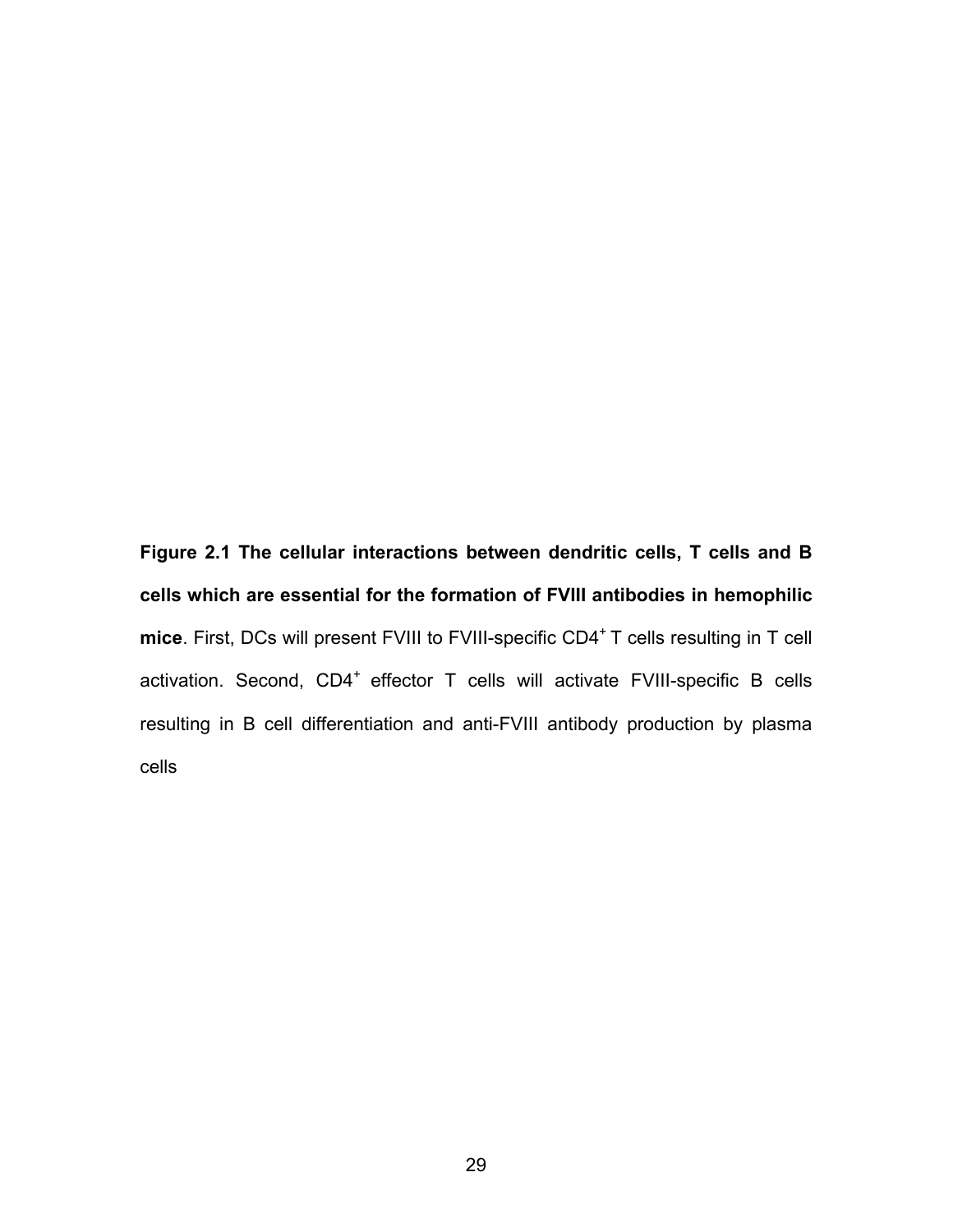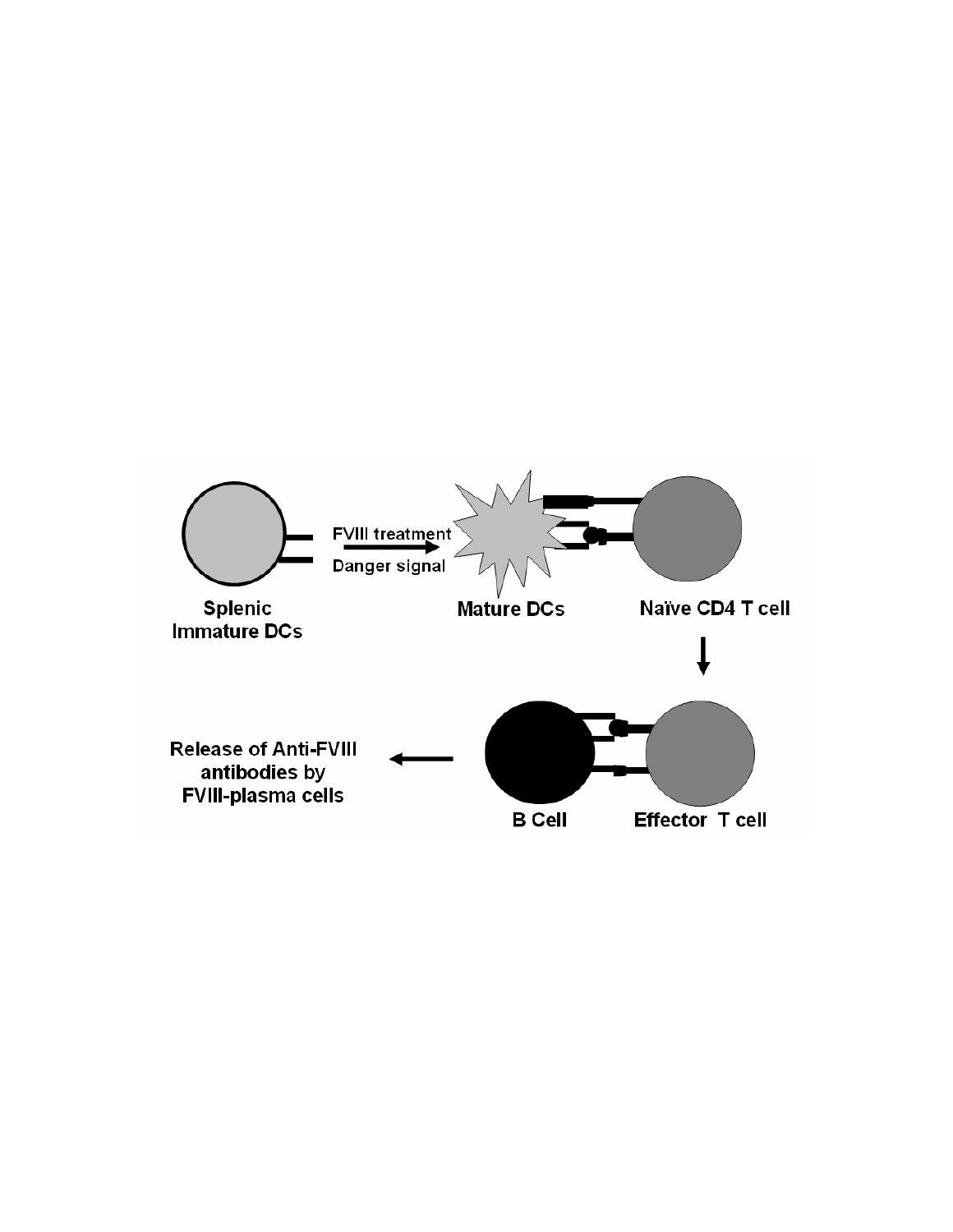In this study, we investigated the immunological responses toward FVIII in E-16 hemophilia A Balb/c and C57BL/6 mice via treatment of these mice with a clinically relevant dose of FVIII. We believe that through characterizing genetic factors important in the formation of FVIII antibodies, we may have a better understanding of the pathophysiological mechanisms that govern this response. Two specific areas, the T cell cytokines and co-stimulatory markers on B cells, will be investigated in each mouse strain in order to determine their influence on the formation of FVIII antibodies. These results will add to the current knowledge concerning genetic factors influencing FVIII antibody formation in hemophilic mice and may provide insights into this problem in hemophilic patients.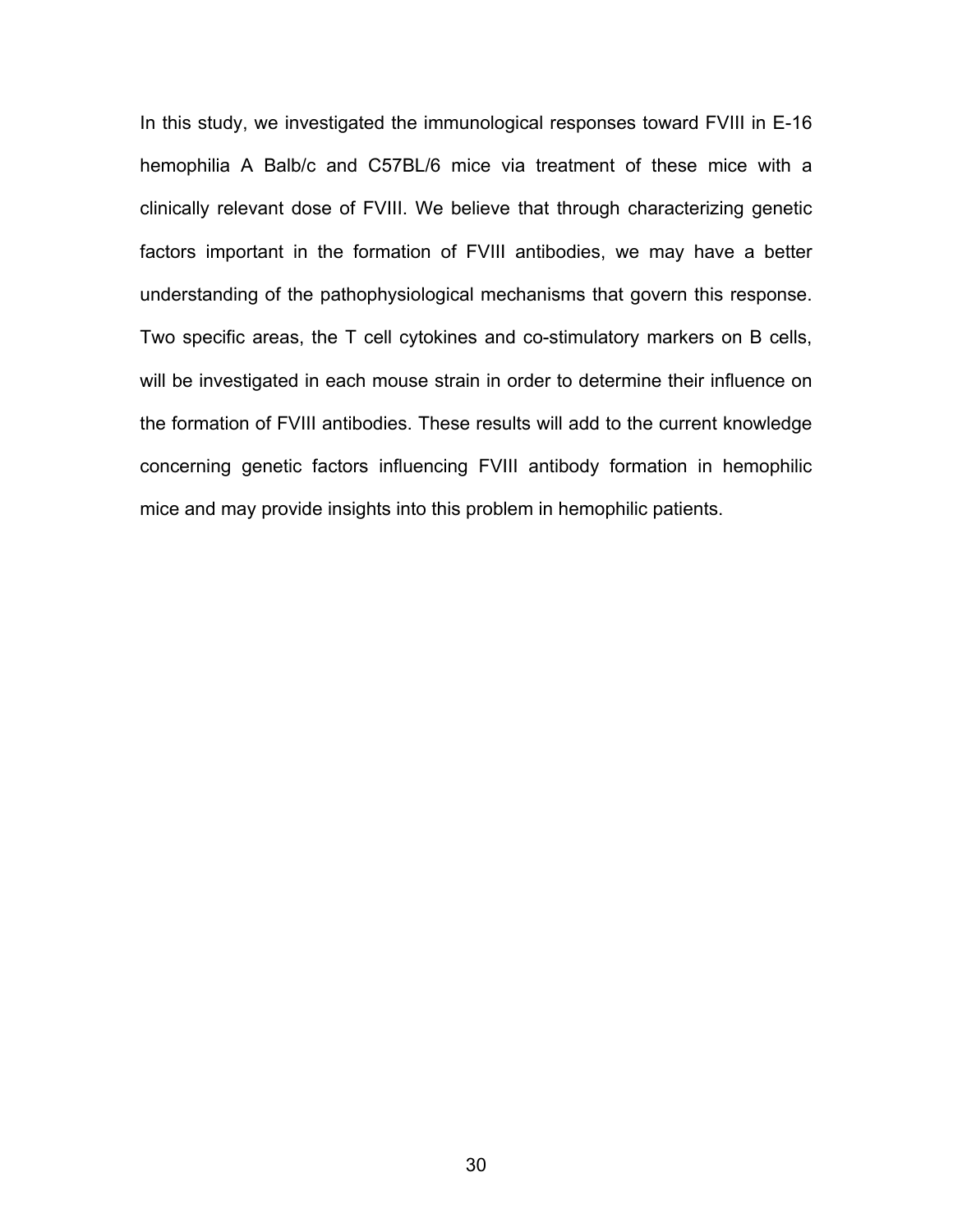#### **Materials and Methods**

### **Mouse Models**

Male and female C57BL/6 E16-FVIIIKO (H-2<sup>B</sup>) and Balb/c E16-FVIIIKO (H-2<sup>D</sup>) mice were used throughout the study. These hemophilic mice were generated as previously described by Bi et al<sup>56</sup>. All mice were repeatedly assessed for the FVIII exon 16 deletion by polymerase chain reaction (PCR) on genomic DNA as previously described by Connelly et al<sup>57</sup>. All mouse experiments were performed in accordance with the Canadian Council for Animal Care and the Queen's University Animal Care Committee approved all animal protocols.

# **FVIII Treatment Regimen in Hemophilic Mice**

Mice used in this experiment were 6-10 week-old male and female C57BL/6 and BALB/c E16-hemophilia A mice. All C57BL/6 and BALB/c hemophilic mice were treated intravenously via tail vein with 2 IU (~80 IU/kg: 200 ng) of human recombinant FVIII (rFVIII) (Kogonate-FS®) diluted in HBSS, in weeks (0, 2, 4, and 6). The mice were sampled in weeks (1, 3, 5, and 7). The negative control mice for this experiment received only 4 intravenous injections of 200 μL of HBSS in weeks (0, 2, 4, and 6).

#### **Blood Sampling**

Mice were anesthetized with 0.2cc hypnorm/water/midazolam (1:2:1) and blood samples were obtained using uncoated microhematocrit capillary tubes (Fisher Scientific Pittsburgh, PA, USA) via the retro-orbital plexus. Blood was mixed with 1/10 volume of 3.2% sodium citrate. Plasma was prepared by centrifugation of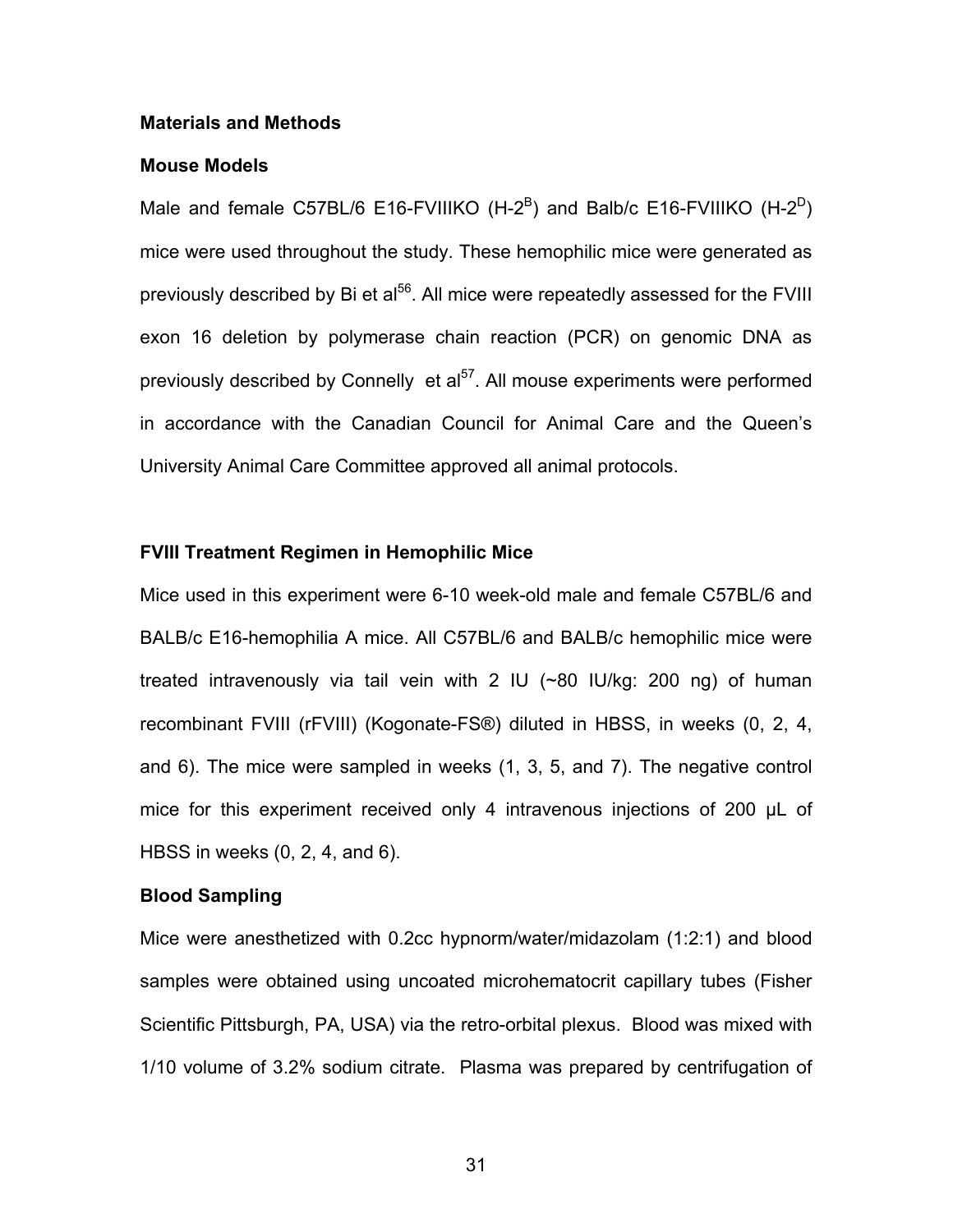blood samples at 10,000 RPM for five minutes at 4°C, frozen on dry ice and stored at -70°C until tested.

### **Measurement of FVIII Antibodies and FVIII Inhibitors in Mouse Plasma**

Total anti-FVIII antibody titers were measured by ELISA. In brief, ELISA plates were coated over night at 4 °C with 10 IU/mL human recombinant FVIII (Kogenate-FS®). Microtiter plate wells were blocked using 10% PBS-BSA. Plasma samples were diluted in HBS-BSA buffer. The anti-FVIII antibody isotypes (IgA, IgM, IgG1, IgG2A and IgG2B) were studied using the clonotype kit (Southern Biotech, Birmingham, Alabama USA). Furthermore, plasma samples were analyzed for FVIII inhibitors using a one-stage FVIII clotting assay. In brief, plasma samples were diluted in HBS-BSA and mixed with human pooled plasma in a 1:1 ratio and incubated at 37°C for 2 hours. Samples were then assayed for residual FVIII activity using APTT reagent (Organon Teknika; Durham, NC, USA) in an automated coagulometer (General Diagnostics Coag-A-Mate, Toronto, Canada) following the manufacturer's protocol. Inhibitor titers (Bethesda Units) were calculated as detailed in the standard Bethesda protocol<sup>58</sup>.

#### *In-vitro* **Assessment of The Primary Immune Response**

In order to assess the primary immune response to FVIII in the two strains of hemophilic mice, cytokines released from splenocytes co-cultured with FVIII were studied as follows. Spleens were isolated from naïve hemophilic C57BL/6 and Balb/c mice between 6 and 10 weeks of age and splenocytces were cultured in RPMI 1640 (Invitogen Burlington, Ontario, Canada) supplemented with 10% fetal bovine serum (FBS) (Invitrogen, Burlington, Ontario, Canada), 100 U/mL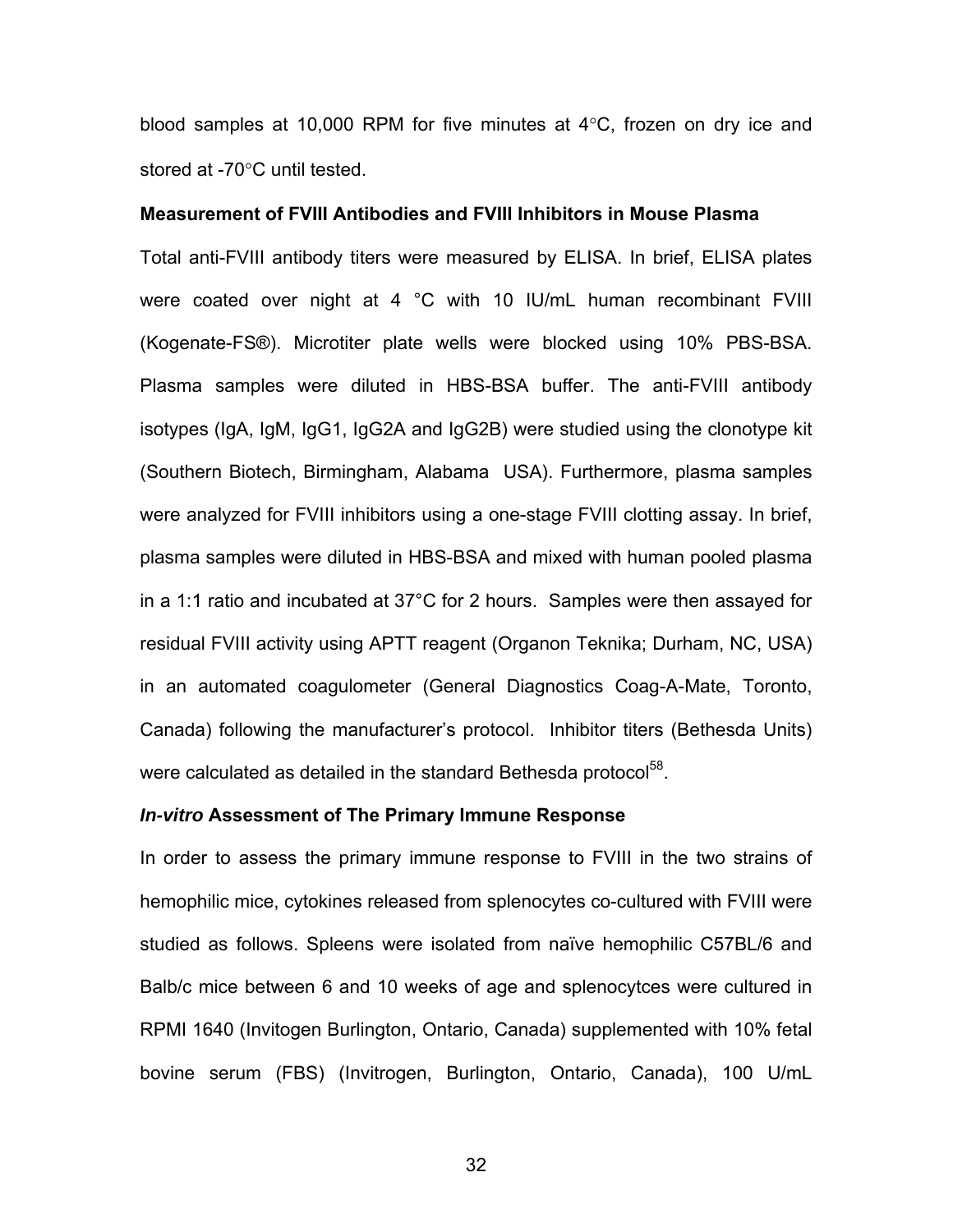penicillin/streptomycin (Invitrogen, Burlington, Ontario, Canada) and 50 μM 2 mercaptoethanol (Sigma-Aldrich St. Louis, MO USA) and 10 IU/mL of rFVIII. The cytokines were measured in the supernatant after 120 hours of culture. Culture media was studied for the presence of IL2, IL4, IL5, IL10 and IFN-γ (eBiosciences, San Diego, CA, USA) via ELISA according to the manufacturer's protocol.

#### *In-vivo* **Assessment of The Secondary Immune Response**

In order to assess the secondary immune response to FVIII in hemophilic mice, splenic T cells isolated from FVIII immunized C57BL/6 and Balb/c mice were studied as follows. Hemophilic mice that were previously immunized with rFVIII were challenged intravenously with 2 IU rFVIII 4 months following their last FVIII treatment. Twenty four hours after the FVIII challenge, T cells were isolated from the spleens using the CD4 negative selection isolation kit (Miltenyi Biotec Bergisch Gladbach, Germany) following the manufacturer's protocol. All isolated T cell populations were >90% FITC-CD4+ as shown by flow cytometry assessment. The CD4+ cells were stained with specific antibodies against the intracellular cytokines IL2, IL4, IL10 and IFN-γ as described by the manufacturer (BD Biosciences, San Diego CA, USA). The cells were fixed using the Cytofix/Cytoperm fixation kit (BD Biosciences, San Diego CA, USA) and analyzed by flow cytometry within 12 hours.

### **Phenotypic Characterization of The** *in-vivo* **FVIII-Activated B Cells**

In order to study the phenotype of B-cells in FVIII-treated hemophilic mice, mice that were previously immunized with rFVIII were challenged with 2 IU rFVIII 4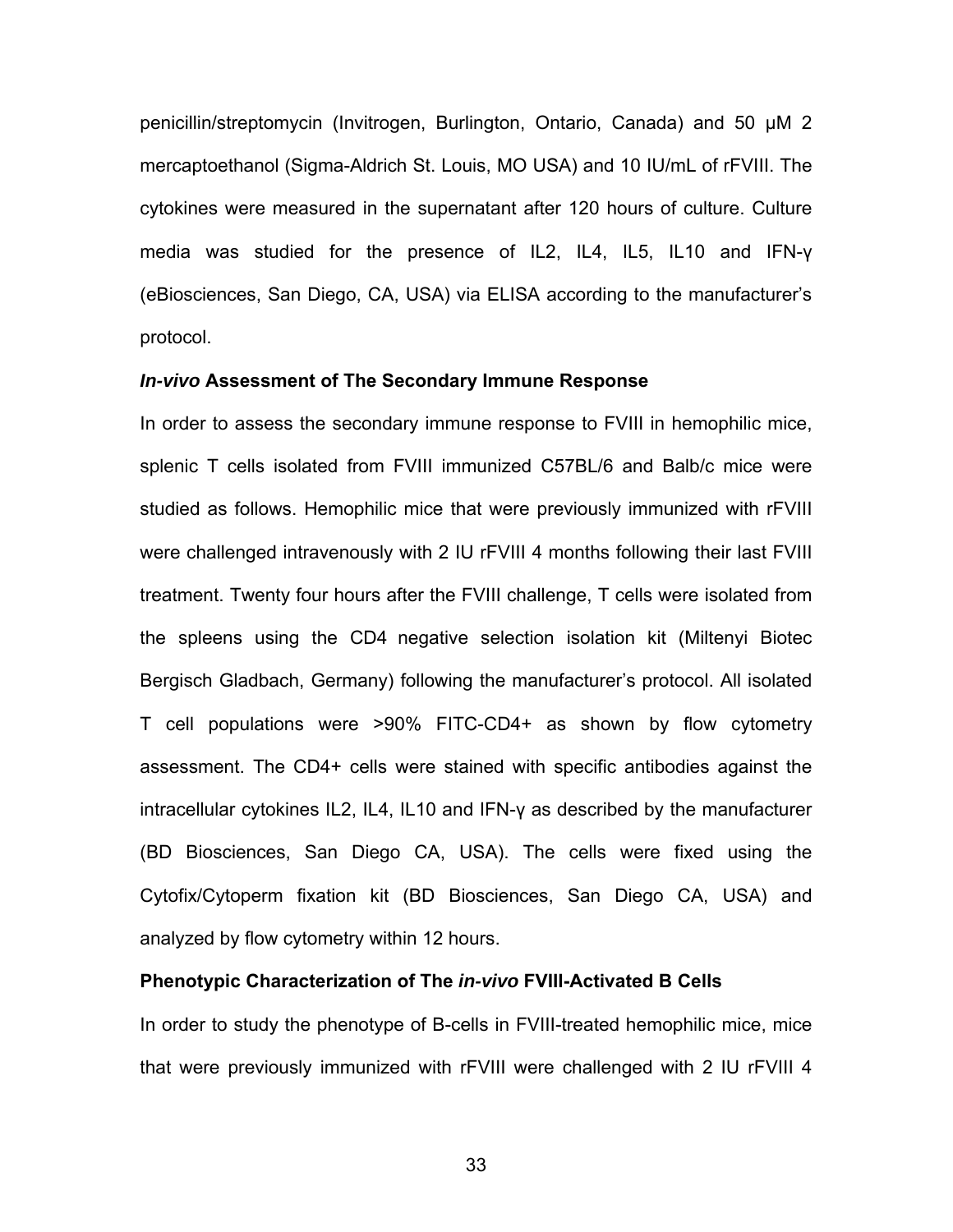months after their last FVIII treatment. Twenty four hours following the FVIII challenge, the CD19+ B cells were isolated from the spleens using magnetic beads coated with anti-CD19 antibodies (Miltenyi Biotec, Bergisch Gladbach, Germany) according to the manufacturer's guidelines. All isolated B cell populations were >90% FITC-CD19+ as shown by flow cytometry assessment. The co-stimulatory molecules CD40 and CD80 (BD Biosciences, San Diego CA, USA) were fluorescently labeled with PE in order to identify the activation stage of B cells. The cells were fixed using the Cytofix/Cytoperm fixation kit (BD Biosciences, San Diego CA, USA) and were analyzed by flow cytometry within 12 hours.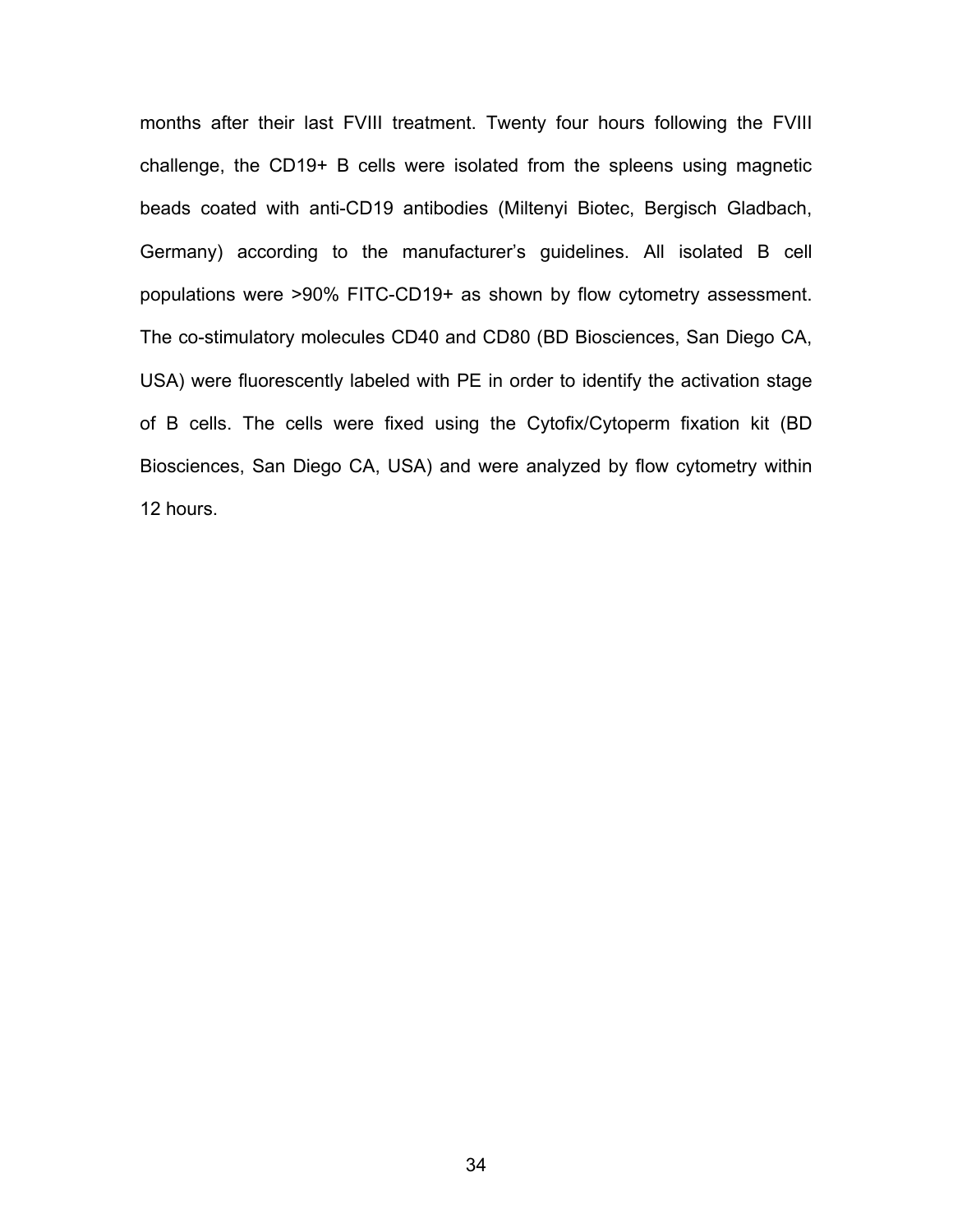### **Results**

# **FVIII Antibodies and Inhibitors in FVIII-Treated Balb/c and C57BL/6 Hemophilic Mice**

The levels of FVIII antibodies and inhibitors were measured after treating hemophilic mice with four biweekly intravenous infusions of 2 IU FVIII. Interestingly, after the first and second FVIII treatments, both mouse strains developed IgM and IgA FVIII antibodies as summarized in table 1. However, the mice at that time had no evidence of FVIII inhibitory antibodies. These data suggest that the anti-FVIII IgM and IgA antibodies represent non-inhibitory antibodies. However, after the  $3<sup>rd</sup>$  and  $4<sup>th</sup>$  FVIII treatments, our results demonstrate that C57BL/6 mice produce higher FVIII inhibitory and total antibody titers than the Balb/c mice Table 2.1 and Figure 2.2 A. This finding indicates that there is an association between the genetic background of E16 hemophilic mice and FVIII antibody formation. Interestingly, after the four FVIII treatments in each of the C57BL/6 and Balb/c mice, there was a direct relationship between FVIII inhibitor formation and the IgG1 subclass (Th2 predominant) and as well as the IgG2A and IgG2B subclasses (Th1 predominant). Moreover, in the C57BL/6 mice we observed an increase in inhibitor formation as the IgG2A/IgG1 and IgG2B/IgG1 ratios increase. This finding indicates that there is an association between the Th1-dependent IgG subclasses and FVIII inhibitors. In contrast, the FVIII inhibitory antibodies in humans belong to  $\lg G_1$  and  $\lg G_4$  subclasses<sup>17</sup>. Our studies confirm the results obtained by Rossi et al. and are consistent with the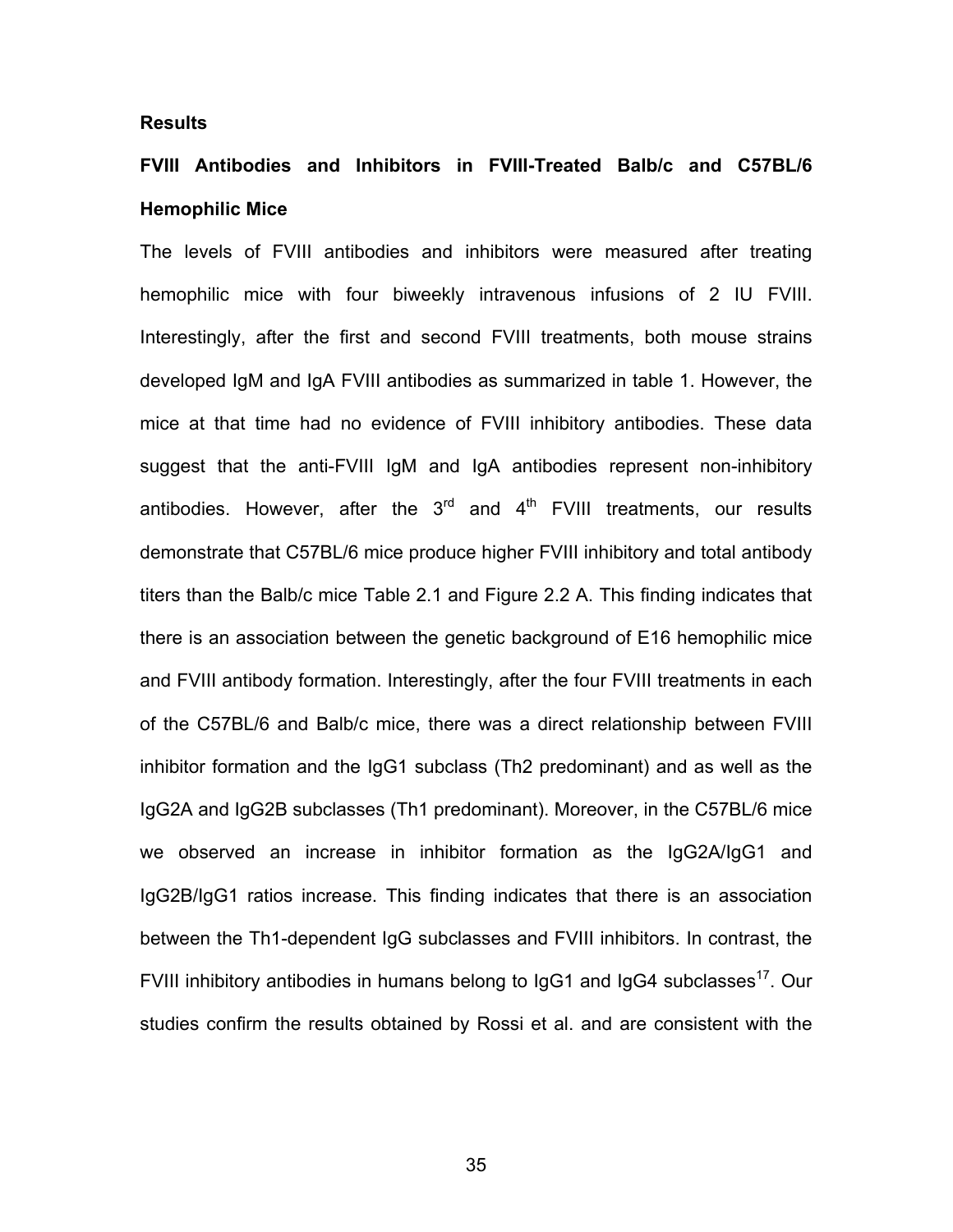association of FVIII inhibitory activity in IgG1, IgG2A and IgG2B subclasses in hemophilic mice<sup>59</sup>.

**Table 1. The development of FVIII antibodies (ng/mL) and inhibitors (BU) in** 

**Balb/c (A) and C57BL/6 (B) hemophilic mice after biweekly FVIII treatments.** 

Mice were sampled 1 week after each FVIII treatment and the anti-FVIII isotypes

were measured via ELISA. The amount of IgA, IgM, IgG2A and IgG2B were

quantified by the ELISA standard curve

|                                   | A) FVIII antibody and inhibitor titer (ng/mL) in Balb/c mice after 1 <sup>st</sup> , 2 <sup>nd</sup> and |  |  |  |
|-----------------------------------|----------------------------------------------------------------------------------------------------------|--|--|--|
| 3 <sup>rd</sup> FVIII treatments: |                                                                                                          |  |  |  |

|            | lgA          | lgM            | lgG1        | lgG2A         | lgG2B          | BU |
|------------|--------------|----------------|-------------|---------------|----------------|----|
|            |              |                |             |               |                |    |
| treatment  | $231 \pm 10$ | $2788 \pm 50$  |             |               |                |    |
| $2nd$ dose | $717 + 12$   | $5200 \pm 53$  |             |               |                |    |
|            | $2800 \pm$   |                | 14800 $\pm$ |               |                |    |
| $3rd$ dose | 198          | $8060 \pm 278$ | 9000        | $700 \pm 300$ | $1435 \pm 500$ | 22 |

# **B) FVIII antibody and inhibitor titer (ng/mL) in C57BL/6 mice after 1st, 2nd and 3rd FVIII treatments:**

| C57BL/6   | lgA          | lgM            | lgG1        | lgG2A        | lgG2B        | <b>BU</b> |
|-----------|--------------|----------------|-------------|--------------|--------------|-----------|
| 1st       |              |                |             |              |              |           |
| treatment | $130 \pm 70$ | $1089 \pm 172$ |             |              |              |           |
| $2^{nd}$  |              |                |             |              |              |           |
| treatment | $400 \pm 21$ | $2440 \pm 97$  |             |              |              |           |
| <b>Pu</b> | $2390 \pm$   | 10760 $\pm$    | 18211 $\pm$ | $1527.8 \pm$ | 2494.1 $\pm$ |           |
| treatment | 345          | 3546           | 5046        | 550          | 130          | 28        |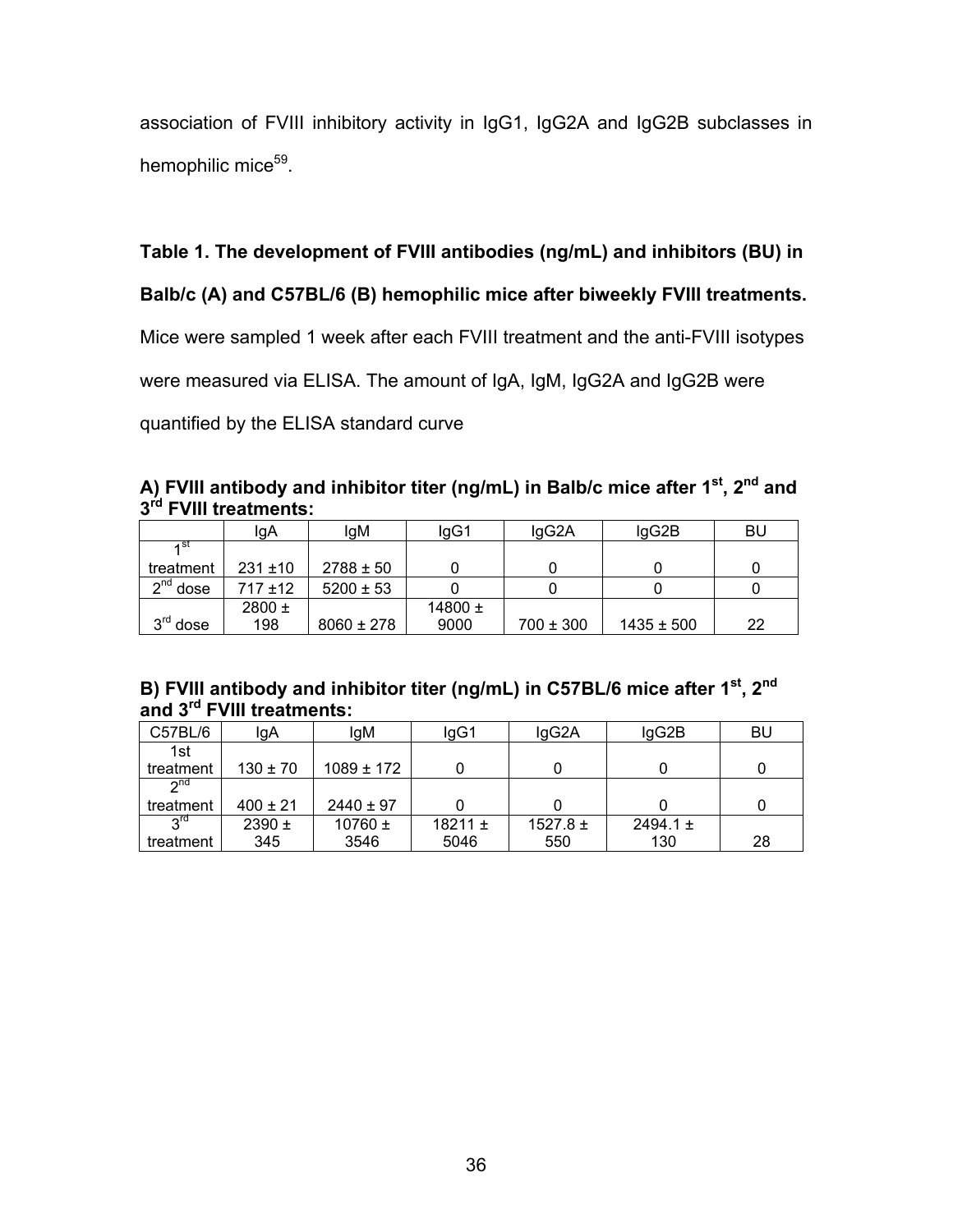**Figure 2.2 Comparison of FVIII inhibitors (A) and anti-FVIII IgG subclasses (B) in C57BL/6 and Balb/c hemophilia A mice after four FVIII intravenous treatments.** Naïve hemophilia A Balb/c and C57BL/6 mice were treated with four biweekly FVIII infusions. Mice were sampled 1 week after the fourth FVIII treatment. The horizontal bars represent the mean antibody titers for 13 mice.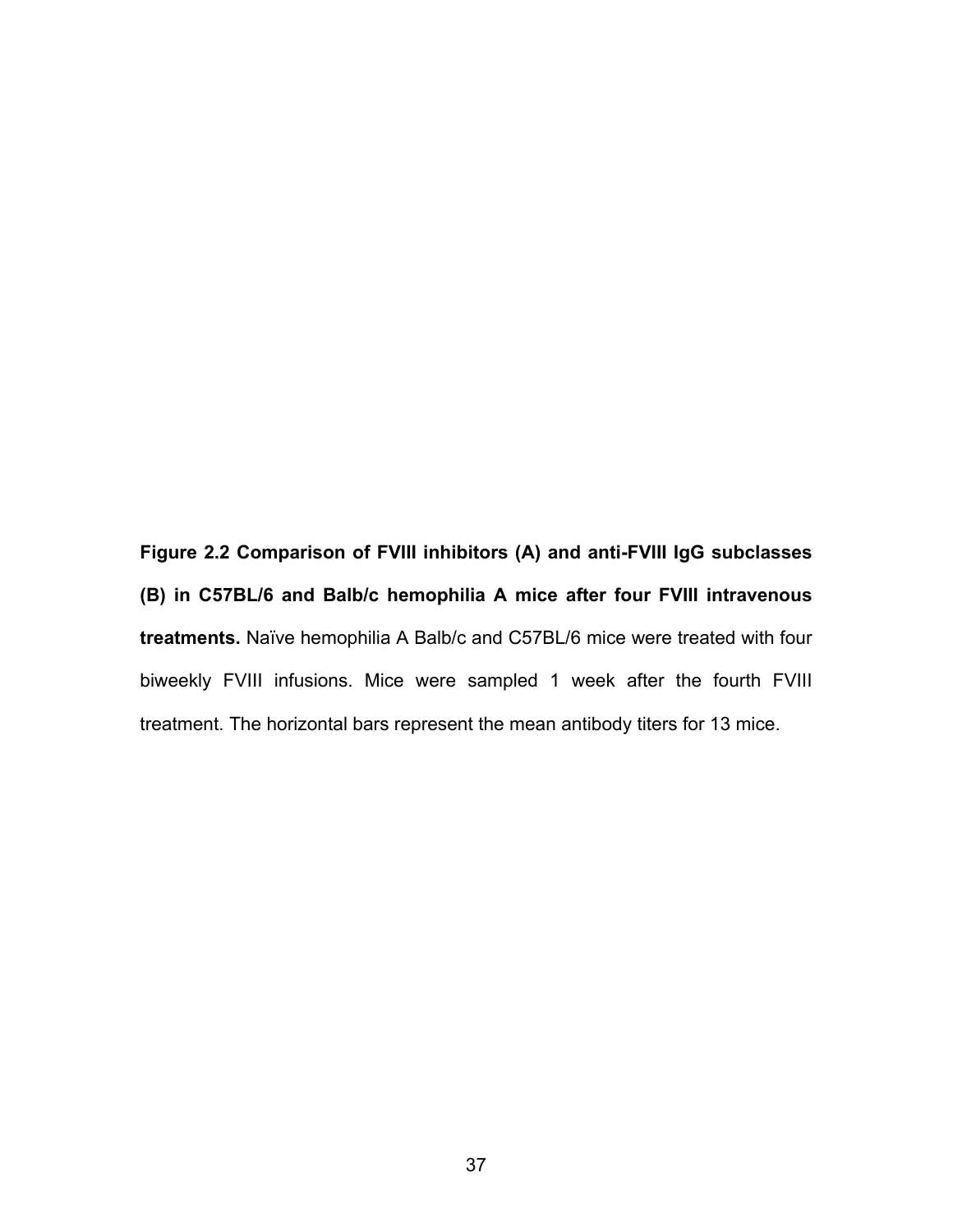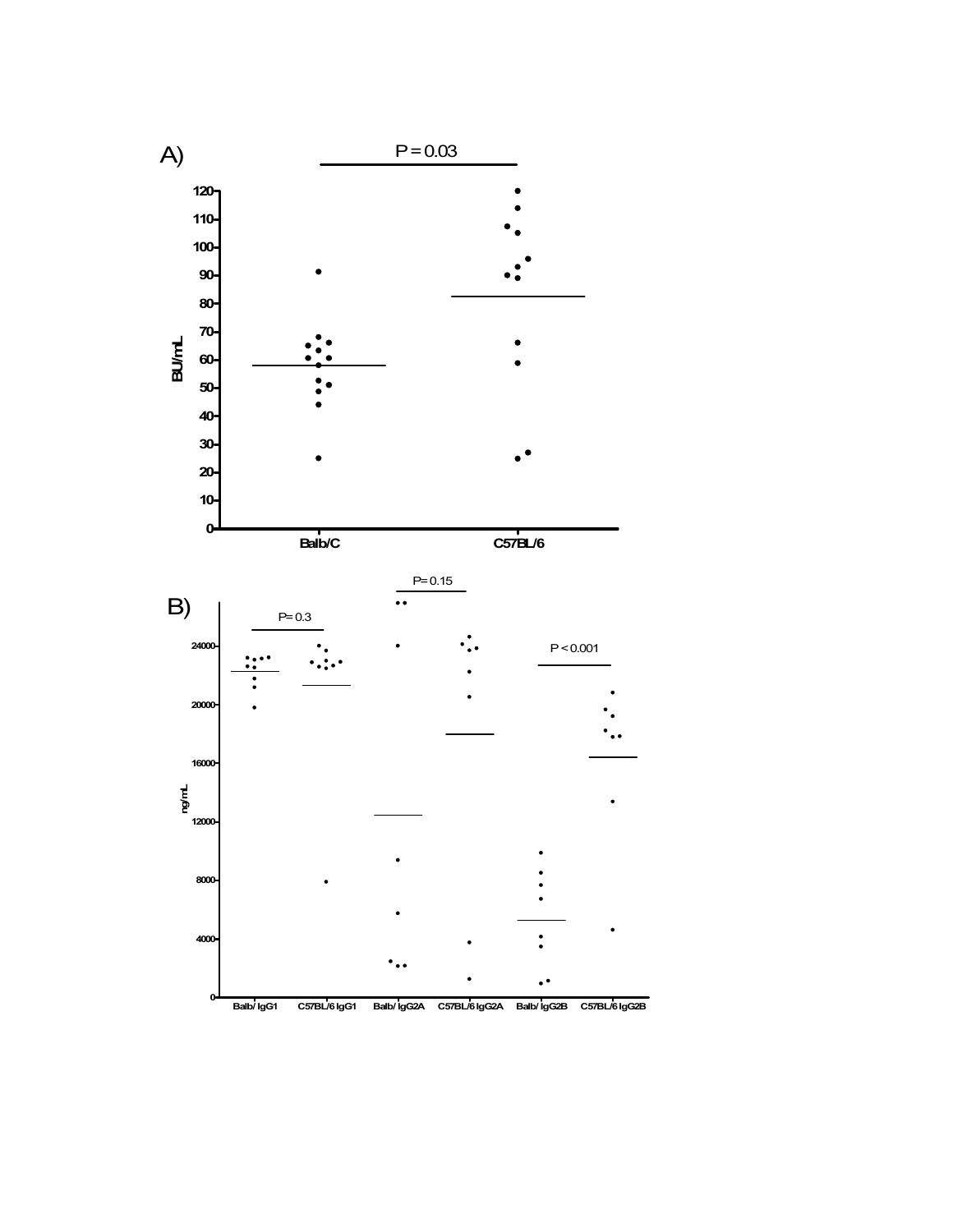# **Cytokine Profile in Splenocytes Isolated From Naïve Hemophilic Balb/c and C57BL/6 Mice**

The primary immune response to FVIII was studied in the two different mouse strains. Splenocytes isolated from both strains of mice released cytokines following infusion of FVIII. However, based on the cytokine profiles, our results show that the Balb/c mice had a stronger Th2 and Th1 response than the C57BL/6 mice (Figure 2.3). Interestingly, we were not able to detect IL10 in either set of splenocyte cultures. These studies indicate that the Balb/c mice have a stronger primary immune response to FVIII than the C57BL/6 mice and that this response is not dependent on IL10. However, since total splenocytes were used, we were not able to identify which cell(s) released these cytokines.

# **Cytokine Profile in CD4 T cells Isolated From FVIII-Treated Hemophilic Balb/c and C57BL/6 Mice**

The secondary immune response due to FVIII was studied in each mouse strain. In order to investigate the cytokine release by T cells due to FVIII, we stained CD4 T cells for the presence of intracellular cytokines. The Th1 and Th2 cytokines were examined in vivo after challenging the FVIII immunized mice with FVIII. We observed that both mouse strains produced Th1 and Th2 cytokines as shown in (Figure 2.4). In the secondary immune response, we observed more of the Th1 and Th2 cytokines in the C57BL/6 than Balb/c mice. These studies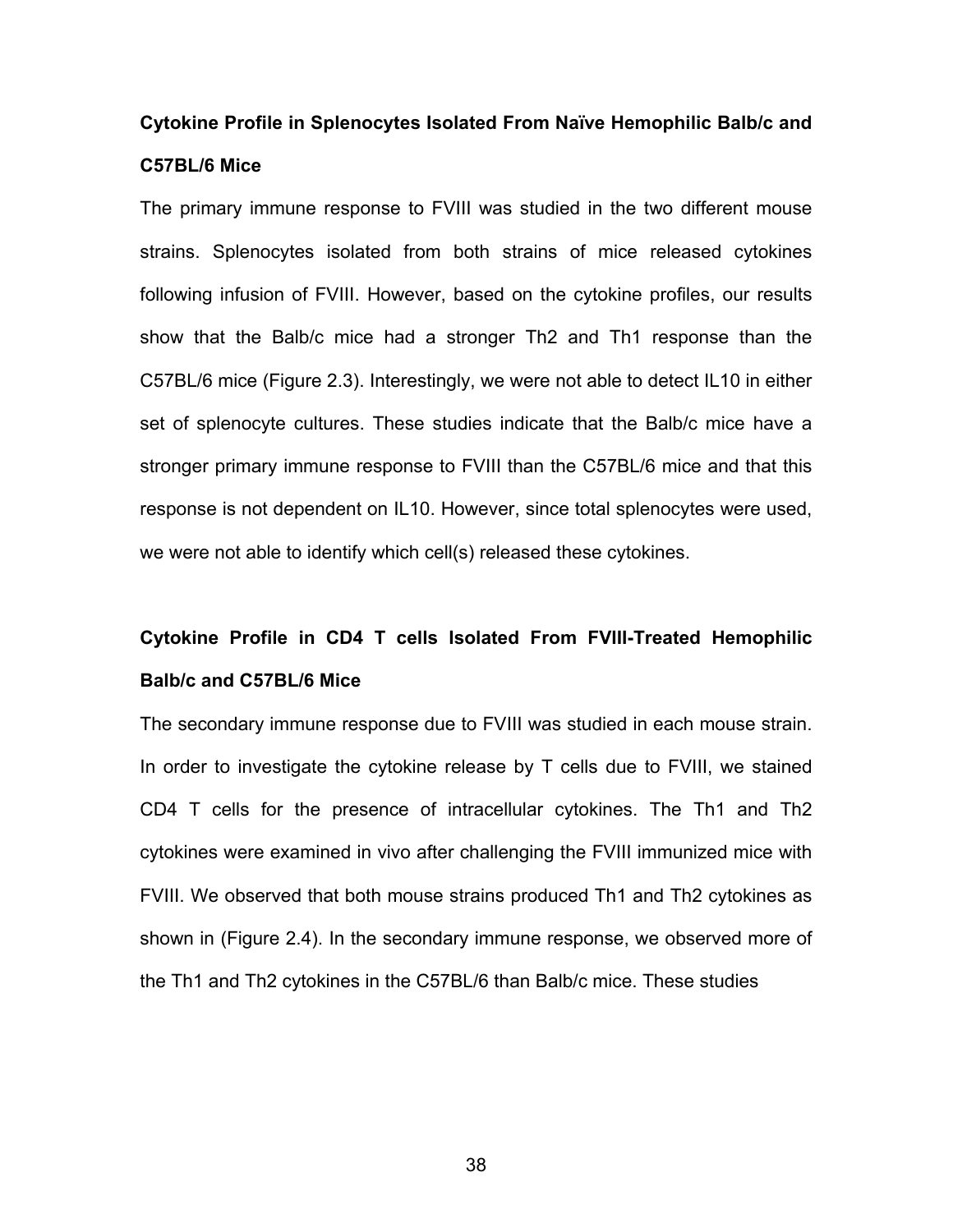**Figure 2.3 Detection of Th1 and Th2 cytokines released by splenocytes isolated from C57BL/6 and Balb/c hemophilia A mice after 120 hrs of culture in the presence of 1ug/mL of FVIII.** The Th1 cytokines IL2 and IFNγ, and the Th2 cytokines IL4 and IL5 were quantified by ELISA. An IL10 ELISA was also performed but IL10 was not detected in either set of cultures. The error bars represent the standard error of the mean for four mice.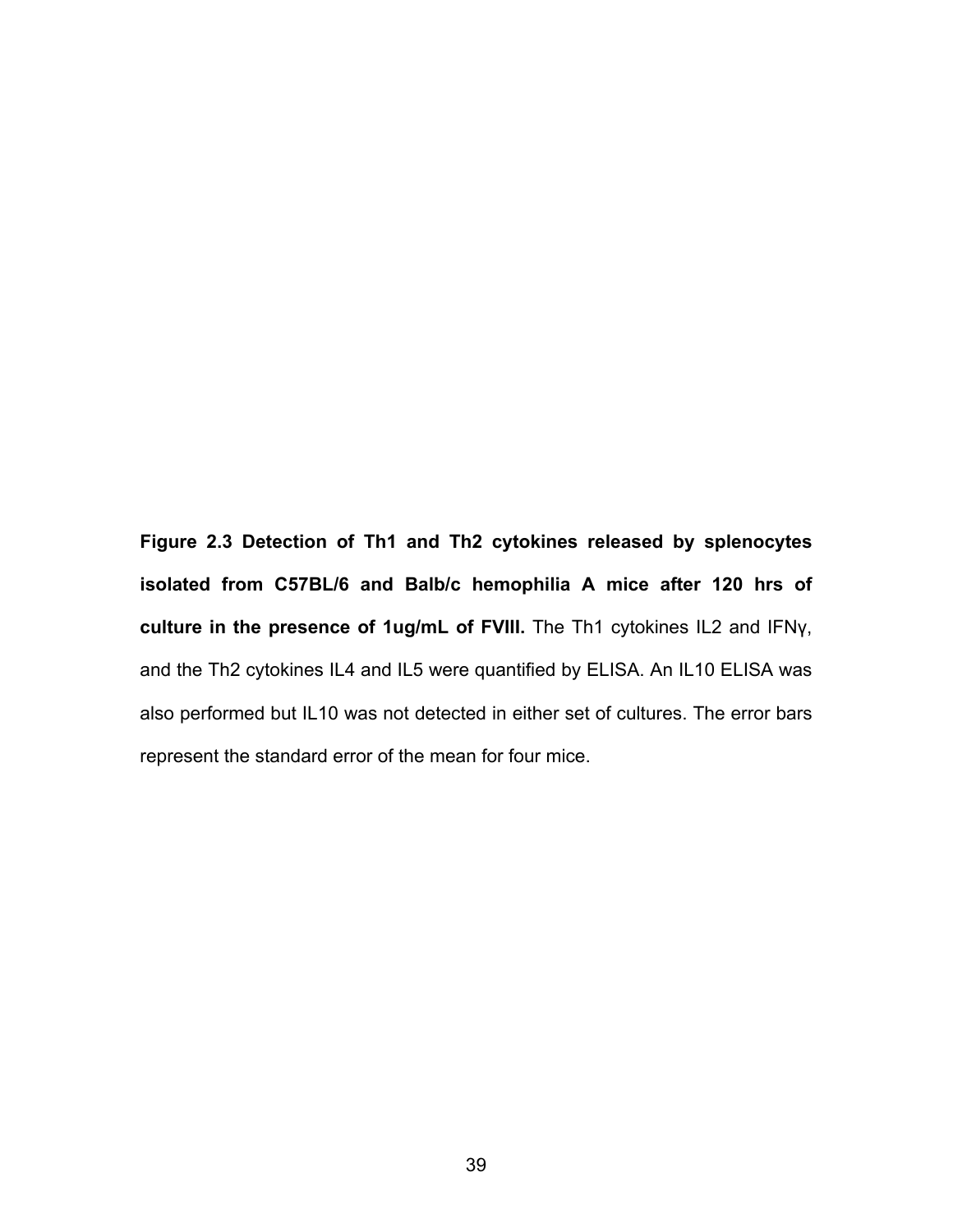





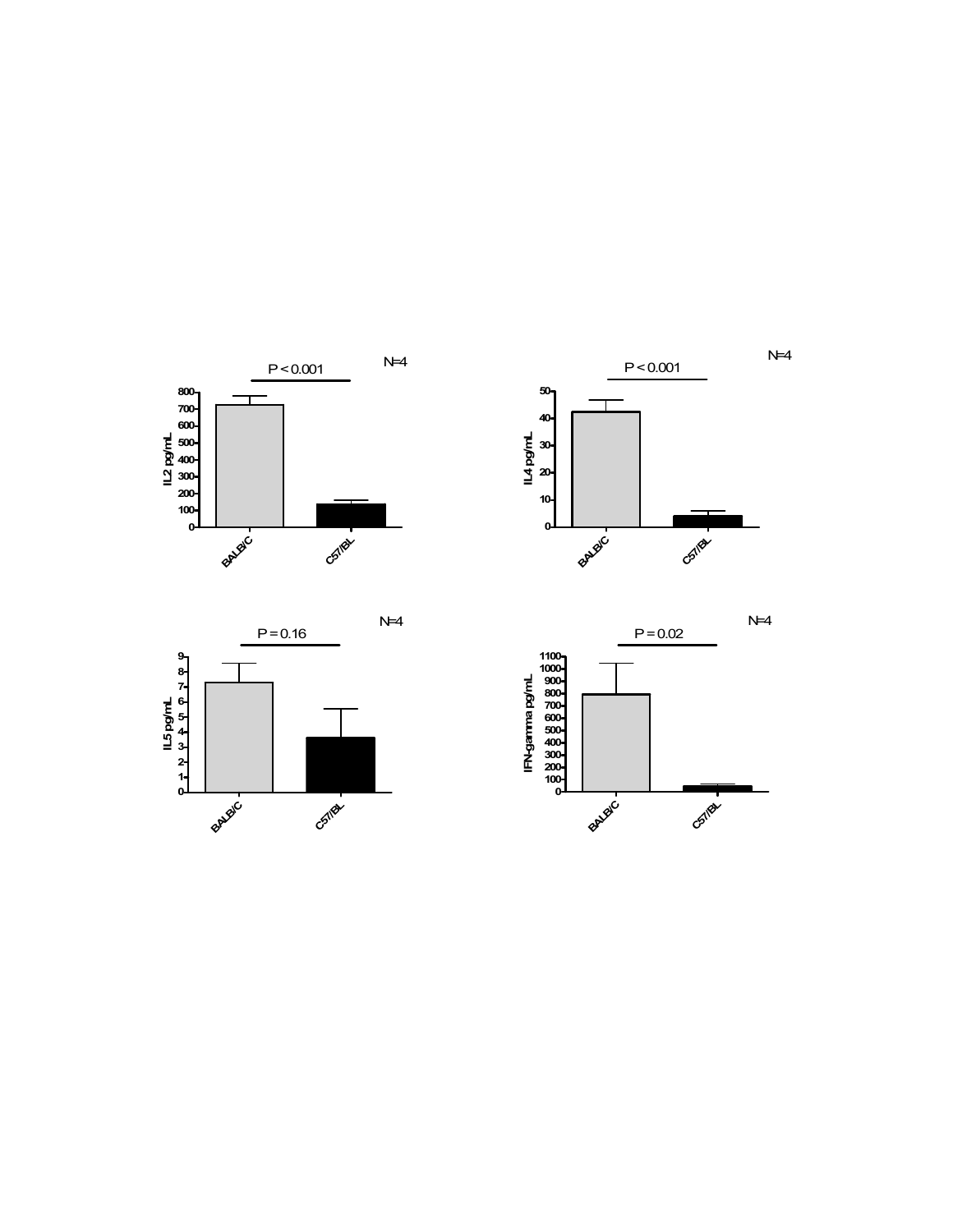**Figure 2.4 Detection of intracellular Th1 and Th2 cytokines produced by CD4+ T cells isolated from C57BL/6 and Balb/c mice that had previously been immunized with intravenous FVIII.** Mice were immunized with four intravenous FVIII infusions; Four months later, mice were re-challenged with 2 IU FVIII and the CD4+ T cells were purified from the spleens. The Th1 cytokines IL2 and IFNγ, and the Th2 cytokines IL4 and IL10 were quantified by flow cytometry. The error bars represent the standard error of the mean for four mice.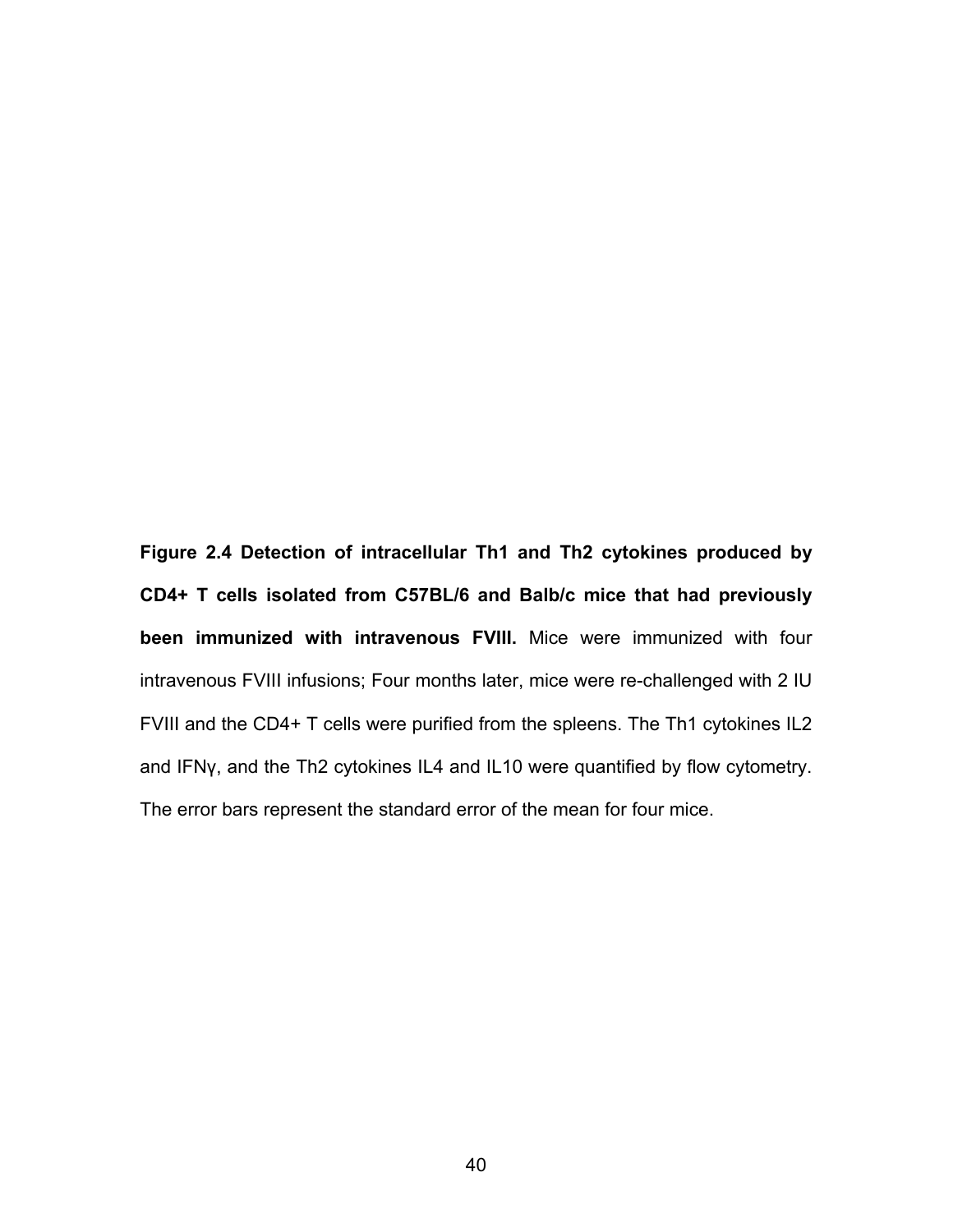

N=4





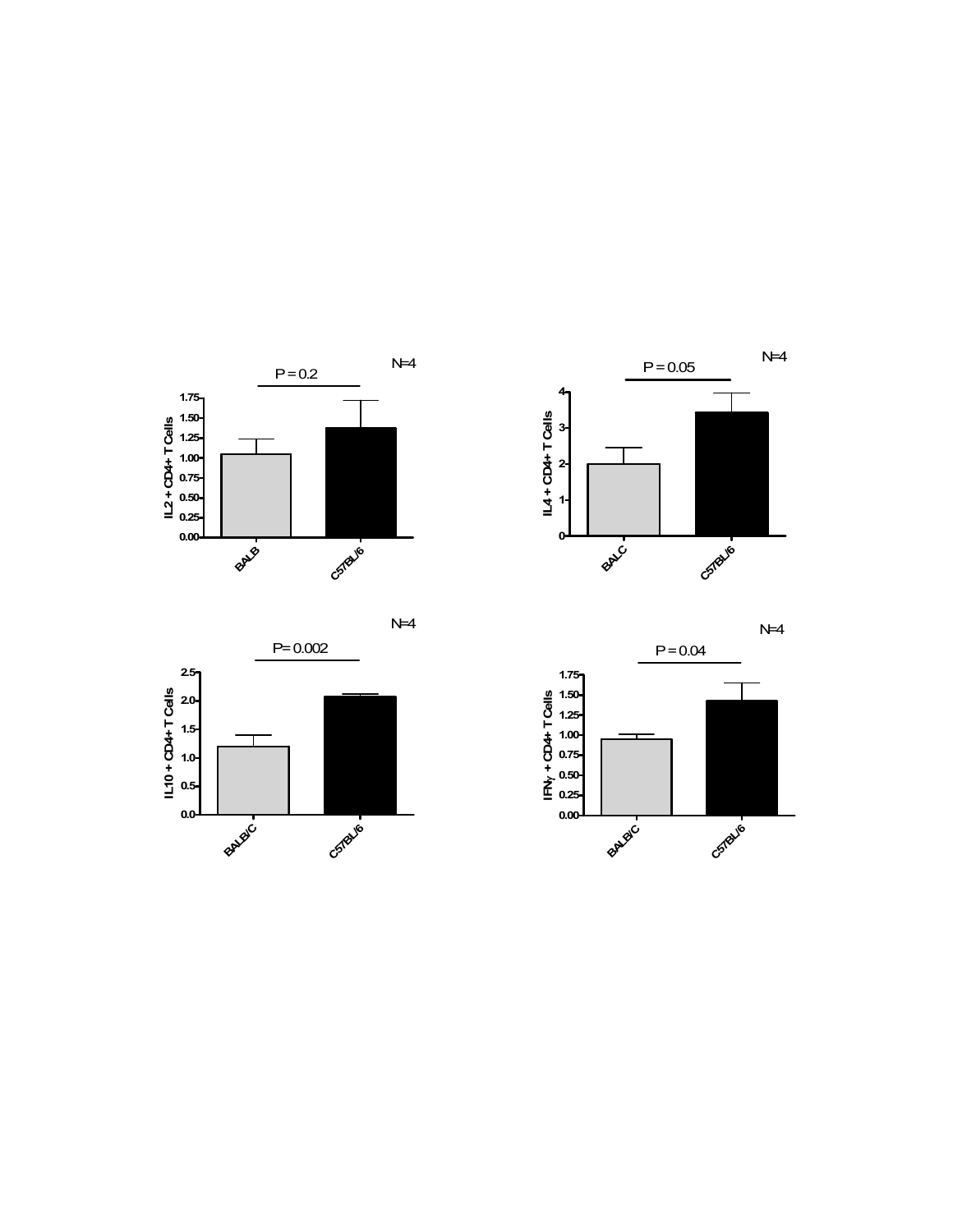demonstrate that the C57BL/6 mice have a stronger Th1 and Th2 secondary immune response to FVIII than the Balb/c mice

# **B cell Maturation in FVIII-Immunized C57BL/6 and Balb/c Mice**

The maturation state of B cells due to FVIII exposure was studied in each mouse strain. The B cells were isolated from FVIII-treated and challenged mice. The cells were then stained for CD40 and CD80. It was observed that the B cells isolated from the C57BL/6 mouse strain had higher expression of the CD40 maturation molecule than those isolated from Balb/c mice (Figure 2.5). Regarding the CD80 maturation marker on B cells, even though the expression was higher on C57BL/6 B cells than those of Balb/c mice, it was not statistically significant. These results show that FVIII challenge causes a higher expression of CD40 on B cells obtained from C57BL/6 than in Balb/c mice.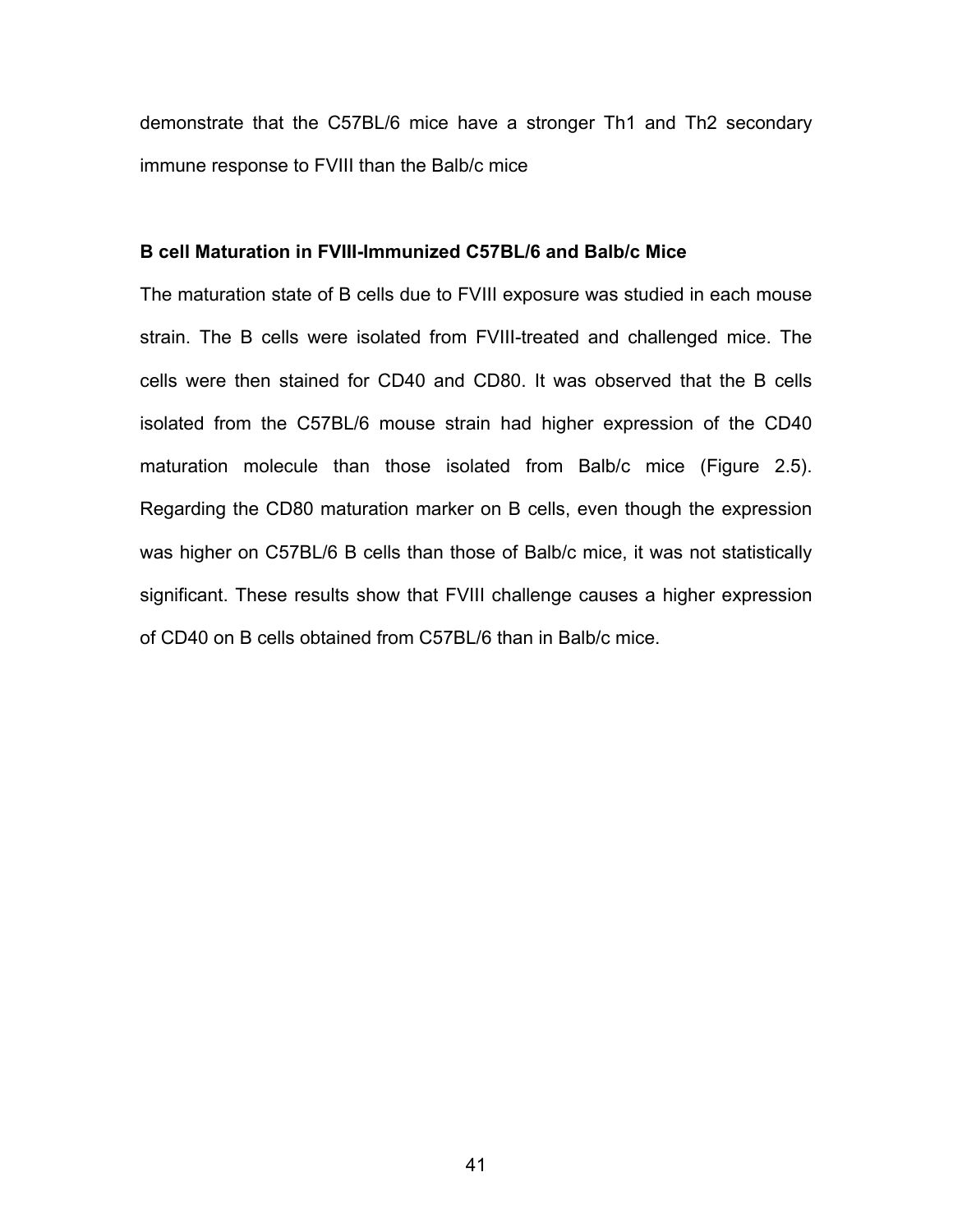**Figure 2.5 Assessment of B cell maturation after a FVIII re-challenge in C57BL/6 and Balb/c hemophilic mice that had been previously immunized**  with FVIII. Mice were immunized with four FVIII intravenous infusions; 4 months later, mice were re-challenged with 2 IU FVIII and CD19+ B cells were purified from the spleens. CD80 and CD40 maturation markers were quantified by flow cytometry. The error bars represent the standard error of the mean for four mice.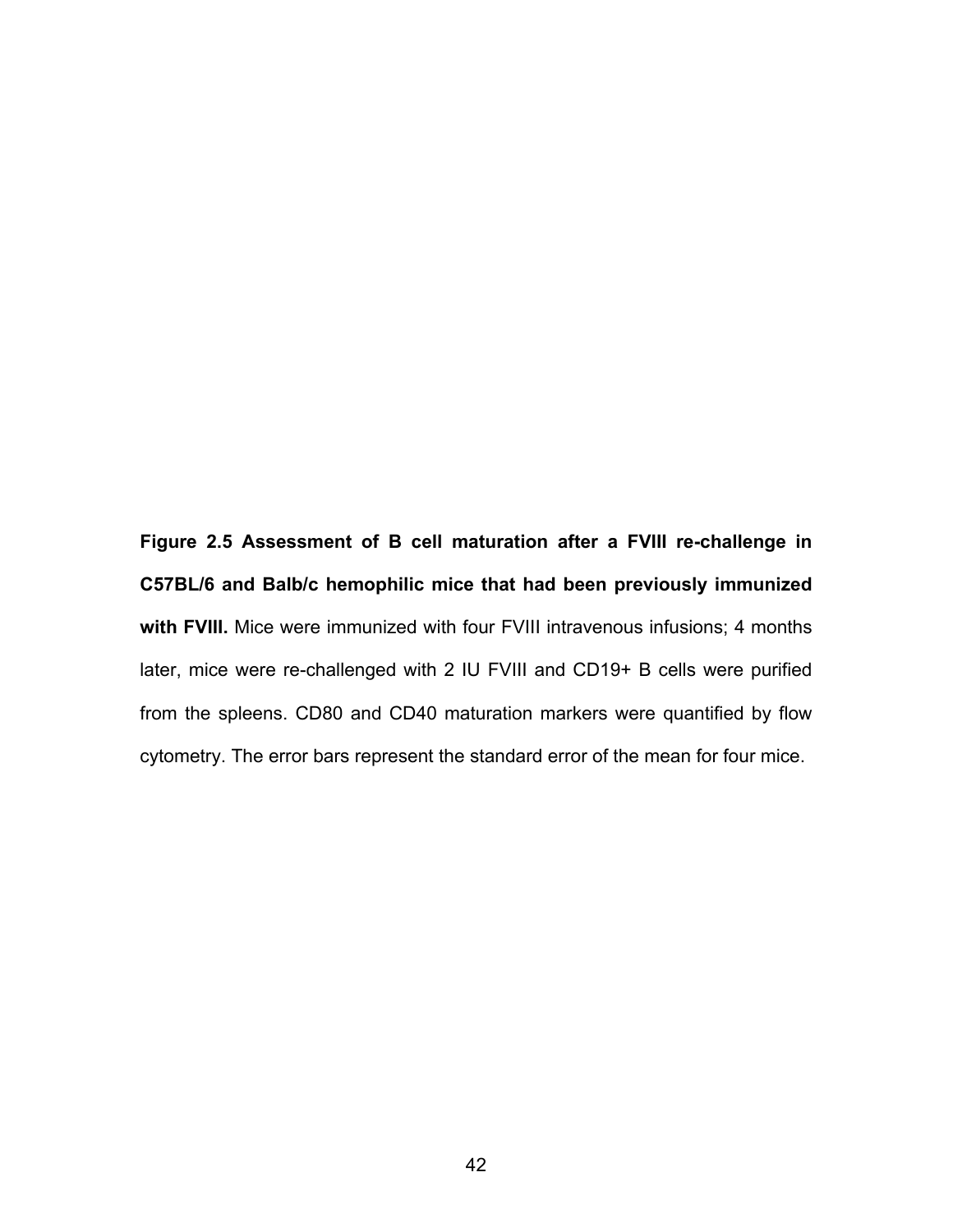

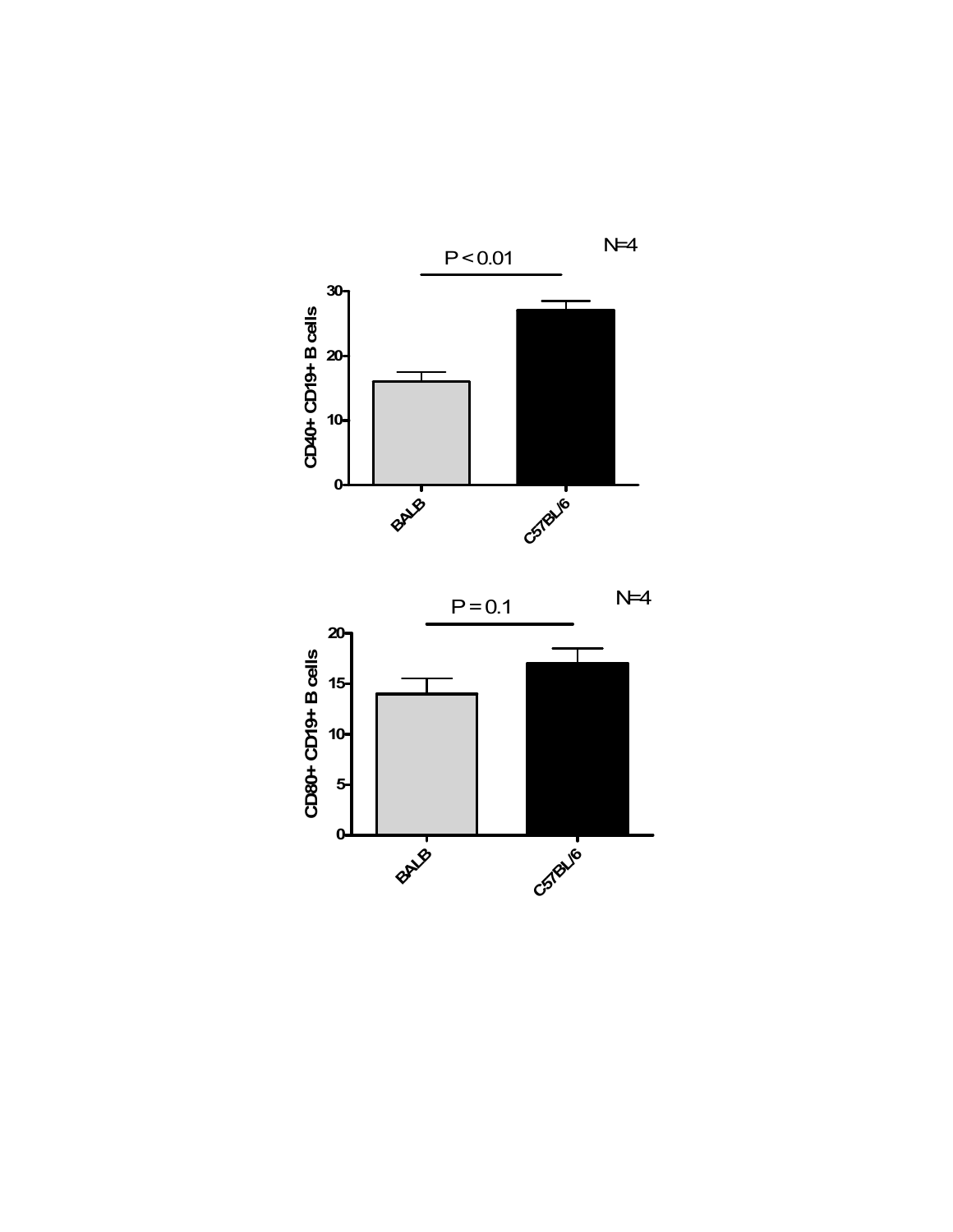# **Discussion**

The availability of hemophilia A mouse models has contributed significantly to the current understanding of the immunology of FVIII. Studying the immunogenicity of FVIII in different mouse strains is important since each model has a different MHC-II haplotype and a distinct global immunophenotype. These genetic factors have been studied previously in human hemophiliacs and a weak association has been found between the development of FVIII antibodies and the HLA haplotype in the patients<sup>60</sup>. Therefore, gaining more knowledge about the influence of the genetic background on the immunogenicity of FVIII will help us gain an improved understanding of the mechanisms responsible for the development of FVIII antibody responses.

The balance between Th1 and Th2 immune responses has been previously associated with the FVIII antibody formation in E17-hemophilic mouse model  $61$ . We used two hemophilic mouse strains the Balb/c mice (Th2 prone) and the C57BL/6 mice (Th1 prone) in order to investigate the importance of the genetic background on FVIII antibody formation in E16 hemophilic mice. The studies performed on total splenocytes isolated from C57BL/6 and Balb/c mice cultured in the presence of FVIII showed higher Th1 and Th2 primary immune cytokine profiles in the Balb/c mice (Figure 2.3). Therefore, we expect that the increased release of Th1 and Th2 cytokines in the primary immune response in Balb/c mice is responsible for the observed higher titers of the IgM and IgA isotypes after the first FVIII treatment<sup>62,63</sup>. It was previously reported that after antigen stimulation,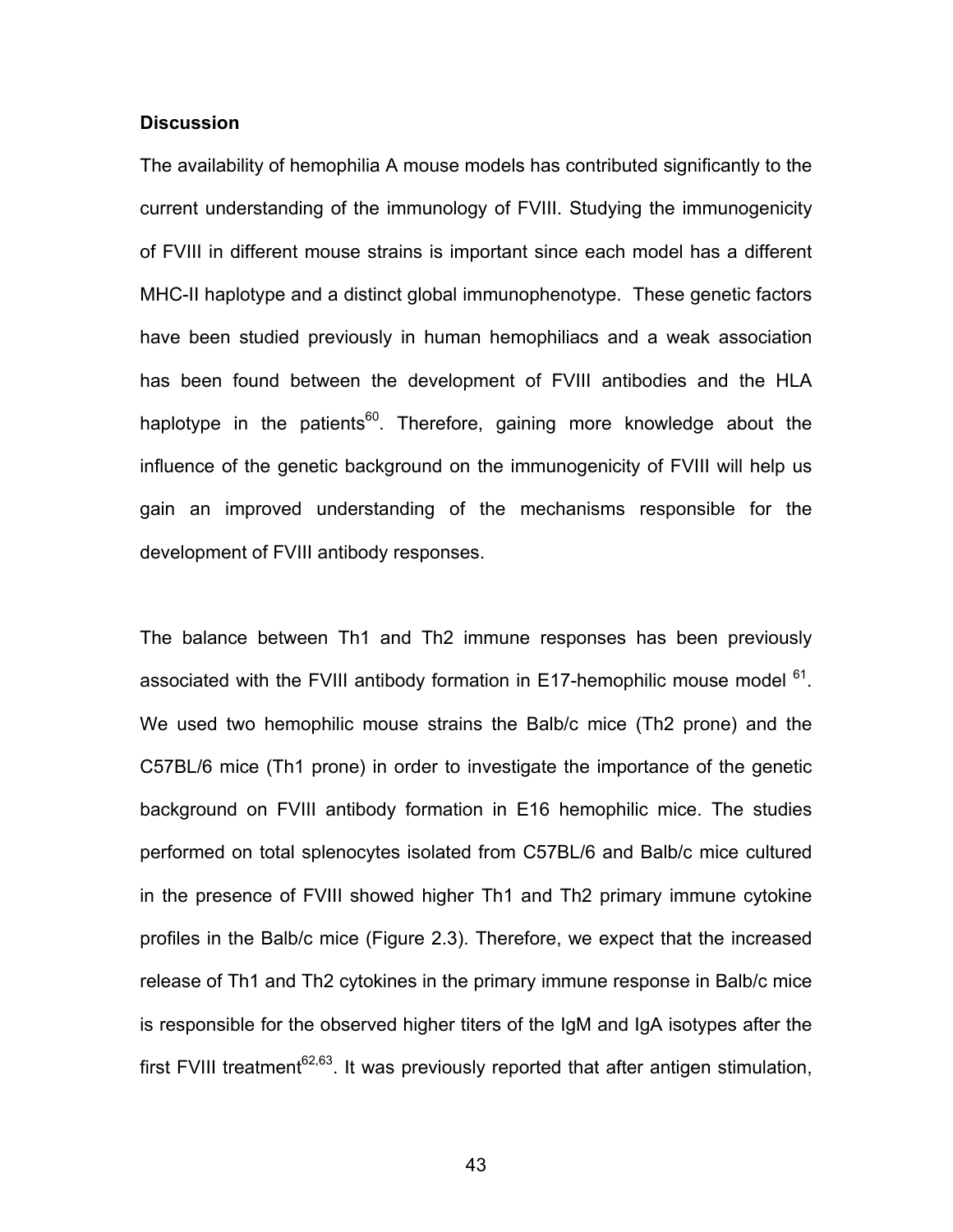naïve splenocytes isolated from Balb/c mice produced more IFN-γ and other cytokines than the C57BL/6 splenocytes $64$ . The mechanisms responsible for this finding are not fully understood. Differences in the innate immune response to FVIII between the mouse strains may play an important role in this difference. The natural killer cell responses in Balb/c mice are more rapid and pronounced than those seen in C57BL/6 mice $65$ . Also, there are differences in Toll Like Receptor (TLR) expression patterns between the mouse strains $^{66}$ . These differences in TLR expression and other pathogenic recognition receptors (PRR) expression were reported to influence the cytokine release in splenocyte cultures of Balb/c and C57BL/6 after antigen or LPS stimulation<sup>67</sup>.

For the secondary immune response, our results show that the anti-FVIII antibodies detected after the  $4<sup>th</sup>$  FVIII treatment, mainly belonged to the IgG1, IgG2A and IgG2B subclasses Figure 2.2 (B). Moreover, we observed that the Balb/c mice had lower (IgG2A/IgG1) and (IgG2B/IgG1) ratios than the C57BL/6 mice. These results indicate that in Balb/c mice, the IgG1 subclass is the major inhibitory isotype, whereas, in C57BL/6 mice, the IgG1, IgG2A and IgG2B subclasses all appear to inhibit FVIII activity. From the Ig ratio calculations, it appears that IgG2A and IgG2B have a more significant role in inhibiting FVIII's activity in C57BL/6 than in Balb/c mice. Interestingly, the secondary cytokine response towards FVIII was also different for the two mouse strains. The C57BL/6 mice had more T cells producing Th1 and Th2 cytokines than was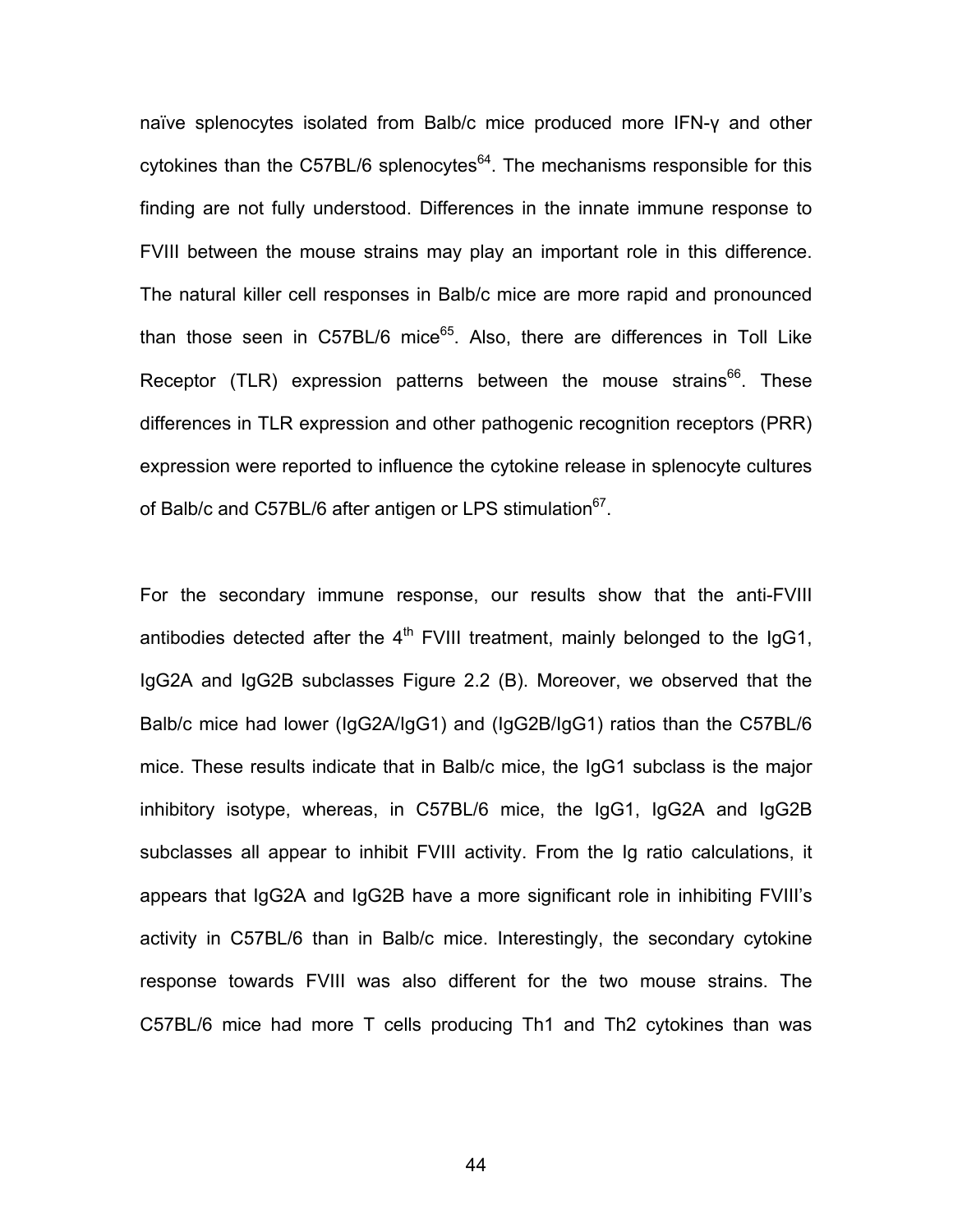documented in the Balb/c mice (Figure 2.4). This phenomenon likely contributes to the higher FVIII antibody titers observed in C57BL/6 mice $61,68,69$ .

It has been previously suggested that the increased incidence of FVIII inhibitors seen in mice might be due, at least in part, to the increased production of IFN-γ in these animals $<sup>68</sup>$ . This is supported by our data showing that the FVIII inhibitory</sup> antibodies mainly belonged to the IFN-γ dependent IgG2A subclass. Our findings confirm the data obtained by Sasgary and Rossi et al. and support the involvement of Th1 cytokines in FVIII antibody generation. Furthermore, expression of the CD40 co-stimulatory molecule on B cells also plays a role in regulating the immune system<sup>70</sup>. The CD40 molecule on APCs binds CD40L on T cells and facilitates the activation of effector cells. It has been previously reported that CD40 regulates the production of type I IFN cytokines, resulting in the regulation of the immune system<sup>70</sup>. Since the B cells isolated from C57BL/6 FVIII-treated mice had higher levels of CD40 expression, we expect that these cells will generate increased IFN cytokine release and higher FVIII antibody formation.

The present mouse study agrees with the course of immune response effects documented in hemophilic patients. In both instances, FVIII increases the production of IFN-y and IL4 by hemophilic CD4+ T cells<sup>69</sup>. In a previous computerized study, White et al reported that specific motifs of FVIII are recognized by particular HLA-DR molecules $^{20}$ . Moreover, Hay et al reported an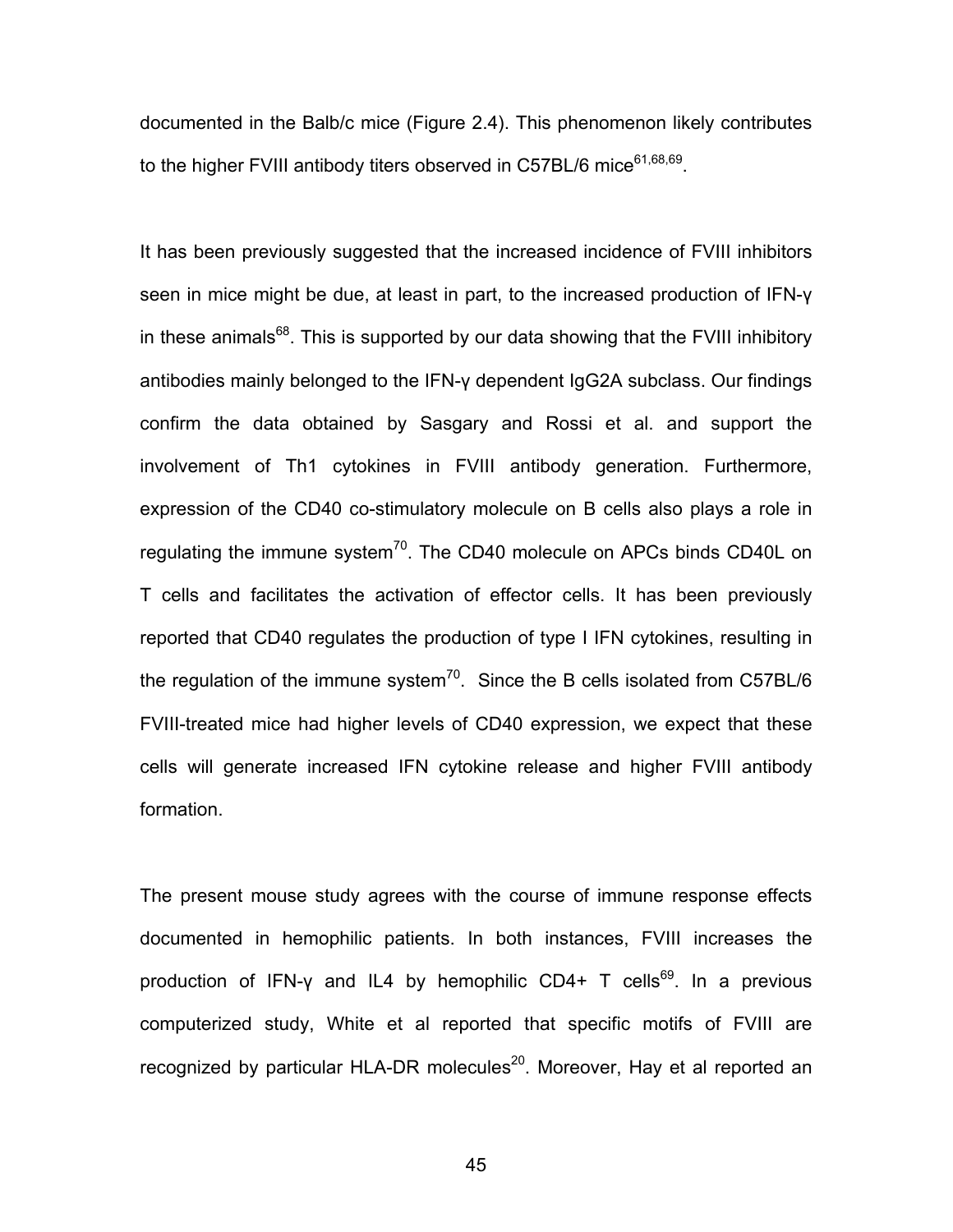association between the HLA DRB1\*1501 molecule and inhibitor formation in hemophilia A patients<sup>21</sup>. We have also observed an effect of the background immunogenotype in this study of two inbred hemophilic mouse strains. The C57BL/6 (MHCII-H2 $^{\text{B}}$ ) had a higher FVIII antibody and inhibitor titer than the Balb/c (MHCII-H2<sup>D</sup>) mice. We hypothesize that more T cell epitopes are presented by the H2<sup>B</sup> haplotype in the C57BL/6 mice resulting in the activation of more CD4+ T cells which release IFN-γ and other essential factors for the generation of FVIII antibodies in the C57BL/6 strain.

In summary, we have shown that the genetic background of hemophilic mice influences the formation of FVIII antibodies; after four intravenous FVIII treatments, the Th1 prone C57BL/6 mouse strain releases more IFN-γ, resulting in higher anti-FVIII inhibitory titers in comparison to the Th2 prone Balb/c mice. Also, we have shown that FVIII inhibitors mainly belong to the IgG1, IgG2A and IgG2B antibody subclasses in the E16 hemophilic mice and that these inhibitors will only be seen after the third FVIII challenge. These studies confirm the complex role of immunogenotypic factors on the likelihood for FVIII antibody generation. They also emphasize that the background strain of the hemophilic mice must be taken into account when results of FVIII immunogenicity are being evaluated.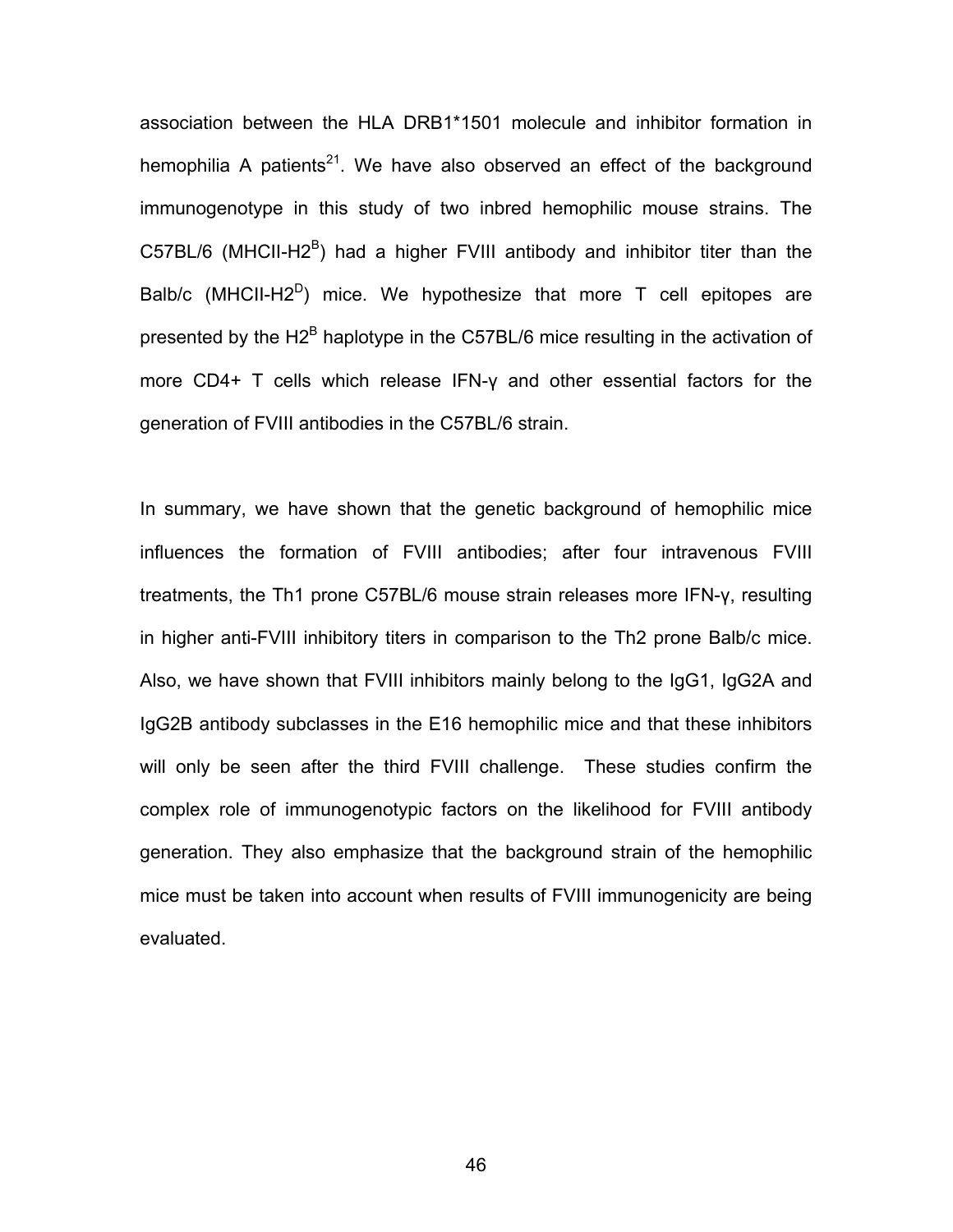# **Chapter 3**

**Reduction of The ImmuneResponse to Factor VIII Mediated Through Tolerogenic Factor VIII Presentation by Immature Dendritic Cells.** 

This chapter has been submitted for publication in the journal of thrombosis and haemostasis

I performed all experiments. Kirsten Walker helped me with the Andrographolide studies. All animal techniques were performed by Andera Labelle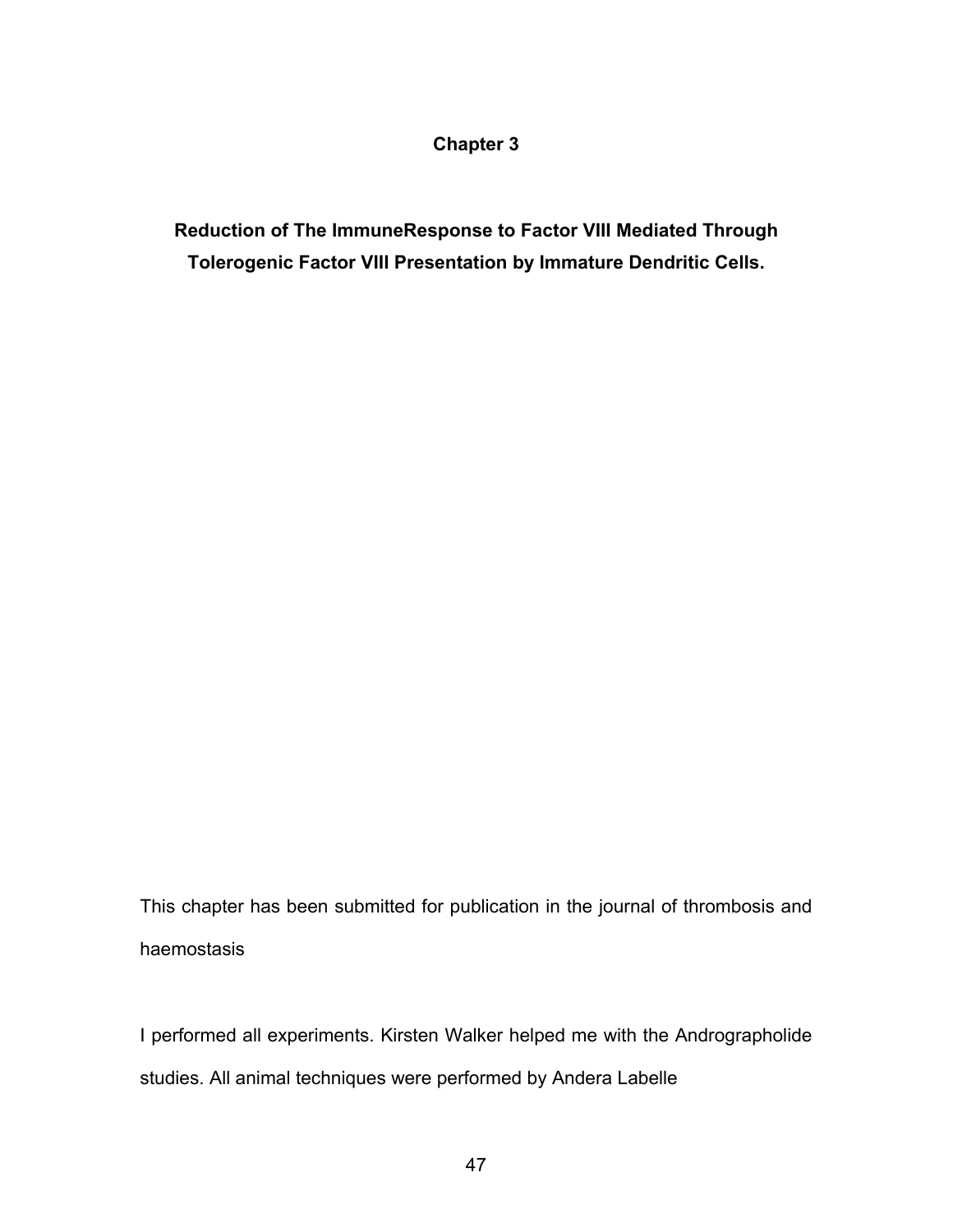# **Abstract**

Development of neutralizing antibodies to factor VIII (FVIII) represents the most serious treatment complication of hemophilia A. We have explored, for the first time, the potential of using immature dendritic cells (iDCs) to present factor VIII in a tolerogenic manner to T cells. iDCs were isolated from hemophilic murine bone marrow and pulsed with canine FVIII (cFVIII-iDCs) in the presence or absence of the NFκB pathway blocking compound andrographolide (Andro-cFVIII-iDCs). We have shown that cFVIII in the presence or absence of Andro, is efficiently taken up by iDCs and that this process does not result in the maturation of DCs or the activation of co-cultured T cells. Three weekly intravenous infusions of one million FVIII pulsed-iDCs were administered to a group of five hemophilic Balb/c mice. Anti-FVIII antibody levels were monitored by functional Bethesda assay after four weekly IV challenges with 2IU of cFVIII. Following repeated infusion of the cFVIII-iDCs and Andro-cFVIII-iDCs into hemophilic mice that were subsequently challenged with cFVIII, long-term reductions of FVIII inhibitors of 25 and 40% respectively were documented. Studies of cytokine release and T cell phenotypes indicate that the mechanisms responsible for reducing immunologic responsiveness to FVIII appear to involve an expansion of Foxp3 T regulatory cells in the case of cFVIII-iDC infusion and the elaboration of the immunosuppressive cytokines IL-10 and TGF-β following andrographolidetreated cFVIII-iDCs. This study shows that tolerogenic presentation of FVIII to the immune system can significantly reduce immunogenicity of the protein.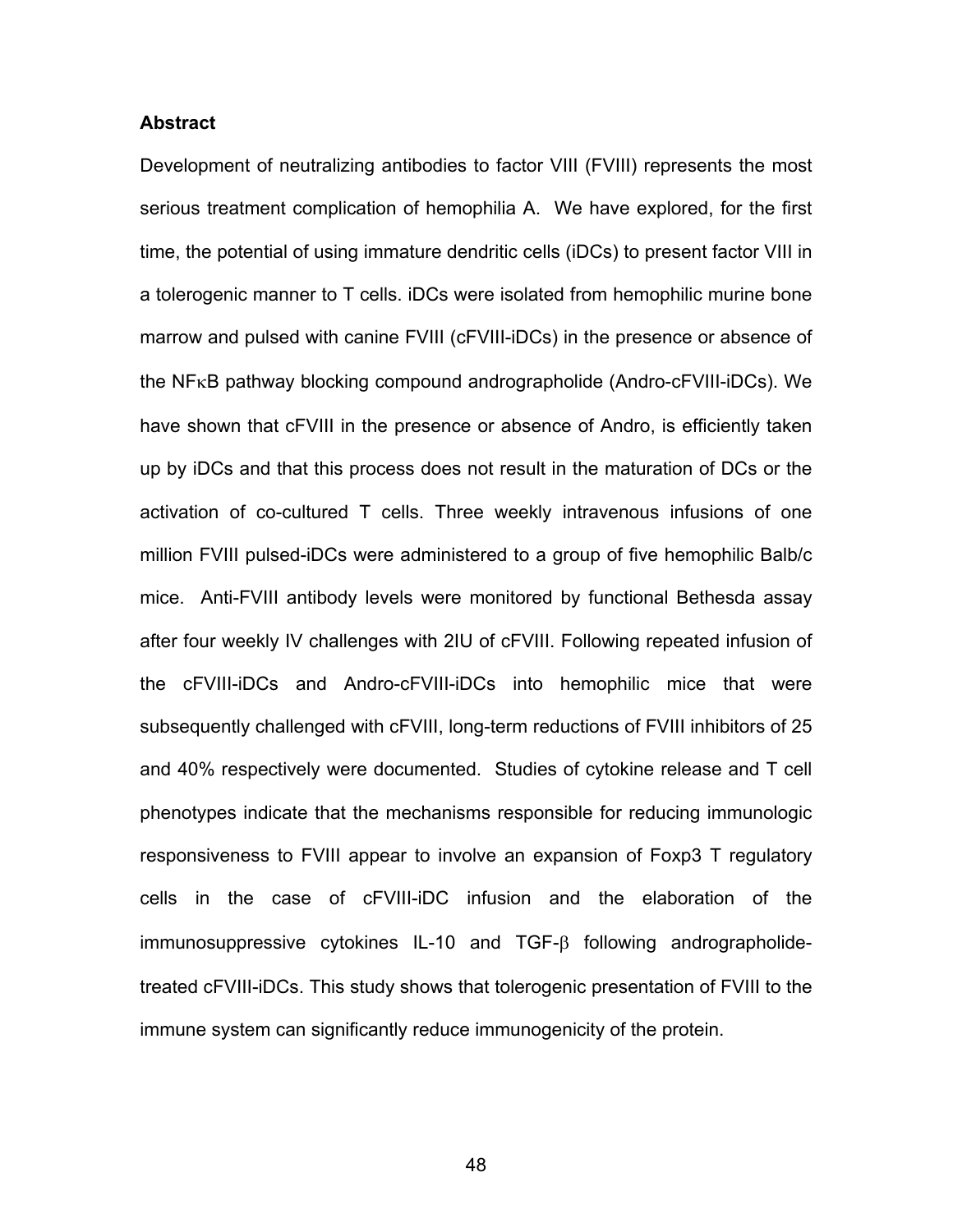# **Introduction:**

Hemophilia A is the most common severe inherited bleeding disorder. Bleeding episodes in hemophilic patients are treated with the infusion of factor VIII (FVIII) concentrates. The current most significant challenge in the clinical care of hemophilia A patients is the generation of adverse immunological responses to the infused therapeutic FVIII concentrates. The available treatments for hemophilia A patients who develop anti-FVIII antibodies (also referred to as inhibitors) include: immune tolerance induction using high concentrations of FVIII  $27$ , immunoadsorption of the factor VIII antibodies  $17$ , the use of less immunogenic products such as porcine  $FVIII$ <sup>17</sup> and  $FVIII$  bypassing agents such as recombinant FVIIa and FEIBA. However, these approaches are not always effective and they are all expensive. The induction of immunological tolerance to FVIII prior to the initiation of replacement therapy would represent a novel strategy to prevent FVIII inhibitor development.

Severe hemophilia A patients have no circulating functional FVIII, and thus infused FVIII may be viewed as a foreign protein. After a number of FVIII infusions, approximately 25% of patients experience activation of the immune system and the formation of neutralizing anti-FVIII inhibitors. In patients with inhibitors, the infused FVIII will be sampled by a specialized subset of cells, called antigen presenting cells (APCs). Through receptor-mediated endocytosis, these cells have the ability to process and present antigens such as infused FVIII to T cells in the context of Major Histocompatibility Class II (MHC-II) molecules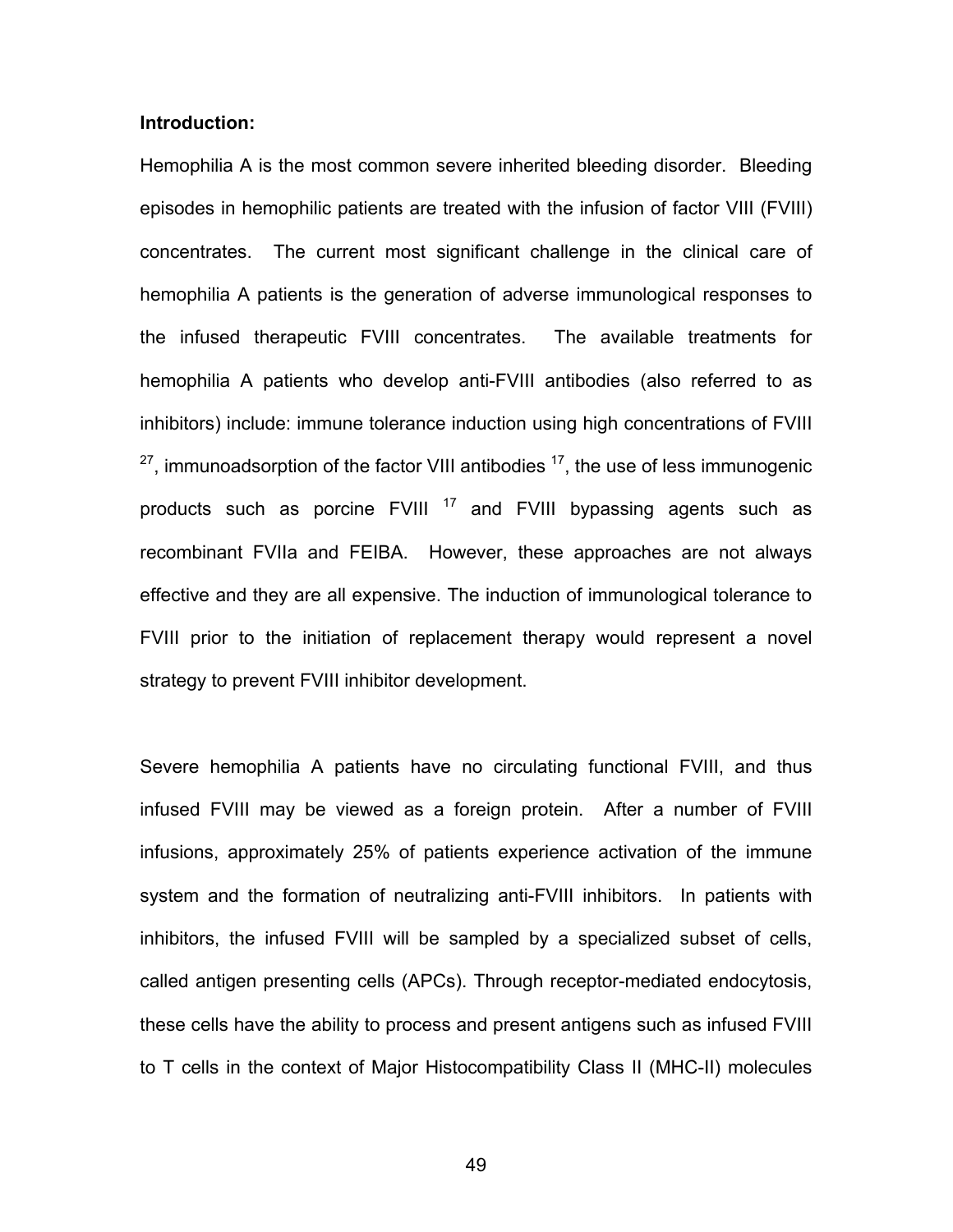<sup>14,33</sup>. In the appropriate microenvironment, this antigen presentation will activate CD4+ T helper cells causing the T cells to clonally expand and release cytokines that will recruit B cells. Additional interactions then occur between CD4+ T helper cells and B cells in order to permit B cell activation, clonal expansion and cellular differentiation into FVIII antibody-producing plasma cells. The released antibodies will bind to FVIII molecules to neutralize their cofactor function and, in some instances, accelerate FVIII clearance from the circulation.

Dendritic cells (DCs) are professional antigen presenting cells that play a central role in directing T cells towards either immunity or tolerance. These cells have the ability to engulf and present antigens to CD4+ T cells in the context of MHC-II molecules resulting in T cell activation and cytokine release. Dendritic cells originate in the bone marrow and are released into the blood stream as immature cells expressing low levels of cell surface co-stimulatory molecules. Immature DCs (iDCs) are characterized by their ability to sample antigens, however, in the absence of inflammatory "danger" signals, antigen presentation by iDCs does not result in effector T cell activation. In contrast, mature dendritic cells have the ability to present antigens to T cells in an immunogenic fashion with subsequent T cell activation.

If antigens such as FVIII are internalized by iDCs in the absence of an inflammatory response, immunologic tolerance towards the presented antigen can be mediated by a number of mechanisms that include the development of T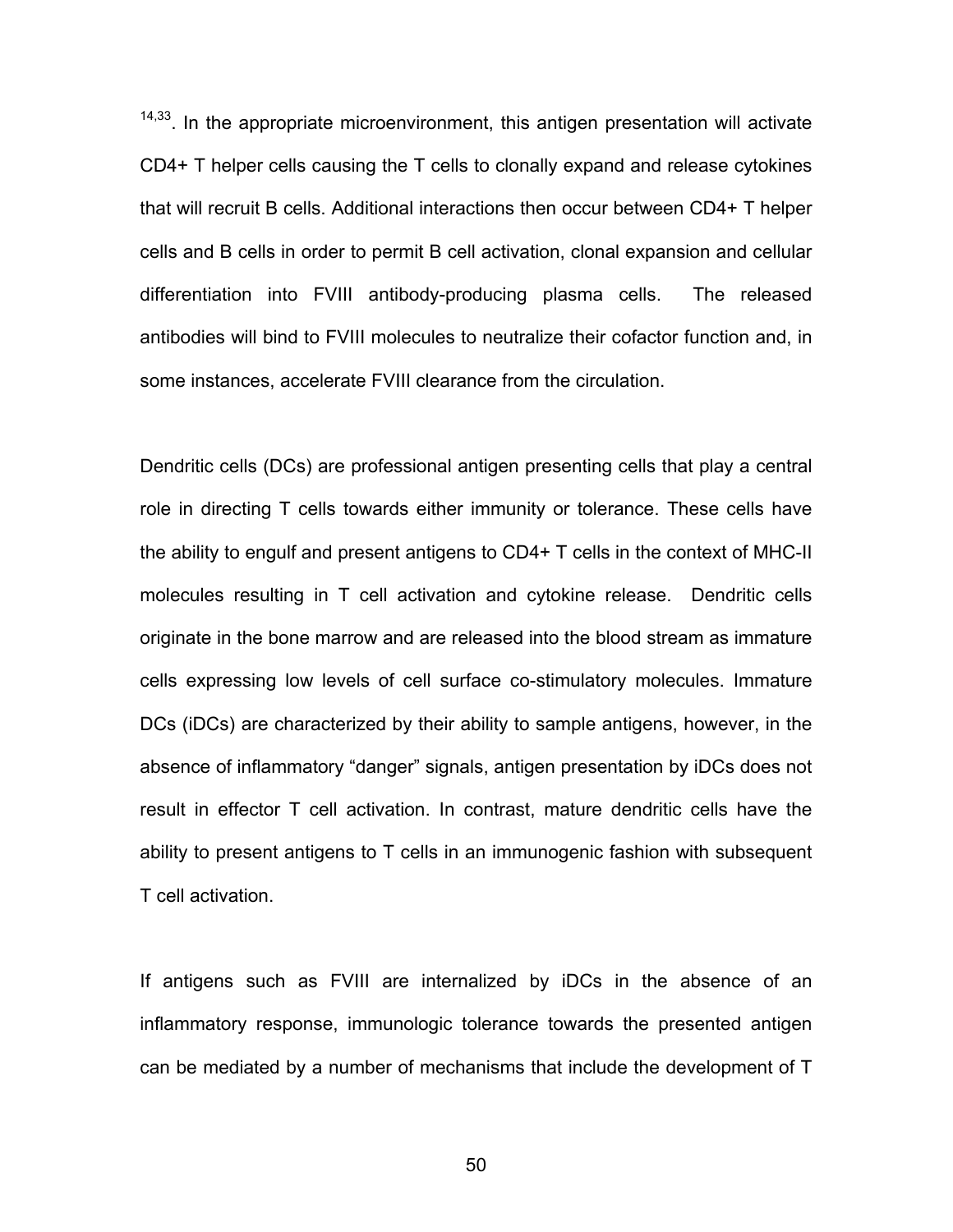cell anergy (functional inhibition), T cell apoptosis and, perhaps most importantly, the generation of T-regulatory cells (Tregs)  $42,71,72$ . This lack of an immunological response is thought to depend principally on the development of Foxp3+ Tregs since iDCs are known to expand this naturally occurring Treg (nTreg) population  $42$ . Recently, it has been demonstrated that nTregs are involved in inducing tolerance to the A2 and C2 domains of FVIII<sup>43,44</sup>.

The conditions under which DCs are cultured have a significant impact on the behavior of DCs in promoting either immunity or tolerance. For example, if DCs are cultured with pro-inflammatory mediators such as interferon or lipopolysaccharide (LPS), they will mature and increase their expression of the co-stimulatory molecules CD80/CD86 $<sup>73</sup>$ . In contrast, if DCs are cultured in</sup> sterile/non-inflammatory conditions, they will maintain their immature phenotype and their tolerogenic potential will be enhanced  $74$ . Anti-inflammatory agents such as the Chinese herb extract  $NF<sub>K</sub>B$  pathway inhibitor (Andrographolide) have been described to enhance the tolerogenic abilities of DCs by inhibiting their maturation. Andrographolide (Andro) covalently modifies NF<sub>K</sub>B, inhibiting its binding to its DNA target sequence  $^{75}$ . In this study, we have evaluated the tolerogenic potential of iDCs to modulate the immune response to FVIII in hemophilia A mice.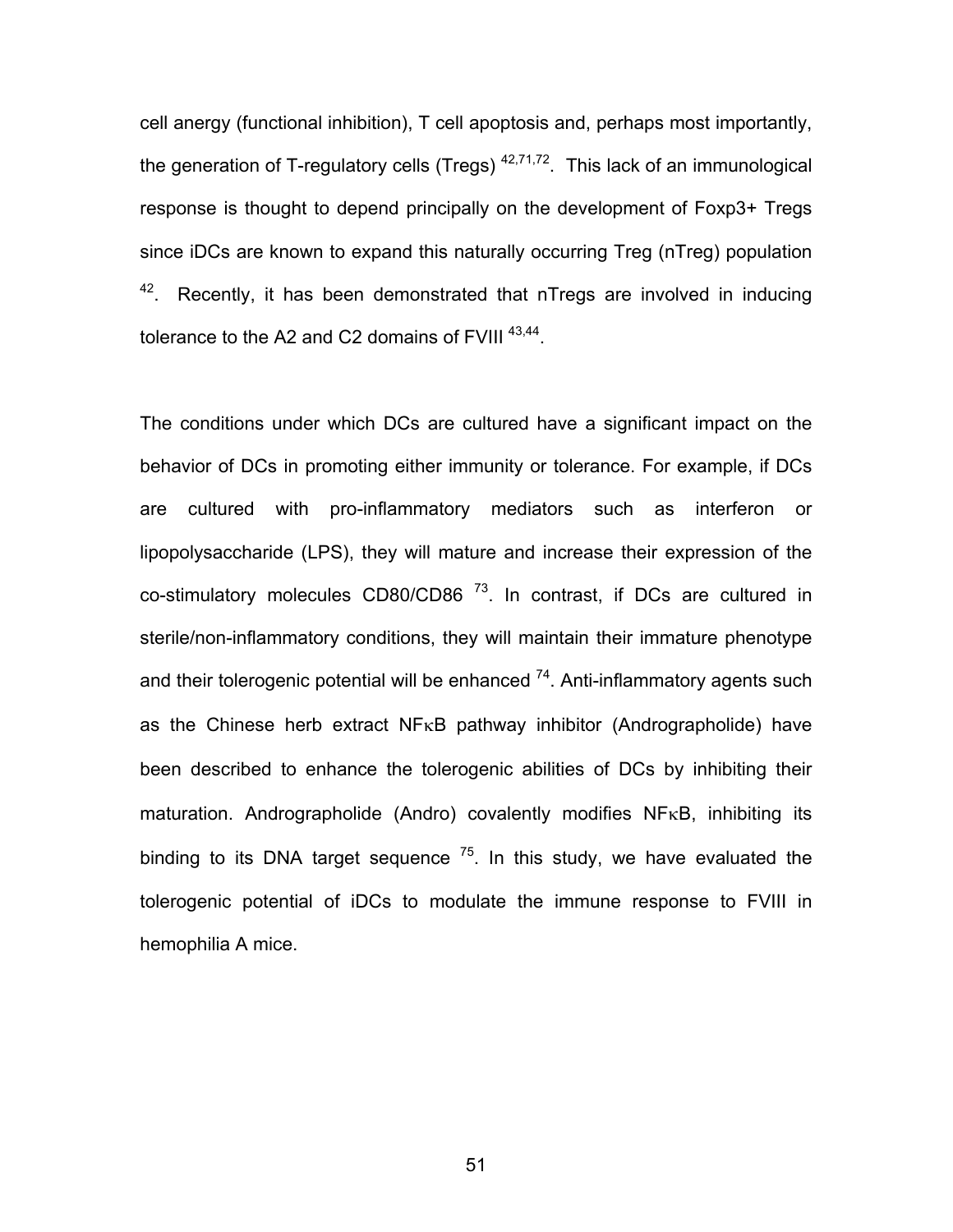#### **Materials and Methods:**

# **Animals**

Male and female Balb/c hemophilia A mice, 6-10 weeks old were used in all experiments. Mouse genotype was assessed for the deletion of FVIII exon 16 by polymerase chain reaction (PCR) using genomic DNA isolated from tail clips as described by Connelly et al  $57$ . All mouse experiments were performed in accordance with the Canadian Council for Animal Care and the Queen's University Animal Care Committee approved all animal protocols.

#### **Generation of Bone Marrow DCs***.*

Hematopoietic cells were isolated as described by Inaba et al  $^{76}$  with minor modifications. Briefly femurs from hemophilic Balb/c mice were isolated and flushed with RPMI 1640 (Invitogen Burlington, Ontario, Canada) supplemented with 10% fetal bovine serum (FBS) (Invitrogen, Burlington, Ontario, Canada), 100U/mL penicillin/streptomycin (Invitrogen, Burlington, Ontario, Canada) and 50 μM 2 mercaptoethanol (Sigma-Aldrich St. Louis, MO USA). Bone marrow hematopoietic cells at a concentration of 1 million cells/mL were cultured at 37°C in media containing a cytokine environment of 1000 IU/mL of each of interleukin 4 (IL-4) (BD Biosciences, San Diego CA, USA) and Granulocyte Macrophage Colony Stimulating Factor (GM-CSF) (BD Biosciences, San Diego CA, USA) for 5 days. The culture regimen was designed so that the cells were fed on days 0, 2 and 4. On day 5, loosely-adherent cells were aspirated and washed four times with HBSS (GIBCO BRL, Rockville, MD). DCs were isolated using magnetic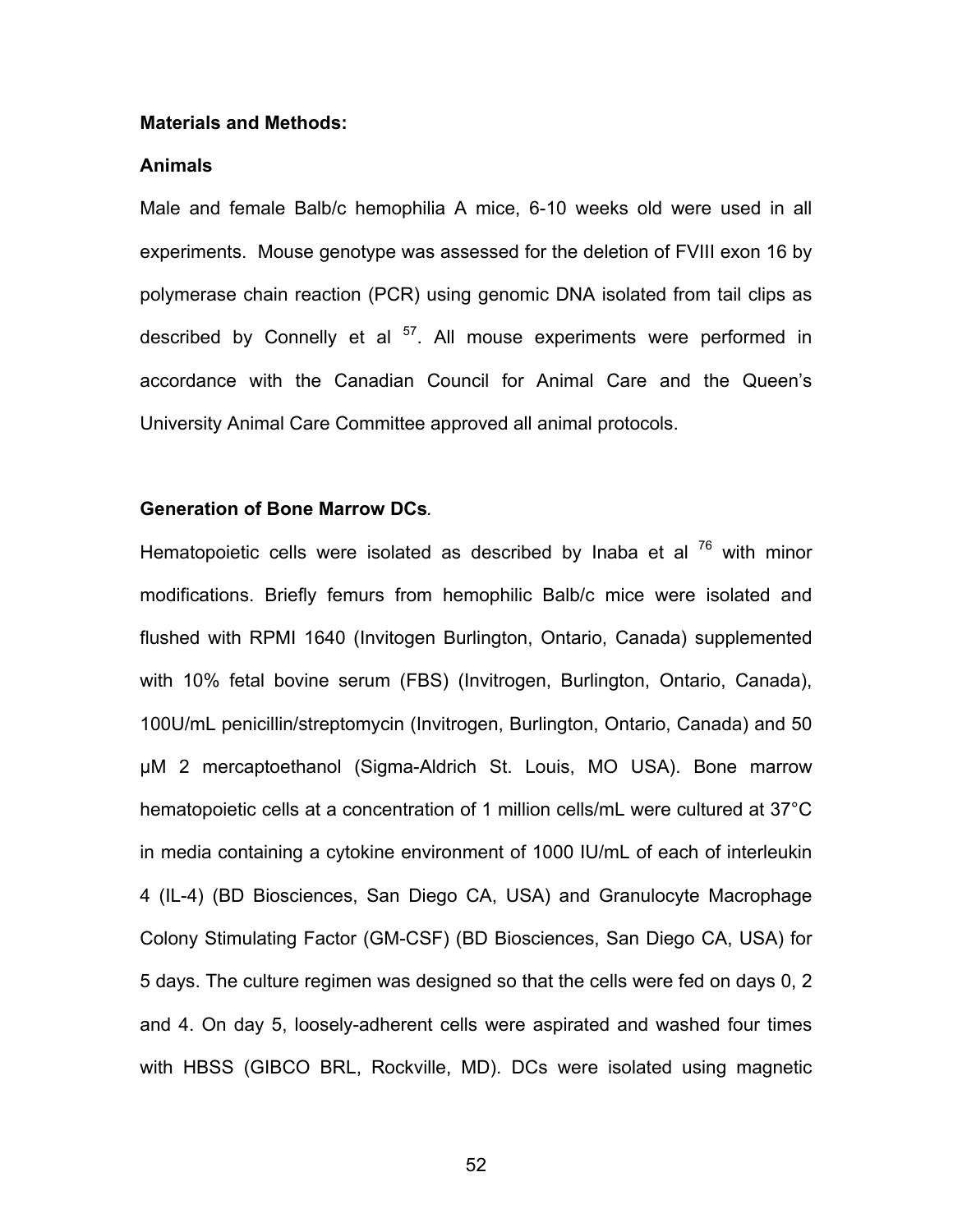beads coated with anti-CD11c antibodies (Miltenyi Biotec, Bergisch Gladbach, Germany) according to the manufacturer's guidelines. All isolated DC populations were >90% CD11c+ by flow cytometry assessment.

# **Phenotypic Characterization of Immature Dendritic Cells by Flow Cytometry***.*

DCs harvested on day 5 of culture were stained with specific antibodies against the DC marker, PE-CY7 -CD11c (BD Biosciences San Diego CA, USA). Cell surface proteins such as MHC-II and the co-stimulatory molecules CD86, CD80 and CD40 (BD Biosciences, San Diego CA, USA) were fluorescently labeled with PE or FITC in order to identify the maturation stage of dendritic cells. The cells were fixed with 1% paraformaldehyde (Sigma-Aldrich St. Louis, MO USA) and analyzed by flow cytometry.

#### **Internalization of a FVIII-GFP Fusion Protein.**

The internalization of FVIII by iDCs was evaluated using a FVIII-GFP fusion protein. Baby hamster kidney cells transfected with FVIII-GFP were generously provided by Dr. Pete Lollar. The FVIII-GFP was isolated as described by Lin et al. with minor modifications  $^{77}$ . Briefly, the FVIII-GFP transfected cells were cultured in DMEM:F-12 containing 1.5mg/mL AlbuMAX I (lipid-rich bovine serum albumin) (Invitrogen, Auckland, New Zealand). The media was collected every 24 hours and replaced with fresh media for three consecutive days The media was centrifuged at 350 x g to remove cellular debris, and the media was immediately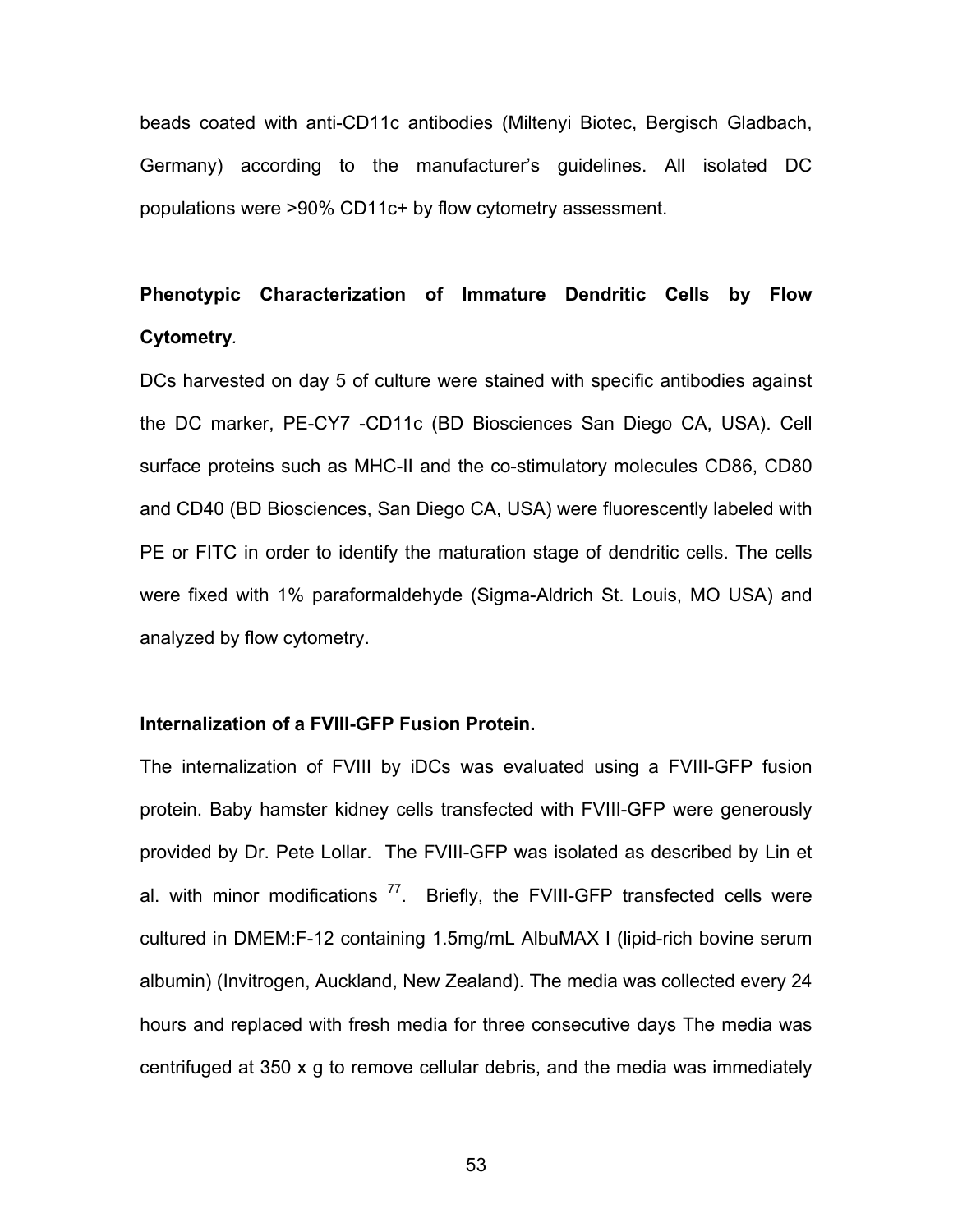loaded onto a SP-Sepharose Fast Flow column (GE Healthcare Bio-Sciences, Uppsala, Sweden) to purify the GFP-FVIII. The final purified eGFP-hFVIII was also analyzed by chromogenic assay (Coamatic, Chromogenix/Diapharma Group, West Chester, OH), Bradford assay and SDS-10% PAGE. One million iDCs were pulsed with 50IU FVIII-GFP for 2 hours. The pulsed cells were washed extensively and examined for the presence of intracellular GFP by flow cytometry.

# **In-vitro Pulsing of DCs With Canine Factor VIII (cFVIII)**

The DCs were pulsed with canine FVIII. The cFVIII was prepared as follows. 293T cells expressing cFVIII gene were grown with D 10 medium. The media was collected every 24 hours and replaced with fresh media for three consecutive days. Subsequently, the media was centrifuged at 350 x g to remove cellular debris. The cFVIII protein was purified using a HiTrap Chelating HP column as previously described by Shibata et al  $^{78}$ . The final purified cFVIII was analyzed by chromogenic assay (Coamatic, Chromogenix/Diapharma Group, West Chester, OH), Bradford assay and SDS-10% PAGE. One million DCs were pulsed with canine FVIII by culturing the iDCs with 10μg/mL cFVIII for 12-14 hours (cFVIII-iDCs). Mature, pulsed dendritic cells (mDCs) were generated by culturing the iDCs with 0.1µg/mL LPS (Sigma-Aldrich St. Louis, MO USA) and 10 µg/mL cFVIII for 12-14 hours (cFVIII-mDCs). In some experiments, iDCs were pre-treated with 10  $\mu$ M andrographolide <sup>79</sup> (Sigma-Aldrich St. Louis,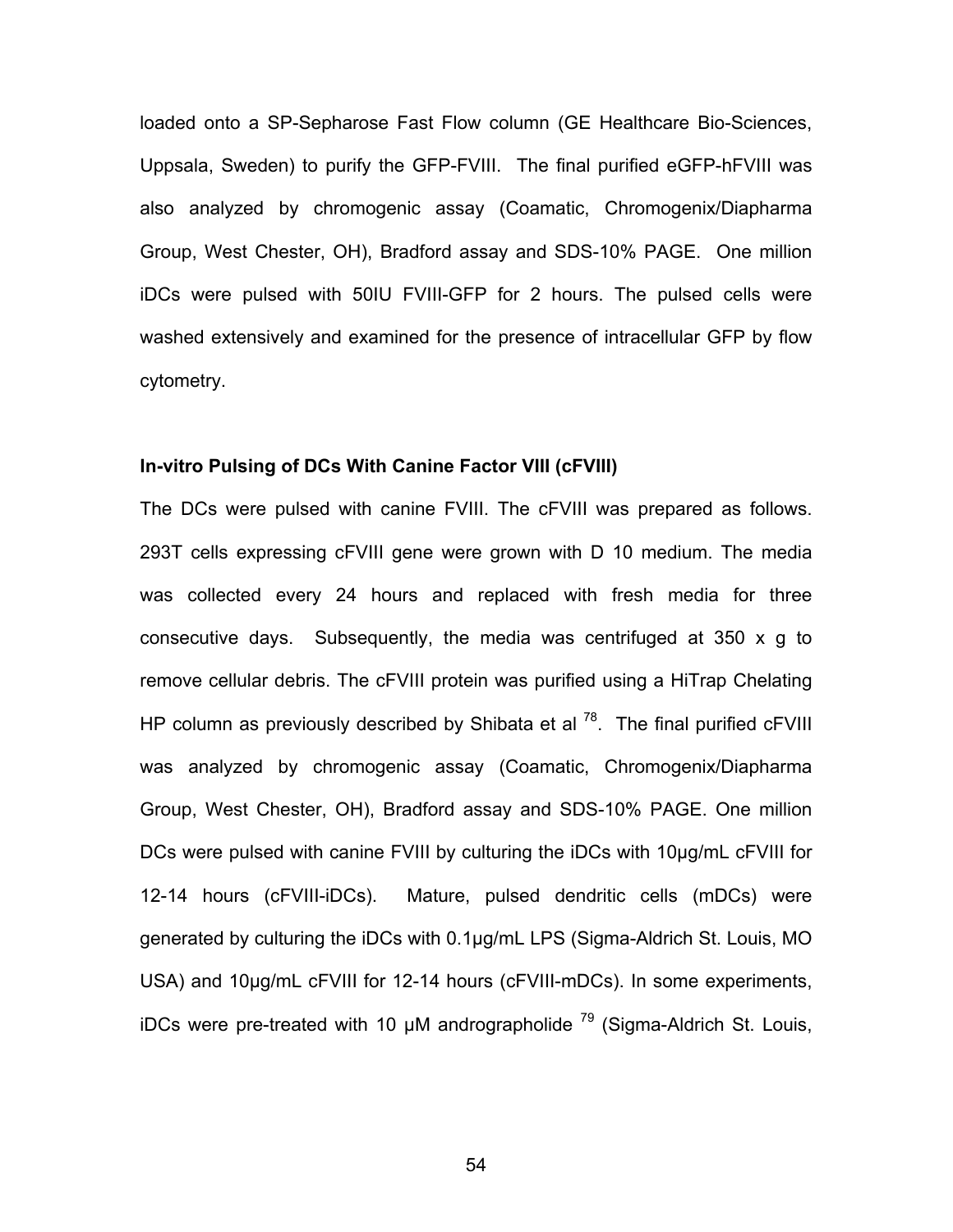MO USA) for 12 hours followed by pulsing with 10μg/mL cFVIII for 12-14 hours (Andro-cFVIII-iDCs).

#### **In-vitro Assessment of T cell Activation by iDCs.**

The tolerogenic ability of DCs was studied in vitro via cytokine assays in T celliDC co-cultures. CD4+ T cells were isolated from naïve hemophilia A mouse spleens using CD4 negative selection magnetic beads (Miltenyi Biotec Bergisch Gladbach, Germany) according to the manufacturer's protocol. Unprimed, syngeneic CD4+ T cells were co-cultured with cFVIII-pulsed iDCs in a ratio of 10:1 (T cells: cFVIII-iDCs)<sup>74</sup> for 72 hours in X-Vivo serum- free medium (Cambrex Bio Science, Walkersville, Inc.; MD USA). The supernatant was collected after 24 hours to detect IL-4 and IL-6, after 48 hours to detect IL-10 and IFN-γ, and after 72 hours to detect TGF-β. The positive and negative controls for this experiment included CD4+ T cells co-cultured with cFVIII-mDCs and unpulsed iDCs, respectively. Culture supernatants were analyzed by ELISA for the presence of IL-6, IFN-γ and IL-10 (eBiosciences, San Diego, CA, USA) and IL-4 and TGF-β (R&D systems Minneapolis, USA) according to the manufacturer's protocol.

#### **Injection of DCs into Hemophilia A Mice and In vivo Challenge with cFVIII.**

cFVIII-iDCs or Andro-cFVIII-iDCs were isolated and washed extensively to remove excess cFVIII. Cells were counted and re-suspended in HBSS to obtain a concentration of one million cells per 200μL. One million cFVIII-iDCs or AndrocFVIII-iDCs were administered via tail vein injection to a group of 5 mice, weekly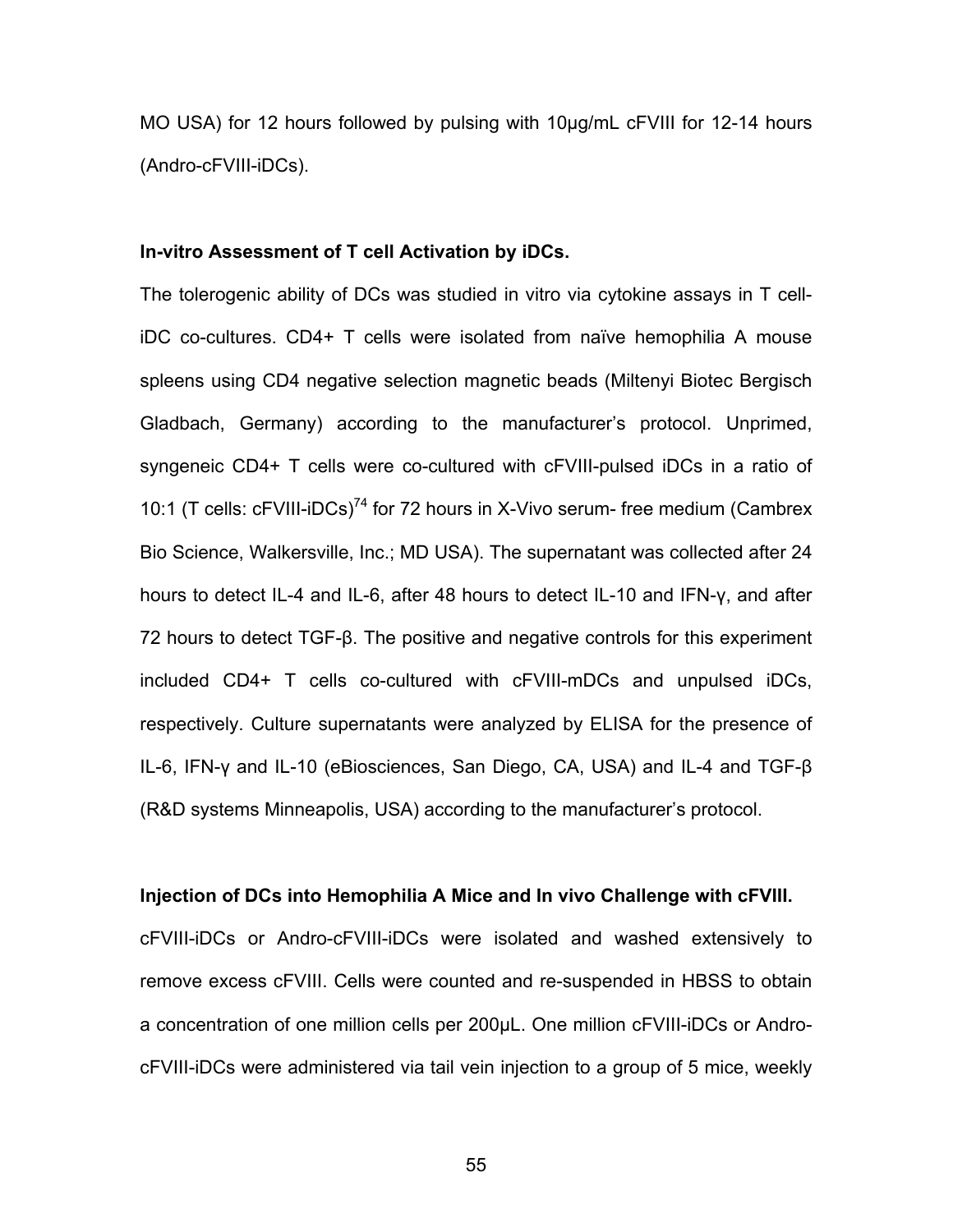for 3 weeks. As a negative control, an independent group of 5 mice received 3 weekly infusions of one million unpulsed iDCs.

To assess the induction of immune tolerance toward FVIII by FVIII-iDCs or Andro-cFVIII-iDCs, hemophilic mice were challenged weekly for 4 weeks or 8 weeks ,respectively, with 2 IU (200 ng: equivalent to 100 IU/kg) cFVIII via tail vein injections (the Andro-cFVIII-iDC mice received a different batch of cFVIII that required 8 weekly IV infusions to generate cFVIII inhibitors). Alternatively, as a positive control, one million cFVIII-mDCs were injected via the tail vein into 5 hemophilic mice in order to assess the ability of cFVIII-mDCs to activate the immune system. The negative control mice for this experiment received 4 intravenous injections of 200 μL of HBSS.

#### **Blood Sampling from Mice***.*

Mice were anesthetized with 0.2cc hypnorm/water/midazolam (1:2:1) and blood samples were obtained using uncoated microhematocrit capillary tubes (Fisher Scientific Pittsburgh, PA, USA) via the retro-orbital plexus. Blood was mixed with 1/10 volume of 3.2% sodium citrate. Plasma samples were isolated by centrifugation of blood samples at 10,000 RPM for three minutes at 4°C, frozen on dry ice and stored at -70°C until tested.

# **Measurement of cFVIII Inhibitors in Mouse Blood Samples***.*

Plasma samples were analyzed for cFVIII inhibitors using a one-stage FVIII clotting assay. In brief, plasma samples were diluted in HBS-BSA and mixed with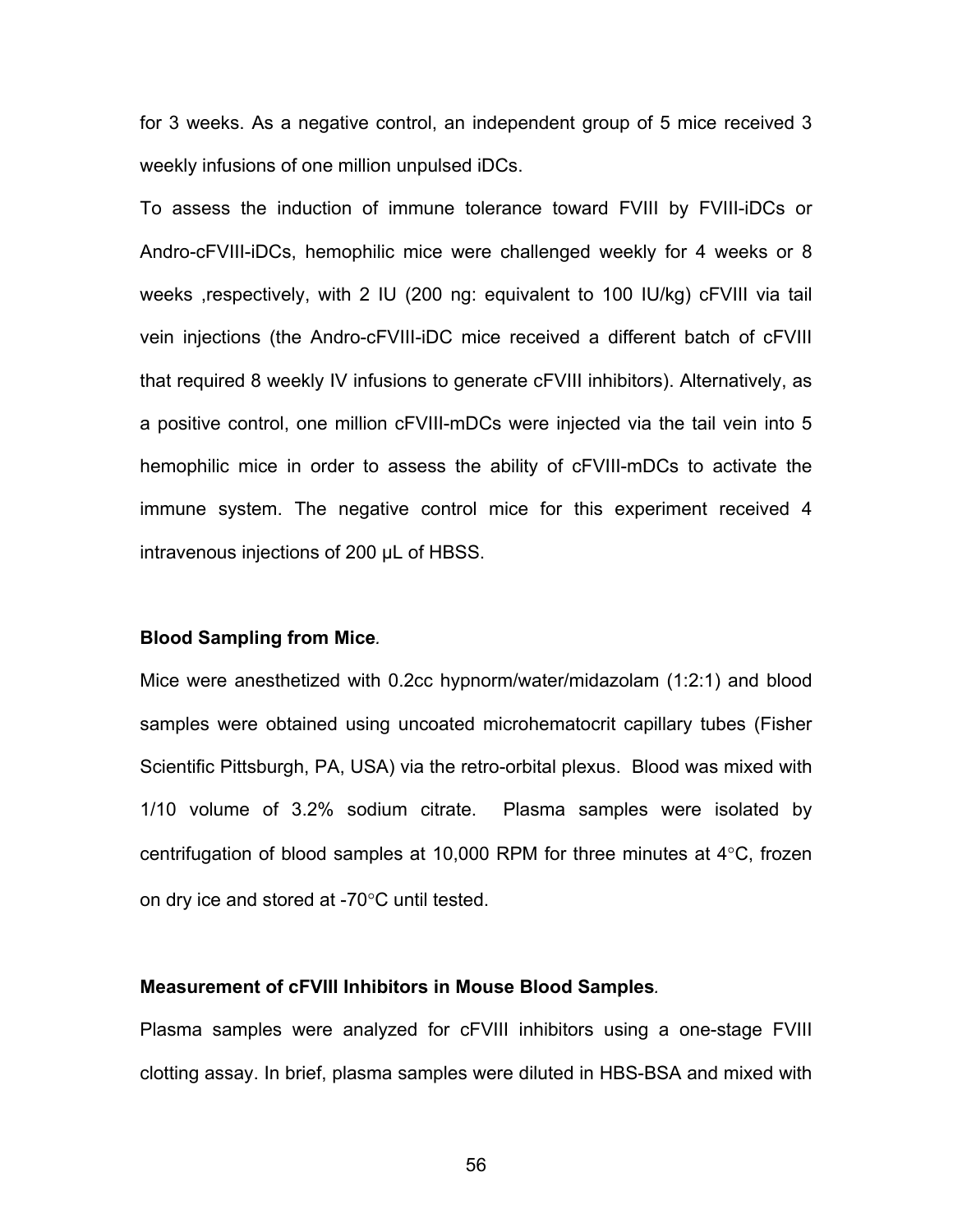canine pool plasma in a 1:1 ratio and incubated at 37°C for 2 hours. Samples were then assayed for residual FVIII activity using APTT reagent (Organon Teknika; Durham, NC, USA) in an automated coagulometer (General Diagnostics Coag-A-Mate, Toronto, Canada) following the manufacturer's protocol. Inhibitor titers (Bethesda Units) were calculated as detailed in the standard Bethesda protocol  $58$ .

#### **Phenotypic Characterization of the Naturally Occurring T Regulatory Cells.**

T cells were isolated from hemophilic mouse spleens via the use of a CD4 negative selection isolation kit (Miltenyi Biotec Bergisch Gladbach, Germany) following the manufacturer's protocol. The T cells were stained with specific antibodies against the T regulatory cell markers CD4, CD25 and Foxp3 as described by the manufacturer (eBiosciences, San Diego, CA, USA).

#### **Statistical Analysis***.*

All data are presented as mean ± standard error of the mean (SEM). Statistical comparisons of experimental groups were evaluated with a Student T test. A p value of less than 0.05 was considered statistically significant and indicated by \*.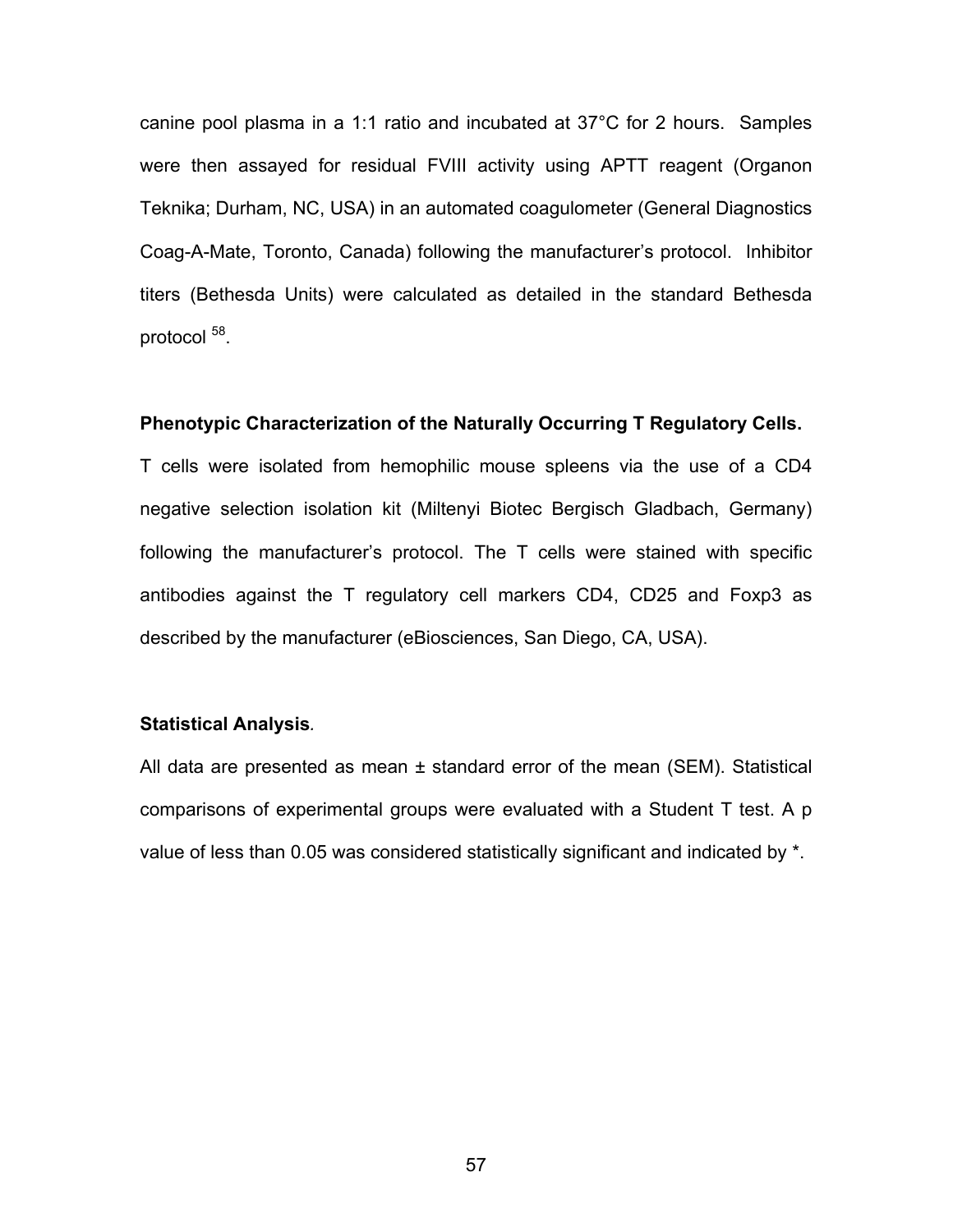# **Results:**

#### **Dendritic Cells Can Internalize FVIII for Tolerogenic Presentation***.*

To confirm that DCs can internalize FVIII, iDCs were cultured in the presence of a FVIII-GFP fusion protein. Flow cytometry showed intracellular FVIII-GFP in 95% of DCs within 2 hours (data not shown); thus, confirming that the iDCs were able to internalize the FVIII-GFP fusion protein in the presence and absence of Andro or LPS.

Next, we determined if internalization of cFVIII causes maturation of the iDCs. After 5 days of culture with or without Andrographolide (Andro), the non-adherent iDCs were isolated and pulsed with cFVIII alone, or with cFVIII in the presence of LPS. The results presented in (Figure 3.1) show that pulsing iDCs with cFVIII  $\pm$ Andro in the absence of LPS does not induce increased expression of CD80 and CD86. Levels of MHC-II expression also did not change significantly while the CD40 expression increased slightly on the cFVIII-iDCs following pulsing with cFVIII. In contrast, iDCs pulsed with cFVIII in the presence of LPS showed a marked increase in the expression of all 3 of the co-stimulatory maturation markers. These results indicate that in vitro, using the conditions employed in these studies, pulsing with cFVIII does not induce DC maturation and that the pulsed-iDCs are less likely to present cFVIII to the immune system in an immunogenic fashion.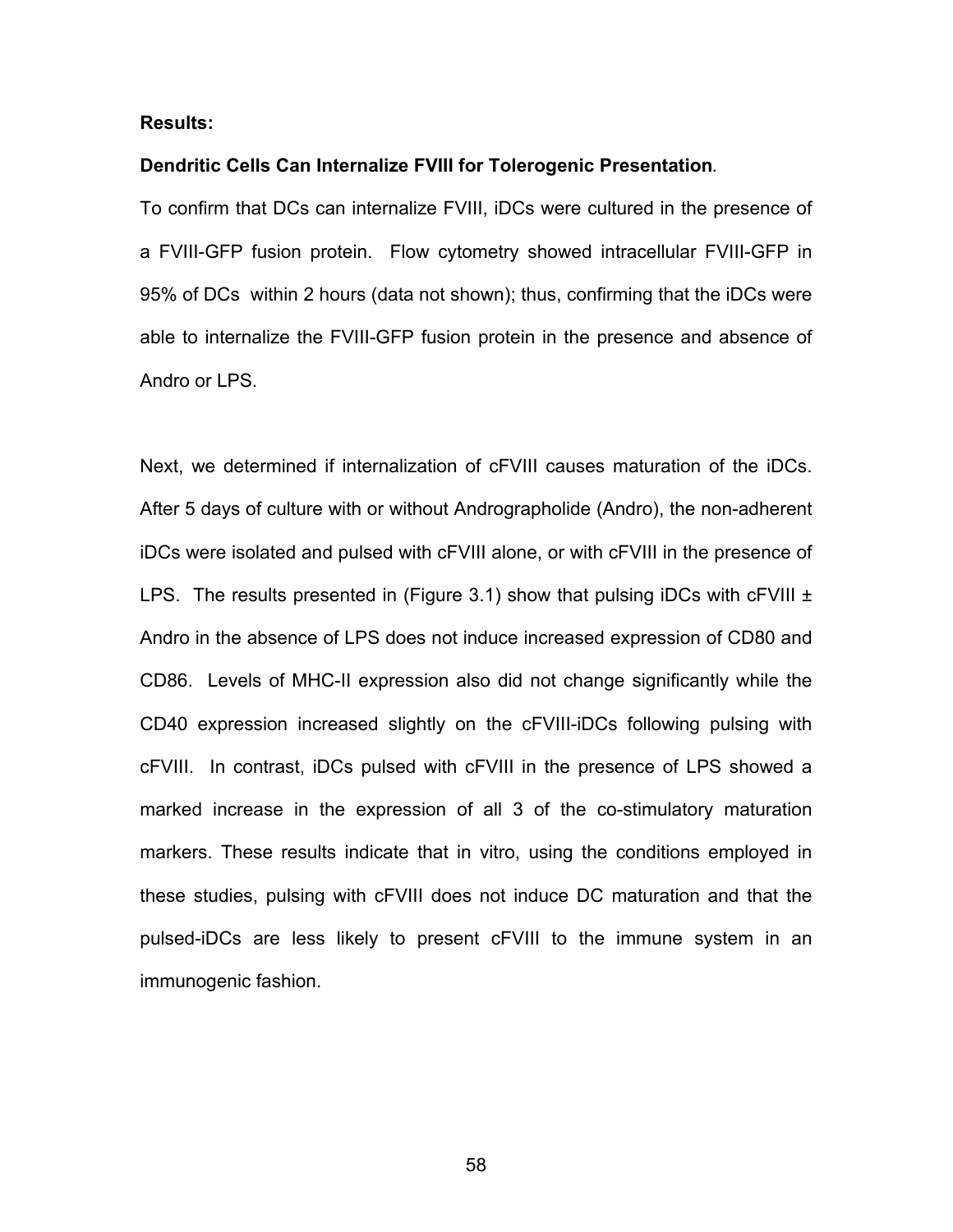**Figure 3.1 Dendritic cells retain their immature phenotype after being pulsed with cFVIII.** Flow cytometry studies on the expression of MHC-II and the maturation markers CD80, CD86 and CD40 on cFVIII-iDCs/±Andro and cFVIIImDCs. The immature DCs were isolated and cultured in media containing 10µg/ml of cFVIII for 12 hours (cFVIII-iDCs) or pretreated with Andro for 12 hours before the pulsing process ( Andro-cFVIII-iDCs), while the cFVIII-mDCs were prepared by culturing day 5 immature DCs with 10µg/ml cFVIII and 0.1 µg/ml LPS for 12 hours. The dashed line represents the protein expression on the unpulsed immature DCs isolated on day 5. Co-stimulatory protein expression for immature/mature DCs is presented in terms of fold increase relative to the unpulsed immature dendritic cells. The pulsed immature DCs did not induce the expression of the maturation markers. Error bars represent the standard error of the mean of 5 separate experiments: \* designates a p value <0.05.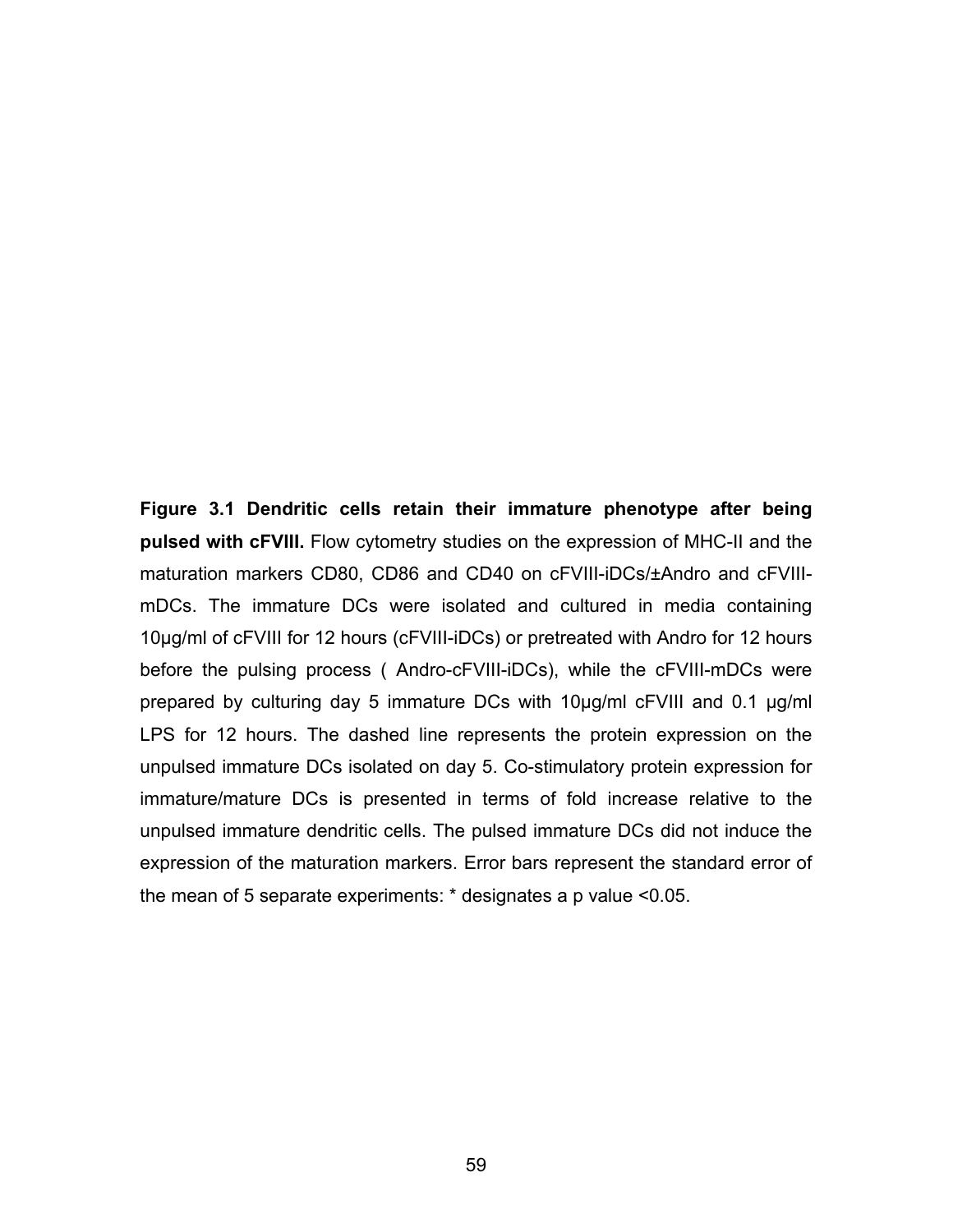

FVIII-iDCs **KXX** Andro-FVIII-iDCs FVIII-mDCs  $N= 5$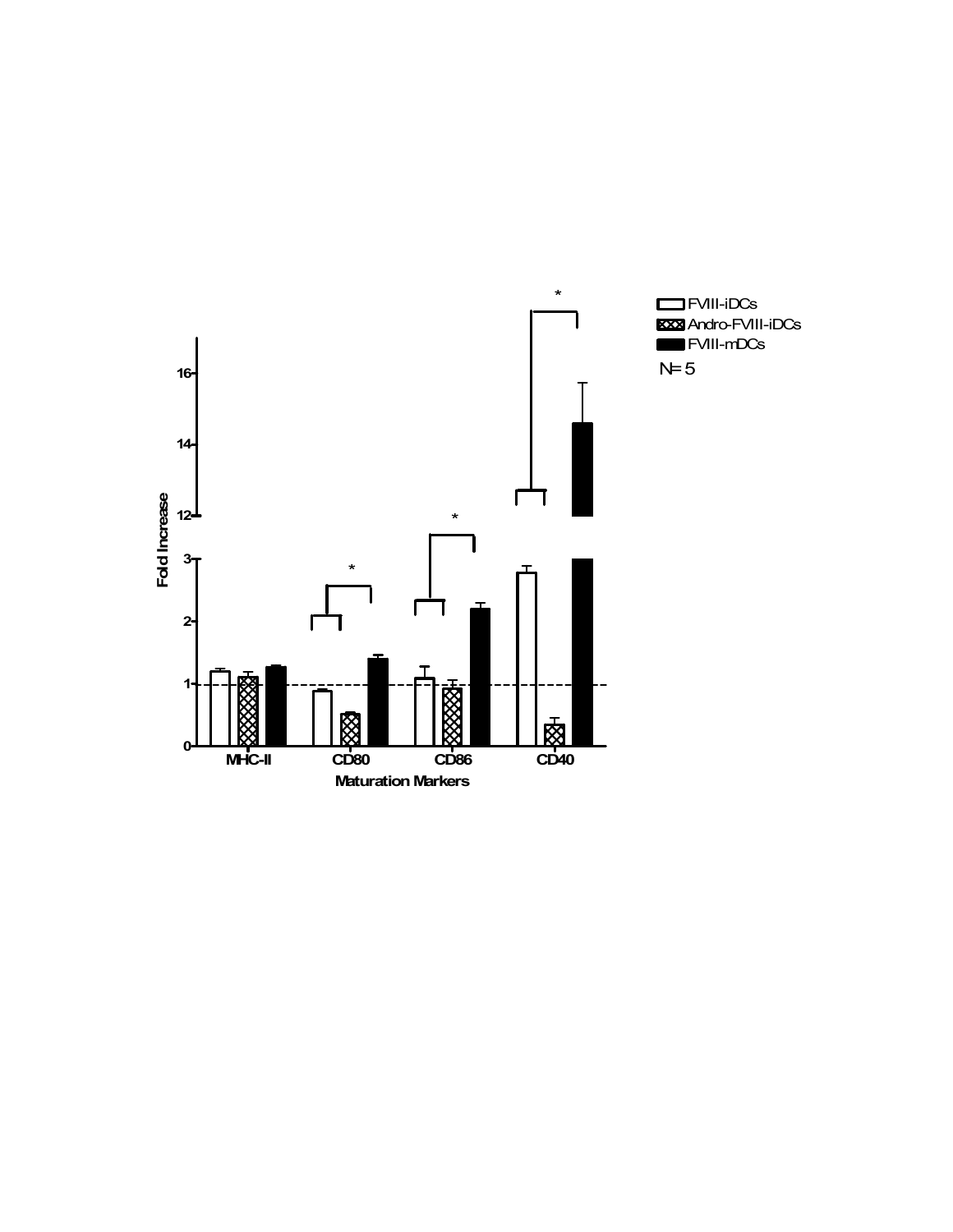# **cFVIII-Pulsed iDCs Do Not Induce T Cell Activation.**

To assess the tolerogenic potential of cFVIII-iDCs and Andro-cFVIII-iDCs in vitro, antigen-specific cytokine release assays were employed. cFVIII-pulsed iDCs were co-cultured with CD4+ T cells isolated from naïve hemophilia A mice and cytokine levels were assayed in the culture supernatant. The results (Figure 3.2) indicate that the unpulsed-iDCs, cFVIII-iDCs and Andro-cFVIII-iDCs do not induce the secretion of pro-inflammatory cytokines (IFN-γ and IL-6) or the B cell-stimulating factor IL-4, indicating that the cFVIII-pulsed iDCs are weak activators of T cells. In contrast, upon stimulating T cells with cFVIII-mDCs, Tcells were activated as indicated by a significant increase in the secretion of IL-4, IL-6, IFN-γ, IL-10 and TGF-β. These studies indicate that the cFVIII-mDCs were able to interact with and activate T cells. This finding confirms the results previously reported by Pfistershammer et al. <sup>80</sup>. Of additional note, T cells cocultured with Andro-cFVIII-iDCs were documented to secrete more of the immunosuppressive cytokines, IL-10 and TGF-β than cFVIII-iDCs.

# **In vivo Infusions of cFVIII-Pulsed iDCs Do Not Incite cFVIII Inhibitor Development.**

We next evaluated if in vitro cFVIII-pulsed iDCs initiate an anti-FVIII immune response in naïve hemophilia A mice. To this end, we administered 3 weekly injections of cFVIII-mDCs, cFVIII-iDCs or Andro-cFVIII-iDCs, and FVIII inhibitor development was assessed using the Bethesda assay. Our results (Figure 3.3)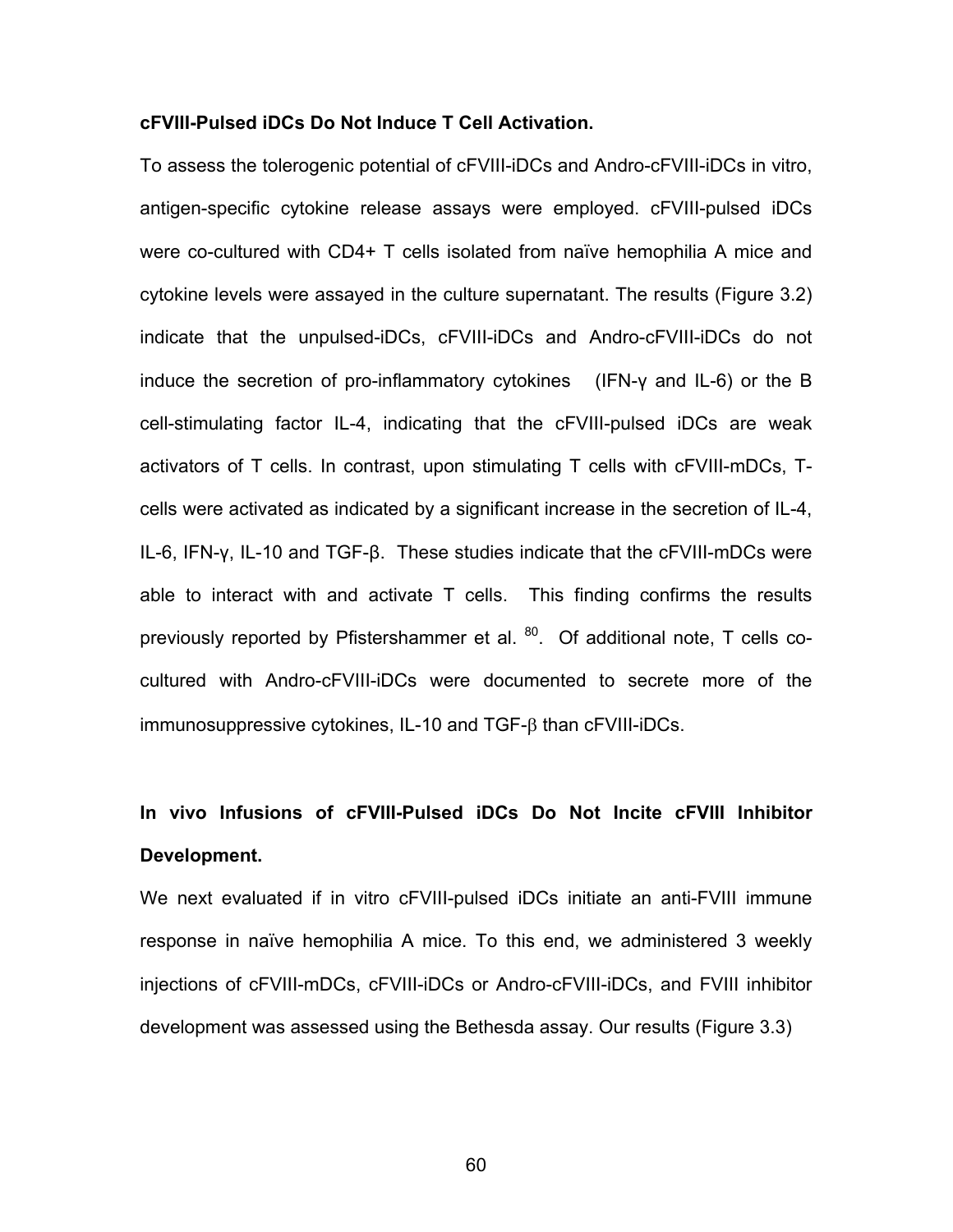**Figure 3.2 cFVIII-pulsed iDCs inhibit the release of T cell inflammatory cytokines.** CD4+ T cells were isolated from the spleens of naïve hemophilic mice and co-cultured with either cFVIII-iDCs, cFVIII-mDCs, Andro-cFVIII-iDCs or Andro-cFVIII-mDCs for 24 hours to detect IL-4 (A) and IL-6 (B) , 48 hours to detect IFN- $\gamma$  (C) and IL-10 (D), and 72 hours to detect TGF-ß (E). All cytokines were detected by ELISA experiments. The T cells that were stimulated with cFVIII-iDCs or Andro-cFVIII-iDCs did not release any inflammatory cytokines while the T cells that were stimulated with cFVIII-mDCs or Andro-cFVIII-mDCs released high levels of inflammatory cytokines. Error bars represent the standard error of the mean of 4 separate experiments: \* designates a p value <0.005.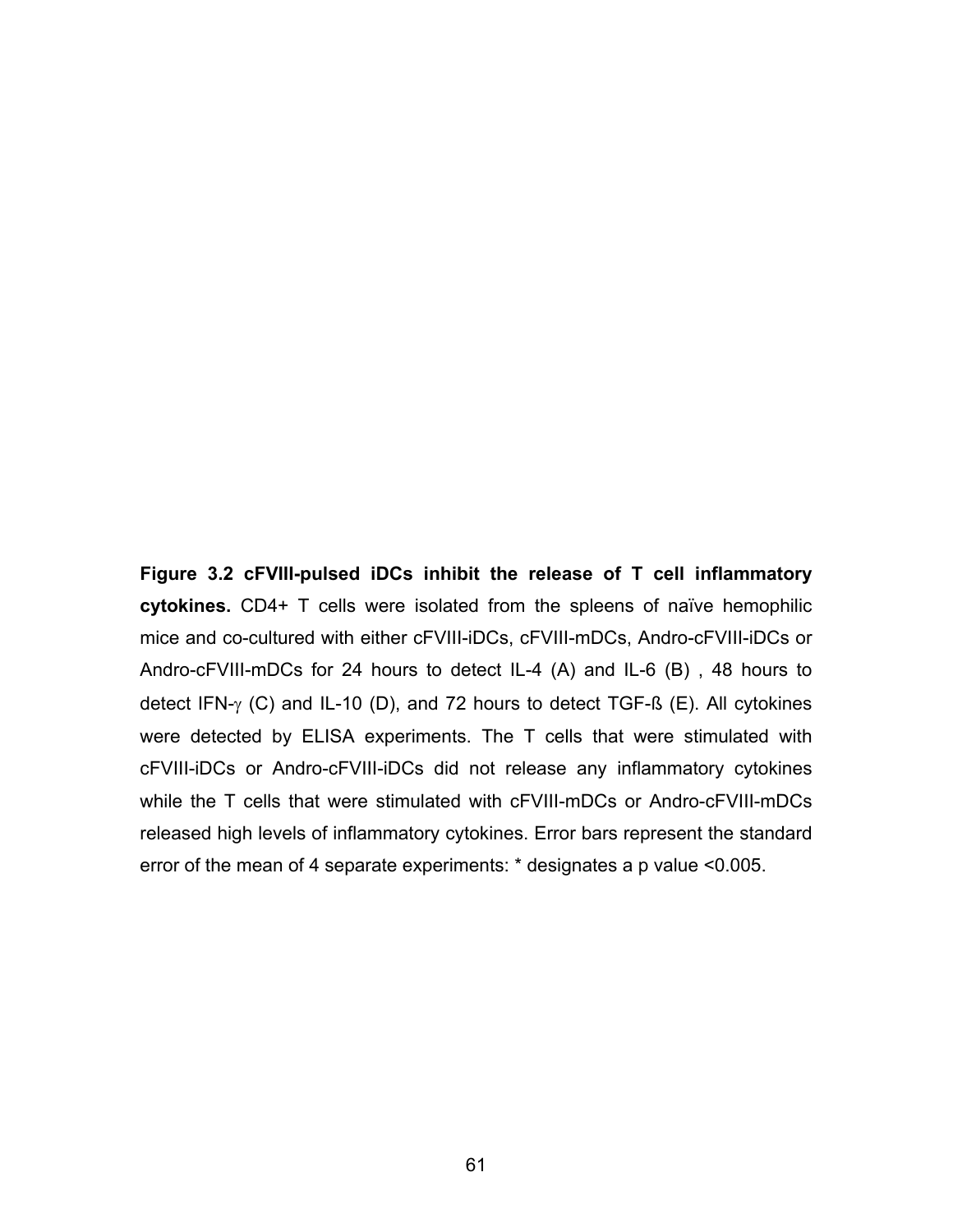





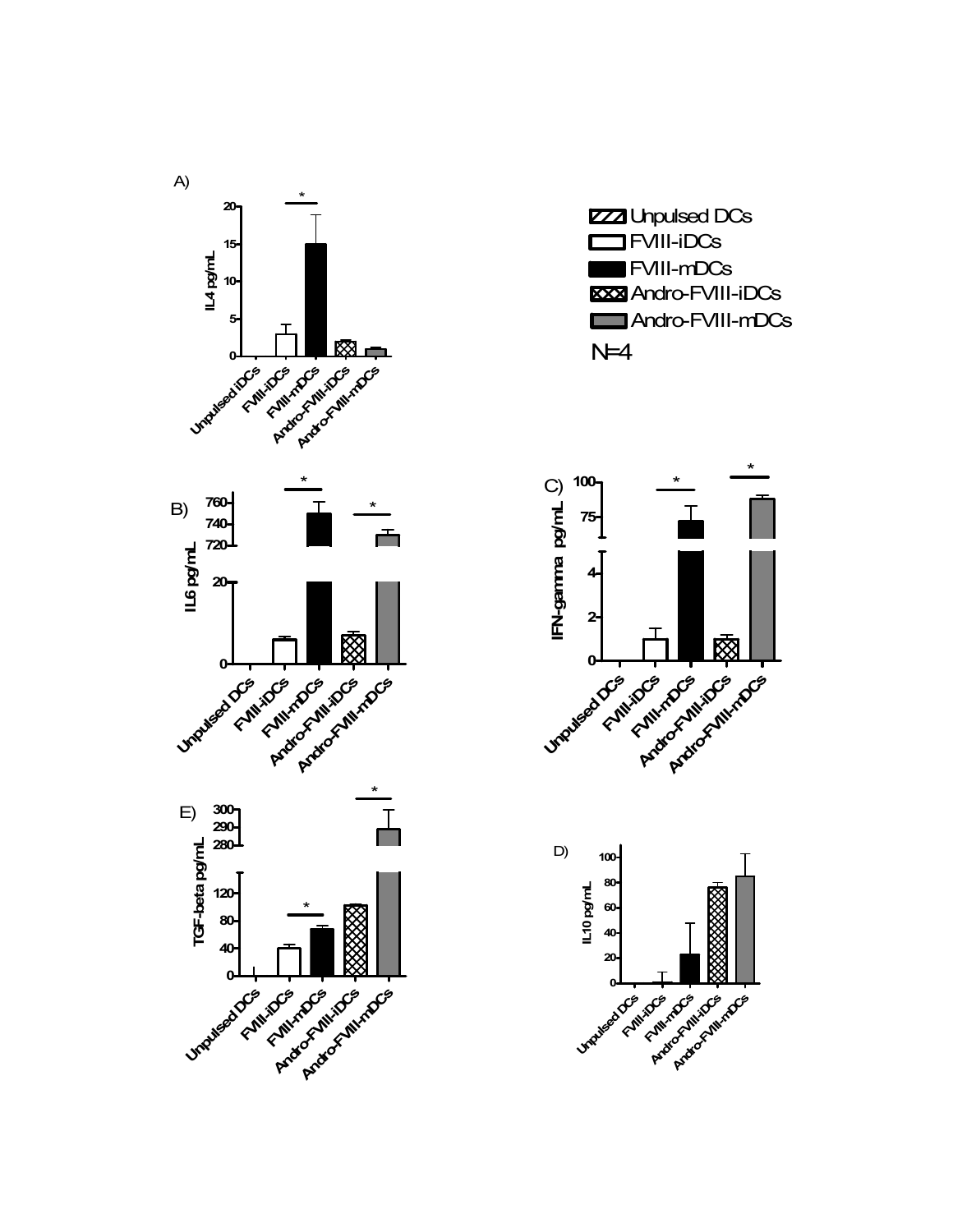**Figure 3.3 Repetitive Infusions of cFVIII-iDCs or Andro-cFVIII-iDCs Do Not Activate The Immune System of Hemophilic Mice.** Naïve hemophilic mice were infused on a weekly basis with either 1 million of cFVIII-iDCs, Andro-cFVIIIiDCs or cFVIII-mDCs for three weeks. Mice were sampled 1 week after the last DC infusion. Mice that received cFVIII-iDCs or Andro-FVIII-iDCs had no FVIII inhibitors, while mice that received cFVIII-mDCs developed high levels of FVIII inhibitors. Error bars represent the standard error of the mean for 5 mice.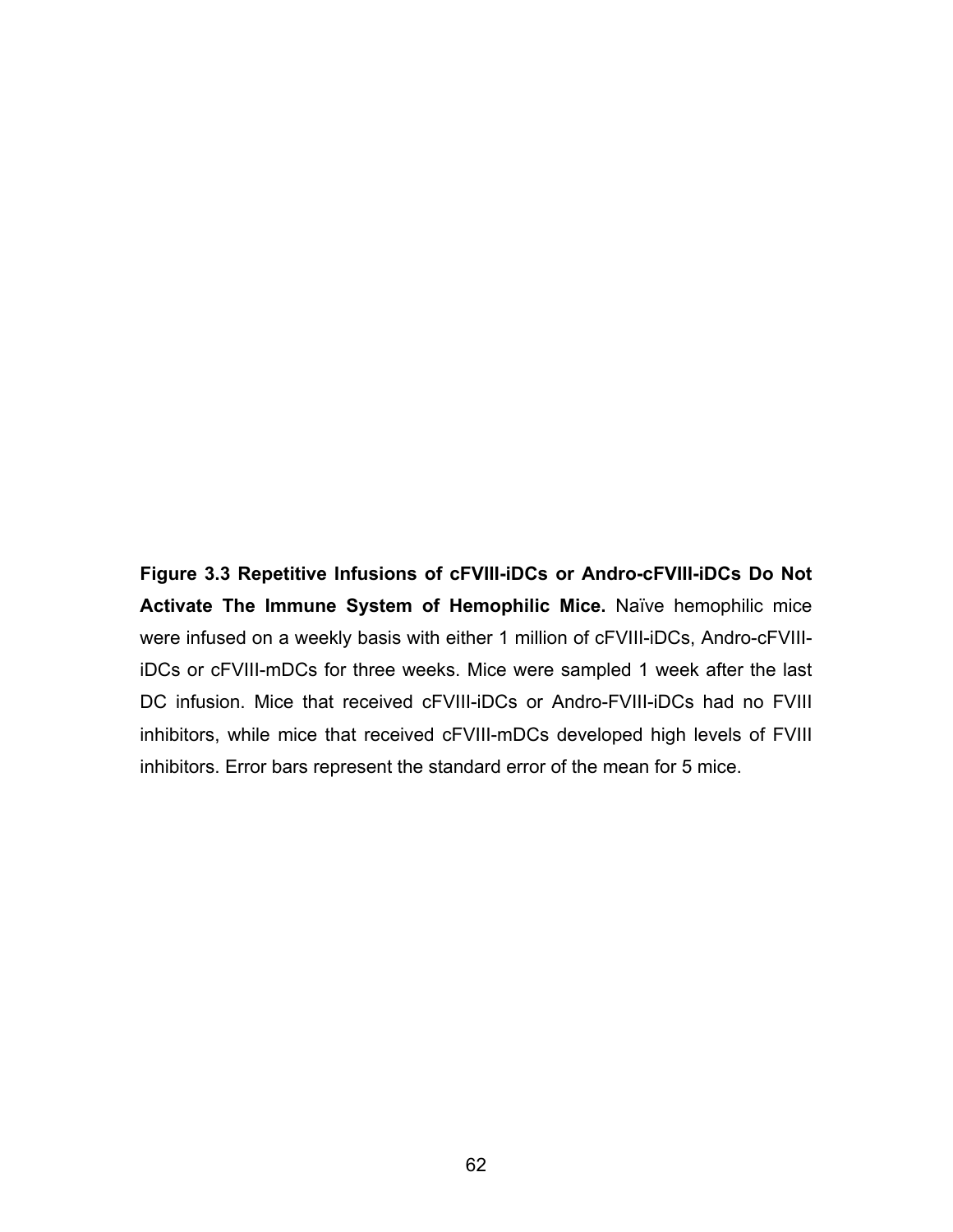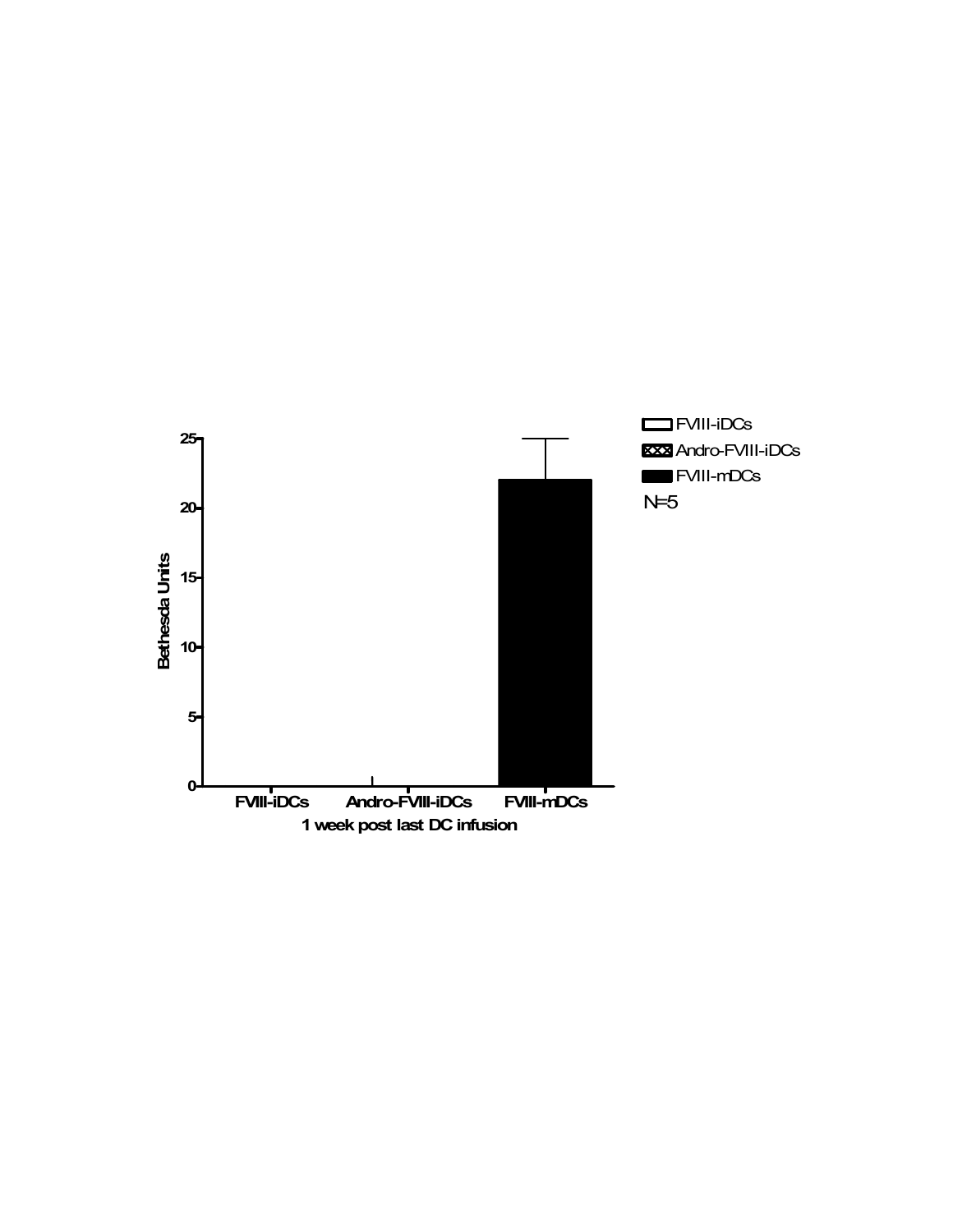indicate that the immune system of hemophilic mice was not activated after 3 weekly infusions of in vitro cFVIII-pulsed iDCs or Andro-cFVIII-iDCs. Hemophilic mice that only received HBSS also did not develop cFVIII inhibitors. In marked contrast, inhibitors appeared after the infusions of cFVIII-mDCs as shown in (Figure 3.3) (mean Bethesda titer 22 BUs). These studies indicate that cFVIIIiDCs and Andro-cFVIII-iDCs lack the ability to present FVIII in an immunogenic manner to T cells in vivo. On the other hand, cFVIII-mDC infusion results in the immunogenic presentation of cFVIII and causes the formation of cFVIII inhibitors. Studies evaluating total anti-FVIII antibody levels with an ELISA method have shown the same outcomes.

#### **Infusion of cFVIII-Pulsed iDCs Modulates The Generation of FVIII Inhibitors.**

The tolerogenic potential of cFVIII-iDCs and Andro-cFVIII-iDCs was subsequently assessed in vivo by infusing naïve hemophilia A mice with 3 weekly infusions of cFVIII-pulsed iDCs followed by 4 or 8 weekly intravenous injections of 2 IU of cFVIII. Control mice received 3 weekly injections of unpulsed iDCs followed by 4 or 8 weekly infusions of 2 IU cFVIII or 4 infusions of HBSS instead of cFVIII. FVIII inhibitors were detected by Bethesda assays and (Figure 3.4) summarizes the inhibitor response of each group over the course of the study.

The hemophilic mice that received 4 infusions of HBSS did not develop FVIII inhibitors (data not shown). From (Figure 3.4), it is shown that in comparison to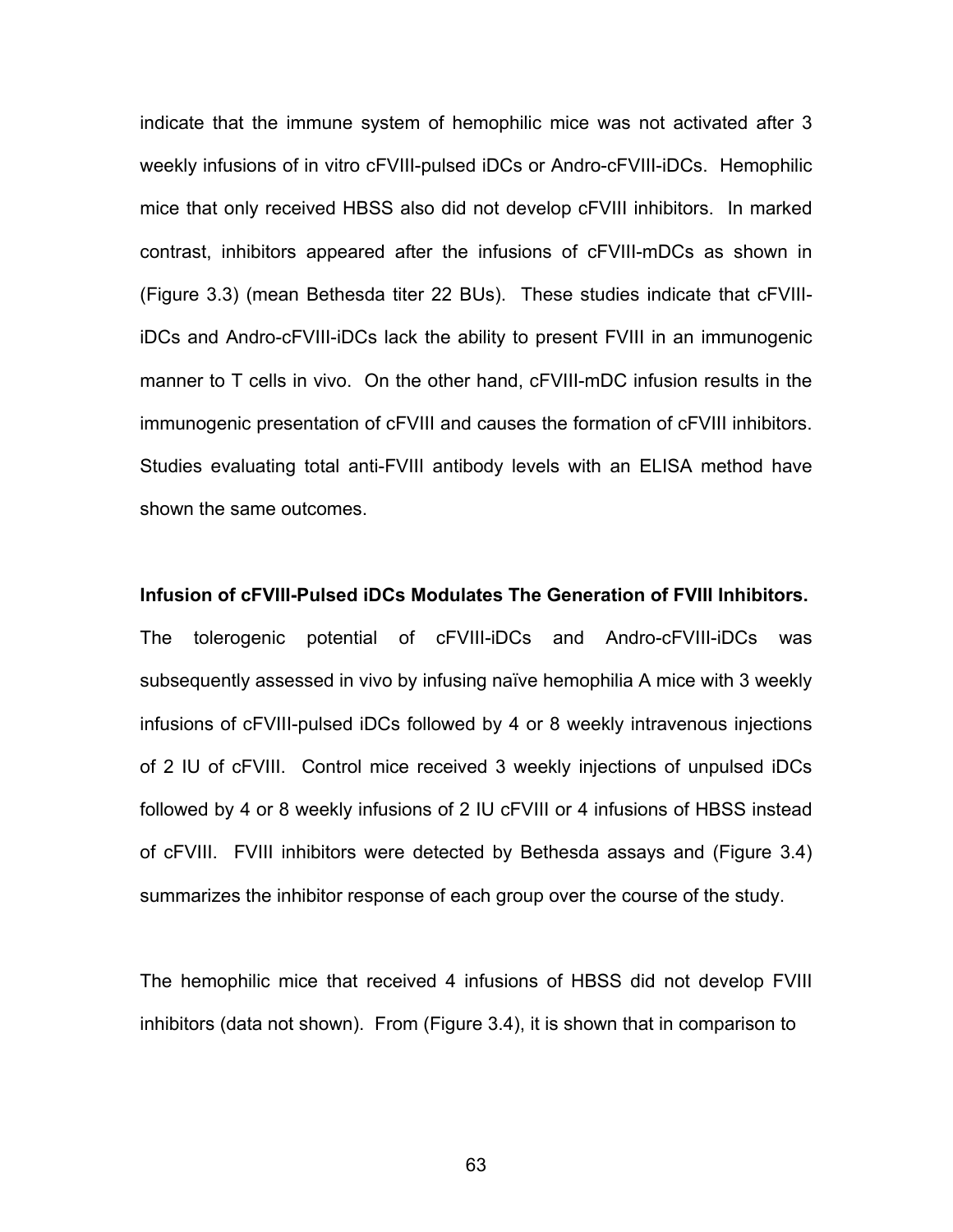**Figure 3.4 The infusion of FVIII-iDCs and Andro-FVIII-iDCs results in reduced FVIII inhibitor formation after FVIII treatment.** Levels of FVIII inhibitors in mice receiving either (A) cFVIII-iDCs shown in squares, unpulsediDCs shown in triangles or (B) Andro-cFVIII-iDCs shown in squares, unpulsediDCs shown in triangles . Mice were infused on a weekly basis with either cFVIIIiDCs or unpulsed iDCs for 3 weeks followed by FVIII challenges. The X axis shows the time in weeks since the last FVIII challenge. The infusion of cFVIIIiDCs or Andro-cFVIII-iDCs into mice results in lower FVIII inhibitor titers. All mice were re-challenged with 2IU of FVIII 12 and 23 weeks after the last FVIII infusion in order to analyze the tolerogenic memory response towards FVIII and to expand the FVIII-Treg population, respectively. Error bars represent the standard error of the mean for 4-5 mice.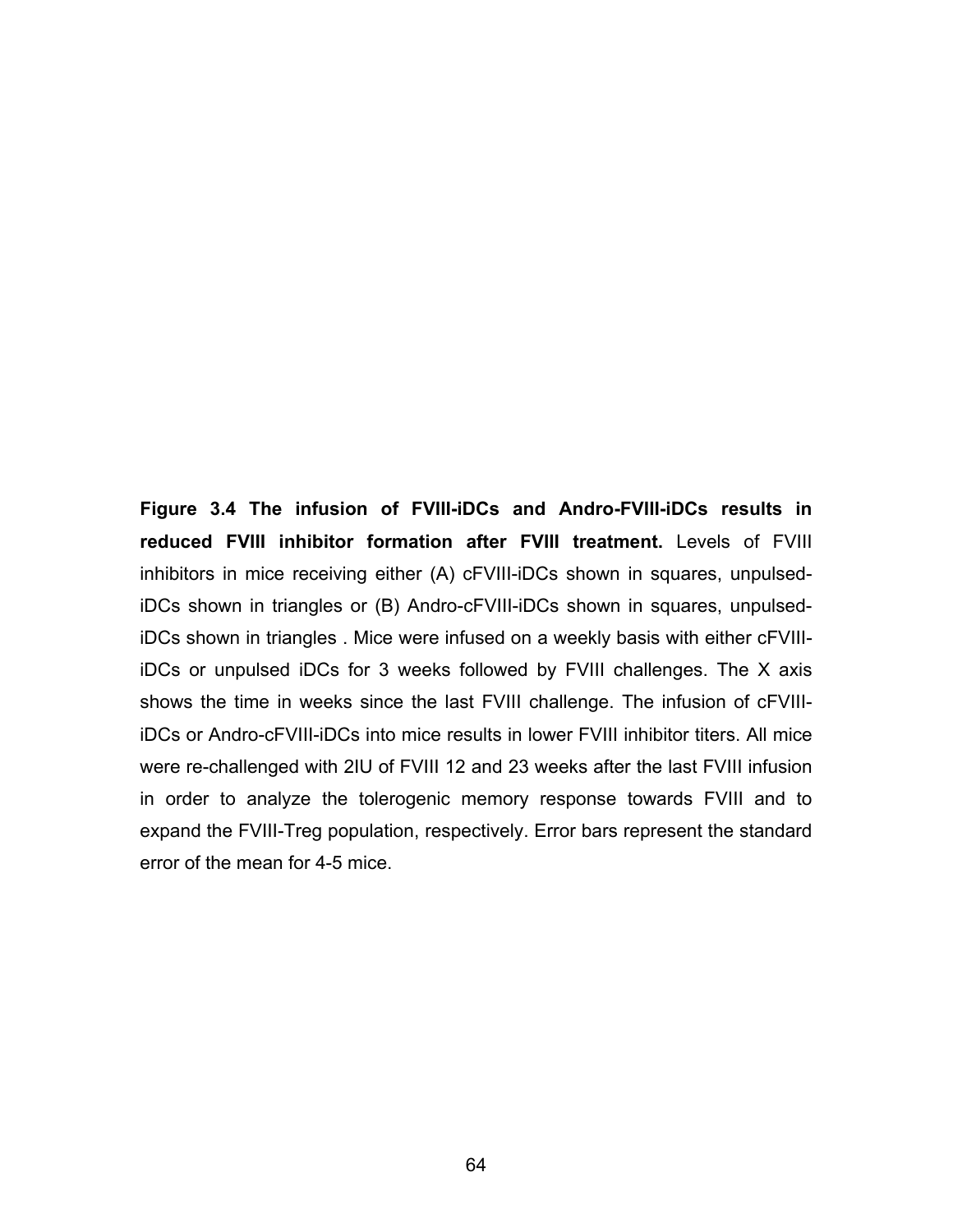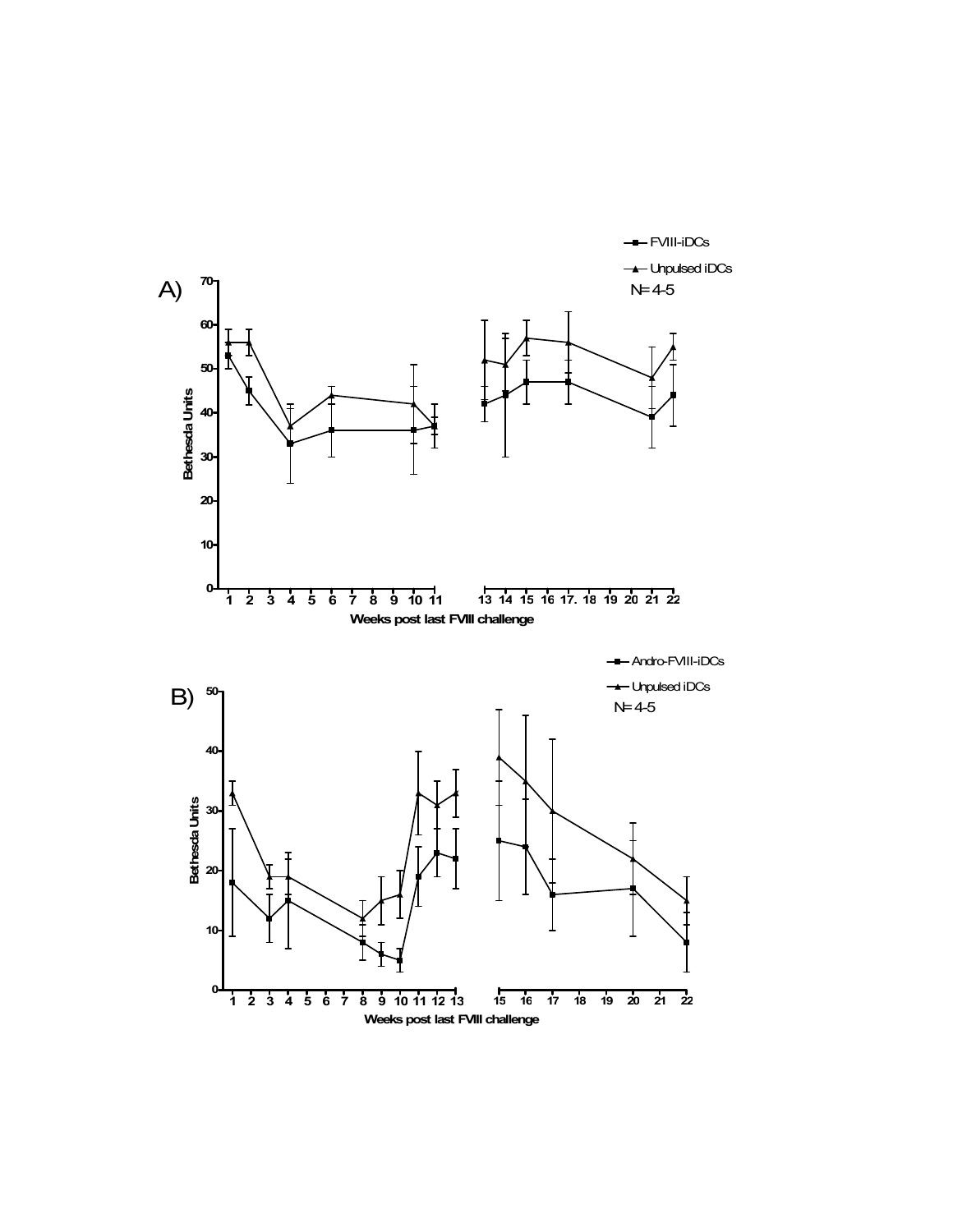mice that received unpulsed iDCs, mice that received cFVIII-iDCs and AndrocFVIII-iDCs had 25% and 40% lower levels of FVIII inhibitors respectively for 11 weeks. These results demonstrate that the cFVIII-pulsed iDCs were able to reduce the reactivity of the immune system towards cFVIII. The positive control and experimental mice were subsequently re-challenged with 2 IU of cFVIII 12 weeks after the last cFVIII infusion to investigate if cFVIII-pulsed iDCs were able to induce a long-term tolerogenic modulation of the immune response to FVIII. As shown in (Figure 3.4), the cFVIII-iDC and Andro-cFVIII-iDC treated mice maintained a 25 and 40% reduction in inhibitors respectively, relative to the mice that received unpulsed iDCs over the remaining 10-week duration of the experiment. These results show that the infused cFVIII-iDCs and Andro-cFVIIIiDCs induce a long-lasting negative modulation of the immunogenic response to FVIII.

# **cFVIII-iDC Infusion Induces an Expansion of Foxp3+ T Regulatory Cells.**

We quantified the CD4+CD25+Foxp3+ Treg populations in the mice that had received the c-iDCs and Andro-cFVIII-iDCs. All mice were challenged with the intravenous infusion of 2 IU of cFVIII to expand the Foxp3+ Tregs. One week later, spleens were collected and CD4+ T cells were studied by flow cytometry. The results are presented in (Figures 3.5 A and B). These results demonstrate that after an in vivo challenge with cFVIII, the cFVIII-iDC treated mice had 5% more CD4+Foxp3+ T cells than the mice that received the unpulsed iDCs. This population of CD4+Foxp3+ T regs is probably involved in reducing the immunological response towards FVIII in the experimental mice. In contrast,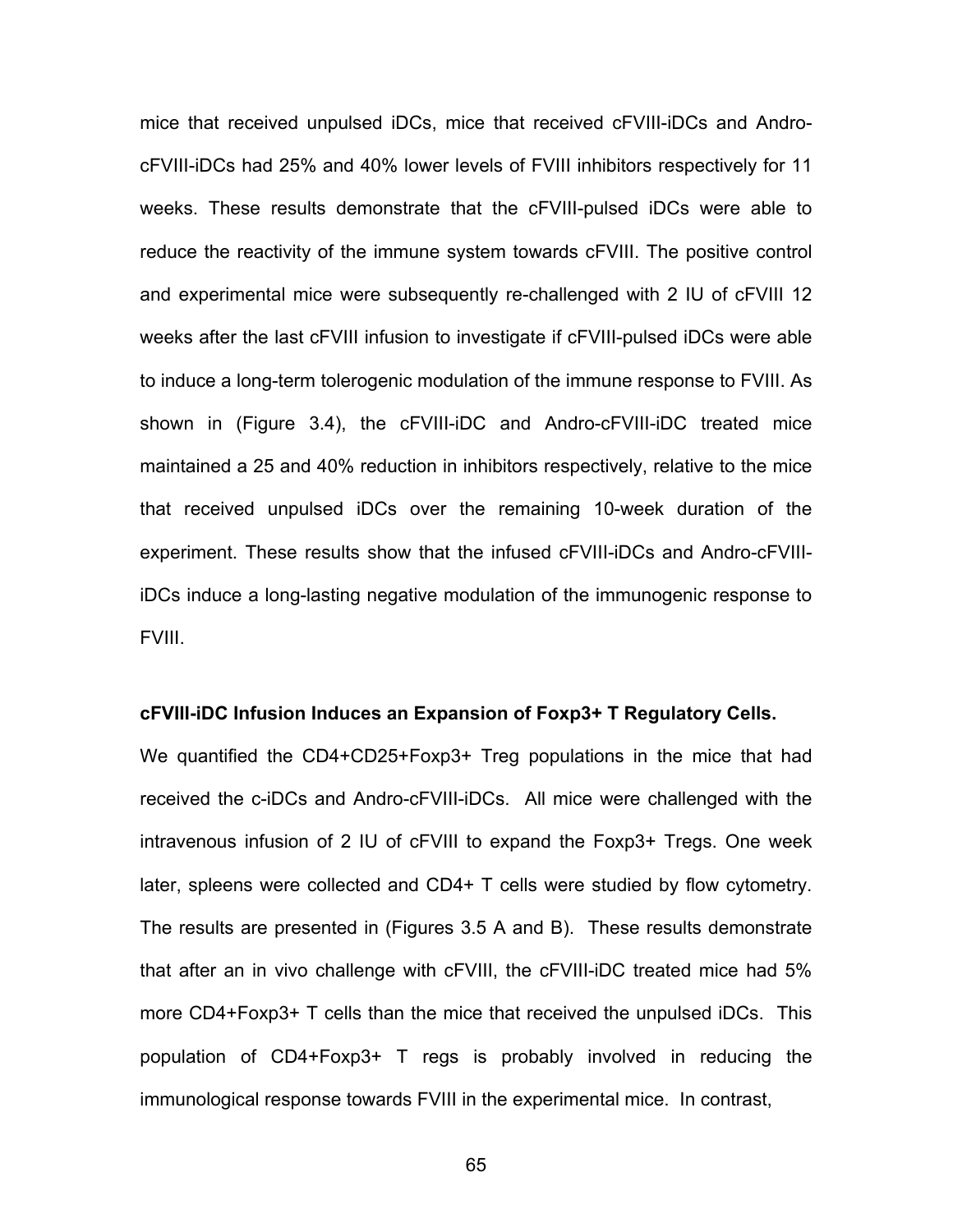**Figure 3.5 Infusion of cFVIII-iDCs increases the Foxp3 T regulatory cell population.** The FITC-CD4+ T cells were gated. A) The gated CD4+ T cells were analyzed for Foxp3 and CD25 expression. Panel I represents the T regulatory CD4+ cells isolated from the control mouse (that received the unpulsed iDCs followed by the cFVIII challenges) and panel II represents the T regulatory CD4+ cells isolated from the tolerized mouse (that received the cFVIIIiDCs and subsequent cFVIII challenges) this data is representative of 4 mice. B) Quantification of the raw data (shown in A) for the unpulsed-iDCs and cFVIIIiDCs treated mice. This figure demonstrates that cFVIII-iDCs induce the formation of CD4-Foxp3 T regulatory cells in the tolerized mice.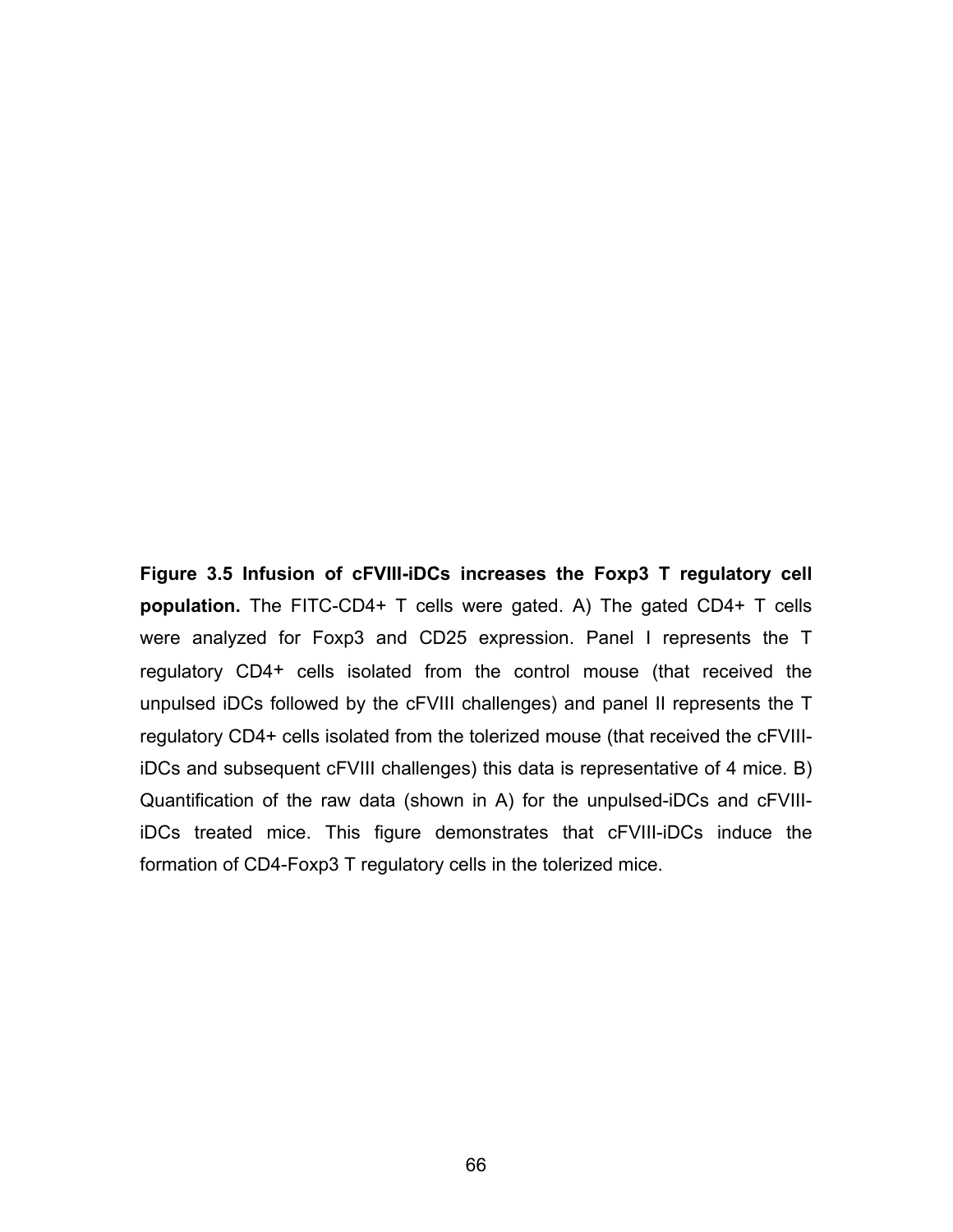

**B)** 

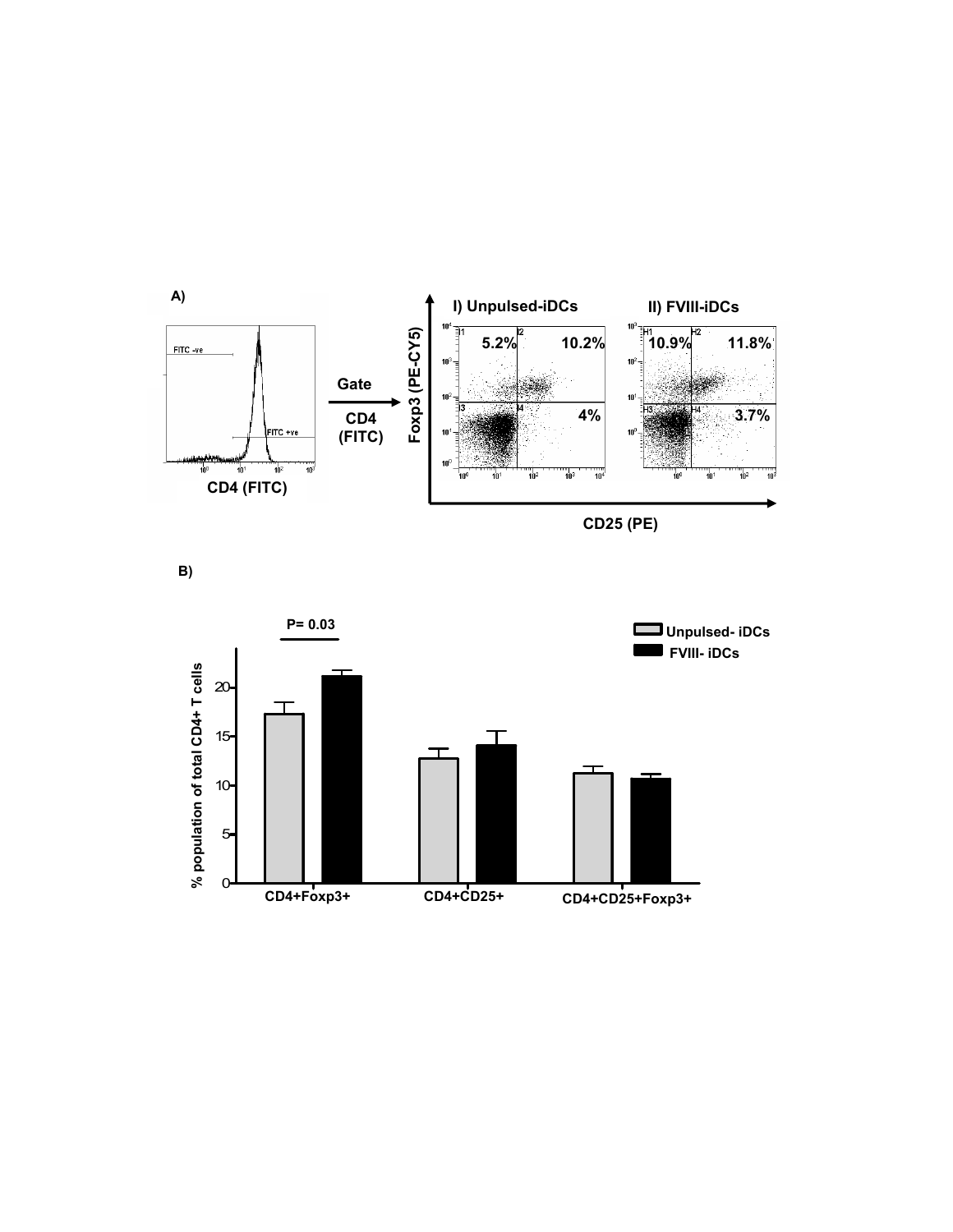there was no significant difference in the Foxp3+ Treg population in the AndrocFVIII-iDC treated mice compared to mice that received the unpulsed iDCs. These results suggest that the Andro-cFVIII-iDCs reduce the immunological response to FVIII through a mechanism that does not involve CD4+ CD25+Foxp3+ Tregs.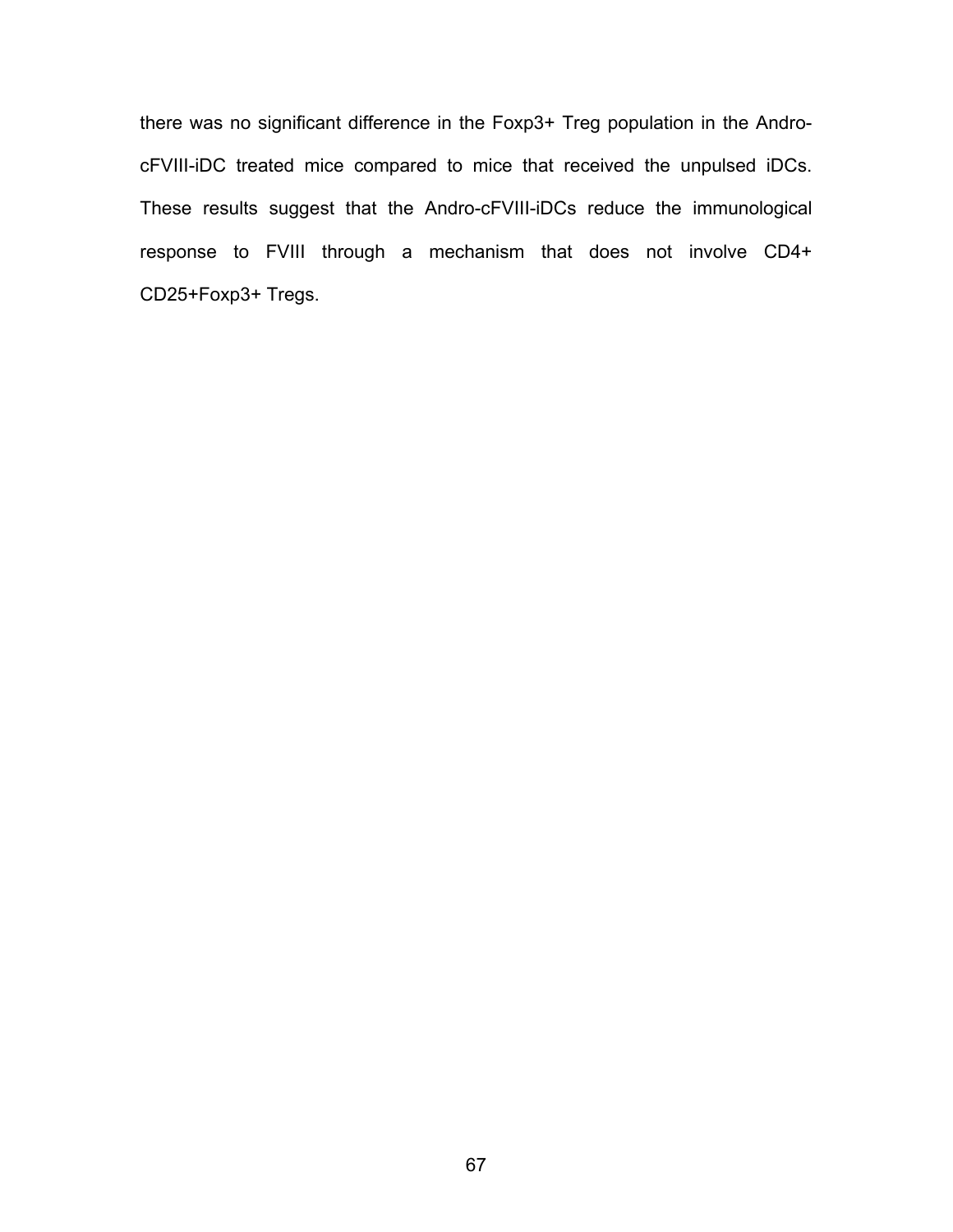# **Discussion**

The experiments described in this chapter report, for the first time, a modulatory effect of cFVIII-pulsed immature dendritic cells on the immunologic response to FVIII. The results obtained with the cFVIII-iDC and Andro-cFVIII-iDC infusions suggest that different T cell regulatory mechanisms are involved in the long-term suppression of FVIII inhibitor formation in this model.

The maturation stage of dendritic cells plays a crucial role in directing the immune system towards either immunity or tolerance  $81,82$ . With this in mind, we initially evaluated the phenotype of cFVIII-pulsed immature dendritic cells. We showed that in vitro, in the absence of a danger signal, cFVIII can be internalized by iDCs with no evidence of CD80 and CD86 over-expression but a minimal increase in CD40 expression. Previous studies have shown that DCs can have a semi-mature phenotype with a persistence of tolerogenic abilities  $83,84$ . We believe that this is the case for cFVIII-iDCs, since these cells do not induce the release of T cell inflammatory cytokines. In contrast to our findings, Pfistershammer et al showed no upregulation of CD40 after pulsing iDCs with FVIII. This might be due to differences in the source of FVIII, culturing and pulsing protocols. Therefore, in vitro, cFVIII uptake by iDCs does not generate inflammatory signals that result in iDC maturation. Pre-treating iDCs with the NFκB pathway blocking compound andrographolide, similarly enabled iDCs to retain their immature state and promoted their tolerogenic potential by inhibiting the expression of co-stimulatory molecules.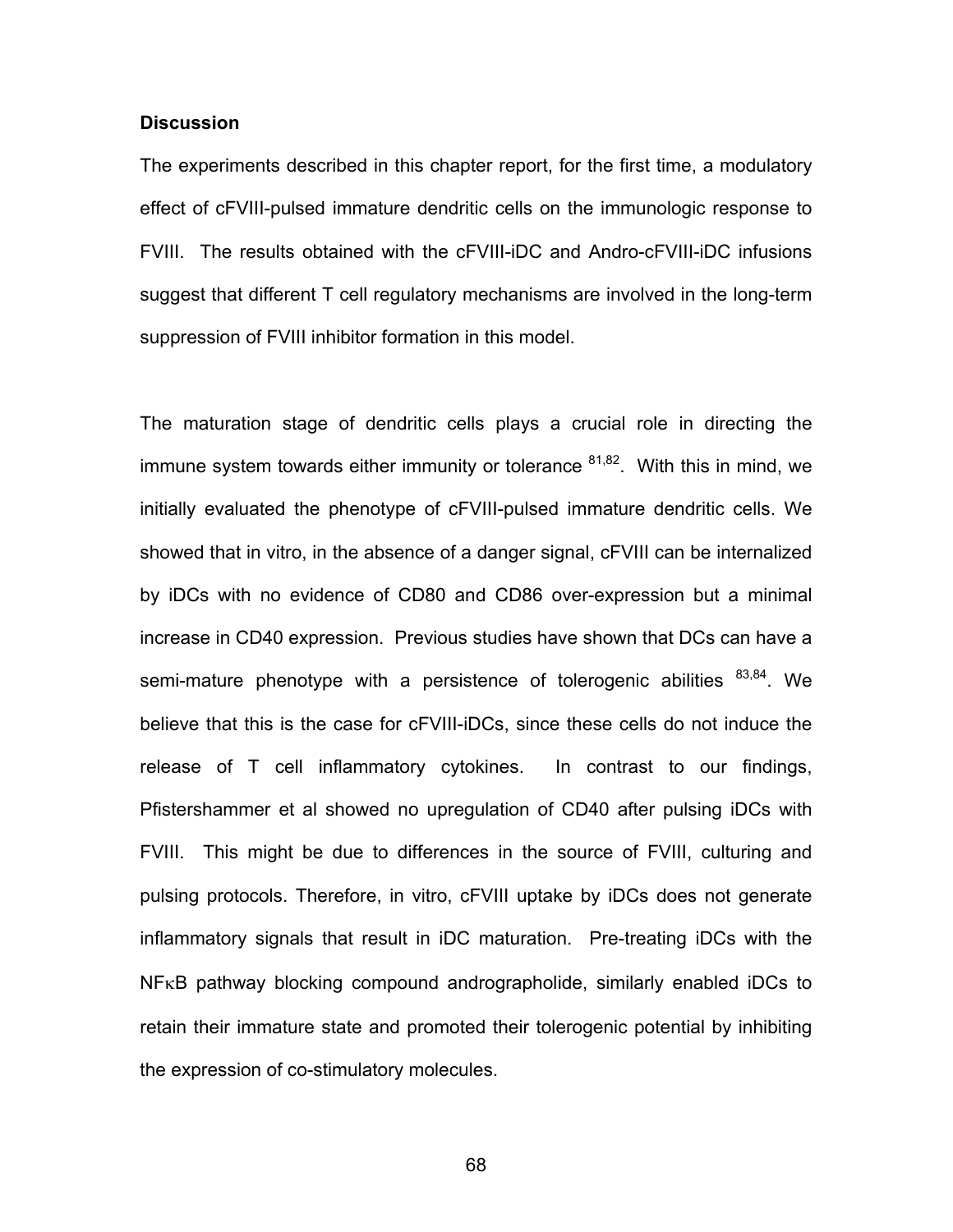The presentation of cFVIII to T cells by iDCs was also investigated, and our results show that in vitro, whether pulsed with cFVIII alone or in the presence of andrographolide, iDCs do not induce the release of pro-inflammatory cytokines from naïve hemophilic T cells. These studies indicate that the cFVIII-iDCs and Andro-cFVIII-iDCs do not present FVIII to T cells in an immunogenic fashion, as reported by other research groups  $84$ . Of note, T cells co-cultured with AndrocFVIII-iDCs secreted more immunosuppressive IL-10 and TGF-β. Finally and in marked contrast, DCs stimulated with LPS (i.e. cFVIII-mDCs) induced a significant inflammatory response via the release of pro-inflammatory cytokines including IL-6 and IFN- $\gamma^{85}$  and the release of IL-4. This combination of proinflammatory mediators would provide a powerful stimulus for the subsequent development of an adaptive immune response. A similar pattern of results has previously been reported by Pfistershammer et al <sup>80</sup>.

Overall, these studies indicate that the cFVIII-iDCs and Andro-cFVIII-iDCs are weak stimulators of T cells while cFVIII-mDCs are strong T cell activators. It has been reported that the presence of IL-6 and IFN-γ will promptly induce a proinflammatory response resulting in the activation of the immune system <sup>35</sup>. Also of note is the fact that levels of IL-4 secreted in the Andro-cFVIII-iDC and AndrocFVIII-mDC co-cultures were lower than the levels of IL-4 secreted in the cFVIIIiDC and cFVIII-mDC co-cultures, respectively. IL-4 is an essential contributor to adaptive immunity and antibody production and thus, reduced production of this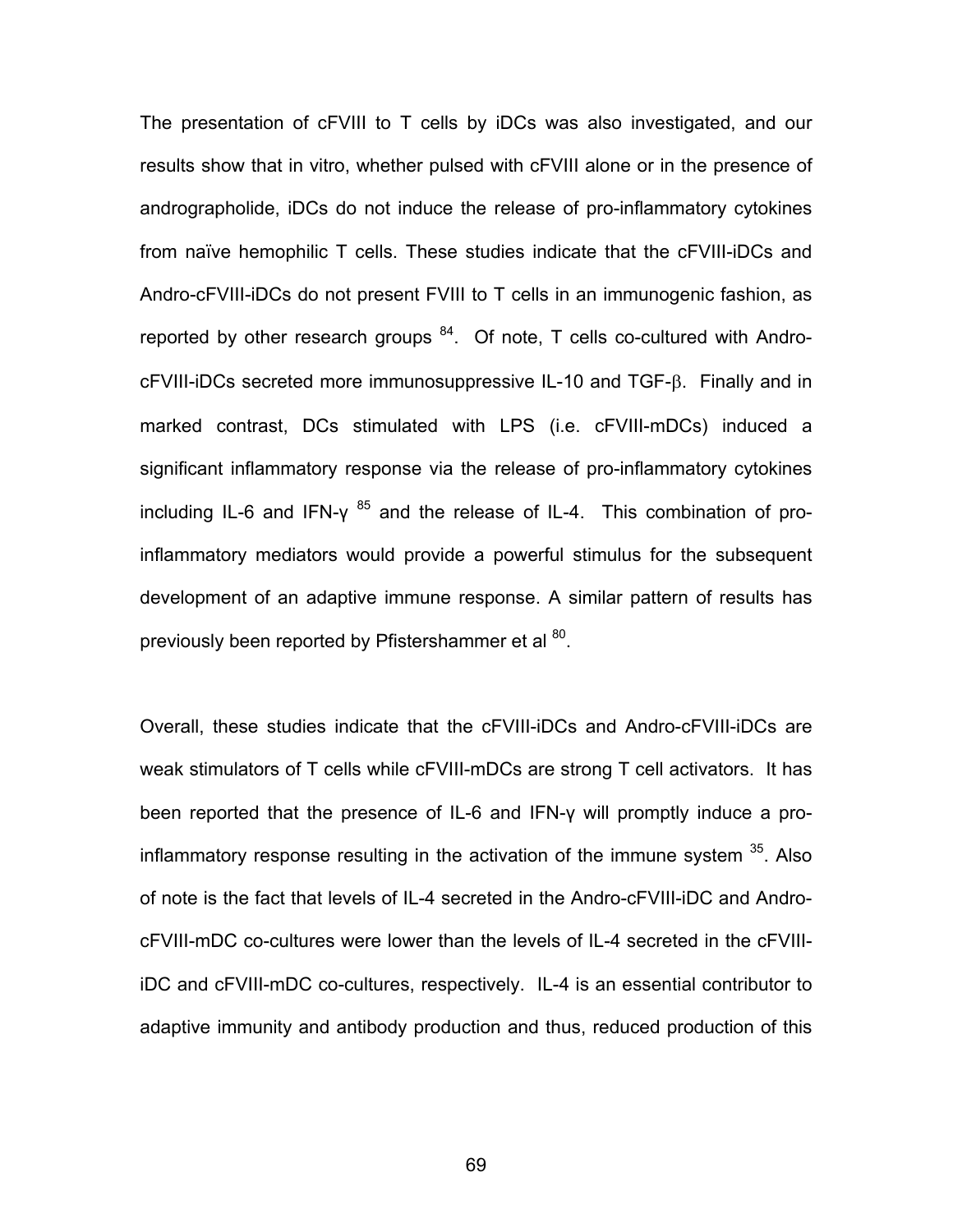cytokine by T cells stimulated with Andro-cFVIII-iDCs could contribute to the reduced FVIII immune responsiveness.

Although increased secretion of the immunomodulatory cytokines IL-10 and TGF-β was observed in the T cell-Andro-cFVIII-iDC co-cultures, this was not documented with the cFVIII-iDC studies. Nevertheless, tolerogenic antigen presentation by pulsed iDCs can still occur without the induction of immunomodulatory cytokines  $84$ . This is due to the fact that the antigenpresenting iDCs interact with T cells to produce only "signal 1"; the absence of any additional antigen-associated signaling will induce the T cells to either undergo apoptosis  $46$ , become anergic  $86$  or differentiate into an IL-10/TGF- $\beta$ secretor (Tr1 and/or Th3) or non-secretor T regulatory cell (Foxp3+ T regulatory cell) <sup>46,87</sup>. Our results show that the infusion of cFVIII-iDCs into hemophilic mice resulted in increased levels of Foxp3+ nTregs and decreased FVIII inhibitor formation.

This latter observation is consistent with extensive evidence in the literature showing that iDCs can expand naturally occurring  $F\alpha p3$ + nTregs  $42,46,87$ . Indeed, nTreg cells have been reported to be involved in reducing the immunological responses to  $FVIII$ <sup>43</sup>. Our studies have shown that  $cFVIII$ -iDCs were able to achieve their immunomodulatory activities by increasing the CD4+Foxp3+ Treg population rather than inducing the development of IL-10/TGF-β secreting T regulatory cells. These CD4+CD25-Foxp3+ T regs have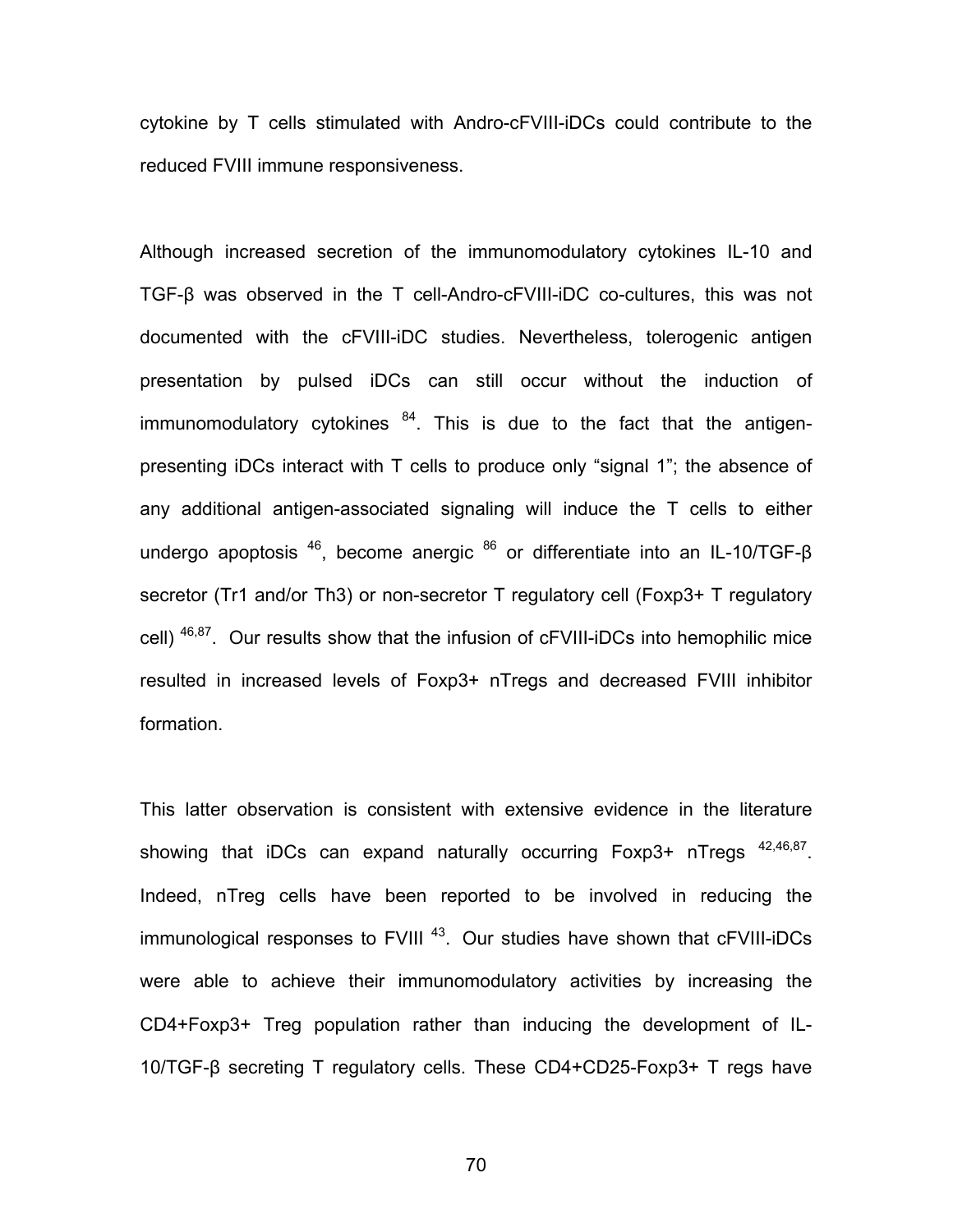been reported to have suppressive abilities  $88$ . In contrast to the results with cFVIII-iDCs, T cells stimulated by Andro-cFVIII-iDCs were documented to secrete high levels of IL-10 and TGF-β in vitro. These findings suggest that the Andro-treated DCs may have induced naïve T cells to differentiate into Tr1 and Th3 T regulatory cells that exert their immunosuppressive activity by secreting IL-10 and TGF-β, respectively  $89$ . This may explain the reduced inhibitor levels in these mice. Studies of Foxp3 nTregs in the Andro-cFVIII-iDC treated mice did not show an expansion of these cells.

Our results suggest that induction of immunomodulatory cytokine release by Andro-cFVIII-iDCs significantly reduces the immunological response towards FVIII. Moreover, we have shown that Andro-cFVIII-iDCs are more efficient than the cFVIII-iDCs in reducing the immune response toward FVIII (40% vs 25% inhibitor reduction, respectively). This immunomodulatory enhancement might be the result of the combined reduction of co-stimulatory molecule expression on Andro-cFVIII-iDCs along with the increased secretion of IL-10 and TGF-β induced by these cells. Unlike Foxp3+ T regs, the suppressive ability of Tr1 and Th3 T regs does not require direct contact with T effector cells. Instead, they release immunosuppressive cytokines that negatively regulate T effector cells. From our results, it can be suggested that the elaboration of immunosuppressive cytokines may have a more significant regulatory effect on FVIII-specific T cells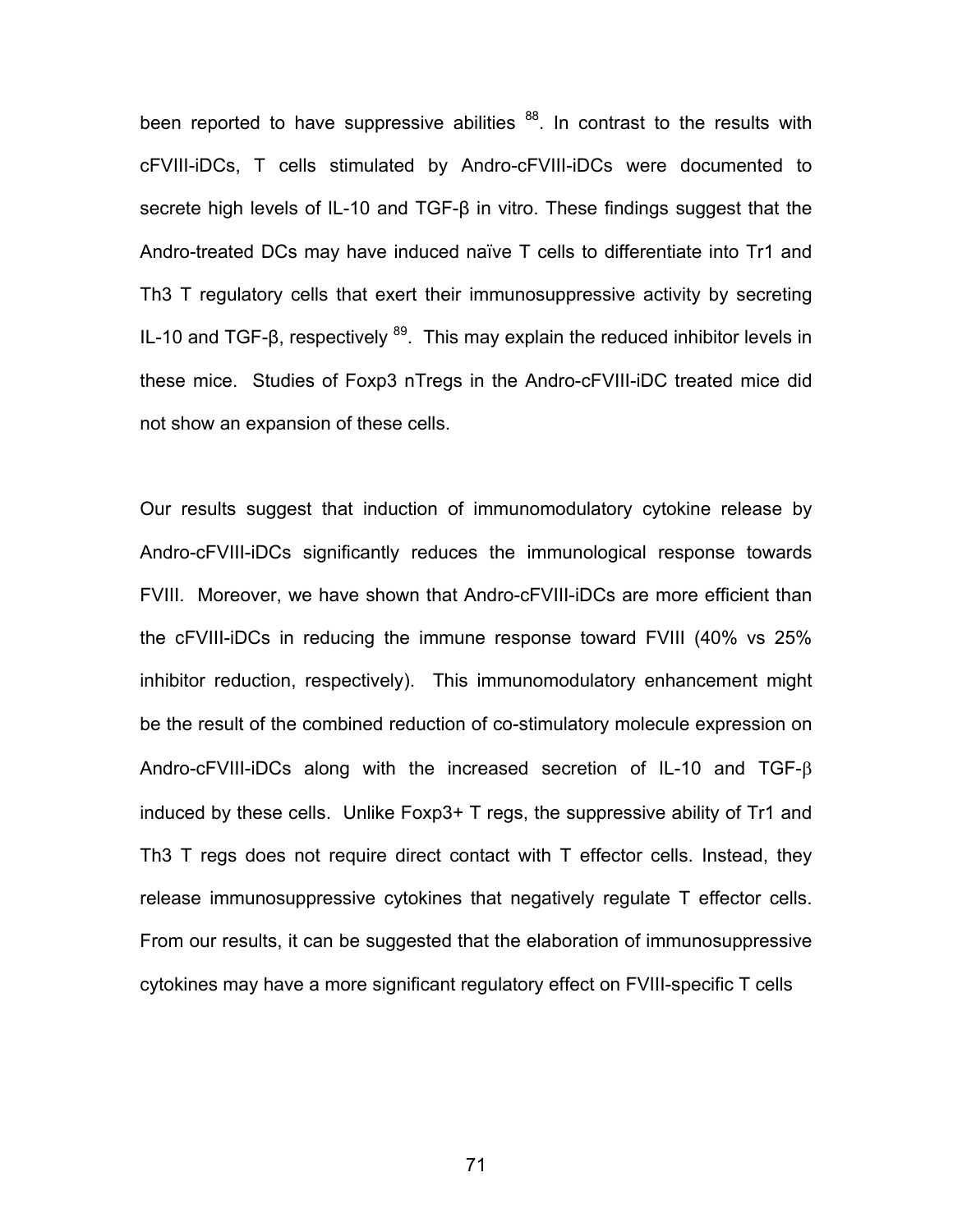Studies conducted by Reipert et al  $90$  and Qian et al  $91$  used an anti-CD40 approach to tolerize hemophilic mice toward FVIII, but this tolerance was not long lasting. In contrast, while our studies with cFVIII-pulsed iDCs only reduced inhibitor formation by 25-40%, we were able to maintain a long-lasting reduction in immune reactivity towards FVIII.

In conclusion, this study has shown, for the first time, that FVIII immunogenicity can be reduced by tolerogenic presentation of the protein by infused iDCs. Depending upon the conditions under which the iDCs are cultured, the immunomodulatory mechanisms appear to involve the expansion of either Foxp3+ nTregs or IL-10 and TGF-β secreting T cell populations. The fact that FVIII inhibitor levels were only reduced and not eliminated by pulsed-iDC infusions indicates that this method of tolerance induction is inadequate to prevent at least some effector T cell activation following repeated intravenous FVIII administration. Although we can only speculate why this happens, a feasible explanation may be that there is an inadequate representation of FVIII peptides presented by the pulsed iDCs. Since FVIII is so large and has many immunogenic epitopes  $92,93,$  we propose that some of these epitopes may not be presented sufficiently by the iDCs to achieve T cell tolerance. Future studies using this tolerance approach might achieve more success if the iDCs were pulsed with high concentrations of peptides representing the major immunodominant T cell epitopes instead of the full-length cFVIII protein.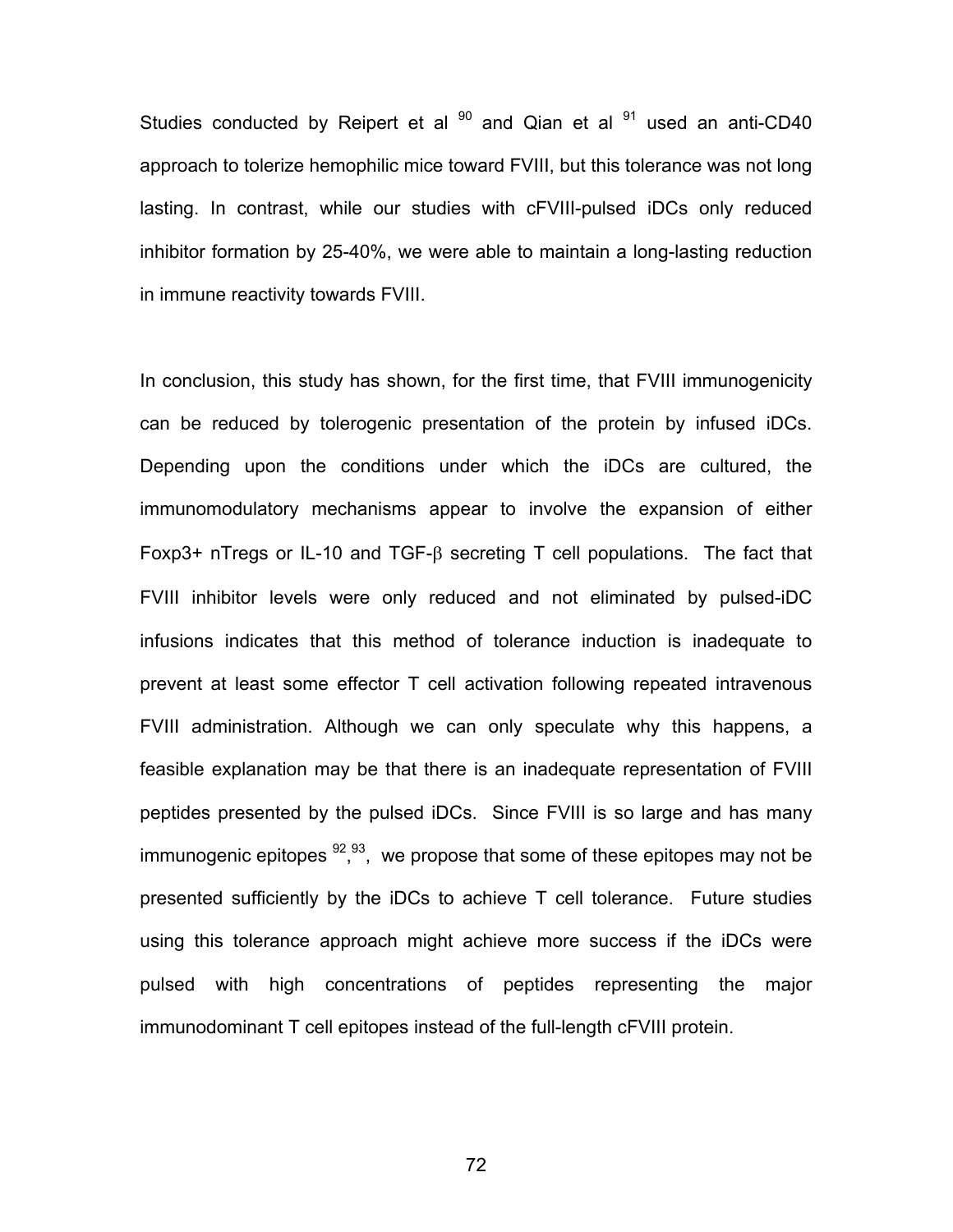# **Chapter 4**

**Recombinant and plasma-derived Factor VIII products induce distinct splenic cytokine micro-environments in hemophilia A mice** 

I performed all experiments. All animal techniques were performed by Erin Burnett. Scott Bradshaw helped me in analyzing the micro-array data.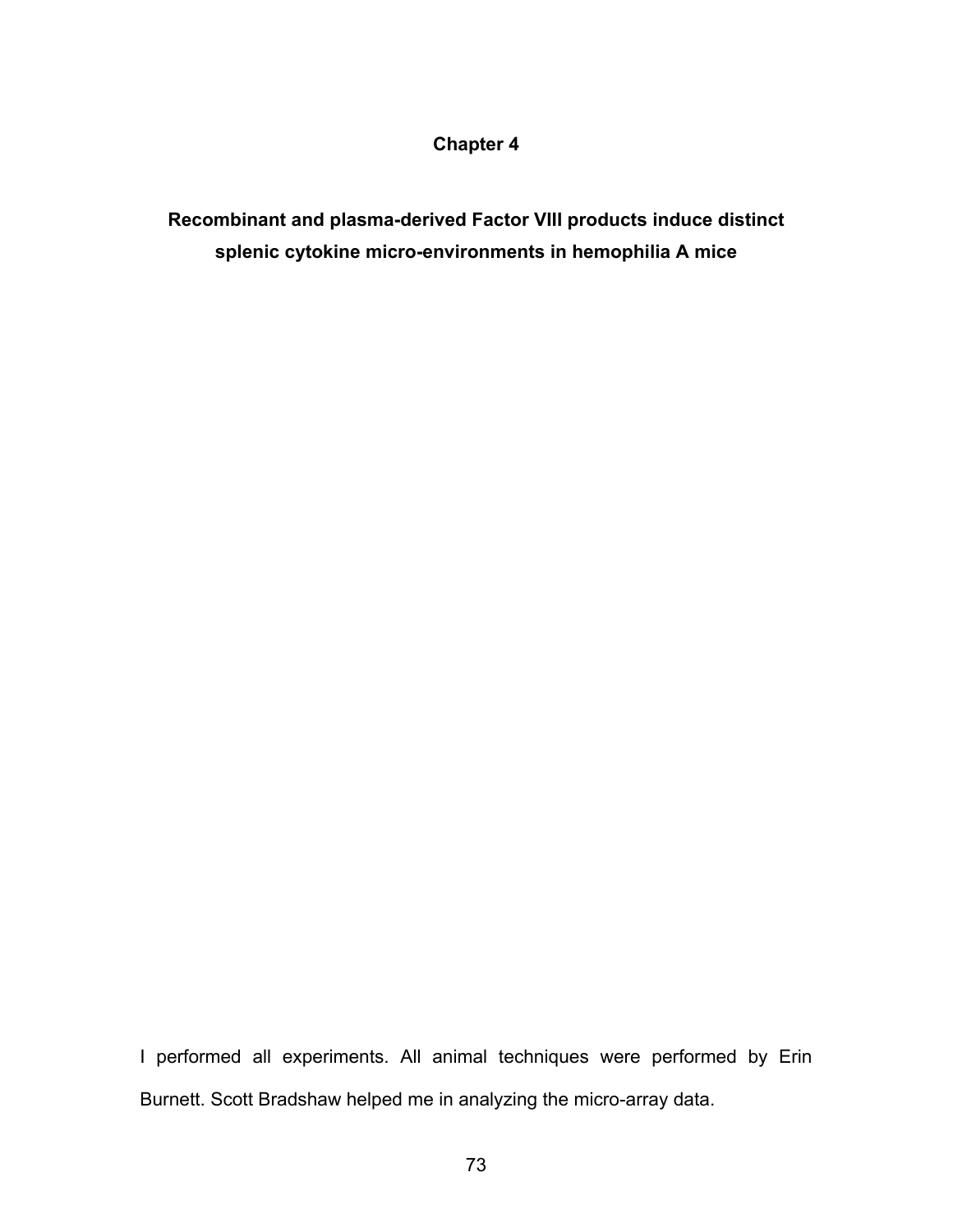# **Abstract:**

The formation of Factor VIII (FVIII) antibodies after FVIII treatment in hemophilic patients is currently the major treatment-related complication faced by hemophilic patients. It has been reported that the use of plasma-derived FVIII (pdFVIII) in patients and animal models of hemophilia A will result in reduced anti-FVIII antibody formation. In an attempt to explain this phenomenon, an initial hypothesis relating to the uptake of FVIII by antigen presenting cells has been formulated. In contrast, here we are proposing that the cytokine microenvironment induced by pdFVIII has a critical influence on the regulation of anti-FVIII antibody titers in hemophilic mice. Our microarray analysis showed that pdFVIII infusion caused a different gene expression profile in dendritic cells than recombinant FVIII (rFVIII) administration. Both treatments caused the upregulation of pro-inflammatory gene expression. However, the rFVIII and pdFVIII treatments caused the up-regulation of genes that induce Th1 and Th2 responses, respectively. Moreover, after administering rFVIII or pdFVIII concentrates to mice, we observed that each treatment induced a distinct T cell splenic cytokine micro-environment. Recombinant FVIII induced the release of Th1 cytokines and the Th2 cytokine IL10, while pdFVIII induced the release of Th2 cytokines and TGF-β. In this mouse model, we observed the formation of high titers of anti-human VWF antibodies in the pdFVIII-treated mice and we propose that in these animals, VWF competes with FVIII for antigenic presentation. We further investigated the potential of antigenic competition by treating mice with FVIII and increasing concentrations of another "irrelevant"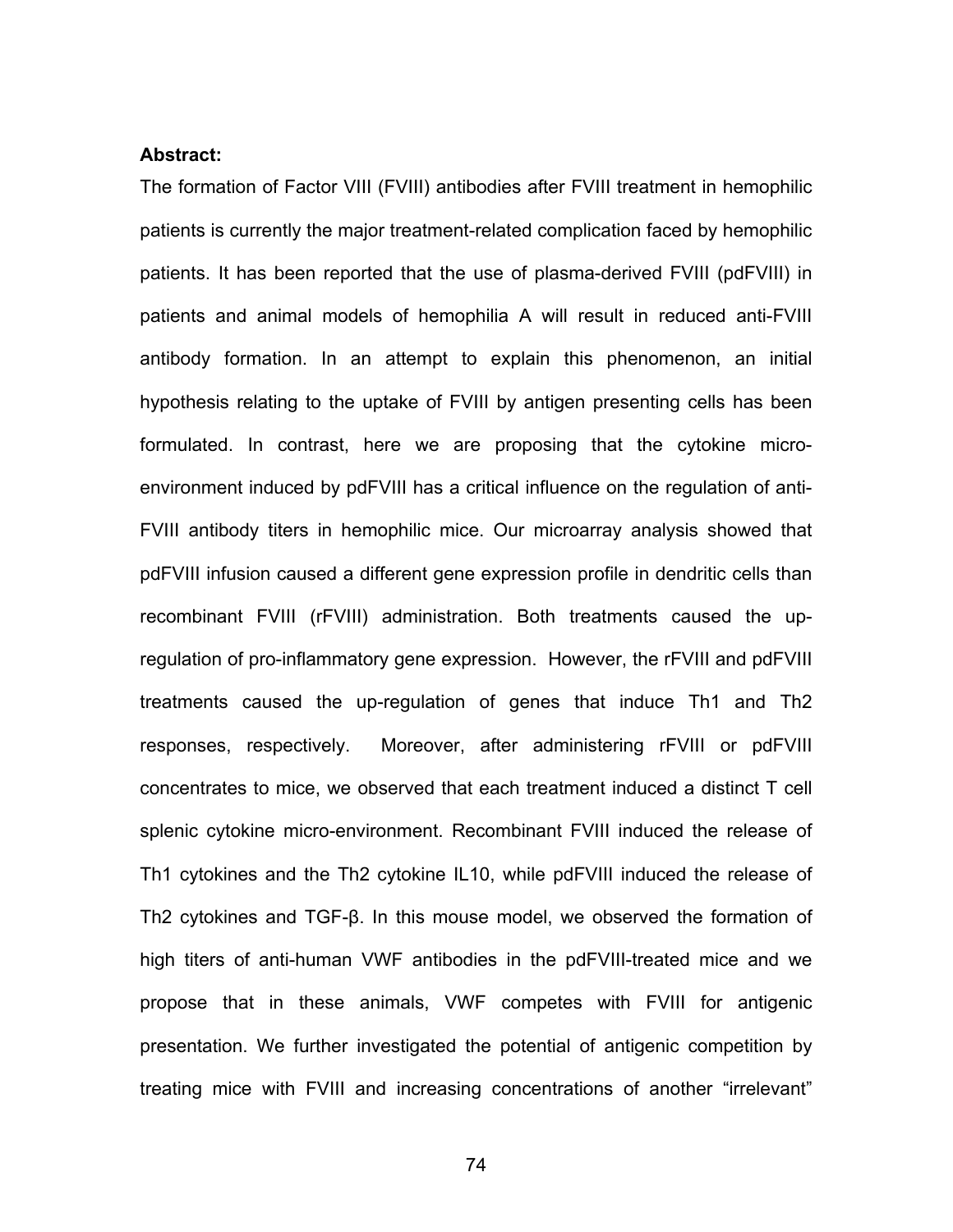protein, recombinant human factor IX (FIX). Our studies have shown an inverse relationship between increasing concentrations of FIX and the production of anti-FVIII antibodies. In summary, these studies allude to new and additional mechanisms that may contribute to the reduction of anti-FVIII antibody development in hemophilia A mice treated with pdFVIII.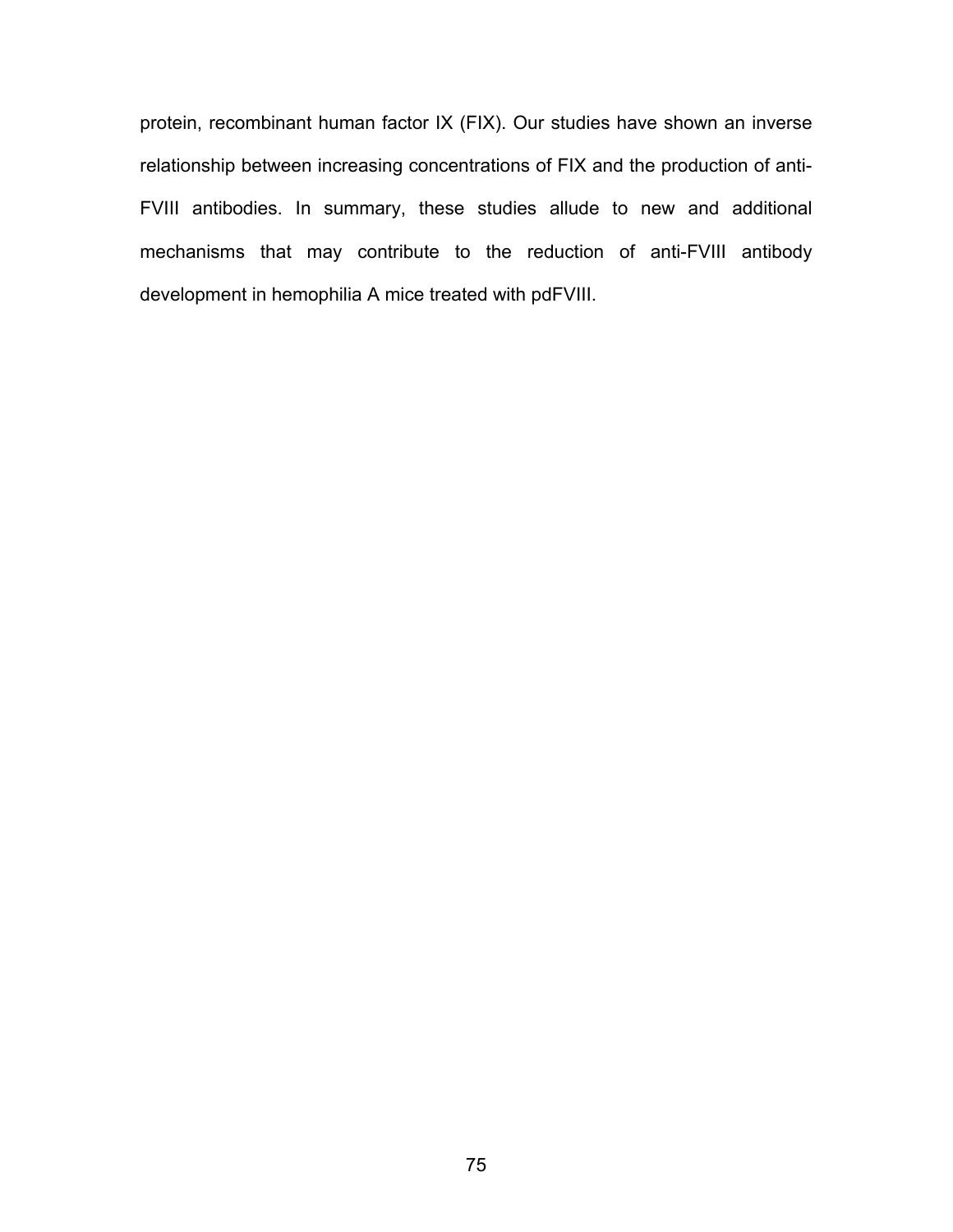# **Introduction:**

Hemophilia A is the most common severe inherited bleeding disorder. Approximately 25% of severe hemophilic patients undergoing FVIII replacement therapy develop antibodies that inhibit the activity of the infused FVIII (FVIII inhibitors). The formation of FVIII antibodies is currently the most significant treatment-related complication in the clinical care of hemophilic patients. The available treatments for hemophilia A patients who develop FVIII antibodies include the use of hemostatic bypassing agents or the induction of immune tolerance to FVIII using various FVIII dosing schedules. These approaches are all very costly and not always successful. The prevention of immunological responses toward FVIII during FVIII replacement therapy would represent a significant therapeutic advance.

The immune system in severe hemophilia A patients is activated after FVIII treatment, in part, because no circulating normal FVIII is present in these patients; thus, the infused FVIII may be viewed as a foreign protein. Infused FVIII will be internalized by professional antigen presenting cells such as dendritic cells (DCs) through mechanisms that include receptor-mediated endocytosis<sup>14</sup> or by antigen non-specific internalization pathways including pinocytosis<sup>94</sup>. Dendritic cells have the ability to process and present  $FVIII$  to  $CD4^+T$  cells. Factor VIIIpresenting dendritic cells (FVIII-DCs) interact with T cells in terms of signal 1 (MHC-II and TCR interaction), signal 2 (co-stimulatory molecules and their appropriate receptors on T cells) and signal 3 (cytokines that regulate the differentiation of CD4<sup>+</sup> T cells into either a Th1 or Th2 profile<sup>95</sup>). Th1 T cells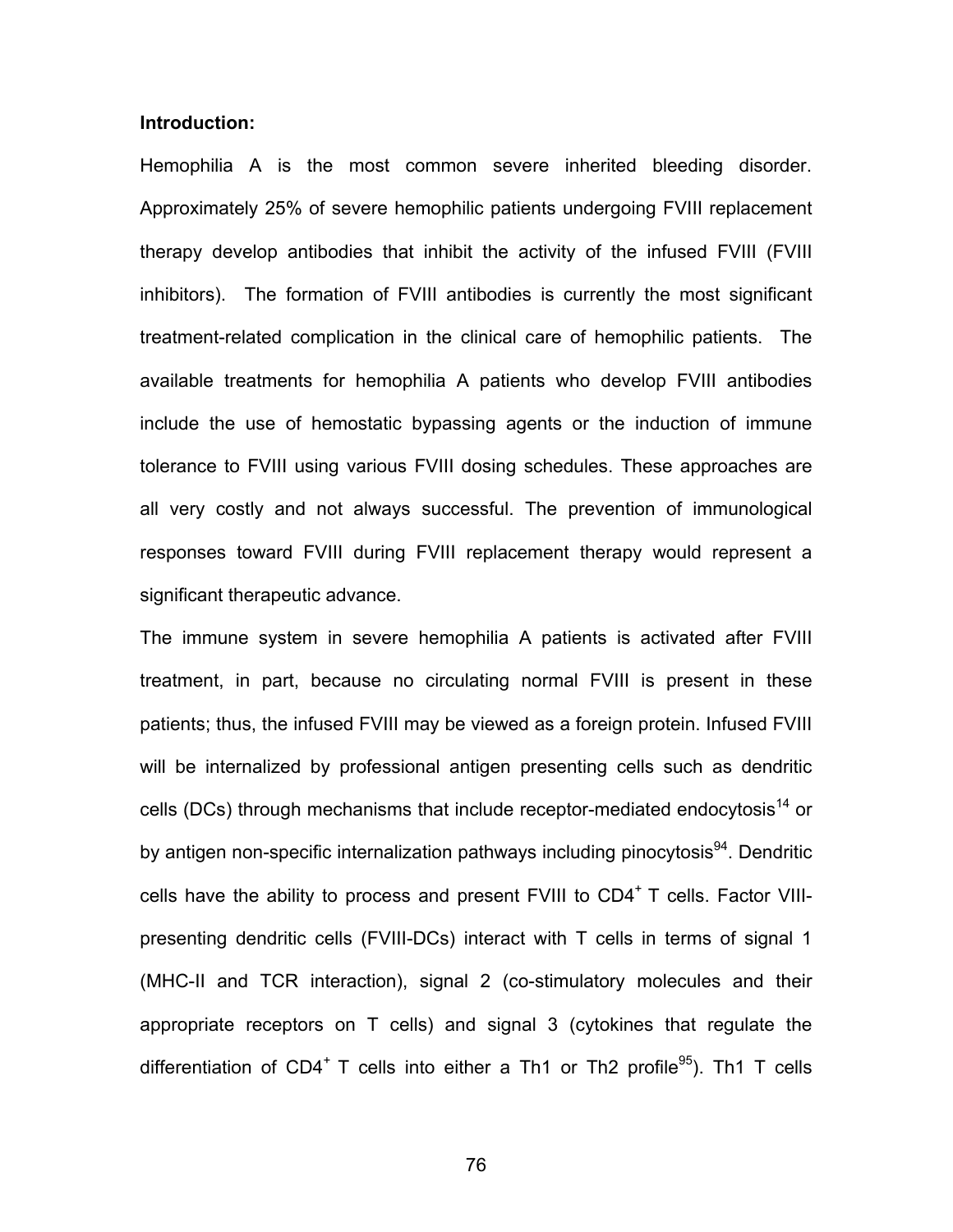release pro-inflammatory cytokines such as IL2, IL12, and IFN-γ that trigger an inflammatory immune response and the activation of the T cell cytotoxic pathway<sup>96</sup>. In contrast, Th2 cells release anti-inflammatory cytokines such as IL4 and IL10 that inhibit Th1 cells and induce B cell activation  $96$ .

Since DCs play a key role in directing the differentiation of  $CD4<sup>+</sup>$  T helper cells, we expect these cells to act as regulators for the formation of FVIII antibodies. We and others have shown that FVIII under in vitro sterile conditions does not induce the maturation of DCs  $^{80}$ . Also, in T cell and FVIII-immature DC cocultures, FVIII does not induce the release of pro-inflammatory cytokines  $80$ . However, repetitive infusions of FVIII into hemophilic mice result in the formation of FVIII antibodies in these animals. These findings suggest that the behavior of FVIII in vivo is different from its behavior in vitro. Thus, FVIII "in vivo" is expected to induce a "dangerous" inflammatory micro-environment that results in the maturation of DCs and the subsequent activation of the immune system.

In this chapter, we have studied the mechanisms associated with the differences in anti-FVIII antibody development in hemophilia A mice after rFVIII or pdFVIII treatment. This was achieved by investigating the effects of rFVIII and pdFVIII administration on the profile of immune gene expression of DCs, DC maturation, the T cell cytokine splenic micro-environment and anti-FVIII antibody titers in mice after repetitive FVIII treatments. These studies provide new information concerning the different splenic cytokine profiles induced by FVIII concentrates and the influence of these cytokines on the formation of anti-FVIII antibodies.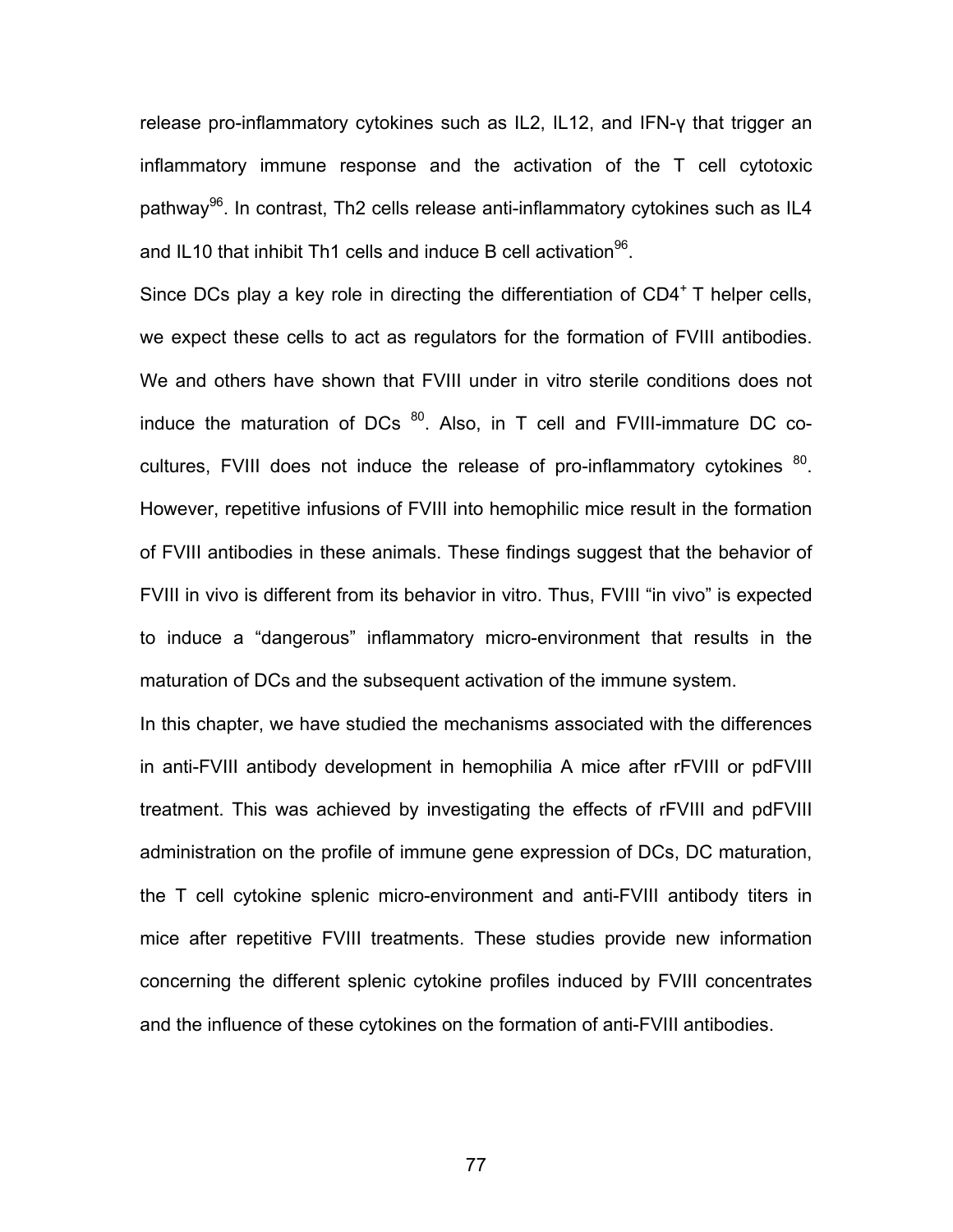#### **Materials and Methods:**

# **Animals**

Male and female Balb/c E16 hemophilia A mice, 6-10 weeks old were used in all experiments. Mouse genotype was assessed for the interruption of FVIII exon 16 by polymerase chain reaction (PCR) using genomic DNA isolated from tail clips as described by Connelly et  $a^{57}$ . All mouse experiments were performed in accordance with the Canadian Council for Animal Care, and the Queen's University Animal Care Committee approved all animal protocols.

# **Factor VIII and von Willebrand Factor Concentrates**

The following human FVIII and VWF concentrates were used in these studies. Recombinant human FVIII, Kogenate-FS® (Bayer Inc. Berkeley, CA), plasmaderived FVIII, Wilate® (Octapharma AG, Lachen, Switzerland), and a plasmaderived VWF concentrate (Biotest AG, Dreieich, Germany).

# **Design of The Immune Gene Micro-Array Chip**

The chip contained 1095 immune relevant genes, 12 house keeping genes, 150 negative controls and 150 spike controls and positive controls. This chip was designed using Agilent Earray services and the gene probes were printed by the manufacturer (Agilent Technologies, Santa Clara CA, USA). Three replicates of each gene probe were printed on each array (8 arrays per slide).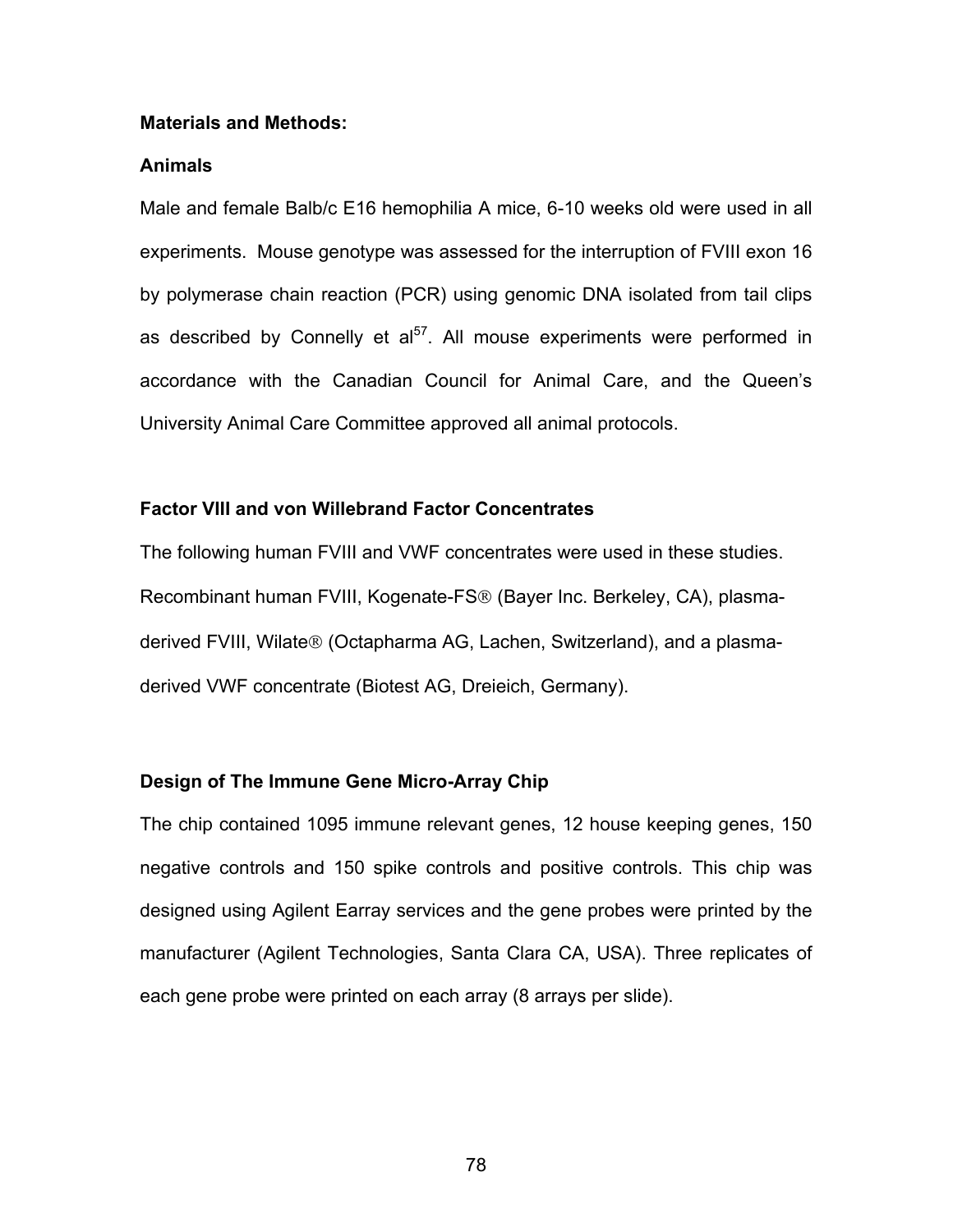### **RNA Isolation From FVIII In vivo Pulsed Dendritic Cells**

Naïve hemophilia A mice of 6-10 weeks of age were infused intravenously with three different materials: 200 μL of HBSS, 2 IU (80 IU/kg) of human recombinant FVIII Kogenate FS® (rFVIII) or 2 IU (80 IU/kg) plasma-derived human FVIII Wilate® (pdFVIII). Twenty four hours later, the spleens were isolated. For each infusate, 6 mouse spleens were pooled to generate one experimental biological replicate. For each infusate, we had 4 experimental biological replicates (ie. 4 x 6 pooled splenocyte samples). The CD11 $c<sup>+</sup>$  dendritic cells were isolated from each splenocyte pool using magnetic beads coated with anti-CD11c (Miltenyi Biotec, Bergisch Gladbach, Germany) according to the manufacturer's guidelines. The CD11c cellular pellets were resuspended in Trizol (Invitrogen, Carlsbad, CA, USA). RNA isolation and purification steps were performed according to the manufacturer's guidelines. RNA quantity was evaluated by Nanodrop while the RNA quality was assess by the Aglinet BioAnalyzer and there was no evidence of RNA degradation.

#### **RNA Labeling and Hybridization**

The isolated RNA was labeled with Cyanine 3-CTP and hybridized to the microarray chip according to the manufacturer's guidelines (Agilent Technologies, Santa Clara CA, USA). Each biological replicate was hybridized on two separate arrays in order to generate two technical repeats. The arrays were then washed and scanned using an Agilent scanner according to the manufacturer's guidelines (Agilent Technologies, Santa Clara CA, USA).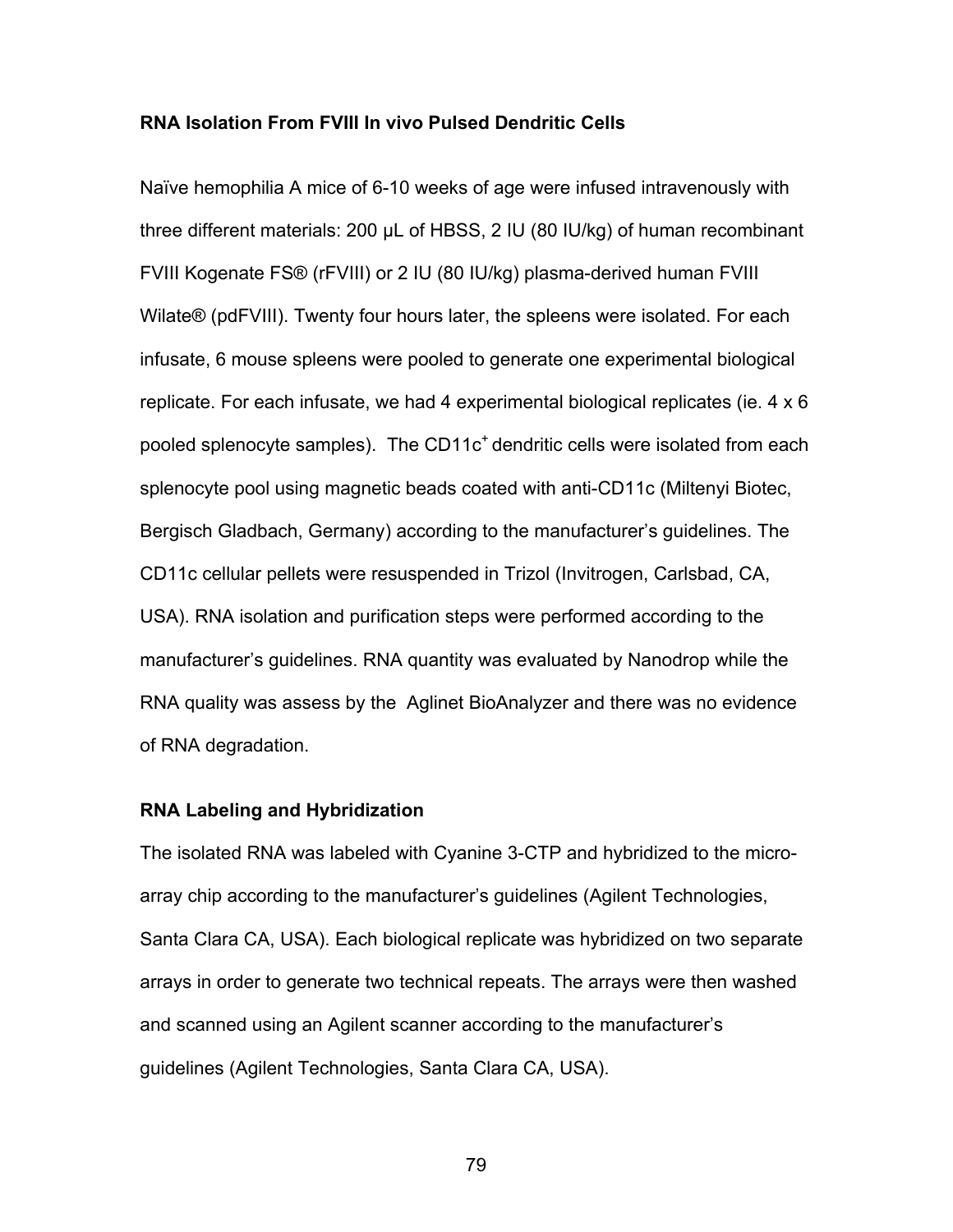#### **Micro-Array Data Analysis**

For micro-array hybridization analysis, the difference of the median intensity subtracted from the median background was divided by the standard deviation of the background. The data was normalized and the replicates were filtered as previously described by Stekel and Quackenbush $97,98$ . The DC gene expression isolated from the HBSS-treated mice was compared to the DC gene expression isolated from either the rFVIII or pdFVIII-treated mice. Altered gene expression was considered significant if it had a fold induction of ≥2 or ≤ 0.5 in all of the four biological readings and their corresponding technical repeats.

#### **Treatment of Hemophilia A mice with FVIII**

Naïve hemophilic mice of 6 to 10 weeks of age received four weekly intravenous infusions of human recombinant FVIII Kogenate-FS® (rFVIII) or plasma-derived human FVIII Wilate® (pdFVIII). Each dose comprised of 2 IU of FVIII (200 ng: equivalent to 80 IU/kg) diluted with HBSS into a final volume of 200 μL. The negative control mice for this experiment received 4 intravenous injections of 200 μL of HBSS.

#### **Blood Sampling from the Hemophilia A Mice**

Mice were anesthetized with 0.2cc hypnorm/water/midazolam (1:2:1) and blood samples were obtained using uncoated microhematocrit capillary tubes (Fisher Scientific Pittsburgh, PA, USA) via the retro-orbital plexus. Blood was mixed with 1/10 volume of 3.2% sodium citrate. Plasma samples were isolated by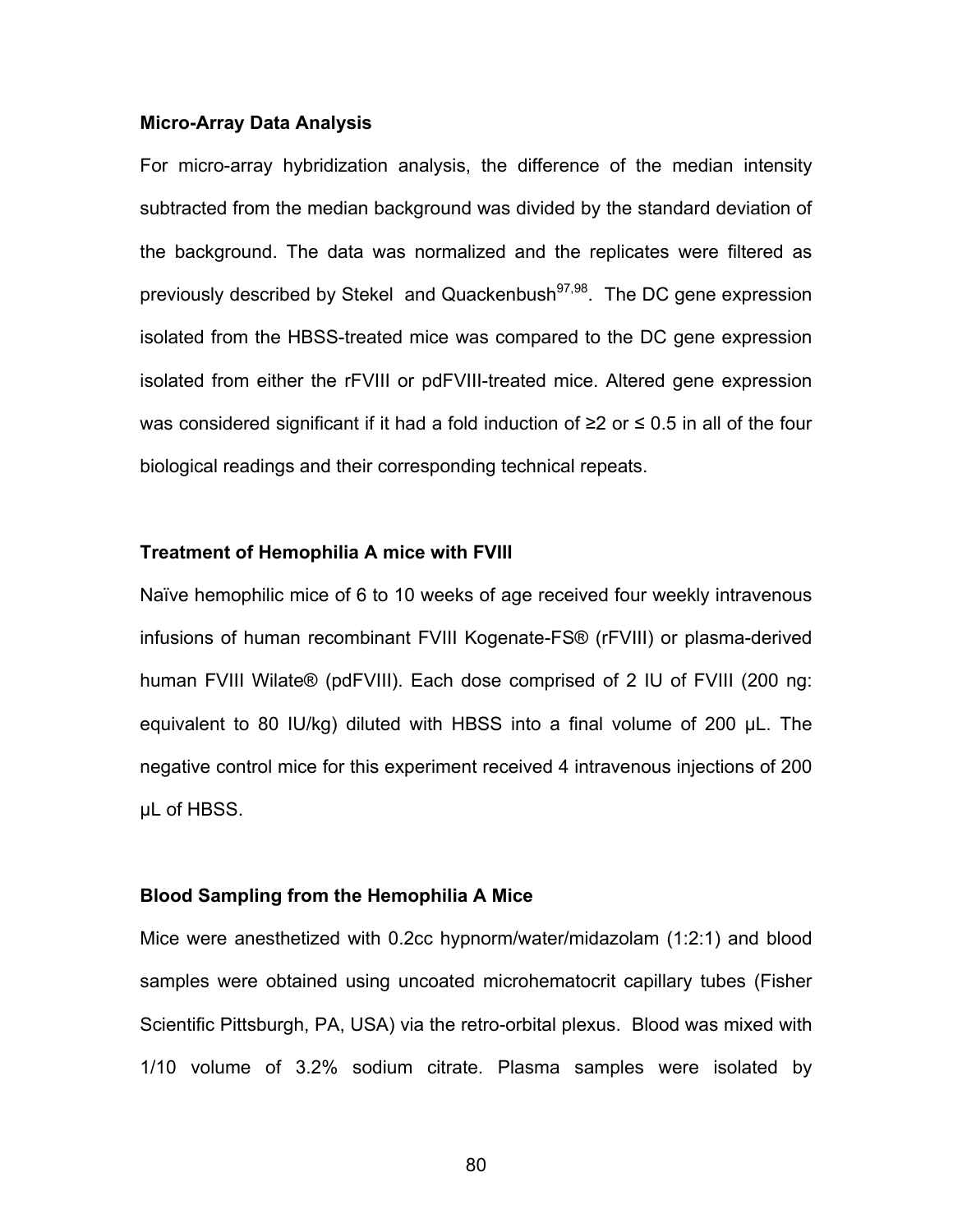centrifugation of blood samples at 10,000 RPM for three minutes at 4°C, frozen on dry ice and stored at -70°C until tested.

### **Measurement of FVIII Antibodies in Mouse Blood Samples**

Total anti-FVIII antibody titers were quantified by ELISA. In brief, microtiter plate wells were coated over night at 4°C with 100 μL of human recombinant FVIII (Kogenate-FS®) at a concentration of 10 IUs/mL . Wells were blocked using 10% BSA in PBS. Plasma samples were diluted in HBS-BSA buffer. The anti-FVIII antibody isotypes (IgG1, IgG2A, IgG2B and IgG3) were studied using the clonotype kit (Southern Biotech, Birmingham, Alabama USA). An anti-FVIII standard curve was generated using an anti-human FVIII antibody of known concentation (Abcam, Cambridge, MA, USA). The standard curve was used as a reference to quantify the FVIII antibodies in our samples.

Plasma samples were analyzed for FVIII inhibitory antibodies using a one-stage FVIII clotting assay. In brief, plasma samples were diluted in 2% BSA in HBS, mixed with human pool plasma in a 1:1 ratio and incubated at 37°C for 2 hours. Samples were then assayed for residual FVIII activity using APTT reagent (Organon Teknika; Durham, NC, USA) in an automated coagulometer (General Diagnostics Coag-A-Mate, Toronto, Canada) following the manufacturer's protocol. Inhibitor titers (Bethesda Units) were calculated as detailed in the standard Bethesda protocol<sup>58</sup>.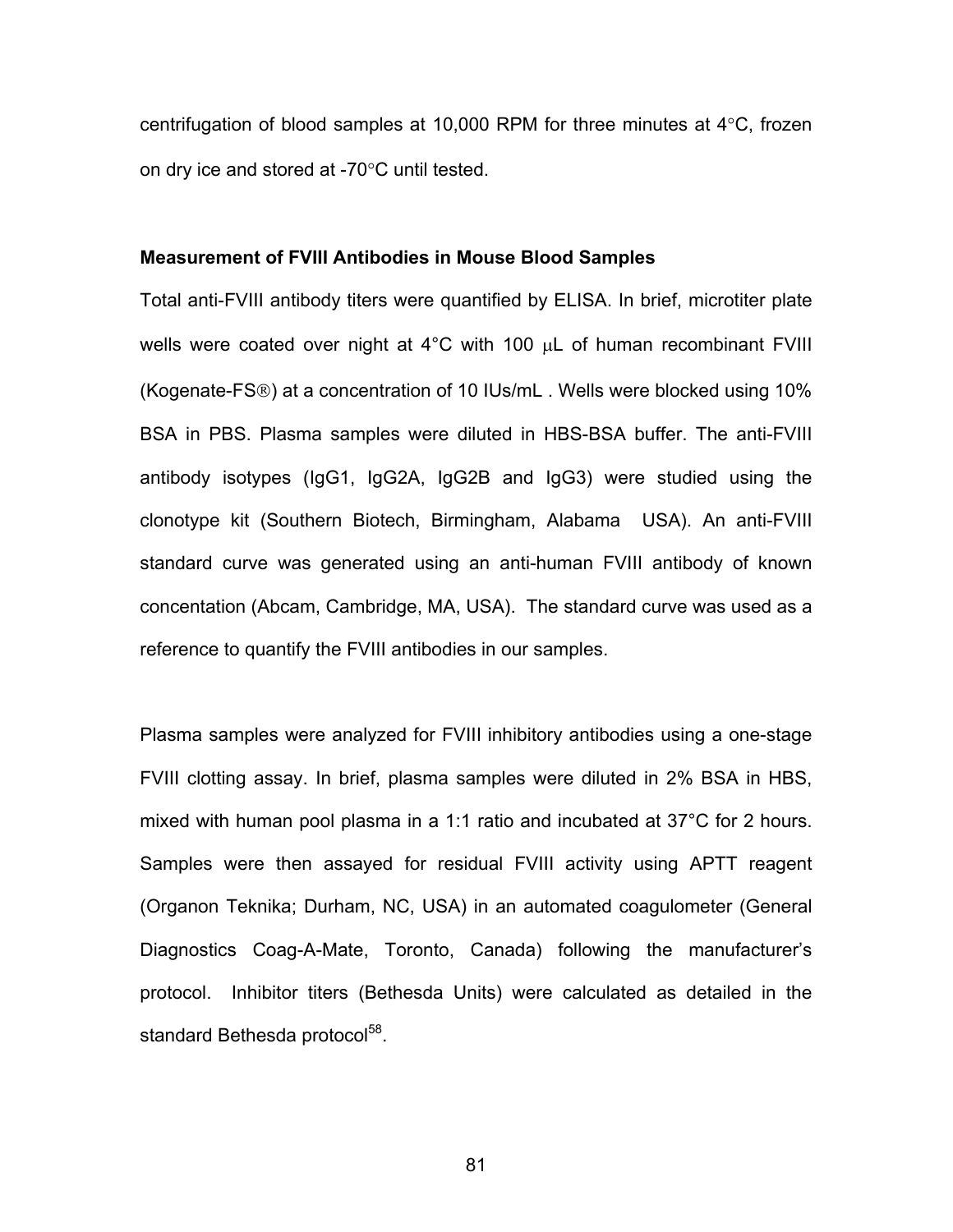# **Phenotypic Characterization of In-vivo Pulsed Dendritic Cells by Flow Cytometry.**

Naïve hemophilia A mice of 6 to 10 weeks of age were treated with a single infusion of HBSS, 2 IU of rFVIII or 2 IU pdFVIII. Twenty four hours later, spleens were isolated and digested in collagenase D for 30 minutes.  $CD11c<sup>+</sup>DCs$  were isolated using magnetic beads coated with anti-CD11c antibodies (Miltenyi Biotec, Bergisch Gladbach, Germany) according to the manufacturer's guidelines. All isolated DC populations were >90% PE-Cy5-CD11c+ by flow cytometric assessment. Co-stimulatory molecules CD80 and CD86 (BD Biosciences, San Diego CA, USA) were fluorescently labeled with PE and FITC in order to identify the maturation stage of the DCs. The cells were fixed with Cytofix/Cytoperm kit (BD Biosciences, San Diego CA, USA) and samples were analyzed by flow cytometry within 12 hours.

## **In-vivo Assessment of The Splenic T Cell Micro-Environment Induced by FVIII Infusions**

Hemophilia A mice that were previously treated with either rFVIII or pdFVIII were used in this experiment. Mice were challenged with 2 IU of either rFVIII or pdFVIII 4 months after their last FVIII treatment. 24hrs later, CD4+ T cells were isolated from the spleens via the use of a CD4 negative selection isolation kit (Miltenyi Biotec Bergisch Gladbach, Germany) following the manufacturer's protocol. The CD4+ cells were stained with specific antibodies against CD4, CD25, Foxp3 and the intracellular cytokines IL2, IL4, IL5, IL10, IFN-γ, and TGF-β as described by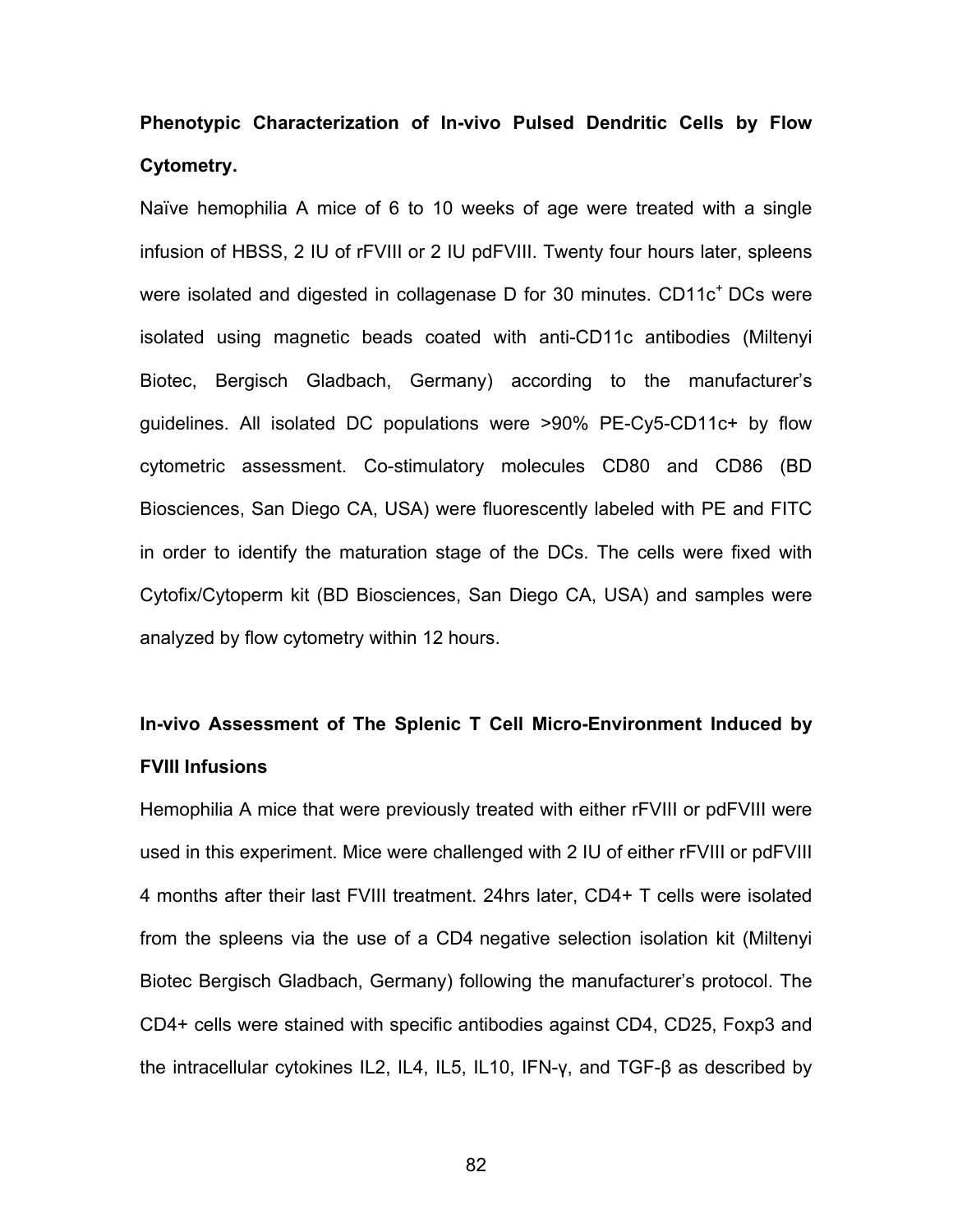the manufacturer (BD Biosciences, San Diego CA, USA). The cells were fixed with the Cytofix/Cytoperm kit (BD Biosciences, San Diego CA, USA) and samples were analyzed by flow cytometry within 12 hours. The negative control mice for this experiment received 4 intravenous injections of 200 μL of HBSS. Mice were treated again with 200 μL of HBSS 4 months later.

### **In-vivo Studies of Antigenic Competition Between FVIII and FIX**

Naïve hemophilia A mice of 6 to 10 weeks of age received four weekly intravenous treatments of either 2 IU human rFVIII or 2 IU rFVIII mixed with 3µg (0.6 IU), 10 µg (2 IU) or 20 µg (4 IU) of recombinant FIX BeneFix® (rFIX). Large amounts of FIX protein were used in this experiment to match the molar ratio of VWF found in pdFVIII i.e. in pdFVIII the molar ratio of FVIII:VWF is 1:100. All treatments were diluted with HBSS into a final volume of 200 μL. The negative control mice for this experiment received 4 intravenous treatments of 200 μL of 20 ug of FIX alone.

#### **Statistical Analysis.**

All data are presented as mean ± standard error of the mean (SEM). Statistical comparisons of experimental groups were evaluated with a Student T test; all P values are shown in the figures.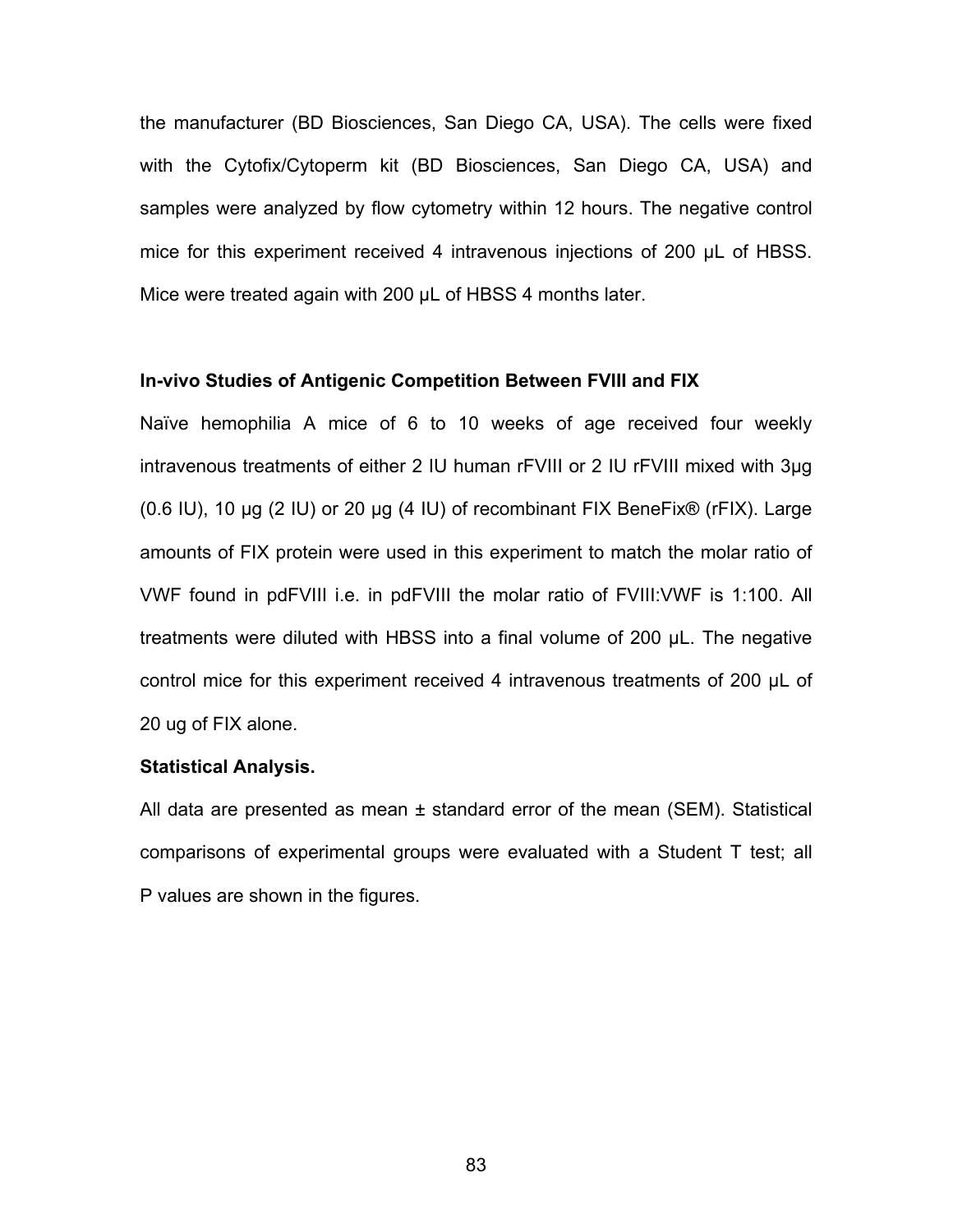### **Results**

## **Treatment of Hemophilia A Mice with pdFVIII Results in Reduced anti-FVIII Generation**

We were interested in learning more about the association between FVIII inhibitors and treatments with rFVIII or pdFVIII. This was achieved by treating hemophilia A mice with 4 weekly infusions of either 2 IU rFVIII or 2 IU pdFVIII. Our results show that the mice who received rFVIII had consistently higher anti-FVIII inhibitor titers compared to the pdFVIII-treated mice (Figure 4.1A). Anti-FVIII antibodies were not seen in the HBSS-infused mice. The anti-FVIII ELISA studies on the rFVIII-treated mice showed that the antibodies were predominantly of the IgG1 subclass (Th2 dependent) and to a lesser extent IgG2A and IgG2B (Th1 dependent) subclasses (Figure 4.1B). Moreover, the anti-FVIII isotyping studies on the pdFVIII-treated mice showed a marked reduction in the formation of anti-FVIII IgG1, IgG2A and IgG2B subclasses. The mice that were treated with pdFVIII developed high titers of anti-human VWF antibodies. These anti-VWF antibodies were predominantly IgG1 and IgG2A subclasses (Figure 4.1C). Thus, treating hemophilia A mice with pdFVIII results in low anti-FVIII and high antihuman VWF antibody titers. With this in mind, we investigated the cells of the innate and adaptive immune systems to identify the mechanism responsible for this observation.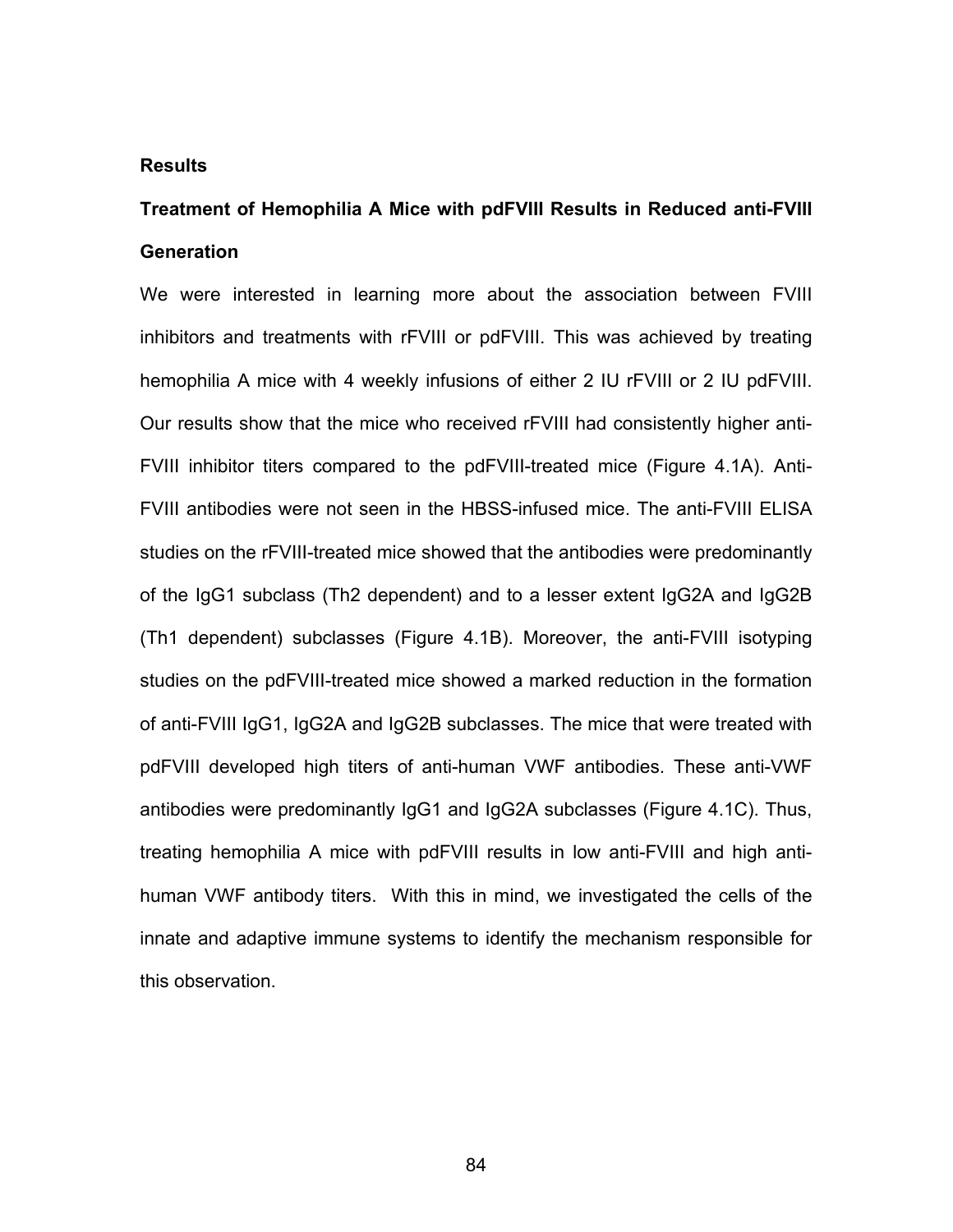**Figure 4.1 Infusion of pdFVIII concentrate results in reduced anti-FVIII titers and the formation of VWF antibodies**. Comparison of (A) FVIII inhibitors, (B ) Anti-FVIII IgG subclasses and (C) Anti-VWF IgG subclasses in Balb/c mice after 4 infusions of either VWF alone, pdFVIII or rFVIII. Naïve hemophilic Balb/c mice were treated with 4 weekly infusions of 2 IU VWF or 2 IU pdFVIII or 2 IU rFVIII. Mice were sampled 1 week following the fourth treatment. The horizontal lines and error bars represent the mean and standard error of the mean for 8 to 10 mice, respectively.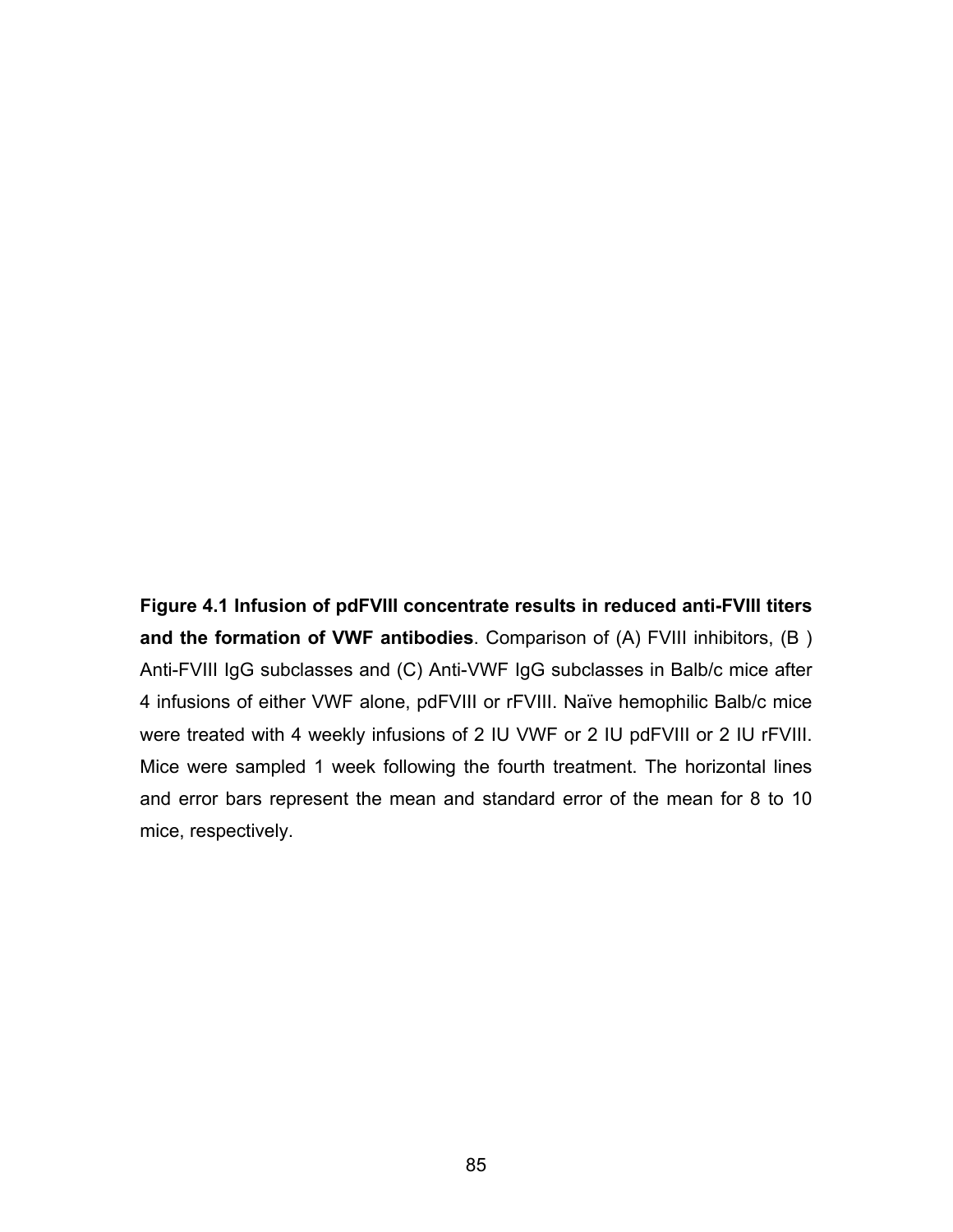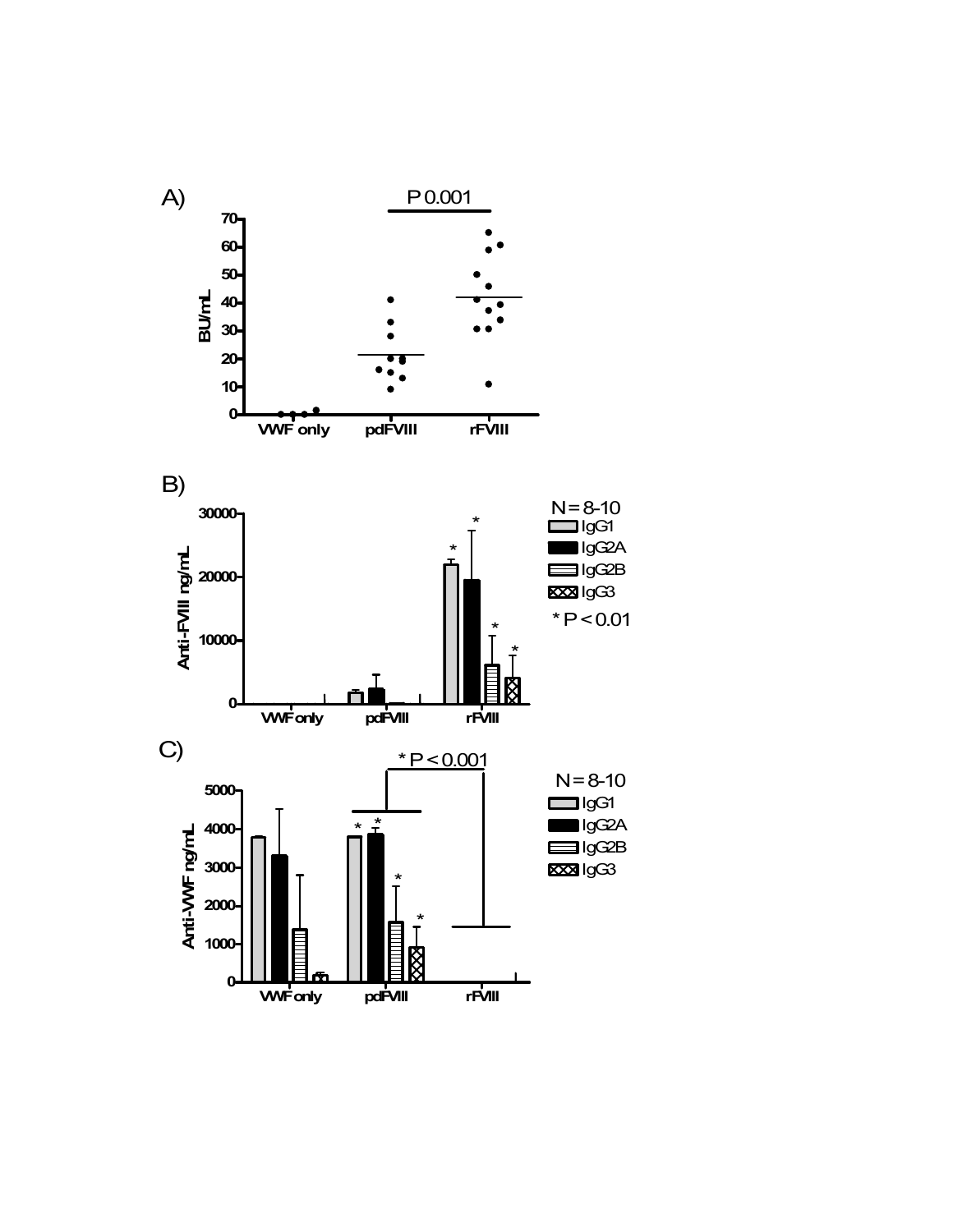# **Recombinant and Plasma-Derived FVIII Concentrates Induce Different Patterns of Immune Gene Expression in Dendritic Cells**

Dendritic cells play a central role in directing the immune system towards either tolerance or immunity. Therefore, in order to investigate the influence of rFVIII and pdFVIII concentrates on DC immune gene expression, transcriptional profiling micro-array studies were performed. The transcript profile of DCs was investigated 24 hours after infusing hemophilic mice with either pdFVIII or rFVIII. The gene expression profile in DCs following administration of each concentrate (pdFVIII or rFVIII) was compared to that of DCs that were isolated from naïve hemophilic mice treated with HBSS. For each condition, we only considered the genes that had a 2-fold difference in gene expression in all of the four biological experiments and their corresponding technical replicates. Our results show that the pdFVIII infusion induced a different immune gene expression profile in DCs compared to the rFVIII treatment; these results are summarized in Table 4.1.

## **In vivo Administration of rFVIII and pdFVIII Concentrates Induces the Maturation of Dendritic Cells**

In order to activate the immune system towards FVIII, the FVIII protein must be sampled, processed and presented to T cells by antigen presenting cells such as DCs. We studied the in vivo maturation of DCs due to FVIII treatment. Our results show that in vivo, rFVIII and pdFVIII concentrates both induce the maturation of DCs by increasing the expression of CD86 on DCs in comparison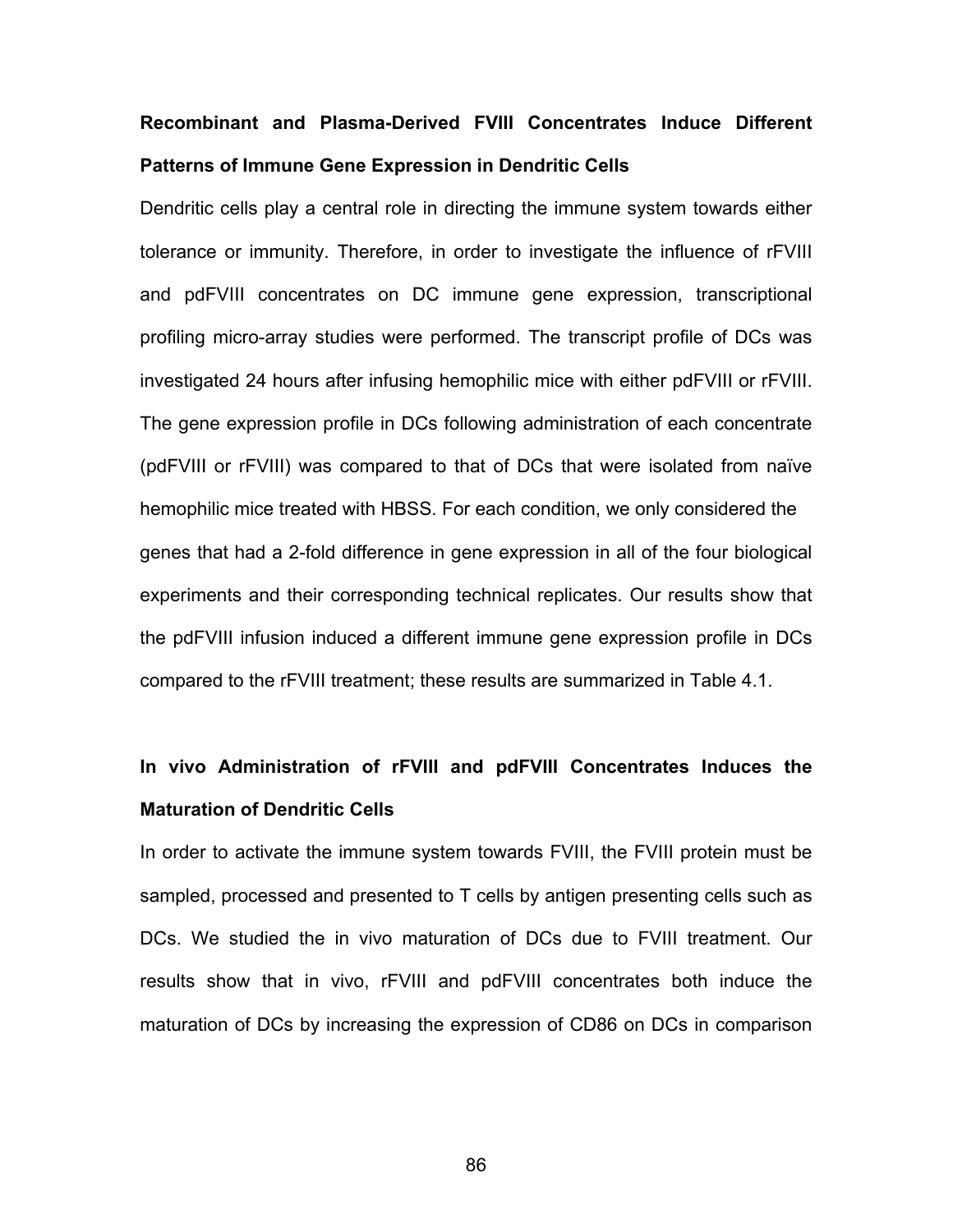to the HBSS control DCs (Figure 4.2). Interestingly, the pdFVIII-DCs had a higher

CD86 expression than rFVIII-DCs. Dendritic cell CD86 expression was also

- **Table 1: Summary of the micro-array gene expression of DCs that were isolated 24 hours after (A) rFVIII or (B) pdFVIII infusion; all ratios are relative to HBSS-infused mice** 
	- **A) Pathway and specific gene list of immune system genes that had a consistent 2-fold difference in gene expression after rFVIII treatment relative to the HBSS-treated mice**

| <b>Functional Grouping:</b><br><b>Gene Function</b>                                     | <b>Gene Name</b>                                         | Gene<br><b>Symbol</b> | <b>Intensity</b><br><b>Ratio</b><br>(rFVIII/HBSS) |
|-----------------------------------------------------------------------------------------|----------------------------------------------------------|-----------------------|---------------------------------------------------|
| Cell-Matrix Adhesion:<br>Increases cell survival 99                                     | Connective<br><b>Tissue</b><br><b>Growth Factor</b>      | Ctgf                  | 0.439013                                          |
| Host Immune Defense to Bacteria:<br>100<br>InducesTh1 responses                         | Cathelicidin<br>Antimicrobial<br>Peptide                 | Camp                  | 3.272401                                          |
| Surface marker:<br>Pro-inflammatory cytokines increasing<br>phagocytoses <sup>101</sup> | S <sub>100</sub> Calcium<br><b>Binding Protein</b><br>A8 | S <sub>100a8</sub>    | 2.527378                                          |
| Host Defense to Bacteria:<br>102<br>Inhibits actions of TNF- $\alpha$                   | Proteoglycan 2                                           | Prg <sub>2</sub>      | 0.364057                                          |
| <b>Oxidative Stress:</b><br>103<br>prevents inflammation                                | Glutathione<br>Peroxidase 2                              | Gpx2                  | 2.466754                                          |
| Host Defense to Bacteria:<br>Th1-polarized Ag-specific immune<br>104<br>responses       | Lactotransferrin                                         | Ltf                   | 2.274128                                          |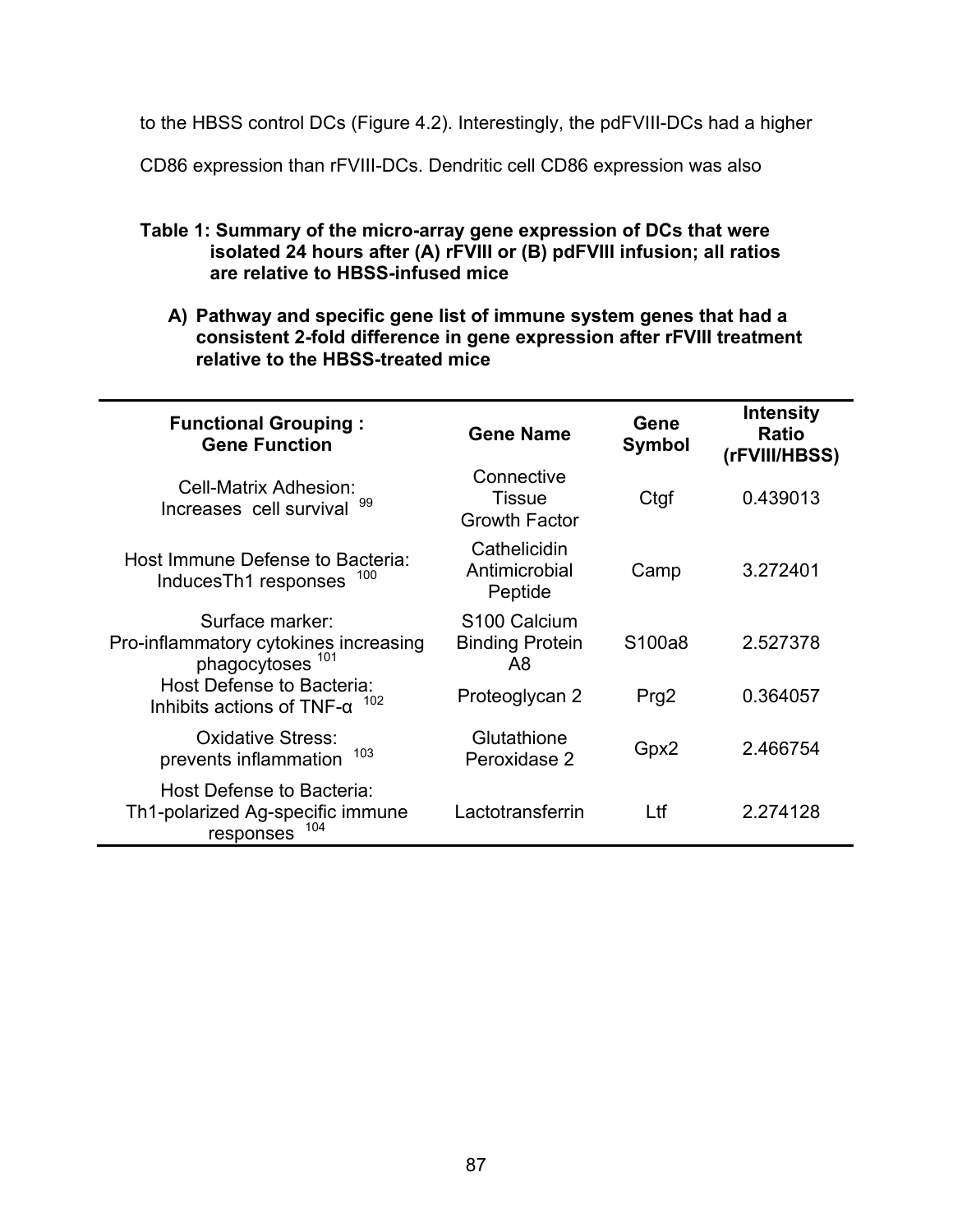**B) Pathway and gene list of genes that had a 2-fold difference in the microarray gene expression after pdFVIII treatment relative to the HBSS-treated mice** 

| <b>Functional Grouping:</b><br><b>Gene Function</b>                                                                                                         | <b>Gene Name</b>                                                        | Gene<br><b>Symbol</b> | <b>Intensity Ratio</b><br>(pdFVIII/HBSS) |
|-------------------------------------------------------------------------------------------------------------------------------------------------------------|-------------------------------------------------------------------------|-----------------------|------------------------------------------|
| Cytokine-cytokine receptor<br>interaction:<br>Binds interleukin 8 receptor and<br>105<br>recruits DCs and neutrophils                                       | Chemokine<br>(C-X-C motif)<br>Ligand 2                                  | Cxcl <sub>2</sub>     | 3.107269                                 |
| Cytokine-cytokine receptor<br>interaction:<br>Induce type 2 T helper cell<br>polarization and recruits<br>Natural Killer cells 106                          | Chemokine<br>(C-C motif)<br>Ligand 2                                    | Ccl <sub>2</sub>      | 2.091005                                 |
| Host Defense to Bacteria:<br>Inhibits actions of TNF- $\alpha$                                                                                              | Proteoglycan2                                                           | Prg <sub>2</sub>      | 0.426912                                 |
| Involved in Septic Shock:<br>Enhances inflammatory<br>responses to microbial products<br>107                                                                | <b>Triggering</b><br>Receptor<br>Expressed on<br><b>Myeloid Cells 1</b> | Trem1                 | 2.917323                                 |
| <b>Extracellular Matrix Protein:</b><br>inhibits dendritic cell migration<br>to lymph nodes $108$                                                           | Secreted<br><b>Acidic Cysteine</b><br><b>Rich</b><br>Glycoprotein       | Sparc                 | 0.47198                                  |
| <b>Heat Shock protein</b><br>(TLR Interacting Protein):<br>Induce CD86<br>expression and release<br>of TNF- $\alpha$ , IL-1 $\beta$ and IL-6 <sup>109</sup> | <b>Heat Shock</b><br>Protein 1A                                         | Hspa1a                | 3.048223                                 |
| Heat Shock protein:<br>Induce the infiltration of<br>110<br>NK cells and DCs                                                                                | <b>HeatShock</b><br>Protein 1                                           | Hspb1                 | 2.105893                                 |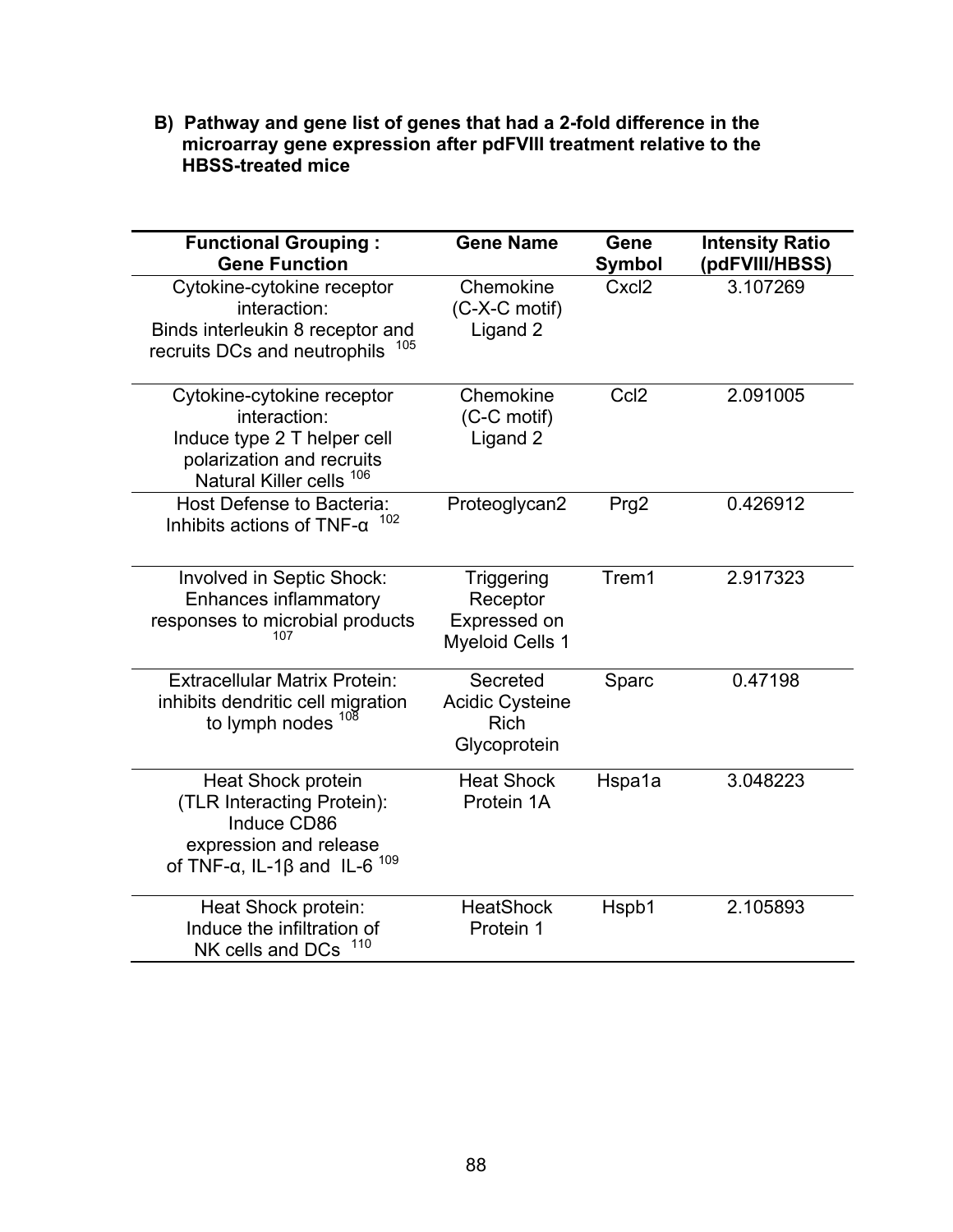**Figure 4.2 The pdFVIII and rFVIII infusions cause the maturation of Dendritic Cells.** Assessment of DC maturation after treating naïve hemophilic Balb/c mice with either HBSS, 2 IU VWF, 2 IU pdFVIII or 2IU rFVIII. Mice were sacrificed 2 hours after the treatment and CD11c+ DCs were purified from the spleens. The expression of (A) CD86 or (B) CD80 maturation markers was quantified on DCs via flow cytometry. The error bars represent the standard error of the mean for 10 mice.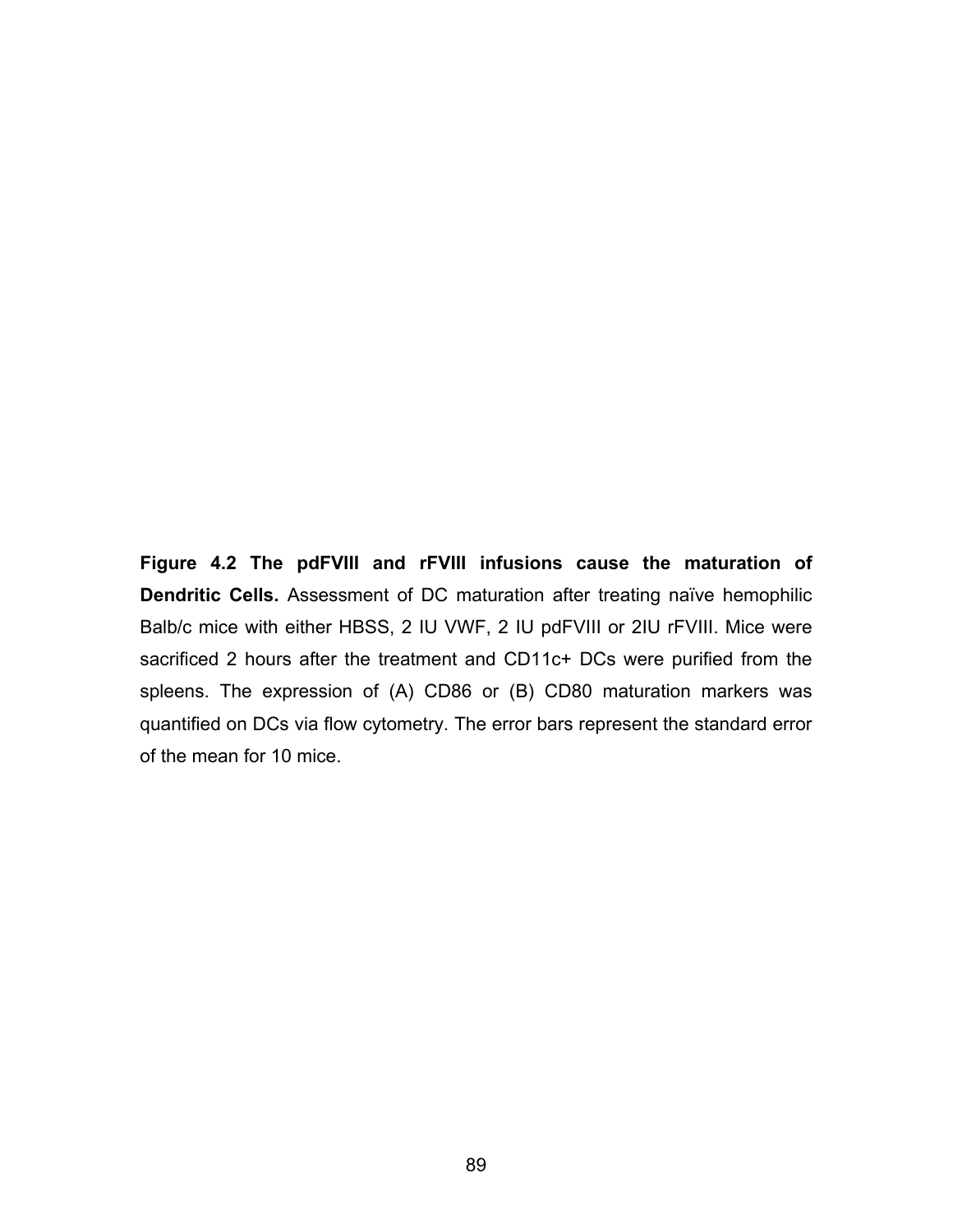

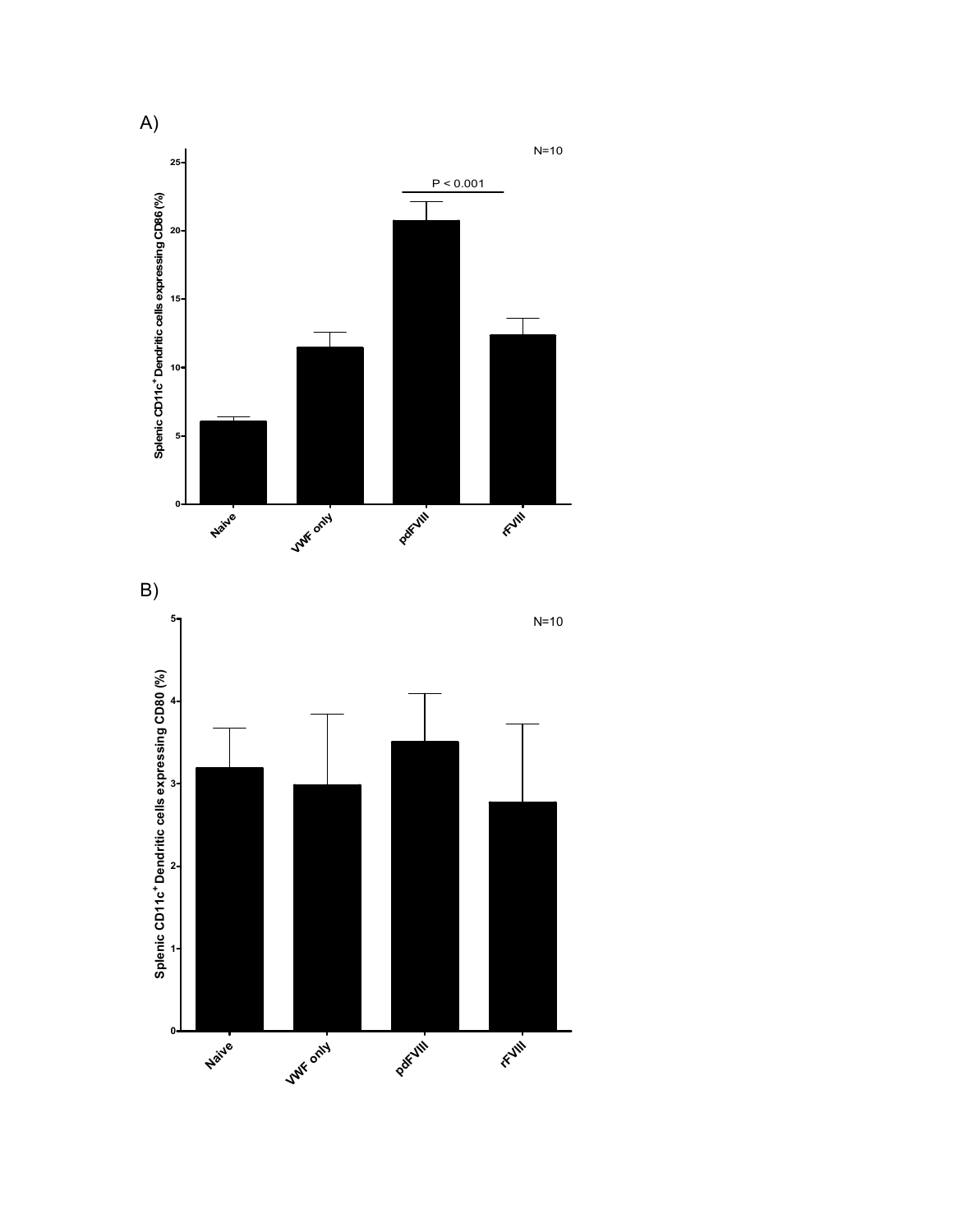increased following infusion of the VWF concentrate. We propose that the presence of VWF and other co-purified proteins found in the pdFVIII concentrate are responsible for the increased CD86 expression documented following exposure to this product.

# **In vivo, Th1 and Th2 Adaptive Immune Responses Were Induced After the rFVIII and pdFVIII Infusions, Respectively***.*

In order to learn more about the in vivo cytokine release induced by CD4+ T cells following infusion of rFVIII and pdFVIII concentrates, we assessed the intracellular cytokine production in CD4+ T cells isolated from rFVIII and pdFVIIItreated mice that were re-challenged with the respective FVIII concentrates after an interval. Our results show that the mice that were challenged with rFVIII had more T cells producing IL2, IL10 and IFN-γ and fewer T cells producing IL4, IL5, and TGF-β (Figure 4.3 A). A contrasting cytokine profile was documented in the mice that were challenged with pdFVIII, in which we observed more T cells producing IL4, IL5, and TGF-β and fewer T cells producing IL2, IL10 and IFN-γ (Figure 4.3 A). We also evaluated the CD4+CD25+Foxp3+ regulatory T cell population in the spleen after rFVIII or pdFVIII challenges. Our results show that the mice that received pdFVIII treatment had more splenic  $CD4\textsuperscript{+}CD25\textsuperscript{+}Foxp3\textsuperscript{+}$ regulatory cells (12.5 vs 6%) than the mice that were treated with rFVIII (Figure 4.3 B).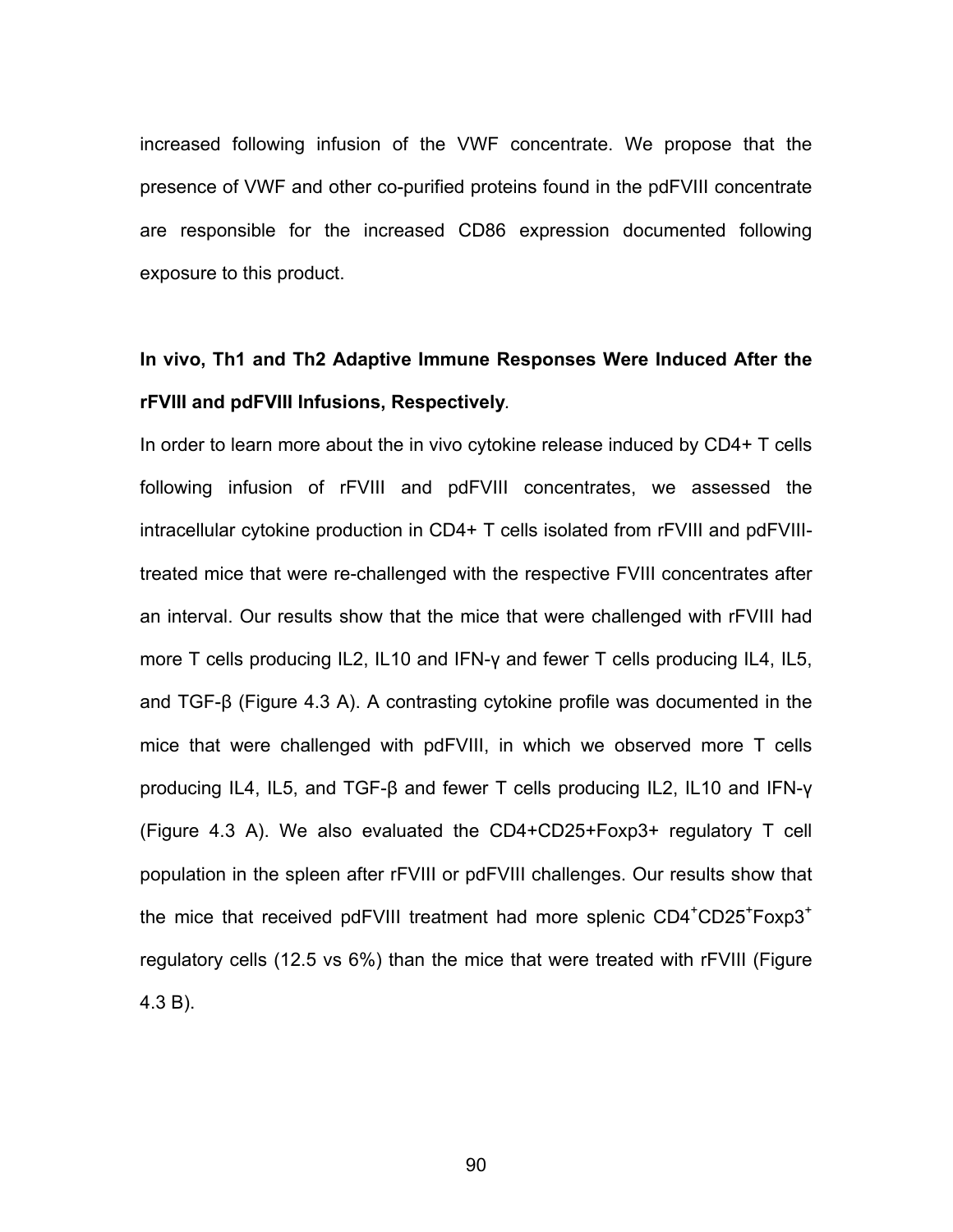**Figure 4.3 pdFVIII concentrate induces the development of T regulatory cells and a Th2 cytokine profile while rFVIII induces a Th1 cytokine profile.** Detection of (A) intracellular Th1 and Th2 cytokines produced by CD4+ T cells and (B) CD4+CD25+Foxp3+ T regulatory cells isolated from HBSS, rFVIII or pdFVIII-treated mice. Mice were treated with 4 infusions of HBSS , 2 IU pdFVIII or 2 IU rFVIII; 4 months later mice were challenged with HBSS, 2 IU rFVIII or 2 IU pdFVIII. 24 hours later, CD4+ T cells were purified from the spleens. The Th1 cytokines IL2, IFN (3A- i and ii), Th2 cytokines IL4, IL5, IL10 and TGF-β (3B-iii-vi) and CD4+CD25+Foxp3+ expression was quantified by flow cytometry. The error bars represent the standard error of the mean for 5 mice.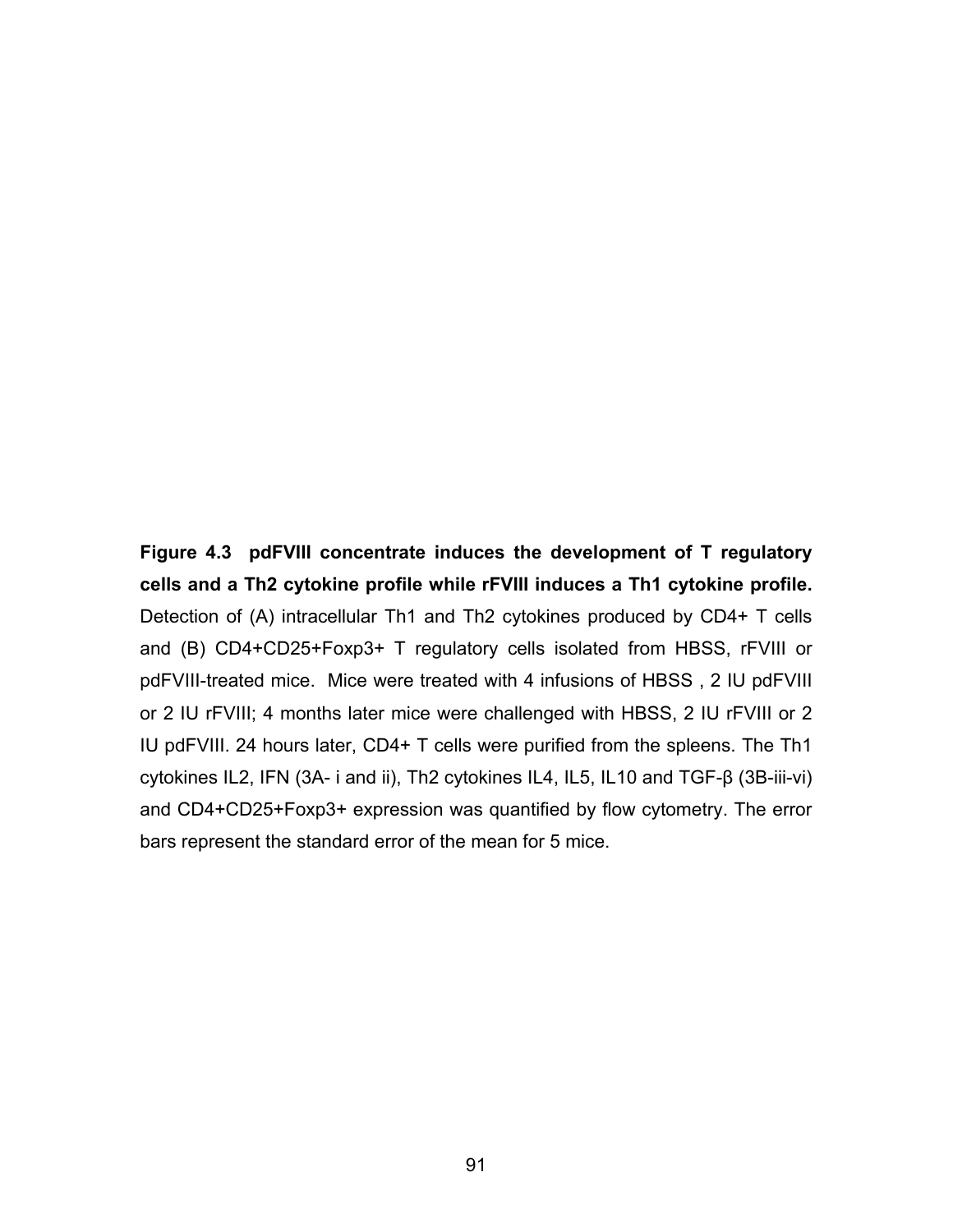











A)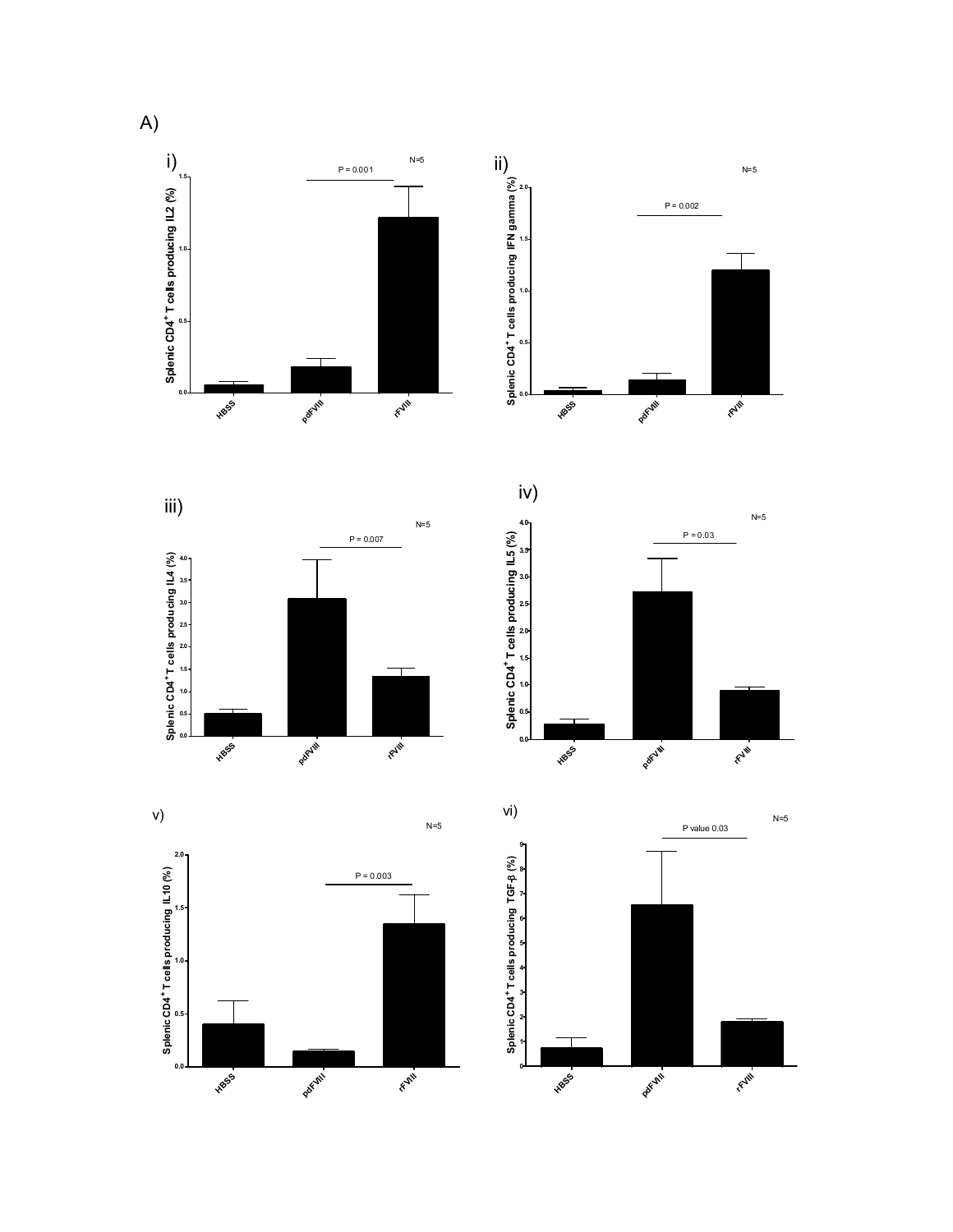

B)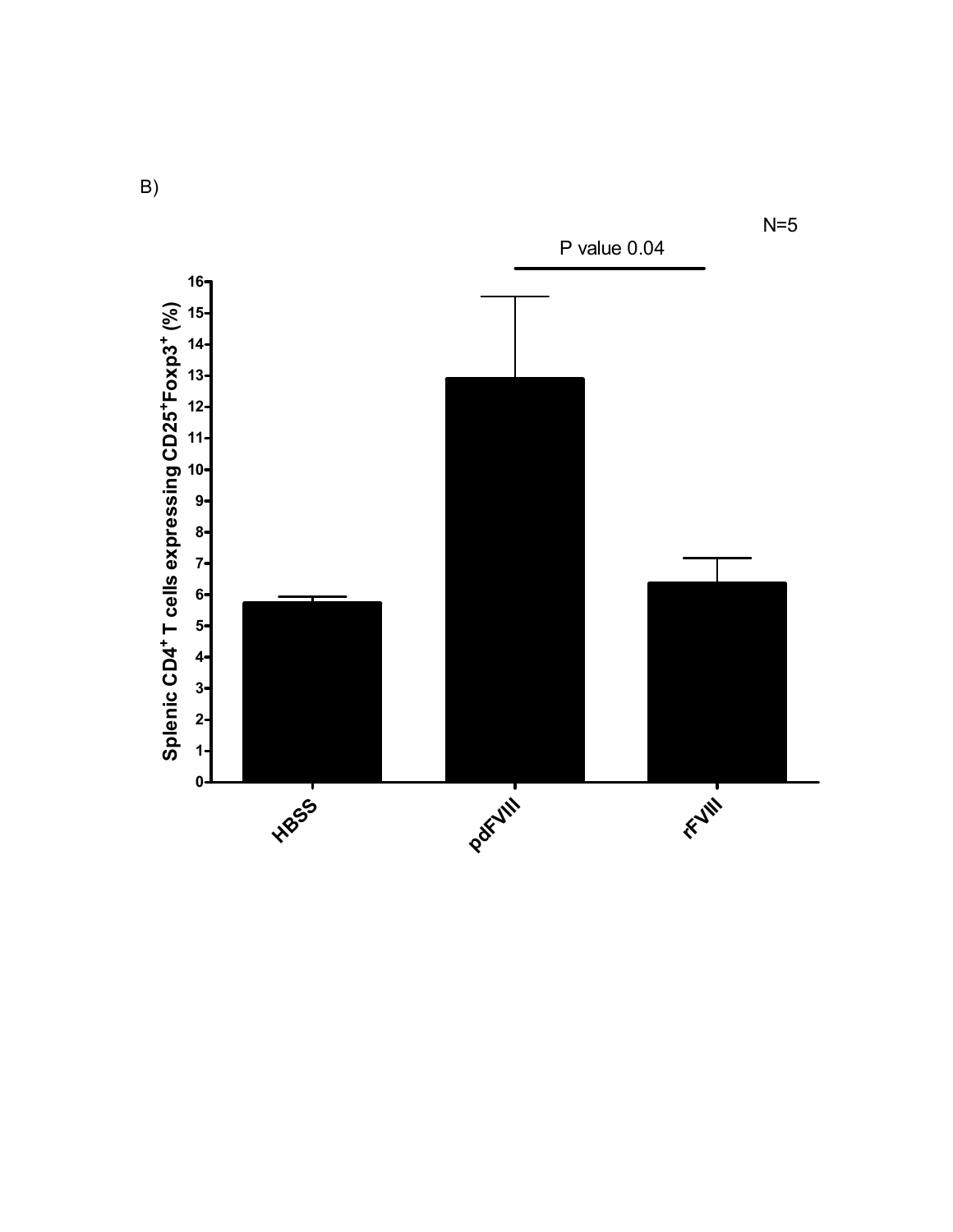## **Treatment of Hemophilia A Mice With rFVIII Mixed With rFIX Results in Reduced Levels of FVIII Antibodies**

Reipert and colleagues previously suggested that VWF found in pdFVIII can compete with FVIII for immunogenic recognition $111$ . Therefore, in order to assess the possibility of antigenic competition between FVIII and other proteins, we performed the following experiment. Hemophilia A mice were treated with four weekly infusions of 2 IU rFVIII alone, 2 IU rFVIII + 10 μg rFIX or 2 IU rFVIII + 20 μg rFIX. Our results show that the mice who received increasing concentrations of rFIX mixed with rFVIII had reduced FVIII inhibitor titers compared to the mice that were treated with rFVIII alone (Figure 4.4 A). Particularly noteworthy, 5 of the mice that were treated with 2 IU rFVIII  $+$  20 ug rFIX did not develop FVIII inhibitors. Our experiments also show that the rFVIII/rFIX treated mice had lower total anti-FVIII antibody titers as measured by ELISA than the rFVIII-treated mice (Figure 4.4B). We also evaluated the presence of anti-FIX antibodies in the mice after rFVIII+rFIX treatment. Our results show that the mice that were treated with rFIX developed low levels of anti-FIX antibodies (Figure 4.4 C). Therefore, treating hemophilic mice with rFVIII + FIX results in reduced anti-FVIII titers which might be due to antigenic competition between FIX and FVIII for immunogenic presentation by APCs and subsequent activation of effector T cells.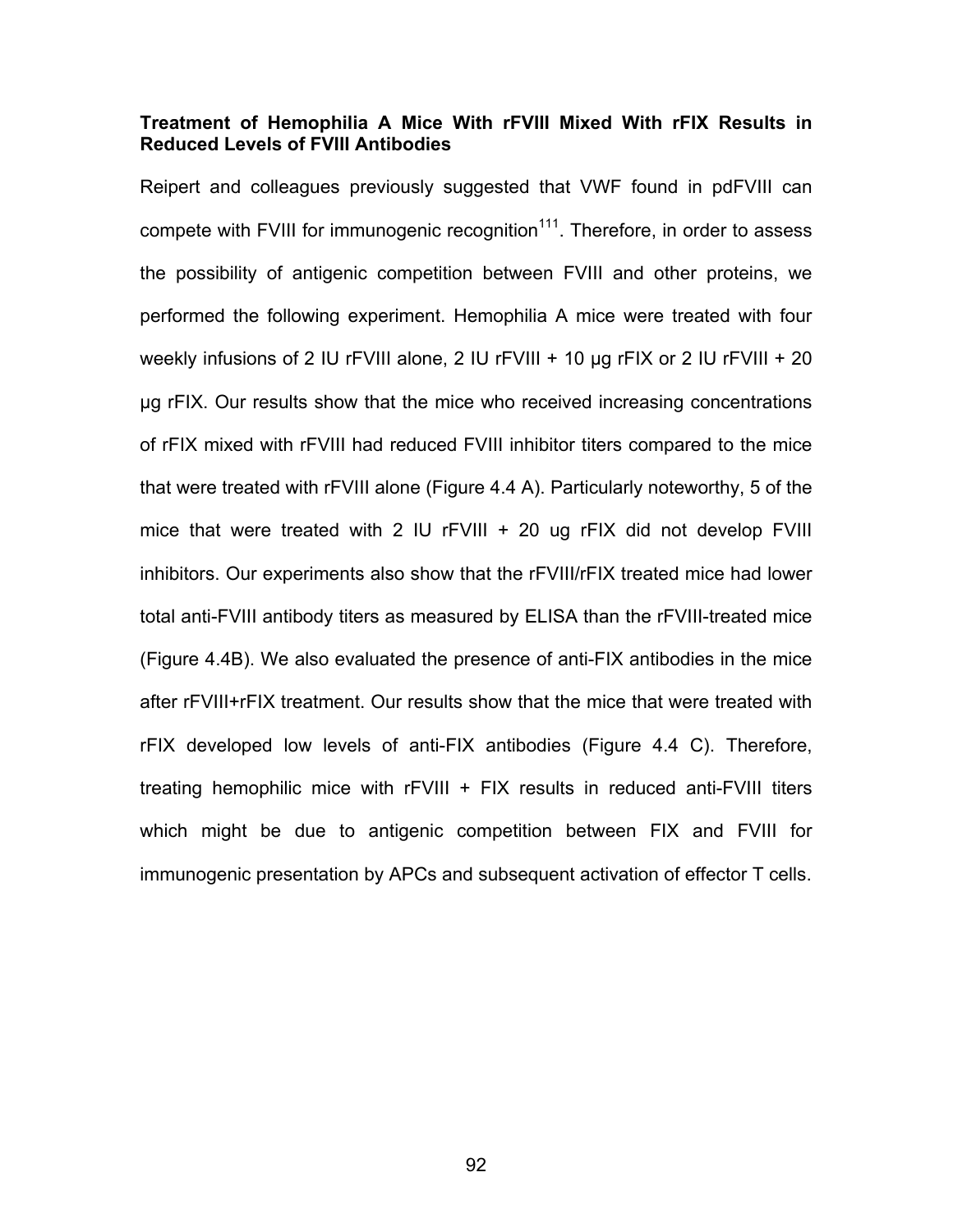**Figure 4.4 The presence of high FIX protein concentrations during FVIII treatment results in reduced anti-FVIII antibodies.** Comparison of (A) FVIII inhibitors, (B) Anti-FVIII antibodies and (C) Anti-FIX antibodies in hemophilic mice after 4 treatments of either 3ug FIX+2IU rFVIII, 20 ug FIX, 10 ug FIX+2 IU rFVIII, 20 ug FIX+2 IU rFVIII or 2 IU rFVIII. Mice were sampled 1 week following the fourth treatment. The horizontal and error bars represent the mean and standard error of the mean for 8 to 10 mice, respectively.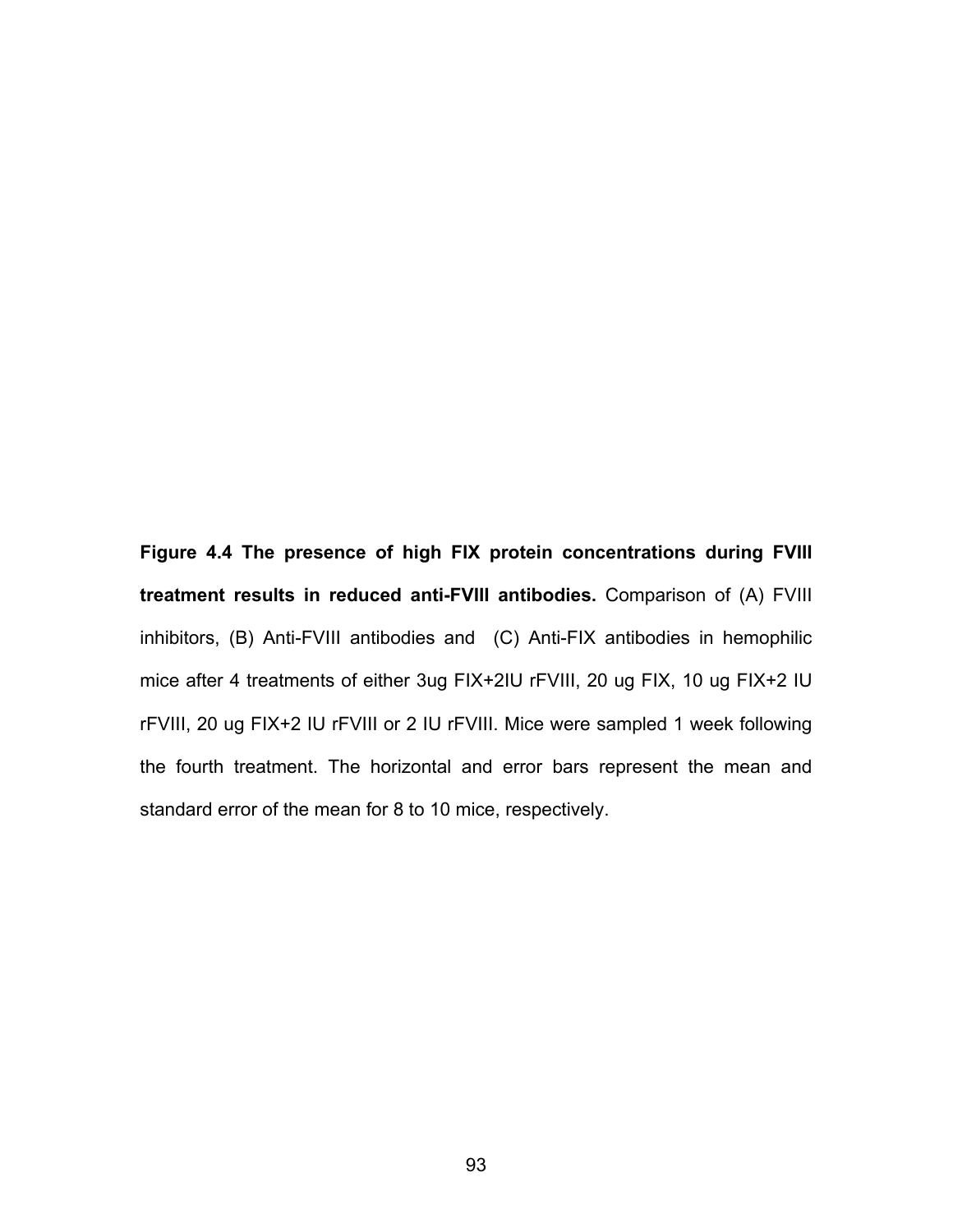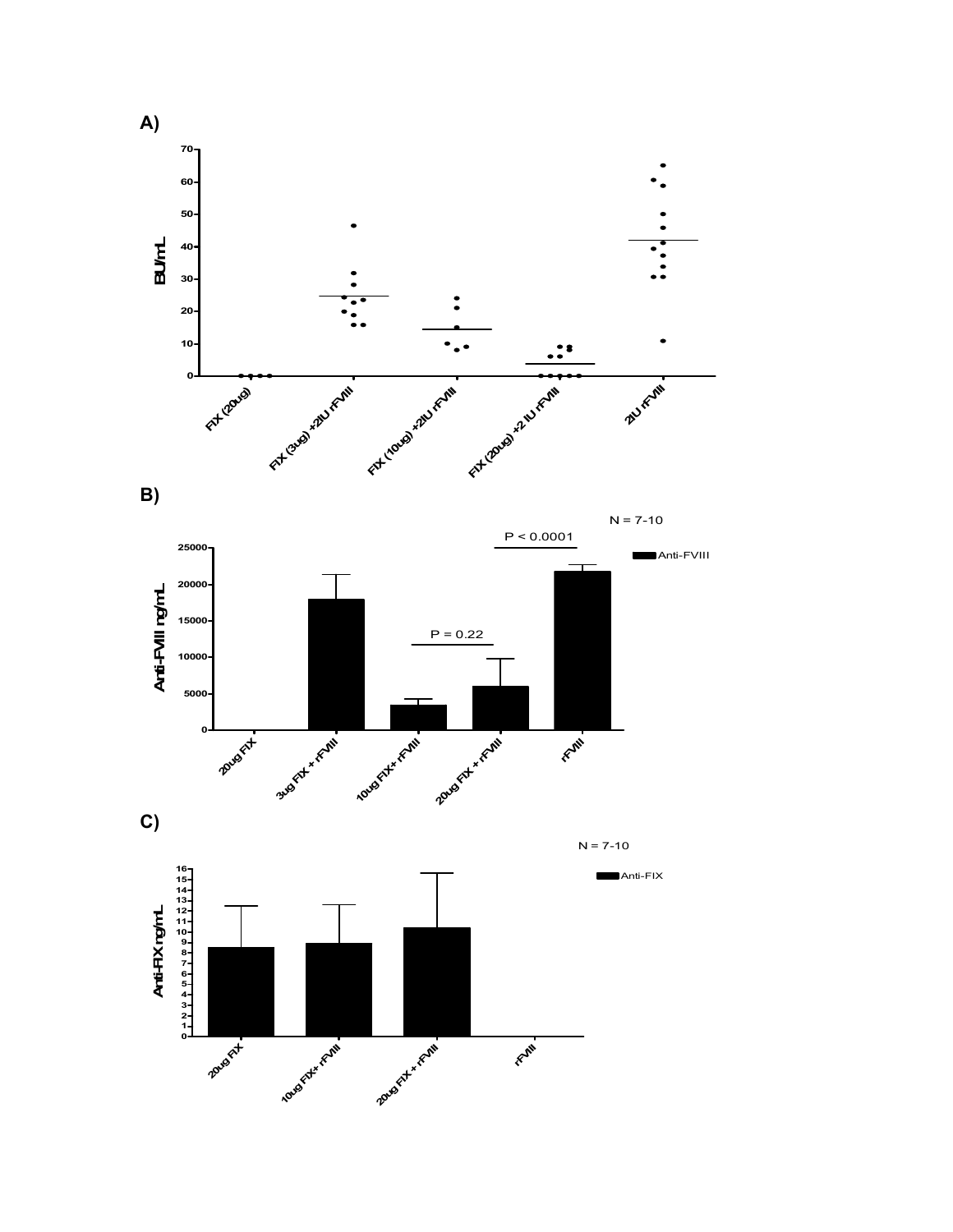### **Discussion**

We have shown that treating hemophilia A mice with rFVIII results in higher levels of anti-FVIII antibodies compared to pdFVIII-infused mice. We have subsequently investigated the key players in the initiation of the adaptive immune response, DCs and T cells. Our results suggest that the differences in immune responsiveness between the rFVIII and pdFVIII-treated mice may be related to the different splenic cytokine milieu induced by each type of concentrate. The cytokine context of antigen presentation is an important determinant of immunogenicity and recent studies have documented an association between FVIII antibody generation and polymorphisms in the promoter regions of the IL10 and TNF- $\alpha$  genes<sup>22,23</sup>. Moreover, Sasgary et al. reported an association between rFVIII treatment and IFN- $\gamma$  production by T cells isolated from hemophilic mice  $^{68}$ .

Dendritic cells regulate the immune response by expressing cell surface proteins and by releasing cytokines and chemokines that influence the interaction with T cells. The immune gene expression profile of DCs isolated from pdFVIII or rFVIIItreated mice was distinct. The rFVIII and pdFVIII treatments resulted in a consistent >2-fold change of expression of 6 and 7 genes involved in the immune response, respectively. After analyzing the differentially expressed genes following rFVIII treatment, we observed the enhanced expression of genes that induce inflammation, promote Th1 responses, enhance phagocytosis and prevent oxidative metabolic stress. The pdFVIII treatment induced the expression of genes that recruit inflammatory cells, promote inflammation and stimulate the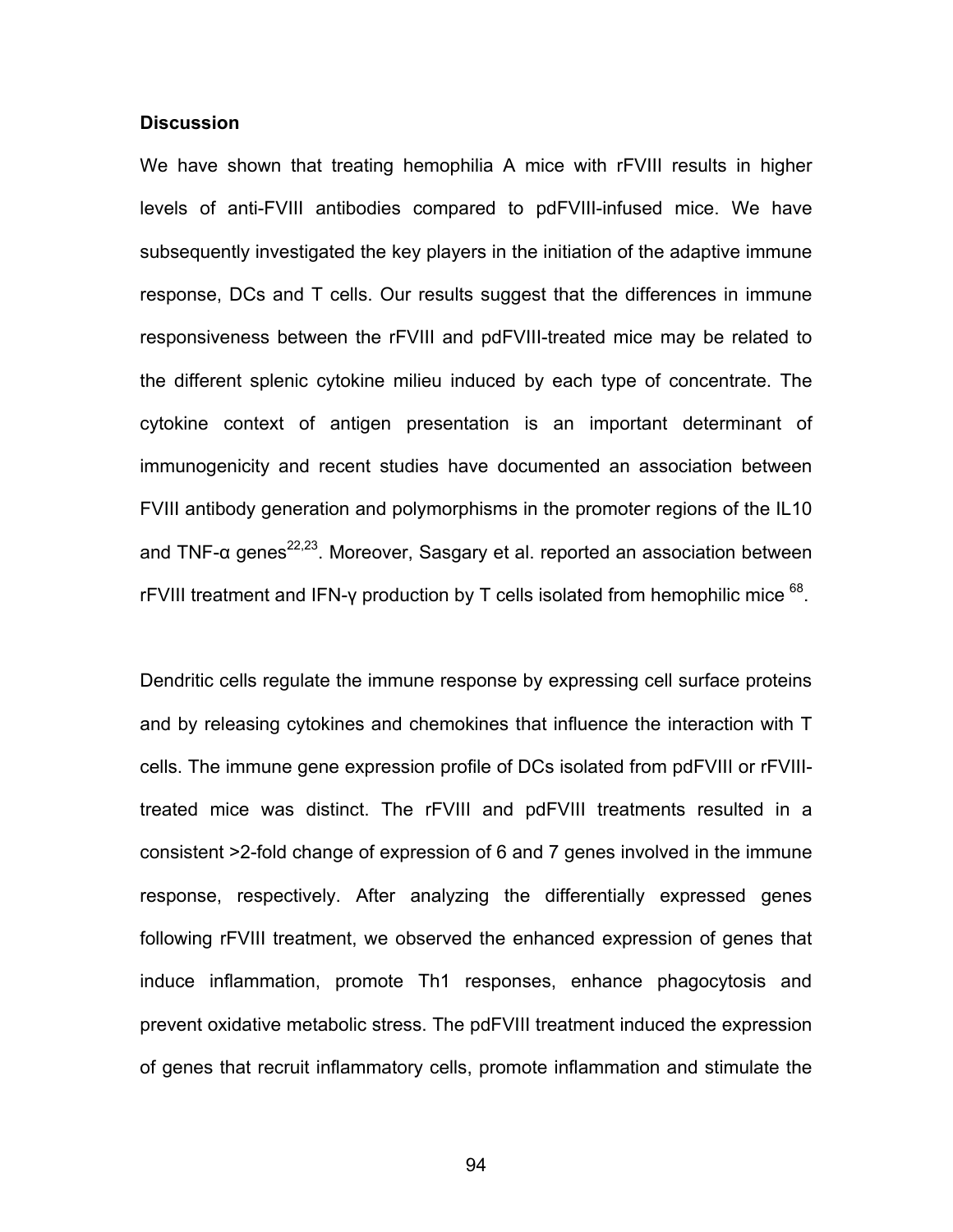production of TNF-α, IL-1β and IL-6 inflammatory cytokines. These studies indicate that the rFVIII and pdFVIII treatments induce the expression of two different groups of immune system genes in DCs. The Ltf and CAMP genes that were up regulated following rFVIII administration are involved in inducing Th1 cytokines. In contrast, the Ccl2 gene which is involved in inducing Th2 T cell cytokine polarization was up regulated after the pdFVIII treatment. Since DCs regulate the differentiation of T cells via signal 3, we expect that the expression of these genes has an influence on the development of Th1 and Th2 T cells after rFVIII and pdFVIII treatment, respectively.

The flow cytometry studies on the DCs isolated from the pdFVIII-treated mice showed an increased expression of the costimulatory molecule CD86. This was expected since the DCs obtained from the pdFVIII mice over-expressed the Heat Shock Protein A1 which is known to increase CD86 expression. We have also shown that DCs will over express CD86 following the infusion of VWF alone. Therefore, we expect that the higher CD86 expression on DCs obtained from pdFVIII-treated mice is due to several factors, including the presence of VWF in pdFVIII and the up regulation of genes such as Hspa1a after pdFVIII infusion. Interestingly, the expression of CD80 was not over expressed after either rFVIII or pdFVIII treatment. This was expected because the DCs were isolated from the mice 24 hours after the first FVIII treatment and Hausl et al. showed that CD86 but not CD80 is involved in the primary anti-FVIII immune response in hemophilic mice $112$ . Consequently, we have shown, for the first time, that the rFVIII and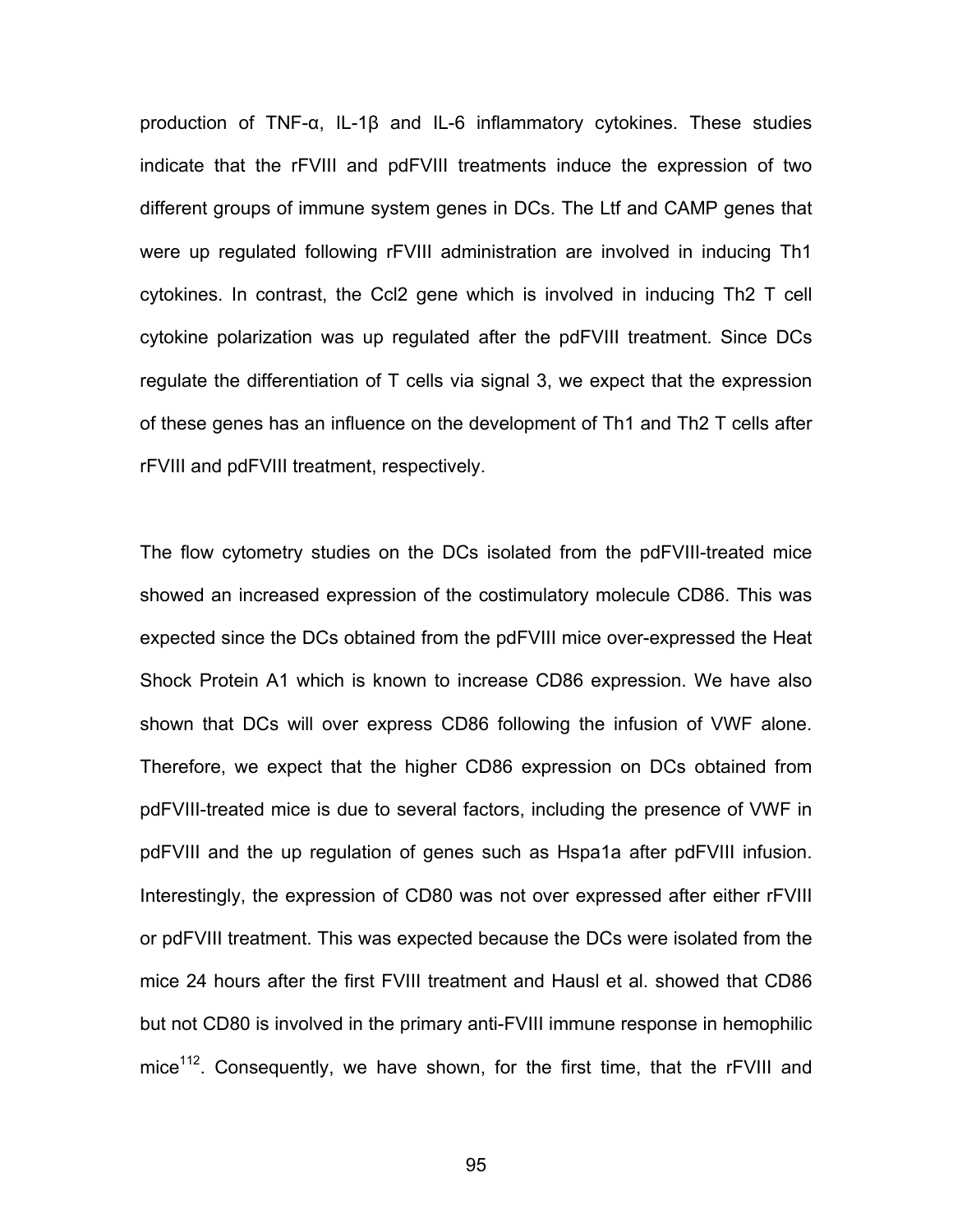pdFVIII treatments induce different immune gene expression in DCs. This difference may well underlie a subsequent differential adaptive immunological reactivity to FVIII.

Our intracellular cytokine studies have shown major differences in the secondary immune response following rFVIII and pdFVIII infusions. We have shown that rFVIII and pdFVIII treatments induced the generation of a predominantly Th1 and Th2 secondary immune response, respectively. Reding et al. have suggested that Th1 cytokines have an essential role in maintaining the anti-FVIII immune response (secondary immune response) and Sasgary et al. reported that FVIIIspecific T cells are dependent on the production of IL2, IL10 and IFN- $v^{68}$ . We observed high levels of these cytokines produced by T cells isolated from the rFVIII-treated mice and reduced levels expressed by T cells obtained from pdFVIII-treated mice. Our findings support the results obtained by Hu et al. and Sasgary et al. and indicate that rFVIII induces the production of IL2, IL10 and IFN-γ by CD4+ T cells<sup>68,69,113</sup>. We further investigated the importance of IFN-γ on the formation of FVIII inhibitors by pre-treating hemophilic mice with neutralizing anti-IFN-γ antibodies before and after the four weekly 2 IU rFVIII treatments. The anti-IFN-γ treated mice showed a 30% reduction in FVIII inhibitor formation in comparison to the isotype control treated mice (data shown in the supplementary figures). This data provides additional evidence of the importance of IFN-γ on the formation of FVIII antibodies. In contrast to the results of rFVIII infusion, following pdFVIII administration, IL4, IL5, and TGF-β were expressed by CD4+ T cells.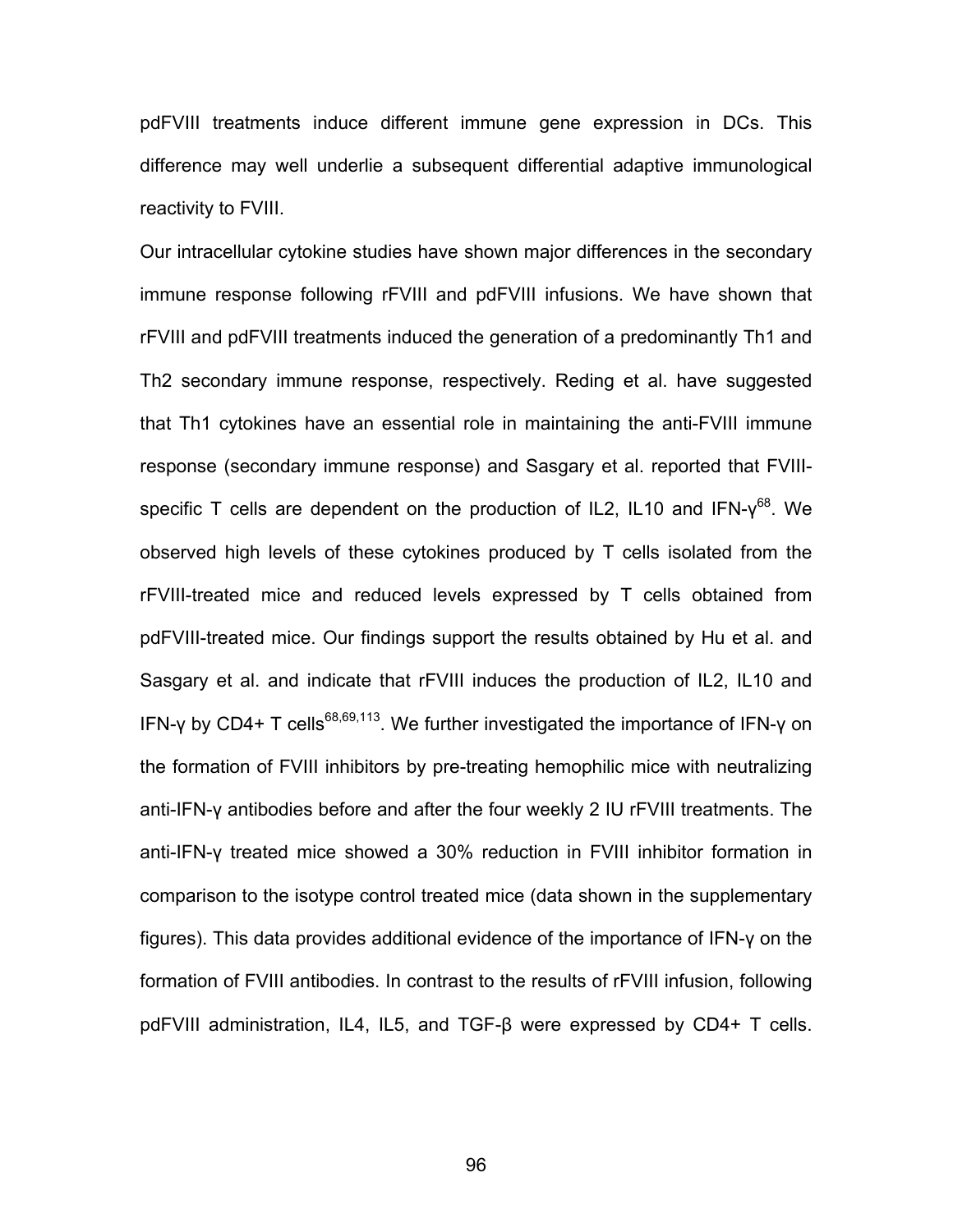Notably, TGF-β has been reported to suppress immune reactivity in hemophilic mice resulting in a reduced anti-FVIII titer<sup>114,115,116</sup>

We also observed higher levels of CD4+CD25+Foxp3+ T regulatory cells in the spleens of mice that were treated with pdFVIII compared to rFVIII. We propose that this has occurred due to a number of factors, including the release of the immunosuppressive cytokine TGF-β by the CD4+ T cells obtained from pdFVIIItreated mice. The increased numbers of these T regulatory cells may play a role in reducing immune reactivity towards FVIII but additional experiments must be conducted to confirm this hypothesis. The involvement of T regulatory cells in reducing the formation of anti-FVIII antibodies in pdFVIII-treated mice has previously been reported by Kallas et al<sup>18</sup>.

A reduction in FVIII inhibitor development following pdFVIII infusion into hemophilia A mice has been observed previously. However, the mechanisms responsible for this phenomenon remain unresolved. Reipert et al. have suggested that antigenic competition between FVIII and other proteins in the pdFVIII concentrates, including VWF, may account for a reduction in presentation of FVIII by DCs<sup>111</sup>. Our results show that pdFVIII induces DC maturation, the release of Th2 cytokines and formation of high titer anti-human VWF antibodies. Thus, in the hemophilia A mouse model, human VWF appears to compete very effectively for immunological recognition.

We have further confirmed the possibility of antigenic competition between FVIII and another unrelated protein, factor IX. Our results agree with previous studies on antigenic competition<sup>117,118</sup>. These studies suggest that the presence of high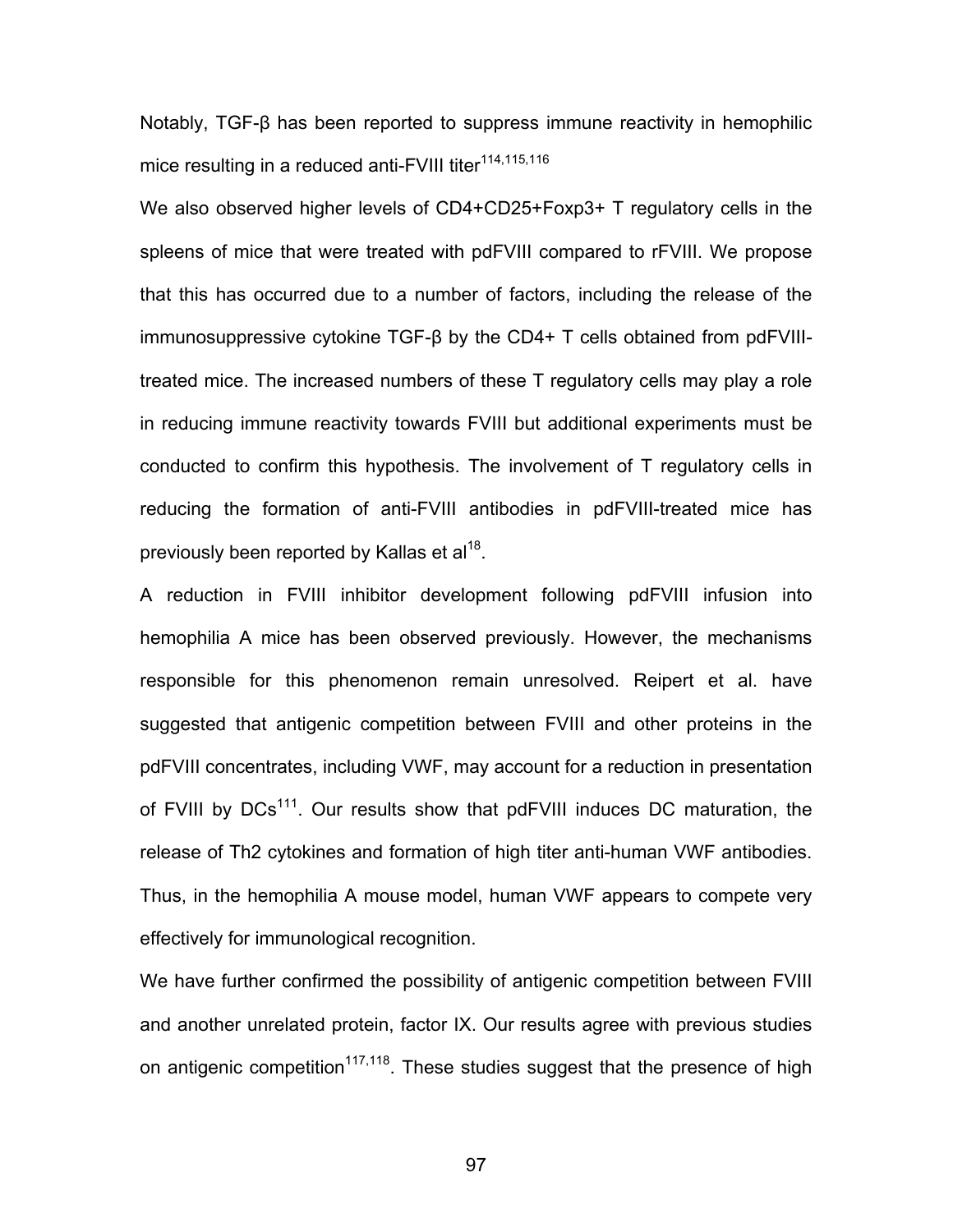concentrations of other infused proteins during the FVIII treatment (in these studies, an approximately 100, 300 or 600 fold molar excess of FIX molecules) will result in reduced titers of anti-FVIII antibodies. By increasing the concentrations of FIX, we expect that we are increasing the competition between FIX and FVIII for antigenic sites on APC and antigenic recognition. The presence of high FIX concentrations during FVIII treatment might therefore result in fewer APCs presenting FVIII and thus a reduced anti-FVIII antibody titer. Significantly, we did not observe high anti-FIX antibodies in these mice. We propose that this is likely due to at least two factors: the expression of normal murine FIX protein in hemophilia A mice and the inherent reduced immunogenicity of FIX due to it's homology with other vitamin K-dependent plasma proteins.

As a result of these studies, we propose that the following mechanisms contribute to the observed reduction of FVIII inhibitor formation in the pdFVIIItreated mice. First, proteins found in pdFVIII concentrates will be internalized by DCs and will compete for antigenic presentation. Secondly, we have shown that pdFVIII concentrates elicit a different profile of immune gene expression in DCs compared to rFVIII. This difference in gene expression will influence the maturation state and cytokine production of DCs. In the hemophilia A mice, more DCs will present VWF to T cells resulting in the activation of more VWF-specific T cells. With the subsequent generation of a Th2 cytokine response, and the activation of VWF-specific B cells, a potent anti-human VWF antibody response develops. Thus, through mechanisms involving antigenic competition and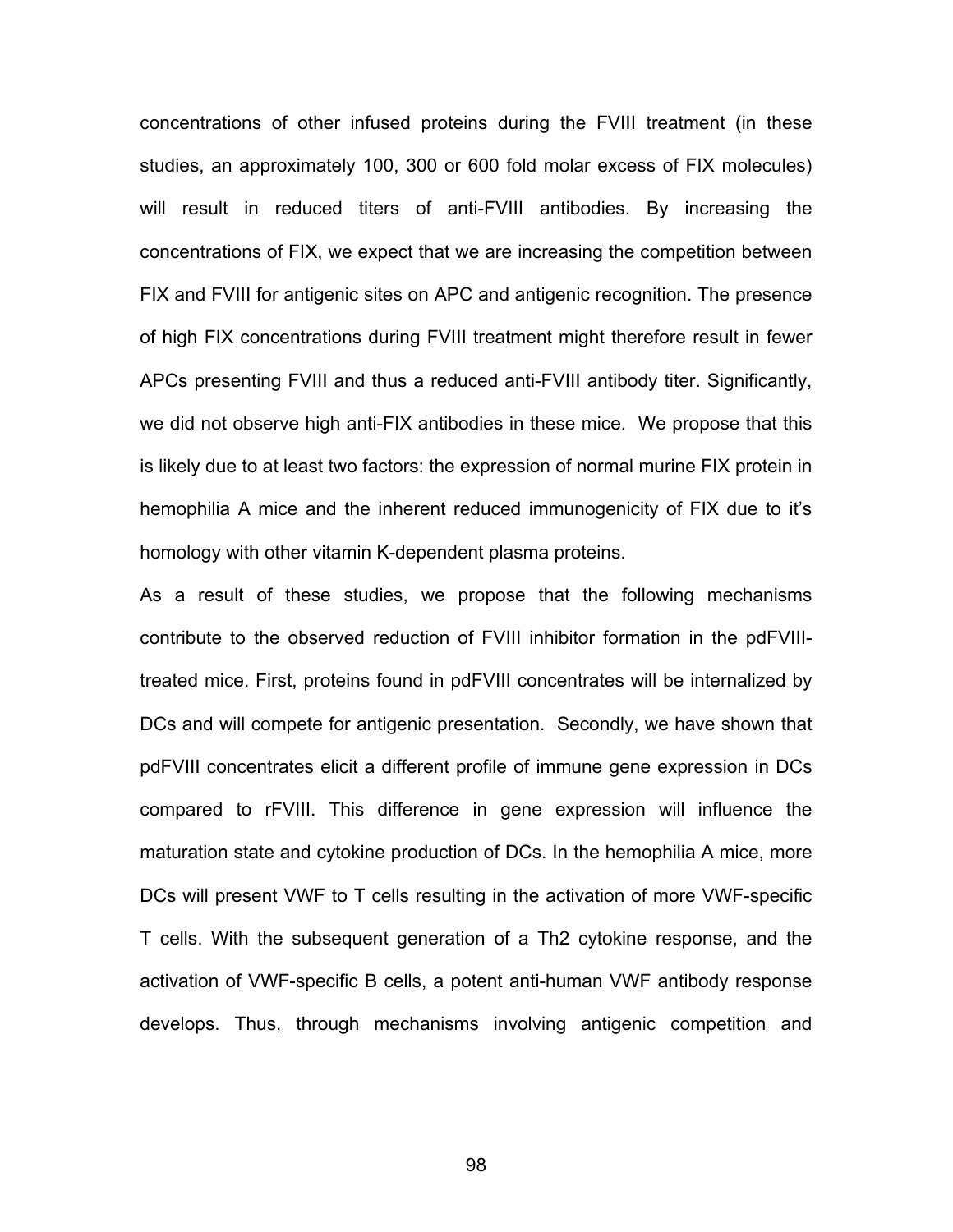differential immune gene expression the anti-FVIII immune response will be substantially reduced.

 In hemophilic patients who will be tolerant to human VWF and lack VWF-specific T cells there will be a different outcome. Nevertheless, we still expect that the VWF from pdFVIII products will compete with FVIII for antigenic presentation by DCs and that a different immune gene expression profile will be generated in these cells. We propose that these mechanisms will contribute to a reduction in FVIII immune reactivity.

In summary, we have shown that treating hemophilia A mice with pdFVIII results in the reduction of FVIII antibody formation. We propose that this differential effect occurs as a result of several factors including competition for antigen presentation, a different immune gene expression profile, and the production of Th2 instead of Th1 cytokines.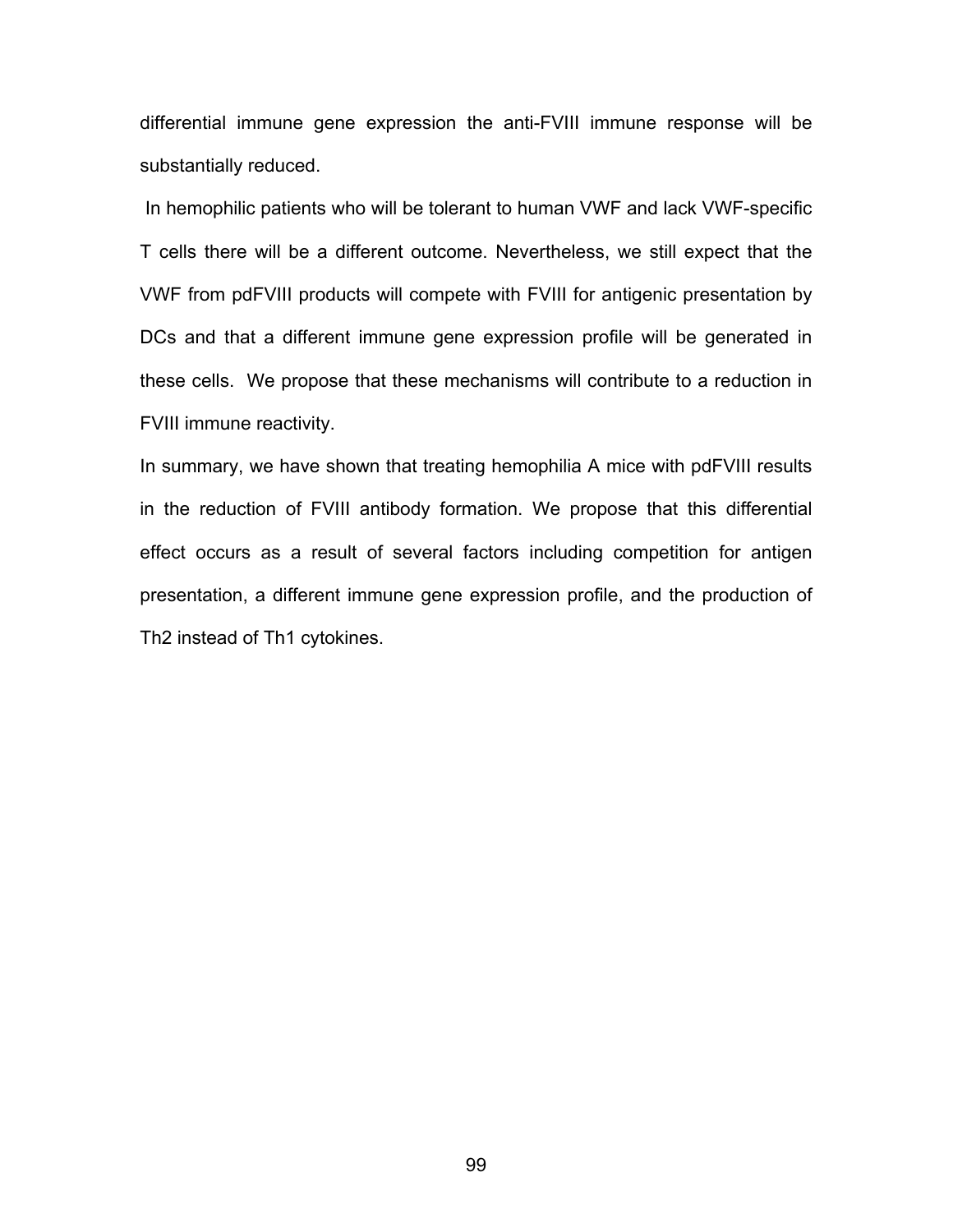**Chapter 5** 

**General Discussion and Perspectives**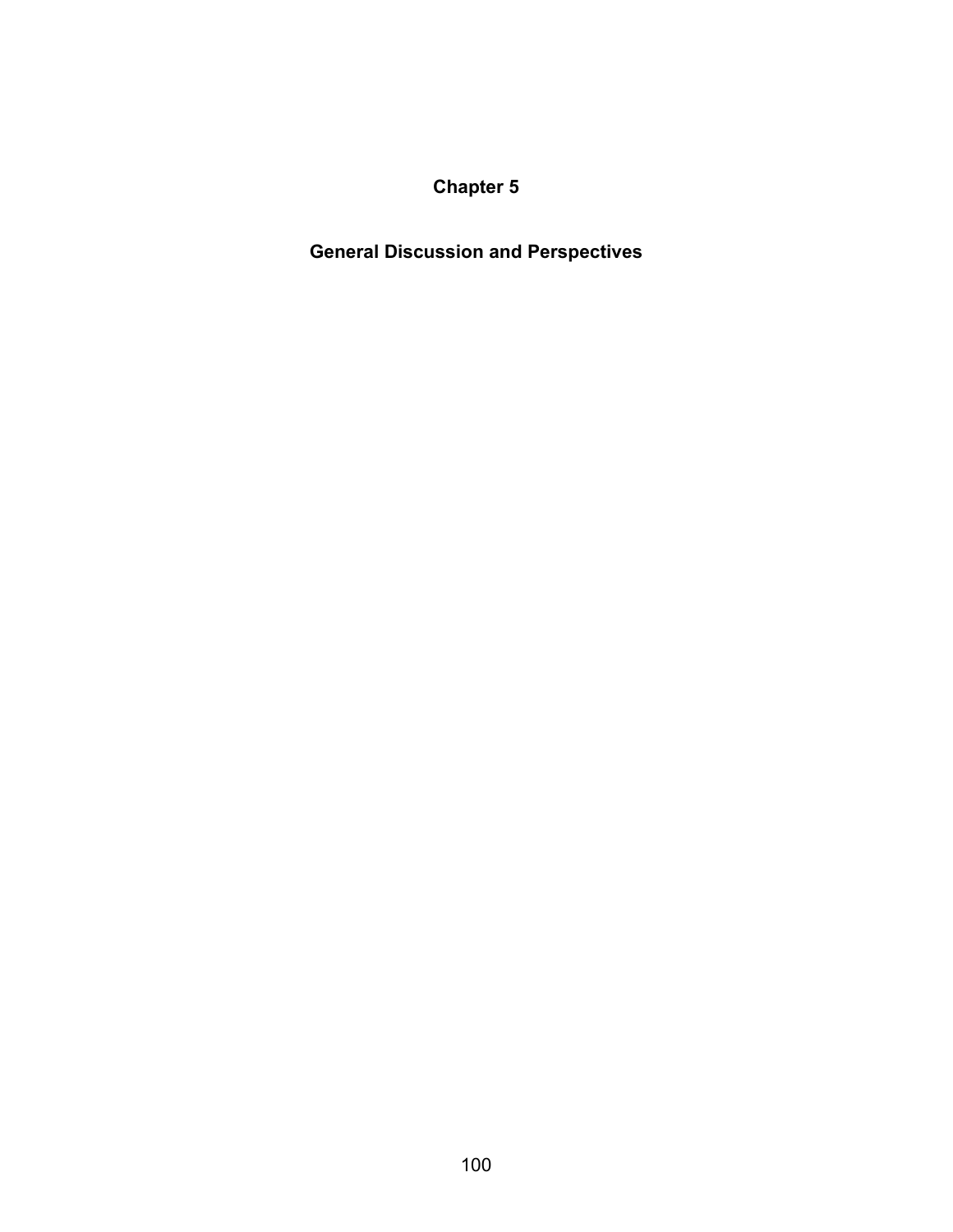#### **General Discussion**

The formation of FVIII antibodies in patients with hemophilia A occurs because the infused FVIII is viewed as a foreign protein triggering an immune response. There are a series of immunological interactions that are needed to activate the immune response. First, FVIII must be sampled by APCs. Second, CD4<sup>+</sup> T cells must be activated followed by the activation and differentiation of B cells into plasma cells. Finally, the plasma cells will produce and release anti-FVIII antibodies. Normally, healthy individuals do not develop FVIII antibodies due to self tolerance; whereby, most FVIII-specific T cells are deleted by a negative selection process in the thymus (central tolerance). However, previous studies have suggested that approximately 10-15% of healthy individuals possess anti-FVIII antibodies, suggesting that the central tolerance process is not completely exhaustive <sup>119</sup>.

 Central tolerance occurs until puberty while peripheral tolerance occurs throughout the life span of the individual. Induction of immune tolerance (ITI) towards FVIII is currently used to overcome the activation of the immune system resulting from FVIII immunogenicity in hemophilia A patients. Although this method of tolerance induction is widely used, it involves repeated daily intravenous infusions of FVIII, often for many months and can be very costly. In addition, in approximately 20% of cases the tolerance induction is unsuccessful. Therefore, other means of tolerance induction are being investigated. We have proposed the use of immature dendritic cells (iDCs) to induce tolerance to FVIII. Immature DCs were used because they are the first cells involved in activating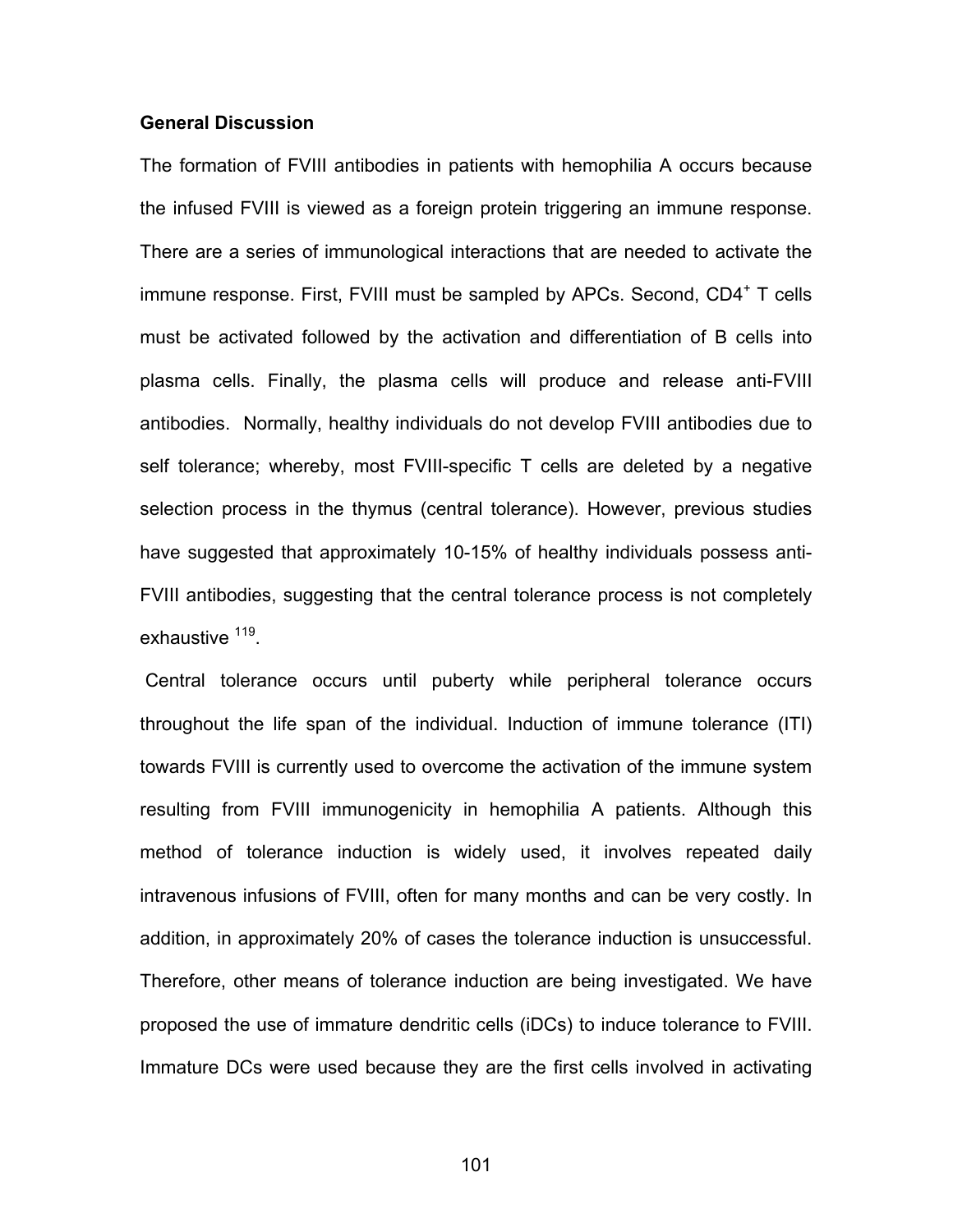the immune system and they can regulate the immune system towards either immunity or tolerance  $120$ . iDCs lack the maturation markers that are needed to activate naïve  $T$  cells into effector cells  $^{121}$ . Instead, iDCs induce the development of T regulatory cells that will suppress the immune system and result in the induction of peripheral tolerance  $122$ . By infusing FVIII-iDCs into hemophilia A mice, we were able to induce the development of two distinct subsets of T regulatory cells, the Tr1/Th3 and naturally occurring Foxp3 T cells. Peripheral tolerance was induced in our hemophilic mice after treating the mice with FVIIIiDCs followed by FVIII treatments. While this novel approach was associated with a reduction of neutralizing anti-FVIII antibodies of 25-40 %, complete tolerance towards FVIII in hemophilic mice was not achieved. Therefore, before pursuing further immunomodulatory studies, we attempted to elaborate some of the mechanisms that regulate the immune response in hemophilic mice to FVIII. Our initial studies demonstrated that the immunologic response to FVIII in vitro is different to its behavior in vivo. After culturing DCs and hemophilic T cells with FVIII, we did not observe DC maturation or T cell activation. This indicates that FVIII in vitro does not behave as an immunogen and does not induce inflammatory "danger" signals. In contrast, intravenously infusing hemophilic mice with FVIII results in the activation of the immune system and formation of anti-FVIII antibodies and inhibitors. At the present time, we are lacking very important basic knowledge regarding the in vivo behavior of FVIII. Therefore, we investigated the interactions of FVIII in vivo with a variety of cells involved in innate and adaptive immune responses. We showed that FVIII in vivo results in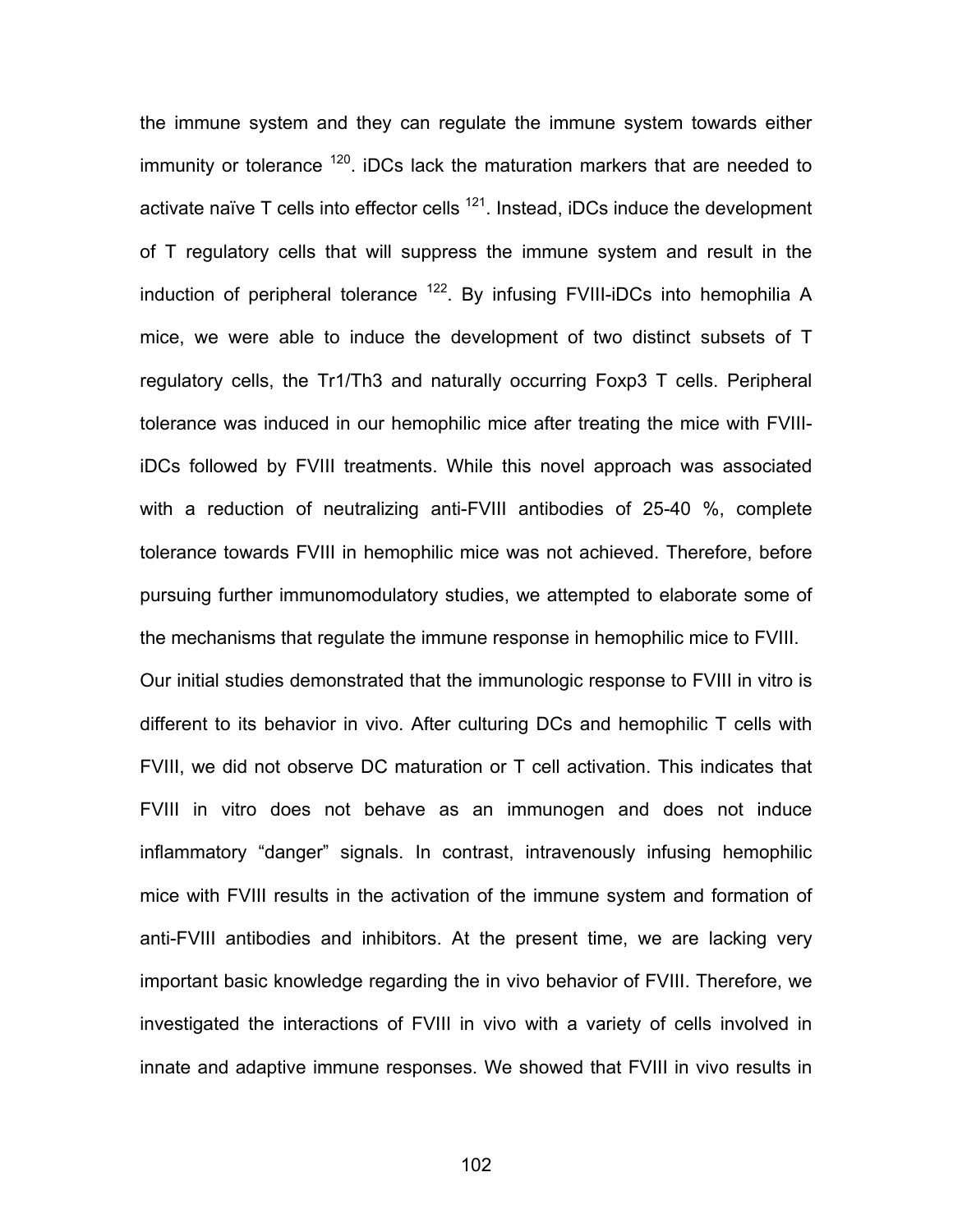the release of inflammatory cytokines from cells derived from the spleen, this in turn, activates FVIII-specific CD4+ T cells and CD19+ B cells. Interestingly, the cytokine profile of the FVIII-specific T cells changes during the primary and secondary stages of the immune response. The cytokine profile shifts from a predominantly Th2 (primary immune response) into a predominantly Th1 (secondary immune response) profile. We observed that the Th1-prone C57BL/6 mouse model developed higher anti-FVIII antibody titers than the Th2-prone Balb/c mice. Our experiments have shown that the anti-FVIII antibodies are associated with the expression of higher IFN-γ levels. Therefore, we believe that there is a network of interactions between cells of the innate and adaptive immune systems that results in the immunogenic presentation of FVIII. This interaction is mainly regulated by cytokines and results in the formation of high anti-FVIII titers. Thus, interfering with the cytokine profile induced by FVIII might affect the development of FVIII antibodies. In this research program, we have shown that the cytokine profile towards FVIII is influenced by the genetic background of the hemophilic animals. It has been reported that the immunogenotype has an influence on the formation of FVIII inhibitors in hemophilic patients <sup>24</sup>. Our studies confirmed this finding in hemophilic mice and we have demonstrated that the Th1-prone C57BL/6 mice released more of IFN-γ and have higher anti-FVIII antibody titers. These data strongly suggest that IFN-γ has an important role in the splenic cytokine micro-environment and the subsequent level of FVIII inhibitor formation.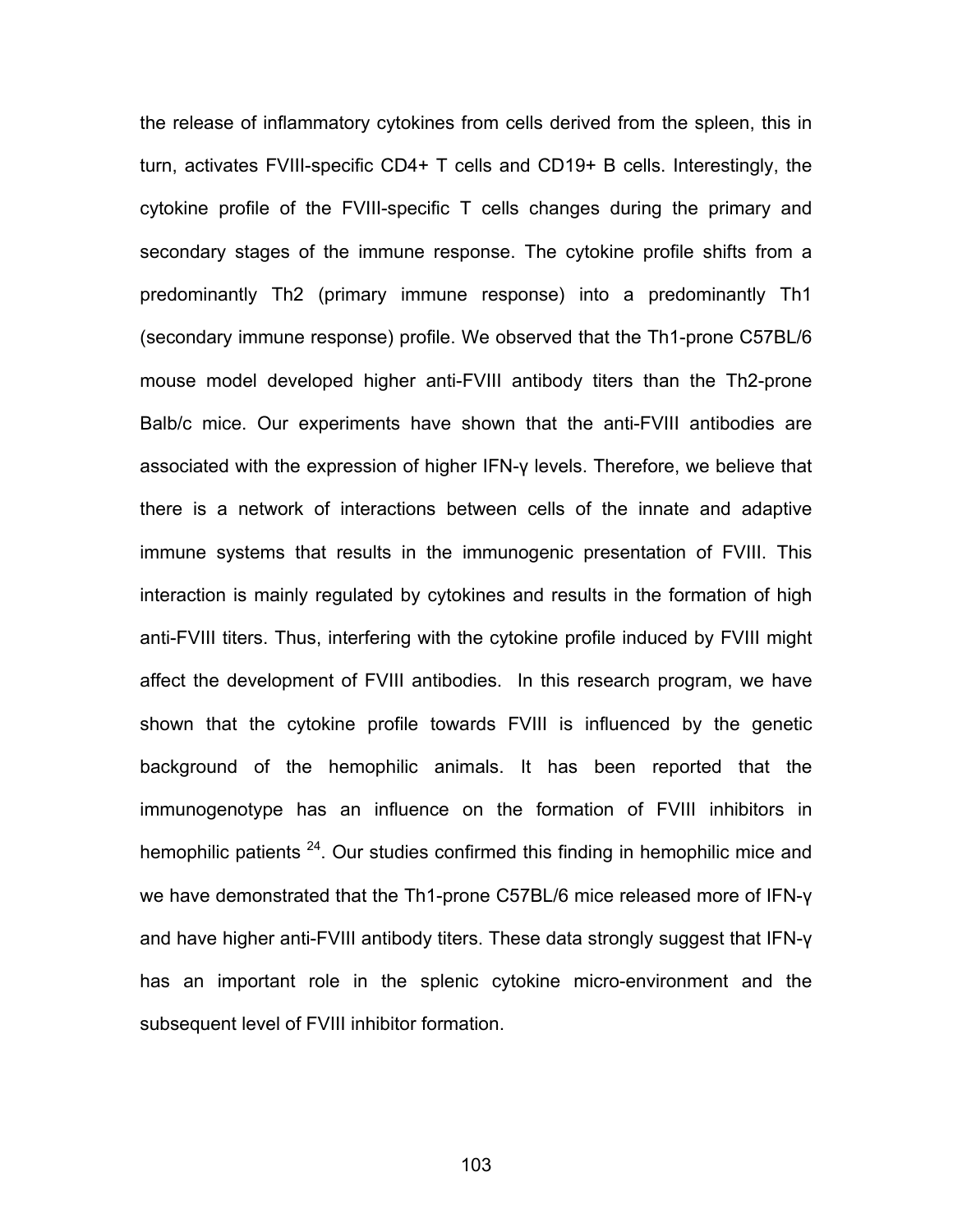We were able to modulate the immune response towards FVIII in hemophilic mice by treating the animals with plasma-derived FVIII products. The introduction of human FVIII and VWF into the murine model resulted in the activation of the immune system towards both proteins. Therefore, different cytokines were released when mice were treated with pdFVIII in comparison to rFVIII. This resulted in a reduction of FVIII antibody development in the pdFVIII-treated mice. This finding further demonstrates the importance of the cytokine microenvironment on the formation of anti-FVIII antibodies.

### **Immune Tolerance Induction**

Activation of the immune response and formation of anti-FVIII antibodies in hemophiliacs is currently the major clinical obstacle faced by hemophilia A patients. The most widely used strategy for treating inhibitor patients is the process of immune tolerance induction  $(ITI)<sup>28</sup>$ . ITI refers to the repetitive infusion of FVIII for a prolonged period of time, until tolerance to FVIII is achieved. ITI is considered to be successful in hemophilic patients with inhibitors when the patient has: an end result inhibitor titer  $\leq$  0.6 BU/mL, a plasma recovery of infused FVIII greater than 66% and a FVIII half-life of 6 hours or more<sup>123</sup>. After successful ITI, patients are placed on FVIII prophylactic treatment in order to maintain the FVIII immune tolerance  $124$ . However, ITI is only successful in approximately 87% of patients, and when FVIII inhibitors are still present after 33 months of the treatment course, ITI is stopped<sup>125,126</sup>.

The first protocol for ITI was described in 1977 and since this time, several new treatment regimens have been introduced $^{28}$ . The most commonly used protocols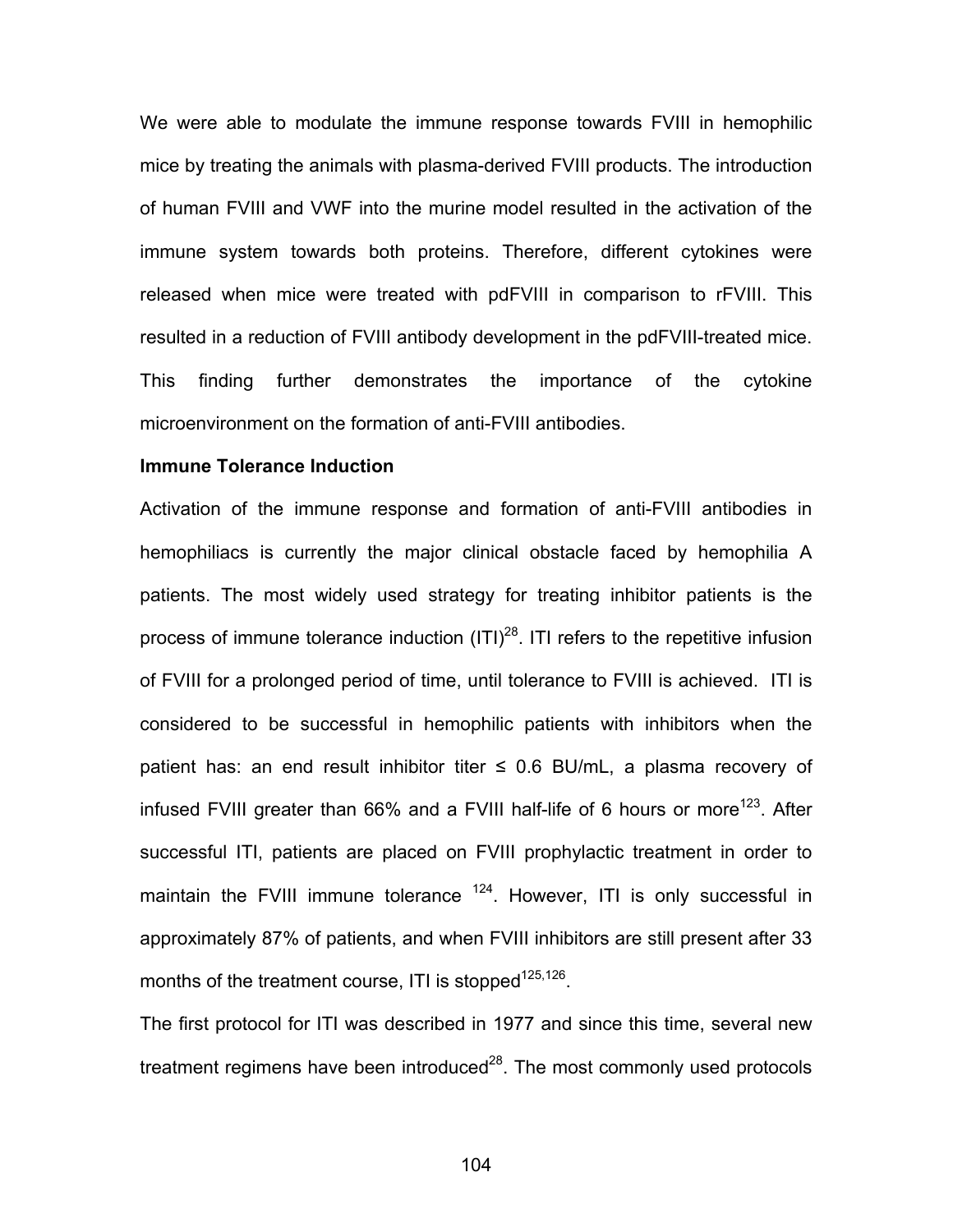are the Bonn and Van Creveld protocols <sup>29,30</sup>. The Bonn protocol (high dose FVIII ITI) is divided into two phases. Phase one involves the infusion of 100 IU/kg FVIII twice daily and 100 IU/kg FEIBA twice daily. Phase two involves a gradual reduction in FVIII treatment over 3 months after achieving a normal FVIII half-life. The rate of success for this protocol is  $87\%^{29}$ . The Van Creveld regimen (low dose FVIII ITI) also includes two phases, a neutralizing and a tolerizing phase. In the neutralizing phase, patients are treated with 25–50 IU/kg FVIII twice daily for 1–2 weeks. In the tolerizing phase, patients are treated with 25 IU/Kg FVIII every second day. The rate of success for this protocol is also  $87\%^{30}$ . New ITI protocols that include the use of immune-modulatory products have also been introduced. There has been some focus on the use of anti-CD20, a B cell-deleting antibody  $(Rituximab<sup>TM</sup>)$  in ITI. The use of Rituximab in ITI is shown to be beneficial, but the side effects of anti-CD20, especially the long-term depletion of B cells, are still unknown 127.

Although the ITI protocol seems straightforward, there are many complications that can be faced by patients while undergoing this treatment. Central venous catheter infections in young children, during the repetitive infusions have been reported  $128$ . These infections can prolong the time course of ITI and in some cases can result in ITI failure, most likely due to "inflammatory" conditions that preclude tolerance. Therefore, arteriovenous fistulae have been tested as an alternative to catheters, and there is preliminary data showing promising results<sup>129</sup>. Also, there is an association between the presence of anti-FVIII IgG4 subclass antibodies in hemophilic patients and prolonged ITI treatment<sup>130</sup>. These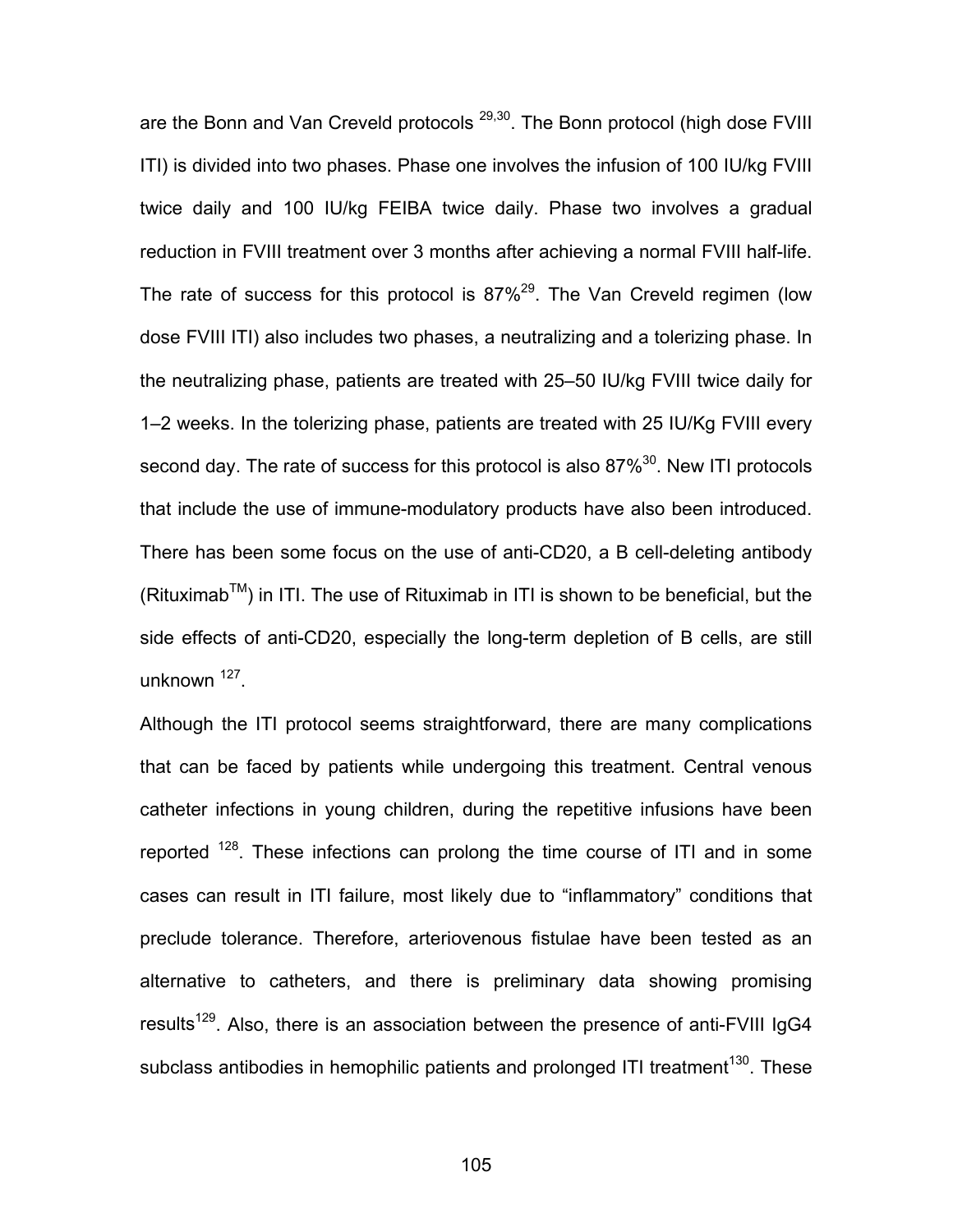data suggest that the immunological state of patients has an influence on the success rate of ITI. Another factor that is considered while pursuing an ITI regimen is the type of the FVIII product used<sup>131</sup>. Either plasma-derived or recombinant FVIII products can successfully induce immune tolerance <sup>132</sup>. The success rate of ITI using each product varies between different studies. However, the importance of VWF in pdFVIII concentrates on the success rate of ITI has not been investigated.

The exact mechanisms of ITI are not understood. There is a previous study by Hausl et al. demonstrating that high doses of FVIII will inhibit the differentiation of FVIII memory B cells into anti-FVIII antibody secreting plasma cells<sup>133</sup>. Interestingly, the authors show that this inhibition of memory B cells is irreversible and is independent of FVIII-specific T cells.

We attempted to induce immune tolerance through the tolerogenic presentation of FVIII by iDCs. We were able to reduce the immune response by 25-40% in hemophilic mice. However, we were not successful in achieving complete tolerance towards FVIII. Therefore, protocols for using FVIII-iDCs as potential strategies for ITI would need to be modified.

**Treatment of Hemophilic Patients Using Recombinant FVIII or Plasma-Derived FVIII Concentrates** 

There are currently many studies investigating the associated risk of FVIII inhibitor development in patients treated with either plasma derived (pd) or recombinant (r) FVIII. The prospective German study demonstrated that patients treated with pdFVIII experienced a reduced incidence of FVIII inhibitor formation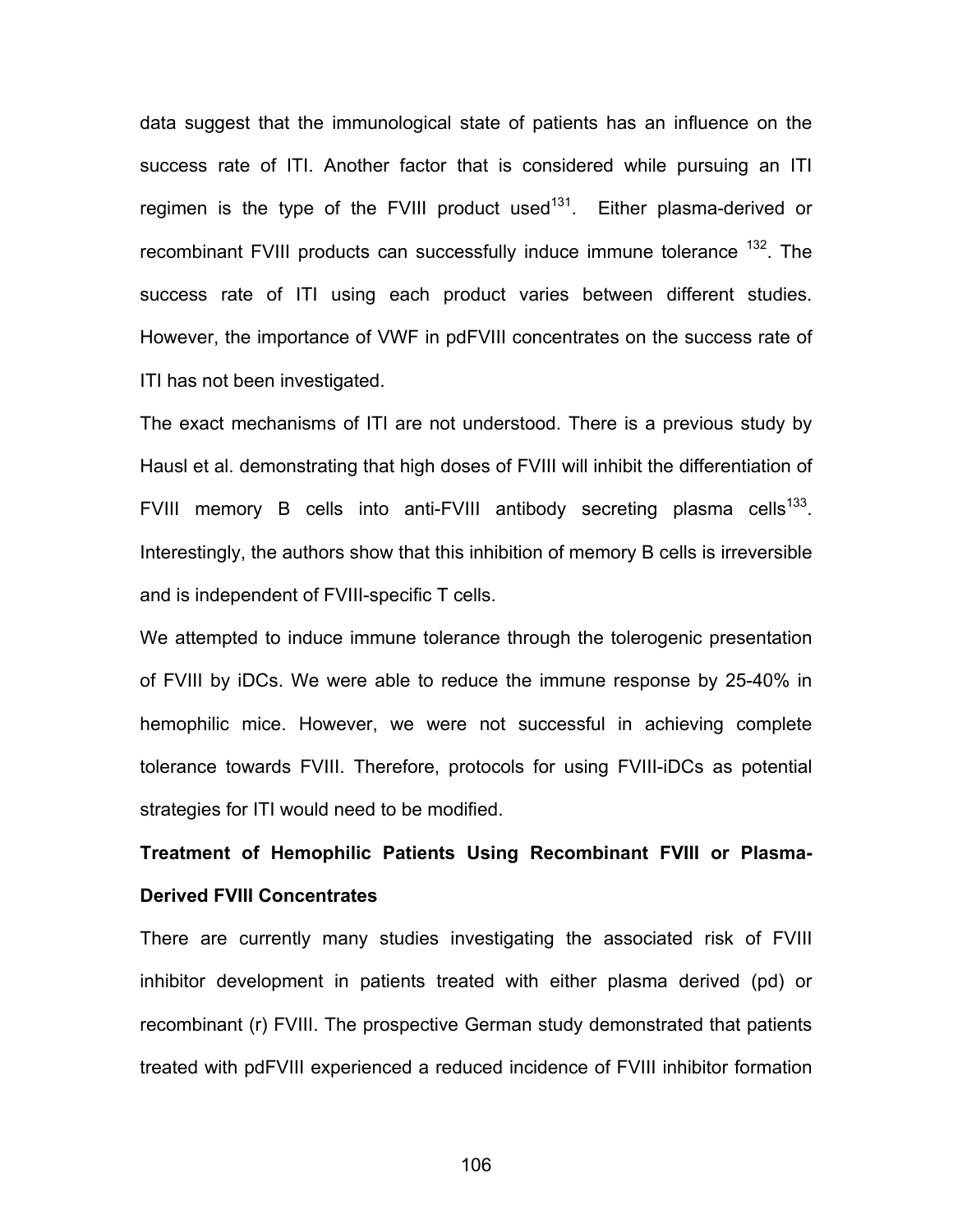in comparison to the  $r$ FVIII-treated patients<sup>134</sup>. However, the authors did not consider important additional factors that influence the risk of inhibitors such as the type of FVIII mutation, age of first exposure to FVIII and ethnicity. A group in France also studied the formation of FVIII inhibitors in patients who were treated with pdFVIII or rFVIII<sup>19</sup>. Their studies demonstrated that there is a higher risk of FVIII inhibitor development in patients treated with rFVIII in comparison pdFVIII products. In the French study, the finding that the risk of FVIII inhibitor development was higher with rFVIII was independent of FVIII genotype, ethnicity, a family history of FVIII inhibitor development and the age at first FVIII infusion. Finally, the CANAL study, which is considered to be the most credible study because it involved a large patient population and considered most of the factors that are associated with inhibitor formation<sup>135</sup>, demonstrated no significant difference in the incidence of FVIII inhibitor formation between patients treated with the two types of FVIII concentrate.

How pdFVIII products might result in reduced FVIII inhibitor formation is being investigated. It is known that VWF binds the C2 domain of FVIII. Therefore, a research group investigated the binding affinity of anti-C2 antibodies to FVIII in patients treated with either rFVIII or pdFVIII. The result of this study showed that anti-C2 antibodies are less inhibitory in patients who are treated with pdFVIII $^{136}$ . The authors concluded that VWF will compete with the anti-C2 antibodies for the C2 domain binding sites<sup>137</sup>. Therefore, VWF shields the C2 domain epitopes of FVIII and prevents the anti-C2 antibodies from binding FVIII. Moreover, VWF has been shown to protect FVIII from endocytosis by DCs and thus, reduces FVIII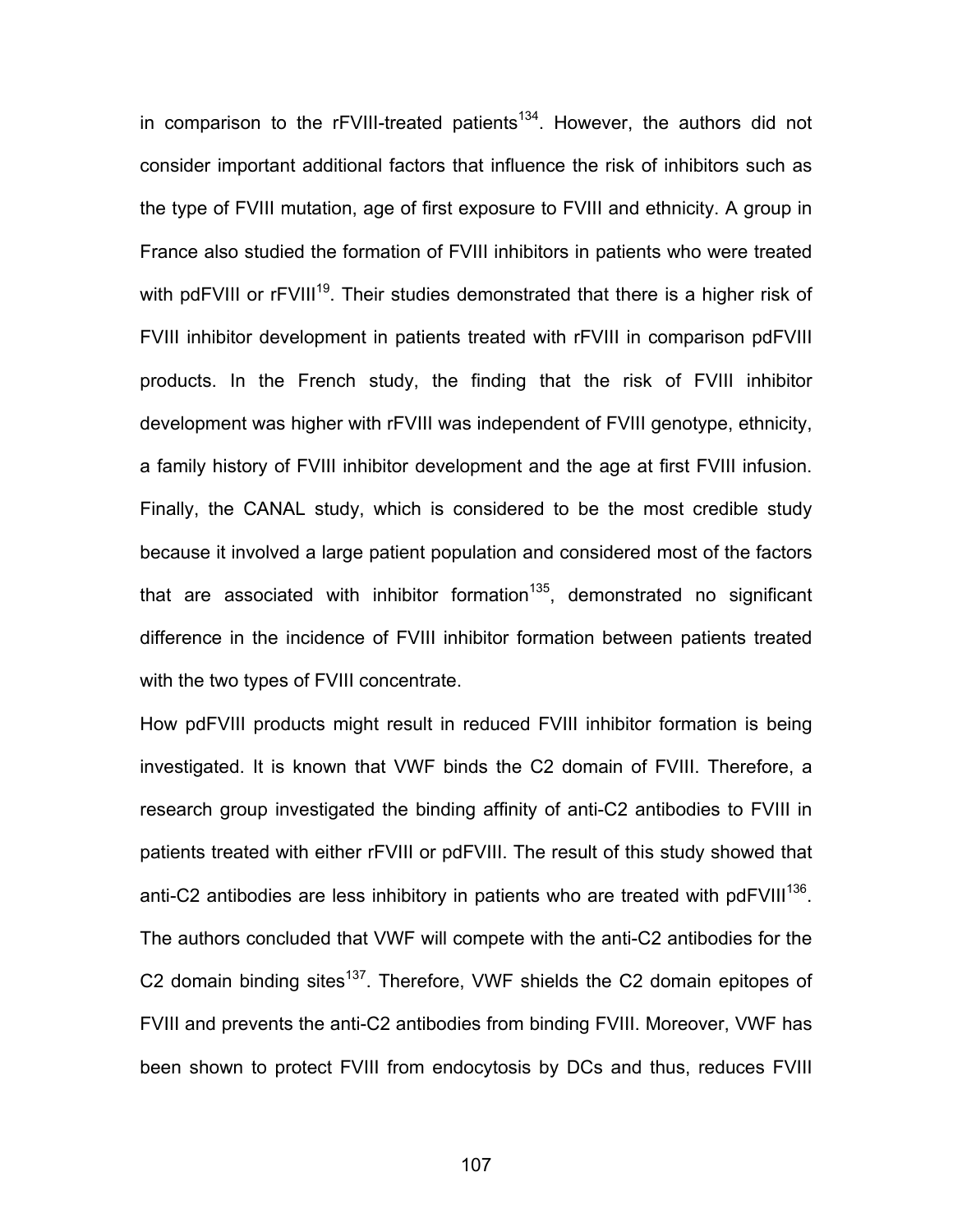presentation to the immune system $14$ . In our studies we proposed a mechanism that helps to clarify why the rFVIII-treated mice develop more FVIII inhibitors than pdFVIII-treated mice.

All of the clinical studies that compared the immunogenicity of rFVIII to pdFVIII in hemophilic patients are valid and can be used to assess the potential safety of future treatments. However, the organization of these studies was not randomized and the patient study populations were small. Therefore, many research groups around the world are now collaborating on a large international clinical study that will address the question of whether rFVIII products possess a higher risk of FVIII inhibitor development than pdFVIII in hemophilic patients. Previously untreated patients will be treated in a randomized fashion with pdFVIII and rFVIII. Patients will then be followed longitudinally with periodic measurement of FVIII antibodies and inhibitors.

#### **Modulation of The Immune Response During FVIII Treatment**

One of the most interesting observations in hemophilic patients under going FVIII treatment is that only 25-30% of these patients develop inhibitors against FVIII. There are reports that suggest the importance of immuno-modulating cytokines on the formation of FVIII inhibitors $^{22,23}$ . The formation of anti-FVIII antibodies is controlled by a complex interplay between cells of the immune system. Many researchers are investigating the use of products that can be co–administered with FVIII treatments in order to reduce the formation of anti-FVIII titers. There are many different ways in which the immune response can be modulated. Some research groups are using immuno-suppressive agents that target cells of the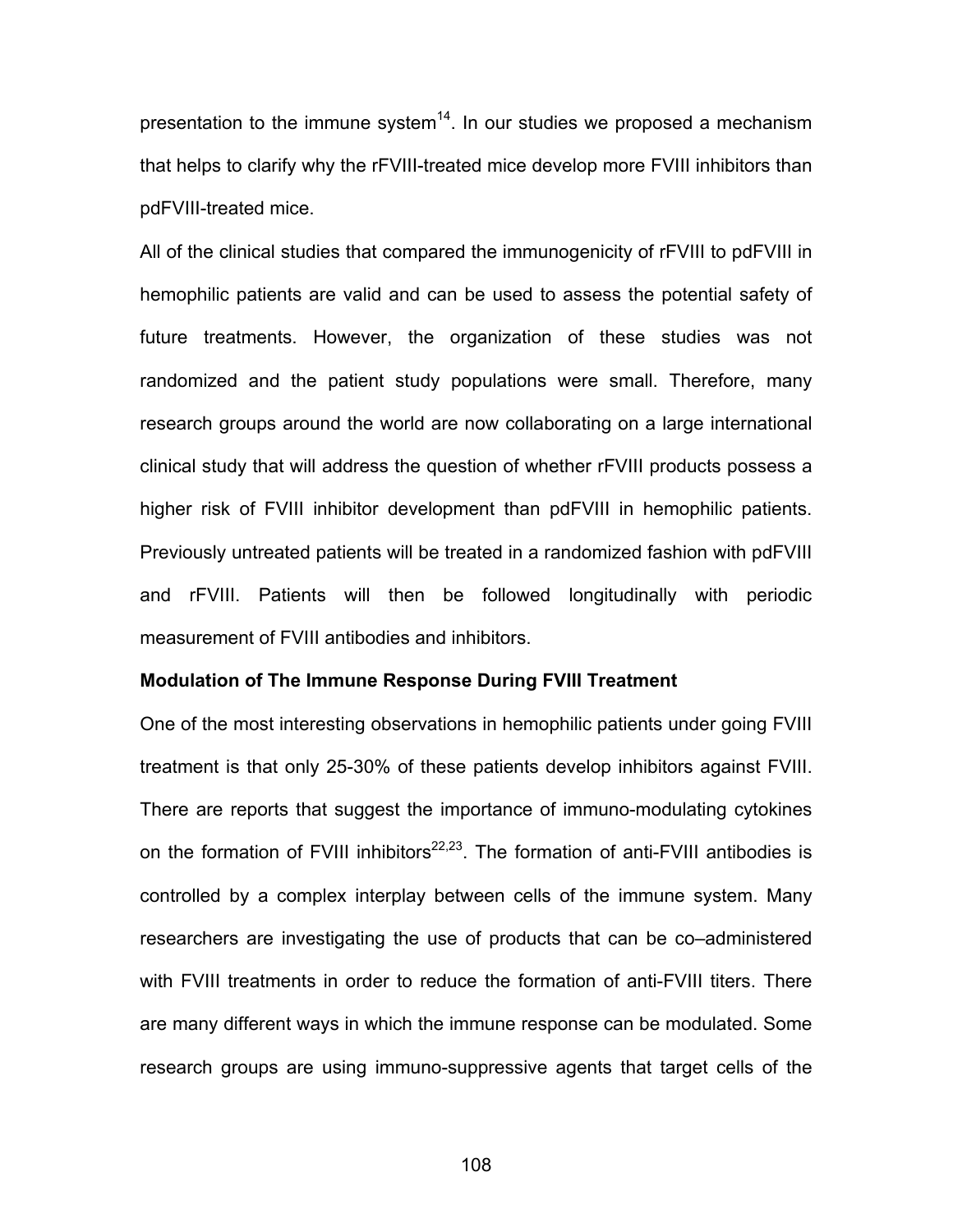innate immune system, while other groups are studying products that target cells of the adaptive immune system.

Salooja et al demonstrated that the immune system can be modulated if anti-CD4 antibody is co-administrated with the FVIII treatment<sup>138</sup>. The authors reported a significant reduction in the formation of FVIII inhibitors. Also, in our lab we have modulated the immune response towards FVIII by treating mice with anti-CD3 antibody before they are exposed to FVIII treatments. This strategy resulted in robust antigen-specific immune tolerance to FVIII. Machado et al targeted B cells using the chimeric anti-CD20 monoclonal antibody Rituximab while treating patients with FVIII inhibitors<sup>139</sup>. This treatment resulted in the depletion of FVIII inhibitors in these patients. These studies indicate that by targeting T or B cells of hemophilic animals or patients, a reduction in the FVIII inhibitory titers can be achieved. Nevertheless, the mechanisms responsible for these treatments are not fully understood and further studies need to be conducted.

In rare cases, healthy individuals can develop FVIII inhibitors; so called "acquired hemophilia A". In most cases of acquired hemophilia A, patients are treated with a combination of immune suppressive agents such as corticosteroids and cyclophosphamide. Pejsa et al reported a rapid disappearance of FVIII inhibitors in acquired hemophilia A patients undergoing treatment with corticosteroids and cyclophosphamide<sup>140</sup>. These agents mainly interfere with the synthetic functions of inflammatory cells resulting in reduced release of inflammatory cytokines or through the cytotoxic removal of cells of the immune system.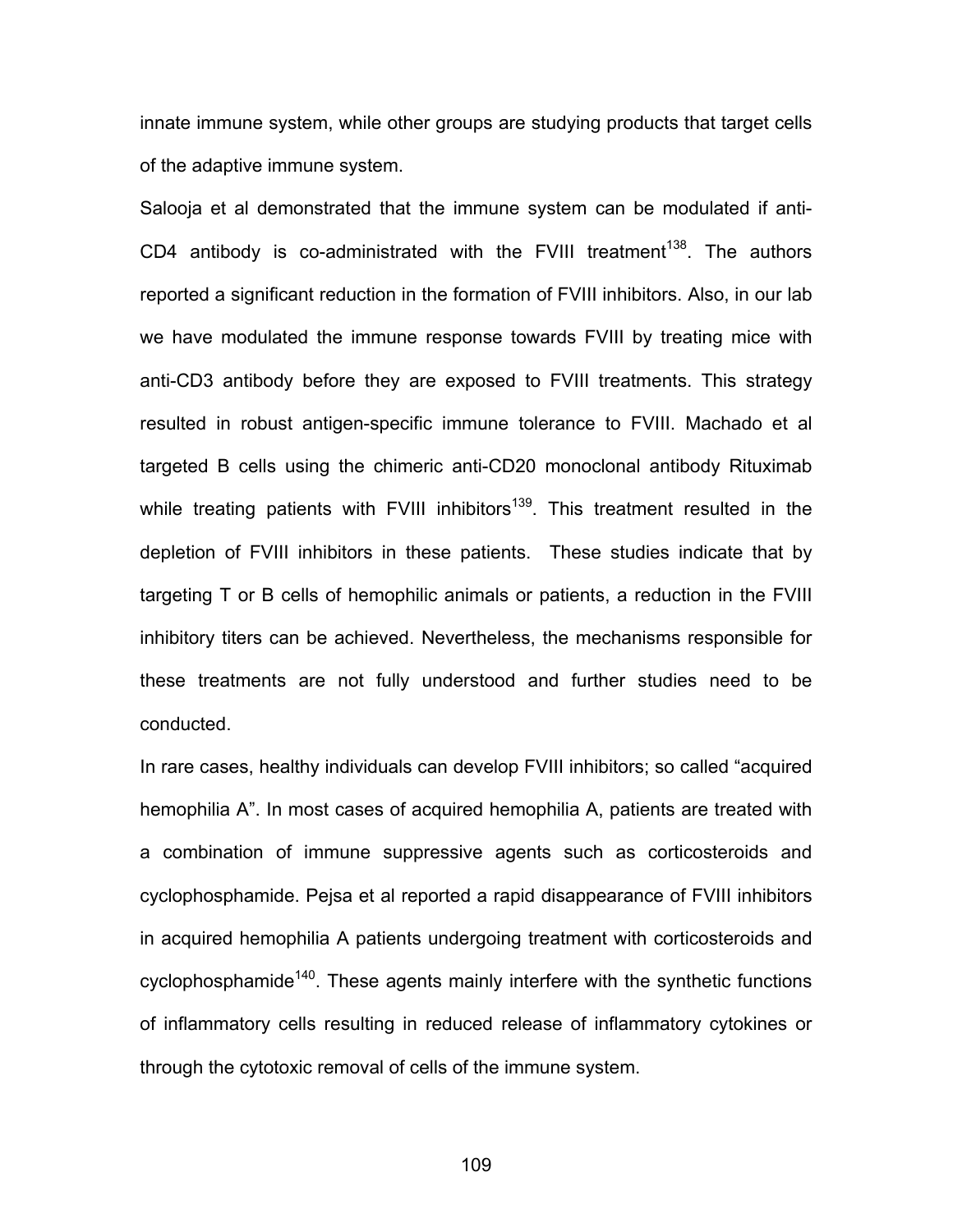Immunomodulation of hemophilic mice was studied by Reipert et al and Rosi et al  $59$ ,  $90$ . The authors pre-treated the mice with anti-CD40 antibody before they received FVIII treatments. Their studies showed that hemophilic mice that received the anti-CD40 treatment had a reduction in their anti-FVIII antibody titer in comparison to the mice treated with FVIII alone. These findings provide additional evidence of the importance of the cellular interactions between DCs, T cells and B cells. Whereby, the CD40 co-stimulatory molecule that is found on DCs and B cells is critical for the activation of T cells and the subsequent development of FVIII antibodies.

Furthermore, Lei et al modulated the immune response towards FVIII through the presentation of A2 and C2 domains of FVIII on Ig backbones on activated B cells<sup>44</sup>. The authors demonstrated that this tolerogenic presentation of FVIII domains resulted in the expansion of the naturally occurring Foxp3 T regulatory cells. The authors also mentioned that this approach can be used to reduce the anti-FVIII titer in FVIII immunized mice.

We were able to modulate the immune system of hemophilic mice by coadministering rFVIII and the anti-inflammatory agent Andrographolide or anti-IFNγ. We were able to reduce the FVIII inhibitory titer by 50% and 30% for the Andrographolide and IFN-γ treated mice, respectively (Data shown in Appendix AII). We presume that this is the result of the inhibition of inflammatory cytokine release and the neutralization of IFN-γ's pro-inflammatory activities.

Overall, these studies demonstrate the importance of cytokines, immune cells and immune cellular interactions on the formation of FVIII antibodies. Therefore,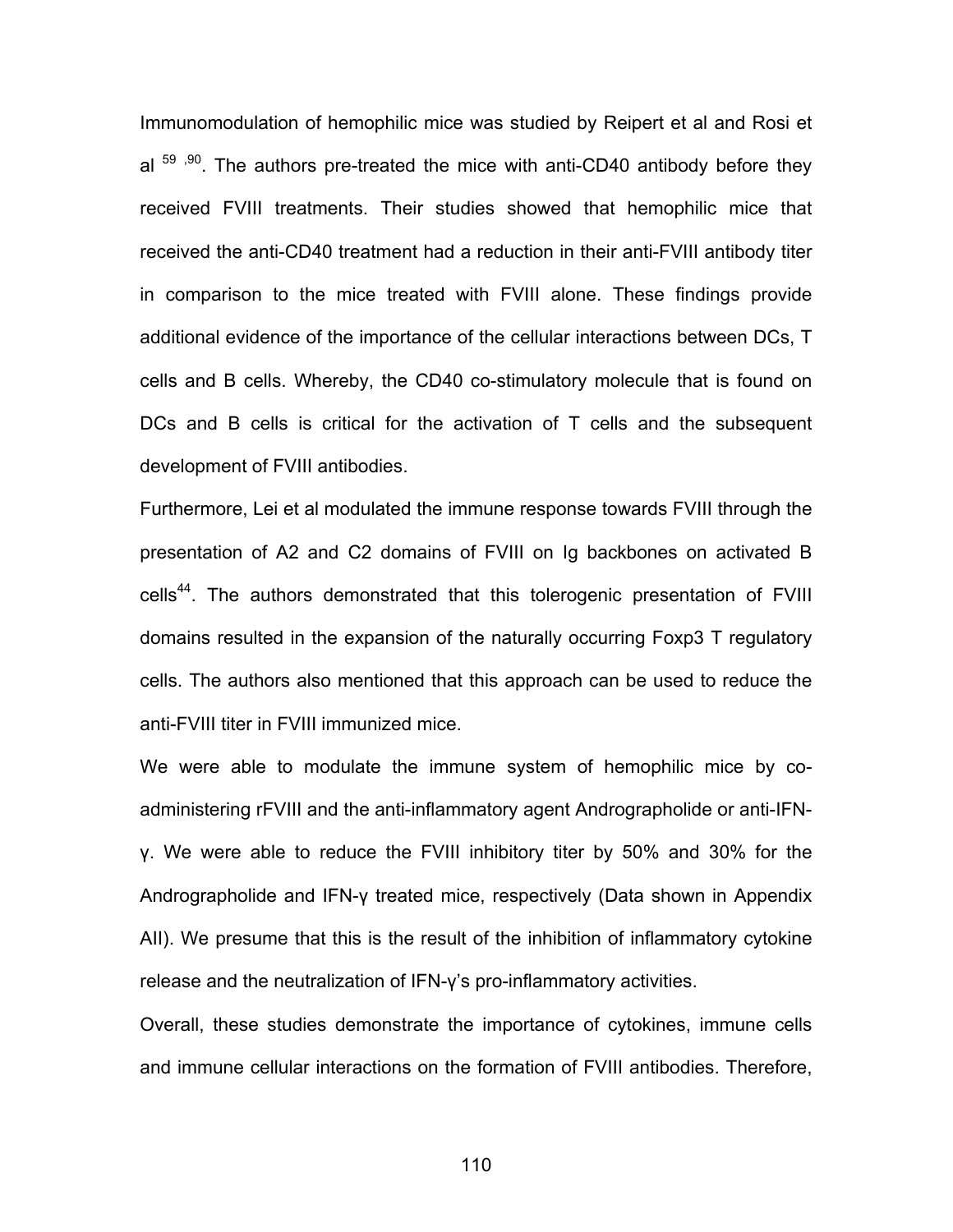future treatments using anti-inflammatory products, and T and B cell depleting agents should be considered in the management of hemophilic patients with FVIII antibodies.

#### **Genetic Differences Between Hemophilic Animal Models**

The murine FVIII protein is 77% homologous to the human FVIII protein, and the availability of hemophilia A mouse models has contributed significantly to the current understanding of the immunogenicity of FVIII. Additionally, hemophilia A mice consistently develop high FVIII inhibitory titers when repeatedly infused intravenously with human FVIII. Therefore, hemophilic mouse models can be used in pre-clinical studies to assess the efficacy of FVIII treatment.

In hemophilic patients, there are genetic factors such as HLA haplotypes and genetic polymorphisms that are associated with the development of FVIII antibodies $60$ . This is also true for the animal models. We have investigated the immunogenicity of FVIII in different strains of hemophilic mice and different results were obtained in each mouse strain. There are several immuno-genetic differences between the C57BL/6 and Balb/c hemophilia A mice. The C57BL/6 mice express the MHC-II H2<sup>B</sup> haplotype while the Balb/c mice express the MHC-II  $H2^D$  haplotype. The MHC-II molecules are needed for the presentation of peptides to CD4+ T cells and different haplotypes present different peptides to T cells. Moreover, the C57BL/6 mice are prone to develop a predominantly Th1 polarised immune response, whereby they tend to be resistant to intracellular infections due to their enhanced ability to produce  $IFN-y^{141}$ . However, the Balb/c mice are more likely to develop a predominantly Th2 type of response and they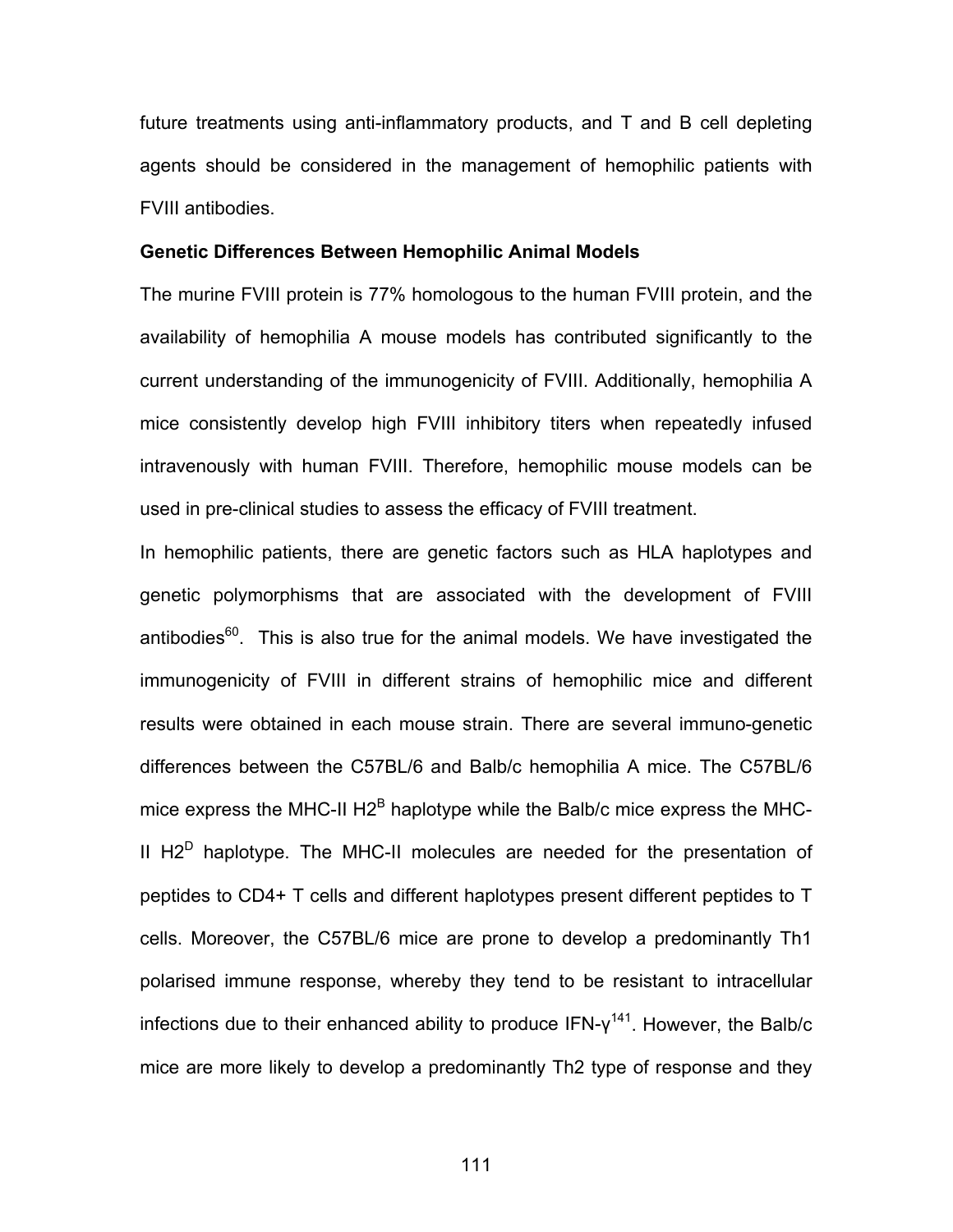tend to be resistant to bacterial infections due to their ability to produce  $IL4^{142}$ . The causes of these immunological responses might be due to the differences in the cells of the innate immune system in each mouse strain<sup>143</sup>. The cells of innate immunity are responsible for directing the differentiation of CD4+ T cells into either Th1 or Th2 type cells.

This is also true for hemophilic patients. Polymorphisms within the IL10 and TNF $α$  genes were shown to be associated with inhibitor formation  $22,23$ . Also, White et al reported that specific HLA haplotypes have increased risk of FVIII inhibitor formation<sup>20</sup> and Hay et al showed an association between the HLA DRB1\*1501 haplotype and FVIII inhibitors  $21$ . These findings support the results observed in the murine hemophilic model where a significant influence was apparent for the immunogenotype. This information further justifies the use of hemophilic mouse models to predicate the immunological outcomes of FVIII treatment in hemophilic patients.

All of these genetic differences between mouse strains can possibly have an influence on the formation of FVIII inhibitors. These genetic variables within the mouse models should be taken into account when designing and interpreting the results of pre-clinical FVIII treatment studies and gene therapy projects.

# **Modification of Clotting Factor Concentrates to Reduce The Immunogenicity of FVIII**

A number of pharmaceutical companies and research laboratories are pursuing the goal of developing coagulation proteins with reduced immunogenicity. As one example, Baxter Bioscience have developed FVIII and VWF proteins with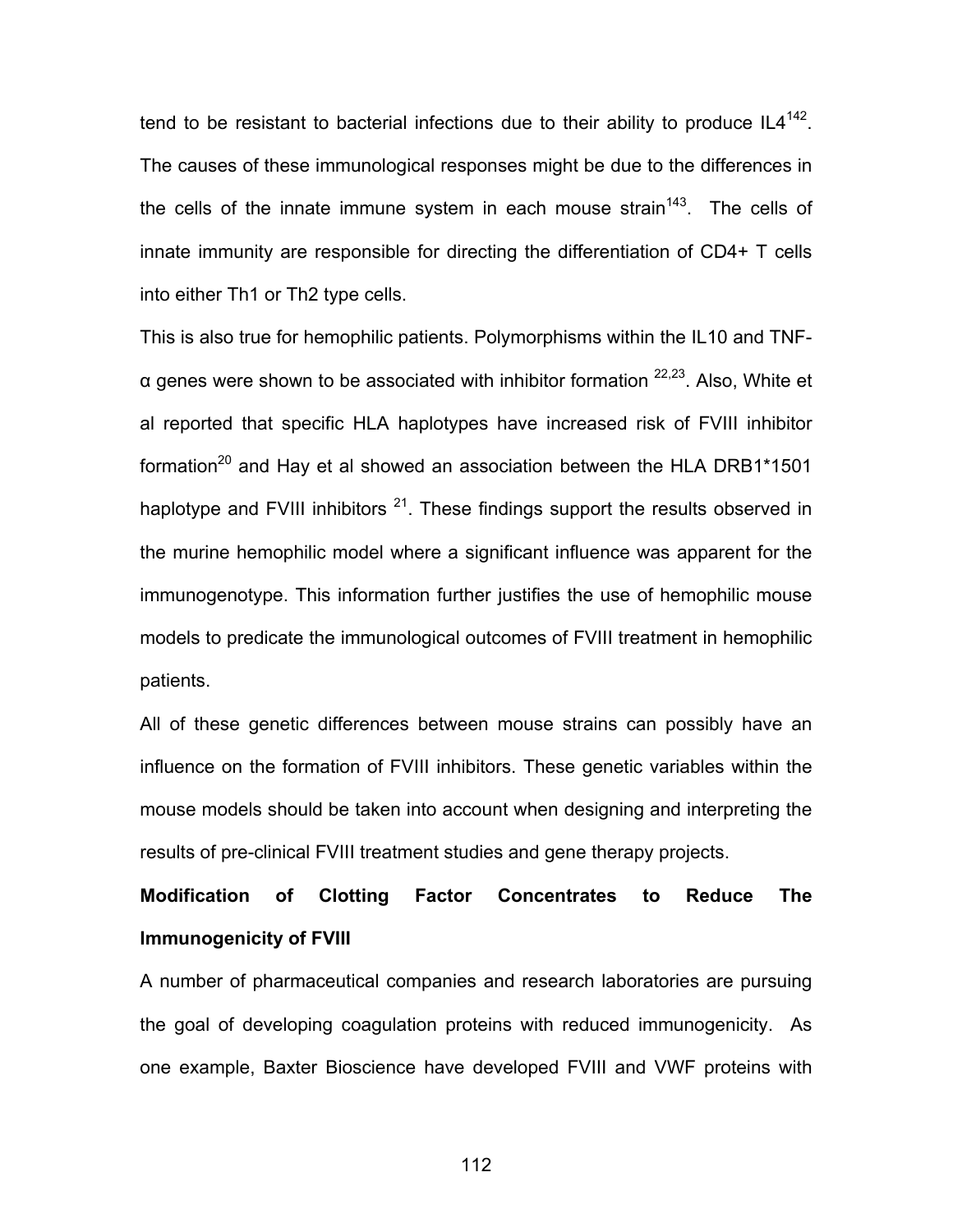reduced immunogenicity due to their chemical modification with the polymer, polyethylene glycol. While the specific coagulant activity of these modified proteins is reduced by the "pegylation" process, preclinical studies have shown that the immunogenicity of FVIII by can be reduced compared to the unmodified protein<sup>144</sup>.

Furthermore, another group has reduced the immunogenicity of FVIII by preparing phosphatidylserine (PS)- liposomes containing FVIII<sup>145,146</sup>. These PS liposomes do not affect the functional activity of FVIII; in contrast, they increase the stability of FVIII. The authors reported that the hemophilic mice that were treated with (PS) - liposomes containing FVIII had reduced FVIII antibody titers than the mice that were treated with FVIII alone. This is expected to happen since the exposure of PS will reduce inflammation, adaptive immunity and antigenic protein presentation <sup>147</sup>.

In the past, hemophilia A patients with inhibitors have been treated with porcine FVIII in order to bypass the human anti-FVIII antibodies. However, after exposure to porcine FVIII, anti-porcine FVIII antibodies develop in some of these patients. Barrow and colleagues reduced the immunogenicity of porcine FVIII by engineering seven human/porcine FVIII protein hybrids, the highly immunogenic sites of human FVIII "A2, *ap*, A3, and C2" were substituted with the less immunogenic porcine FVIII segments. The authors reported that the substitution of the human A2, A3, C2, and ap regions with the corresponding porcine sequences resulted in a significant reduction of porcine FVIII antigenicity relative to native porcine FVIII.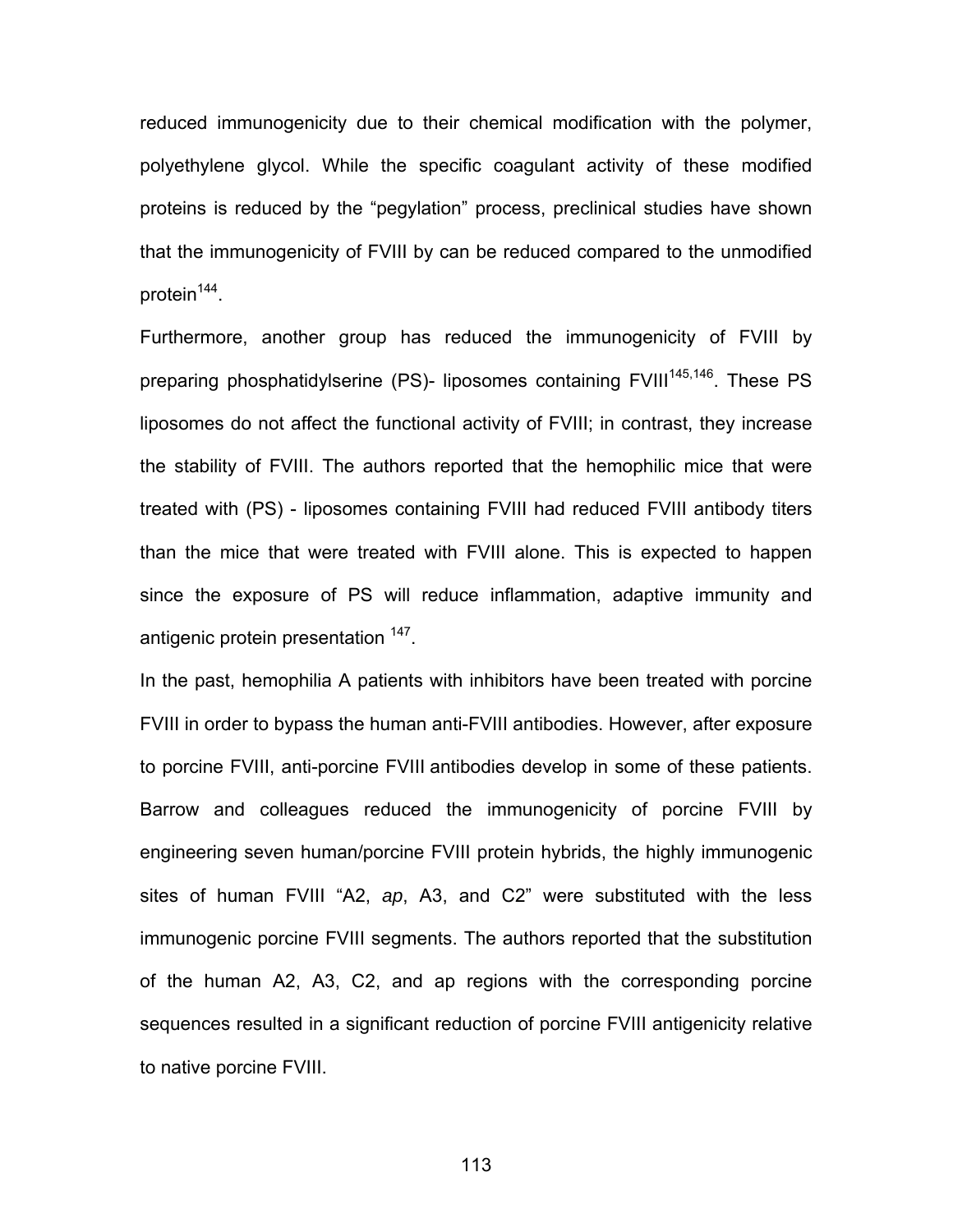In our research group, Dr. Rawle mutated the C2 domain of FVIII in order to reduce its immunogenicity. The following two mutations were introduced into the C2 domain: Q2311T and V2314A. These two mutations reduced the C2 domain specific FVIII antibodies. However, we have no knowledge of the effects of these mutations on the activity of FVIII.

Currently, there are many companies/research groups who are interested in further improving the quality of life of hemophilic patients by developing new modified coagulation products. Their ultimate aim is to introduce new products with reduced immunogenicity, longer half-life and reduced cost.

#### **Conclusions**

FVIII in vivo behaves as a strong immunogen. This results in the release of proinflammatory factors and cytokines causing the activation of the immune system. The information obtained from this thesis along with the current knowledge on FVIII treatments can be used to introduce new treatments for hemophilic patients with antibodies and inhibitors. For example, patients can be treated with FVIII along with anti-inflammatory agents such as anti-IFN-γ treatments; which might result in minimal activation of the immune system and improved life qualities of hemophilic patients.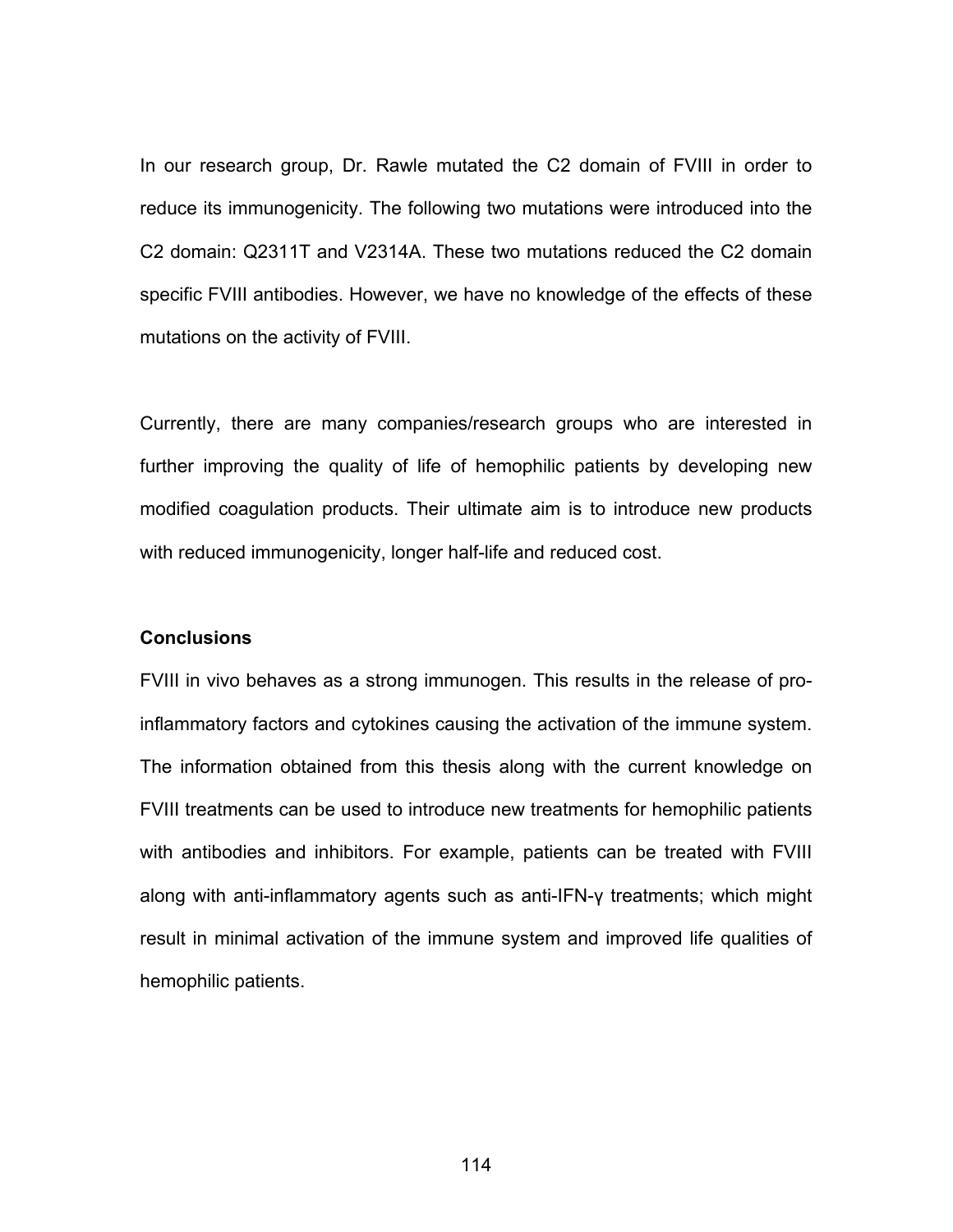## **Reference:**

1. Graw J, Brackmann HH, Oldenburg J, Schneppenheim R, Spannagl M, Schwaab R. Haemophilia A: from mutation analysis to new therapies. Nat Rev Genet. 2005;6:488-501.

2. Snyder RO, Miao C, Meuse L, et al. Correction of hemophilia B in canine and murine models using recombinant adeno-associated viral vectors. Nat Med. 1999;5:64-70.

3. Choi KS, Ghuman J, Kassam G, Kang HM, Fitzpatrick SL, Waisman DM. Annexin II tetramer inhibits plasmin-dependent fibrinolysis. Biochemistry. 1998;37:648-655.

4. Ananyeva NM, Lacroix-Desmazes S, Hauser CA, et al. Inhibitors in hemophilia A: mechanisms of inhibition, management and perspectives. Blood Coagul Fibrinolysis. 2004;15:109-124.

5. Verhamme P, Hoylaerts MF. The pivotal role of the endothelium in haemostasis and thrombosis. Acta Clin Belg. 2006;61:213-219.

6. Ajjan R, Grant PJ. Coagulation and atherothrombotic disease. Atherosclerosis. 2006;186:240-259.

7. Dahlback B. Blood coagulation and its regulation by anticoagulant pathways: genetic pathogenesis of bleeding and thrombotic diseases. J Intern Med. 2005;257:209-223.

8. Norris LA. Blood coagulation. Best Pract Res Clin Obstet Gynaecol. 2003;17:369-383.

9. Morrissey JH. Tissue factor: an enzyme cofactor and a true receptor. Thromb Haemost. 2001;86:66-74.

10. Bhopale GM, Nanda RK. Blood coagulation factor VIII: An overview. J Biosci. 2003;28:783-789.

11. Jayandharan G, Shaji RV, Baidya S, Nair SC, Chandy M, Srivastava A. Identification of factor VIII gene mutations in 101 patients with haemophilia A: mutation analysis by inversion screening and multiplex PCR and CSGE and molecular modelling of 10 novel missense substitutions. Haemophilia. 2005;11:481-491.

12. Do H, Healey JF, Waller EK, Lollar P. Expression of factor VIII by murine liver sinusoidal endothelial cells. J Biol Chem. 1999;274:19587-19592.

13. Kreuz W, Ettingshausen CE, Auerswald G, et al. Epidemiology of inhibitors and current treatment strategies. Haematologica. 2003;88:EREP04.

14. Dasgupta S, Repesse Y, Bayry J, et al. VWF protects FVIII from endocytosis by dendritic cells and subsequent presentation to immune effectors. Blood. 2007;109:610-612.

15. Saenko EL, Ananyeva NM, Kouiavskaia DV, et al. Haemophilia A: effects of inhibitory antibodies on factor VIII functional interactions and approaches to prevent their action. Haemophilia. 2002;8:1-11.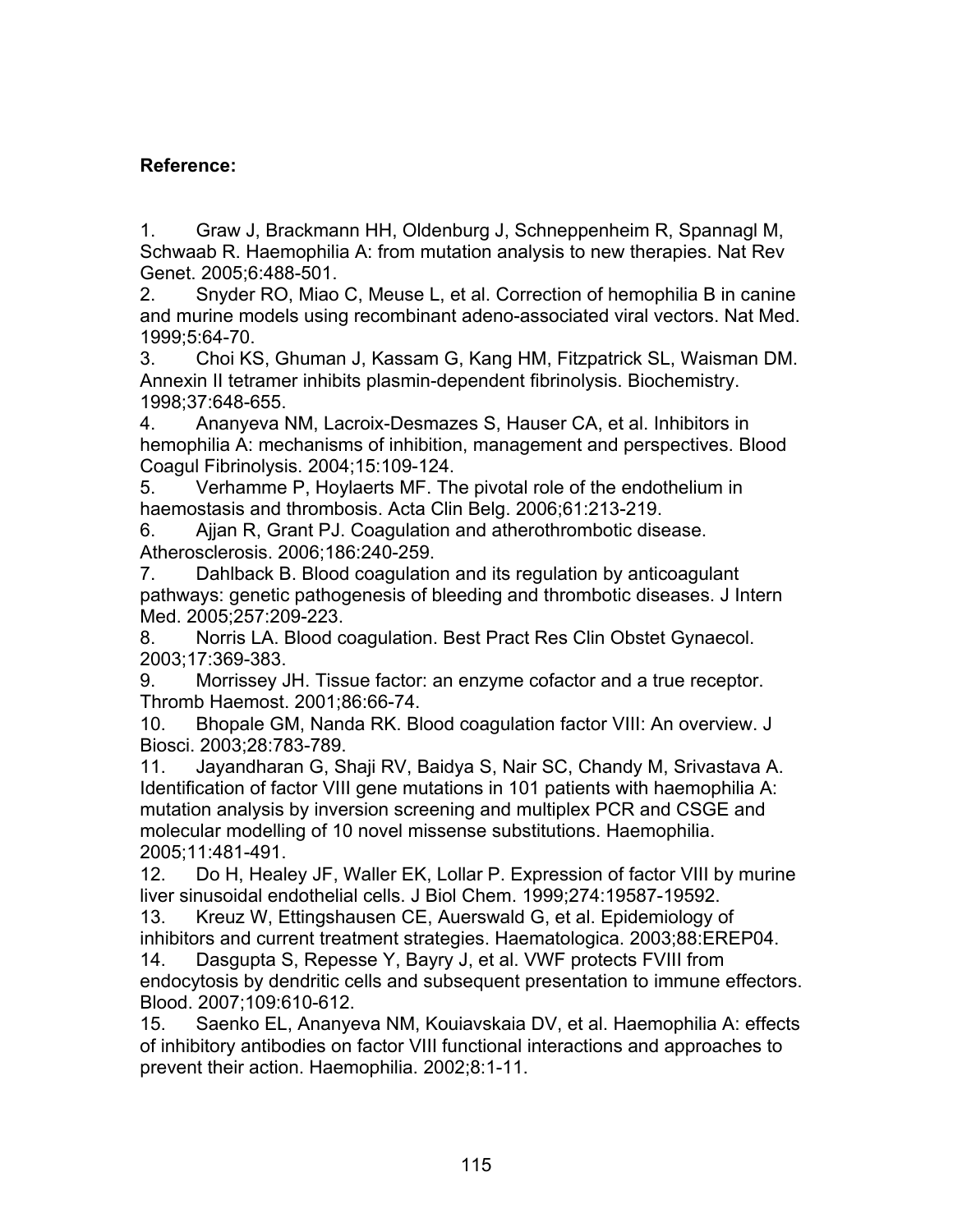16. Nogami K, Shima M, Nakai H, et al. Identification of a factor VIII peptide, residues 2315-2330, which neutralizes human factor VIII C2 inhibitor alloantibodies: requirement of Cys2326 and Glu2327 for maximum effect. Br J Haematol. 1999;107:196-203.

17. Freedman J, Garvey MB. Immunoadsorption of factor VIII inhibitors. Curr Opin Hematol. 2004;11:327-333.

18. Hind D, Lloyd-Jones M, Makris M, Paisley S. Recombinant Factor VIIa concentrate versus plasma derived concentrates for the treatment of acute bleeding episodes in people with Haemophilia A and inhibitors. Cochrane Database Syst Rev. 2004:CD004449.

19. Goudemand J, Rothschild C, Demiguel V, et al. Influence of the type of factor VIII concentrate on the incidence of factor VIII inhibitors in previously untreated patients with severe hemophilia A. Blood. 2006;107:46-51.

20. White GC, 2nd, Kempton CL, Grimsley A, Nielsen B, Roberts HR. Cellular immune responses in hemophilia: why do inhibitors develop in some, but not all hemophiliacs? J Thromb Haemost. 2005;3:1676-1681.

21. Hay CR, Ollier W, Pepper L, et al. HLA class II profile: a weak determinant of factor VIII inhibitor development in severe haemophilia A. UKHCDO Inhibitor Working Party. Thromb Haemost. 1997;77:234-237.

22. Astermark J, Oldenburg J, Pavlova A, Berntorp E, Lefvert AK. Polymorphisms in the IL10 but not in the IL1beta and IL4 genes are associated with inhibitor development in patients with hemophilia A. Blood. 2006;107:3167- 3172.

23. Astermark J, Oldenburg J, Carlson J, et al. Polymorphisms in the TNFA gene and the risk of inhibitor development in patients with hemophilia A. Blood. 2006;108:3739-3745.

24. Santagostino E, Mancuso ME, Rocino A, et al. Environmental risk factors for inhibitor development in children with haemophilia A: a case-control study. Br J Haematol. 2005;130:422-427.

25. Lee CA, Lillicrap D, Astermark J. Inhibitor development in hemophiliacs: the roles of genetic versus environmental factors. Semin Thromb Hemost. 2006;32 Suppl 2:10-14.

26. Oldenburg J, El-Maarri O, Schwaab R. Inhibitor development in correlation to factor VIII genotypes. Haemophilia. 2002;8 Suppl 2:23-29.

27. DiMichele D. Immune tolerance therapy dose as an outcome predictor. Haemophilia. 2003;9:382-386.

28. Brackmann HH, Gormsen J. Massive factor-VIII infusion in haemophiliac with factor-VIII inhibitor, high responder. Lancet. 1977;2:933.

29. Brackmann HH, Oldenburg J, Schwaab R. Immune tolerance for the treatment of factor VIII inhibitors--twenty years' 'bonn protocol'. Vox Sang. 1996;70 Suppl 1:30-35.

30. Mauser-Bunschoten EP, Nieuwenhuis HK, Roosendaal G, van den Berg HM. Low-dose immune tolerance induction in hemophilia A patients with inhibitors. Blood. 1995;86:983-988.

31. Gringeri A, Musso R, Mazzucconi MG, et al. Immune tolerance induction with a high purity von Willebrand factor/VIII complex concentrate in haemophilia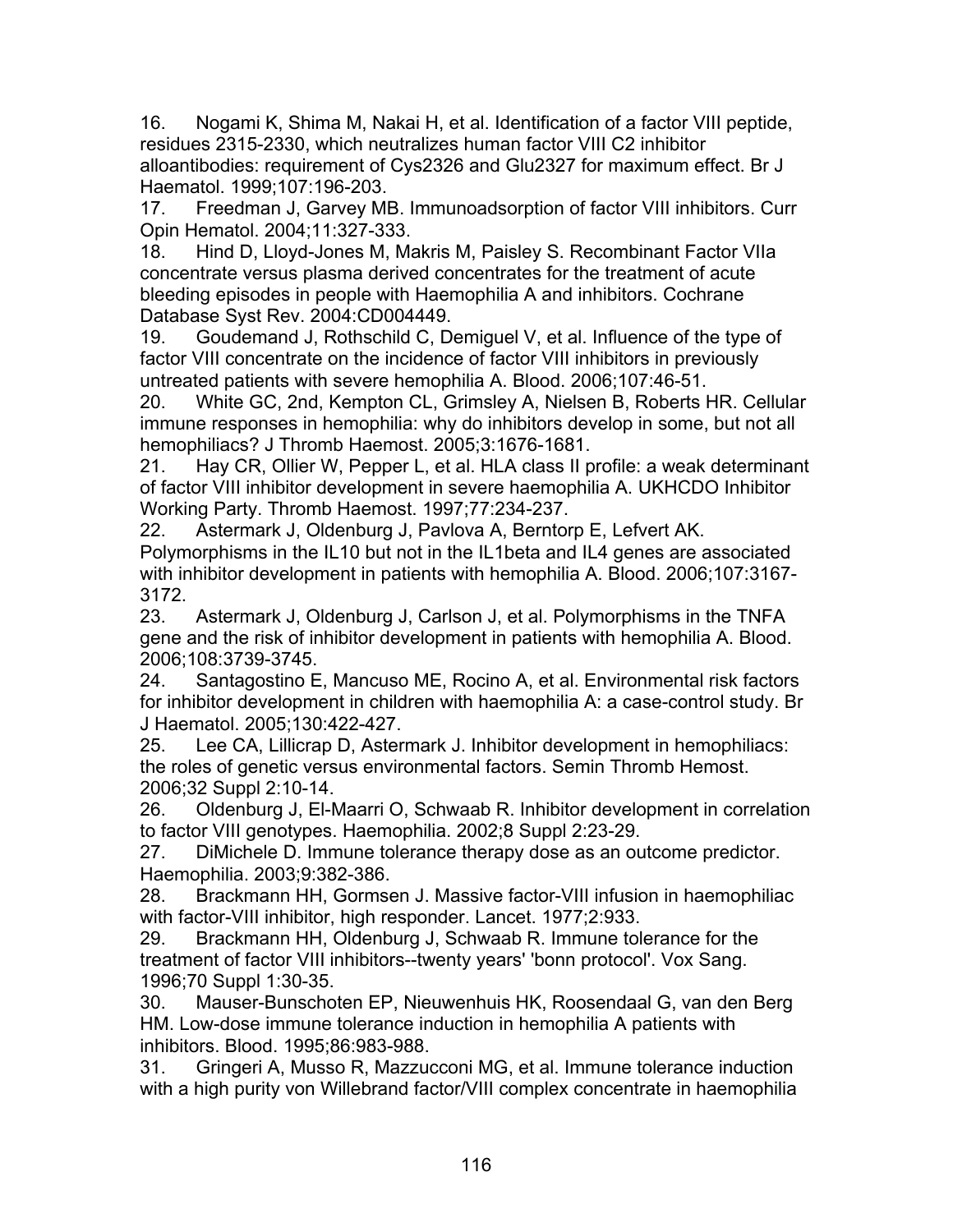A patients with inhibitors at high risk of a poor response. Haemophilia. 2007;13:373-379.

32. Gringeri A. VWF/FVIII concentrates in high-risk immunotolerance: the RESIST study. Haemophilia. 2007;13 Suppl 5:73-77.

33. Dasgupta S, Navarrete AM, Bayry J, et al. A role for exposed mannosylations in presentation of human therapeutic self-proteins to CD4+ T lymphocytes. Proc Natl Acad Sci U S A. 2007;104:8965-8970.

34. Bacchetta R, Gregori S, Roncarolo MG. CD4+ regulatory T cells: mechanisms of induction and effector function. Autoimmun Rev. 2005;4:491-496.

35. Wallet MA, Sen P, Tisch R. Immunoregulation of dendritic cells. Clin Med Res. 2005;3:166-175.

36. Banchereau J, Steinman RM. Dendritic cells and the control of immunity. Nature. 1998;392:245-252.

37. Healey JF, Parker ET, Barrow RT, Langley TJ, Church WR, Lollar P. The humoral response to human factor VIII in hemophilia A mice. J Thromb Haemost. 2006.

38. Vermaelen K, Pauwels R. Pulmonary dendritic cells. Am J Respir Crit Care Med. 2005;172:530-551.

39. Zanetti M. T for two: when helpers need help. Autoimmun Rev. 2005;4:571-578.

40. Chentoufi AA, Palumbo M, Polychronakos C. Proinsulin expression by Hassall's corpuscles in the mouse thymus. Diabetes. 2004;53:354-359.

41. Franchini M, Gandini G, Di Paolantonio T, Mariani G. Acquired hemophilia A: a concise review. Am J Hematol. 2005;80:55-63.

42. Banerjee DK, Dhodapkar MV, Matayeva E, Steinman RM, Dhodapkar KM. Expansion of FOXP3high regulatory T cells by human dendritic cells (DCs) in vitro and after injection of cytokine-matured DCs in myeloma patients. Blood. 2006;108:2655-2661.

43. Kamate C, Lenting PJ, van den Berg HM, Mutis T. Depletion of CD4(+)CD25(high) regulatory T cells may enhance or uncover factor VIII-specific T cell responses in healthy individuals. J Thromb Haemost. 2006.

44. Lei TC, Scott DW. Induction of tolerance to factor VIII inhibitors by gene therapy with immunodominant A2 and C2 domains presented by B cells as Ig fusion proteins. Blood. 2005;105:4865-4870.

45. de Jong EC, Smits HH, Kapsenberg ML. Dendritic cell-mediated T cell polarization. Springer Semin Immunopathol. 2005;26:289-307.

46. Reis e Sousa C. Dendritic cells in a mature age. Nat Rev Immunol. 2006;6:476-483.

47. Batlle J, Gomez E, Rendal E, et al. Antibodies to factor VIII in plasma of patients with hemophilia A and normal subjects. Ann Hematol. 1996;72:321-326. 48. Lacroix-Desmazes S, Wootla B, Dasgupta S, et al. Catalytic IgG from patients with hemophilia A inactivate therapeutic factor VIII. J Immunol.

2006;177:1355-1363.

49. Reding MT, Lei S, Lei H, Green D, Gill J, Conti-Fine BM. Distribution of Th1- and Th2-induced anti-factor VIII IgG subclasses in congenital and acquired hemophilia patients. Thromb Haemost. 2002;88:568-575.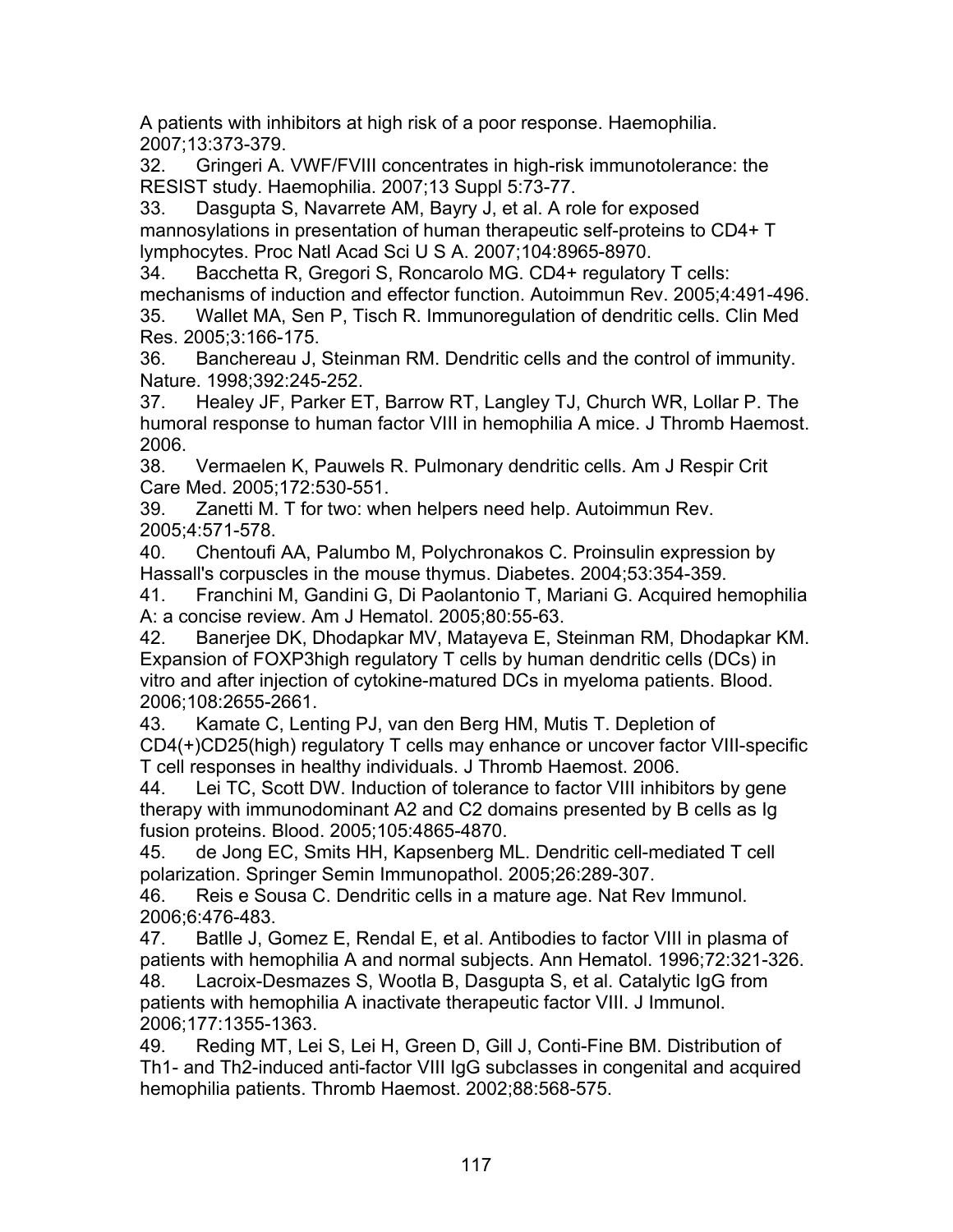50. Stavnezer J, Amemiya CT. Evolution of isotype switching. Semin Immunol. 2004;16:257-275.

51. Lam-Yuk-Tseung S, Gros P. Genetic control of susceptibility to bacterial infections in mouse models. Cell Microbiol. 2003;5:299-313.

52. Kuroda E, Kito T, Yamashita U. Reduced expression of STAT4 and IFNgamma in macrophages from BALB/c mice. J Immunol. 2002;168:5477-5482.

53. Peng Y, Falck-Pedersen E, Elkon KB. Variation in adenovirus transgene expression between BALB/c and C57BL/6 mice is associated with differences in interleukin-12 and gamma interferon production and NK cell activation. J Virol. 2001;75:4540-4550.

54. Guler ML, Jacobson NG, Gubler U, Murphy KM. T cell genetic background determines maintenance of IL-12 signaling: effects on BALB/c and B10.D2 T helper cell type 1 phenotype development. J Immunol. 1997;159:1767-1774. 55. Scharton-Kersten T, Scott P. The role of the innate immune response in

Th1 cell development following Leishmania major infection. J Leukoc Biol. 1995;57:515-522.

56. Bi L, Lawler AM, Antonarakis SE, High KA, Gearhart JD, Kazazian HH, Jr. Targeted disruption of the mouse factor VIII gene produces a model of haemophilia A. Nat Genet. 1995;10:119-121.

57. Connelly S, Andrews JL, Gallo AM, et al. Sustained phenotypic correction of murine hemophilia A by in vivo gene therapy. Blood. 1998;91:3273-3281.

58. Kasper CK, Aledort L, Aronson D, et al. Proceedings: A more uniform measurement of factor VIII inhibitors. Thromb Diath Haemorrh. 1975;34:612. 59. Rossi G, Sarkar J, Scandella D. Long-term induction of immune tolerance after blockade of CD40-CD40L interaction in a mouse model of hemophilia A. Blood. 2001;97:2750-2757.

60. Dasgupta S, Navarrete AM, Delignat S, et al. Immune response against therapeutic factor VIII in hemophilia A patients--a survey of probable risk factors. Immunol Lett. 2007;110:23-28.

61. Bauer H, Ahmad, Baumgartner, Schwarz, Reipert. Comparable Long-Term Persistence of Anti-FVIII Antibodies in Hemophilic E17 Mice on Different Genetic Backgrounds Despite Significant Differences in the Amplitude of the Immune Responses. Blood (ASH Annual Meeting Abstracts). 2006;108.

62. Fox JG, Beck P, Dangler CA, et al. Concurrent enteric helminth infection modulates inflammation and gastric immune responses and reduces helicobacter-induced gastric atrophy. Nat Med. 2000;6:536-542.

63. Kohm AP, Sanders VM. Suppression of antigen-specific Th2 celldependent IgM and IgG1 production following norepinephrine depletion in vivo. J Immunol. 1999;162:5299-5308.

64. Koo GC, Gan YH. The innate interferon gamma response of BALB/c and C57BL/6 mice to in vitro Burkholderia pseudomallei infection. BMC Immunol. 2006;7:19.

65. Scott MJ, Hoth JJ, Gardner SA, Peyton JC, Cheadle WG. Genetic background influences natural killer cell activation during bacterial peritonitis in mice, and is interleukin 12 and interleukin 18 independent. Cytokine. 2004;28:124-136.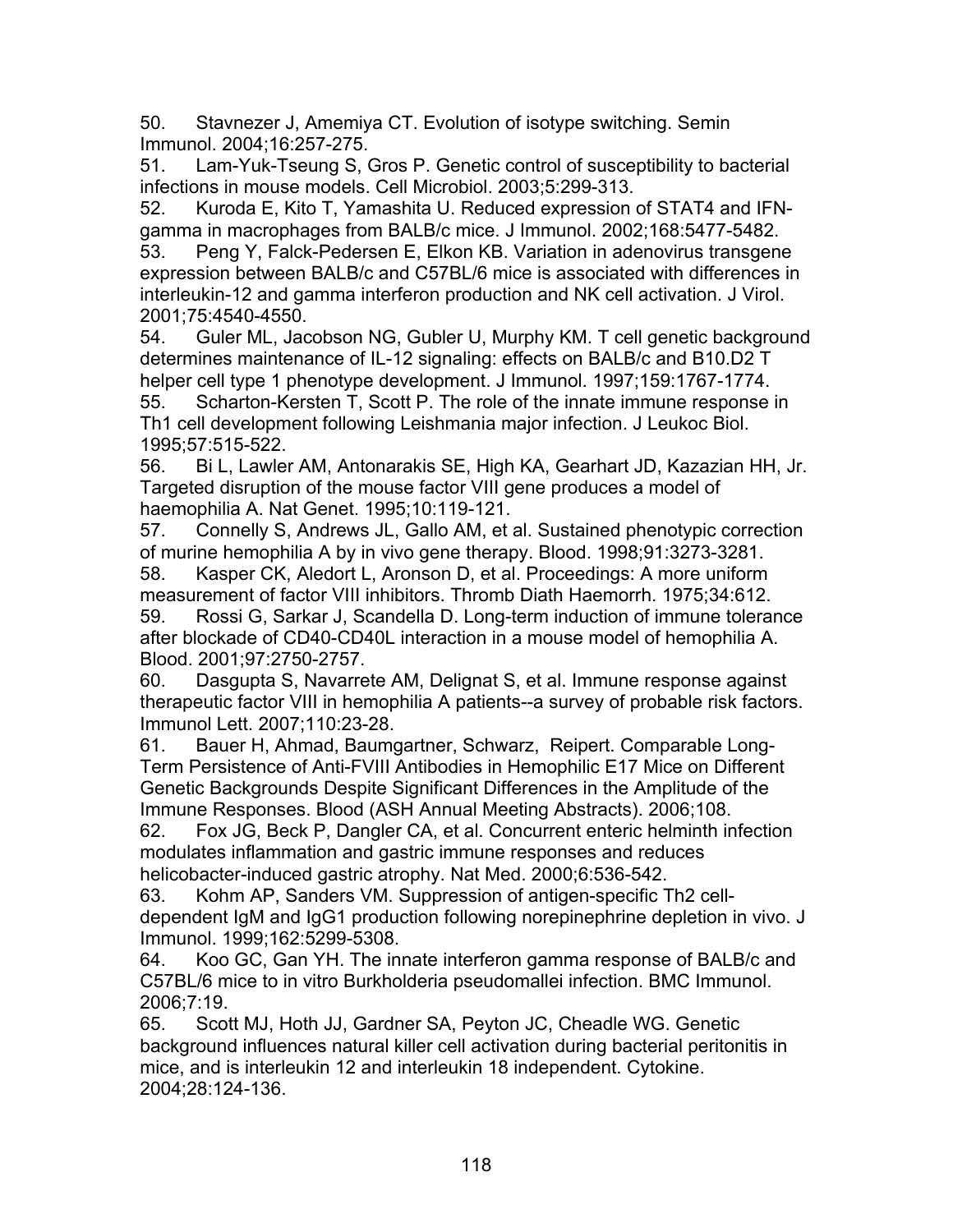66. Liu T, Matsuguchi T, Tsuboi N, Yajima T, Yoshikai Y. Differences in expression of toll-like receptors and their reactivities in dendritic cells in BALB/c and C57BL/6 mice. Infect Immun. 2002;70:6638-6645.

67. Wells CA, Ravasi T, Faulkner GJ, et al. Genetic control of the innate immune response. BMC Immunol. 2003;4:5.

68. Sasgary M, Ahmad RU, Schwarz HP, Turecek PL, Reipert BM. Single cell analysis of factor VIII-specific T cells in hemophilic mice after treatment with human factor VIII. Thromb Haemost. 2002;87:266-272.

69. Hu G, Guo D, Key NS, Conti-Fine BM. Cytokine production by CD4+ T cells specific for coagulation factor VIII in healthy subjects and haemophilia A patients. Thromb Haemost. 2007;97:788-794.

70. Greene JA, DeVecchio JL, Gould MP, Auletta JJ, Heinzel FP. In vivo and in vitro regulation of type I IFN synthesis by synergistic effects of CD40 and type II IFN. J Immunol. 2006;176:5995-6003.

71. Battaglia M, Gianfrani C, Gregori S, Roncarolo MG. IL-10-producing T regulatory type 1 cells and oral tolerance. Ann N Y Acad Sci. 2004;1029:142- 153.

72. Kabelitz D, Wesch D, Oberg HH. Regulation of regulatory T cells: role of dendritic cells and toll-like receptors. Crit Rev Immunol. 2006;26:291-306.

73. Dauer M, Schad K, Junkmann J, et al. IFN-alpha promotes definitive maturation of dendritic cells generated by short-term culture of monocytes with GM-CSF and IL-4. J Leukoc Biol. 2006;80:278-286.

74. Levings MK, Gregori S, Tresoldi E, Cazzaniga S, Bonini C, Roncarolo MG. Differentiation of Tr1 cells by immature dendritic cells requires IL-10 but not CD25+CD4+ Tr cells. Blood. 2005;105:1162-1169.

75. Xia YF, Ye BQ, Li YD, et al. Andrographolide attenuates inflammation by inhibition of NF-kappa B activation through covalent modification of reduced cysteine 62 of p50. J Immunol. 2004;173:4207-4217.

76. Inaba K, Inaba M, Romani N, et al. Generation of large numbers of dendritic cells from mouse bone marrow cultures supplemented with granulocyte/macrophage colony-stimulating factor. J Exp Med. 1992;176:1693- 1702.

77. Lin Y, Chang L, Solovey A, Healey JF, Lollar P, Hebbel RP. Use of blood outgrowth endothelial cells for gene therapy for hemophilia A. Blood. 2002;99:457-462.

78. Shibata M RF, Labelle A. Charaterization of canine factor VIII and quantitative determintation in canine plasma. J Thromb Haemost. 2005:3 (suppl 1): Abstr P0033.

79. Iruretagoyena MI, Tobar JA, Gonzalez PA, et al. Andrographolide interferes with T cell activation and reduces experimental autoimmune encephalomyelitis in the mouse. J Pharmacol Exp Ther. 2005;312:366-372.

80. Pfistershammer K, Stockl J, Siekmann J, Turecek PL, Schwarz HP, Reipert BM. Recombinant factor VIII and factor VIII-von Willebrand factor complex do not present danger signals for human dendritic cells. Thromb Haemost. 2006;96:309-316.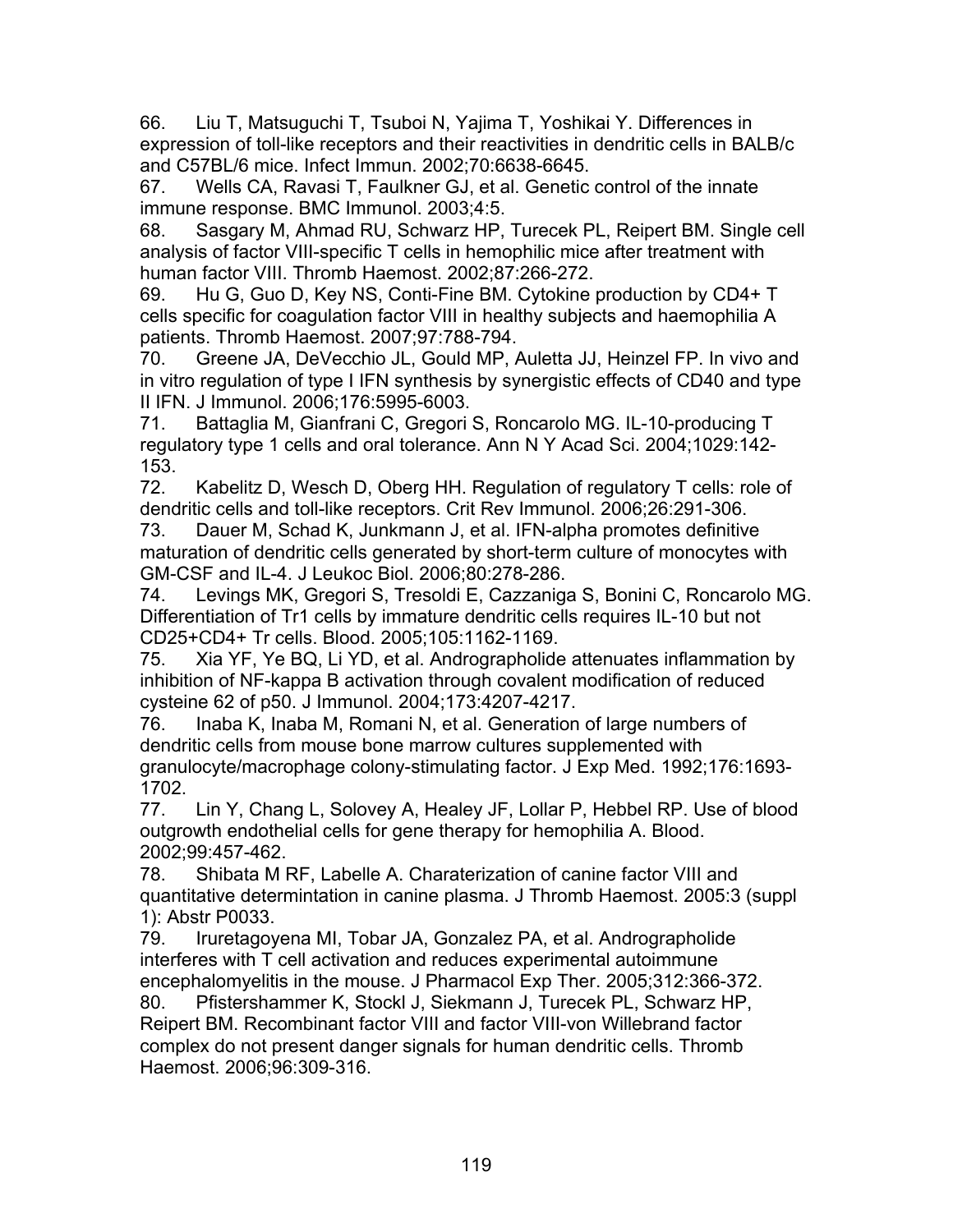81. Steinman RM, Hemmi H. Dendritic cells: translating innate to adaptive immunity. Curr Top Microbiol Immunol. 2006;311:17-58.

82. Xiao BG, Huang YM, Link H. Tolerogenic dendritic cells: the ins and outs of outcome. J Immunother. 2006;29:465-471.

83. Salazar L, Aravena O, Abello P, et al. Modulation of established murine collagen-induced arthritis by a single inoculation of short-term

lipopolysaccharide-stimulated dendritic cells. Ann Rheum Dis. 2007.

84. Rutella S, Danese S, Leone G. Tolerogenic dendritic cells: cytokine modulation comes of age. Blood. 2006;108:1435-1440.

85. Kwak-Kim JY, Chung-Bang HS, Ng SC, et al. Increased T helper 1 cytokine responses by circulating T cells are present in women with recurrent pregnancy losses and in infertile women with multiple implantation failures after IVF. Hum Reprod. 2003;18:767-773.

86. Bellinghausen I, Konig B, Bottcher I, Knop J, Saloga J. Inhibition of human allergic T-helper type 2 immune responses by induced regulatory T cells requires the combination of interleukin-10-treated dendritic cells and transforming growth factor-beta for their induction. Clin Exp Allergy. 2006;36:1546-1555.

87. Bala KK, Moudgil KD. Induction and maintenance of self tolerance: the role of CD4+CD25+ regulatory T cells. Arch Immunol Ther Exp (Warsz). 2006;54:307-321.

88. Nishioka T, Shimizu J, Iida R, Yamazaki S, Sakaguchi S.

CD4+CD25+Foxp3+ T cells and CD4+CD25-Foxp3+ T cells in aged mice. J Immunol. 2006;176:6586-6593.

89. Mills KH. Regulatory T cells: friend or foe in immunity to infection? Nat Rev Immunol. 2004;4:841-855.

90. Reipert BM, Sasgary M, Ahmad RU, Auer W, Turecek PL, Schwarz HP. Blockade of CD40/CD40 ligand interactions prevents induction of factor VIII inhibitors in hemophilic mice but does not induce lasting immune tolerance. Thromb Haemost. 2001;86:1345-1352.

91. Qian J, Burkly LC, Smith EP, et al. Role of CD154 in the secondary immune response: the reduction of pre-existing splenic germinal centers and anti-factor VIII inhibitor titer. Eur J Immunol. 2000;30:2548-2554.

92. Kopecky EM, Greinstetter S, Pabinger I, Buchacher A, Romisch J, Jungbauer A. Mapping of FVIII inhibitor epitopes using cellulose-bound synthetic peptide arrays. J Immunol Methods. 2006;308:90-100.

93. Meeks SL, Healey JF, Parker ET, Barrow RT, Lollar P. Anti-human factor VIII C2 domain antibodies in hemophilia A mice recognize a functionally complex continuous spectrum of epitopes dominated by inhibitors of factor VIII activation. Blood. 2007.

94. Norbury CC. Drinking a lot is good for dendritic cells. Immunology. 2006;117:443-451.

95. Lanzavecchia A, Sallusto F. Antigen decoding by T lymphocytes: from synapses to fate determination. Nat Immunol. 2001;2:487-492.

96. Murphy KM. T lymphocyte differentiation in the periphery. Curr Opin Immunol. 1998;10:226-232.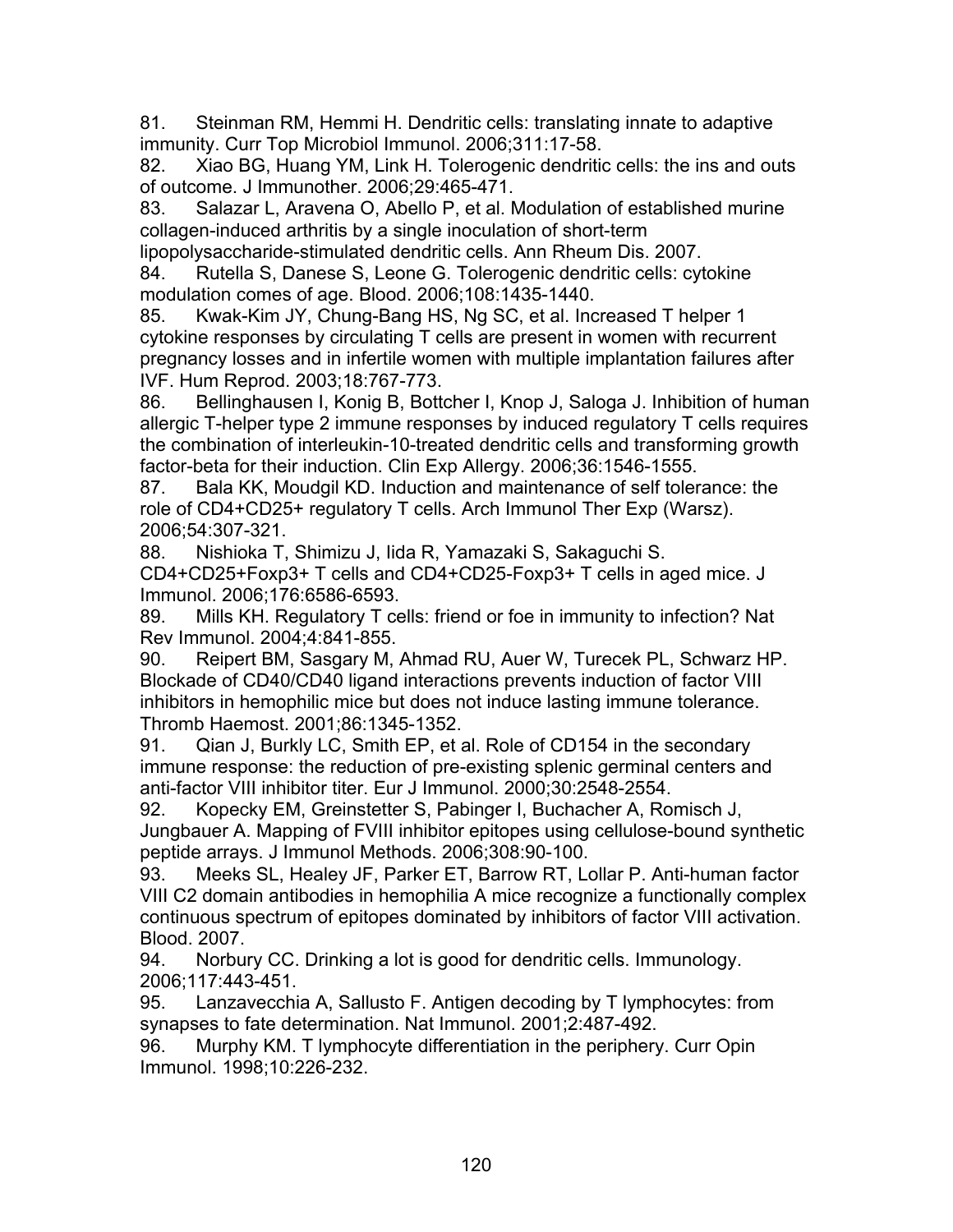97. Quackenbush J. Microarray data normalization and transformation. Nat Genet. 2002;32 Suppl:496-501.

98. Stekel D. Microarray Bioinformatics. 2003.

99. Cheng WF, Chang MC, Sun WZ, et al. Connective tissue growth factor linked to the E7 tumor antigen generates potent antitumor immune responses mediated by an antiapoptotic mechanism. Gene Ther. 2008.

100. Davidson DJ, Currie AJ, Reid GS, et al. The cationic antimicrobial peptide LL-37 modulates dendritic cell differentiation and dendritic cell-induced T cell polarization. J Immunol. 2004;172:1146-1156.

101. Foell D, Hernandez-Rodriguez J, Sanchez M, Vogl T, Cid MC, Roth J. Early recruitment of phagocytes contributes to the vascular inflammation of giant cell arteritis. J Pathol. 2004;204:311-316.

102. Ong CH, He Z, Kriazhev L, Shan X, Palfree RG, Bateman A. Regulation of progranulin expression in myeloid cells. Am J Physiol Regul Integr Comp Physiol. 2006;291:R1602-1612.

103. Esworthy RS, Aranda R, Martin MG, Doroshow JH, Binder SW, Chu FF. Mice with combined disruption of Gpx1 and Gpx2 genes have colitis. Am J Physiol Gastrointest Liver Physiol. 2001;281:G848-855.

104. de la Rosa G, Yang D, Tewary P, Varadhachary A, Oppenheim JJ. Lactoferrin acts as an alarmin to promote the recruitment and activation of APCs and antigen-specific immune responses. J Immunol. 2008;180:6868-6876.

105. Tanimoto N, Terasawa M, Nakamura M, et al. Involvement of KC, MIP-2, and MCP-1 in leukocyte infiltration following injection of necrotic cells into the peritoneal cavity. Biochem Biophys Res Commun. 2007;361:533-536.

106. Hu K, Xiong J, Ji K, Sun H, Wang J, Liu H. Recombined CC chemokine ligand 2 into B16 cells induces production of Th2-dominant [correction of dominanted] cytokines and inhibits melanoma metastasis. Immunol Lett. 2007;113:19-28.

107. Tessarz AS, Weiler S, Zanzinger K, Angelisova P, Horejsi V, Cerwenka A. Non-T cell activation linker (NTAL) negatively regulates TREM-1/DAP12-induced inflammatory cytokine production in myeloid cells. J Immunol. 2007;178:1991- 1999.

108. Rotta G, Matteoli G, Mazzini E, Nuciforo P, Colombo MP, Rescigno M. Contrasting roles of SPARC-related granuloma in bacterial containment and in the induction of anti-Salmonella typhimurium immunity. J Exp Med. 2008;205:657-667.

109. Asea A. Hsp72 release: mechanisms and methodologies. Methods. 2007;43:194-198.

110. Yi MJ, Park SH, Cho HN, et al. Heat-shock protein 25 (Hspb1) regulates manganese superoxide dismutase through activation of Nfkb (NF-kappaB). Radiat Res. 2002;158:641-649.

111. Reipert BM, Schoppmann A, Schwarz HP. A caution on the use of murine hemophilia models for comparative immunogenicity studies of FVIII products with different protein compositions. Thromb Haemost. 2003;89:1110-1112; author reply 1113.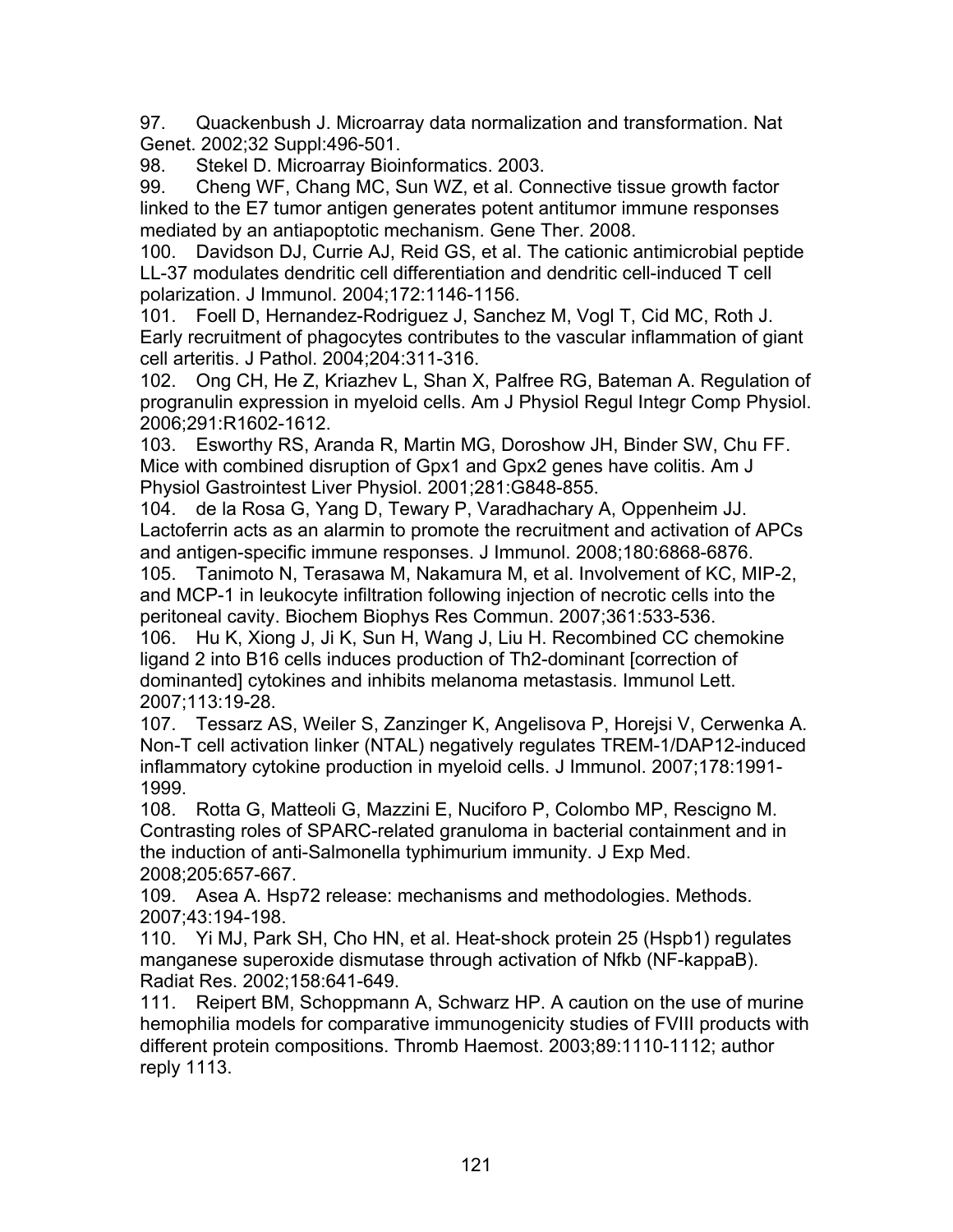112. Hausl C, Ahmad RU, Schwarz HP, et al. Preventing restimulation of memory B cells in hemophilia A: a potential new strategy for the treatment of antibody-dependent immune disorders. Blood. 2004;104:115-122.

113. Hu GL, Okita DK, Diethelm-Okita BM, Conti-Fine BM. Recognition of coagulation factor VIII by CD4+ T cells of healthy humans. J Thromb Haemost. 2003;1:2159-2166.

114. Hodge G, Han P. Effect of intermediate-purity factor VIII (FVIII) concentrate on lymphocyte proliferation and apoptosis: transforming growth factor-beta is a significant immunomodulatory component of FVIII. Br J Haematol. 2001;115:376-381.

115. Kallas A, Kuuse S, Maimets T, Pooga M. von Willebrand factor and transforming growth factor-beta modulate immune response against coagulation factor VIII in FVIII-deficient mice. Thromb Res. 2007;120:911-919.

116. Hodge G, Flower R, Han P. Effect of factor VIII concentrate on leucocyte cytokine production: characterization of TGF-beta as an immunomodulatory component in plasma-derived factor VIII concentrate. Br J Haematol. 1999;106:784-791.

117. Smolenski LA, Kaumaya P, Atassi MZ, Pierce SK. Characteristics of peptides which compete for presented antigen-binding sites on antigenpresenting cells. Eur J Immunol. 1990;20:953-960.

118. Borghans JA, Taams LS, Wauben MH, de Boer RJ. Competition for antigenic sites during T cell proliferation: a mathematical interpretation of in vitro data. Proc Natl Acad Sci U S A. 1999;96:10782-10787.

119. Algiman M, Dietrich G, Nydegger UE, Boieldieu D, Sultan Y, Kazatchkine MD. Natural antibodies to factor VIII (anti-hemophilic factor) in healthy individuals. Proc Natl Acad Sci U S A. 1992;89:3795-3799.

120. Heath WR, Carbone FR. Cross-presentation, dendritic cells, tolerance and immunity. Annu Rev Immunol. 2001;19:47-64.

121. Janjic BM, Lu G, Pimenov A, Whiteside TL, Storkus WJ, Vujanovic NL. Innate direct anticancer effector function of human immature dendritic cells. I. Involvement of an apoptosis-inducing pathway. J Immunol. 2002;168:1823-1830. 122. Bell E. Immature human dendritic cells induce regulatory T cells in vitro. Trends Immunol. 2001;22:11.

123. Consensus Proceedings from the Second International Conference on Immune Tolerance Therapy Bonn, Germany: (unpublished). 1997

124. DiMichele D, Kroner B. The maintenance of tolerance after successful immune tolerance induction in hemophilia A and B: the North American Registry. Factor VIII/IX Subcommittee of the International Society for Thrombosis and Hemostasis. Haematologica. 2000;85:40-42; discussion 42-44.

125. Mariani G, Scheibel E, Nogao T, et al. Immunetolerance as treatment of alloantibodies to factor VIII in hemophilia. The International Registry of Immunetolerance Protocols. Semin Hematol. 1994;31:62-64.

126. Dimichele DM, Hay CR. The international immune tolerance study: a multicenter prospective randomized trial in progress. J Thromb Haemost. 2006;4:2271-2273.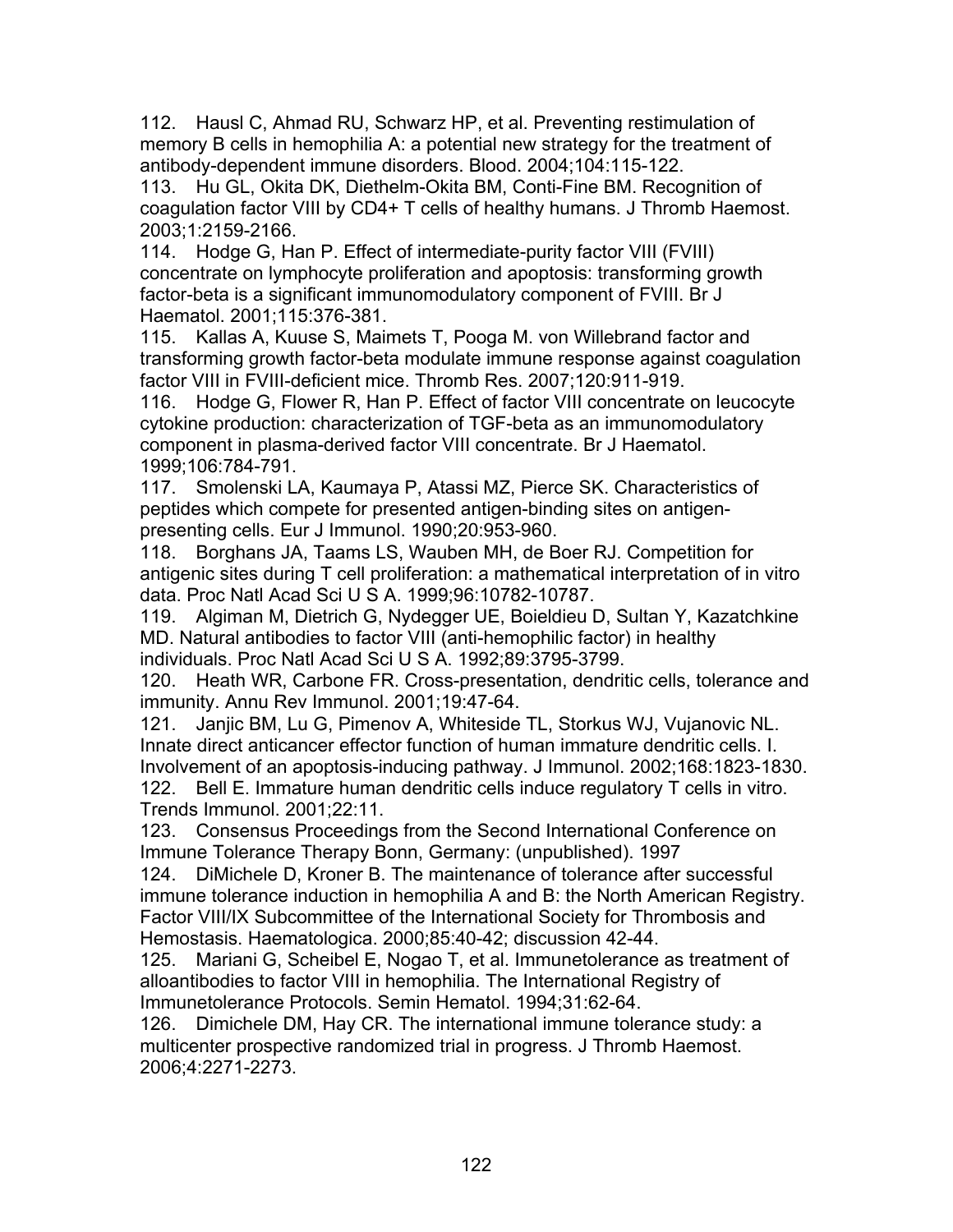127. Berntorp E, Astermark J, Carlborg E. Immune tolerance induction and the treatment of hemophilia. Malmo protocol update. Haematologica. 2000;85:48-50; discussion 50-41.

128. Ljung R. Central venous catheters in children with haemophilia. Blood Rev. 2004;18:93-100.

129. McCarthy WJ, Valentino LA, Bonilla AS, et al. Arteriovenous fistula for long-term venous access for boys with hemophilia. J Vasc Surg. 2007;45:986- 990; discussion 990-981.

130. Van Helden P, Gouw, S., Mauser-Bunschoten, E., van den Berg, M.H., and Voorberg J. Variation in antibody subclass pattern during immune tolerance therapy. haemophilia. 2006;12.

131. Berntorp E. Immune tolerance induction: recombinant vs. human-derived product. Haemophilia. 2001;7:109-113.

132. Ettingshausen CE, Kreuz W. Role of von Willebrand factor in immune tolerance induction. Blood Coagul Fibrinolysis. 2005;16 Suppl 1:S27-31.

133. Hausl C, Ahmad RU, Sasgary M, et al. High-dose factor VIII inhibits factor VIII-specific memory B cells in hemophilia A with factor VIII inhibitors. Blood. 2005;106:3415-3422.

134. Ettingshausen CE, Kreuz W. Recombinant vs. plasma-derived products, especially those with intact VWF, regarding inhibitor development. Haemophilia. 2006;12 Suppl 6:102-106.

135. Gouw SC, van der Bom JG, Auerswald G, Ettinghausen CE, Tedgard U, van den Berg HM. Recombinant versus plasma-derived factor VIII products and the development of inhibitors in previously untreated patients with severe hemophilia A: the CANAL cohort study. Blood. 2007;109:4693-4697.

136. Shima M, Nakai H, Scandella D, et al. Common inhibitory effects of human anti-C2 domain inhibitor alloantibodies on factor VIII binding to von Willebrand factor. Br J Haematol. 1995;91:714-721.

137. Suzuki T, Arai M, Amano K, Kagawa K, Fukutake K. Factor VIII inhibitor antibodies with C2 domain specificity are less inhibitory to factor VIII complexed with von Willebrand factor. Thromb Haemost. 1996;76:749-754.

138. Salooja N, Kemball-Cook G, Tuddenham EG, Dyson J. Use of a nondepleting anti-CD4 antibody to modulate the immune response to coagulation factors VIII and IX. Br J Haematol. 2002;118:839-842.

139. Machado P, Raya JM, Martin T, Morabito L, Brito ML, Rodriguez-Martin JM. Successful response to rituximab in two cases of acquired haemophilia refractory to standard-therapy. Int J Hematol. 2008.

140. Pejsa V, Grgurevic I, Kusec R, Gacina P. Rapid decrease in high titer of factor VIII inhibitors upon immunosuppressive treatment in severe postpartum acquired hemophilia A. Croat Med J. 2004;45:213-216.

141. Louis J, Gumy A, Voigt H, Rocken M, Launois P. Experimental cutaneous Leishmaniasis: a powerful model to study in vivo the mechanisms underlying genetic differences in Th subset differentiation. Eur J Dermatol. 2002;12:316- 318.

142. Adjei AA, Matsumoto Y, Kina T, et al. Protection of BALB/c mice against methicillin-resistant Staphylococcus aureus infection by intraperitoneal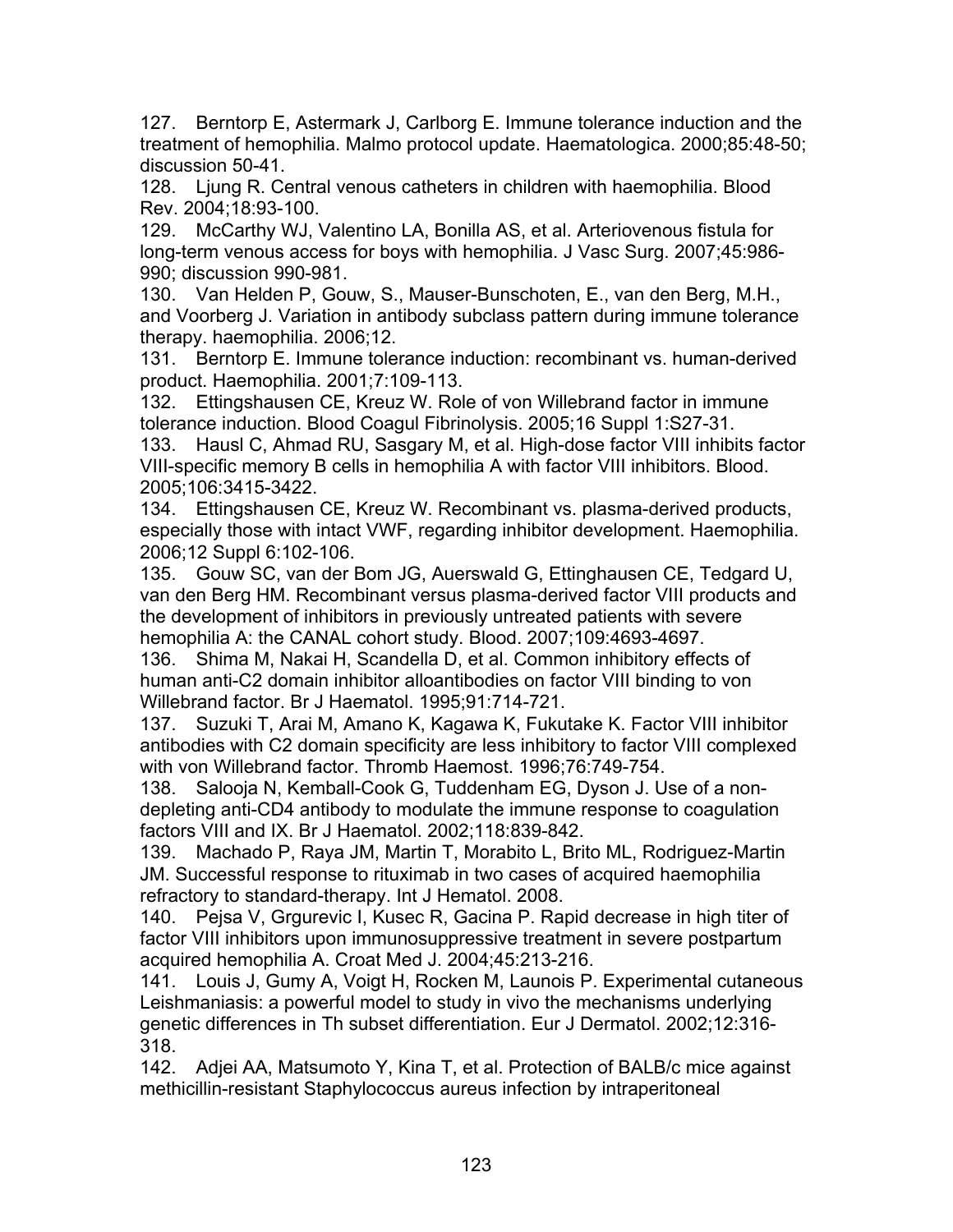administration of nucleoside-nucleotide mixture. Tohoku J Exp Med. 1993;169:179-186.

143. Watanabe H, Numata K, Ito T, Takagi K, Matsukawa A. Innate immune response in Th1- and Th2-dominant mouse strains. Shock. 2004;22:460-466. 144. Ludgate S. Baxter: Manufacturers view. WFH Fifth Global on the Safety and Supply of Treatment Products for Bleeding Disorders. 2007.

145. Ramani K, Miclea RD, Purohit VS, Mager DE, Straubinger RM, Balu-Iyer SV. Phosphatidylserine containing liposomes reduce immunogenicity of recombinant human factor VIII (rFVIII) in a murine model of hemophilia A. J Pharm Sci. 2008;97:1386-1398.

146. Ramani K, Purohit V, Miclea R, Gaitonde P, Straubinger RM, Balu-Iyer SV. Passive transfer of polyethylene glycol to liposomal-recombinant human FVIII enhances its efficacy in a murine model for hemophilia A. J Pharm Sci. 2008.

147. Hoffmann PR, Kench JA, Vondracek A, et al. Interaction between phosphatidylserine and the phosphatidylserine receptor inhibits immune responses in vivo. J Immunol. 2005;174:1393-1404.

148. Denis C, Methia N, Frenette PS, et al. A mouse model of severe von Willebrand disease: defects in hemostasis and thrombosis. Proc Natl Acad Sci U S A. 1998;95:9524-9529.

149. Livak KJ, Schmittgen TD. Analysis of relative gene expression data using real-time quantitative PCR and the 2(-Delta Delta C(T)) Method. Methods. 2001;25:402-408.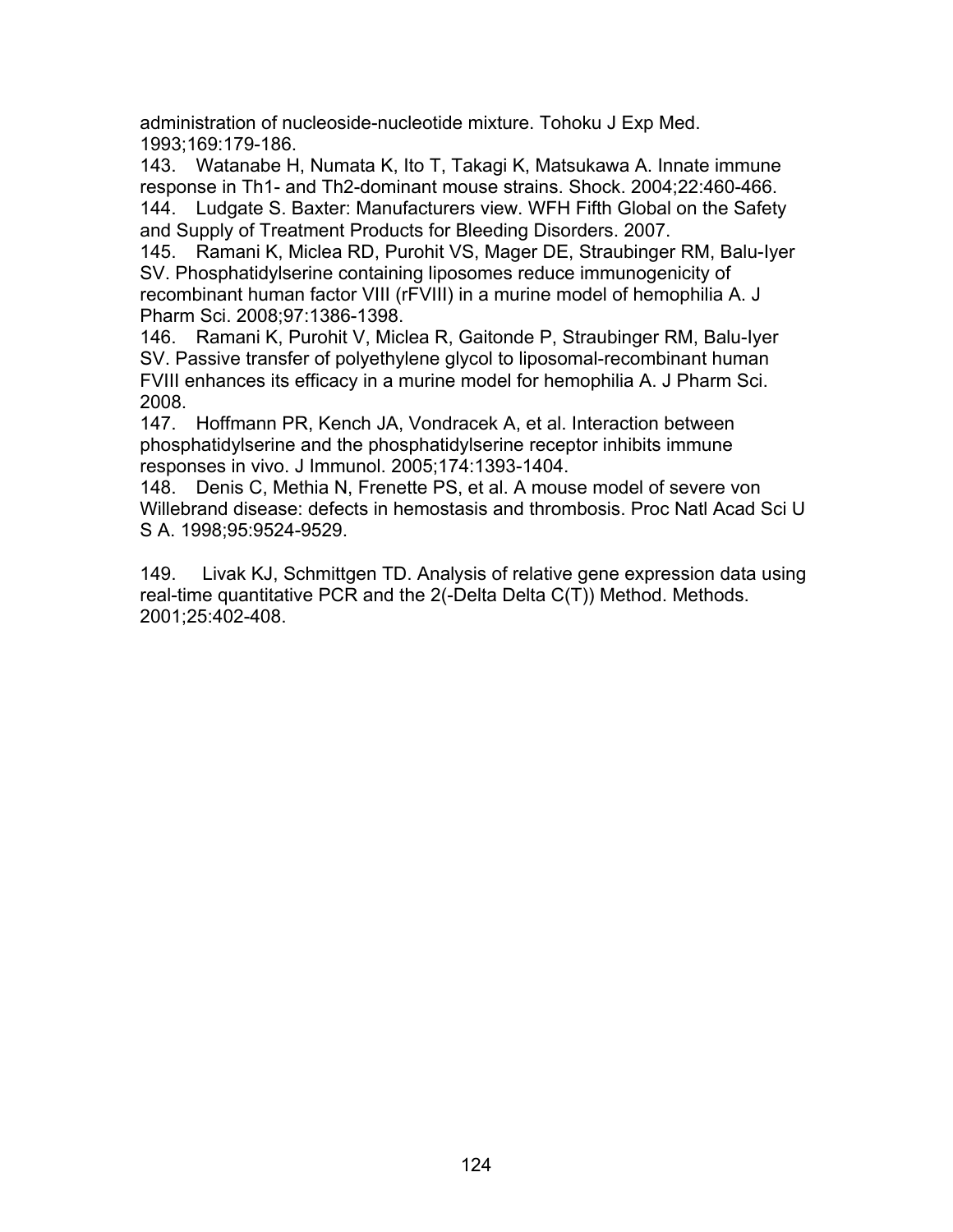**Appendix I** 

**General Methods**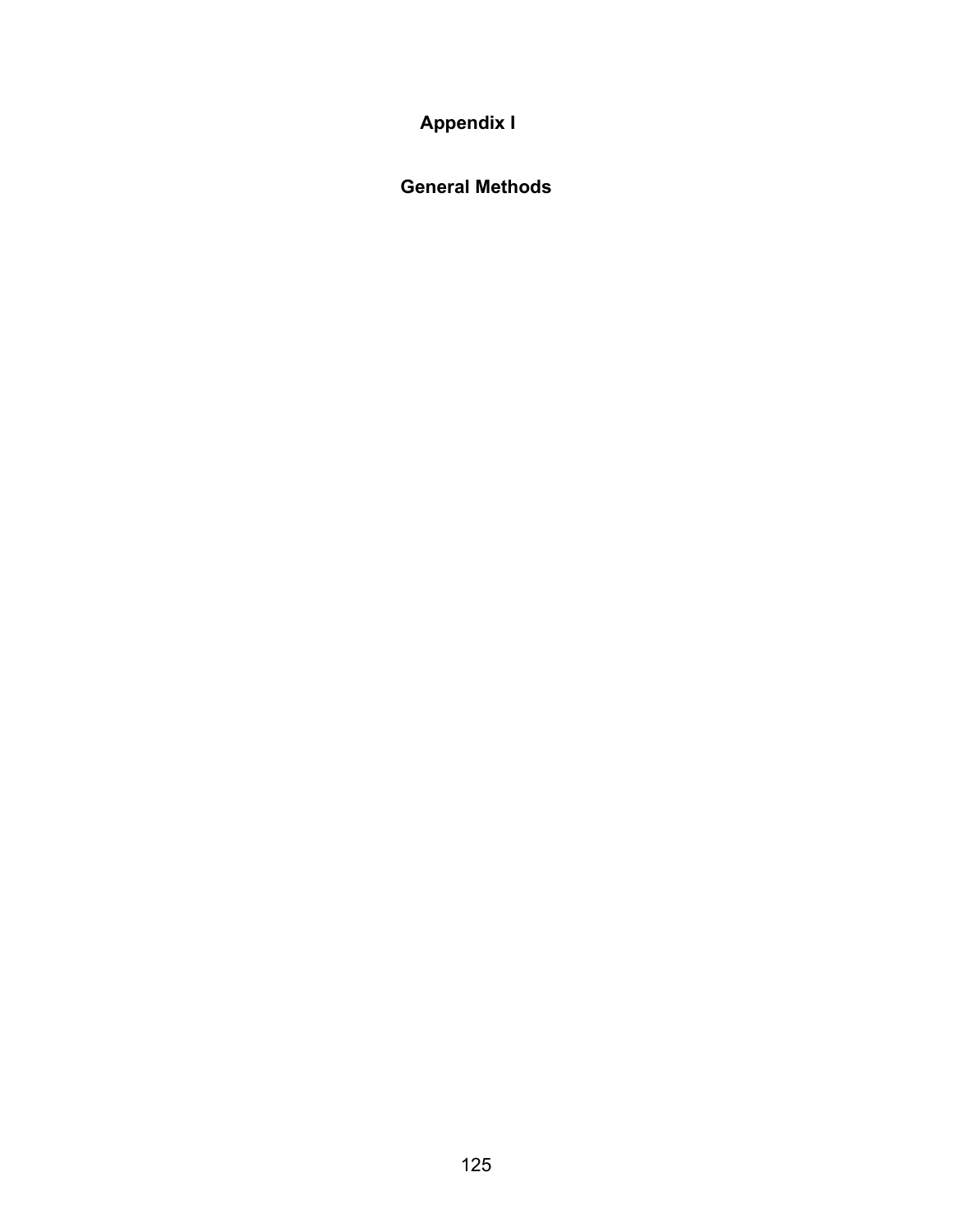# **A1.1 Isolation of Splenocytes For In vitro Cytokine Studies**

Purpose: To isolate splenocytes for in vitro antigen ( rFVIII or pdFVIII or VWF) stimulation

## **Materials**

- 1) Cell Culture Media (1000ml)
- i. RPMI-1640 media with L-glutamine, without sodium bicarbonate (GIBCO)
- ii.  $2.0$ g/L sodium bicarbonate (NaHCO<sub>3</sub>) (Sigma)
- iii. 10% Fetal Bovine Serum (FBS-heat inactivated)
- iv. 0.5% Penicillin/Streptomycin (GIBCO)
- v. 0.1mM non-essential amino acids (GIBCO)
- vi. 50μM 2-mercaptoethanol (Sigma)
- 2) Equipment
- i. 3mL syringes (B-D, Luer-Lok)
- ii. 25 G5/8 PrecisionGlide Needles (B-D)
- iii. 70μm Nylon Cell Strainer (Falcon)
- iv. Conical Tubes: 15 and 50mL (Starstedt)
- v. 100mm Petri dishes-tissue culture (Starstedt)
- vi. Sterilized surgical tools (scissors, forceps)
- vii. Various sizes of pipettes (Rainin)
- 3) Read blood cell lyses: 0.16M NH4Cl and 0.17M Trip, pH 7.2

4) Animals: male and female E16-Balb/c and C57BL/6 mice aged 6-10 weeks of age

# **Method**

- 1. Anesthetize mouse with Hypnorm: Midazolam: Water (1:1:2)
- 2. Sacrifice mouse by cervical dislocation (forceps across cervical vertebrae and pull tail)
- 3. Repeatedly disinfect mouse with spray bottle of ethanol
- 4. Pull back skin of mouse to expose spleen
- 5. Use scissors and forceps to cut around the spleen
- 6. Remove the spleen using tweezers
- 7. Place the spleen in a 6 cm petri-dish with Collagenase D solution (5 mL/spleen).
- 8. Inject spleen with 1000 μL of Collagenase D solution, then cut the tissue into smaller pieces using scissors.
- 9. Incubate the spleen pieces in Collagenase D solution for 30 minutes at 37 °C.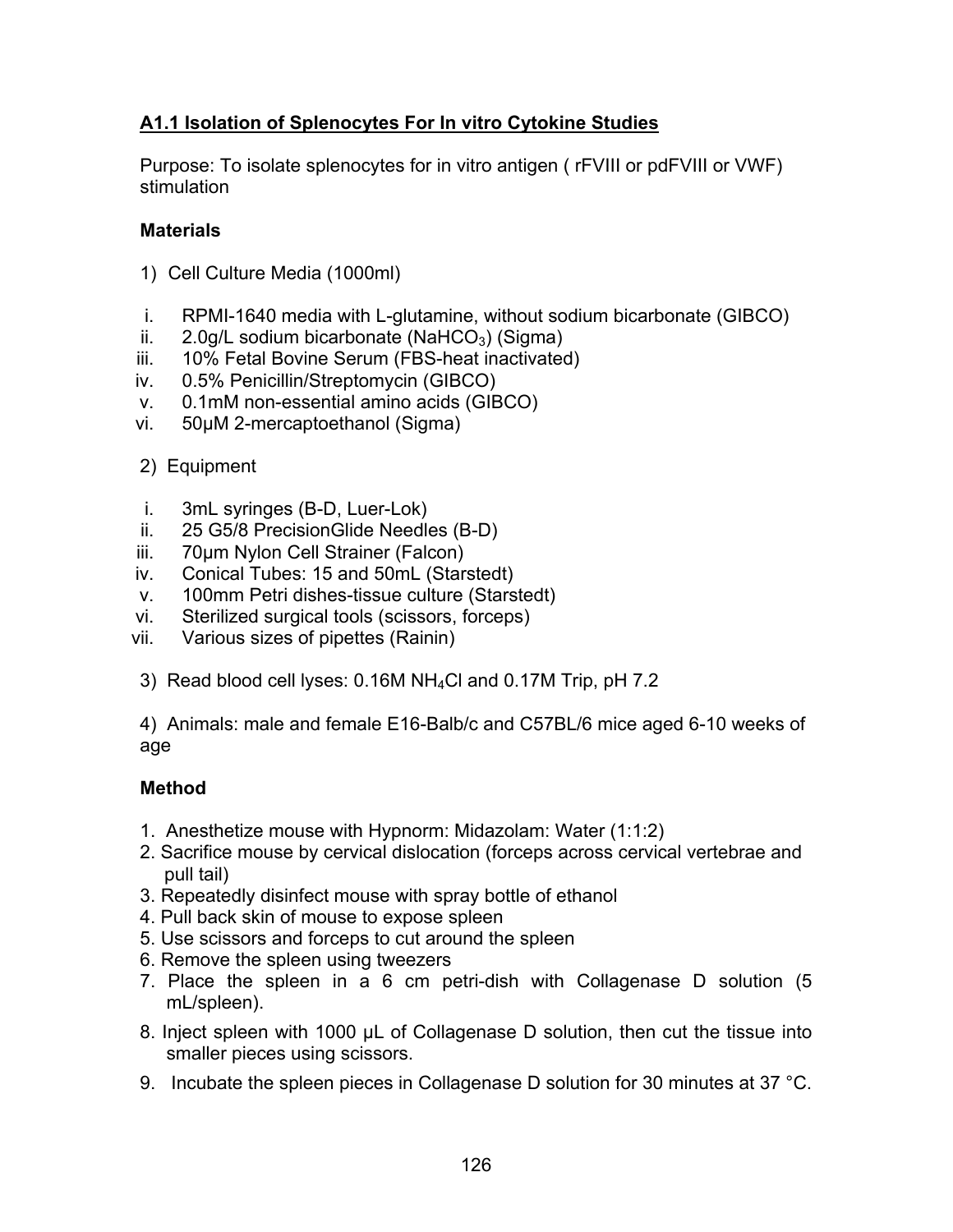- 10. Pass the whole material, i.e. remaining fragments and Collagenase Dreleased cells, through a 70 μm cell strainer using a plunger.
- 11. Collect all cells in a 50 mL tube and wash the cells by adding HBSS to a final volume of 40 mL
- 12. Spin the cells at 350g for 10 minutes at 4 °C
- 13. Wash the cell pellet in 20 mL HBSS
- 14. Repeat step 12
- 15. Re-suspend the cell pellet in 1 mL HBSS
- 16 Lsye the red blood cells with tris-buffered ammonium chloride by adding 2 mL of the mixture: 90% 0.16M NH4Cl and 10% of 0.17M Tris. (incubate for 3 minutes at room temperature)
- 17. Quench the cellular mixture by adding 20 mL HBSS
- 18. Repeat step 12
- 19. Wash the cell pellet in 10 mL RPMI media
- 20. Count cells using hemocytometer
- 21. Adjust the cellular concentration to 1 million cells per 150µL using RPMI media
- 22. Add the stimulating antigen 10 IU/mL of rFVIII or pdFVIII or VWF to the splenocytes
- 23. Add 150μL of cells + condition to each well in U- bottomed sterile 96- well plates
- 24. Plate each condition in quadruplicate
- 25. Culture the cells for 120 hours at 37°C
- 26. Remove all media from each well and spin cells at 350g for 10 minutes at  $4 °C$
- 27. Analyze the cell supernatant for the prenscne of IL2, IL4, IL5, IL6, IL10, IFN-γ and TGF-β by ELISA following the manufacturer's protocol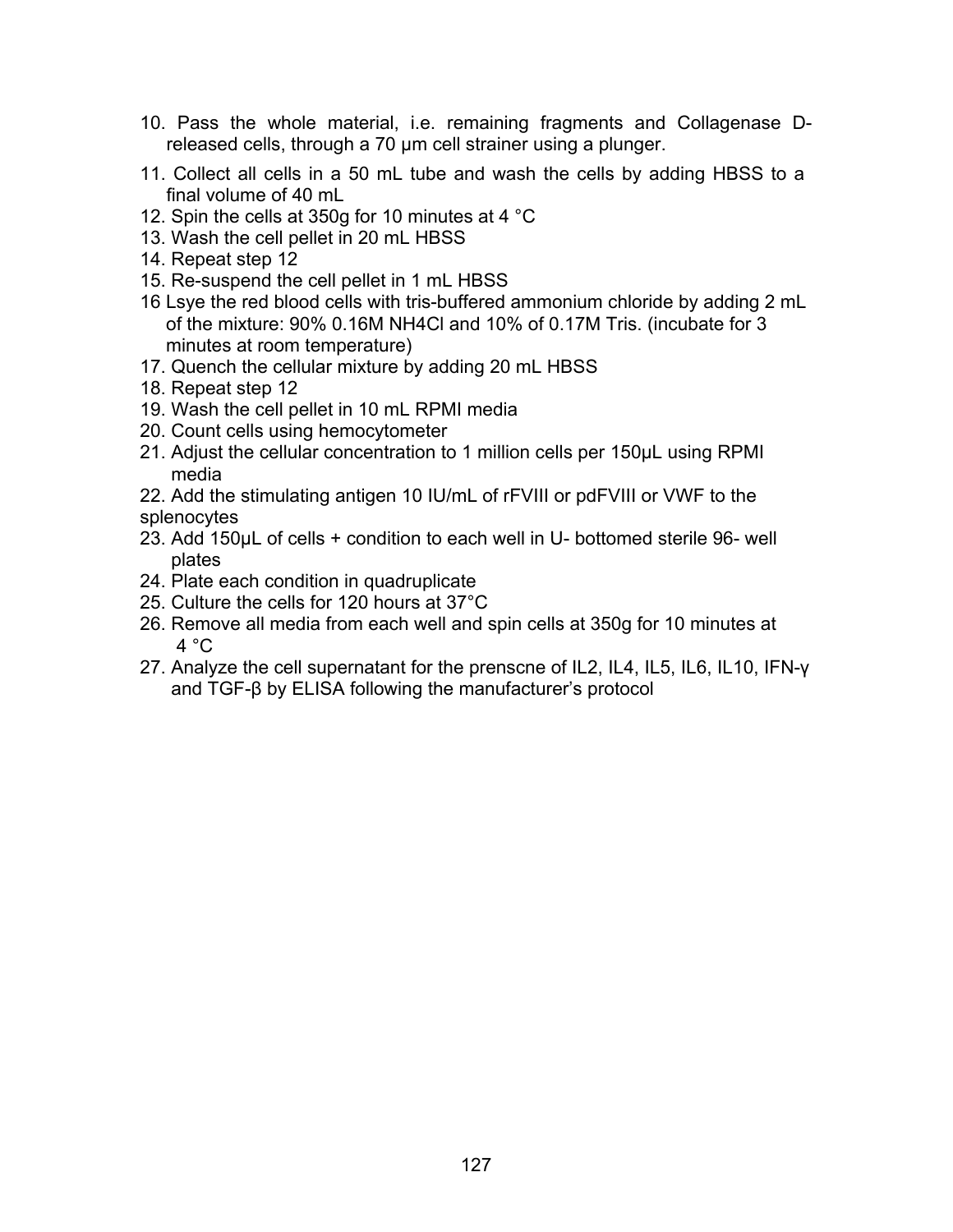# **A1.2 Isolation of Bone Marrow**

Purpose: To isolate mouse bone marrow for dendritic cell purification

## **Materials**

- 1) Cell Culture Media (1000ml)
	- i. RPMI-1640 media with L-glutamine, without sodium bicarbonate (GIBCO)
	- ii.  $2.0$ g/L sodium bicarbonate (NaHCO<sub>3</sub>) (Sigma)
	- iii. 10% Fetal Bovine Serum (FBS-heat inactivated)
	- iv. 0.5% Penicillin/Streptomycin (GIBCO)
	- v. 0.1mM non-essential amino acids (GIBCO)
- vi. 50μM 2-mercaptoethanol (Sigma)
- 2) Equipment
	- i. 3mL syringes (B-D, Luer-Lok)
	- ii. 25 G5/8 PrecisionGlide Needles (BD)
	- iii. 70μM Nylon Cell Strainer (Falcon)
	- iv. Conical Tubes: 15 and 50mL (Starstedt)
	- v. 100mm Petri dishes-tissue culture (Starstedt)
- vi. Sterilized surgical tools (scissors, forceps)
- vii. Various sizes of pipettes (Rainin)
- 3) Read blood cell lyses: 0.16M NH4Cl and 0.17M Trip, pH 7.2

4) Animals: male and female E16-Balb/c and C57BL/6 mice aged 6-10 weeks of age

## **Method**

- 1. Anesthetize mouse with Hypnorm: Midazolam: Water (1:1:2)
- 2. Sacrifice mouse by cervical dislocation (forceps across cervical vertebrae and pull tail)
- 3. Repeatedly disinfect mouse with spray bottle of ethanol
- 4. Pull back skin of mouse and dissect muscle and fat to expose femur
- 5. Use scissors and forceps to cut bone below knee joint, slice muscle along the femur and cut the top of the bone at hip joint above femoral head
- 6. Remove the other femur and place bones in 100mm Petri dish in ethanol
- 7. Wash femurs with HBSS
- 8. Transfer femurs to 100mm Petri dish in media
- 9. After femurs have soaked in media, remove the remaining muscle and tissue with scissors and Kim-wipes.
- 10. Cut both ends of bones as close to the ends as possible.
- 11. Flush marrow into strainer on conical tube using 3mL of RPMI media with a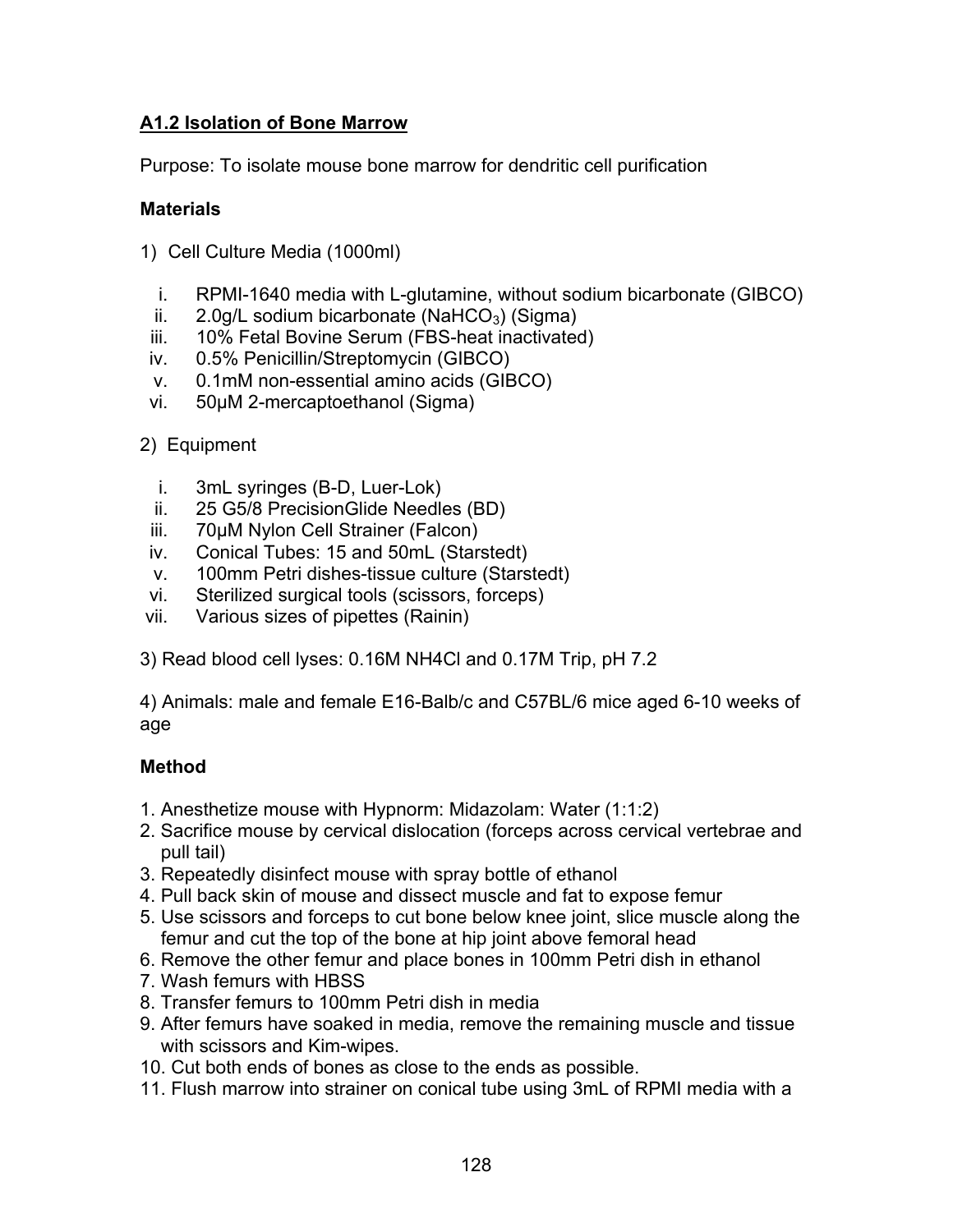25 G5/8 needle, alternating 3 mL through top and 3 mL through bottom.

- 12. Flush until bone is transparent.
- 13. Filter marrow suspension through a 70μM nylon strainer to remove any bone particles and debris
- 14. Centrifuge at 350 g for 10 minutes at 4 °C
- 15. Remove supernatant and resuspend cells in 30 mL media
- 16. Count on hemocytometre
- 17. At day 0, seed BM mixed cell population at a concentration of  $1x10^6$  cells/mL
- 18 At day 0, add cytokines
	- a. GM-CSF (1000U/mL)
	- b. IL-4 (1000U/mL)
- 19. At day 2, remove 80% of the media and replenish with fresh media
- 20. On day 4, repeat step 19
- 21. On day 5, harvest the loosely attached cells
- 22. Continue with one or more of the following protocols
	- a. CD11c isolation via magnetic labeling following the manufacturer's protocol
	- b. Flow Cytometry following the manufacturer's protocol
	- c. T cell-DC co-culture studies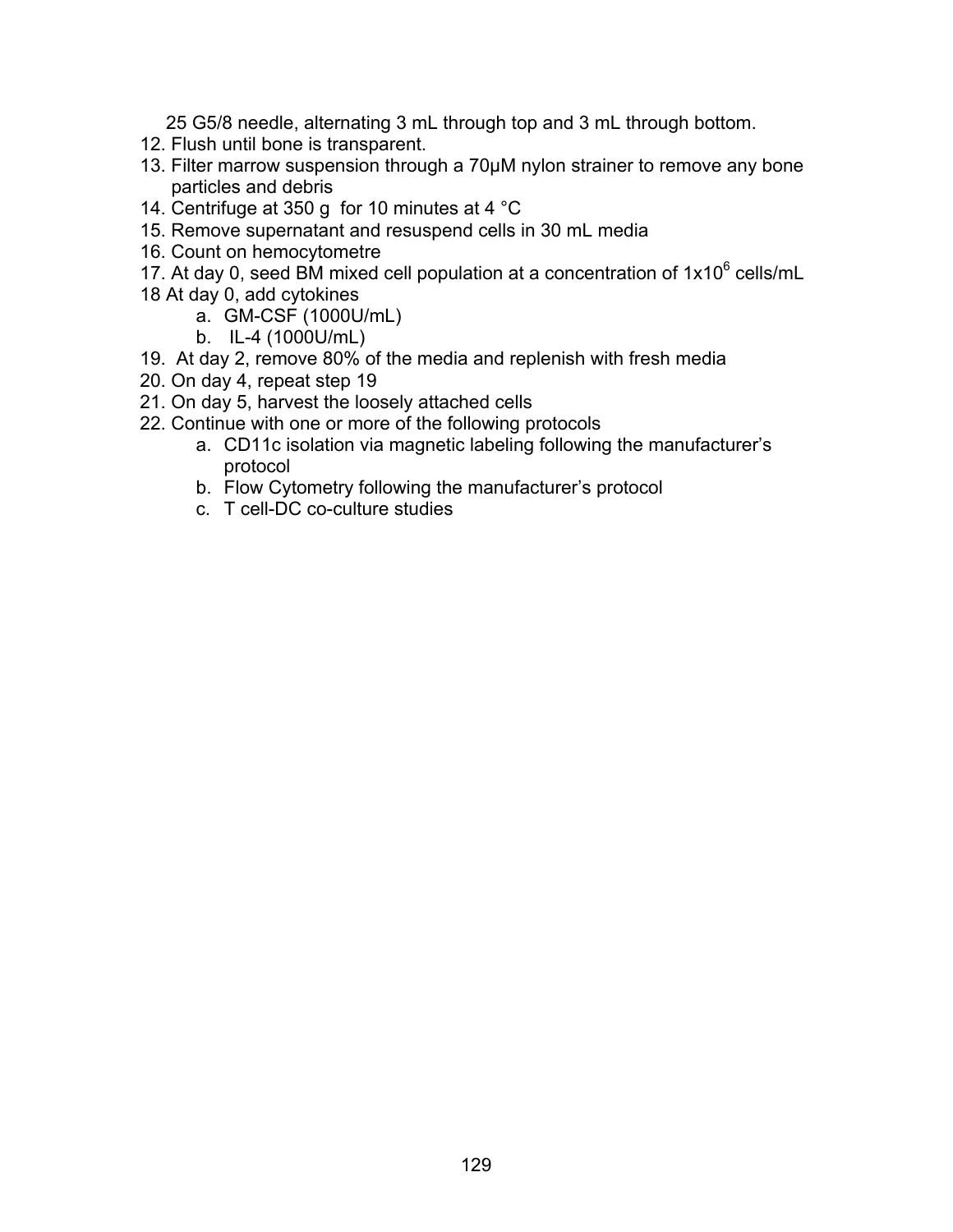# **A1.3 Isolation of CD4 T cells From Mouse Spleen**

Purpose: To isolate CD4 T cells for intracellular cytokine staining studies and T cell-DCs co-cultures,

## **Materials**

- 1) Cell Culture Media (1000ml)
	- i. RPMI-1640 media with L-glutamine, without sodium bicarbonate (GIBCO)
- ii. 2.0g/L sodium bicarbonate (NaHCO<sub>3</sub>) (Sigma)
- iii. 10% Fetal Bovine Serum (FBS-heat inactivated)
- iv. 0.5% Penicillin/Streptomycin (GIBCO)
- v. 0.1mM non-essential amino acids (GIBCO)
- vi. 50μM 2-mercaptoethanol (Sigma)
- 2) Equipment
	- i. 3mL syringes (B-D, Luer-Lok)
- ii. 25 G5/8 PrecisionGlide Needles (B-D)
- iii. 70μM Nylon Cell Strainer (Falcon)
- iv. Conical Tubes: 15 and 50mL (Starstedt)
- v. 100mm Petri dishes-tissue culture (Starstedt)
- vi. Sterilized surgical tools (scissors, forceps)
- vii. Various sizes of pipettes (Rainin)
- 3) Read blood cell lyses: 0.16M NH4Cl and 0.17M Trip, pH 7.2

4) Animals: male and female E16-Balb/c and C57BL/6 mice aged 6-10 weeks of age

## **Method**

- 1. Anesthetize mouse with Hypnorm: Midazolam: Water (1:1:2)
- 2. Sacrifice mouse by cervical dislocation (forceps across cervical vertebrae and pull tail)
- 3. Repeatedly disinfect mouse with spray bottle of ethanol
- 4. Pull back skin of mouse to expose spleen
- 5. Use scissors and forceps to cut around the spleen
- 6. Remove the spleen using tweezers
- 7. Place the spleen in a 6 cm Petri-dish with Collagenase D solution (5 mL/spleen).
- 8. Inject spleen with 1000 μL of Collagenase D solution, then cut the tissue into smaller pieces using scissors.
- 9. Incubate the spleen pieces in Collagenase D solution for 30 minutes at 37 °C.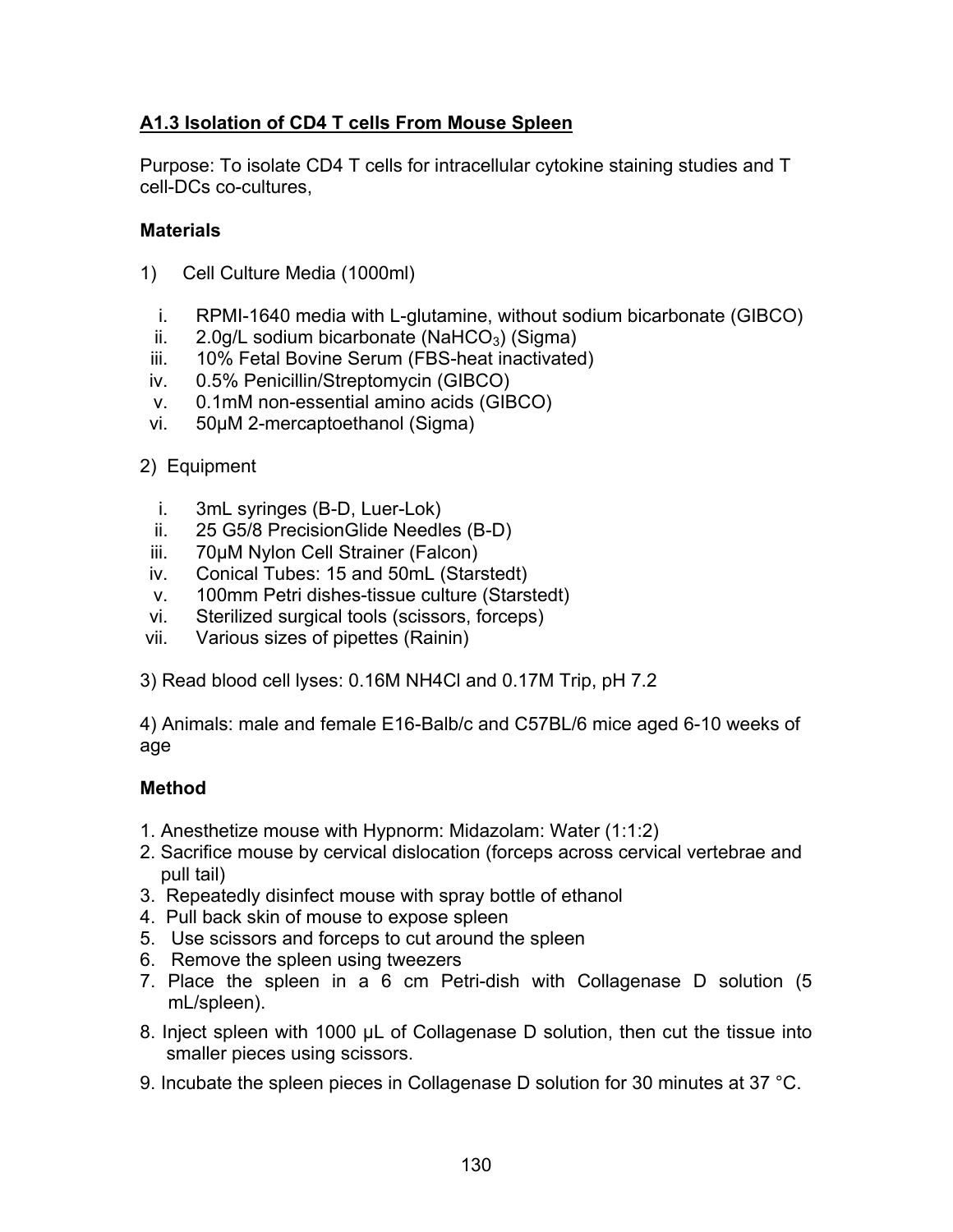- 10. Pass the whole material, i.e. remaining fragments and collagenase D released cells, throught a 70 70 μm cell strainer using a plunger.
- 11. Collect all cells in a 50 mL tube and wash the cells by adding HBSS to a final volume of 40 mL
- 12. Spin the cells at 350g for 10 minutes at 4 °C
- 13. Wash the cell pellet in 20 mL HBSS
- 14. Repeat step 12
- 15. Re-suspend the cell pellet in 1 mL HBSS
- 16. Lsye the red blood cells with tris-buffered ammonium chloride by adding 2 mL of the mixture: 90% 0.16M NH4Cl and 10% of 0.17M Tris. (incubate for 3 minutes at room temperature)
- 17. Quench the cellular mixture by adding 20 mL HBSS
- 18. Repeat step 12
- 19. Wash the cell pellet in 10 mL HBSS
- 20. Count cells using hemocytometer
- 21. Proceed to CD4 T cell indirect magnetic labeling following the manufacturer's protocol.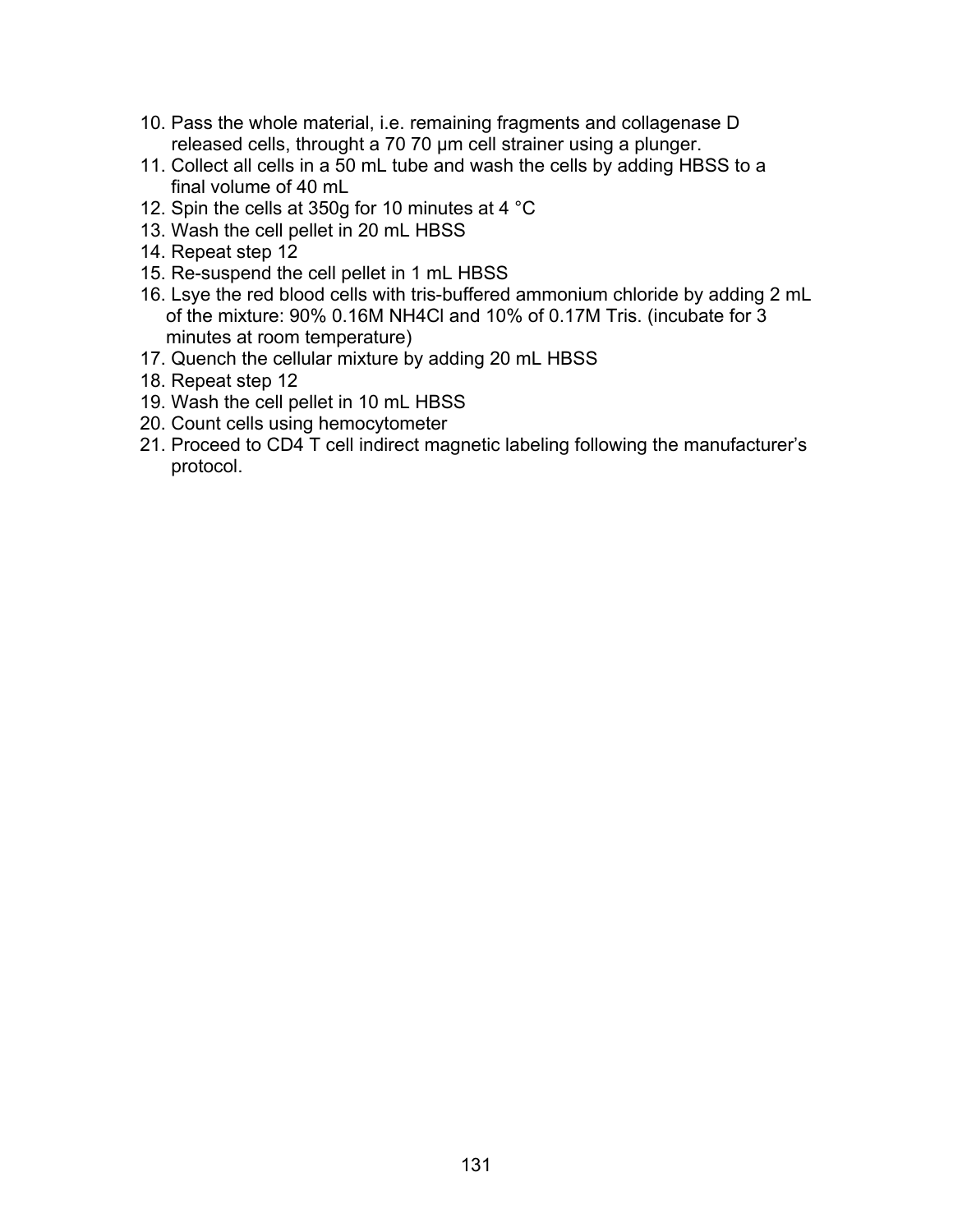## **A1.4 T cell and Dendritic Cells Co-Cultures**

Purpose: To study T cells proliferation and cytokine release in T cell-DCs cocultures

## **Materials**

- 1) Cell Culture Media (1000ml)
- i. RPMI-1640 media with L-glutamine, without sodium bicarbonate (GIBCO)
- ii.  $2.0$ g/L sodium bicarbonate (NaHCO<sub>3</sub>) (Sigma)
- iii. 10% Fetal Bovine Serum (FBS-heat inactivated)
- iv. 0.5% Penicillin/Streptomycin (GIBCO)
- v. 0.1mM non-essential amino acids (GIBCO)
- vi. 50μM 2-mercaptoethanol (Sigma)
- 2) Cells: purified FVIII pulsed DCs and T cells as explained in 1.2 and 1.3
- 3) U bottom sterile 96-well plate

### **Methods**

- 1. Add 10,000 FVIII-DCs to 100,000 T cells to each well in U-bottomed 96 well plates in a volume of 150μL RPMI media. Plate wells in quatroplicates
- 2. After 72 hours after the addition of antigen, collect the cellular cultures for
	- i. Analyses of cytokines in the media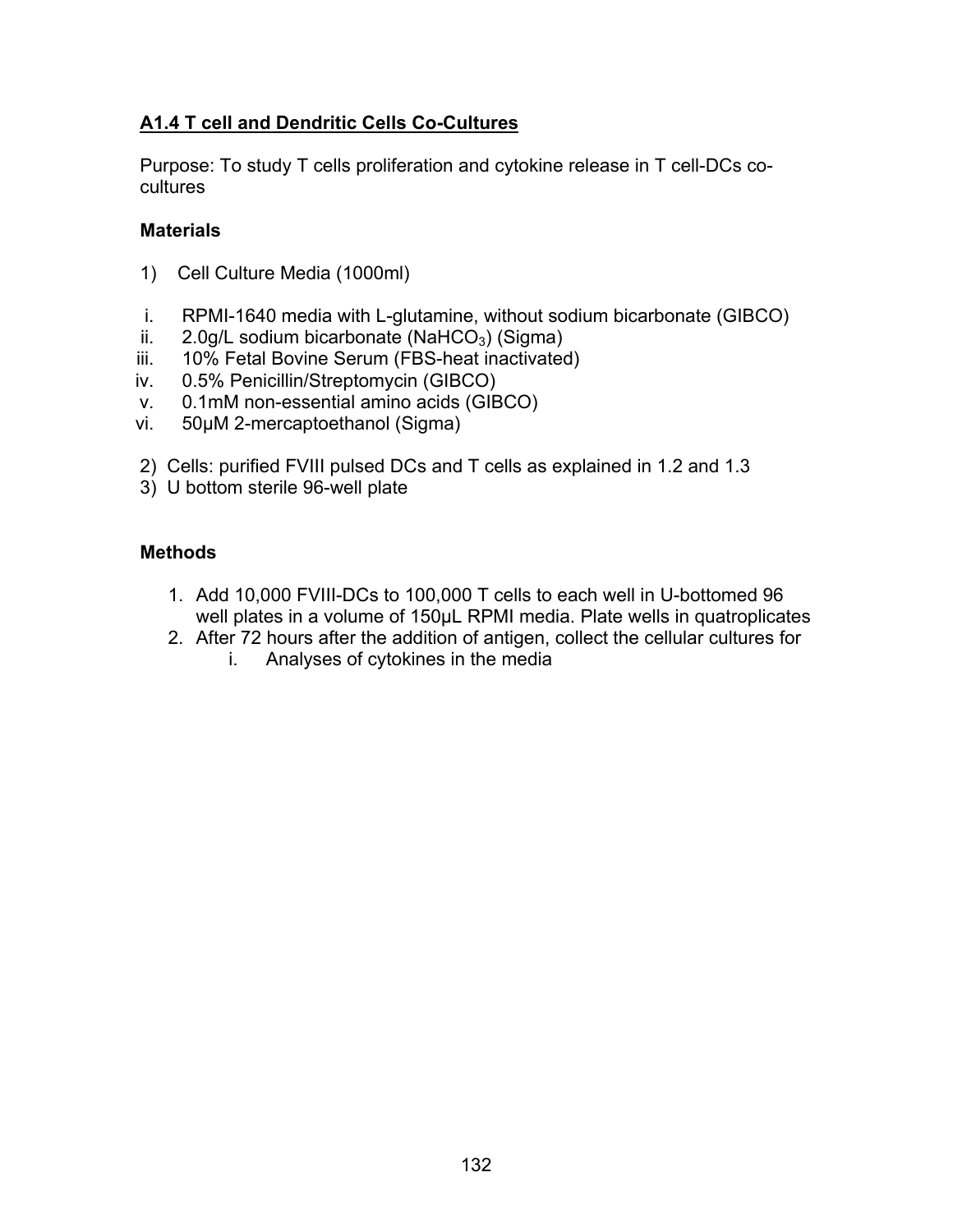# **A1.5 Anti-FVIII, Anti-FIX and Anti-VWF ELISA**

Purpose: to quantify the titer of Anti-FVIII, Anti-FIX and Anti-VWF antibodies in mouse plasma

# **Materials**

- 1. rFVIII or rFIX or VWF (capture Ag)
- 2. Anti-FVIII or Anti-FIX or Anti-VWF standard curve (Abcam)
- 3. Coating buffer (50 mM Carbonate buffer)  $1.59g$  Na<sub>2</sub>CO<sub>3</sub>, 2.93g NaHCO<sub>3</sub>, fill beaker up to 1L dH2O, pH 9.6
- 4. Washing buffer (0.1% Tween 20-PBS)
- 5. Blocking buffer (PBS-BSA) dissolve 5g of BSA in 250 PBS pH=7.4 aliquot and store at -20
- 6. Secondary antibody: for total antibody or antibody isotype titre, isotype specific goat anti-mouse Ig-HRP (Southern Biotech)
- 7. Sample Diluent HBS-BSA-EDTA-T20 : 5.95g HEPES, 1.46NaCl, 0.93g Na2EDTA, 2.5g BSA, 250uL Tween-20 in 250 in H2O, pH=7.2 (Use NaOH) aliquot and store at -20
- 8. OPD buffer (0.1M Citric acid-phosphate buffer): 0.0347M citric acid (3.34g citric acid), 0.0667M  $Na<sub>2</sub>HPO<sub>4</sub>$  (4.73g  $Na<sub>2</sub>HPO<sub>4</sub>$ ), fill up to 500 mL dH2O, pH 5.0
- 9. Colour Reagent: 15 mL of OPD buffer (described above), 2 x 5 mg tablets of OPD, dissolve in OPD buffer, immediately prior to loading on plate, add 6.2 μL 30%  $H_2O_2$
- 10 Stop solution  $(1.0 M H<sub>2</sub>SO<sub>4</sub>)$
- 11 VERSAmax microplate reader

# **Method**

- 1. Coat a 96-well microtiter plate with 100 μL of capture Ag 2μg/mL per well suspended in a 0.1M carbonate buffer, and incubate at 4°C overnight.
- 2. Wash plate 3 times with 300  $\mu$ L of 0.1% Tween 20 in PBS.
- 3. Block plate with 200 μL of Blocking buffer for 2 hrs at room temperature.
- 4. Prepare the standard curve by performing 1:2 dilution starting from 0.5μg/mL of FVIII or 0.25μg/mL of FIX or 0.125μg/ml of VWF
- 5. During the blocking incubation, prepare plasma samples. Dilute plasma samples with sample diluent. Use normal mouse plasma as your control
- 6. Wash plate 3 times with 300 μL of 0.1% Tween 20 in PBS.
- 7. Load 100 μL of samples in duplicate to the plate.
- 8. Incubate plasma samples on plate for 2h at room temperature.
- 9. Wash plate 5 times with 300 μL of 0.1% Tween 20 in PBS.
- 10. Add 100 μL of the secondary antibody. For determining total antibody titre, dilute polyclonal goat anti-mouse Ig-HRP 1:500 in sample diluent. For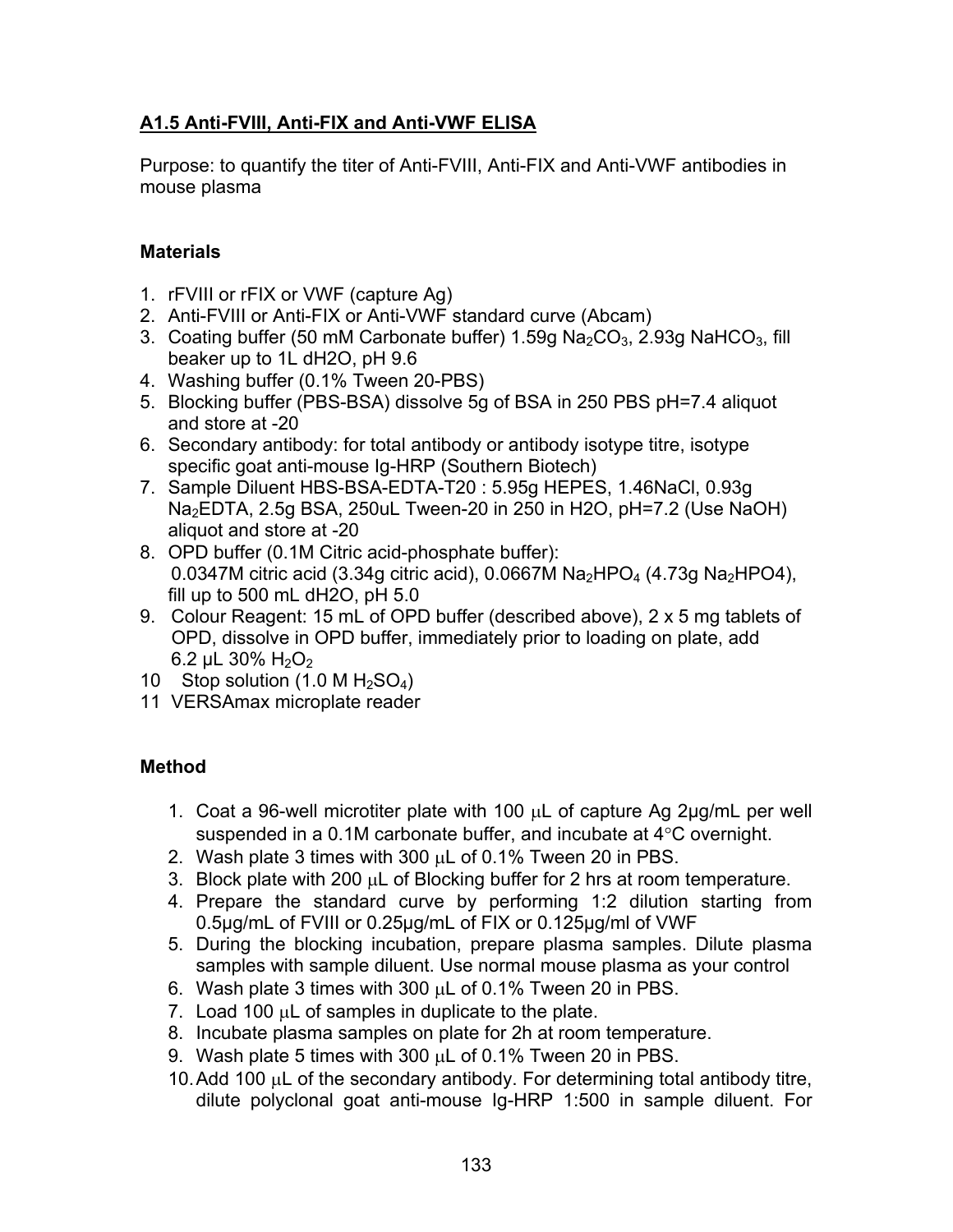determining antibody isotype titre, dilute isotype-specific goat anti-mouse Ig-HRP 1:500 in blocking buffer. Incubate at room temperature for 1 hour.

- 11. Wash plate 7 times with 300 μL of 0.1% Tween 20 in PBS.
- 12. Add 100 μL of OPD substrate reagent to each well. Incubate for 20 minutes in the dark.
- 13. Add 50 μL of 1M  $H_2$ SO<sub>4</sub>.
- 14. Read the optical density at 490 nm on a microplate reader within 5min after adding  $H<sub>2</sub>SO<sub>4</sub>$ .
- 15. Subtract the blank values from all sample values.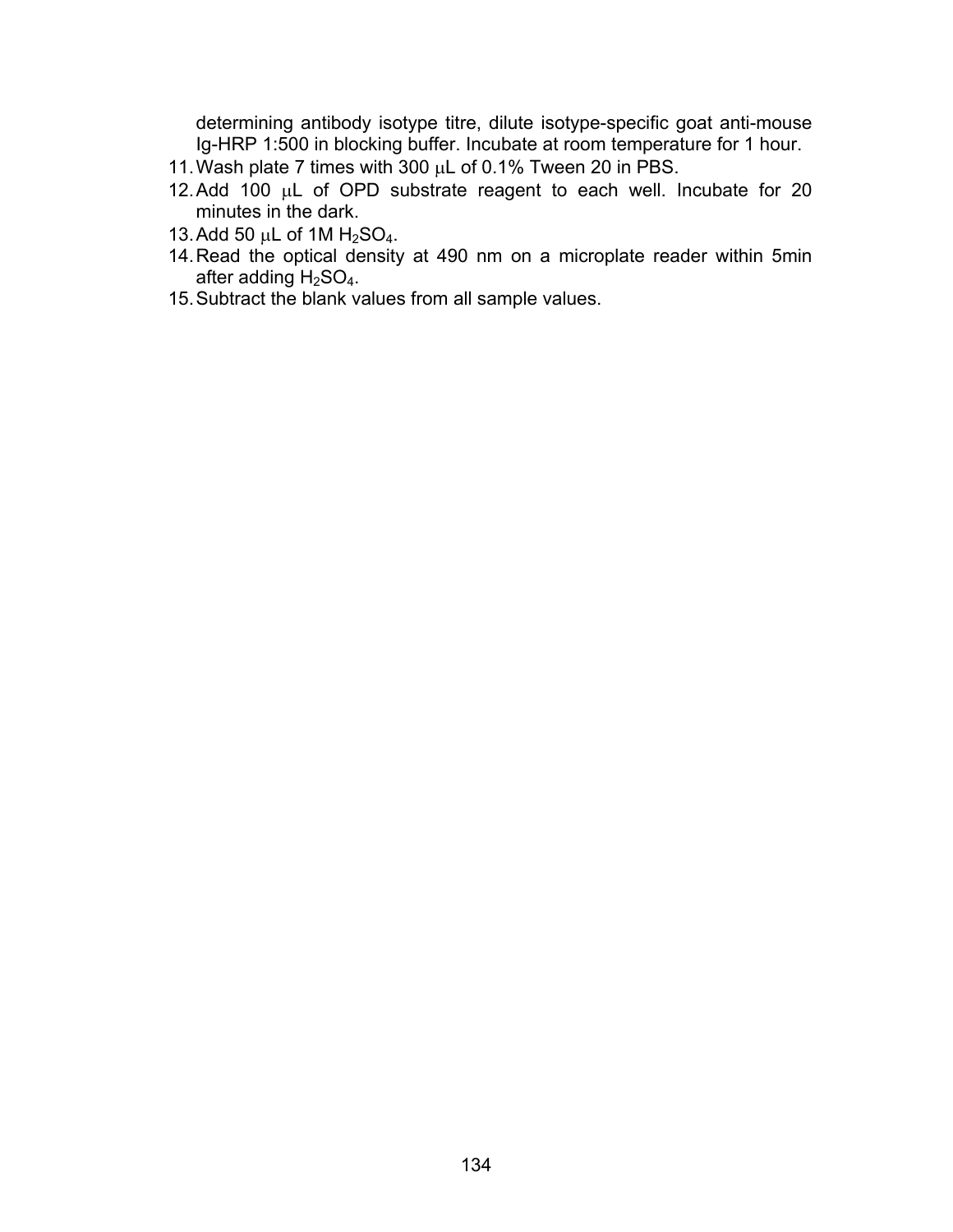# **A1.6 One Stage Factor FVIII Assay (APTT)**

Purose: to detect functional FVIII in plasma , and it is used indirectly to quantify the levels of functional Anti-FVIII inhibitors

#### **Materials**

- 1. Activated Agent: Biomerieuz automated APTT reagent
- 2.  $25mM$  CaCl<sub>2</sub>
- 3. HBS-BSA: HEPES buffered saline with 0.1% BSA pH 7.4 (50 mM Hepes, 100mM NaCl, 0.1% BSA)
- 4. COAG-A-MATE MAX machine
- 5. Human reference standard pooled plasma
- 6. FV/FVIII deficient canine plasma
- 7. Bovine FV

### **Method**

- 1. Turn on machine
- 2. Set up the machine with all reagents: APTT reagent,  $25mM$  CaCl<sub>2</sub> and HBS-BSA
- 3. Add bovine FV at 1/50 dilution to the FV/FVIII deficient plasma
- 4. Make a calibration curve by performing 1:2 dilution of the reference plasma in HBS-BSA
- 5. Dilute the mouse plasma in HBS-BSA ( 1:5, 1:10 and 1:20) then add 1:1 ratio of human reference plasma pool
- 6. Prepare a control sample that has HBS-BSA and human reference at 1:1 ratio
- 7. Incubate the diluted samples for 2 hours at 37  $^{\circ}$ C
- 8. Enter sample information into the machine program
- 9. Start the machine to measure the clot time
- 10. Plot the results on analyzing software while taking into account all performed dilutions
- 11. Determine the Bethesda units level in each sample by relating the clotting time of each sample to the clotting time of control sample
- 12. Measure the bethesda values only on samples that have between 25%- 75% FVIII activity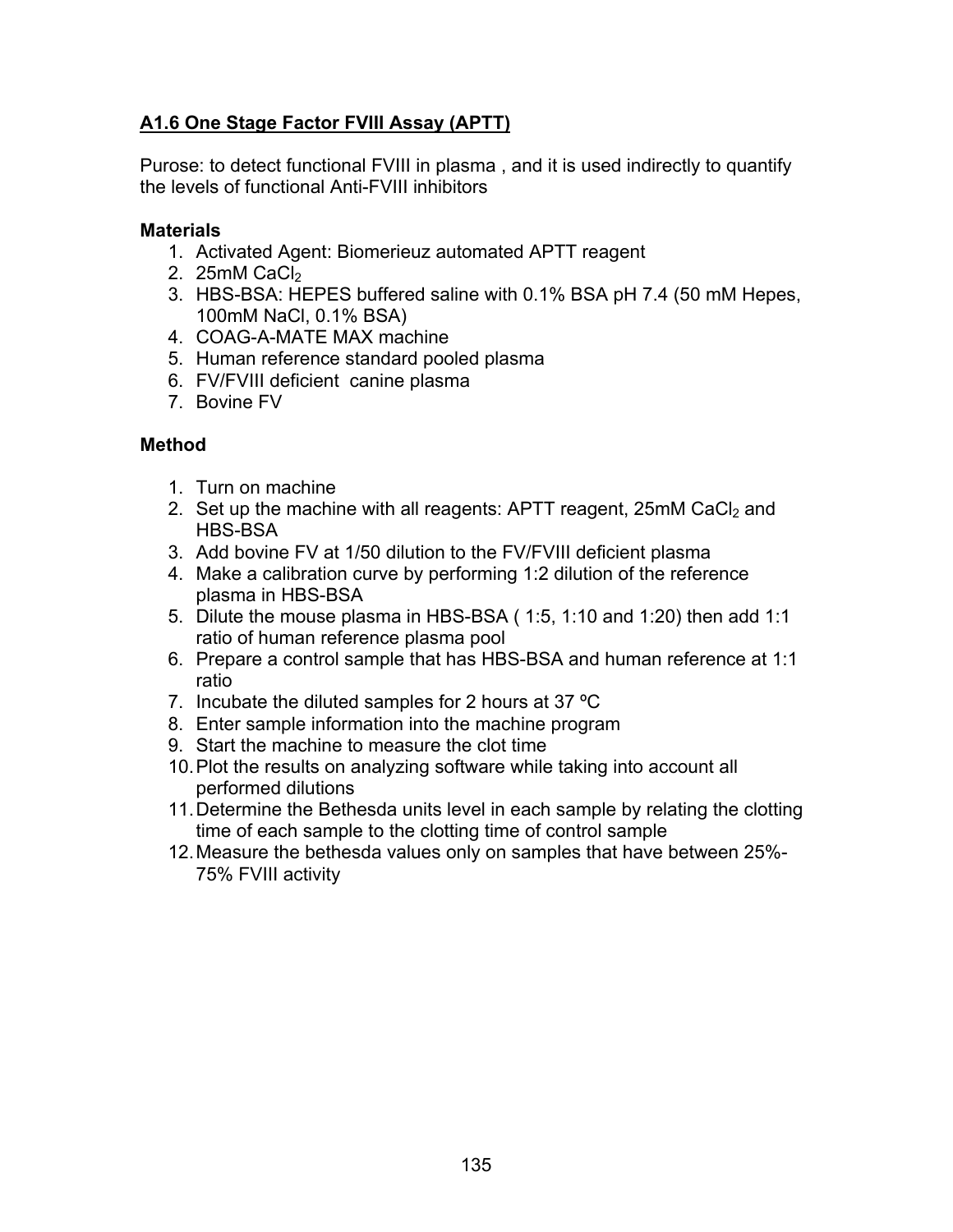# **Appendix II**

# **Supplementary Experiments**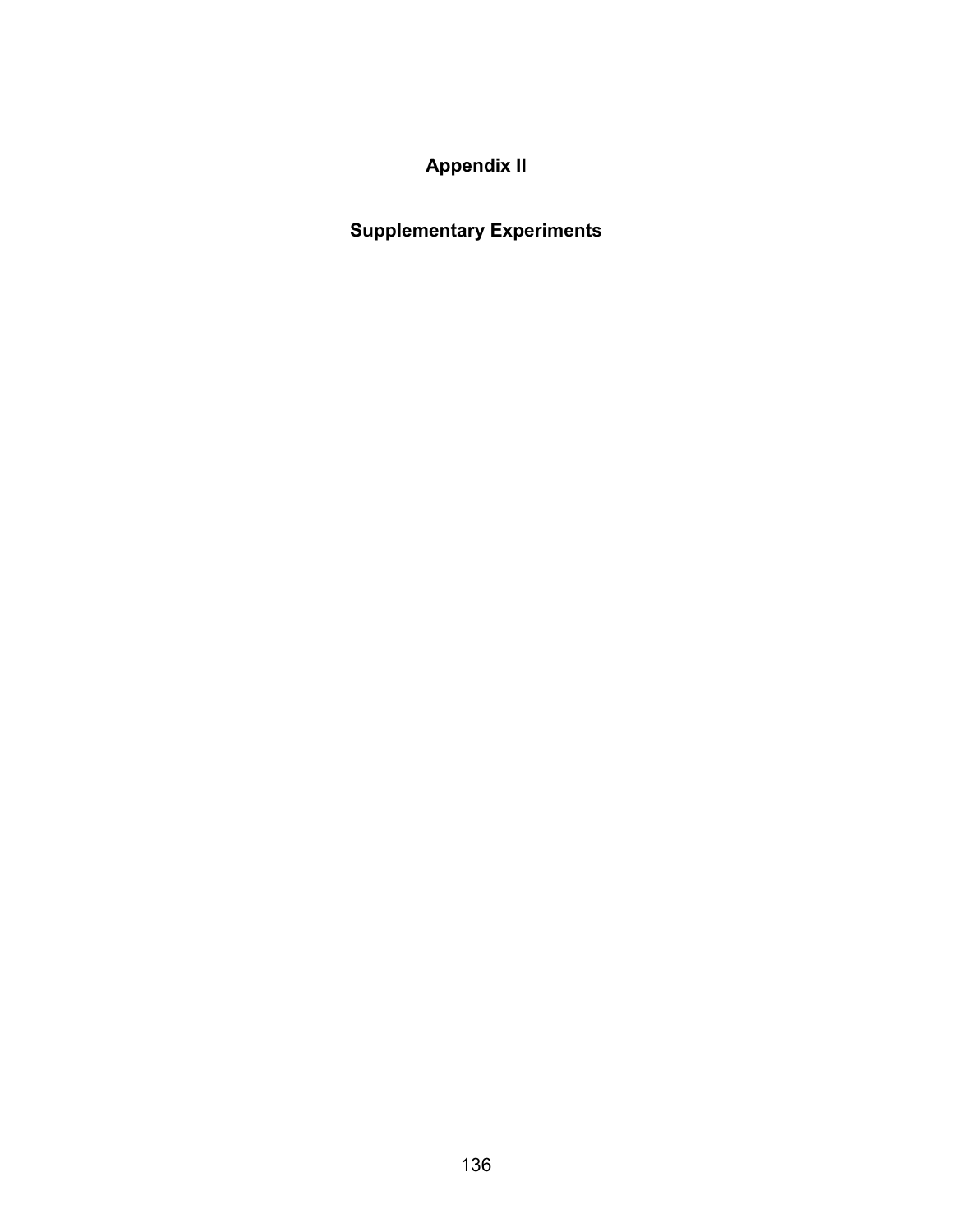#### **Supplementary experiments**

#### **AII.1 The Modulation of The Immune System Toward FVIII (Approach A):**

Aim: To modulate the immune response by treating hemophilic mice with Anti

-IFN-γ before and after rFVIII treatments

### **Materials and Methods:**

Male and female Balb/c E16 hemophilia A mice, 6-10 weeks old were used in all experiments. Mouse genotype was assessed for the deletion of FVIII exon 16 by polymerase chain reaction (PCR) using genomic DNA isolated from tail clips as described by Connelly et al. $57$  All mouse experiments were performed in accordance with the Canadian Council for Animal Care and the Queen's University Animal Care Committee approved all animal protocols.

### **Treatment of Mice With Recombinant Human FVIII**

Naïve hemophilic mice received four weekly intravenous infusions of 2 IU human recombinant rFVIII Kogenate® (rFVIII). Twenty four hours before and after each rFVIII infusion, the mice were treated with 300 μg of either anti-IFN-γ or isotype control antibody.

## **Results and Discussion**

IFN-γ is a pro-inflammatory cytokine and important in maintaining T and B cell survival and promoting antibody class switching. The presence of IFN-γ indicates the involvement of Th1 T cells. As shown in figure AII.1, the inhibitor level in the mice that were treated with anti-IFN-γ before/after each rFVIII infusion was lower than the inhibitor titer of the isotype control mice. These experiments demonstrate, for the first time, the importance of IFN-γ in vivo on the formation of FVIII inhibitors.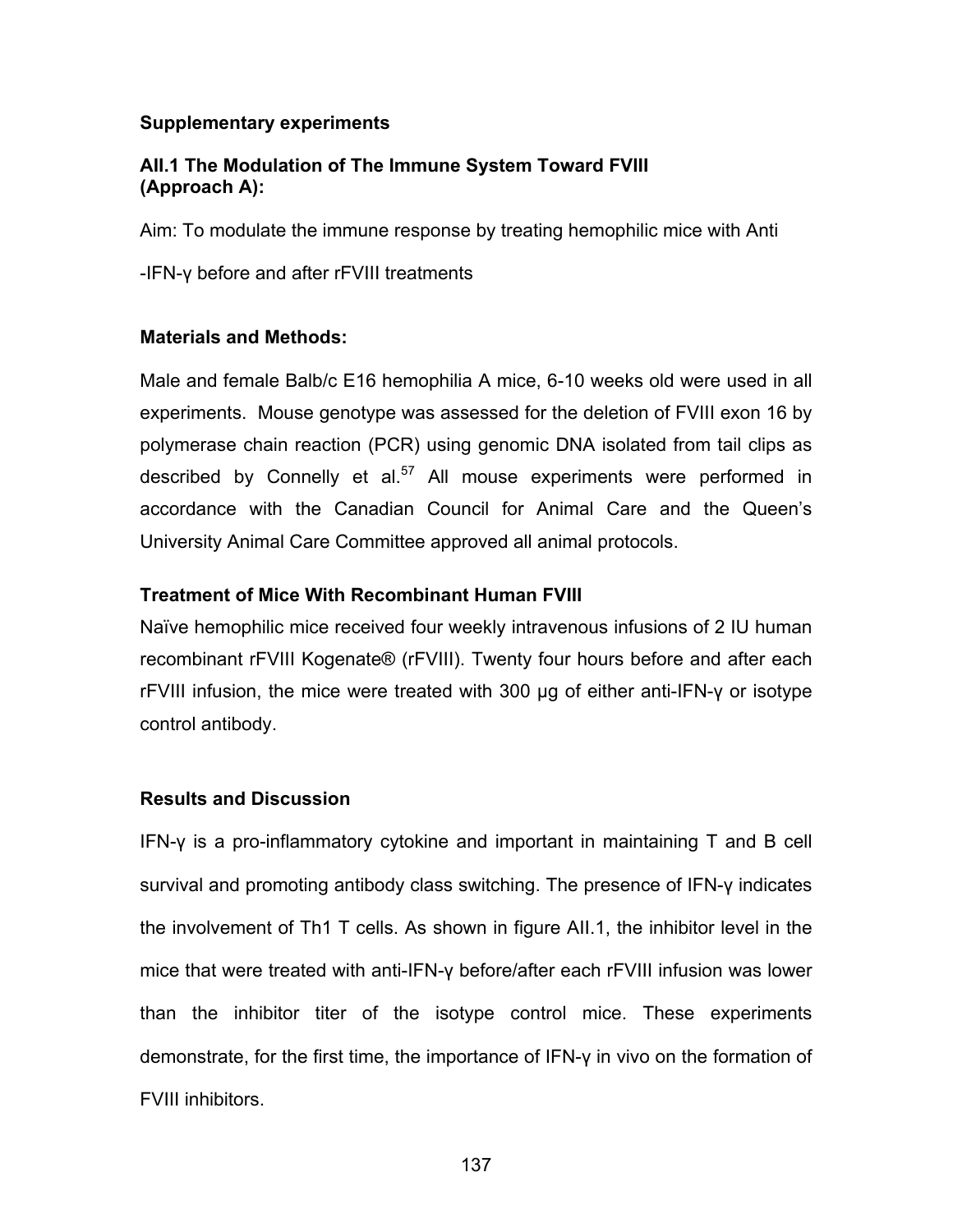# **Figure AII.1 Treating hemophilic mice with neutralizing anti-IFN-γ antibody before and after rFVIII treatment results in reduced FVIII inhibitor formation.**

Naïve hemophilic mice of 6-10 weeks of age were treated with four weekly infusions of 2 IU rFVIII. These mice were pre-treated with either neutralizing anti-IFN-γ or isotype control antibody 24 hours before and after each rFVIII treatment. Mice were sampled 1 week following the fourth treatment. The horizontal lines represent the mean of inhibitor titer for 5 mice.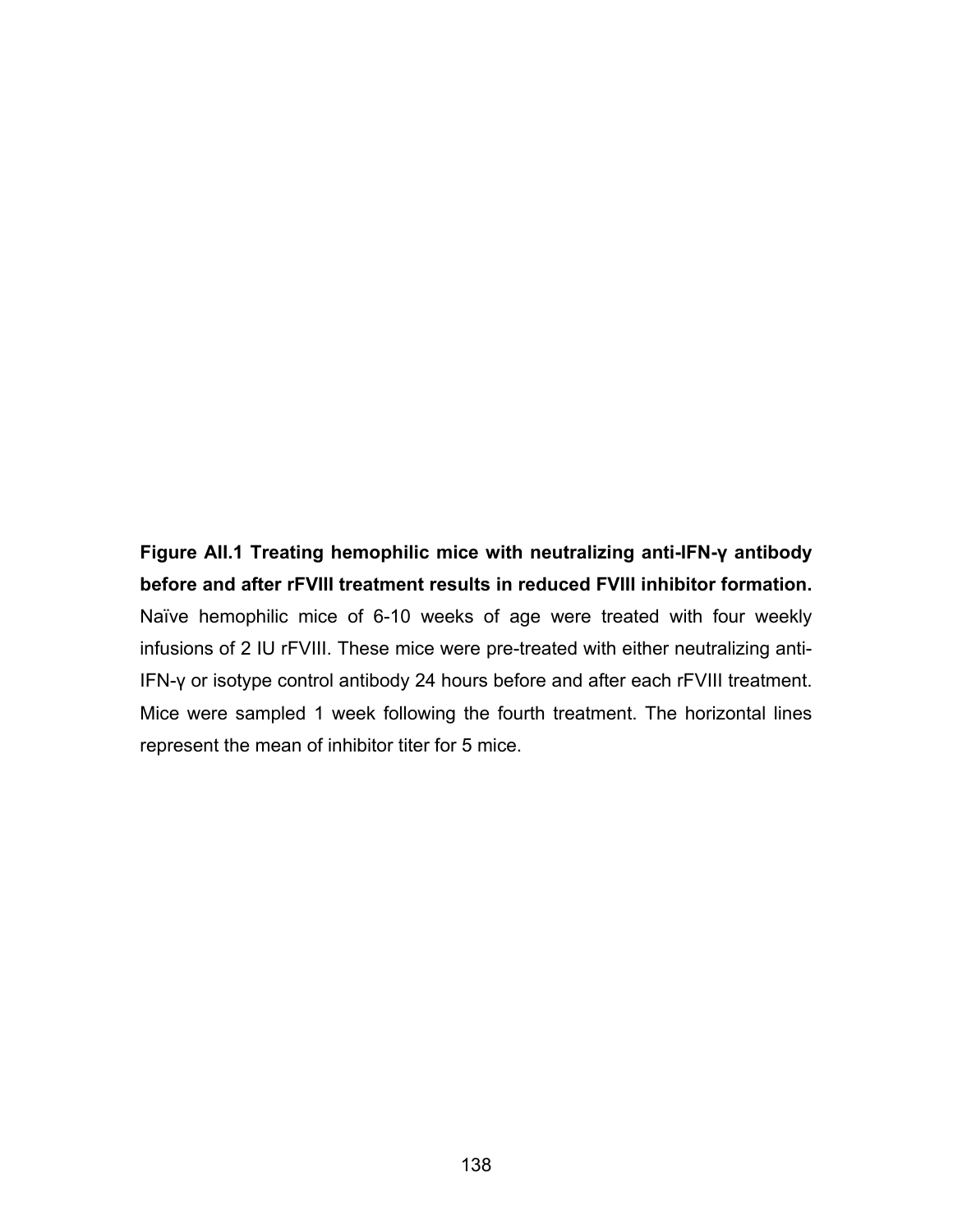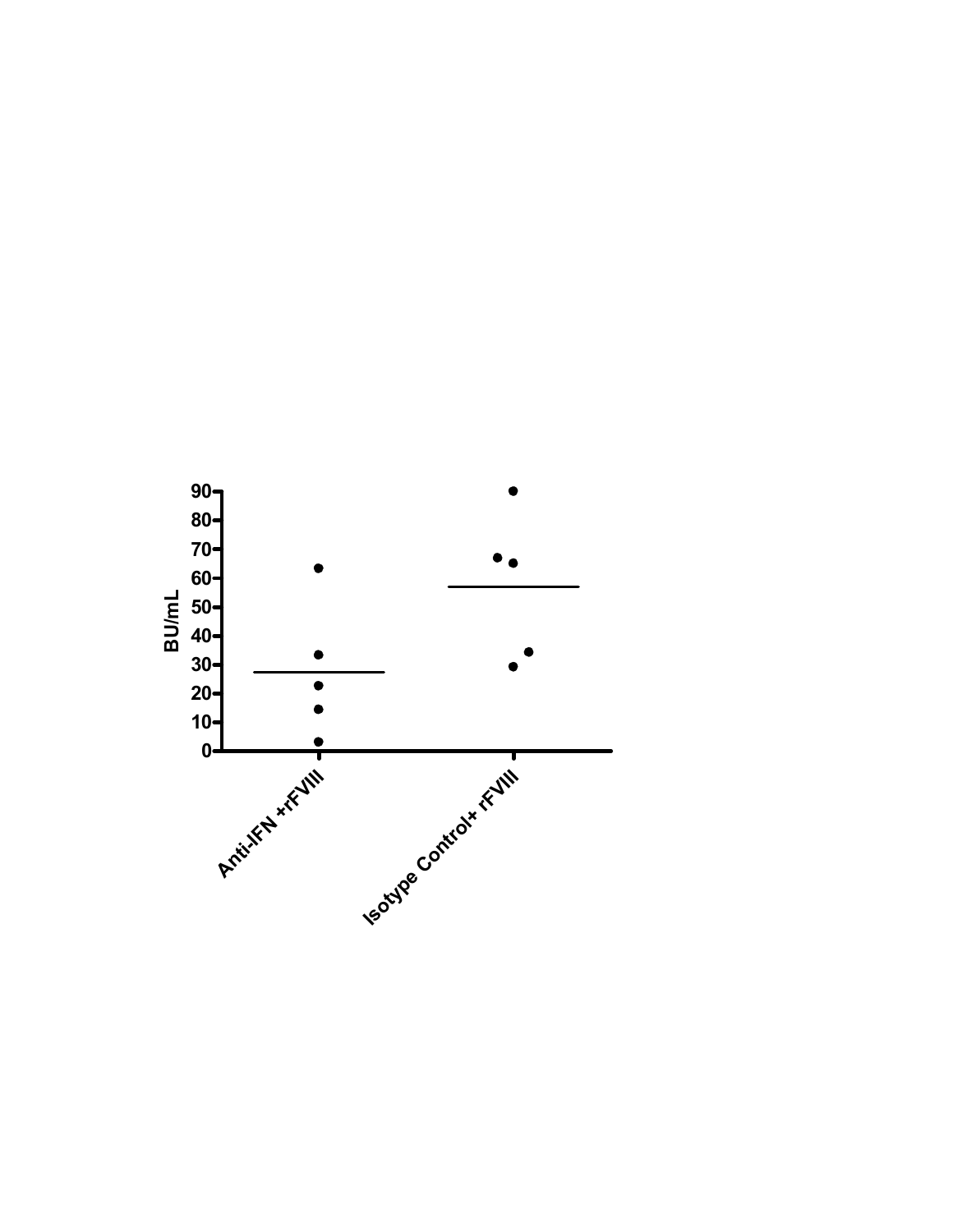We have previously shown that rFVIII induces the production of IFN-γ by CD4+ T cells. We expect that the IFN-γ is needed for the survival of FVIII-specific T and B cells. Therefore, by neutralizing the biological effects of IFN-γ, the FVIII inhibitor titer will be reduced. These studies confirm the results obtained by Sasgary et al. and demonstrate the importance of Th1 cytokines on the formation of FVIII inhibitors <sup>68</sup>. Therefore, future FVIII treatments can include a combination of therapeutic FVIII infusion and Th1 cytokine inhibitors such as anti-IFN-γ to minimize the risk of an anti-FVIII immune response.

#### **AII.2 The Modulation of The Immune System Towards FVIII**

#### **(Approach B)**

Aim: To modulate the immune response by treating hemophilic mice with FVIII and the anti-inflammatory agent Andrographolide

#### **Animal Model:**

Male and female Balb/c E16 hemophilia A mice, 6-10 weeks old were used in all experiments. Mouse genotype was assessed for the deletion of FVIII exon 16 by polymerase chain reaction (PCR) using genomic DNA isolated from tail clips as described by Connelly et al. All mouse experiments were performed in accordance with the Canadian Council for Animal Care and the Queen's University Animal Care Committee approved all animal protocols.

#### **Treatment of Mice With Recombinant Human FVIII**

Naïve hemophilia A mice received four weekly intravenous infusions of 2IU human recombinant FVIII Kogenate® (rFVIII). One hour before each rFVIII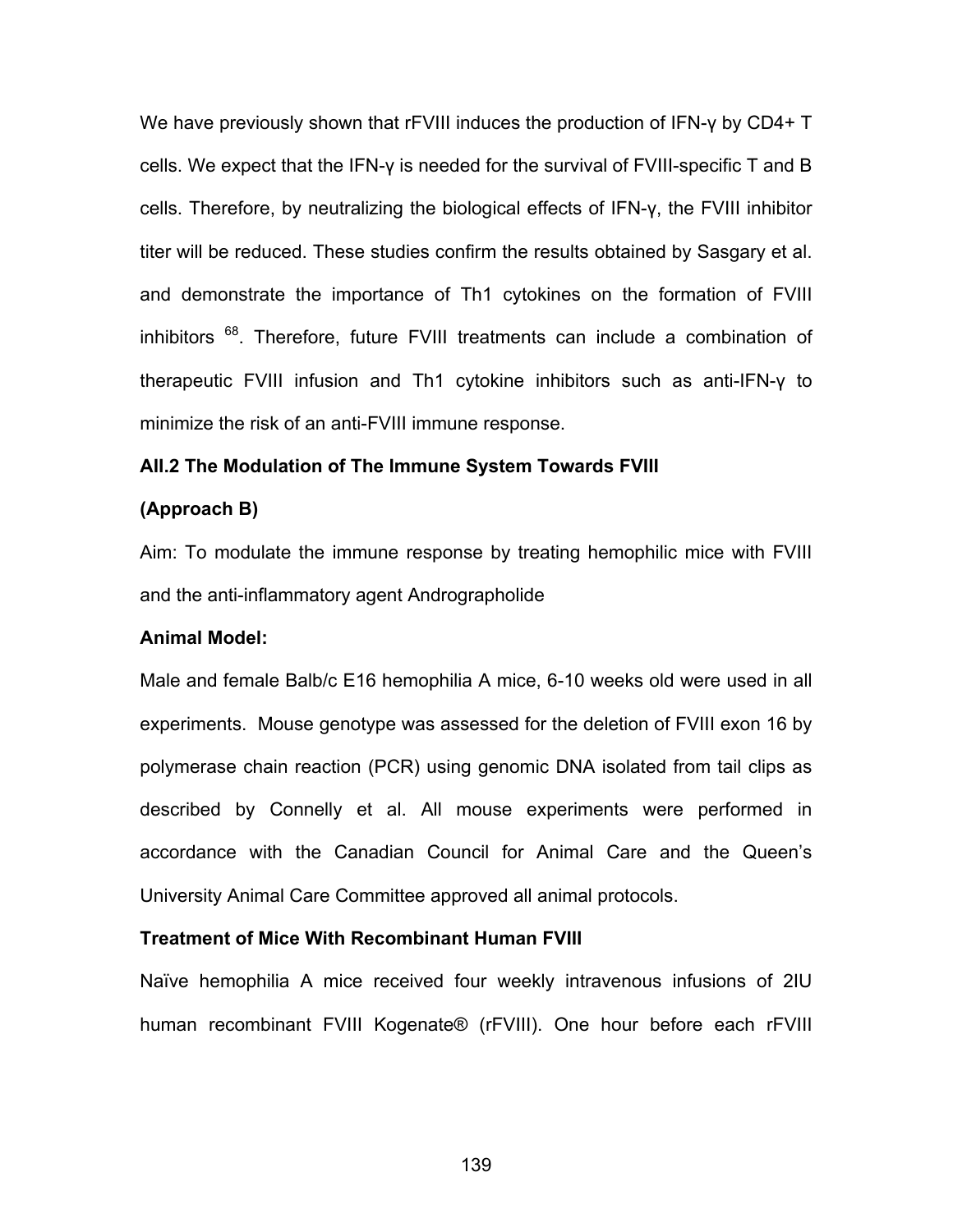treatment, the mice were intravenously infused with either 100 μL of 10 μM of the anti-inflammatory agent Andrographolide (Andro) or 100 μL of HBSS.

#### **Results and Discussion**

Andrographolide is an anti-inflammatory agent. It blocks the activity of the NF-ĸB transcription factor resulting in reduced expression of pro-inflammatory genes.

As shown in figure AII.2 , the inhibitor titer of the mice that were treated with Andro before FVIII infusion was 50% lower than the control mice. This data shows a direct association between the inflammatory immune response and FVIII inhibitor formation. In order to further understand the mechanisms responsible for these findings, additional studies including splenocyte cultures and intracellular T cell cytokine staining must be conducted.

# **AII.3 Investigating The Immunogenicity of Human Plasma-Derived FVIII and Recombinant FVIII in C57BL/6 VWF/FVIII Double Knock Out Mice.**

Aim: To study the immunogenicity of FVIII and VWF in VWF/FVIII double KO mice following the infusion of pdFVIII and rFVIII

#### **Materials and Methods:**

Male and female C57BL/6 VWF/FVIII KO, 6-10 weeks old mice were used in all experiments. Mouse genotype was assessed for the deletion of FVIII exon 16 by polymerase chain reaction (PCR) using genomic DNA isolated from tail clips as described by Connelly et al. The absence of VWF was assessed by Southern blot as previously described by Denis et al  $148$ . All mouse experiments were performed in accordance with the Canadian Council for Animal Care and the Queen's University Animal Care Committee approved all animal protocols.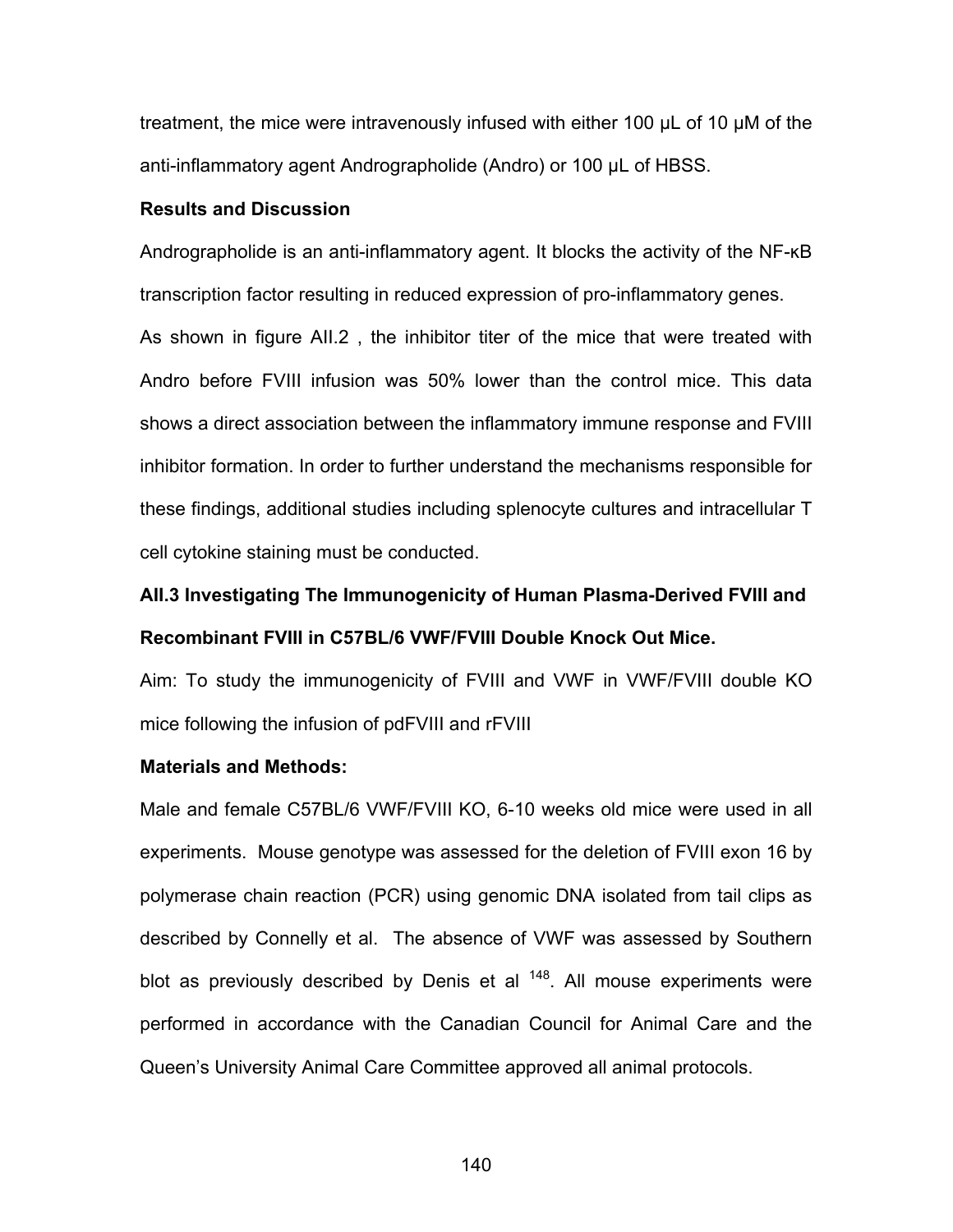**Figure AII 2. Treating hemophilic mice with Andro before rFVIII treatment results in reduced FVIII inhibitor formation.** Naïve hemophilic mice of 6-10 weeks of age were treated with four weekly infusions of 2 IU rFVIII. These mice were pre-treated with either Andro in HBSS or HBSS only 1 hour before and after each rFVIII treatment. Mice were sampled 1 week following the fourth treatment. The horizontal lines represent the mean of inhibitor titer for 10 mice.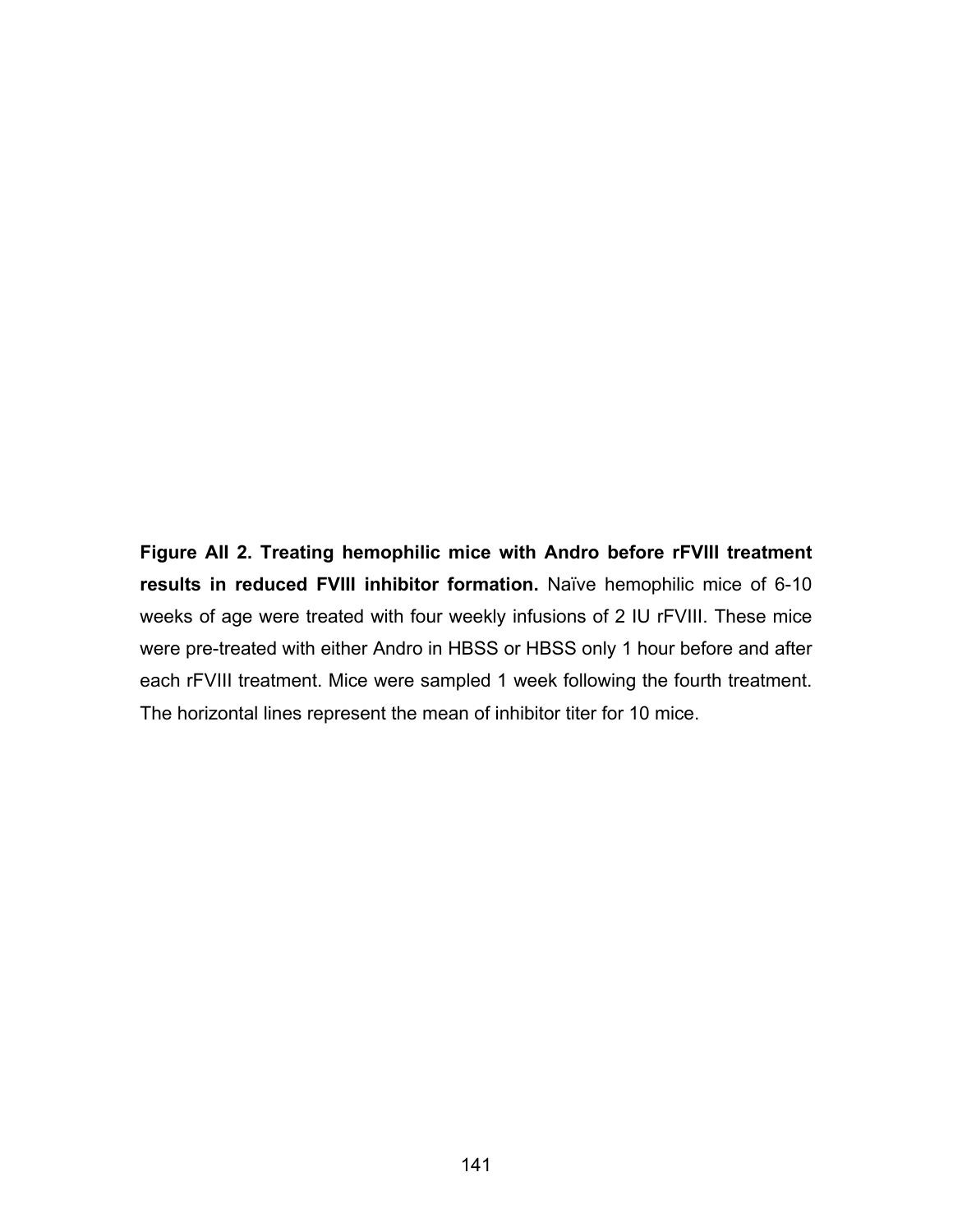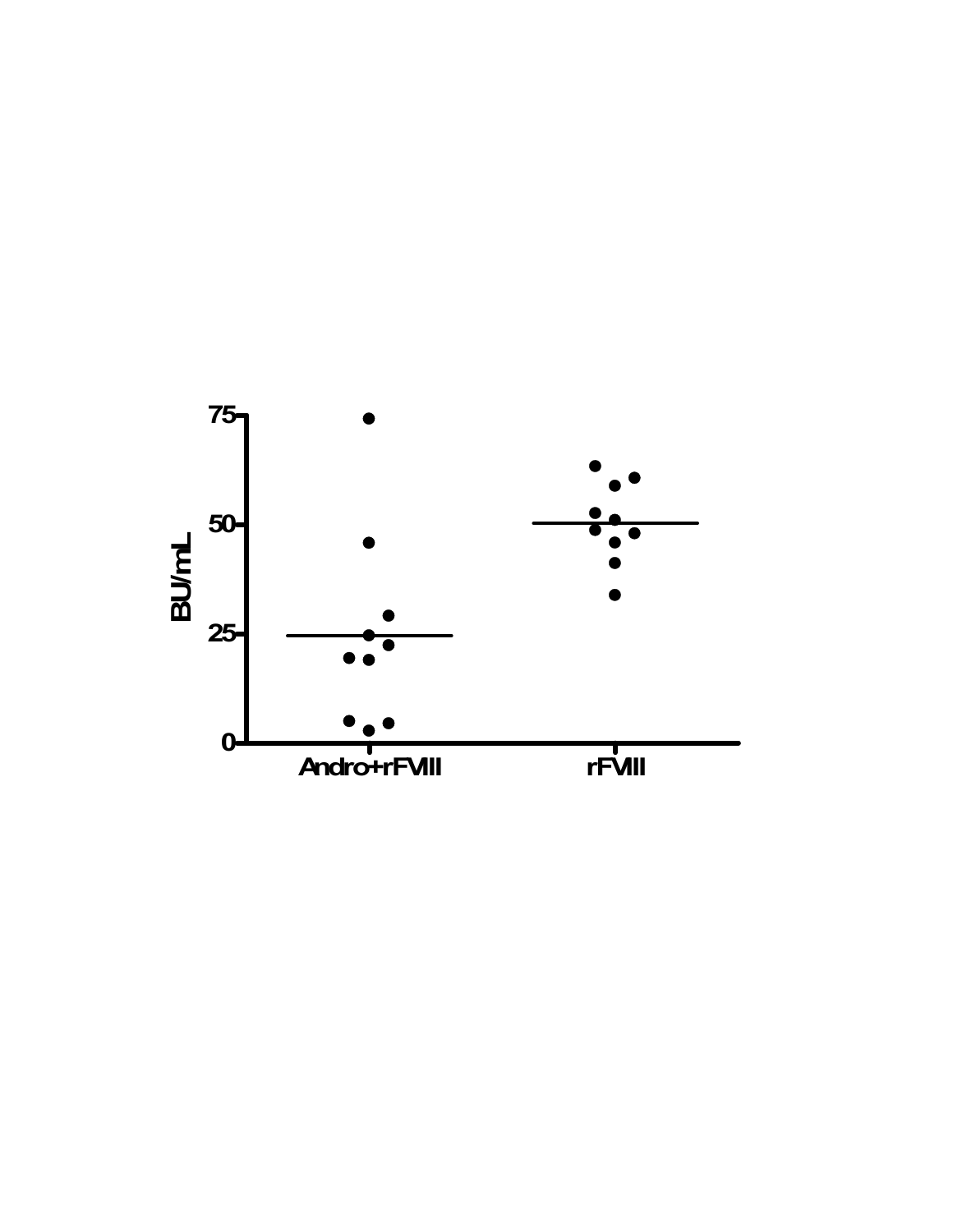#### **Treatment of Mice With Human Recombinant FVIII or Plasma-Derived FVIII**

Naïve C57BL/6 VWF/FVIII KO mice received four weekly intravenous infusions of human recombinant FVIII Kogenate® (rFVIII) or plasma-derived human FVIII Wilate® (pdFVIII). Each dose comprised of 2 IU of FVIII (200 ng: equivalent to 80 IU/kg) diluted with HBSS into a final volume of 200μL. Total anti-FVIII and anti-VWF antibody titers were quantified by ELISA.

#### **Results and Discussion**

The immunogenicity of VWF and FVIII was assessed in FVIII/VWF double knock out (DKO) mice. This unique mouse model allowed us to better investigate the immunogenicity of VWF and FVIII in mice who are not naturally tolerized to either of these proteins. Our results show that infusing pdFVIII into C57BL/6 VWF/FVIII DKO animals results in the formation of high titers of anti-VWF antibodies and reduced levels of anti-FVIII antibodies in comparison to the mice treated with rFVIII alone figure AII. 3. These results suggest that the VWF found in pdFVIII has competed with FVIII for immunological recognition and has significantly reduced the formation of anti-FVIII antibodies. We expect that the immune response towards VWF has suppressed the immune response towards FVIII as a result of competition for antigenic presentation. Reipert defined antigenic competition as the inhibition of the immune response to one antigen by the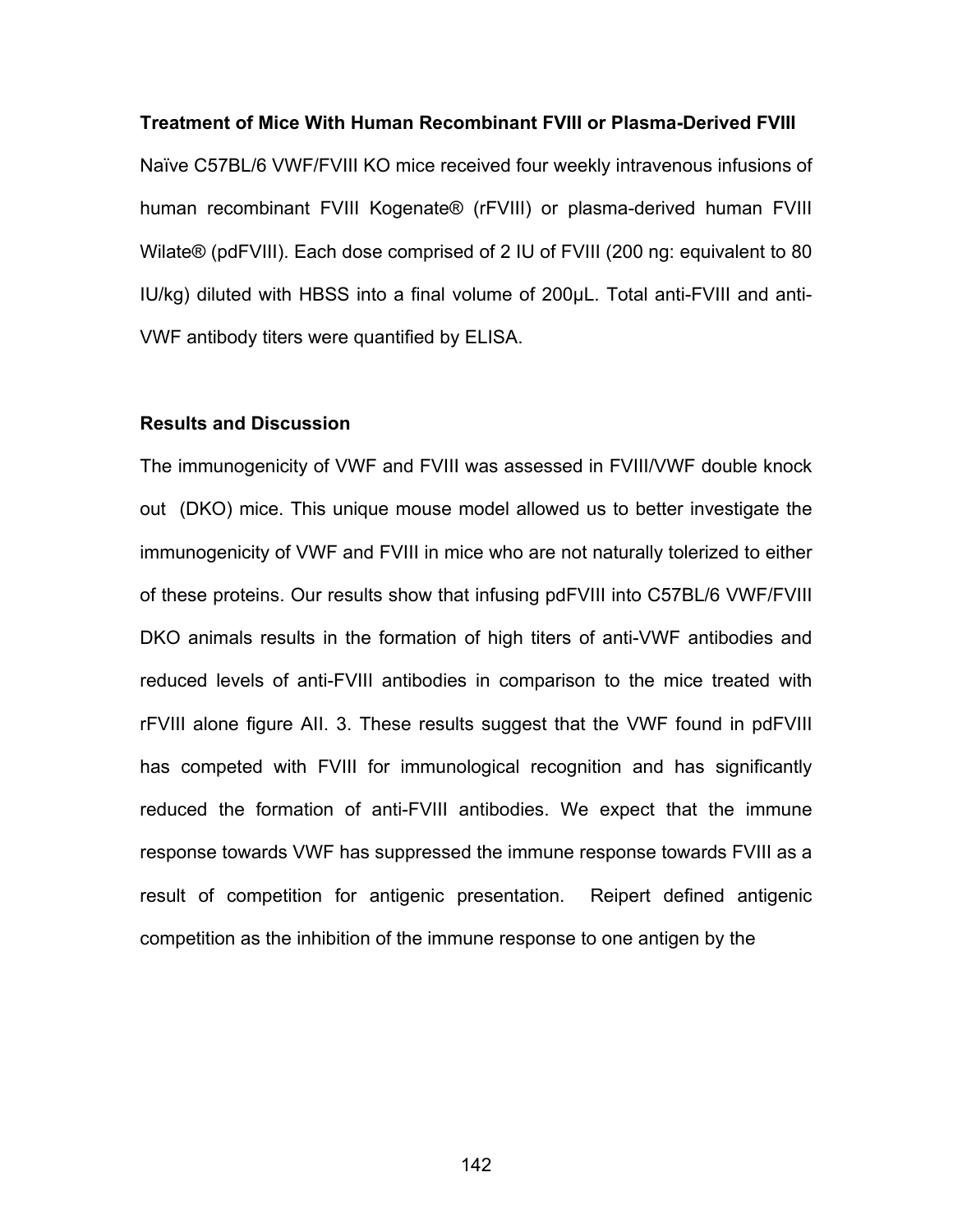**Figure AII 3. Treating VWF/FVIII double knockout mice with pdFVIII results in reduced FVIII antibody formation and the development of high Anti-VWF titers.** Naïve VWF/FVIII double KO mice 6-10 weeks of age were treated with four weekly infusions of either 2 IU rFVIII or pdFVIII. Mice were sampled 1 week following the fourth treatment. The horizontal lines represent the mean of antibody titer for 4 mice.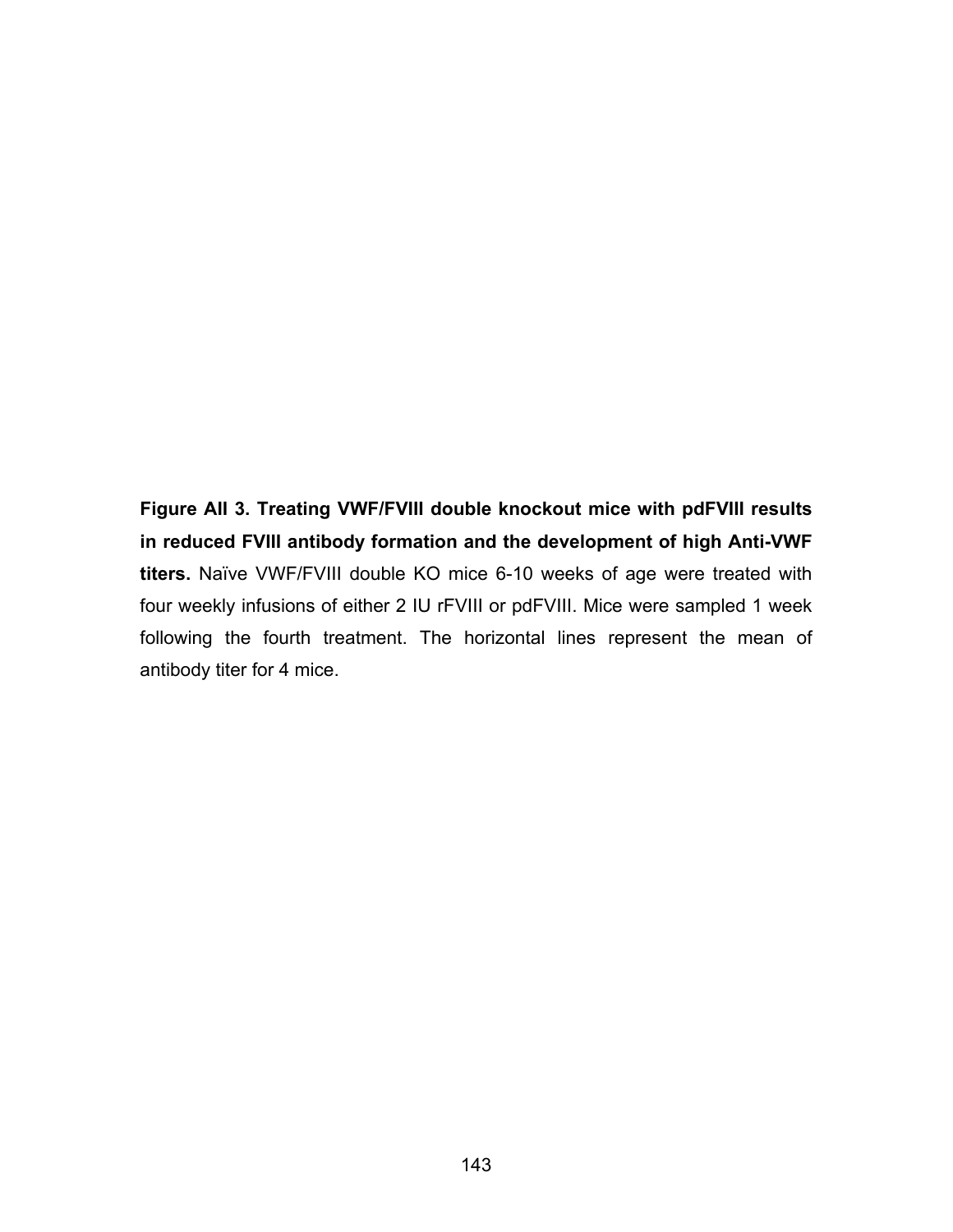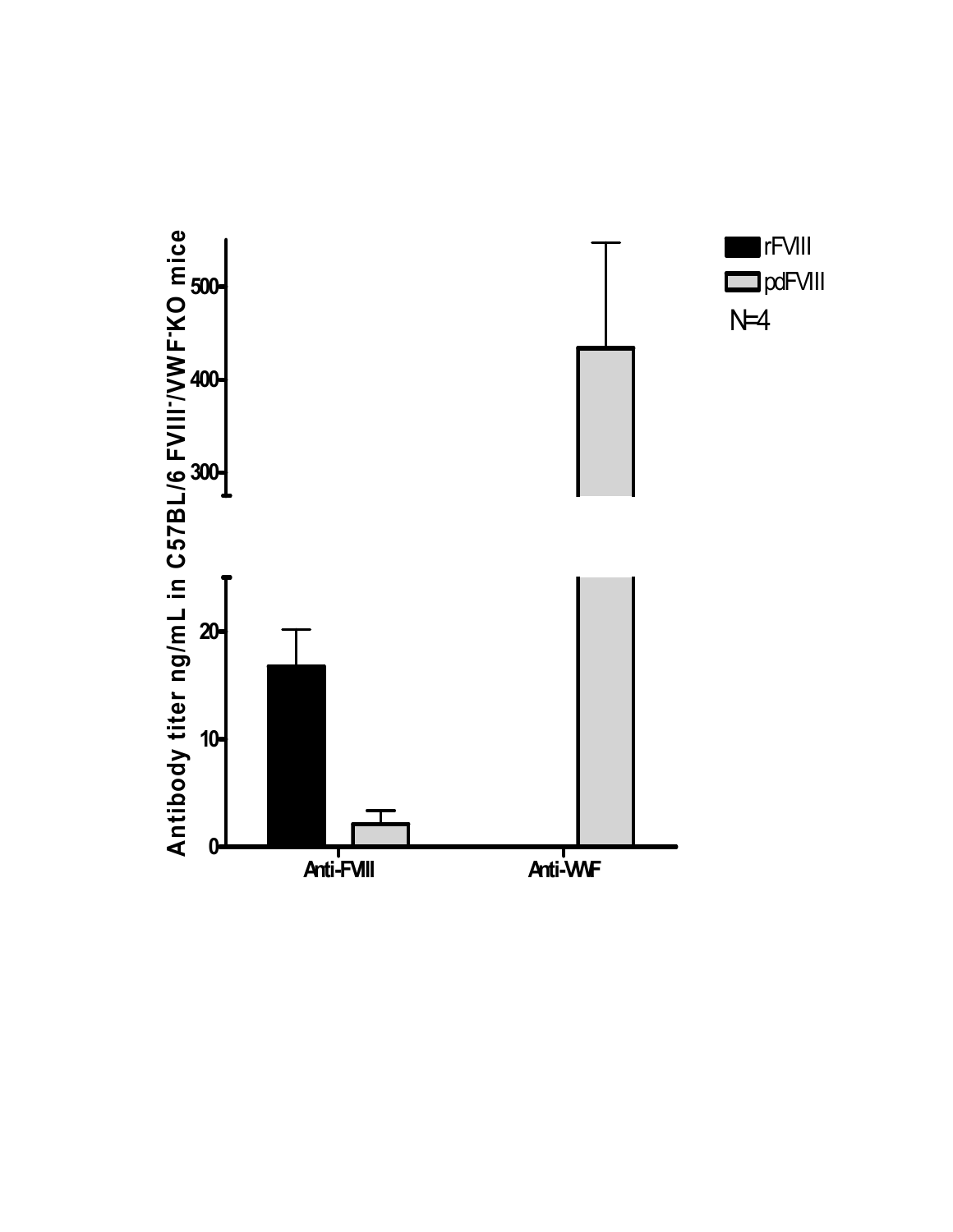administration of another antigen. This phenomenon is well described in the literature.

#### **AII.4 Investigating the Internalization of VWF and FVIII by Dendritic Cells**

Aim: To study the in vitro internalization of FVIII and VWF by dendritic cells

### **Materials and Methods:**

Hematopoietic cells were isolated as described by Inaba et al. The culture regimen was designed so that the cells were fed on days 0, 2 and 4. On day 5, loosely-adherent cells were aspirated and washed four times with HBSS (GIBCO BRL, Rockville, MD). DCs were isolated using magnetic beads coated with anti-CD11c antibodies (Miltenyi Biotec, Bergisch Gladbach, Germany) according to the manufacturer's guidelines. Seven hundred and fifty thousand DCs were cultured in serum-free RPMI 1640 (Invitogen Burlington, Ontario, Canada) with either 1 IU rFVIII, 1 IU VWF, 1 IU pdFVIII and 10 μg rFVIII+ 0.1 μg VWF for 2 hours at 37 ºC. Then, cells were isolated, washed, fixed and made permeable using Cytofix/Cytoperm kit (BD Biosciences, San Diego CA, USA). The dendritic cells were then stained for intracellular VWF and FVIII via FITC-anti-VWF (Affinity Biologicals, Ancaster, Canada) and PE-Biotin (Miltenyi Biotec, Bergisch Gladbach, Germany) + Biotin-Anti-FVIII (Affinity Biologicals, Ancaster, Canada) respectively. Cells were then analyzed by flow cytometry within 12 hours.

144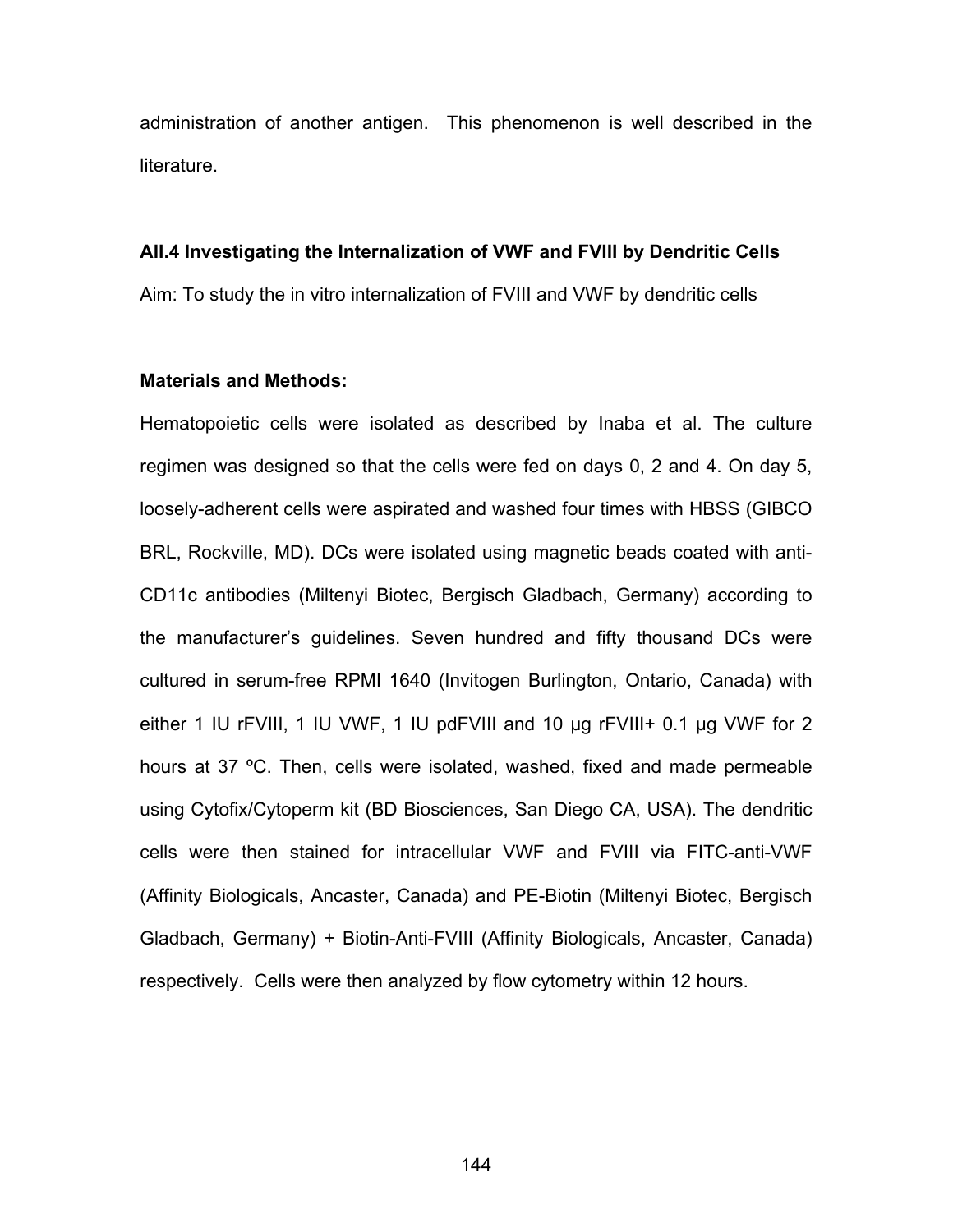## **Results and Discussion**

We were able to investigate the competition between FVIII and VWF for dendritic cell internalization. This was achieved by staining the DCs cultured with rFVIII, pdFVIII or VWF with FITC-VWF and PE-FVIII antibodies. For the DCs cultured with 1 IU pdFVIII (10 ug VWF and 0.1 µg FVIII), we observed more FITC-VWF<sup>+</sup> CD11c<sup>+</sup> cells than PE-FVIII<sup>+</sup>CD11c<sup>+</sup> cells, figure AII.4. However, when the DCs were cultured with 10 μg FVIII and 0.1 μg VWF, we observed more PE- $FVIII<sup>+</sup>CD11c<sup>+</sup>$  than  $FITC-VWF<sup>+</sup>$  CD11c<sup>+</sup> cells. Our results show that the protein with the higher concentration will be internalized preferentially by DCs. These studies indicate that there is competition between FVIII and VWF for internalization by dendritic cells.

## **AII.5 Validation of Microarray Studies**

Aim: to validate the gene expression in DCs via real time PCR after treating mice with rFVIII or pdFVIII

#### **Materials and Methods**

#### **RNA isolation from FVIII in vivo pulsed dendritic cells**

Naïve hemophilia A mice of 6-10 weeks of age were infused intravenously with three different materials: 200 μL of HBSS, 2 IU (80 IU/kg) of human recombinant FVIII Kogenate FS® (rFVIII) or 2 IU (80 IU/kg) plasma-derived human FVIII Wilate® (pdFVIII). Twenty four hours later, the spleens were isolated. For each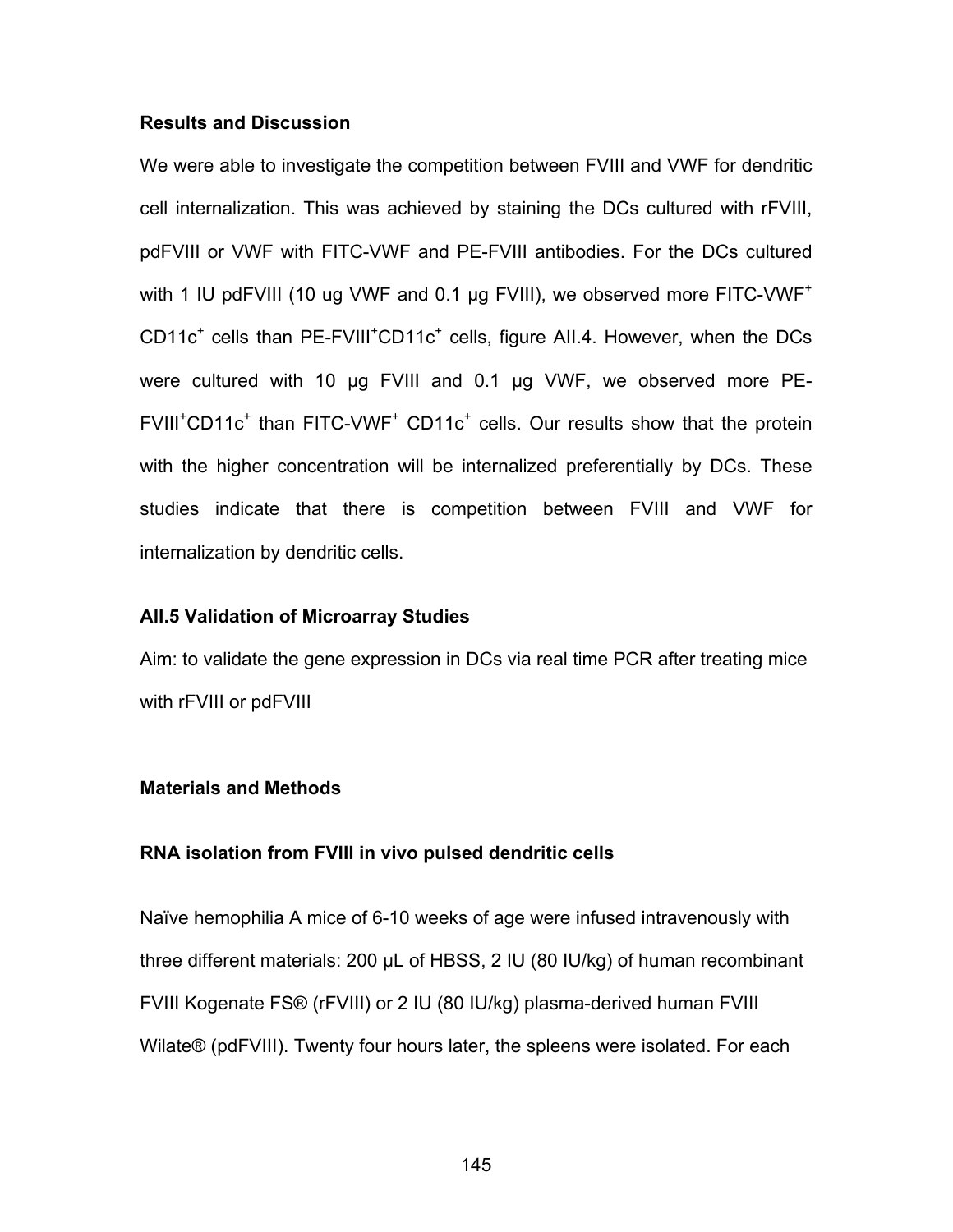**Figure AII 4. More VWF is internalized than FVIII by dendritic cells cultured with pdFVIII.** Investigation of the in vitro uptake of FVIII and VWF by CD11c DCs. Bone marrow derived CD11c+ DCs obtained from naïve hemophilia A mice were cultured with VWF, rFVIII or pdFVIII for 2 hours at 37 ºC. The intracellular proteins were quantified by flow cytometry after permeabilizing and staining the DCs with anti-FVIII-PE or anti-VWF-FITC. The error bars represent the standard error of the mean for 5 separate experiments.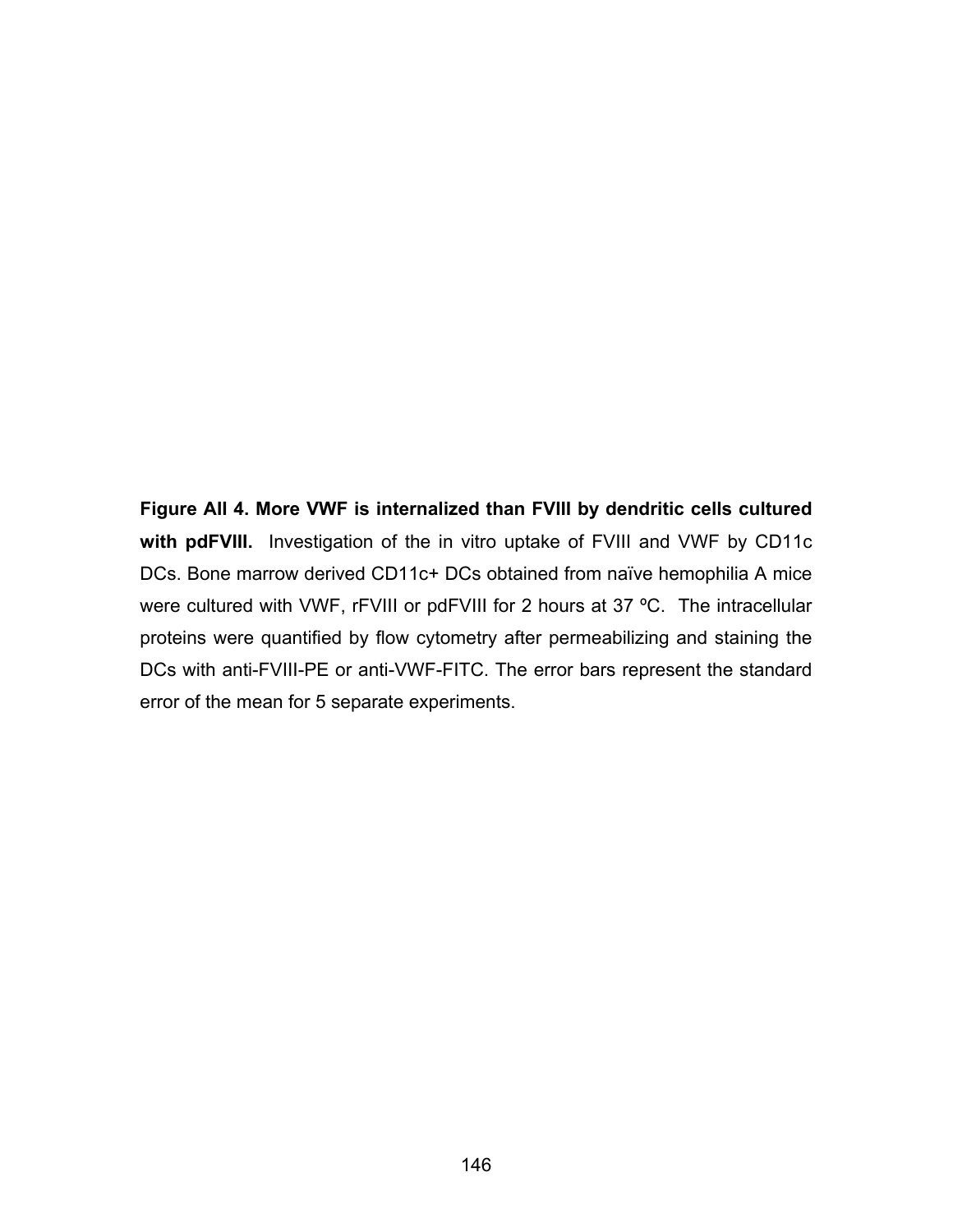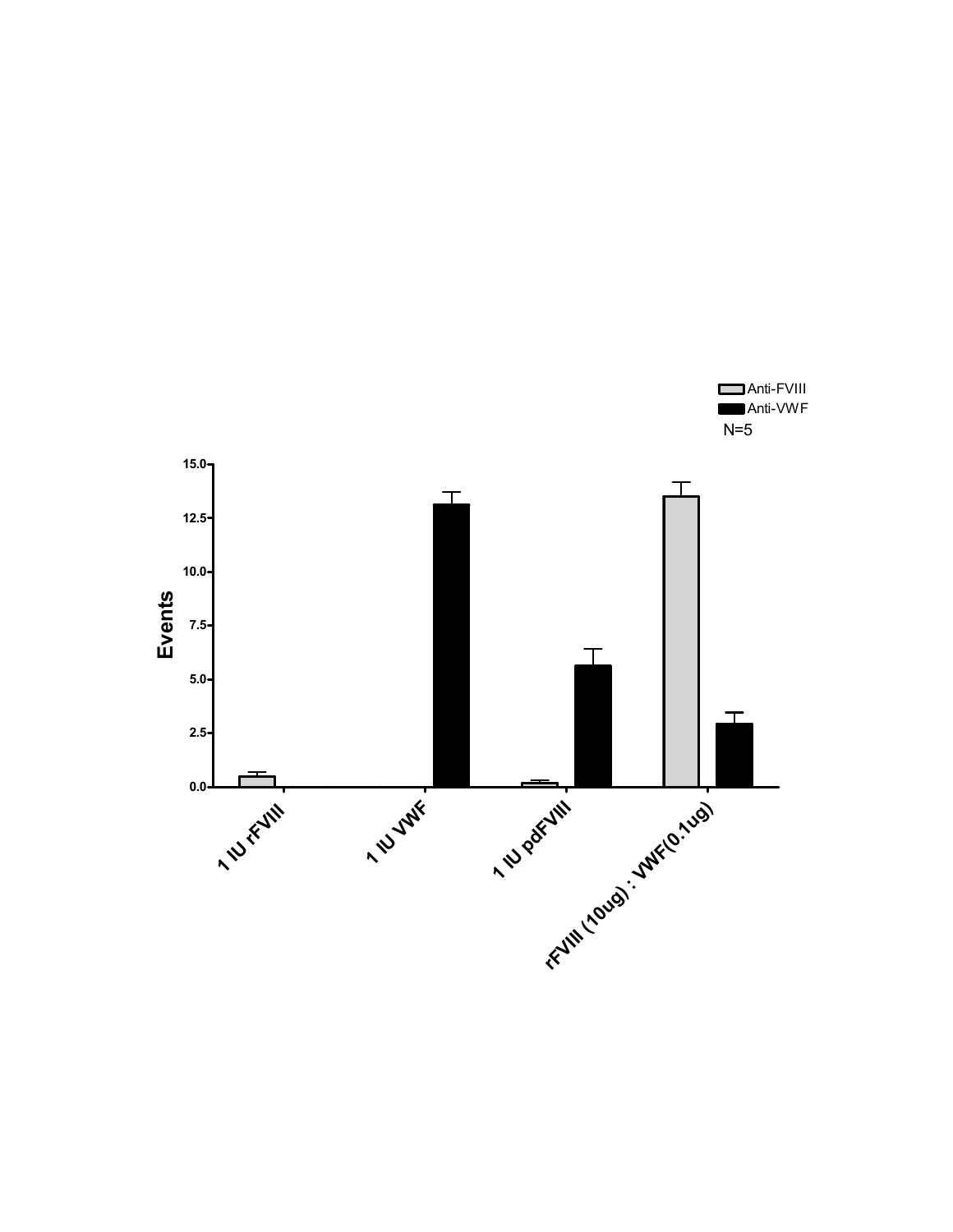infusate, 6 mouse spleens were pooled to generate one experimental biological replicate. For each infusate, we had 4 experimental biological replicates (i.e. 4 x 6 pooled splenocyte samples). The CD11 $c<sup>+</sup>$  dendritic cells were isolated from each splenocyte pool using magnetic beads coated with anti-CD11c (Miltenyi Biotec, Bergisch Gladbach, Germany) according to the manufacturer's guidelines. The CD11c cellular pellets were resuspended in Trizol (Invitrogen, Carlsbad, CA, USA). RNA isolation and purification steps were performed according to the manufacturer's guidelines. RNA quantity was evaluated by Nanodrop while the RNA quality was assessed by the Aglinet BioAnalyzer and there was no evidence of RNA degradation.

#### **Quantitative real-time PCR**

Expression of the differentially-induced genes as determined by micro-array evaluation was validated by quantitative real time PCR (qRT -PCR). The RNA was isolated as described earlier. The qRT -PCR experiments were conducted by SuperArray Bioscience Corporation (Frederick, Maryland, USA). For each condition, each gene was run in quadruplicate. Each sample was normalized to the (ACTB) house keeping gene. The HBSS samples were used as the control samples for analysis. The fold change was calculated based on the 2<sup>-∆∆Ct</sup> method $149$ .

147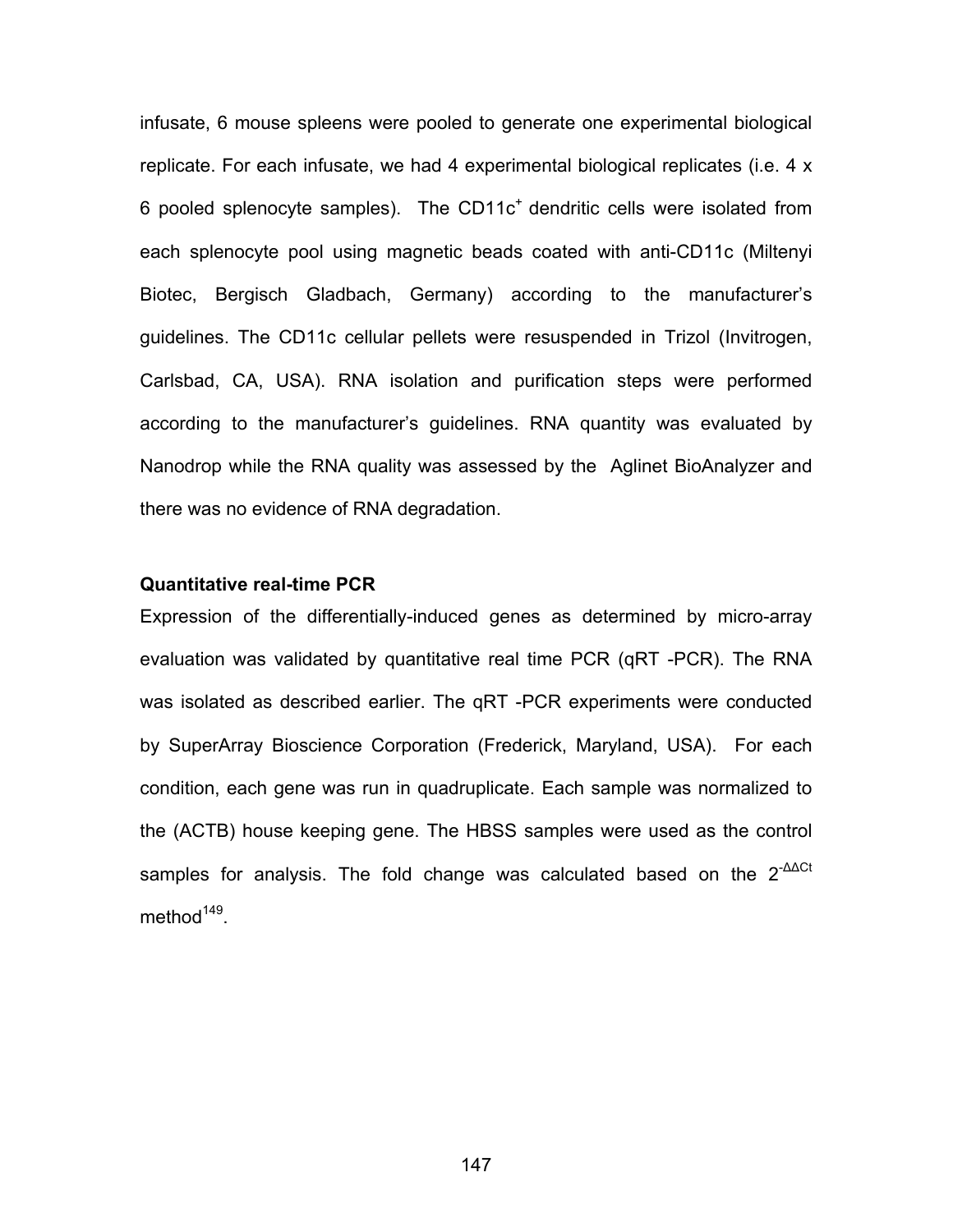## **Results and conclusion**

All of the interesting gene expressions that were obtained by the microarray

(table 4.1) studies were validated via qRT–PRC as shown in Figure AII.5. Table

AII.1 summaries the genes were common in both treatment groups.

# **Table AII.1. Common genes that were differently expressed due to rFVIII or**

|                | Gene             |      |                          |
|----------------|------------------|------|--------------------------|
| <b>Gene ID</b> | symbol           |      | rFVIII/HBSS pdFVIII/HBSS |
| 20440          | St6gal1          | 0.61 | 0.66                     |
| 14219          | Ctgf             | 0.44 | 0.56                     |
| 12822          | Col18a1          | 0.63 | 0.66                     |
| 16176          | II1b             | 1.53 | 1.61                     |
| 20201          | S100a8           | 2.53 | 1.99                     |
| 20296          | Ccl <sub>2</sub> | 0.57 | 2.09                     |
| 19074          | Prg2             | 0.36 | 0.43                     |
| 17474          | Clec4d           | 1.99 | 1.74                     |
| 58217          | Trem1            | 1.66 | 2.92                     |
| 20692          | Sparc            | 0.58 | 0.47                     |
| 14776          | Gpx2             | 2.47 | 1.70                     |
| 14824          | Grn              | 1.50 | 1.80                     |
| 12826          | Col4a1           | 0.50 | 0.58                     |
| 268697         | Ccnb1            | 0.65 | 0.65                     |
| 193740         | Hspa1a           | 1.60 | 3.01                     |

# **pdFVIII treatment in dendritic cells**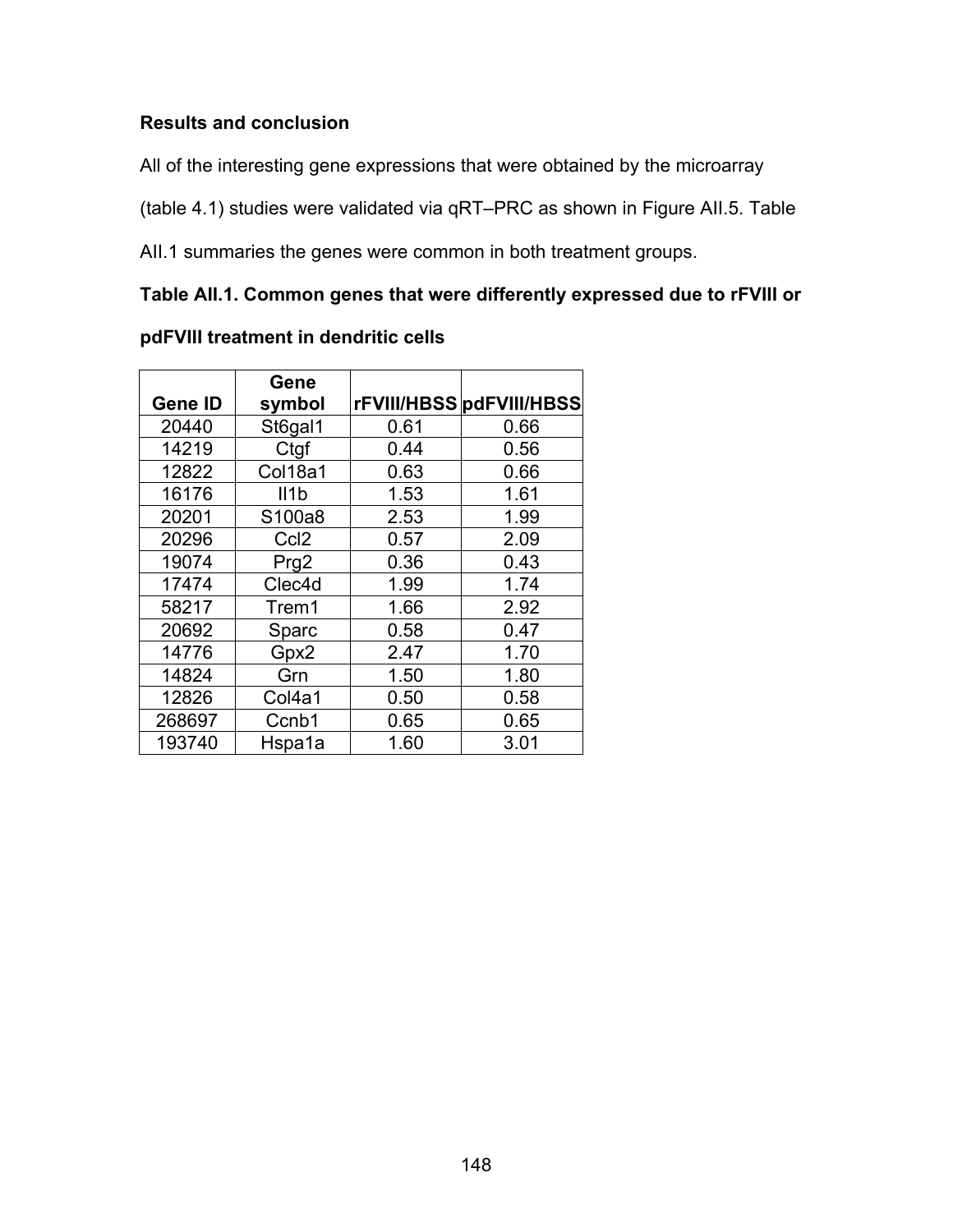**Figure AII.5 The pdFVIII and rFVIII treatments induce the expression of different genes in dendritic cells.** Gene expression in DCs 24 hours following the (a) rFVIII or (b) pdFVIII treatments was analyzed via qRT-PCR. The HBSS treated mice were used as a control. The fold change for each gene was calculated as explained in the materials and methods section. Fold inductions were considered statistically significant if the P value was <0.05 in at least 3 of the 4 biological repeats. The dashed line represents the gene expression of the control samples. The error bars represent the standard error of the mean.